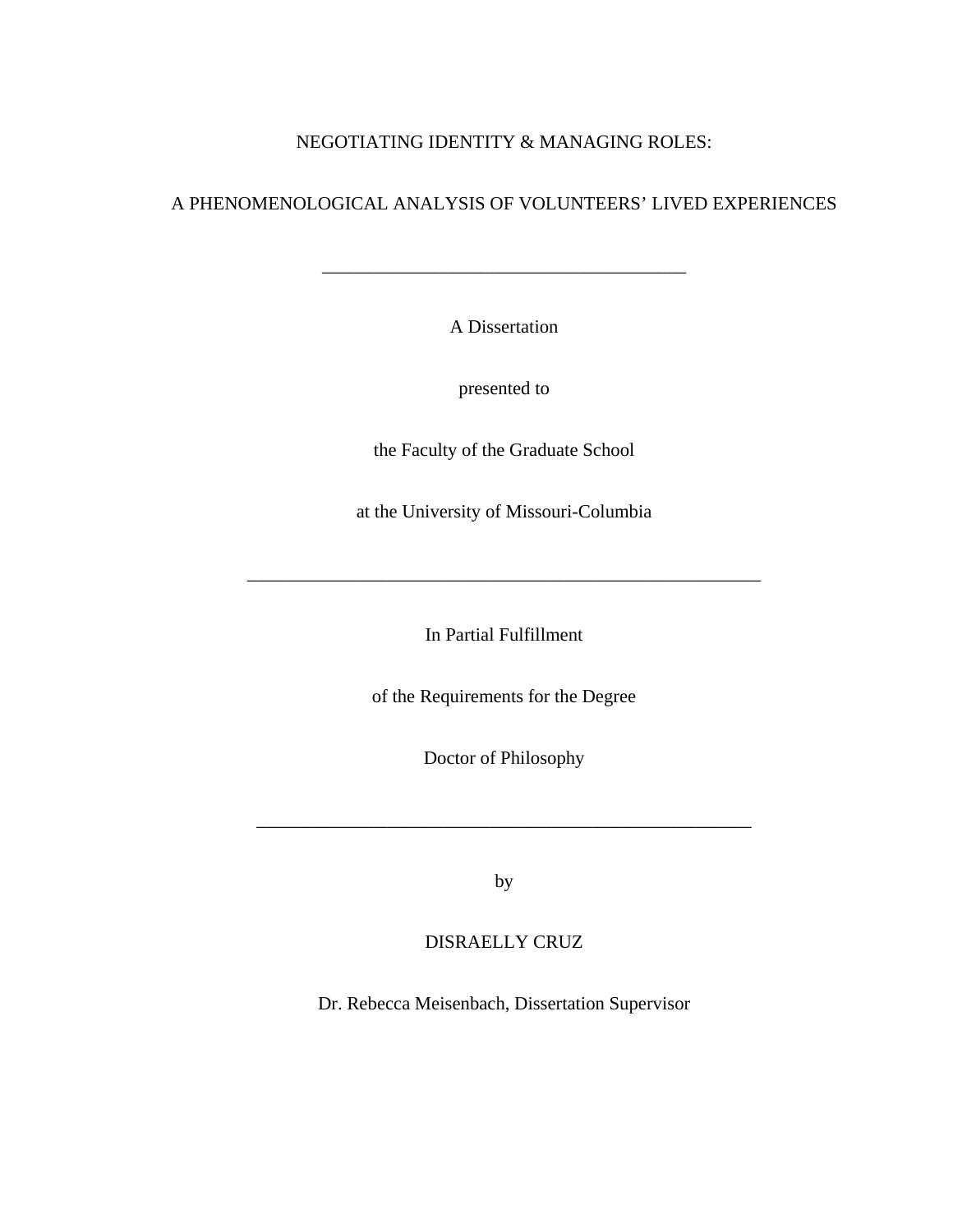© Copyright by Disraelly Cruz 2009

All Rights Reserved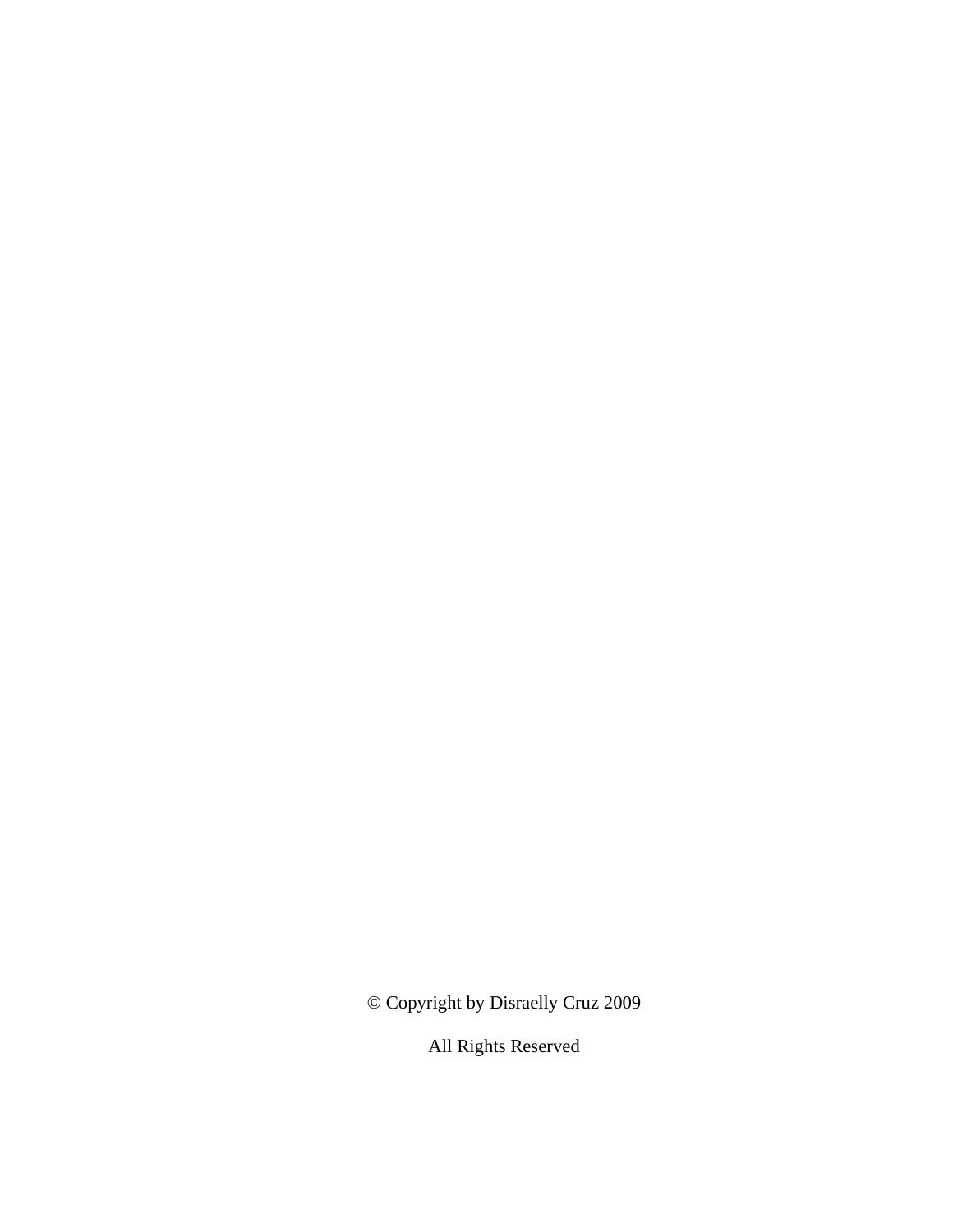The undersigned, appointed by the dean of the Graduate School, have examined the dissertation entitled

# NEGOTIATING IDENTITY & MANAGING ROLES: A PHENOMENOLOGICAL ANALYSIS OF VOLUNTEERS' LIVED EXPERIENCES

presented by Disraelly Cruz,

a candidate for the degree of doctor of philosophy,

and hereby certify that, in their opinion, it is worthy of acceptance.

Professor Rebecca J. Meisenbach

Professor Debbie S. Dougherty

Professor Jay F. Gubrium

Professor Michael W. Kramer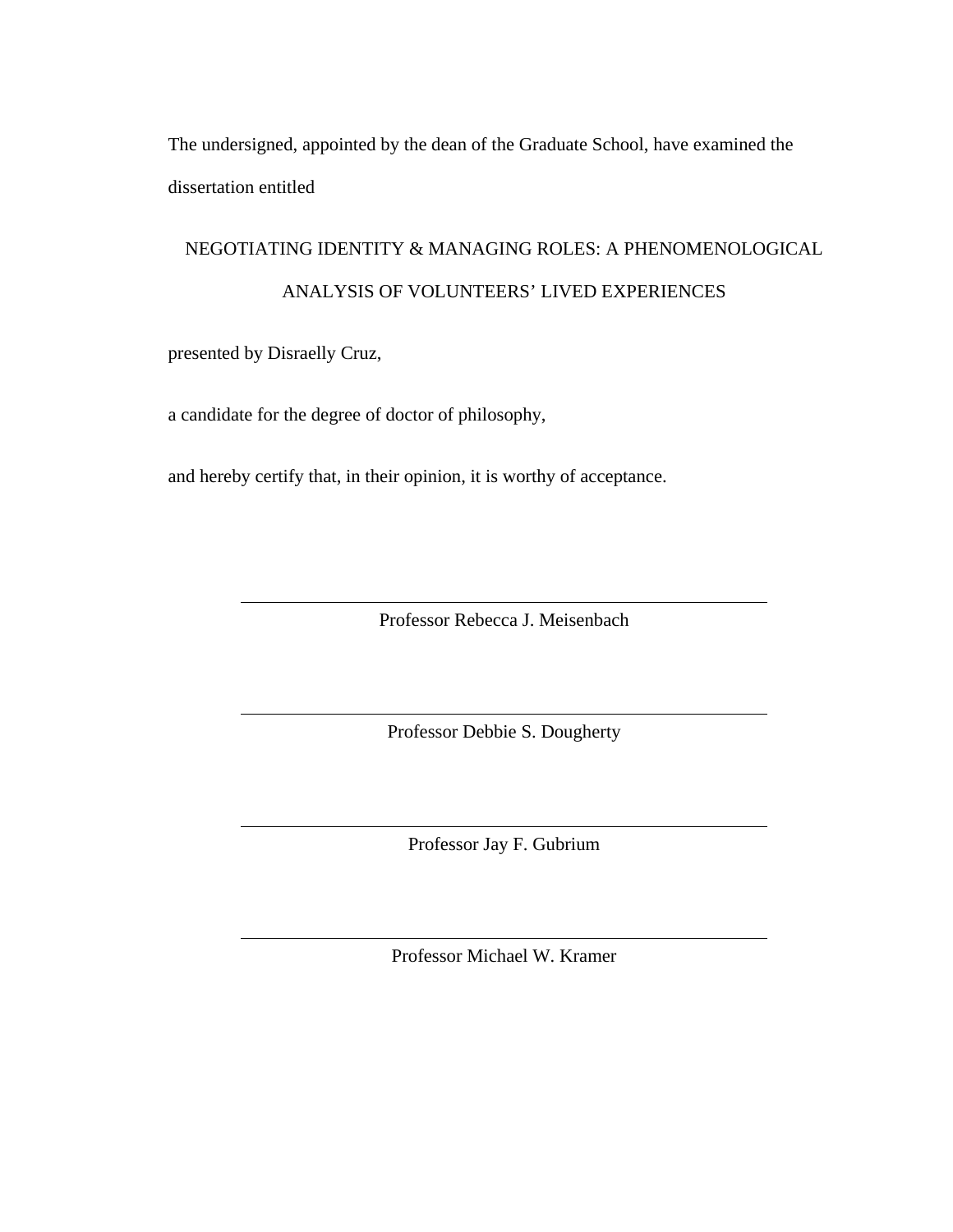Some people's hearts and souls will always be with you, and it is their warmth and love that encourages you to go on even in the darkest of times. This work is dedicated to those hearts and souls that will forever be intertwined with mine:

> To God who always gives me love and strength even when I feel the least deserving of such unconditional love.

To my mother and father who have sacrificed greatly to see their daughter dream and whose love and encouragement have fueled me and given me strength to persevere.

To my brother, Abuelo Coli, Abuela Luci, Abuela Gloria, and the rest of the family who have supported me with the world's greatest currency of love.

To Abuelo Manolo whose spirit and love is always with me.

To my friends, especially Leslie, Liz, Siobhan, Megan, Angela, Jackie, Sach, Wanjiru, and the TGIW ladies with whom I've spent countless nights laughing, crying, and enjoying life.

This work is a labor of love that would not have been possible without each one of you in my life.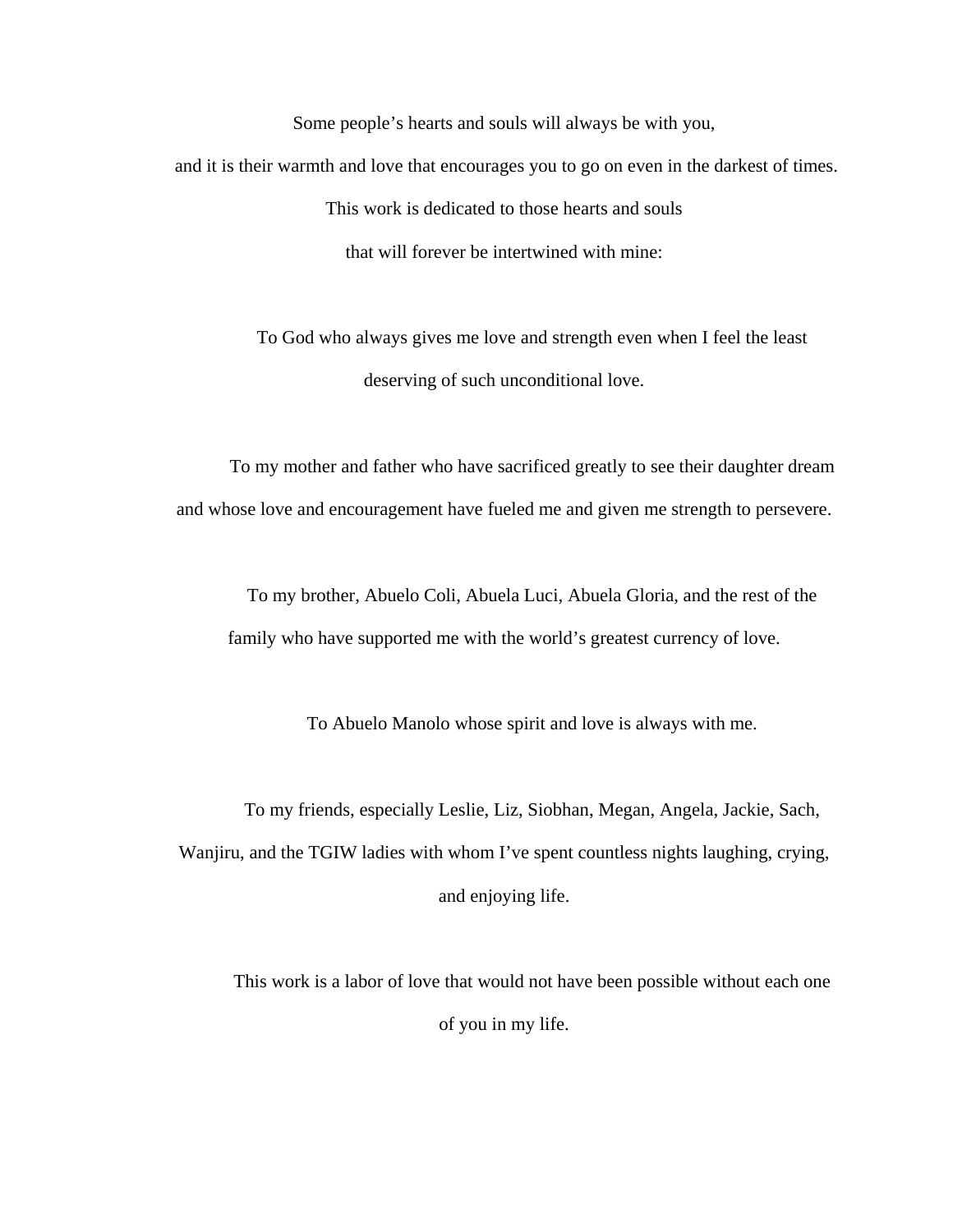#### ACKNOWLEDGEMENTS

Many wonderful and fantastic individuals have supported me during my academic career. I could write novels expressing my gratitude, yet no library would be able to hold the volumes that would result from such a practice. Thus, these few words will do.

First and foremost, I would like to thank Dr. Rebecca Meisenbach whose guidance, encouragement, knowledge, and friendship have been vital to my growth as a scholar and a writer. I could not have asked for a better adviser. I am especially grateful for your career and personal counseling in an incredibly unusual and difficult year. I have learned so much from you. Working with you has helped me to discover my own "inner scholar." I am so incredibly thankful that you came to Missouri while I was here. I have definitely learned a lot from you and have benefited from your expertise in organizational communication. I only hope that I can be as good as an adviser as you have been to me.

Secondly, I could not have asked for a better committee to supervise this project. I would like to thank Dr. Michael Kramer and Dr. Debbie Dougherty. Both of you were supportive of my interest in volunteer research especially during my first year of study. Your support encouraged me to continue down this new path of research. Furthermore, I thank both of you for your excellent advice and assistance during the dissertation process. I would also like to thank Jay Gubrium who has consistently challenged me to shift my paradigmatic views on reality.

I would also like to thank all of the individuals who referred participants or who agreed to be interviewed. Thank you all for providing such rich data. My hope is that these findings will ultimately help nonprofit organizations and future volunteers.

ii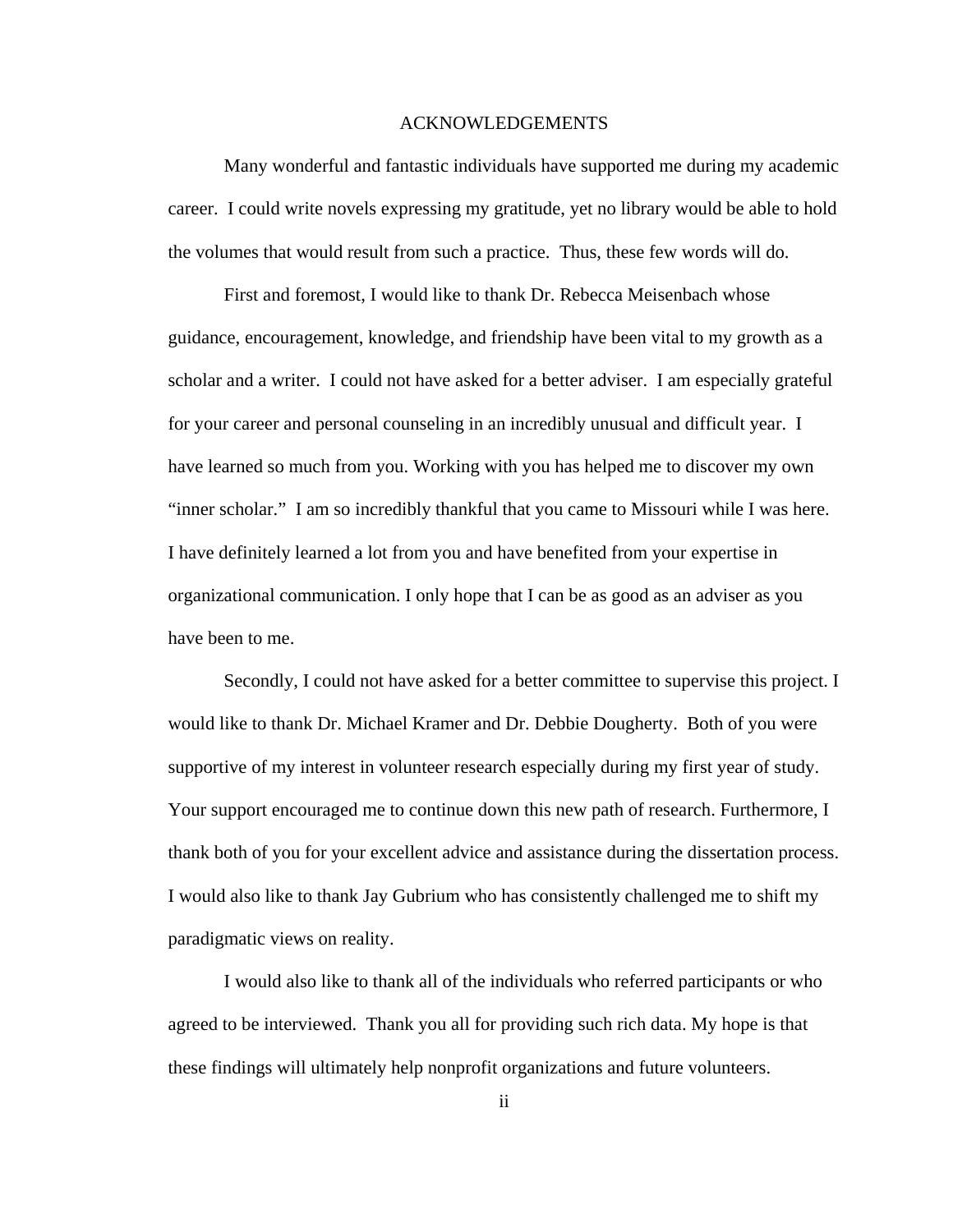Last but not least, I would like to thank the members of my cohort. These past four years have been an adventure. I would like to thank each and every one of you for your encouragement and support throughout the years. I could not have asked for a better set of colleagues.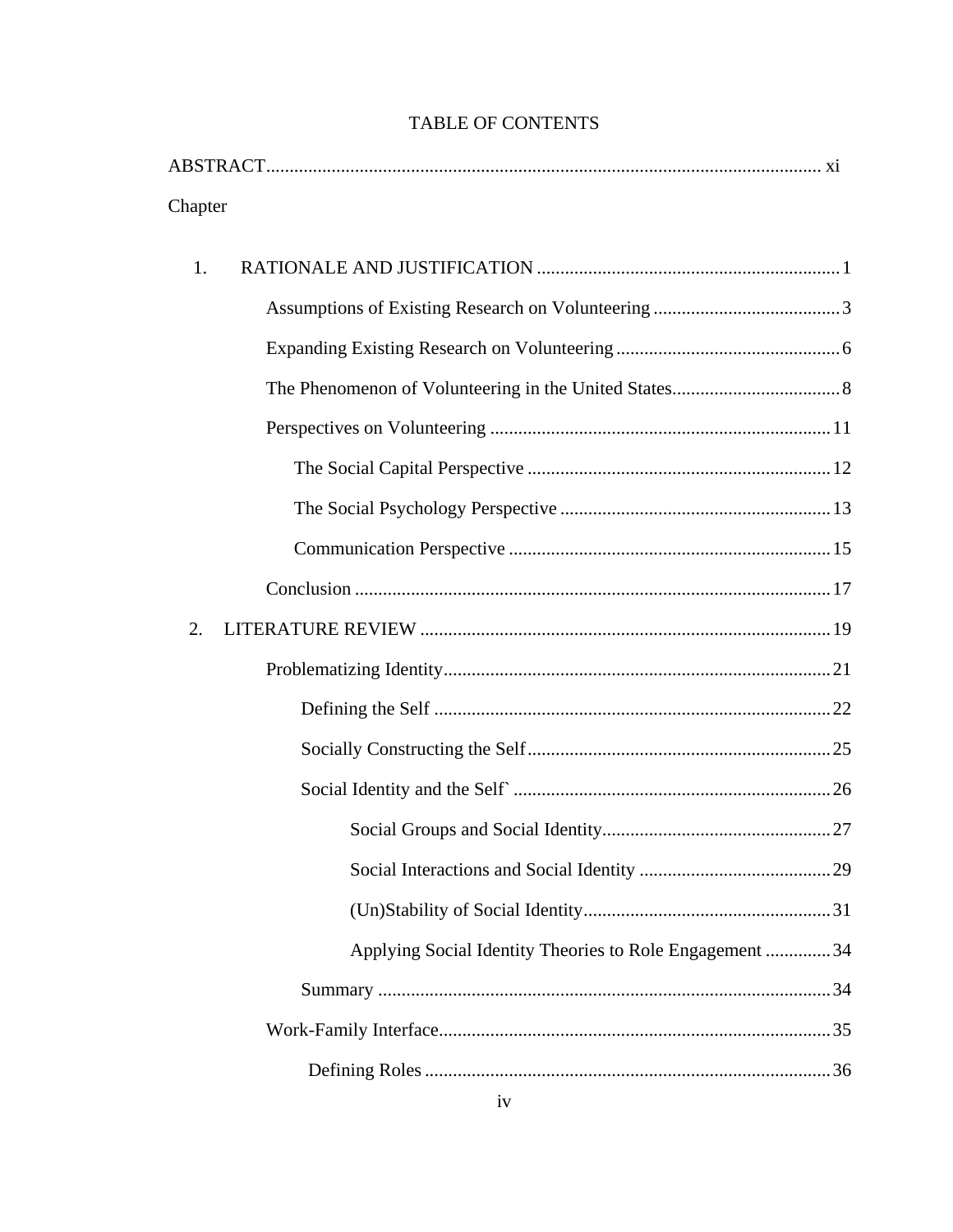| Strain-based conflict & behavioral conflict44 |  |
|-----------------------------------------------|--|
|                                               |  |
|                                               |  |
|                                               |  |
|                                               |  |
|                                               |  |
|                                               |  |
|                                               |  |
|                                               |  |
| 3.                                            |  |
|                                               |  |
|                                               |  |
|                                               |  |
|                                               |  |
|                                               |  |
|                                               |  |
|                                               |  |
|                                               |  |
|                                               |  |
|                                               |  |
|                                               |  |
|                                               |  |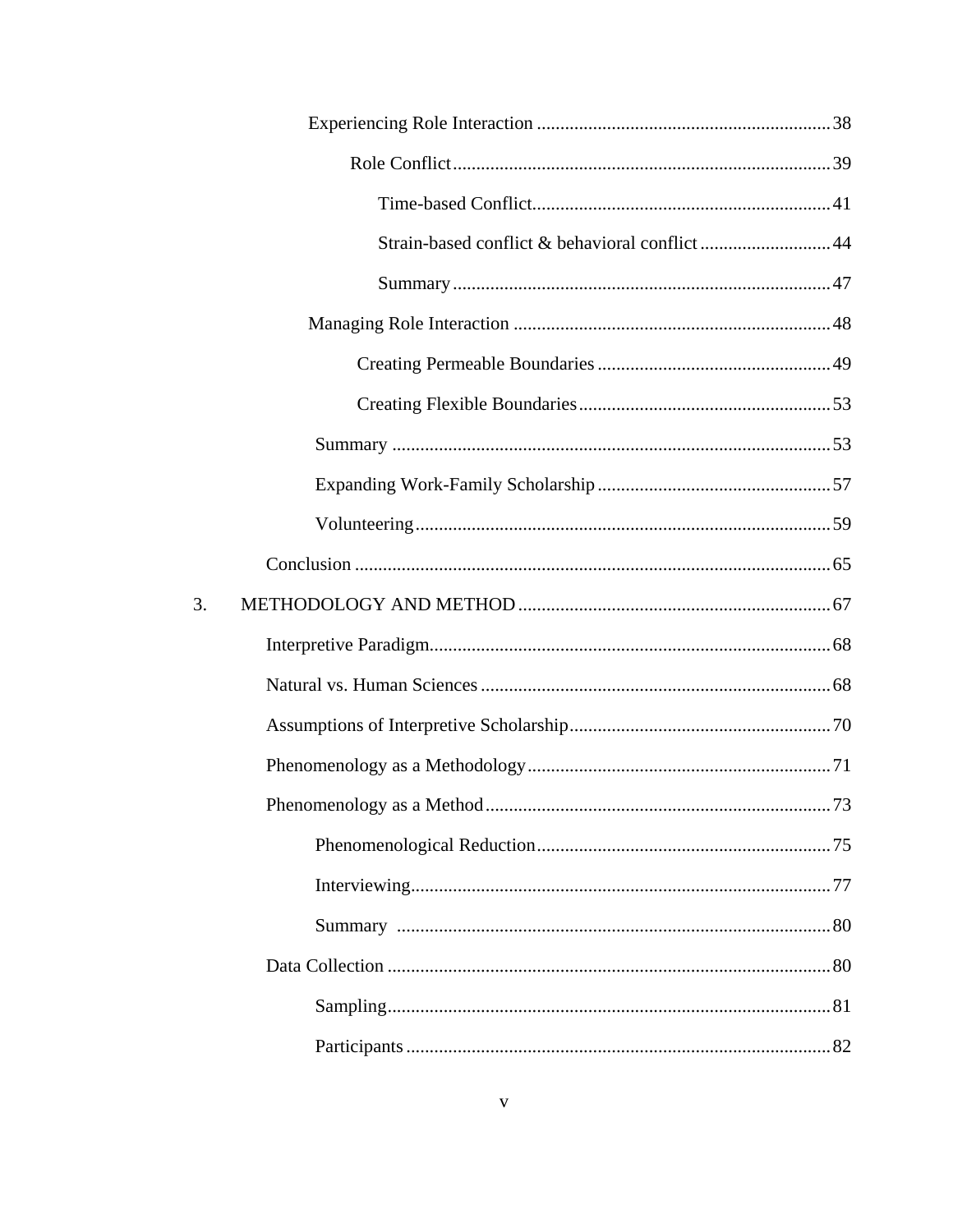| 4. |                                                                         |  |
|----|-------------------------------------------------------------------------|--|
|    |                                                                         |  |
|    |                                                                         |  |
|    |                                                                         |  |
| 5. |                                                                         |  |
|    |                                                                         |  |
|    |                                                                         |  |
|    | Helping with organization/group needs: social justice volunteering .106 |  |
|    |                                                                         |  |
|    |                                                                         |  |
|    |                                                                         |  |
|    |                                                                         |  |
|    |                                                                         |  |
|    |                                                                         |  |
|    |                                                                         |  |
| 6. |                                                                         |  |
|    |                                                                         |  |
|    |                                                                         |  |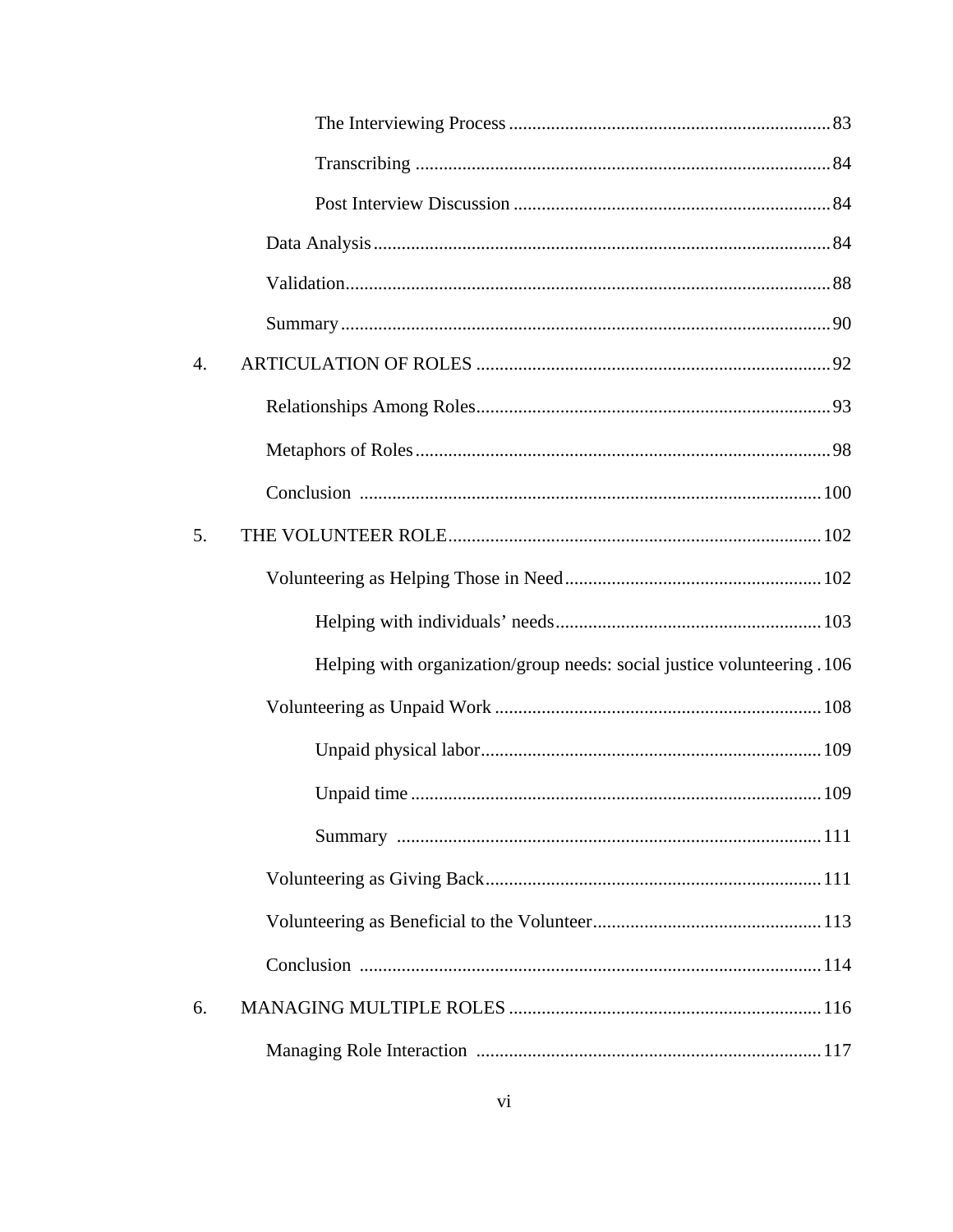| Integrating work and relational role boundaries 129                                                                                                                                                                            |  |
|--------------------------------------------------------------------------------------------------------------------------------------------------------------------------------------------------------------------------------|--|
|                                                                                                                                                                                                                                |  |
|                                                                                                                                                                                                                                |  |
| Collapsing work and relational role boundaries 140                                                                                                                                                                             |  |
| Collapsing work and volunteer role boundaries 141                                                                                                                                                                              |  |
|                                                                                                                                                                                                                                |  |
|                                                                                                                                                                                                                                |  |
| Collapsing relational and volunteer role boundaries 144                                                                                                                                                                        |  |
|                                                                                                                                                                                                                                |  |
| Conclusion members and the conclusion of the conclusion of the conclusion of the conclusion of the concern of the concern of the concern of the concern of the concern of the concern of the concern of the concern of the con |  |
| ROLE ENGAGEMENT AND IDENTITY NEGOTATION  151                                                                                                                                                                                   |  |
|                                                                                                                                                                                                                                |  |
|                                                                                                                                                                                                                                |  |
|                                                                                                                                                                                                                                |  |
|                                                                                                                                                                                                                                |  |
|                                                                                                                                                                                                                                |  |
|                                                                                                                                                                                                                                |  |
|                                                                                                                                                                                                                                |  |

7.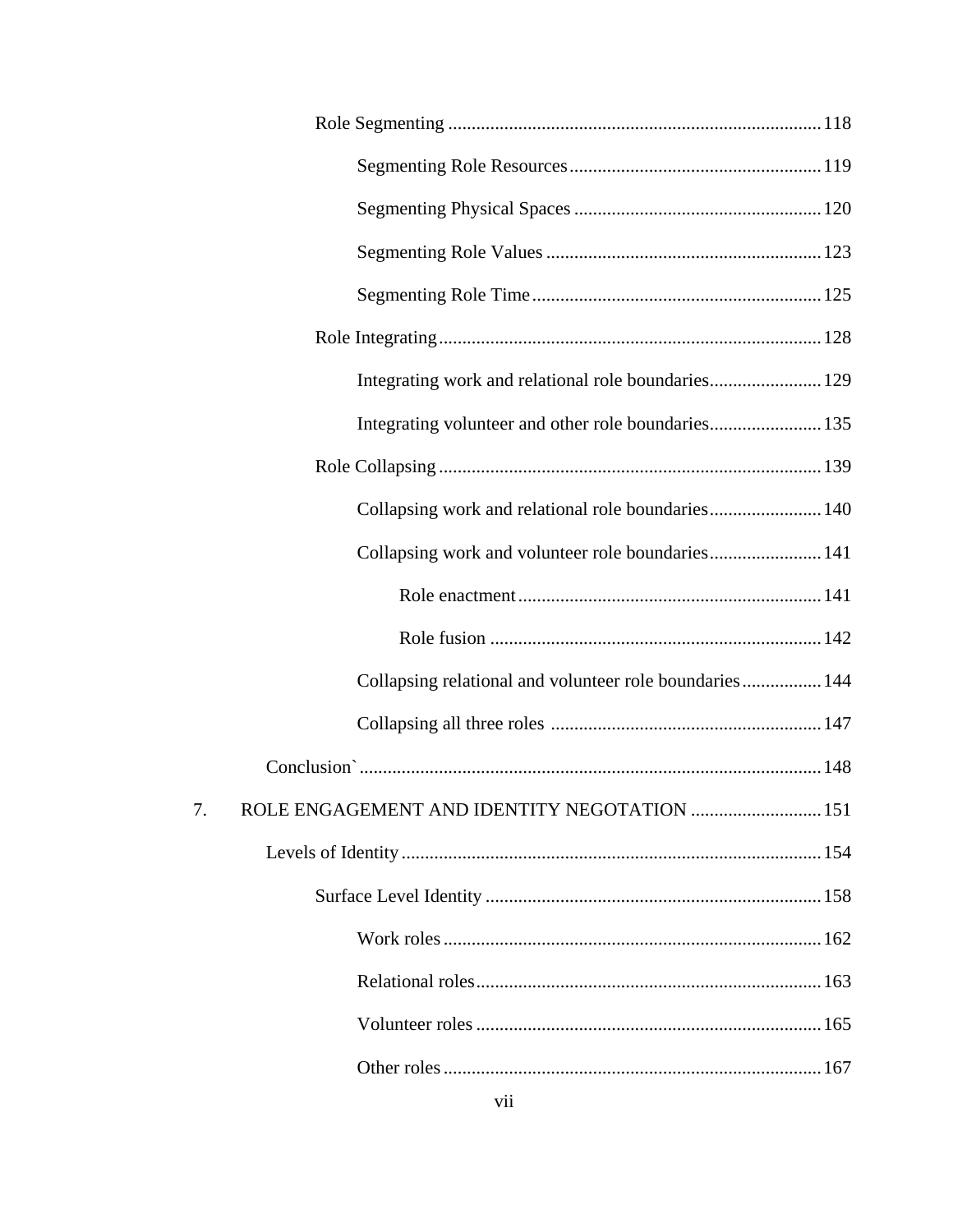| Processes of Mutual Influence Across Levels of Identity  186 |  |
|--------------------------------------------------------------|--|
|                                                              |  |
|                                                              |  |
|                                                              |  |
| 8.                                                           |  |
|                                                              |  |
|                                                              |  |
|                                                              |  |
|                                                              |  |
|                                                              |  |
|                                                              |  |
|                                                              |  |
|                                                              |  |
|                                                              |  |
|                                                              |  |
|                                                              |  |
|                                                              |  |
|                                                              |  |
|                                                              |  |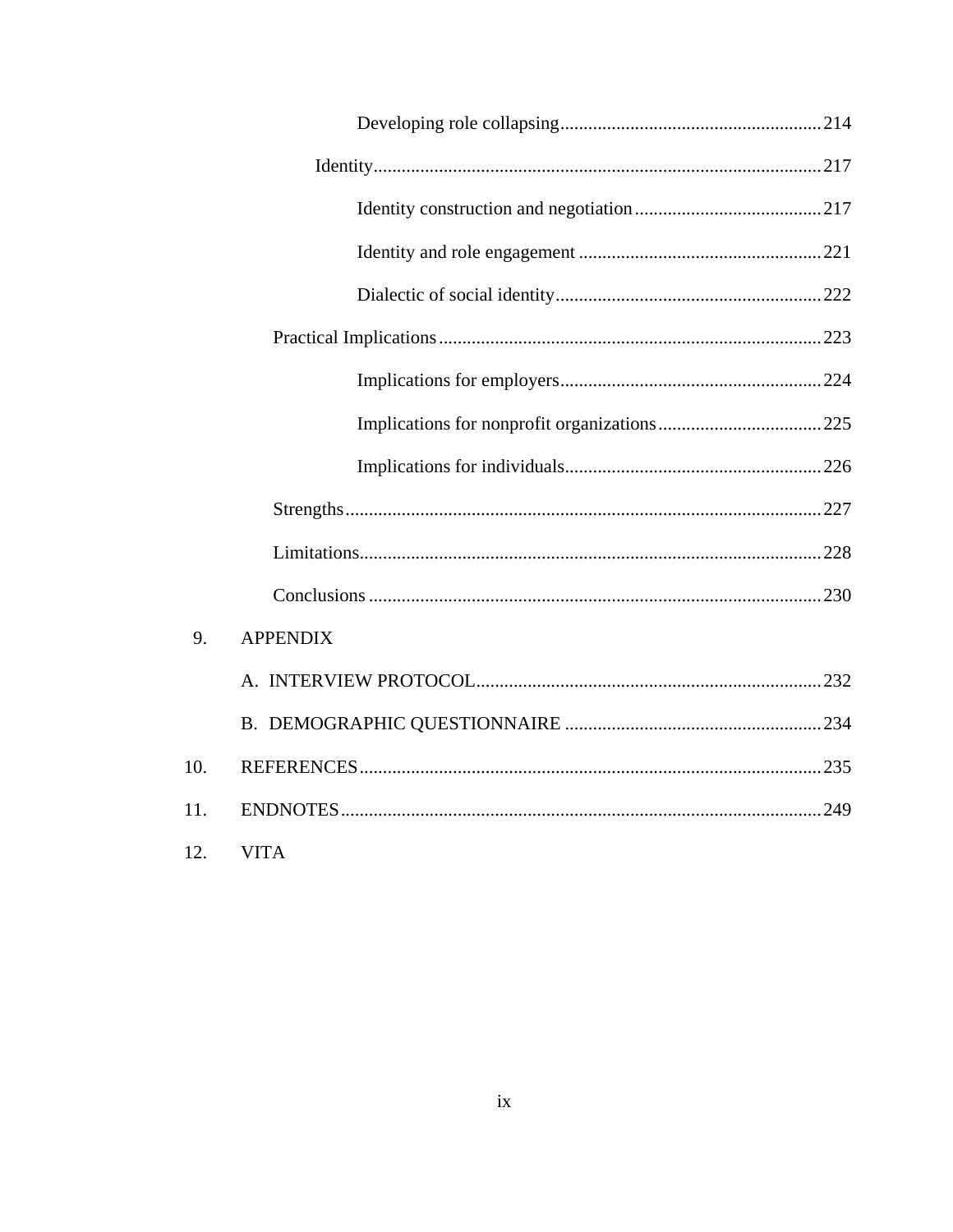# LIST OF ILLUSTRATIONS

| Figure                                                                       | Page |
|------------------------------------------------------------------------------|------|
|                                                                              |      |
| 1. Model of Discursive Representations of Identity Negotiation Processes 188 |      |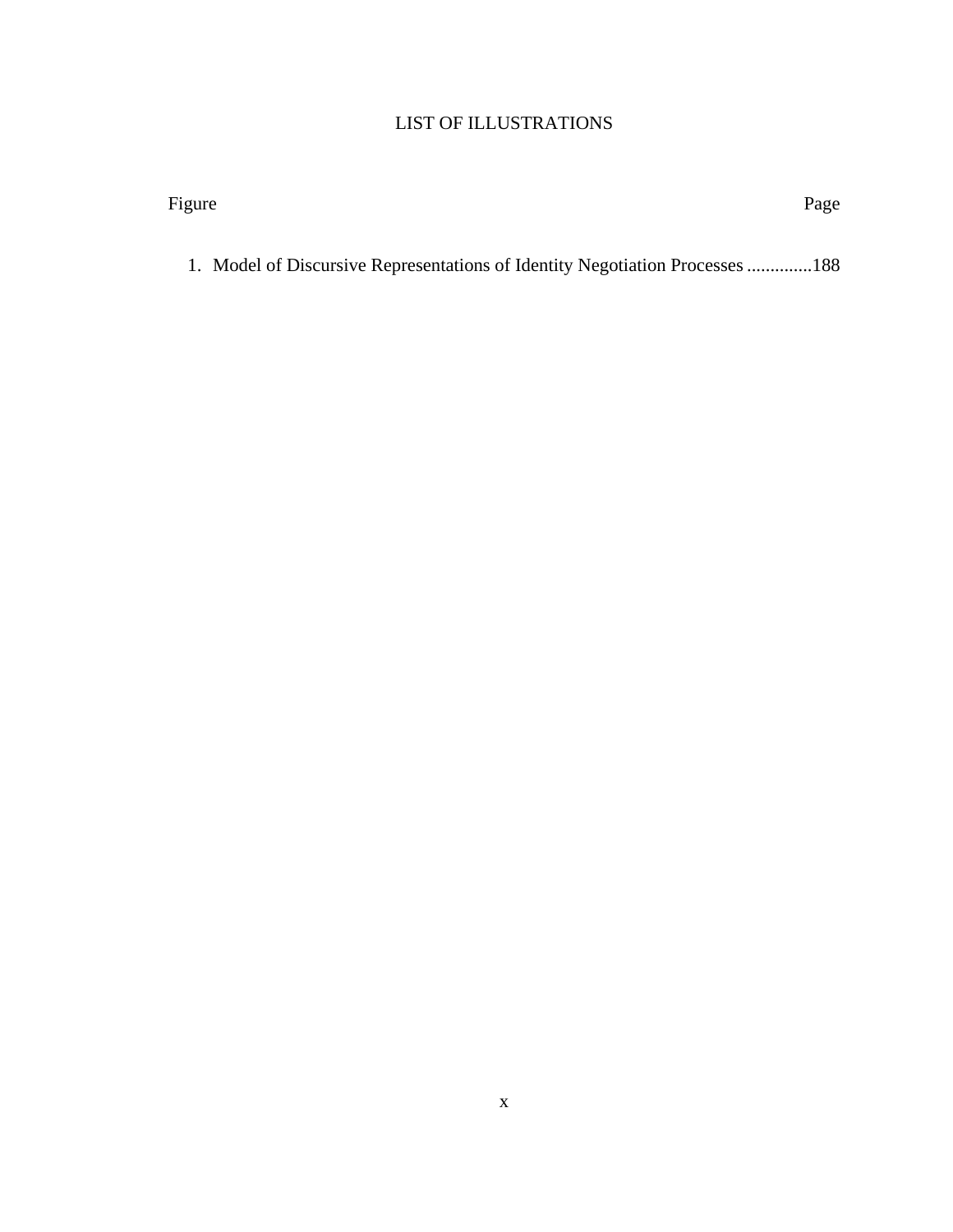#### **ABSTRACT**

Among the multiple frames used to view volunteering, many have described volunteerism as a staple of democracy, a valuable source of labor for the nonprofit sector, and a source of personal and work related benefits (Musick & Wilson, 2008; Salamon & Dewees, 2002). Without this voluntary work force, a number of nonprofit organizations would need to find alternative means of providing services to their respective publics. To date, much of the scholarship dedicated to understanding this phenomenon has sought to uncover predictors of volunteer behavior or determine causes for the decline in volunteerism (for review see Musick & Wilson, 2008). Absent from volunteer scholarship is a discussion of how volunteerism impacts overall social identity. This manuscript takes an alternative approach to understanding this phenomenon by focusing on issues of identity. Specifically, this paper focuses on the ways in which individuals discursively discuss the volunteer role in light of additional life demands.

By focusing in on the lived experiences of volunteers, this qualitative study sought to ameliorate the gaps present in volunteer research and work-life scholarship and begin building the foundation for additional scholarship on multiple roles. The focus of study was to explore a number of the currently unanswered questions including a) the ways individuals discursively frame their volunteer work in relation to work and family roles b) the ways individuals managed multiple roles, and c) the implications of multiple role engagement on individual identity. The findings from this study discuss a new form of boundary management, role collapsing, and present a new theoretical model that accounts for the ways multiple role engagement influences identity.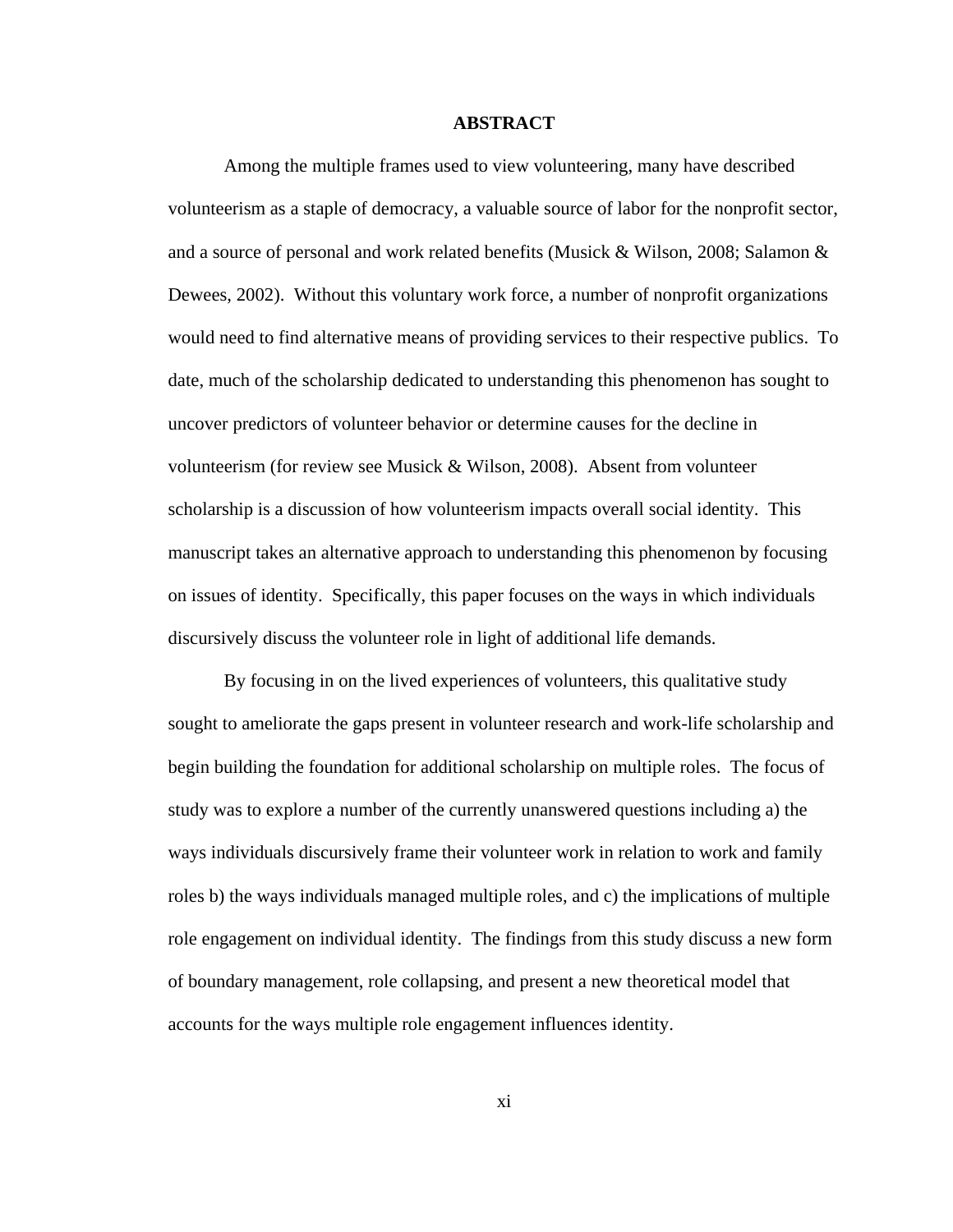#### **CHAPTER ONE: RATIONALE AND JUSTIFICATION**

If mentoring programs such as Big Brothers and Big Sisters needed to pay for services currently offered for free by volunteers, how many fewer children would be served by the program? If Habitat for Humanity needed to compensate the labor of thousands of volunteers, how many fewer houses would be built to provide needy individuals with shelter? Volunteers are undoubtedly an important source of labor for many nonprofit organizations, giving nonprofit organizations the opportunity to provide services and accomplish tasks even with limited staff members and finances. If one were to calculate all of the labor provided by volunteers in the United States, the amount of free labor would be equal to the amount of labor provided by nine million full-time paid positions (Panel on the Nonprofit Sector, 2005). Furthermore, as the United States experiences an economic recession, one third of U.S. nonprofits (37%) reported increased the number of volunteers they use to provide services (Corporation for National and Community Service, 2009). It has been argued that in order for a democratic social system to operate, a high number of volunteers are needed (Schindler-Rainman & Lippit, 1975). An increased reliance on volunteers without an increase in the volunteer labor force could create strains and tensions for some nonprofit organizations. Even without an increased demand for volunteers, changes to the voluntary workforce may inadvertently affect the services offered by nonprofit organizations.

Scholarship has approached the phenomenon of volunteering with a desire to locate and remedy problems that prevent people from volunteering. Hypothetically, if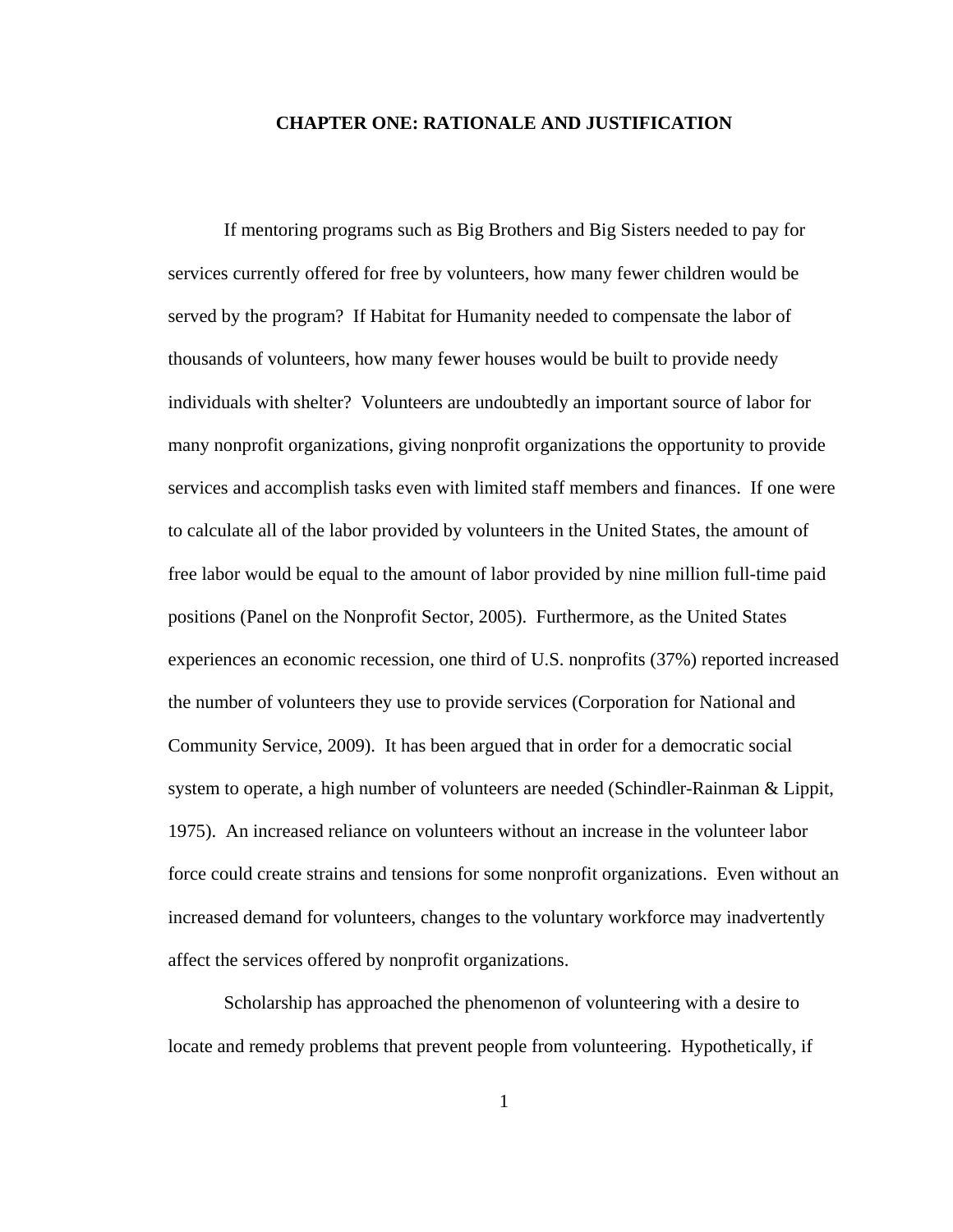these problems were remedied, then there would be an increase of volunteers and volunteer labor to meet the needs of society. However, current approaches to volunteer scholarship have focused on the decline of volunteer labor's influence on society or on determining the factors that predict or influence volunteer behavior. These approaches do not take into account the processes by which individuals incorporate the volunteer role into their current roles. The addition of new roles into one's life creates additional demands on time and energy that ultimately may lead to experiencing strain (Marks, 1977). These processes of managing and engaging in multiple roles influences individuals' ability and time to enact the volunteer role. Thus, this study takes an alternative approach to volunteer research by problemetizing those experiences where roles interact. Specifically, this study seeks to understand the fluctuating nature of volunteering by focusing on how one discursively and materially manages the challenges of being a volunteer in a world filled with increasing demands from all aspects of one's life.

The remainder of this chapter will address the current state of volunteer research and lay the groundwork for adding in an alternative approach to the study of volunteerism. To do so, this chapter will first discuss the assumptions guiding current volunteer scholarship. Next, the chapter will address the two current perspectives of volunteer scholarship: the social capital perspective and the social psychological perspective. Lastly, the chapter will present the communication perspective, which encompasses the processes individuals use to manage roles and how these processes influence one's identity.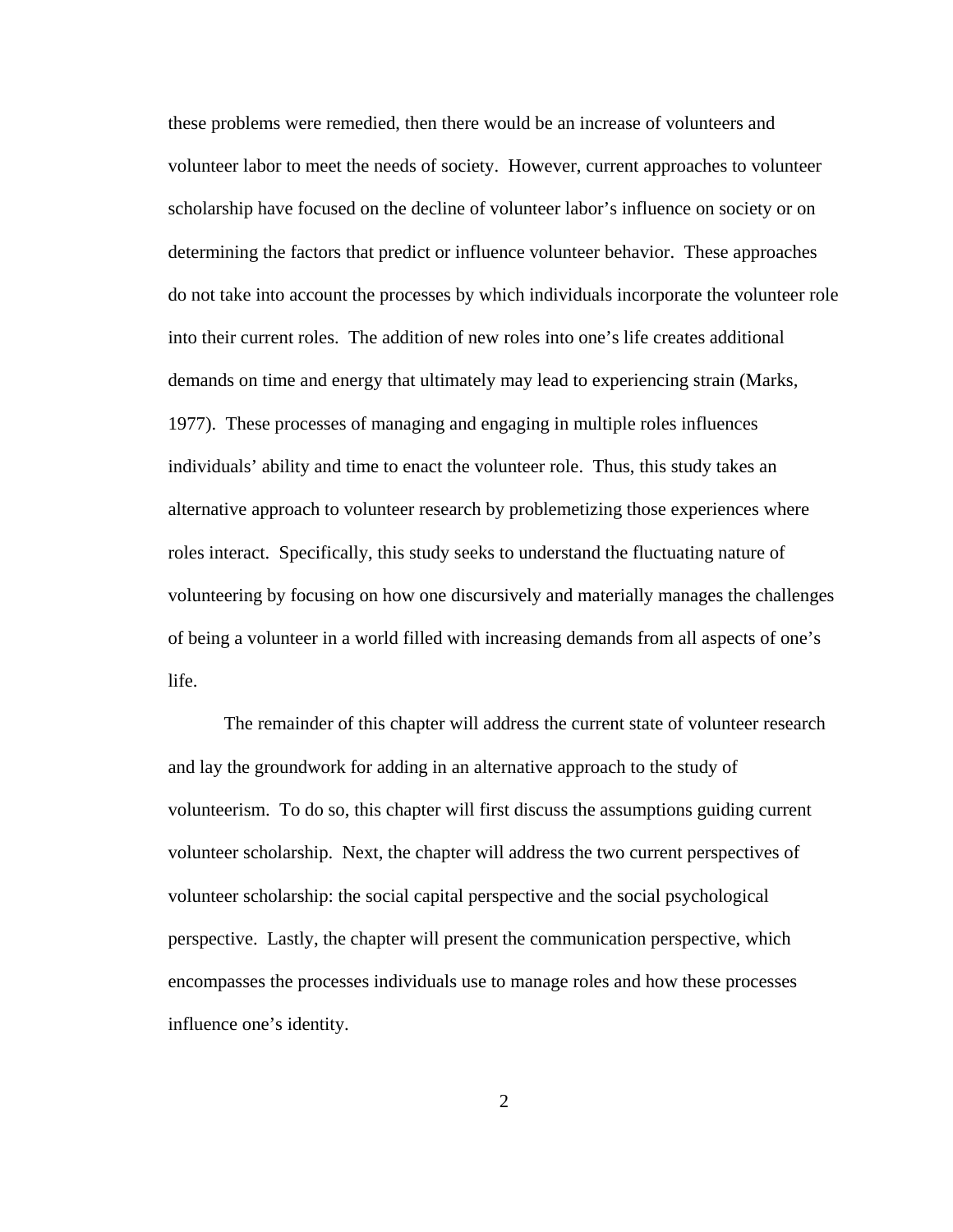#### **Assumptions of Existing Research on Volunteering**

Scholars who study volunteering are usually operating under several assumptions regarding the relationship between volunteering and the well-being of society. The first, and perhaps most implicit of these assumptions, is that people are willing to help others and engage in activities that will help society as a whole. Wilson and Musick (1997) called a culture or society in which individuals willingly help each other a *culture of benevolence*. Although cultures of benevolence are predominantly found in religious organizations (Wilson & Musick, 1997), this perspective on cultures in society explains why nonprofits can reasonably expect that people will volunteer or give financially for the betterment of others. A perspective of expectancy means that a nonprofit organization can flourish because it is expected that people will freely give of their time and resources to help others.

It is the expectancy perspective that leads to the second perspective, the perspective of decline. The perspective of decline encompasses all arguments regarding the decline in volunteering and philanthropy (e.g., present decline in social capital, civic engagement, and volunteerism) (Ganesh & McAllum, 2009; Putnam, 2000). Putnam (2000) used changes in memberships in certain organizations (e.g., bowling leagues, Junior League, etc.) to argue that newer generations were far less civic minded than older generations, causing less participation in community groups. Additionally, census data has indicated a decline in volunteering. In 2006, the percentage of Americans who reported themselves as volunteering decreased by 2.6% between the years 2005 and 2006 (U.S. Census Bureau, 2007). The following year, the rate dropped once again, but only by .5 percent.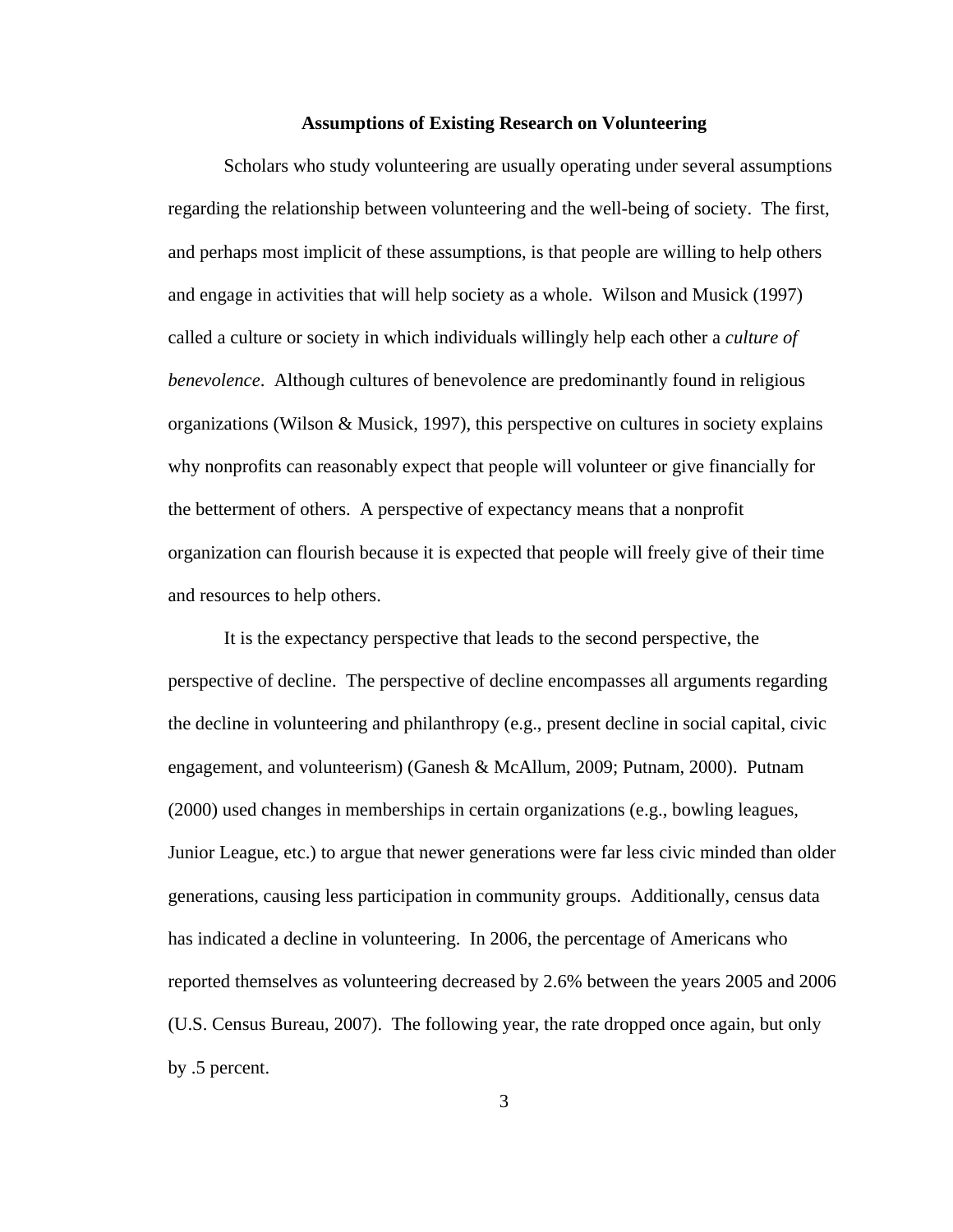While census data does report a slight decline between 2005 and 2006, there are some problems with the perspective of decline. The 2006 rate (26.7%) was only slightly less than the pre-September 11th volunteer rates (27.4%) (U.S. Census Bureau, 2007, 2009). After 9-11-01, volunteer rates increased to 28.8% and remained consistent for three years. During that time-frame, numerous natural disasters occurred (e.g., a tsunami hit Indonesia and Thailand; Hurricanes Ivan and Katrina hit the Gulf Coast, mudslides and forest fires devastated areas of California, etc.) possibly inflating the volunteer rate. Rich (1999) critiqued Putnam's argument by claiming Putnam's analysis included a narrow scope of traditional civic organizations. Rotolo and Wilson (2004) tested Putnam's arguments that younger generations are volunteering less. They found no generational differences in terms of enacting the volunteer role; however, Rotolo and Wilson did note in their review of volunteer trends that as generational cohorts increase in age, the amount of time spent volunteering increased. This increase is quite possibly due to increased time available to volunteer because of a decline in familial or work related demands. Census data reports also indicate that individuals in their twenties are least likely, out of all surveyed age groups, to volunteer (U. S. Census Bureau, 2009). One argument for why younger generations do not volunteer is that these individuals are adjusting to having less time due to increased life demands including getting married, starting new jobs, and having children (Osterle, Kirkpatrick, & Mortimer, 2004). Thus, time may be a factor in determining how and when individuals volunteer. If the assumption is true that individuals are inherently good and will help out their fellow neighbor, then a belief in a perspective of decline indicates something is hindering a person's ability to help.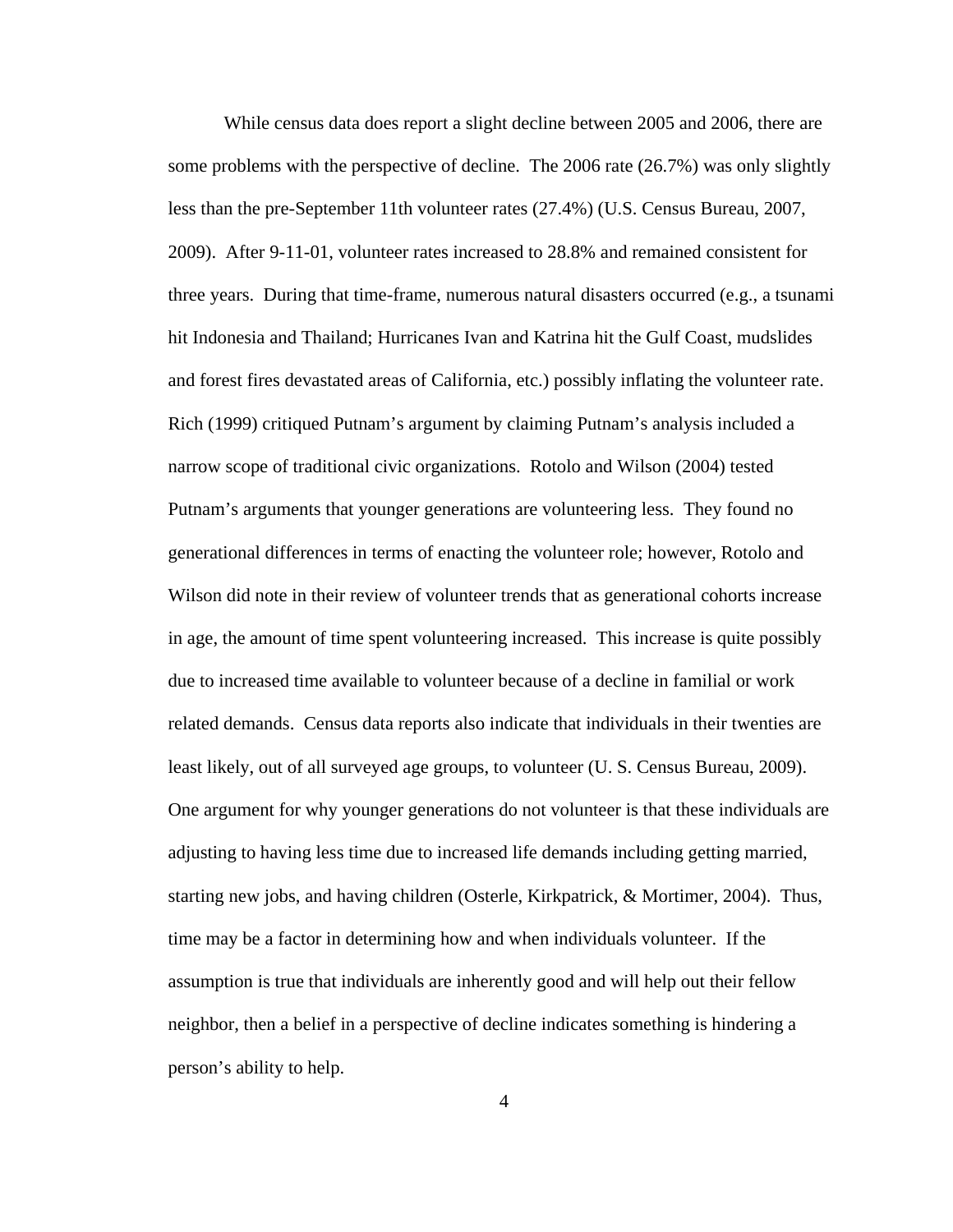In problematizing these expectancy perspectives, it is important to note that nonprofits do not demand nor require labor from individuals in society. Even though there is no requirement, decreases in government funding and government sponsored social services could lead to increased demands on nonprofit organizations who provide similar services (Rotolo & Wilson, 2004). While one third of nonprofits have already reported increasing their reliance on volunteers, almost half (48%) project increasing their use of volunteers in the future (Corporation for National and Community Service, 2009). These perspectives focus on the need for increased volunteers in society. Scholars who ground their research in these perspectives may clarify society's dependency on volunteer labor; however, they will not find ways to ameliorate the problems that create the decline in volunteerism.

Framing volunteerism through a rhetoric of decline assumes that volunteerism is a solution to the problems in society, and if volunteerism is in decline, these societal problems will remain (Ganesh & McAllum, 2009). The underlying argument is a belief that if individuals are volunteering less, they are less connected to their neighbors and less concerned with nation's affairs. Over the years, it seems that the well-being of U.S. society is framed as being dependent on volunteer behavior. Following small declines in reported volunteer behavior, scholars, presidents, and others began to question the state of society. For example, reports from the United States Census Bureau (2009) indicate that the proportion of Americans volunteering seems to have declined by 2.7% over the past three years. Coupled with numerous other reports regarding a decline in volunteerism, there seems to be a growing concern regarding the state of volunteerism in America. An underlying desire to "save volunteering" is present in numerous reports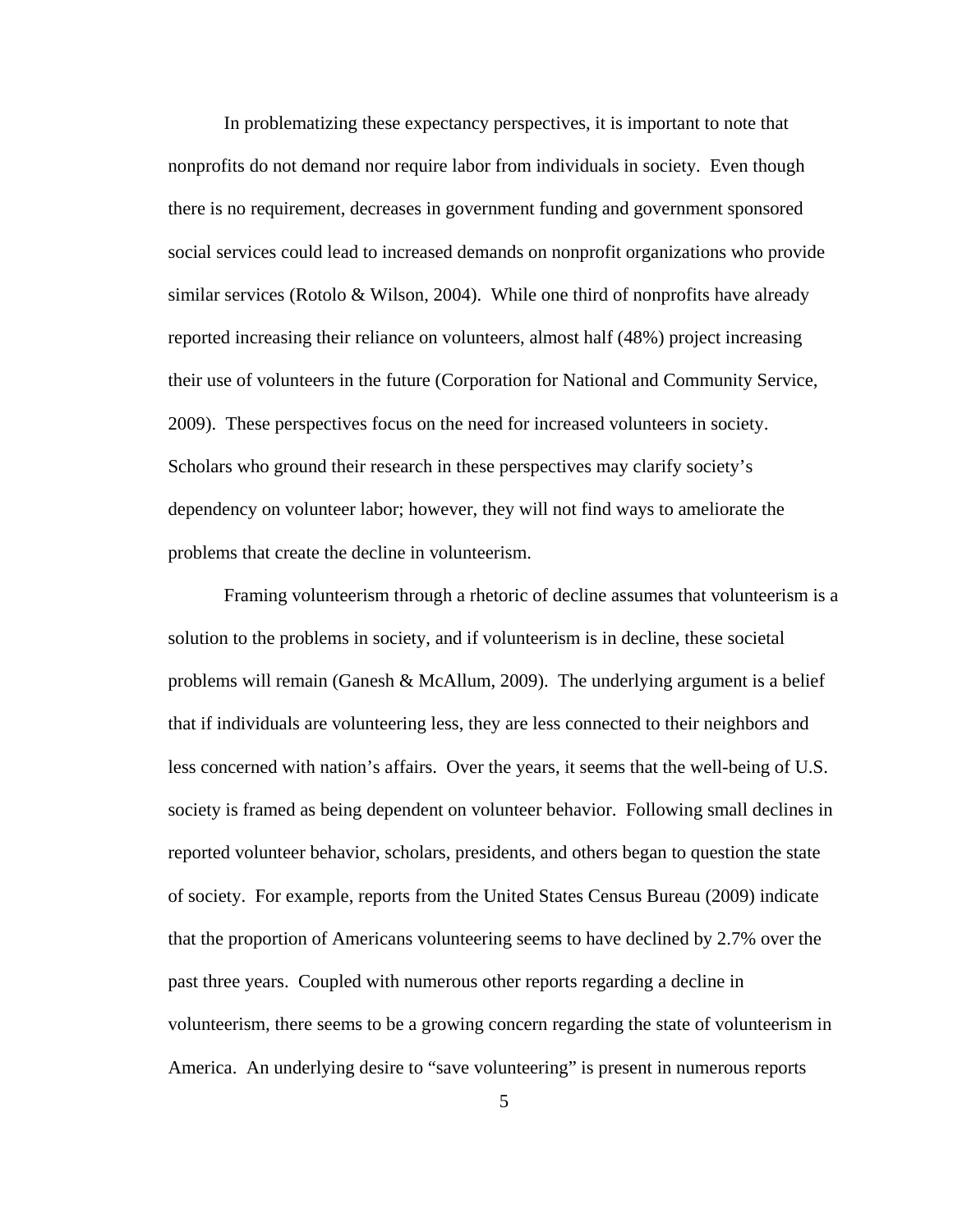from the Corporation for National and Community Service (2007), which has recently reported declines of volunteerism in metropolitan areas. When scholars approach the study of volunteering through the lens that volunteer behavior is expected and needed for the proper functioning of society, the focus of volunteer research is limited to effective recruitment, management, and volunteer retention.

## **Expanding Existing Research on Volunteering**

Expanding research on volunteering or solving problems associated with volunteering means moving away from the desire to understand why society's rates of volunteerism shifts and instead approach the study of volunteering by focusing on the life of individual volunteer. As alluded to earlier, one way to understand shifts in volunteering over the years is to focus on the ways individuals' availability changes over time. As individuals take on additional roles with subsequent expectations, individuals are faced with the challenge of managing each role (Ashforth, Kreiner, & Fugate, 2000). To clarify, roles are a series of behaviors and actions that individuals engage in to fulfill the requirements and expectations of being part of an organization (e.g., work, family, community) (Kirby, Golden, Medved, Jorgensen, & Buzzanell, 2003). When an individual is a member of multiple organizations, multiple role expectations can create problems for the individual who is seeking to manage all of the different roles. Furthermore, since volunteering means adding an additional role, individuals experience additional demands on their time and resources, possibly leading to role strain (Goode, 1960; Marks, 1977).

Despite the potential for role strain, over a quarter of the United States population willingly engages in the volunteer role, and some find themselves managing the demands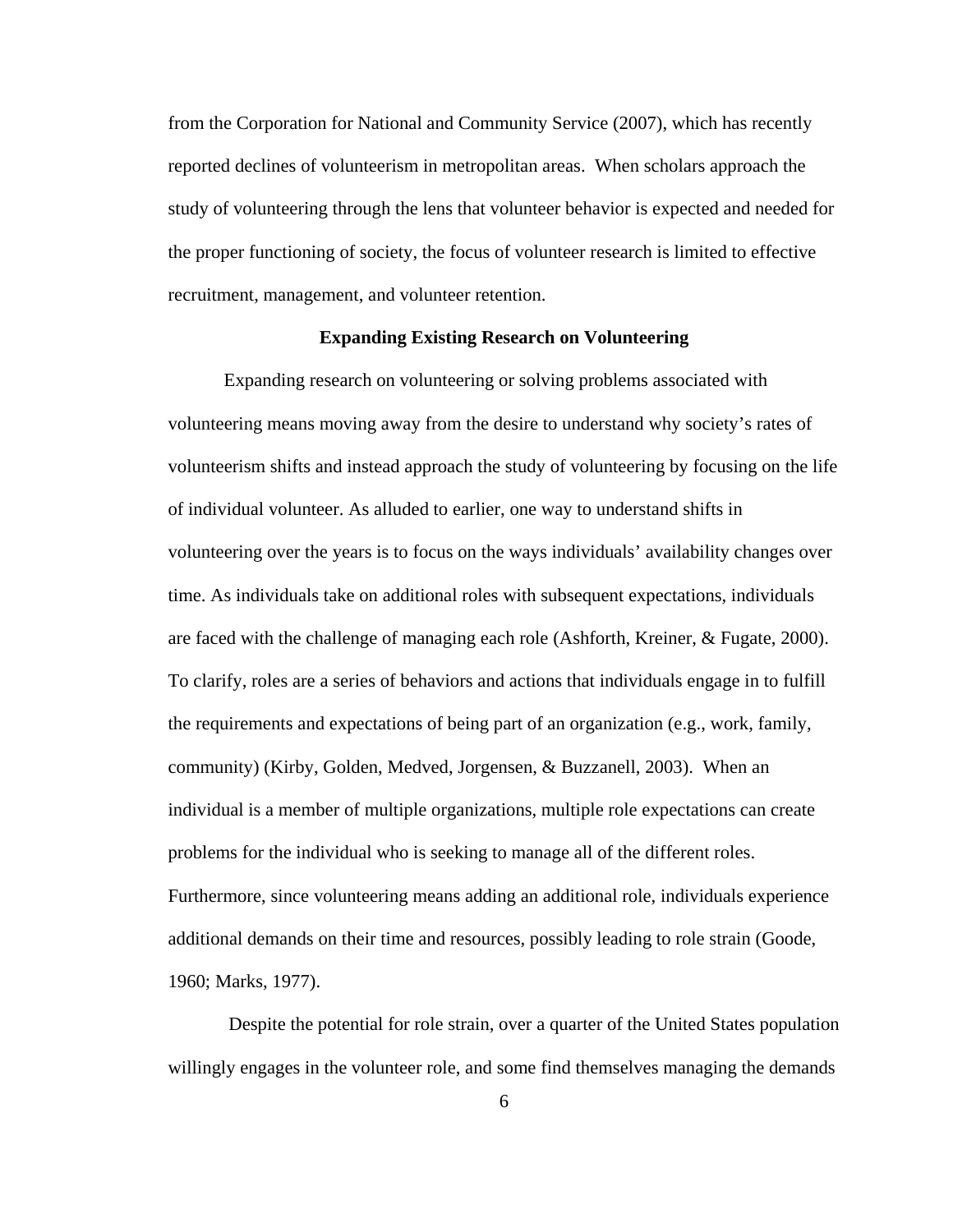for labor and time from multiple sources (U.S. Census Bureau, 2009). The goal of this study is to begin the process of understanding individuals' experiences at the junction where multiple demands are present (e.g., work demands, family demands, and volunteer demands). Traditional scholarship on multiple role engagement and management has sought to understand the interactions between work and life domains by uncovering positive and negative consequences of role interactions (Greenhaus & Beutell, 1985; Greenhaus & Powell, 2006; Rothbard & Dumas, 2006). The place where work and family roles intersect and sometimes conflict is the *work-family interface.* Work-family interface scholarship has primarily sought to understand how the role demands from both one's work life and family life impact each other, the individual, and the work produced by the individual in both realms. By problematizing volunteering on the individual level and focusing on the way individuals manage how volunteering creates additional role demands, scholarship on the work-family interface can be expanded and enhanced.

Additionally, incorporating the volunteer role into role interface studies means further exploration into the ways additional role engagement impacts identity. Rothbard and Dumas (2006) posited that one's identity is what influences how individuals manage their roles, yet they only focused on the family and work roles. Prior scholarship has not explored the ways individuals articulate the volunteer role or experience the interfaces associated with the volunteer role and other roles (e.g., work-volunteer role and relational-volunteer role). Thus, this study will focus on the ways individuals manage multiple roles and how multiple role engagement and management interact with identity.

Before delving into the theoretical issues surrounding management of roles and identity, the following sections will further explore the current state of scholarship on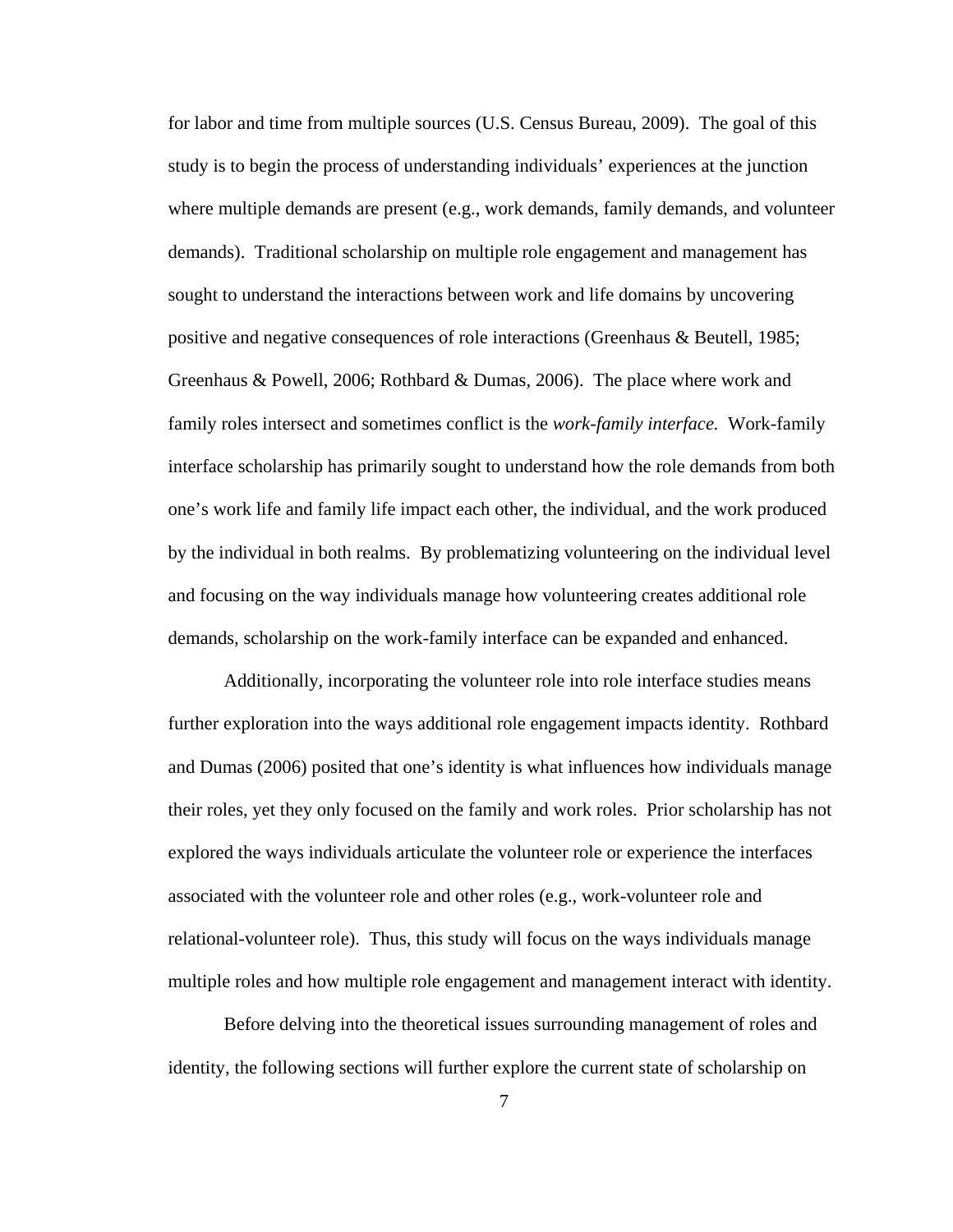volunteerism and the nature of volunteering in the United States. Each of these following research perspectives highlight approaches to viewing the nature and predictors of volunteering, including the social capital perspective and the social psychological perspective. After a review of current perspectives on volunteerism, the communicative perspective will be introduced as an alternative perspective to approaching volunteer research. This perspective will discuss the way communication scholarship is best suited to understanding the nature of volunteerism, role management, and influences of role management on identity.

#### **The Phenomenon of Volunteering in the United States**

Volunteering has a long and fruitful tradition in the United States. Not only is volunteering necessary for the functioning of some nonprofit organizations, but the nonprofit sector is also an important sector in American society. The nonprofit sector in the United States accounts for 5.2% of the gross national product and is responsible for 8.3% of wages paid in the United States (The Urban Institute, 2007). Further, this sector continues to experience growth. Between 1996 and 2004, the number of nonprofit organizations in the United States increased by 28.8% (The Urban Institute, 2007). Ideally, as this sector continues to grow, the number of volunteers meeting the needs of these nonprofit organizations will also continue to grow.

In order to provide a number of valuable services to the public, many nonprofit organizations must rely on volunteers (The Urban Institute, 2006). Volunteers are valuable to society for a number of reasons, including that they (a) provide an important source of free labor for medical and social welfare organizations, (b) serve as representative voices of needy populations, and (c) provide physical labor in order to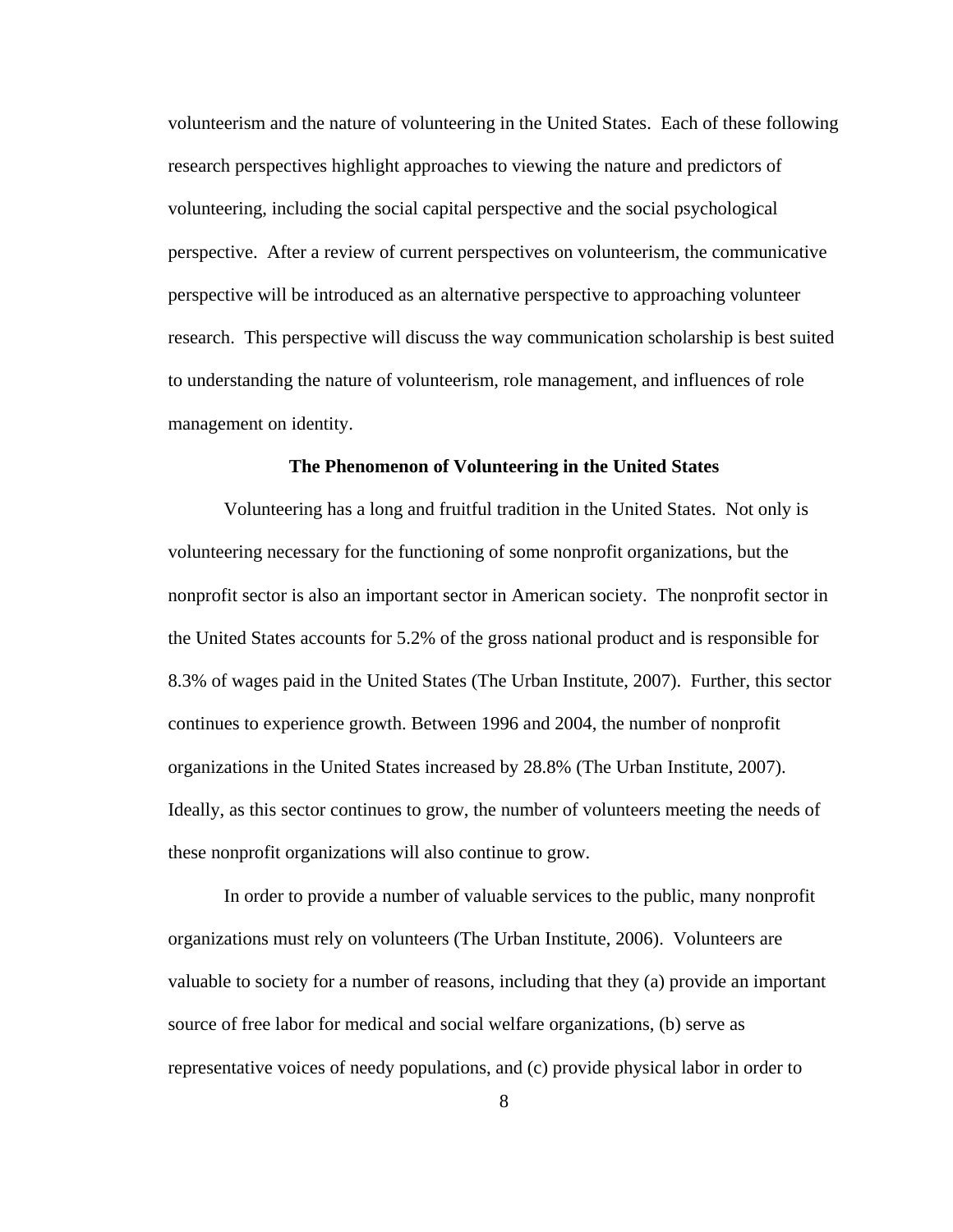offer services to the public (Cull & Hardy, 1974; Salamon & Dewees, 2002). Even though the sector itself is beginning to diversify and grow, the growth in the number of volunteers is lagging behind.

Acts of volunteering may also have some political implications. Because the nature of volunteering may provide outlets to shape political legislation and keep individuals politically active and invested in society, volunteering has been viewed as a staple of democracy and a form of civic participation (Cull & Hardy, 1974; Rich, 1999; Musick & Wilson, 2008; Schindler-Rainman & Lippitt, 1975). For example, volunteers may assist in securing funds for organizations, in advocating on behalf of an organization, and in serving on boards of nonprofit organizations and associational membership organizations.

Although volunteers do provide needed support to nonprofit and governmental organizations, there have been some changes to the voluntary workforce over the past few years. As mentioned before, the volunteer workforce is equivalent to 9 million fulltime staff members (Panel on the Nonprofit Sector, 2005). Recent reports indicate that in 2008, 61.8 million, 26.4% of the United States' population, volunteered at least once over the course of the year (U.S. Census Bureau, 2009). Although these numbers indicate that a large number of Americans are volunteering, when these statistics are viewed in light of volunteering trends, the percentage of individuals volunteering has declined 2.6% between 2005 and 2007 and only increased by .2 percent in 2008. The previous growth period in volunteer rates occurred in 2003 when rates increased from 27.4% to 28.8%, and remained stable for three years before declining to 26.7% in 2006 (U.S. Census Bureau, 2007).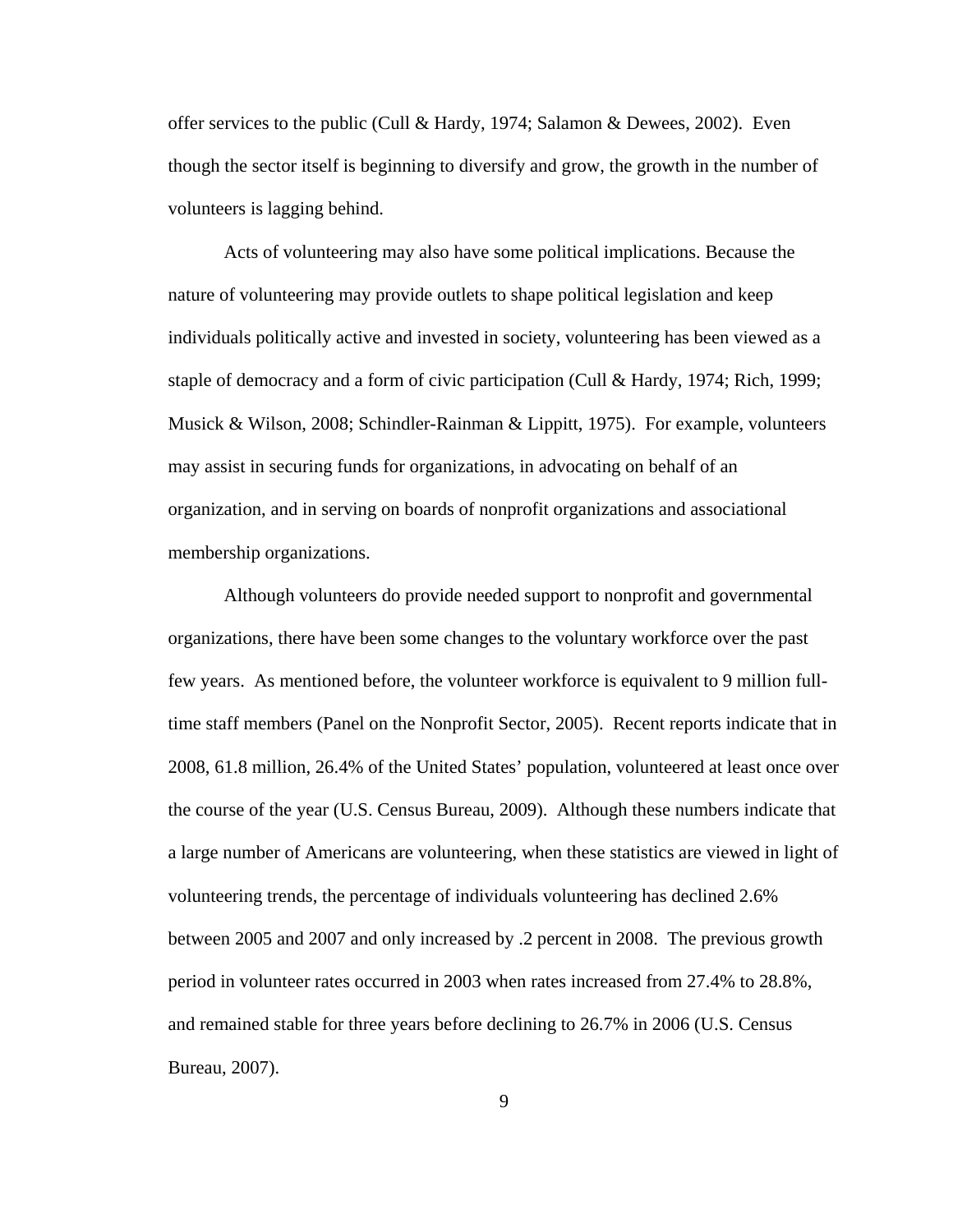Some individuals have argued that the decline in volunteerism may very well be attributed to increased demands for individuals' time. A recent study by Thrivent Financial for Lutherans found a large discrepancy (40% difference) between the number of individuals desiring to volunteer and those who actually engaged in volunteer behavior (Preston, 2008). The study also found that individuals were more willing to contribute financially to charities than physically volunteer. In interpreting these findings, the director of public relations for Thrivent highlighted how it takes less time to make a financial contribution to an organization than a labor contribution.

When one takes a closer look at the present trends in volunteering in the United States, the groups with the largest declines are groups that are associated with certain life transitions. Although, the volunteer rates declined across the board over the past two years, those groups with the largest declines (3% or higher) included individuals between the ages of 16 to 24, individuals between 35 to 44, individuals with some college experience, and individuals with a Bachelor's degree or higher. Even though there was a larger decline in volunteer rates for those with some college experience or higher, overall individuals in college or with college degrees tended to volunteer at higher rates than those who did not attend college (U.S. Census Bureau, 2008). These statistics do little to reveal any reasoning for the decline in volunteer rates; however, the groups with the greater decline tend to be groups that are susceptible to additional role demands (e.g., starting a new career, new families, or having present familial demands) (Ganesh  $\&$ McAllum, 2009; Olson-Buchanan & Boswell, 2006). Research presented in both the popular press and in academic journals has yielded some possible political and social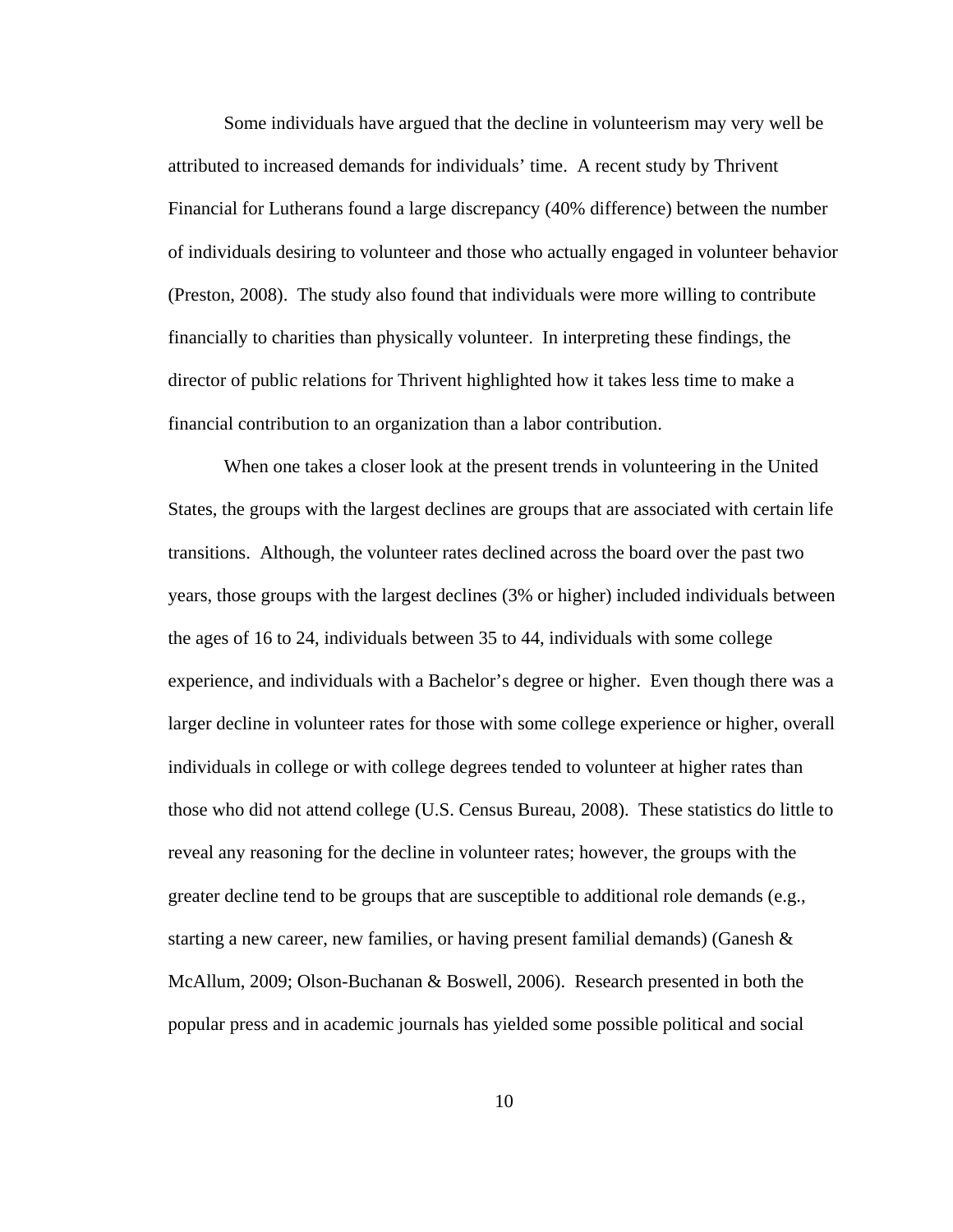psychological explanations for the decline in volunteer rates, and these explanations are discussed in detail in the following section.

Despite the recent levels of decline, volunteering is still considered a staple of American society with over a quarter of individuals dedicating their time to at least one organization. However, three quarters of Americans do not volunteer and those groups with the lowest rates happen to be individuals between the age group of 25-34 and 35-44 years of age (U.S. Census Bureau, 2009). So if volunteering is important to society, yet only a quarter of Americans engage in this behavior, what perspective helps us understand the processes that individuals engage in that limit or change individuals' volunteer participation?

#### **Perspectives on Volunteering**

There are three perspectives that can be used to describe current research and volunteering literature that seek to explicate the changing nature of volunteering. The first two perspectives are the social capital perspective and the social psychology perspective. These perspectives are prevalent in existing volunteer scholarship and both serve to provide explanations for the causes and outcomes of the act of volunteering. The third perspective, that this study hopes to advance, is the communicative perspective. A communicative perspective presents the opportunity to understand the processes that occur on the individual level. The communication lens moves volunteer scholarship away from demographic predictors to an understanding of what the individual does through communication to manage the interactions across multiple roles. Each perspective makes its own contributions to scholarship in the area; this study seeks to realize the potential contributions of a communicative lens. Before introducing the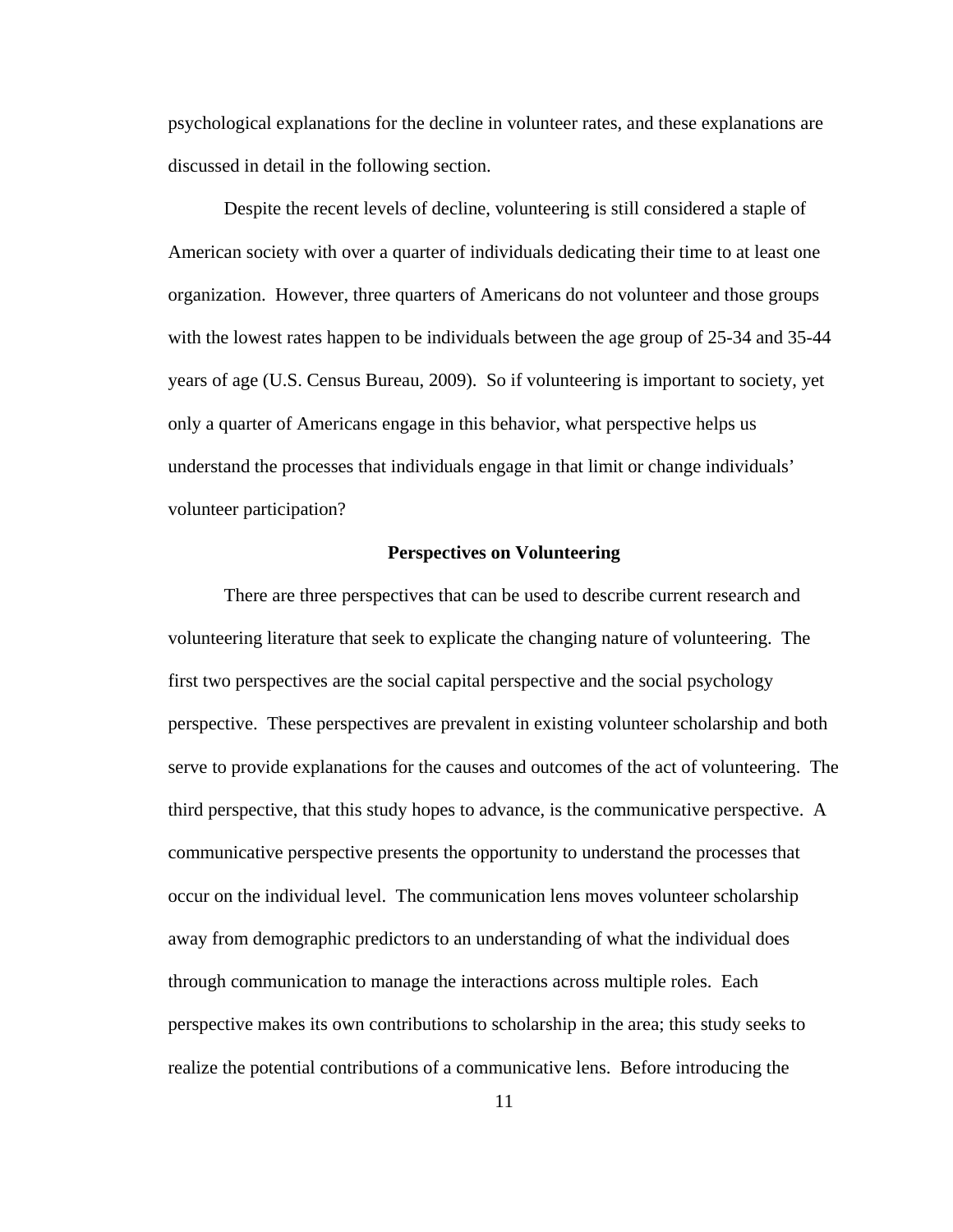communicative perspective, this section will explore the two current major perspectives on volunteering.

#### **The Social Capital Perspective**

The first major trend in volunteer scholarship is the impact volunteer roles have on social capital. Social capital, in academic realms, is described as the aggregate of social and community connections that a person may have, where these connections serve as resources to produce social or symbolic profits (Bourdieu, 1986; Coleman, 1988; Putnam, 2000). Although individuals may seek out group memberships for no exploitative reasons, individuals may unconsciously profit from memberships in social groups. Some profits may include symbolic benefits (e.g., increased social status) and material benefits (e.g., use of exclusive group services). Putnam (2000) argued that "social networks provide the channels through which we recruit one another for good deeds" (p. 117). Not only do social networks serve as a recruitment tool, but they also help others cultivate a society where individuals pay attention to the welfare of others and seek to help others. However, if the rates of volunteering do decline, then there would be less social connections within society.

Although there may be some truth to the argument that people volunteer less because they are less connected to other members of their community, this argument is similar to the proverbial "chicken and the egg" argument. Are increased social networks a product or precursor to community involvement? If individuals do choose to volunteer less, then they have less interaction with other members of their community, resulting in fewer outlets for community involvement and so forth. The question that has not been answered is whether this cycle is initiated by people volunteering less or by less social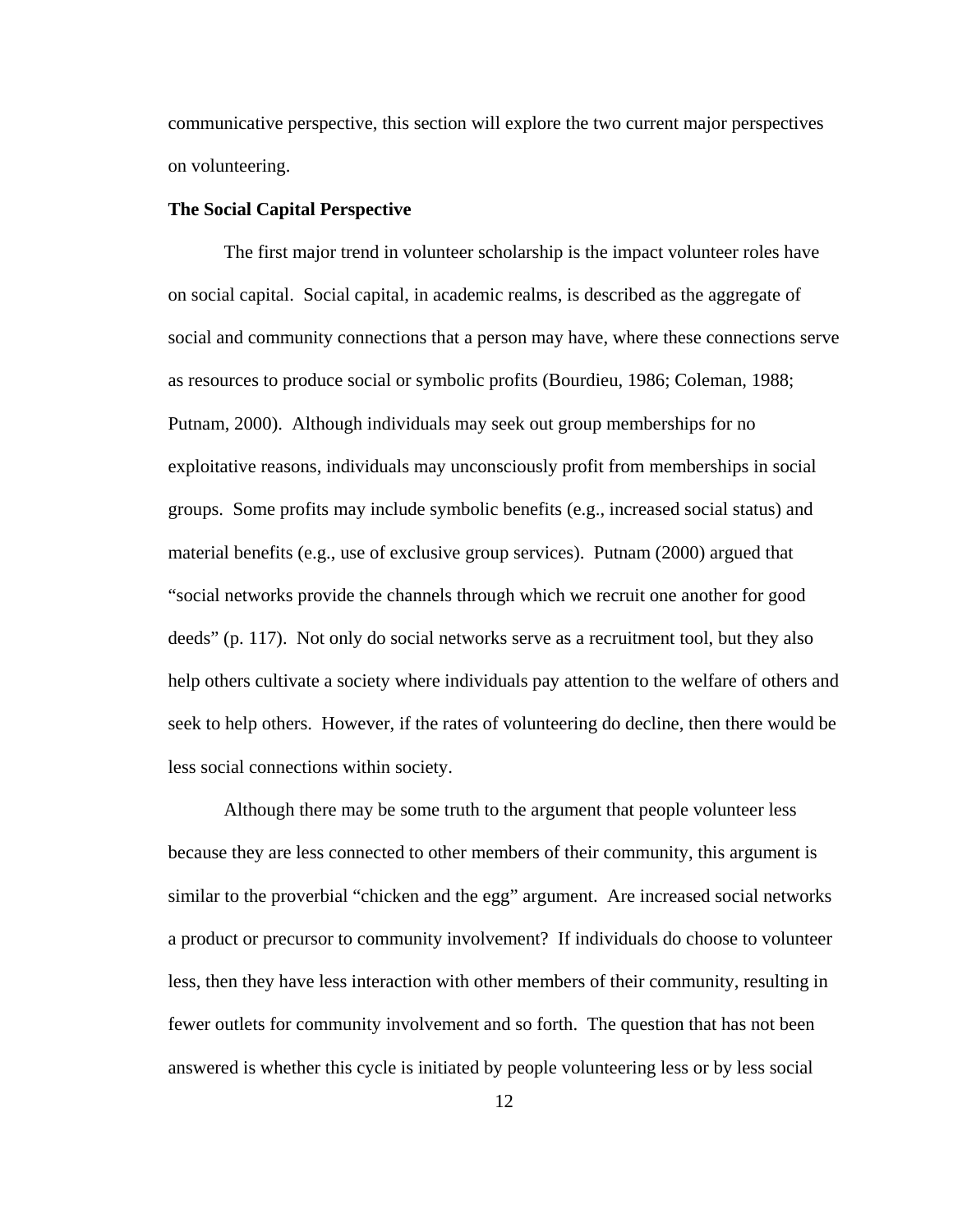capital. Further, this explanation presents a less than satisfactory rationale for the decline in volunteerism. Even though a social capital perspective may explain some portion of the decline in volunteerism, perhaps there are other explanations.

## **The Social Psychology Perspective**

If only the ways in which individuals volunteer is changing and not the act, then an analysis of the nature of volunteerism and the lived experiences of volunteers may assist in explaining recent societal changes. The process of managing multiple roles is itself a process of managing the nonrenewable resources of time and energy (Marks, 19777). The bulk of the scholarship regarding volunteerism takes a social psychology approach that seeks to predict how individuals manage the resources of time and energy. For example, research using the social psychology perspective has focused on the predictability of demographic variables (e.g., marital status, age, and race) and social variables (e.g., number of group memberships and hours spent going to church) on volunteer participation (e.g., Hooghe, 2003; Osterle et al., 2004; Smidt, 1999; Wilson, 2000; Wilson & Musick, 1997). One example of psychology scholarship that deals with the issue of time argues that the decline in volunteerism may stem from conflict with work and family roles (Osterle et al., 2004). However, these scholars do not address the processes that underlie the decision to avoid or quit additional roles that take away time and energy from the work and family roles.

Although the social psychology perspective of volunteering does pinpoint some relationship between memberships in social categories and the impacts these categories may have on volunteerism, this explanation does not explain the processes individuals engage in to manage the volunteer role. Those individuals who choose to volunteer are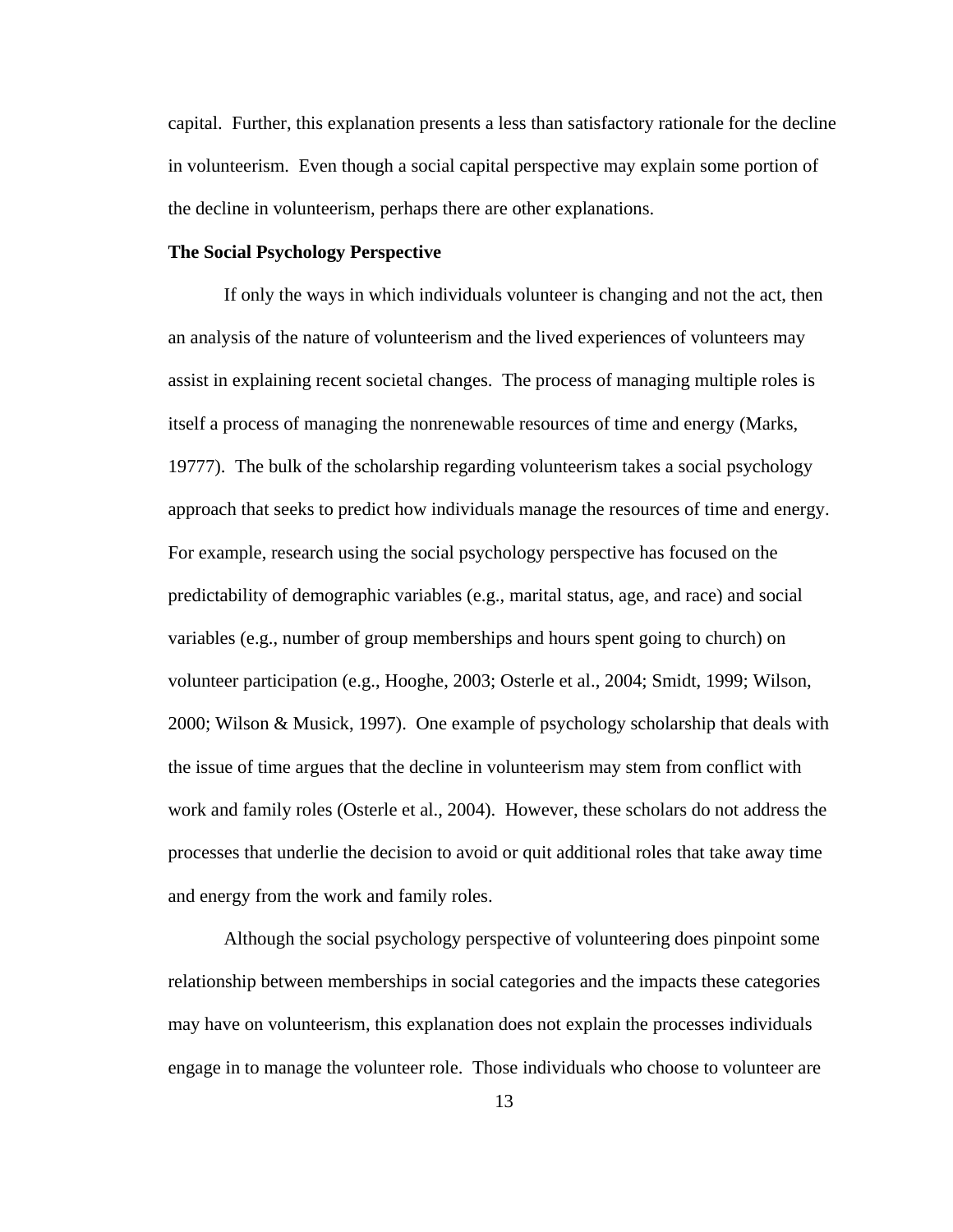making a conscious choice to spend their leisure time volunteering for another organization (Fisher & Ackerman, 1998). There must be some explanation for why individuals are choosing volunteering as an option separate from leisure and work activities. One possible explanation is the connection between the volunteer role and one's identity (Lewis, 2005). The complexity of the identity construct requires far more consideration and analysis than can be currently met by the streams of scholarship in the social psychology perspective.

Using research from the social psychology perspective, the argument that can be made regarding the relationship between volunteering and identity is that potential outcomes of volunteer behavior (e.g., gaining personal satisfaction, receiving awards, and making a contribution) may motivate individuals to volunteer (Boz & Palaz, 2007). Mook, Handy, Ginieniewicz, and Quarter (2007) found that individuals volunteer because they believe in the organization; volunteering lets one utilize his or her skills to benefit the organization. In addition, volunteers experienced benefits such as sharpening one's skills and enhancing one's reputation with the organization. Furthermore, Boz and Palaz (2007) found that individuals chose to volunteer for three reasons including altruistic motivations, desire to be part of a group (affiliative reasons), and because volunteering offered some form of social improvement. These potential outcomes may increase the value an individual assigns to the volunteer role. It has been proposed that if an individual assigns a stronger value to the role, the individual may spend more time in the role (Sieber, 1974; Thompson & Bunderson, 2001).

Many of these and other benefits to volunteering stem only from formal forms of volunteering. Some scholars have sought to make distinctions between formal (i.e.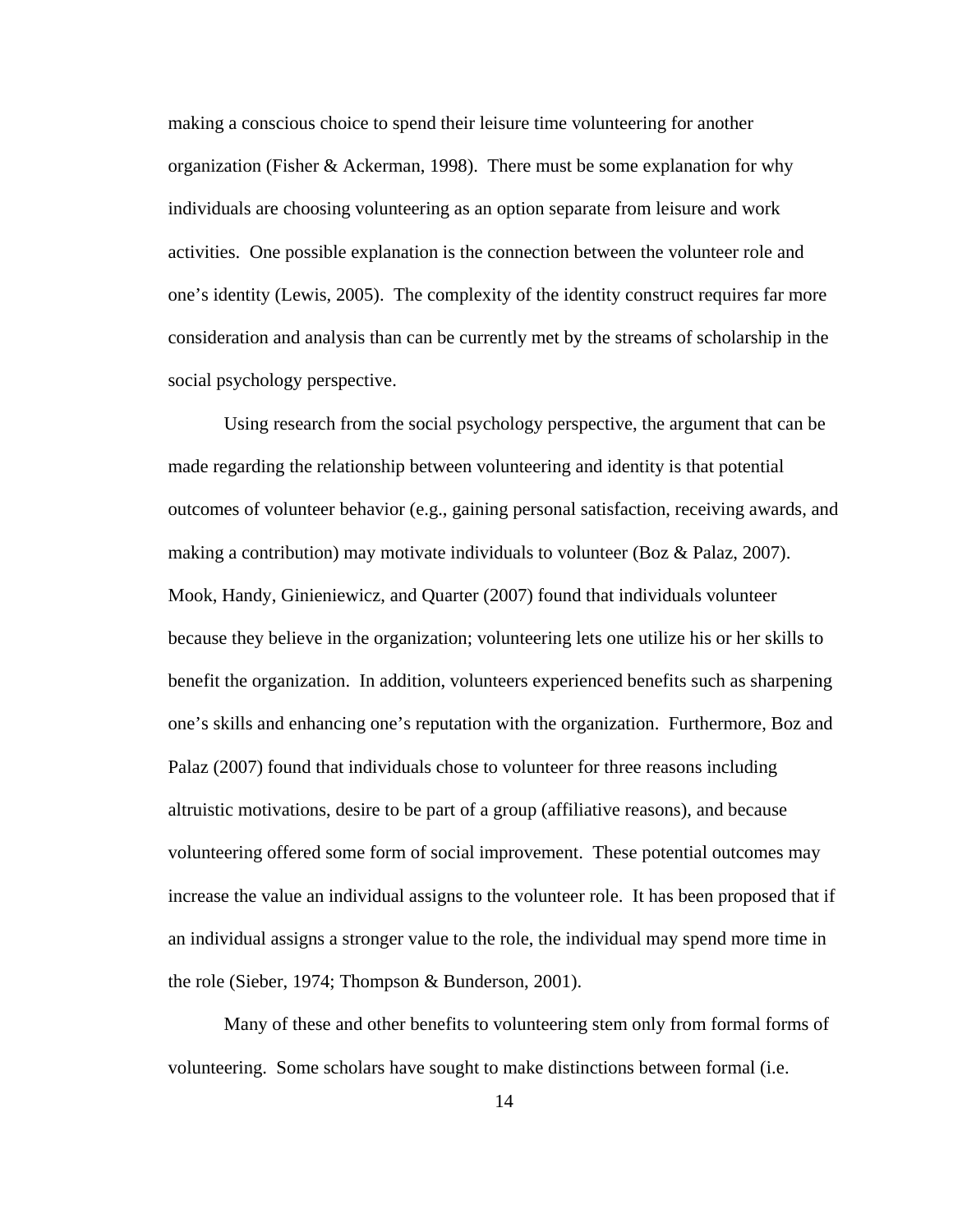intentional volunteering) and informal (i.e. spontaneous helping) forms of volunteerism (Musick & Wilson, 2008; Wilson, 2000). With formal volunteering, the act typically requires collective action, which forces individuals to establish and build social ties, which in turn creates social capital (Bourdieu, 1986; Coleman, 1988; Rich, 1999; Wilson & Musick, 1997). Others may volunteer because serving as a volunteer for some organizations is a means to increase one's market value to current or future employers (Menchik & Weisbrod, 1987). Others join volunteer groups because the membership in the group serves as a means of self-realization or self-expression (Cull & Hardy, 1974). Each of these benefits demonstrates ways in which formal volunteering impacts how one views the self. These benefits also show how engaging in the volunteer role can enhance other areas of one's life.

Taken together, the social capital and the social psychology perspectives on volunteering yield a variety of reasons for why individuals volunteer, ranging from increasing one's social network to gaining additional skills sets. Yet there is still one important perspective regarding volunteerism that is missing—the communication perspective.

#### **The Communication Perspective**

A review of current volunteer research reveals that scholars have focused more on predicting why individuals volunteer than on explaining the processes individuals engage in as they volunteer. Prior research indicates that the volunteer role seems to interact with other roles in one's life, but there also seems to be some indication that the fixed resource of time limits individuals' opportunities to volunteer. In addition, increasing work demands constrict time and energy that can be used in the other roles (Gambles,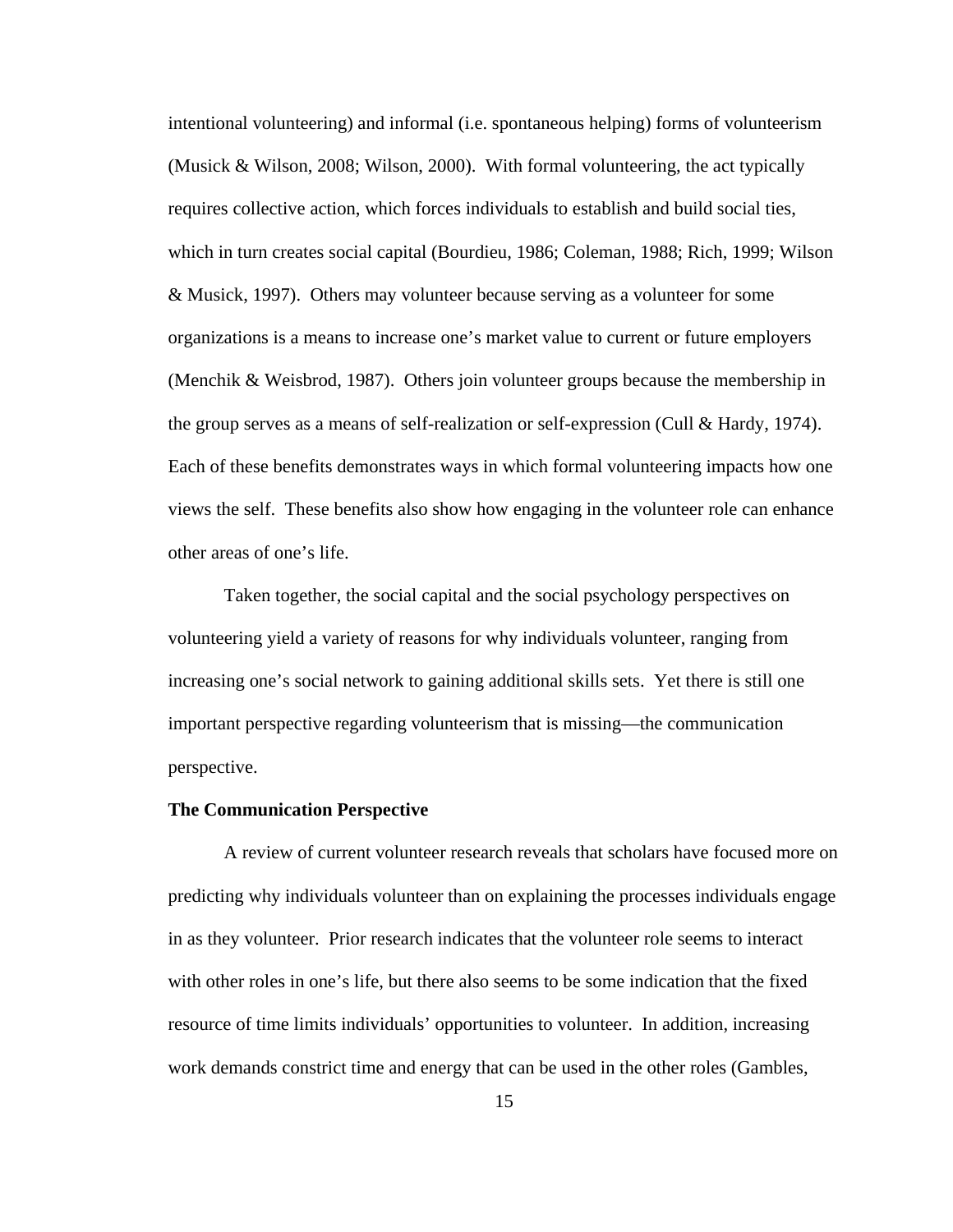Lewis, & Rapoport, 2006). Since an addition of a role uses up time and energy resources (Marks, 1977), subsequently causing role strain (Goode, 1960), how does one account for those individuals who are able to successfully engage in all three roles? Previous research suggests that the answer to this question is that some roles actually enhance a person's experiences in their other roles (Greenhaus & Powell, 2006; Sieber, 1974; Thompson & Bunderson, 2001). The greater the value of the role to one's identity, the less likely the person is going to experience conflict between that role and other roles (Sieber, 1974). Additionally, although scholars in a variety of disciplines have explored various predictors to volunteerism, part of the complexity of volunteerism lies in how the role is enacted and embraced as part of one's individual identity (Musick & Wilson, 2008).

It seems that both the social capital and the social psychology perspective, although useful, are not well-positioned to explain how volunteers manage multiple roles and how multiple role engagement interacts with individual identity formation. It has been suggested recently that communication scholars are well-equipped to view the complex interactions between volunteering and individual identity formation (Ganesh & McAllum, 2006; Lewis, 2005). The author would also like to posit that communication scholars are well-positioned to enhance the present scholarship in both the communication and the management fields regarding work-family role management. A communicative lens also places the discourse of how one discusses the self in light of one's roles at the center of analysis.

Taking an alternative lens to previous findings on volunteer predictors reveals a number of additional explanations for how multiple roles may impact the enactment of a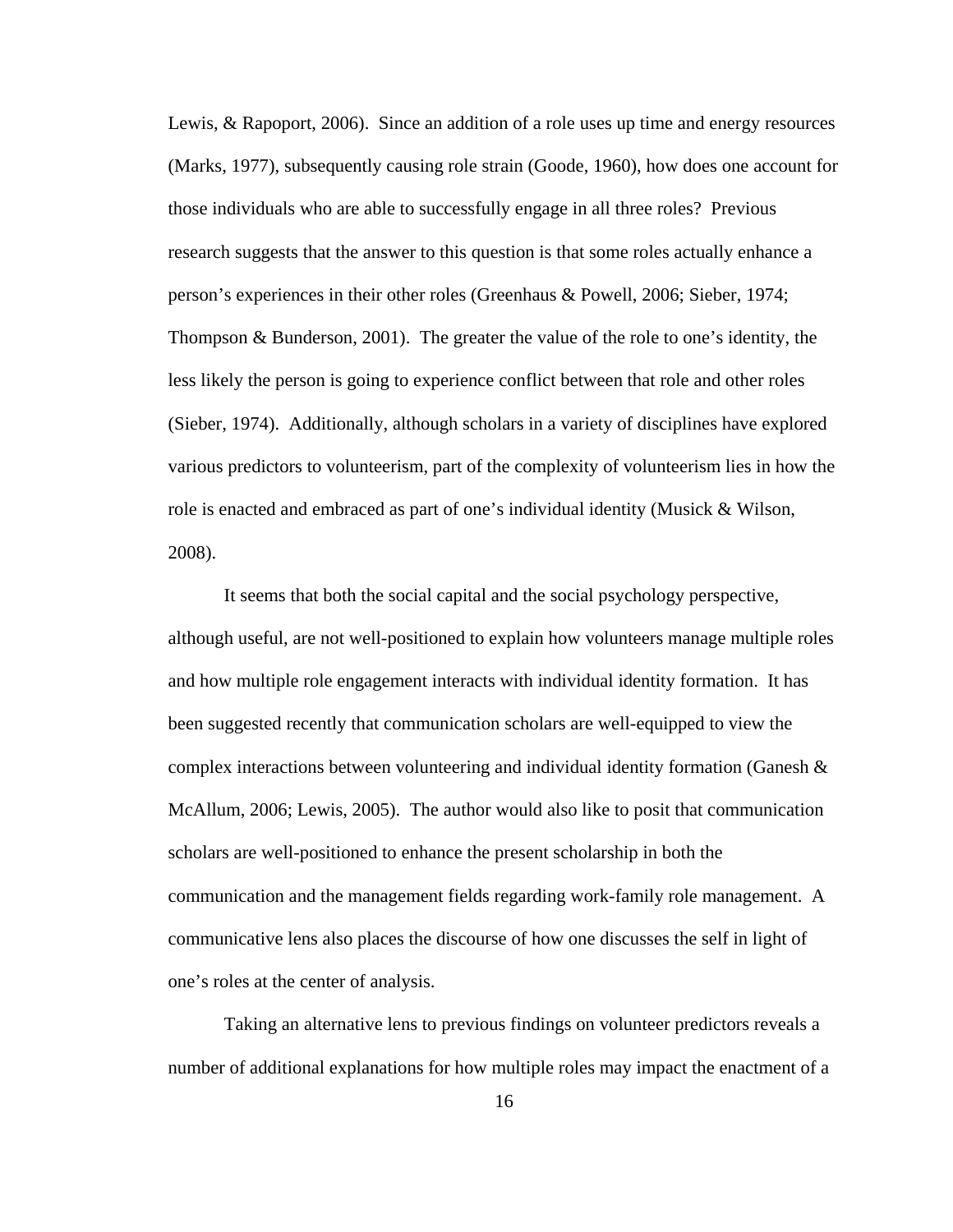volunteer role. Being a student, parent, or spouse are only a few of the roles individuals may take on and manage. Individuals may engage in additional life roles and one possibility of an additional role is that of volunteering. Just as the student, parental, or spousal role indicates aspects of identity (Lynch, 2007), the volunteer role may also indicate and communicate certain aspects of an individual's identity.

Role management and role enactment become a part of one's identity in that as an individual engages in a role, the individual is engaging in behaviors and processes that may have implications for the performance of roles and overall identity enactment (Jenkins, 1996; Lynch, 2007). The focus of this study is to begin the process of understanding individuals' enactment of the volunteer role and their individual discursive management of multiple roles as part of day-to-day life.

#### **Conclusion**

The overall body of literature regarding volunteerism remains in its' nascent stages. This chapter reviewed the current assumptions and perspectives of volunteer research. To date volunteer research has focused on the way volunteering impacts and creates social capital. Additionally volunteer scholarship has focused on the social and psychological factors that influence volunteering. Since role scholarship focuses on the ways individuals manage and engage in roles, focusing on multiple role engagement and management processes will help scholars understand how individuals incorporate and manage the work, relational, and volunteer roles. Using a communication perspective, this study will focus on the discourse individuals use to articulate and discursively manage roles. Furthermore, the communicative perspective on volunteering focuses on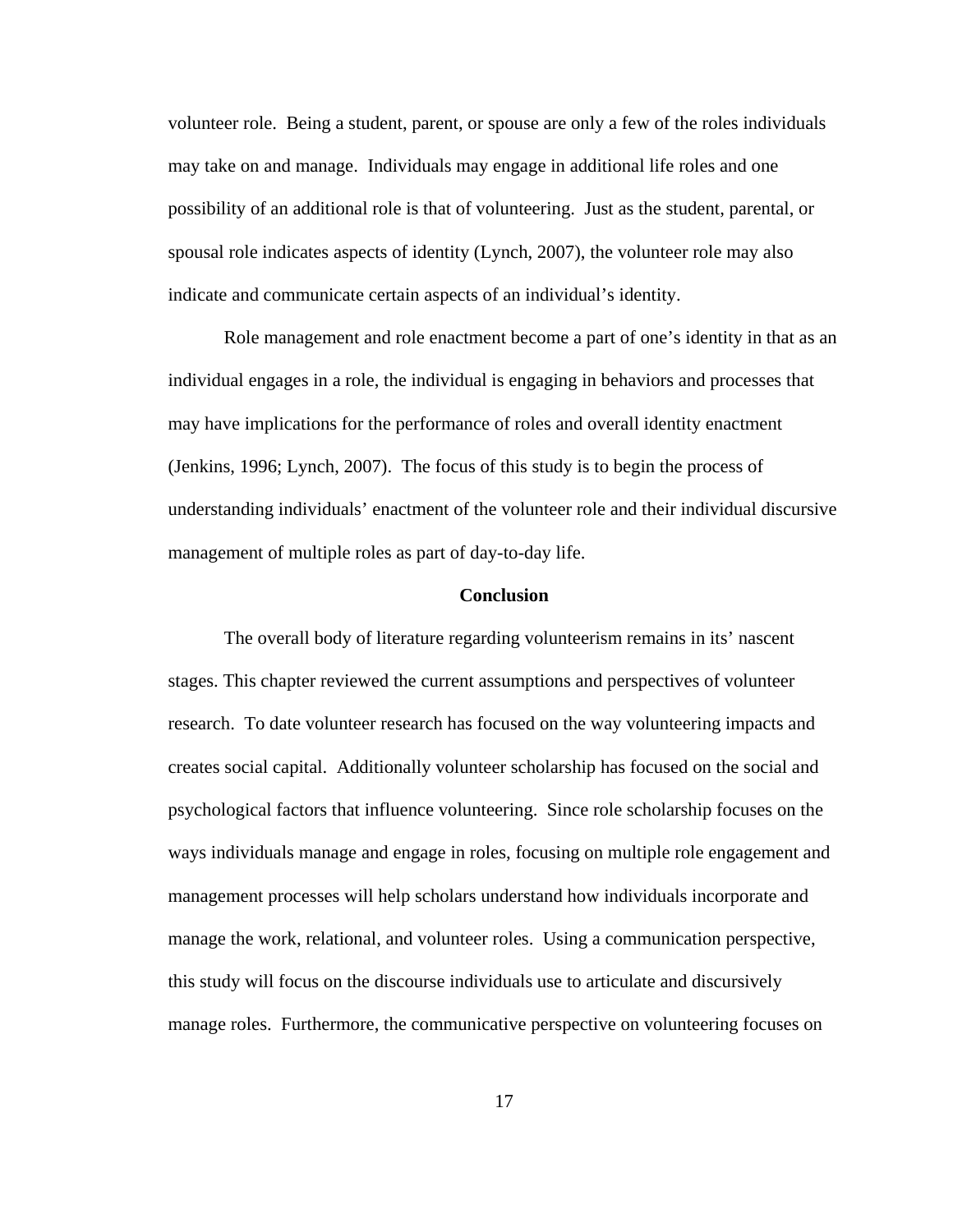the way the volunteer role influences volunteers' overall identities (Ganesh & McAllum, 2009; Jenkins, 1996).

This study used a phenomenological lens to explore the concepts of identity and role management as experienced by volunteers. Chapter Two lays the foundation for this study by first reviewing scholarship on social identity, which serves as both a means and an outcome of engaging in roles. The chapter then turns to the literature on role management. Lastly, the literature review discusses volunteerism and the presence of a volunteer role. Chapter Three presents the methods used to conduct the phenomenological analysis. Chapters Four, Five, Six, and Seven will present the findings regarding role articulation, role definitions, role management, and the interaction between role engagement and identity. Lastly, Chapter 8 discusses the findings, including theoretical and practical implications, strengths, limitations, and additional avenues for future research.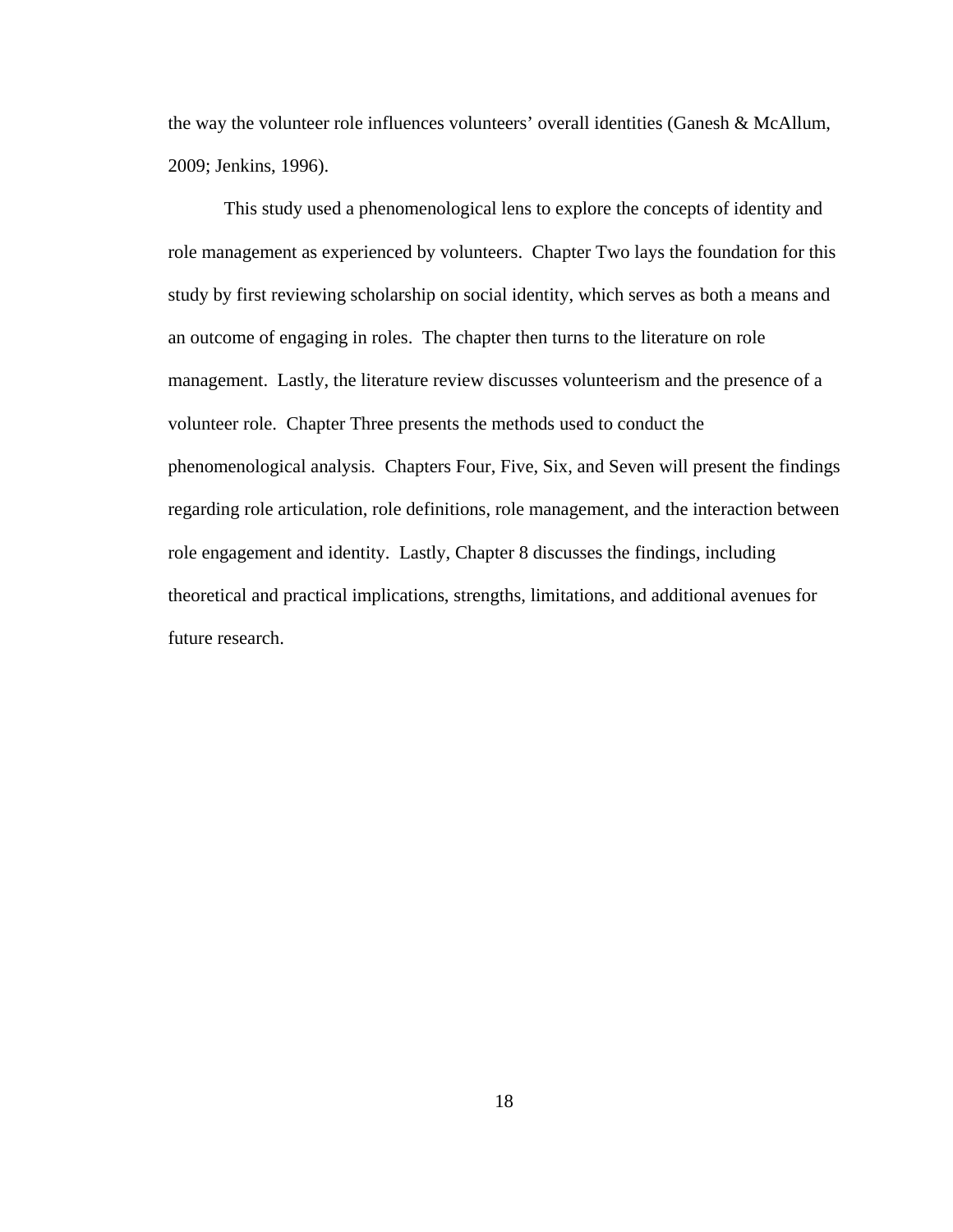#### **CHAPTER 2: LITERATURE REVIEW**

As both a means to an end and an end in itself, communication allows individuals in society to both make sense of the world of experience and change the world in which they live. For example, Weick (1993) likened the communication process of sensemaking to cartography in that one seeks to interpret and understand the world in which one engages by creating interpretations, or maps, of the world of experience. These maps help individuals organize information and the world around them. Since this process occurs at the individual level, multiple interpretations of the world of experience are possible, creating the opportunity for multiple "maps" of how society operates (Weick, 1993). Similarly, a part of individuals' lives is engaging in the process of moving through various roles. This study is particularly interested in understanding the experiences of individuals as they both engage in and manage multiple roles.

One of the challenges that individuals must face when interpreting experiences is the presence of dominant societal discourses. Dominant discourses refer to those interpretations of events or ideas that have been somewhat "fixed" through existing and reified social and political structures (Mumby, 2004). Dominant discourses may serve to constrain the way individuals make sense of the world by narrowing down the possible interpretation of events (Carbaugh, 1994; Mumby, 2004). Similarly, dominant academic discourses can shape or frame the way individuals approach the study of any phenomena. For example, currently the body of scholarship on the interaction among life roles heavily emphasizes the work and family domains. Although there is some mention of additional life roles (e.g., Ashforth et al., 2000; Kramer, 2004), the bulk of the scholarship on role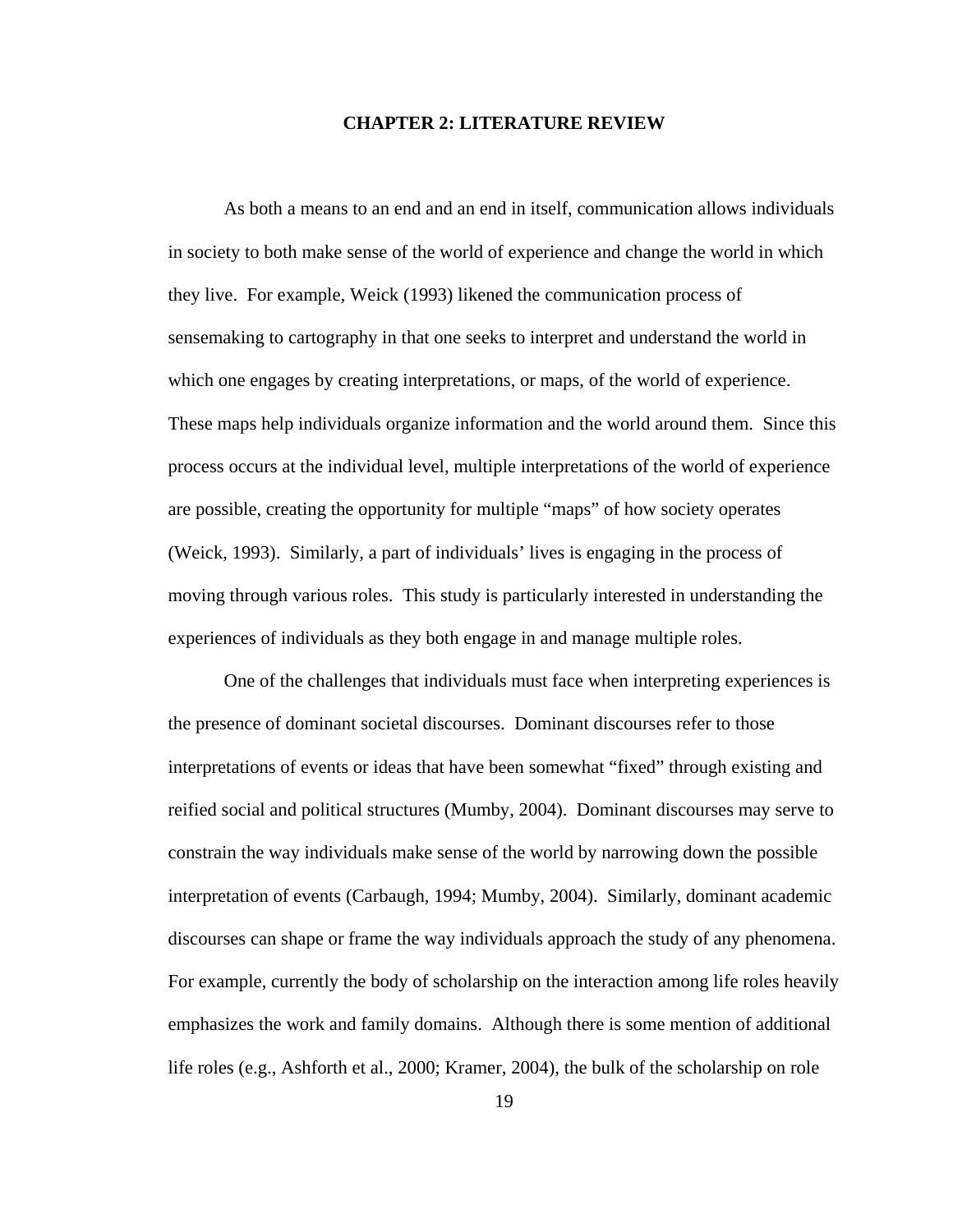interaction only focuses on the interaction between work and family demands. This heavy focus on the two dominant domains of work and family renders the discussion of additional life roles or additional domains as unimportant or nonexistent (Taylor, 2004). Additionally, scholarship on the interaction between the work and family role usually accounts for heterosexual marriages and does not focus on alternative close relationships (Kirby et. al, 2003). This study seeks to ameliorate the present gaps in scholarship by accounting for the presence of additional life roles and alternative forms of close relationships.

By centering the focus on the communication processes of individuals' lived experience, this study focuses on the ways individuals proactively and reactively manage role boundaries. Just as individuals use communication and discourse to make sense of the world, individuals may also use communication as an empowerment tool to change the world by pointing out contradictions or challenging the status quo (Ashcraft  $\&$ Trethewey, 2004). For example, those individuals who experience competing demands between work and family roles can seek to manage the conflict by requesting family leave or encouraging the adoption of flexible work schedules (Kirby et al., 2003). Furthermore, to understand the phenomenon of engaging in multiple roles, one must also take into account other factors and theoretical concepts associated with role management. For example, Rothbard and Dumas (2006) proposed that identity may influence the way individuals manage multiple roles. Thus, the goal of this study is to look at how individuals engage in and manage multiple roles, and how multiple role engagement influences the construction of overall identity.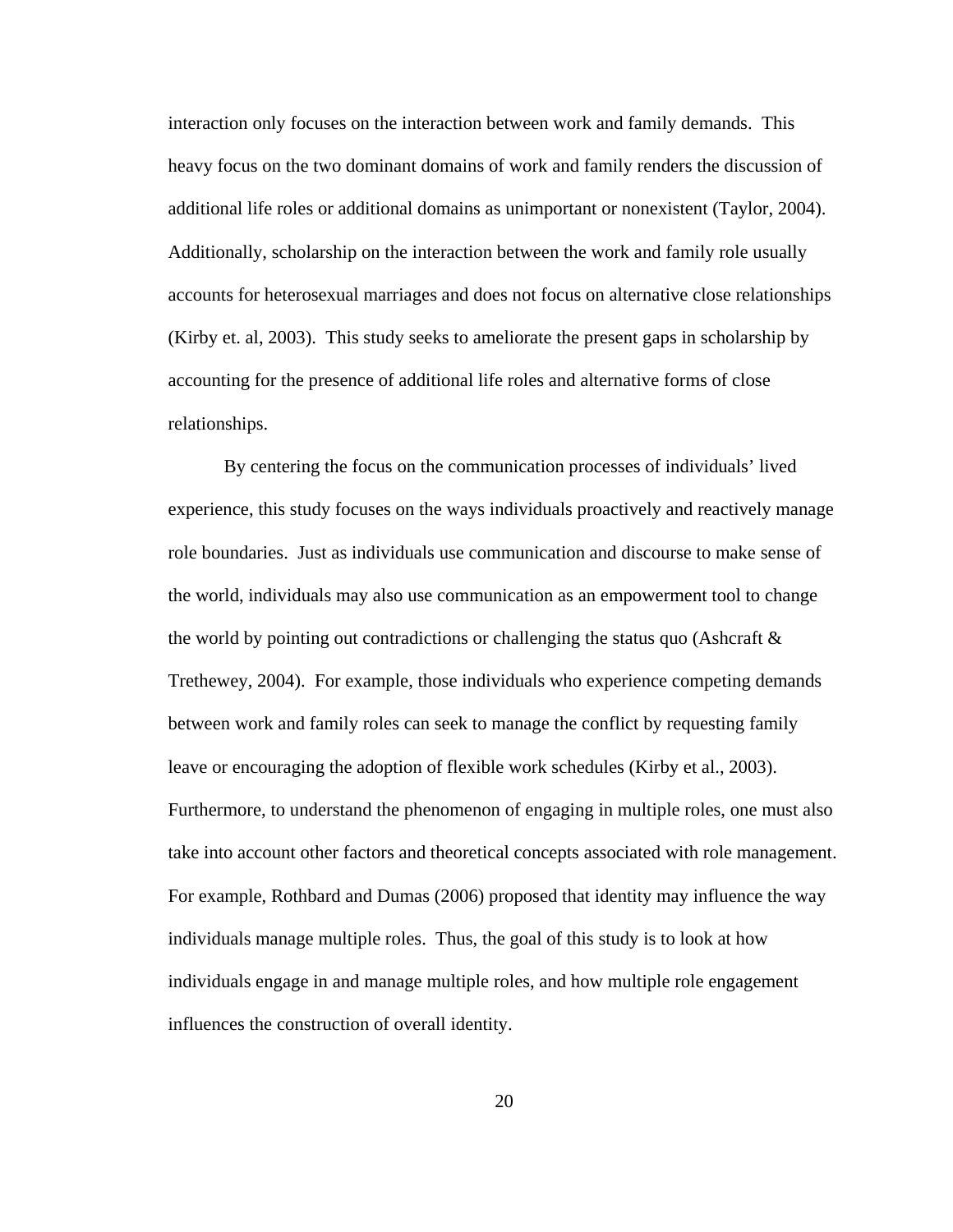In laying the framework for a study on volunteerism, identity, and multiple role engagement, the remainder of this chapter will review relevant scholarship from various fields. Since it has been argued that identity influences the ways individuals manage roles (Rothbard & Dumas, 2006), the first step is to review identity scholarship, specifically social identity. Then the following literature review will turn to understanding the communicative influence of engaging in multiple roles. The second section of the literature review will review the current landscape of work and family literature and point out key deficits in the current body of literature. Then the chapter will lay a foundation for how this study will remedy some of the gaps and problems present in current work life literature by exploring additional life roles as potential sources for meaning and identity development. Lastly, the chapter will explain why the volunteer role was chosen to help expand the scholarship on role interaction.

#### **Problematizing Identity**

Several scholars have encouraged future researchers to develop connections between identity and other communication concepts. Recently, Scott (2007) argued that communication scholarship using Social Identity Theory provides limited support for the ways communication influences identification processes. As previously mentioned, Rothbard and Dumas (2006) argued that one's identity is anchored by one of the roles an individual possesses. If a family role is salient to and anchors one's identity, then the person manages other roles in such a way that benefits the family role. Duckworth and Buzzanell (2007) argued for a connection between identity and role in engagement when they proposed that the interaction between the work and family role may impact how the person views the self. Lastly, Kirby and colleagues (2003) have called for scholarship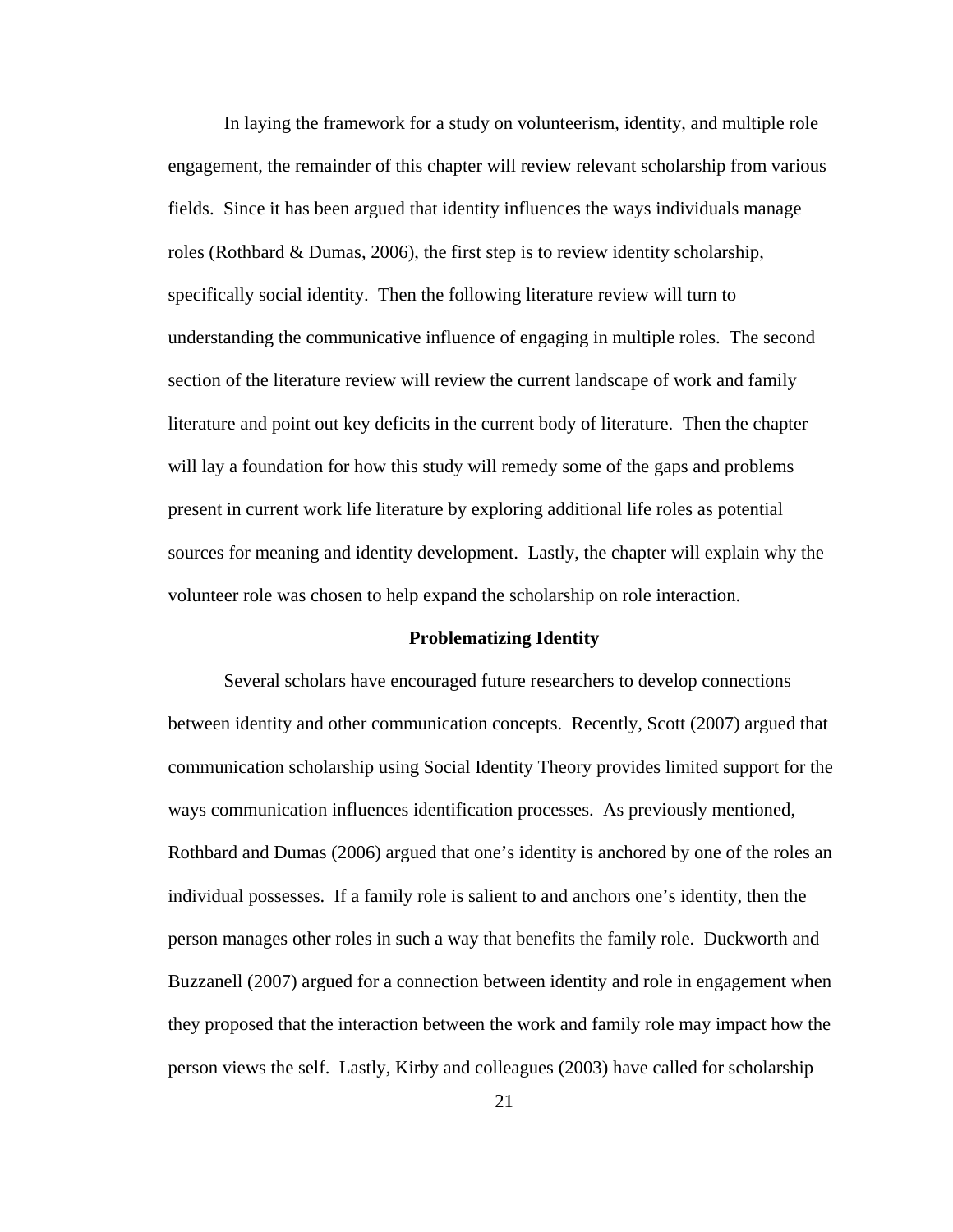that problematizes the ways family roles influence identity and boundary management. This increased focus on identity means moving beyond seeing a role as a series of behaviors and actions an individual engages in to fulfill the requirements of the role in question (Kirby et al., 2003). The first step to focusing on the impact of role engagement on one's identity is to clarify the ways roles and identities are similar yet different.

Before comparing and contrasting roles with identity, the author would like to clarify the concept of the role. Classic approaches to roles within organizations focus on how the individual receives/sends information regarding role expectations from/to coworkers and how the individual responds to the information as exhibited through role behavior (Katz  $\&$  Kahn, 1978). In their theoretical discussion regarding organizational role taking, Katz and Kahn accounted for the possibility of a person existing in multiple roles and subcultures in the organization. Because of the multiple roles and subcultures, individuals may experience a variety of, and sometimes conflicting, role demands. This perspective of roles only focuses on one's behavior within a role and does not account for the role's potential influence on identity. However, some authors have described engaging in more than one role as a process of enacting multiple selves (Nippert-Eng, 1996b).

Other definitions of roles take a more functionalistic perspective. Roles have been described as tools that shape individuals' identity in that roles are explicit, and sometimes implicit, descriptions of how a person should think and feel about the organization (Kunda, 1992). Here, the role and other's expectations of the role dictate behavior. This perspective of roles advances the belief that role behavior is socially determined by the role itself. While phenomena may appear to be fixed, phenomena are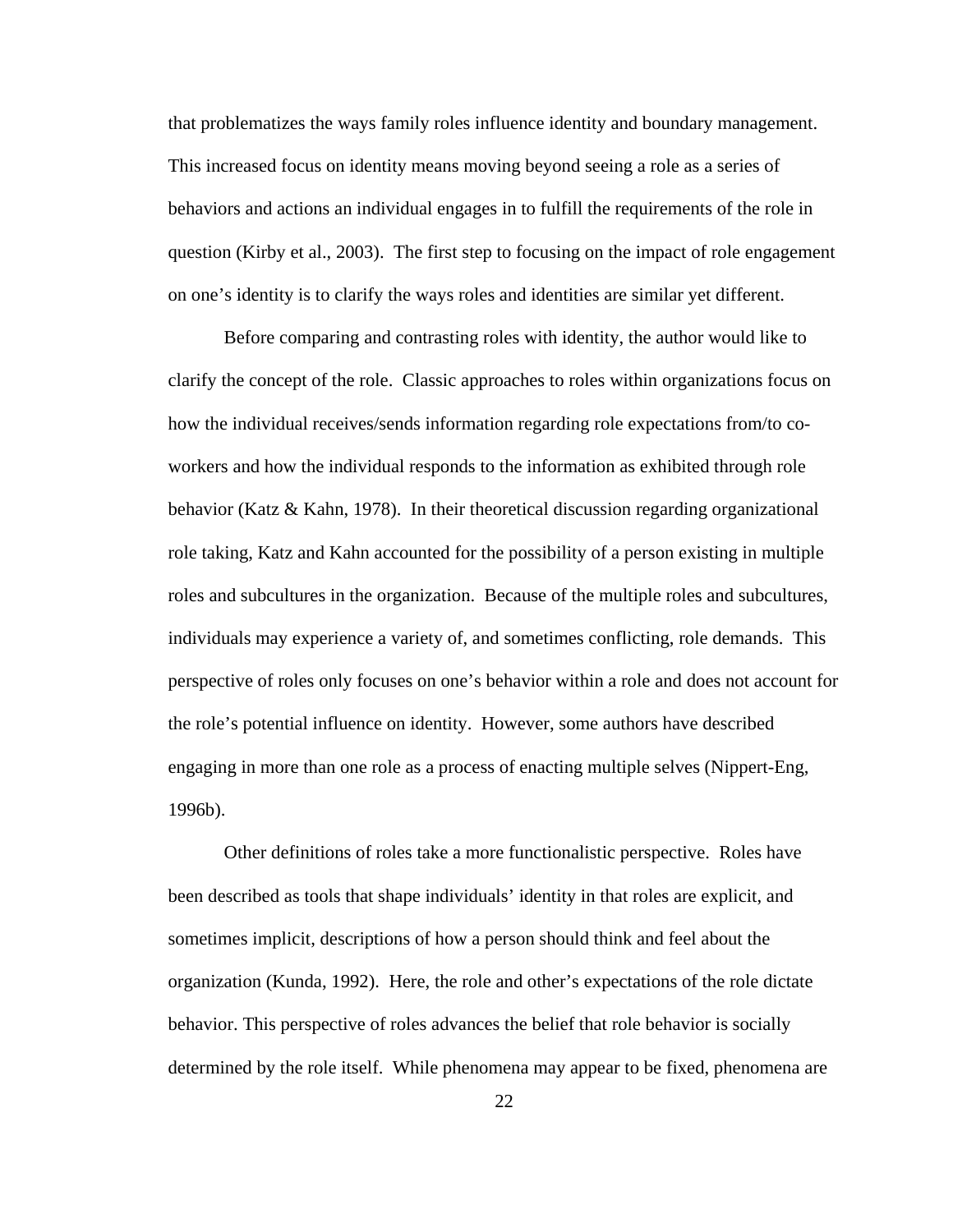socially constructed (Berger & Luckmann, 1966). Kunda's definition does not account for the ways individuals resist certain expectations while performing the role. There are situations that challenge the socially deterministic perspective of roles in that individuals do engage in processes of confirmation, resistance, and negotiation of role expectations (Simpson & Carroll, 2008; Sveningsson & Alvesson, 2003).

While roles and role expectations may appear to be fixed, both roles and expectations of roles are socially constructed phenomena. Social interactions influence the construction of the role and role behavior. A socially constructed perspective of the role means the role is only a "temporary stabilization" and is subject to change (Simpson & Carroll, 2008). Temporary stabilization means that roles are not fixed within an organization, but rather are temporary structures constructed by other members' expectations within the organization. As individuals interact with other employees, the individual learns what others believe the individual should think or feel while enacting role. During the process of balancing or rejecting others' expectations with one's own, an individual shapes his/her identity (Sveningsson & Alvesson, 2003).

Just as roles are socially constructed, the way the individual views and defines the self is the product of ongoing social construction. Sveningsson and Alvesson (2003) distinguished between the concepts of the identity and the self by defining identity as a conscious "struggle to answer the question who am I? and [it has] somewhat of a more linguistic and social nature" (p. 1168). Self-identity is the definition of the self that the individual creates from interpreting their past behavior and is continuous across time and space (Giddens, 1991). Even though the concepts of identity and the self overlap, the discursive construction of identity informs and helps the individual understand the self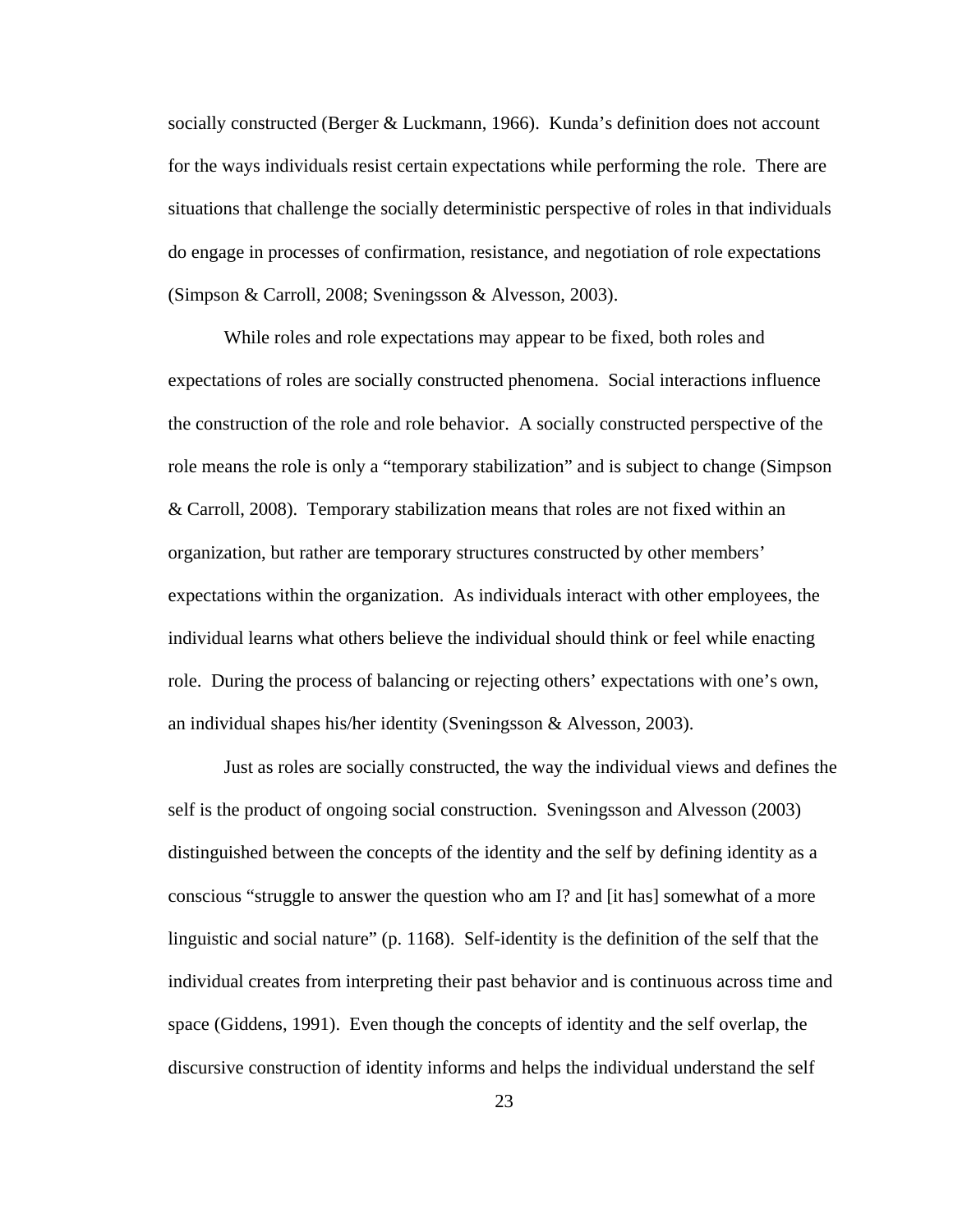(Sveningsson & Alvesson, 2003). Tying these concepts back to roles, as individuals balance and reject organizational and others' expectations of themselves, they are engaging in the struggles of understanding how the expectation ties into who they are as a person, which ultimately may influence the sense of self. The following section will further explore the concept of the self, specifically in terms of the ways social interactions influence one's definition of the self over time.

## **Defining the Self**

As individuals partake in multiple roles in society, they are constantly engaging in processes of self understanding, self explanation, or self definition (Carbaugh, 1994). Even though a role may serve as a guide for behavior in a given situation, as individuals engage in roles they come into contact with historical and institutionalized discourses that impact both behavior and conceptions of the self (Ashcraft & Trethewey, 2004; Carbaugh, 1994). For example, enacting the wife or husband role will generate different expectations of and constraints on an individual's behavior, based on what the individual has learned from society (Carbaugh, 1994). This information may come from a variety of sources. In relation to work and family roles, individuals learn information on role management from messages they receive from their parents in early childhood (Medved, Brogan, McClanahan, Morris, Shepherd, 2006). Some of these messages included choosing jobs that provided adequate time to spend with one's family and prioritizing family over work. Connecting these two concepts, these messages regarding role management and organizational or familial expectations are information individuals must balance and reject as part of understanding the role and the self in relation to the role. Since knowledge and roles are socially constructed (Berger & Luckmann, 1966), this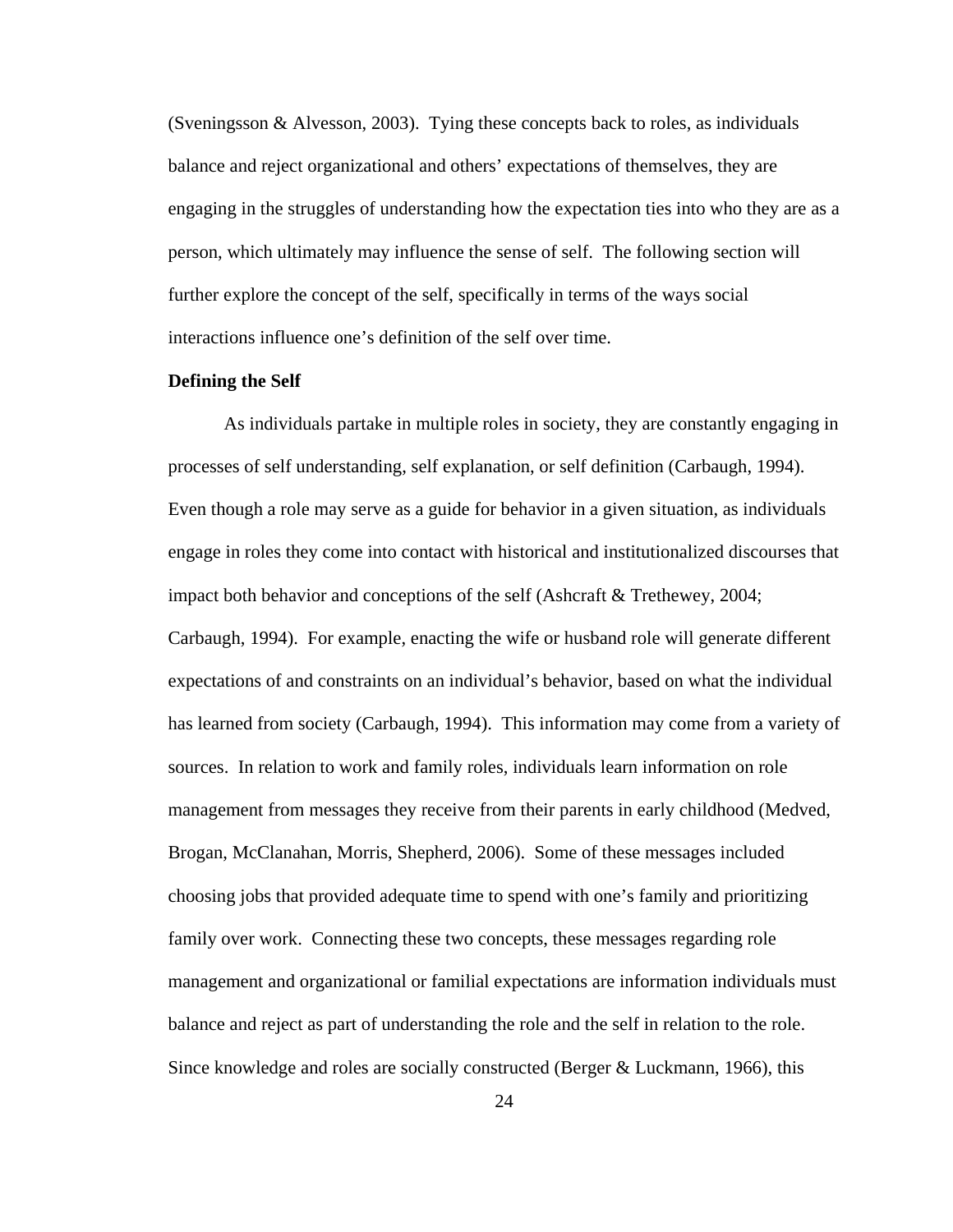understanding of the self is subject to change as roles change and individuals learn more about society and systems in society. As individuals' definition and expectations of the self are challenged by others, the self is altered or reified, meaning the self is not fixed.

# **Socially Constructing the Self**

A social constructionist's view on meaning argues that the meaning of objects or gestures do not preexist in society but rather are established and created as individuals seek to make sense of others' actions and behaviors (Berger & Luckmann, 1966; Blumer 1969; Mead, 1934). Despite attempts to institutionalize or fix meaning, meaning remains in a constant state of slippage and may vary dependent upon interactions with other individuals (Mumby, 1997; 2004). In addition, meaning may shift as words and gestures are used in different situations.

Just as meaning is in a constant state of flux or slippage, so is the individual's identity. Rather than being a set of characteristics or personality traits that are imparted to the individual during birth, individual identity is constructed and continues to be constructed through social interactions with other individuals and groups of individuals (Alvesson, 2000; Ashforth & Mael, 1989; Blumer, 1969; Mead, 1934; Tracy & Trethewey, 2005). Additionally, these definitions of self do not remain stagnant, but are continuously formed, repaired, maintained, strengthened, or revised as the person's sense of self is challenged (Alvesson, Ashcraft, & Thomas, 2008; Alvesson & Willmott, 2002). Specifically, language and discourse shape the construction of the self. Tracy and Trethewey (2005) challenged past identity construction discourse by arguing that the self is fractured creating a "crystallized self". The crystallized self is in a continuously being (re)constructed through discourse and interactions with others. The crystallized self is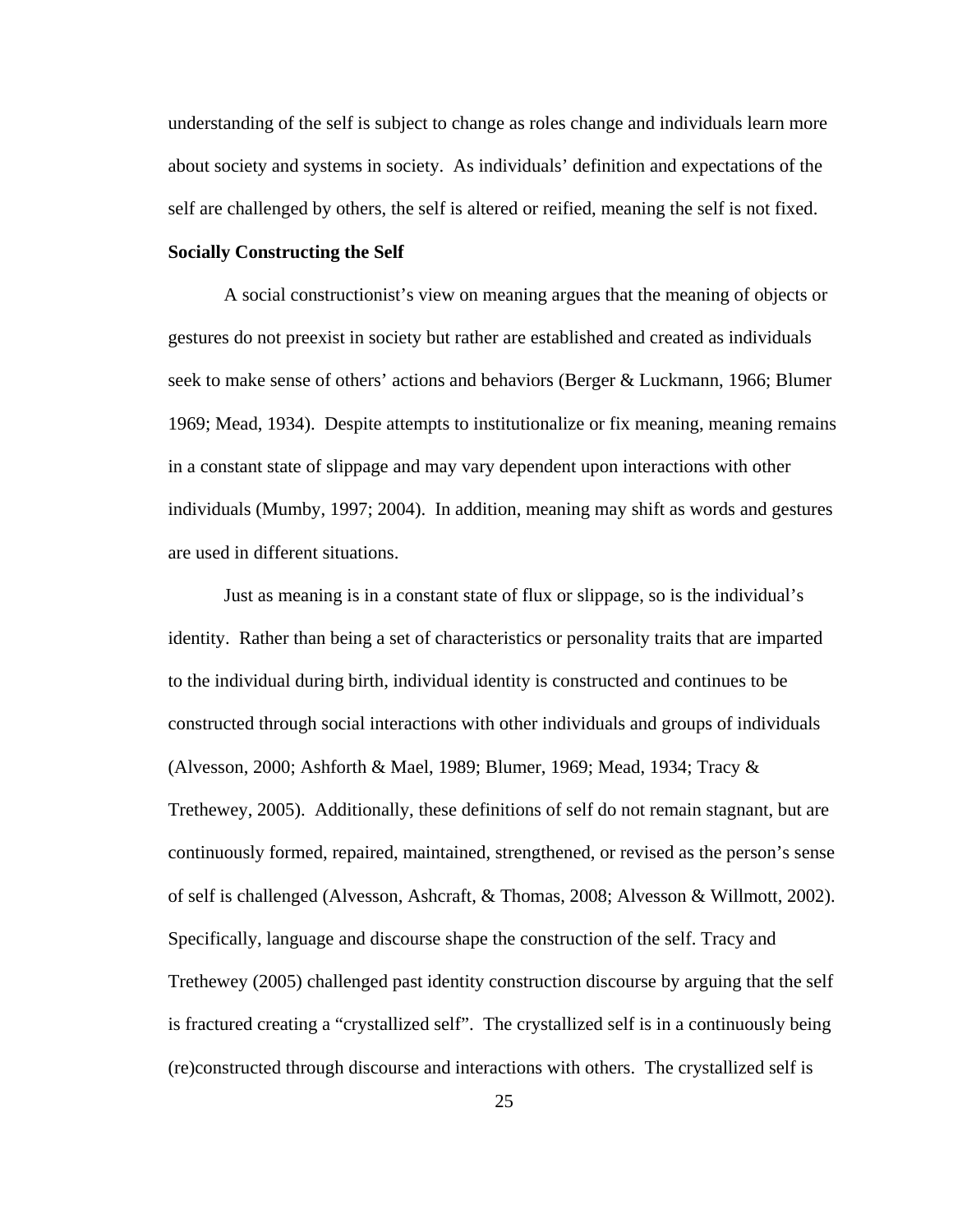multifaceted which also accounts for the fact that the self is not born nor constructed through one role but many. Since each individual experiences and responds differently to social interactions, each crystallized self is unique.

Taking into account that a variety of social situations influence the development of social identity, one means of analyzing self-identity is to view the individual through the different selves the person enacts in a given situation. Individuals may take on or perform a multitude of selves including the public self as seen by others, the private self, genuine expressions of the self, and fake or a performance of a self (Carbaugh, 1996; Goffman, 1959; Nipert-Eng, 1996b; Tracy & Trethewey, 2005). Each role that an individual undertakes will impact the person's identity in a different way. Each one of these roles or selves possesses the ability to positively or negatively influence individual identity. Whether an individual is enacting an authentic self or performing a public role, in order to understand the implications of the enacted self, one must take a closer look at the role the person is choosing to enact. A starting point for the analysis of social identity is to understand the multiple roles individuals enact and how the definitions of the self within each of these roles interplay with each other to create a definition of the self. The following section will explore the way one's social identity influences the self.

#### **Social Identity and the Self**

The quest to understand identity forces one to confront a variety of epistemological and ontological questions regarding the existence and experience of identity. When confronting social identity, scholars must grapple with which components serve as the building blocks of identity and the extent of cultural and social influences on the construction of identity. In their most recent review of identity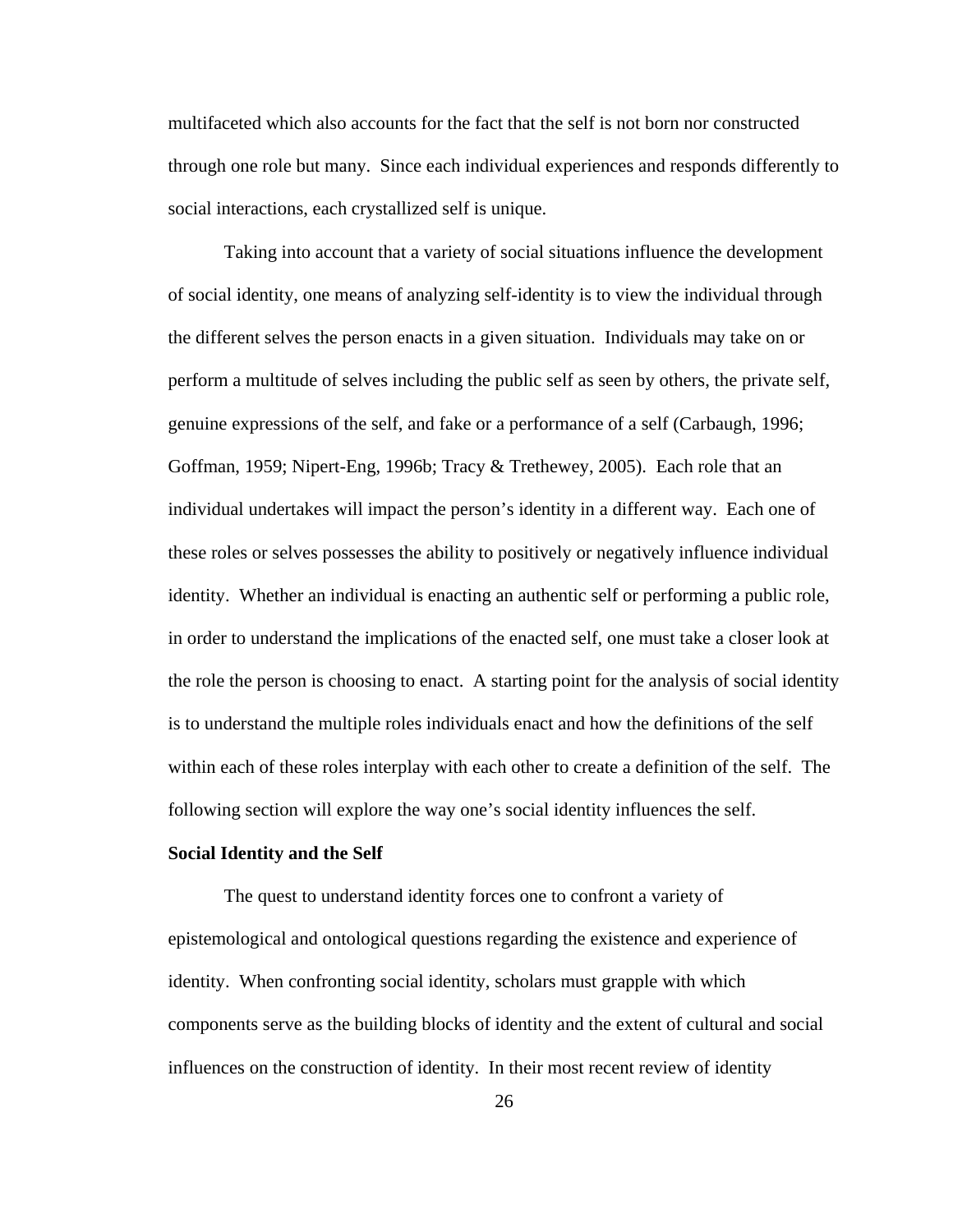scholarship, Alvesson, Ashcraft, and Thomas (2008) distinguish between personal/individual identity and social identity. Personal identity refers to a unique set of characteristics and attributes an individual possesses that are not shared by other groups

whereas social identity refers to the individual's perception of oneself as a member of the group and one's emotional affect towards the group. In seeking to understand the complexities of the self, identity scholarship has sought to answer the question of whom a person is by proposing a wide variety of theories of what constitutes identity. The following section will explore several views of social identity that range from socially determined aspects of social identity to a social identity which is constantly in flux.

**Social groups and social Identity.** One of the various conceptualizations of social identity (SI) is that SI serves to explain how individuals define the self in relation to others. Initial conceptualizations of Social Identity Theory and Social Categorization Theory discuss how individual attributes lead to group membership and how these memberships serve as a guide to determine which groups one belongs to (Garfinkel, 2006; Turner, 1996; Turner & Bourhis, 1996; Tajfel & Turner, 1986). Examples of groups may include demographic variables of race, sex, and age to social variables of education level, status, and occupation. Within this perspective, the individual belongs to an "in-group," and the "in-group" seeks to differentiate itself from the "out-group." During this process, the individual's identification with the in-group increases.

In line with this perspective on social identity, Social Identity Theory posits that the social groups that are present in society are comprised of individuals who view themselves as possessing the same characteristic or attributes as other members of the group (Tajfel & Turner, 1986). These attributes may range from physical characteristics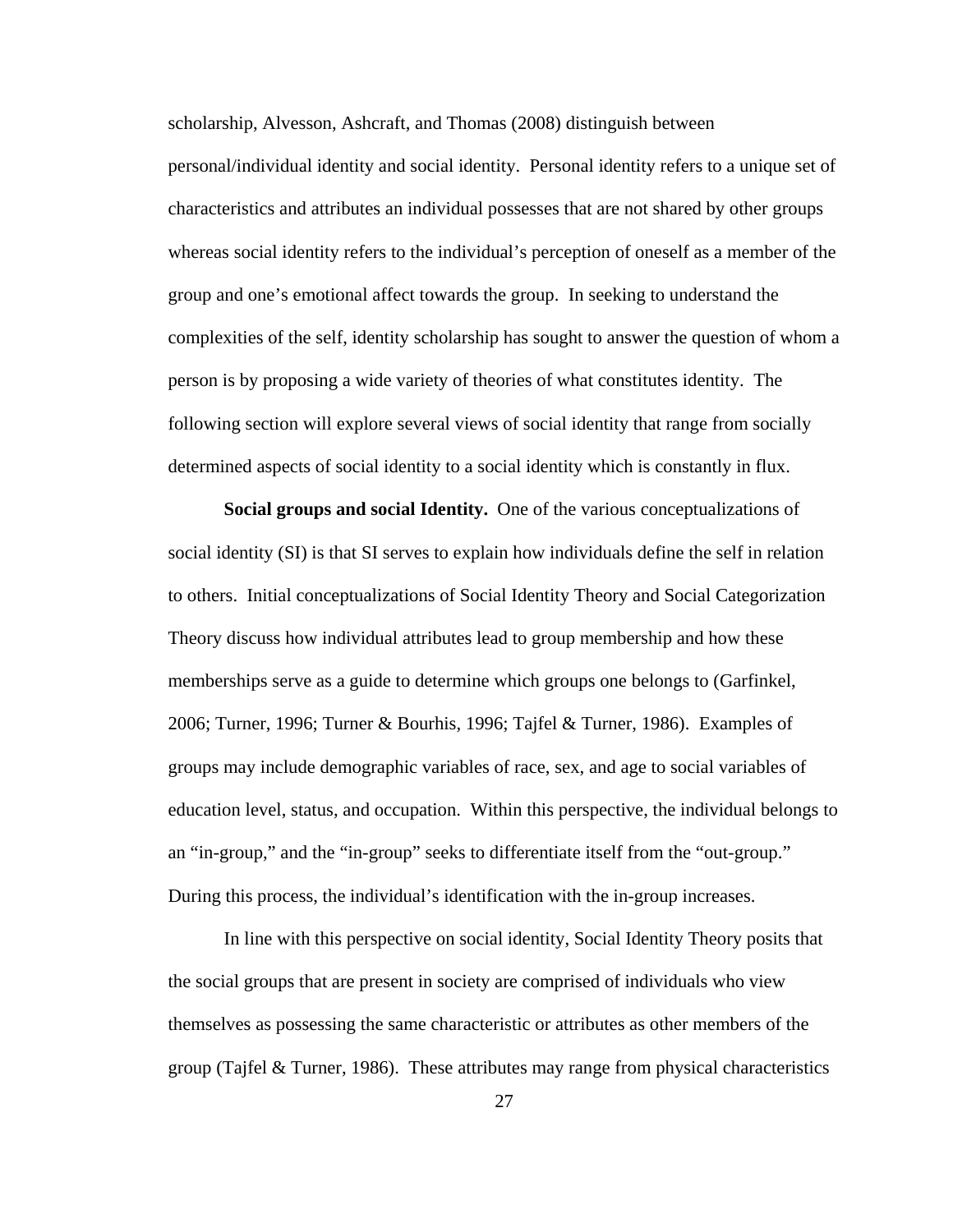to social and psychological attributes. Although individuals may be placed into social groups because of their gender or race, individuals may also belong to groups due to occupation, fandom, a common goal that all members of the group are working towards (Carbaugh, 1996) or other roles the individual chooses to enact in one's life (Stets & Burke, 2000). The person also identifies with others when both individuals have similar interests or when a person believes s/he has similar interests with others (Burke, 1969). In both of these instances, individuals identify with other individuals because of some common interest or characteristic, but individuals still have characteristics and interests that make them distinct. These other interests and characteristics may link the individual to other social groups that in turn influence social identity.

In addition to explaining group membership, social identity theory also assists in accounting for a number of implications that may occur when one views society through social groups. These categories serve as a means of not only identifying with others, but also establishing distinctions as to what a person is not (Tajfel & Turner, 1986). Part of the definition of the in-group is that all individuals possess a characteristic that the members of the out-group do not, creating a situation where the construction of the group identity is relative (Tajfel  $&$  Turner, 1986). Ideally, the salient characteristics of the ingroup assist the group in developing a positive image of the group, providing a rationale for increased identification with the other group members (Tajfel & Turner, 1986). However, this identity process is not always the case. A person may belong to a social group due to characteristics and similarities to the group, but that person may not experience an emotional attachment to the group (Ashforth & Mael, 1989). This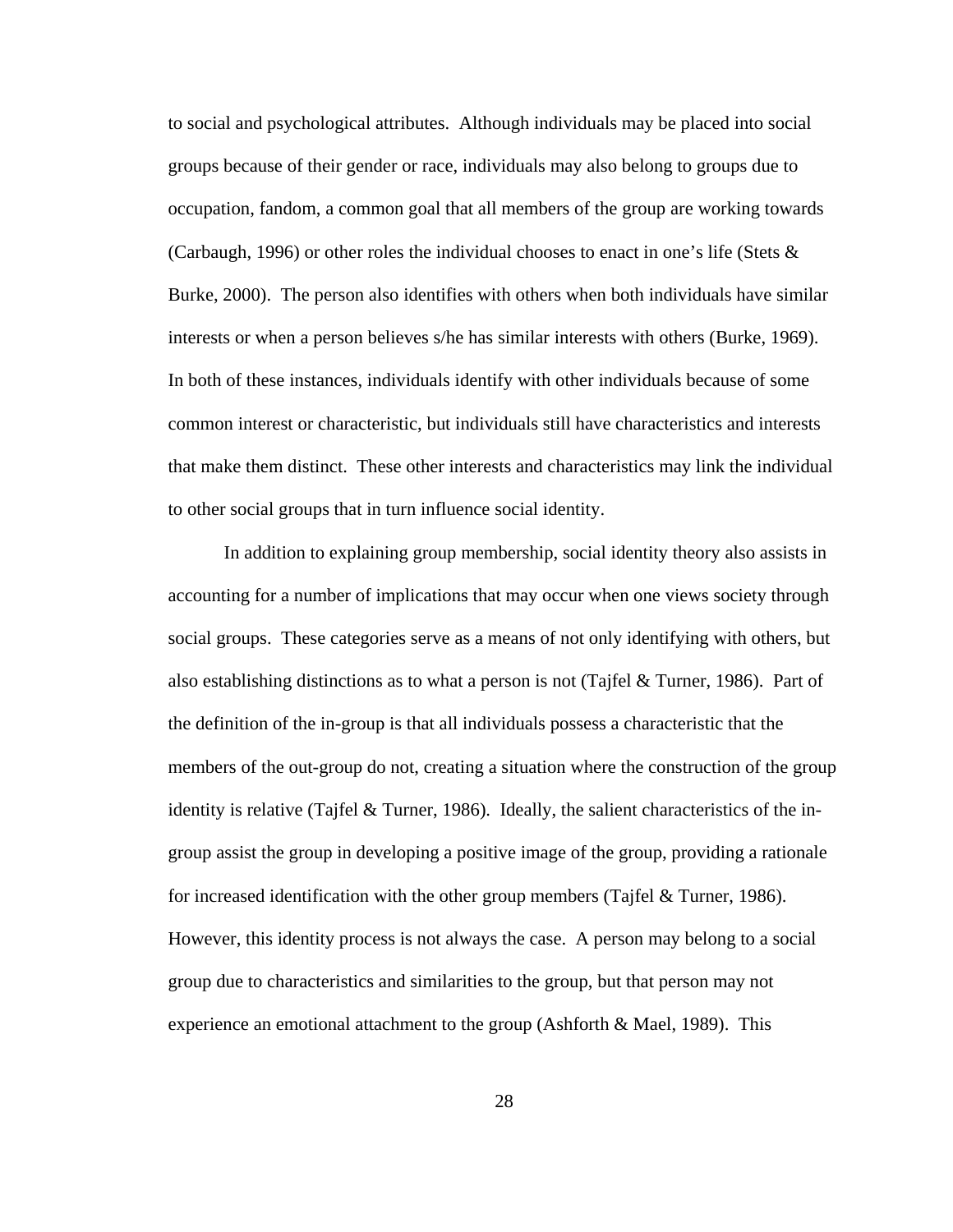perspective on identity reduces the definition of the self to similarities and differences to others and oversimplifies the self.

Although this perspective on social identity theory can account for group identification within and across groups, an individual's overall identity is composed of a multitude of group memberships creating multiple social identities (Ashforth & Mael, 1989). One of the weaknesses of this social group perspective on social identity is the overemphasis on group membership and a lack of emphasis on the everyday lived experience of the individual and the impact social interactions may have on the construction of identity (Alveeson et al., 2008). Another weakness of Social Identity Theory research in organization studies is that the scholarship on organizational identification views organizations and the self as stable rather than dynamic entities that are shaped through social interactions (Alvesson et al, 2008).

**Social interactions and Social Identity.** Another perspective on social identity posits that identity formation occurs as an individual interacts with others and negotiates a sense of self based on others' interpretations of who the individual is and how the individual acts (Alvesson et al., 2008; Blumer, 1969; Mead, 1934). If one takes the perspective that an individual's social identity is a definition of the self, the meaning of the individual is placed at the center of analysis. Symbolic interactionists and social constructionists view meaning as something that is developed through social interactions with others. Blumer (1969) argued that meaning is a social product and that it is established through the interpretation process one goes through as the person engages with other individuals. When a person has multiple roles, they are usually engaging with different sets of people within each role, possibly creating different outcomes. As the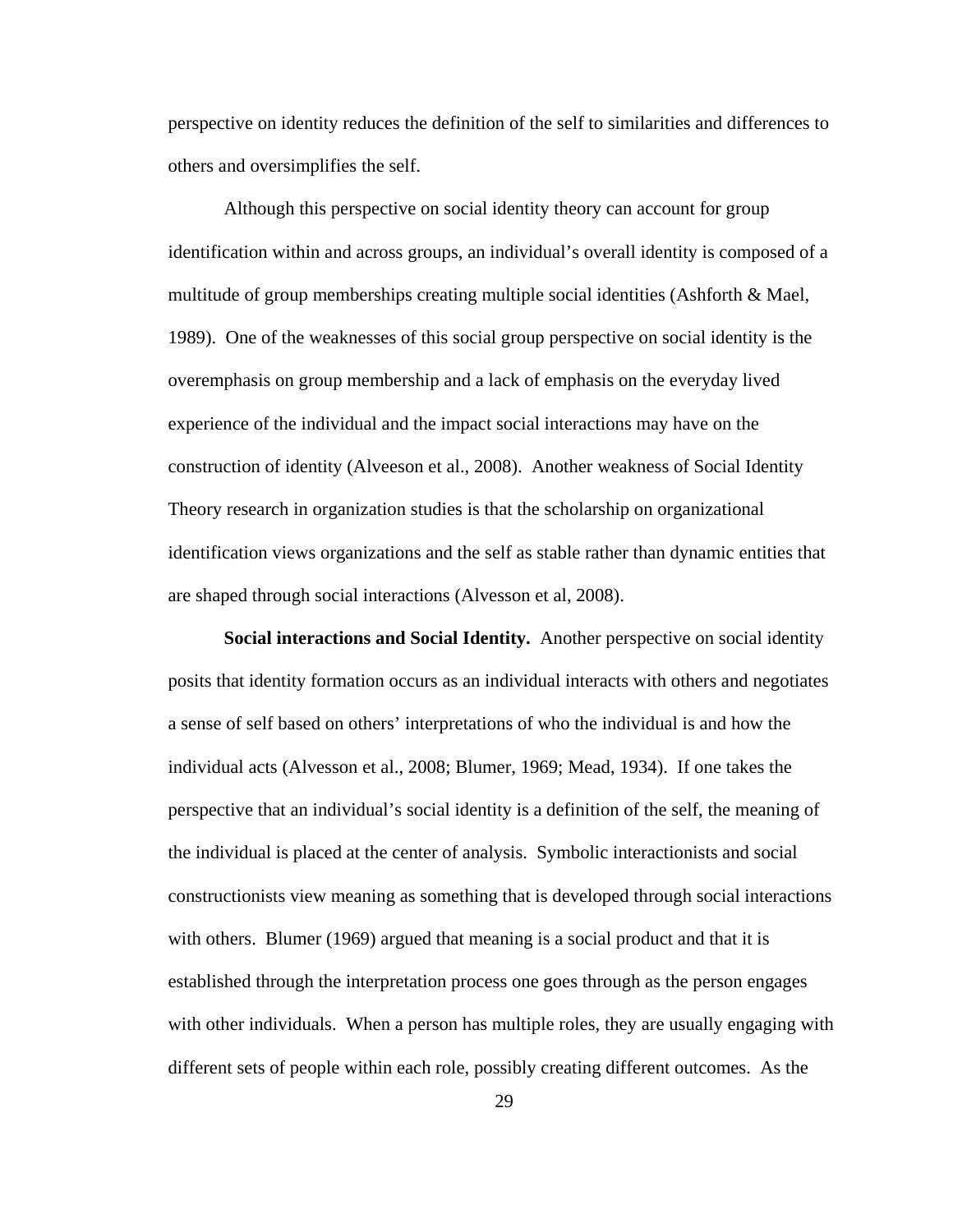members one socially interacts with change, the definition of the self may shift such that new meanings are socially constructed through interactions.

This idea that the self is socially constructed is in direct contrast to a belief that the self (and in turn self-identity) remains constant throughout one's life. Mead (1934) argued that the self is not established at birth; rather the self is developed through social experiences and the individual making sense and assigning meaning to social experiences. This reflexive view of the self allows for the individual to view oneself as an object, meaning the person can indicate the self as an other. Through social interactions with others or with the self, meaning is established as individuals seek to make sense of the other person's (or one's own) gestures. With multiple roles, the context and individuals in which one is making sense of her/his behavior/self shifts as the person shifts through different roles. In sum, as the individual interacts with "the other" (e.g., friends, strangers, or oneself), the interpretation of the situation and the interaction helps the person assign meaning to objects, gestures, and the self.

Although the symbolic interactionist's and social constuctionist's perspective discusses the ways meaning is socially constructed, this philosophy can also be applied to social identity. Just as individuals assign meaning to gestures, the individual may also assign meaning to/construct the self-identity. A social constructionist's approach to identity argues that an individual's personal identity is created, maintained, enhanced, and even threatened through embodied interactions (Alvesson et al., 2008).

This symbolic interactionist's perspective brings the social and societal effects on individual identity to the forefront and views the establishment, alteration, and maintenance of identity as a process (Jenkins, 1996; Tracy  $&$  Trethewey, 2005). Rather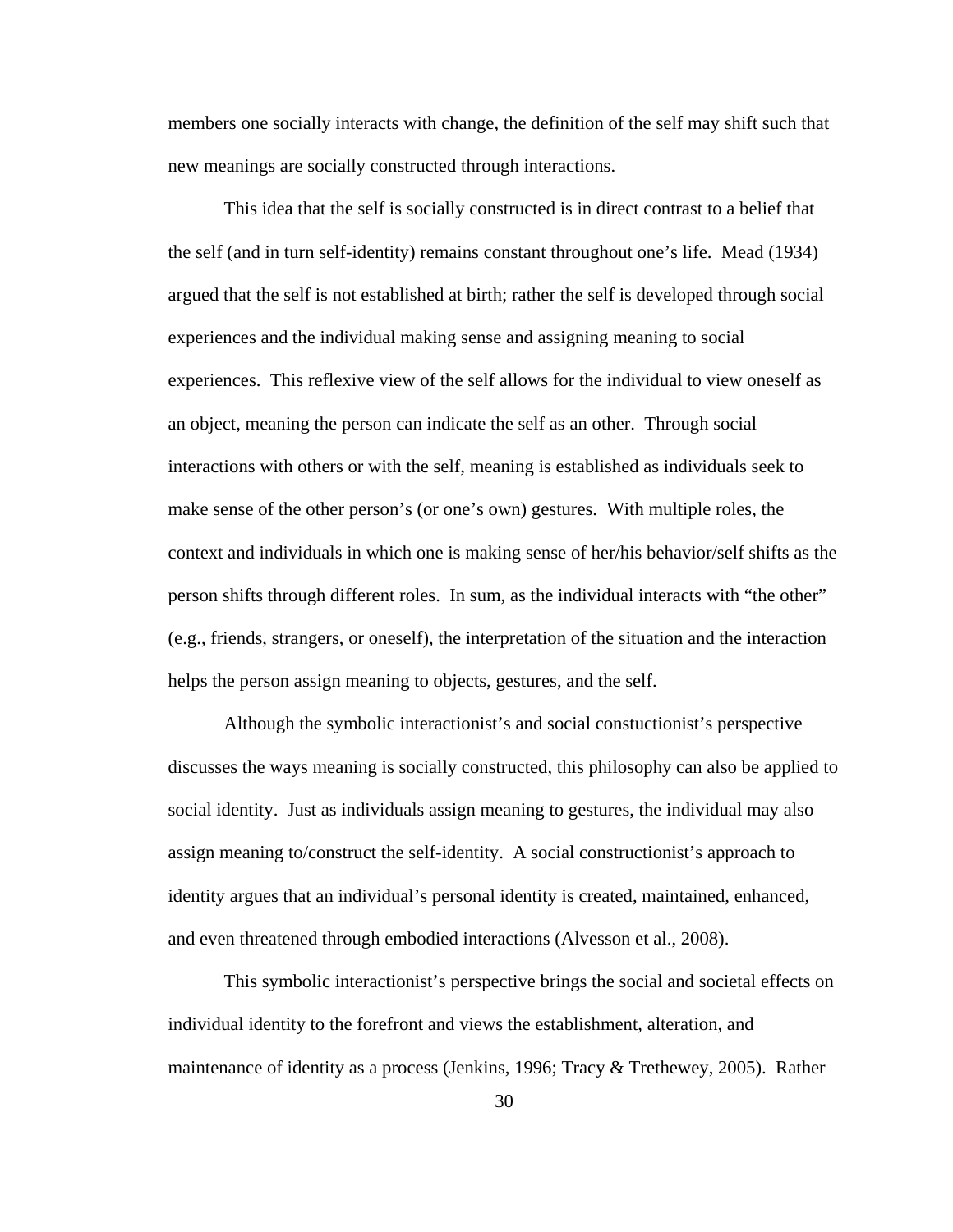than viewing identity as something a person is imparted with at birth, this perspective views identity as the result of the interaction between how others and the self view the individual's construction of identity. Along these lines, Tracy and Trethewey (2005) argue that one's identity, while it may appear stable, is constantly in the process of (re)construction. Discourses help shape the individual creating a crystallized self that is free to grow and develop as one engages in everyday life. This crystallized self is both unique and multifaceted and accounts for the ways the self can be shaped across roles (Tracy & Trethewey, 2005). This perspective on identity construction privileges external interactions influence on identity, but does not account for any enduring characteristics that may shape social interactions.

**(Un)Stability of Social Identity.** These two perspectives on social identity, social groups' influence and social interactions' influence, highlight two distinct epistemological approaches ranging from an a priori existence of identity through Social Categorization Theory to a more malleable form of identity that is in a process of formation and reformation as one engages in daily life. A third perspective of identity, and the perspective that will be used for this study, argues for a combination of the above two perspectives. Jenkins (1996; 2000) postulated that social identity is an ongoing process. At the core of this process there is an interplay between the personal definition of the self and others' definitions of the self. Jenkins accounts for how the self is constructed during certain moments as well as who the person is from moment to moment. One way this study seeks to extend identity scholarship is by accounting for the ways individual's identity within social situations (e.g., group memberships, social roles, etc) and one's definition of the self is both constructed while in roles and across roles.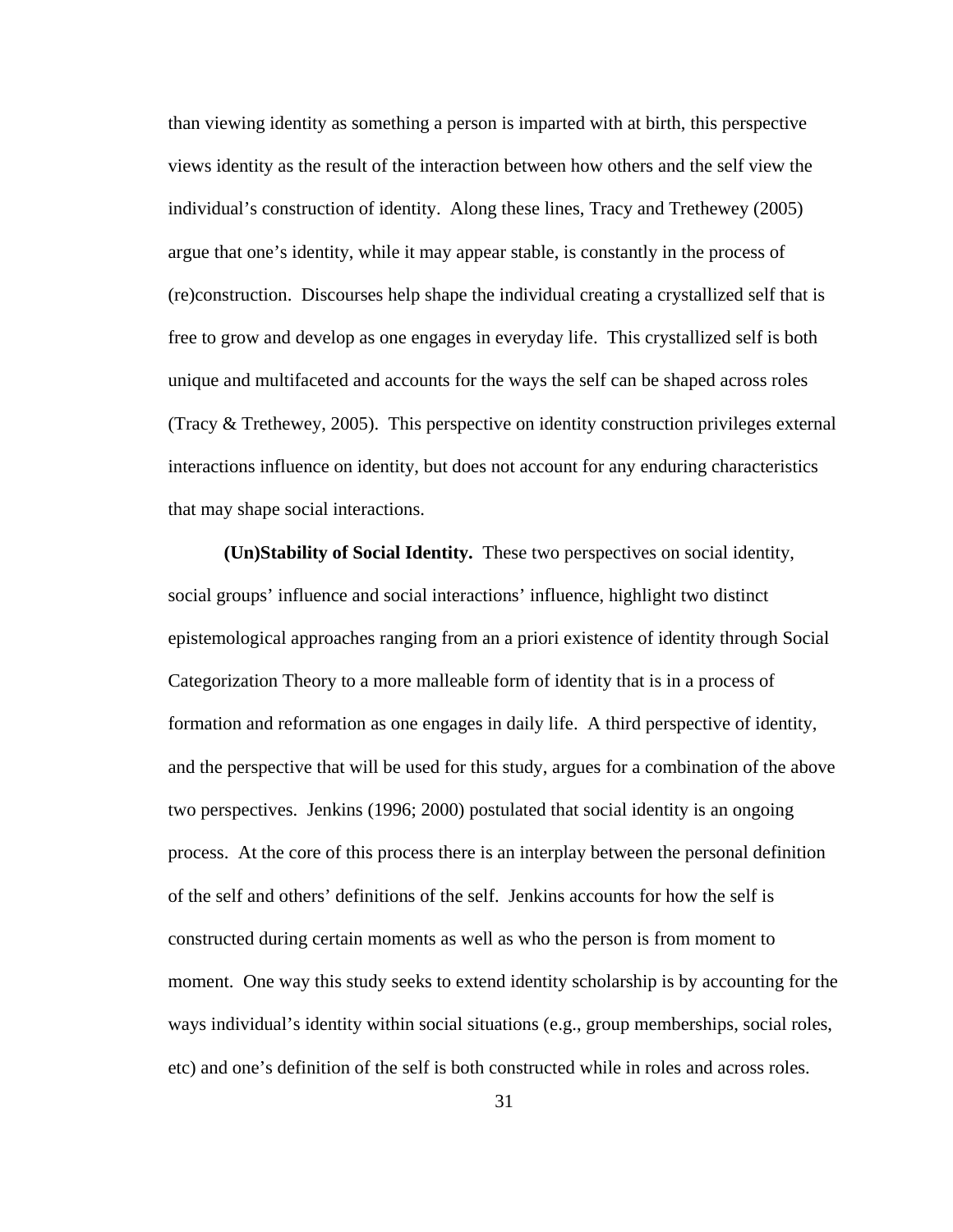Using the symbolic interactionist and social constructionist lenses to view identity, identity is considered to be always in flux despite appearances of stability. New social interactions, cultures, and power structures may influence or alter one's identity. Kondo (1990) described the way cultural differences may cause one's identity to collapse as one shifts contexts. A person's identity within one culture may not be the same in another culture. When the foundation upon which one's identity is built, or the culture, is altered, so is one's identity. If a complete cultural shift occurs, the identity may collapse. This collapsing of one's identity is due in part to the fact that identity "is constituted through social interactions and obligations to others" (Kondo, 1990, p. 22) and the social interactions and obligations that shape identity are embedded within a culture. Each of these cultures has different sets of expectations, different power structures, and different meanings. Since the person's definition of the self is developed within a context, the shifting nature of the context and the fact that individuals shift contexts when they switch roles may result in various identities.

This philosophy of the shifting nature of identity is similar to Mead's (1934) where the self is constructed within a moment and the same self may not be present in the next. Jenkins (1996) critiqued Mead's idea of the self in that Mead tends to focus on the in-the-moment construction of identity and does not discuss the ways identity is continuous across time. Thus, the meaning assigned to the individual's action is the meaning of the individual at the particular time and place. This self is considered temporary (Simpson & Carroll, 2008); however, as selves are enacted over time, these temporary selves ultimately could impact the overall self.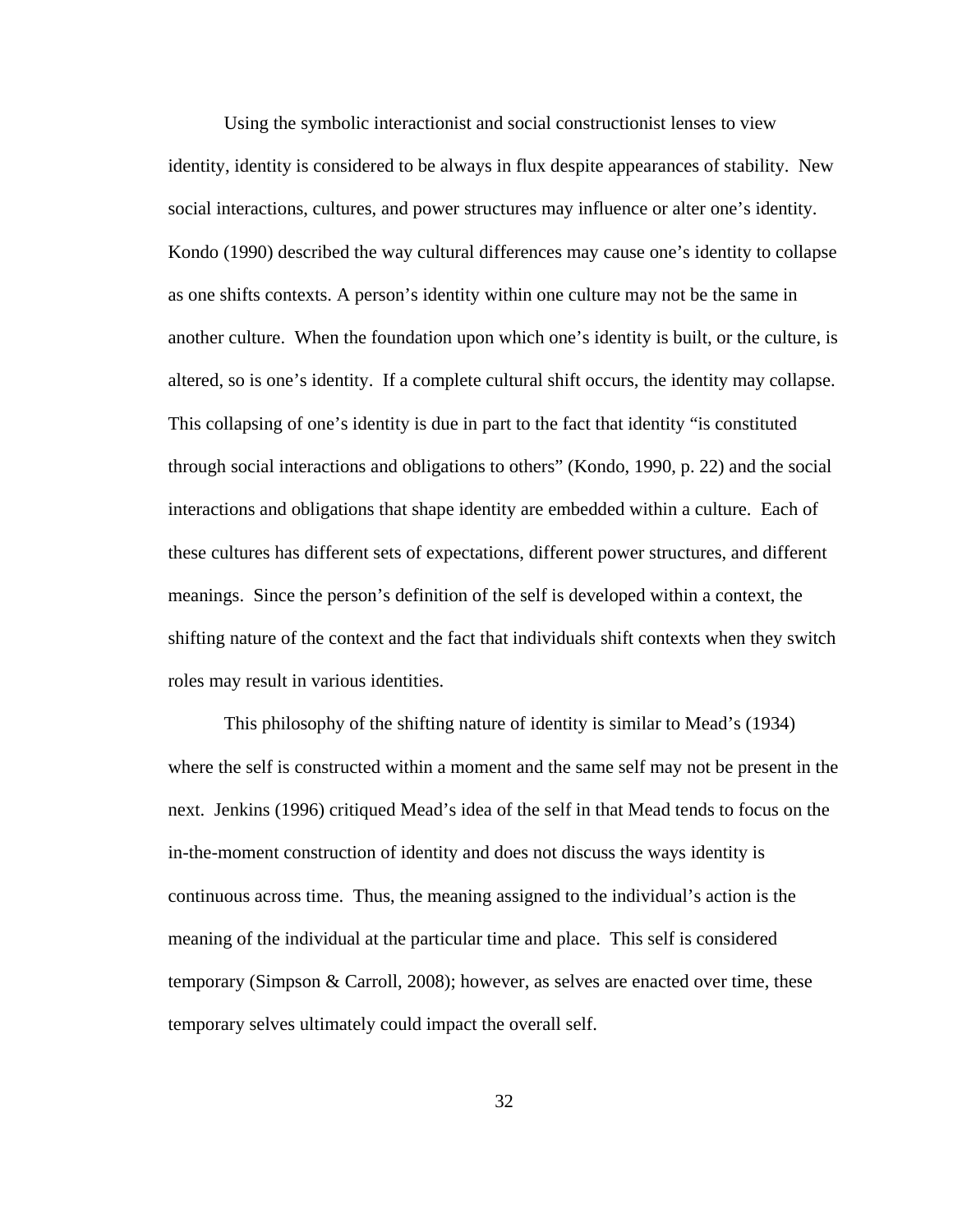Overtime, the process of forming identities may create the impression that one's identity is fixed or stable. If one sees the in-the-moment constructions as different identities, then a structuration perspective of identity argues that these identities are both resources and outcomes (Scott, Corman, & Cheney, 1998). In social interaction, individuals enact aspects of their identity (resource). By enacting the identity, the identity itself is influenced (outcome). Scott, Corman, and Cheney also argued that individual identities can be anchored by one identity. If a certain identity is salient for the individual, this identity may anchor the others. Even though this anchor is influenced by the enactment of the identity, the anchor appears to be somewhat fixed.

The concept of anchoring, or semi-fixed identity, is similar to Jenkins' (1996) arguments that identity itself is a continuous process and outcome related to the dialectic of identity. The dialectic of identity refers to the ways individuals make sense of two sources of information regarding their identity. The first source is how others view the individual. The second source is the way the individual views the self. To only focus on the in-the moment constructions of identity means viewing the self as composed of several pieces or "bit pieces" which oversimplifies the self (Jenkins, 1996). Even though Mead (1934) claimed the unitary self is the culmination of the defined selves, the synergistic self, or overall self, is not accounted for (Jenkins, 1996). The synergistic self is not merely a collection of selves, but also includes the interaction across selves (Jenkins, 1996). By viewing social identity as the result of the interaction between the internal definition of the self and the external definitions of the self, one takes into account the links and gaps between moments that construct identity. Using information from both sources of information and identity construction presents a more complete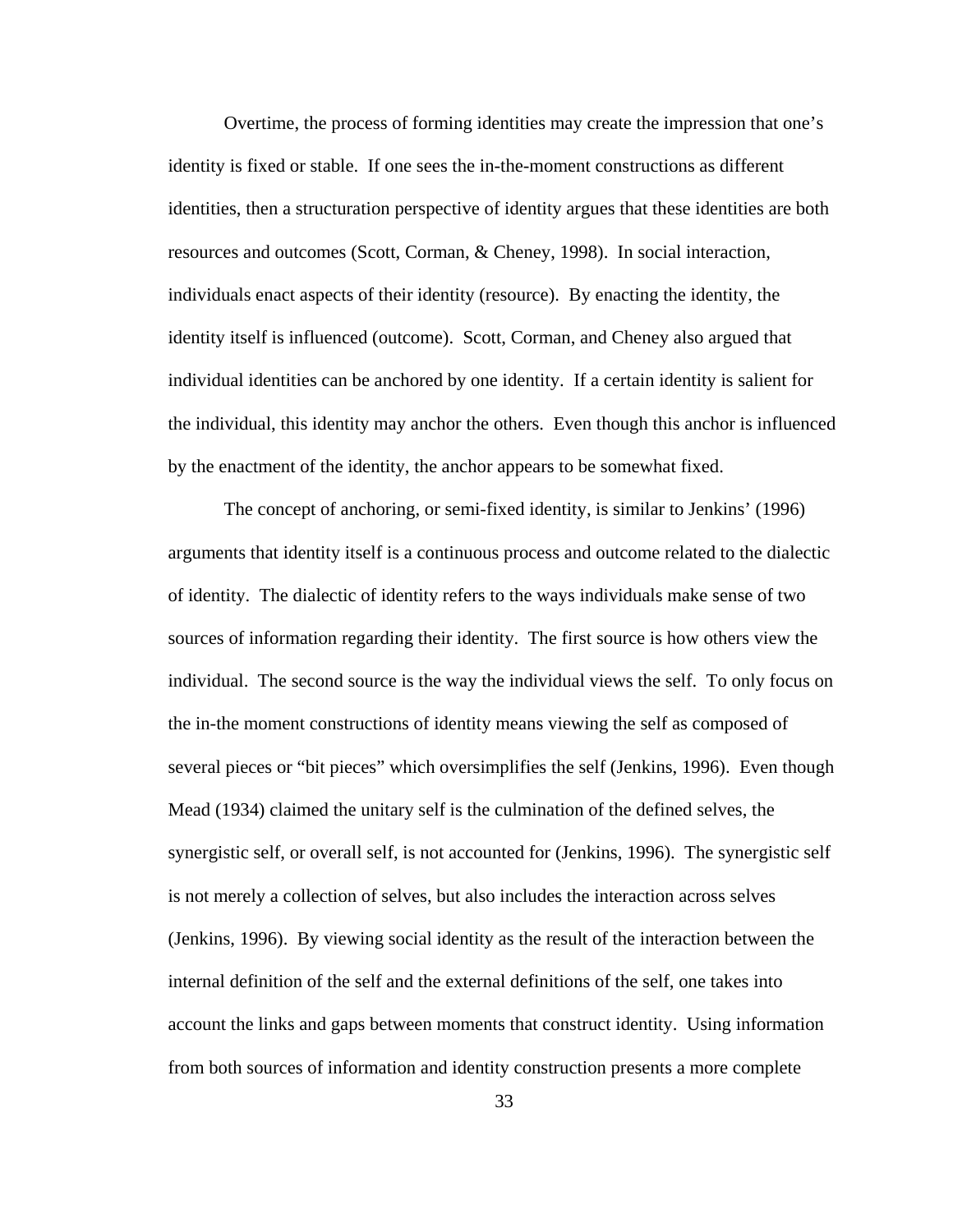view of the (un)stable self that is constantly being produced. Since this study is not only interested in identity formation within roles but across roles as well, Jenkins' (1996) dialectic of identity will be used as a theoretical lens to view the construction of the self.

**Applying Social Identity Theories to role engagement.** As previously mentioned, identity construction occurs in various concepts. In applying the socially constructed perspectives of identity to role engagement, role enactment that may influence identity occurs in different contexts. Role contexts include a) behaviorial (e.g., group/mob behavior), b) physical (e.g., buildings, houses, etc), and c) temporal (e.g., morning, evening, etc.) contexts (Biddle, 1979). If the contexts are completely separate from each other, each time a person engages in a context, the social others and the social obligations that impact identity will be different (Nippert-Eng, 1996b). The current study is interested in the work, family, and volunteer contexts. Thus, in-the-moment constructions of identity within the work context may lead to a different identity than the identity constructed in the family context. Therefore, a scholar using Jenkins' dialectic of social identity may study social identity construction at work, at home, and the interaction between both identity constructions.

## **Summary**

In summary, social identity has been conceptualized in a variety of ways ranging from group memberships to the individual assigning meaning to who one is based on social interactions. Specifically, this study is interested in the ways individuals' interactions within certain roles influence their identity and the linkages between the identities formed in these roles. Jenkins' (1996) dialectic of social identity seems bestsuited as a theoretical lens to accomplish the task of understanding multiple social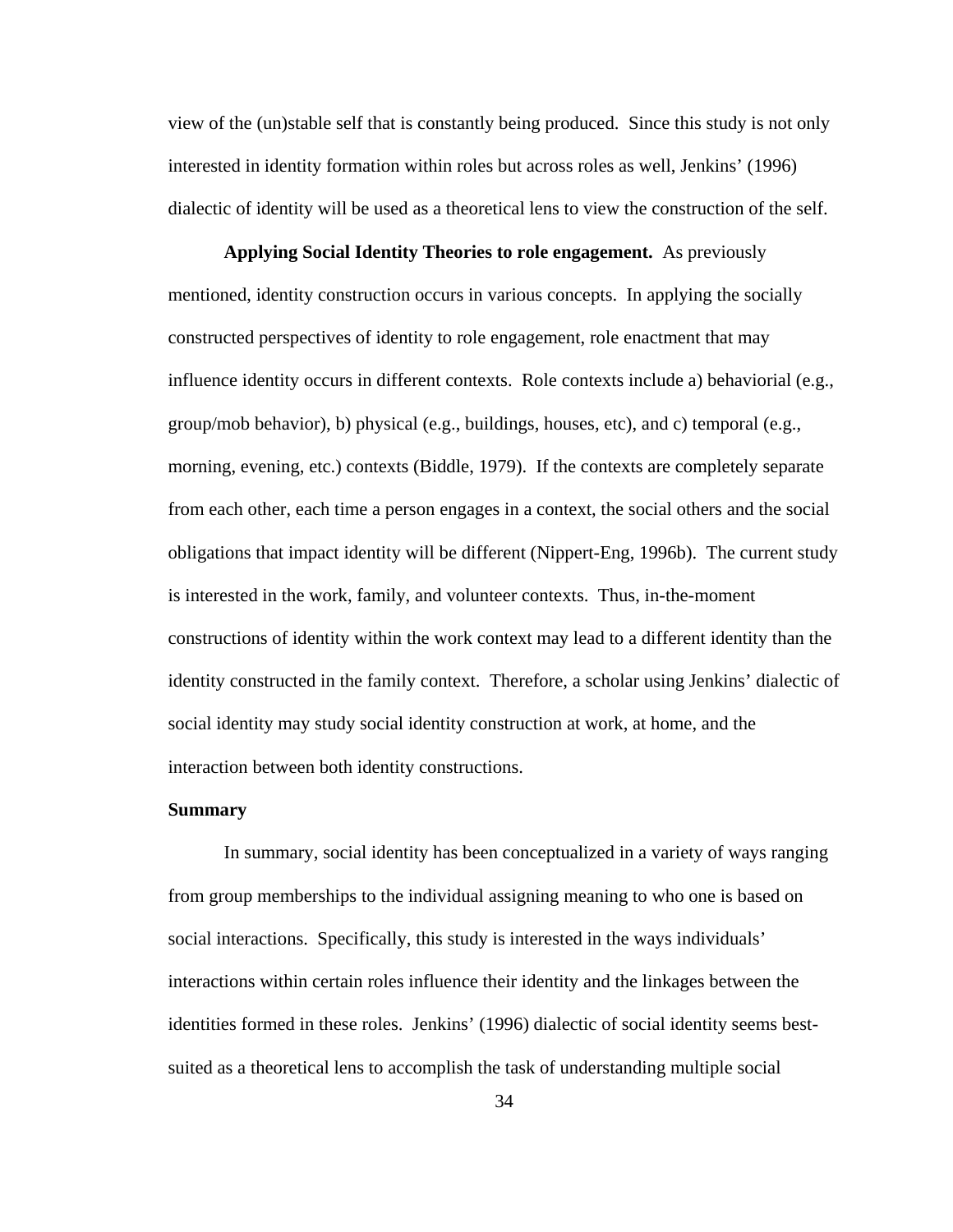identities from roles and the relationship across all social identities as each works to define the individual's overall self-identity. The next section of the literature review will discuss scholarship regarding the interactions across two of the primary roles of interest: the work and the family role.

#### **Work-Family Interface**

Since social interactions impact the identity construction process, one can understand the dialectic of identity by looking at the day-to-day activities that serve as contexts in which identity is constructed. In a given day, individuals engage in a variety of roles which can be characterized as work and nonwork roles. A majority of the scholarship on nonwork roles focuses on one's family as the main nonwork role (e.g., Friedman & Greenhaus, 2000; Frone et al., 2002; Golden, Kirby, & Jorgenson; Greenhaus & Beutell, 1985; Greenhaus & Powell, 2006; Grzywacz, 2002; etc.). One noted exception is Kramer's (2002, 2004, 2005) scholarship involving community theater groups as additional life enrichment roles. Scholarship regarding work and nonwork roles focuses on the ways these roles interact with each other positively and negatively.

Different theoretical perspectives on social identity view role's influence on identity differently. Social identity that is determined by group memberships would argue that social identity changes through adding or subtracting of group memberships. As a person engages in a role that is part of a social group or system, both the expectations of the role and members of the system in which the role is housed change the person's identity (Alveeson et al., 2008; Katz & Khan, 1978; Kunda 1992; Sveningsson  $\&$  Alvesson, 2003). By using the socially constructed perspective of roles and identities, social identity is the product of social interactions. Simpson and Carroll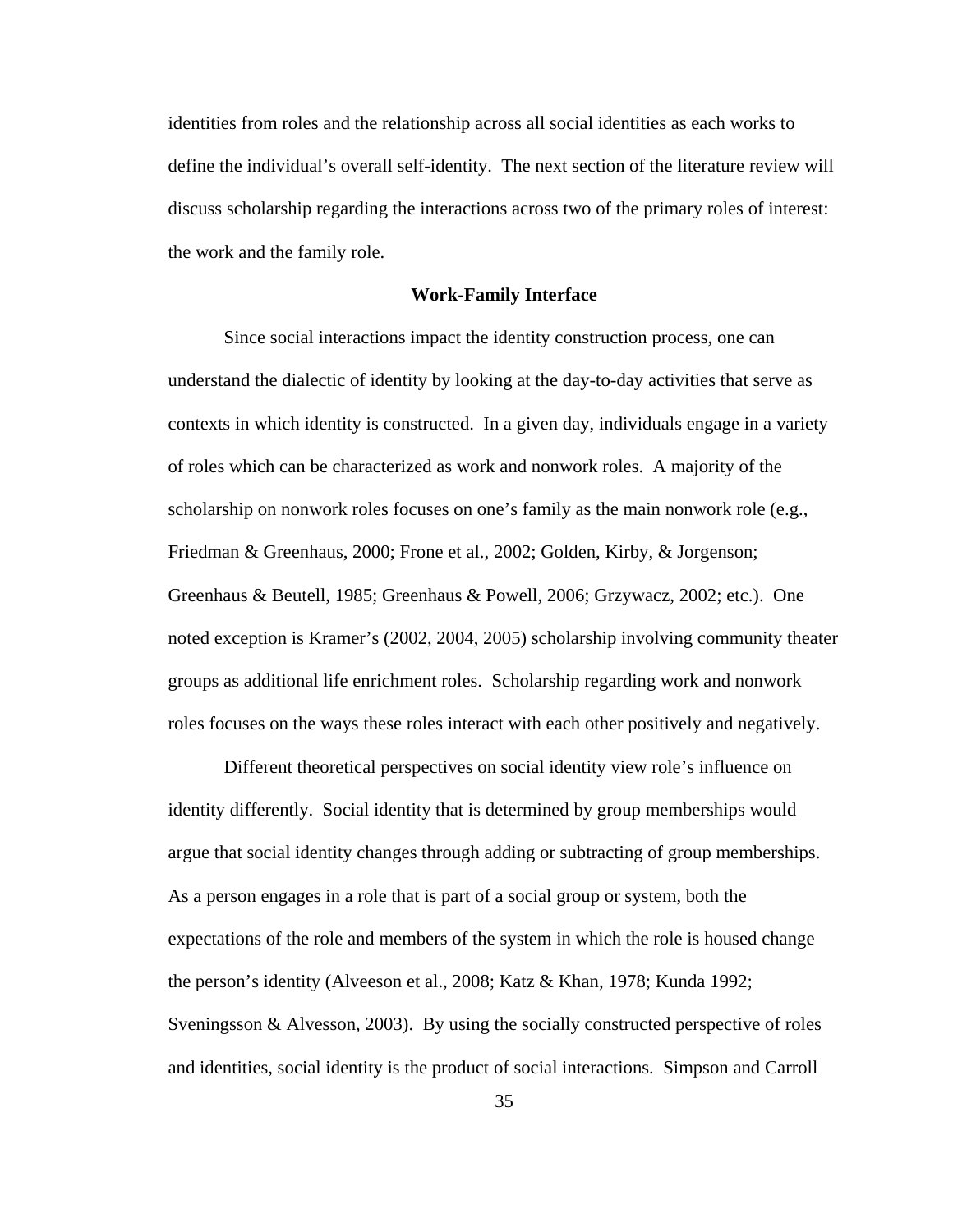(2008) reconceptualized roles' interaction with identity by arguing that the role is an intermediary between individuals. As an intermediary, the role serves as a vehicle in which people interact with others. These interactions shape both individuals' identities and the role itself.

To further explore the ways a role acts as an intermediary, this study will look at the identity construction processes that occur as individuals manage and engage in roles. Before delving into the ways this study will examine the relationships between identities and roles, the following section will review literature on roles and role management.

## **Defining Roles**

Roles are defined as positions within a system (e.g., family organizations, work organizations, volunteer organizations) where those who depend on the outcomes of the role help define the social norms, behaviors, and demands of the position (Katz  $\&$  Kahn, 1978; Thomas & Biddle, 1966). Even though a position's demands stem from other individuals in the organization, role behavior is not solely socially determined (Biddle, 1979; Thomas & Biddle, 1966). Instead, the demands of roles are negotiated as individuals choose to respond to or disregard others' demands (Biddle, 1979; Katz  $\&$ Kahn, 1978). An individual's response to the demands depend on personal factors such as a) the importance and value one places on the role, b) the individual's perspective of how much time is needed to satisfy others in the system, and c) if the individual experiences role strain (Goode, 1960). Even though roles themselves are socially constructed, role demands and behaviors may become institutionalized over time, giving the perception that certain roles enact certain behaviors (Biddle, 1979; Sieber, 1974). Thus, roles are defined as similar behaviors of individuals within a context (Biddle,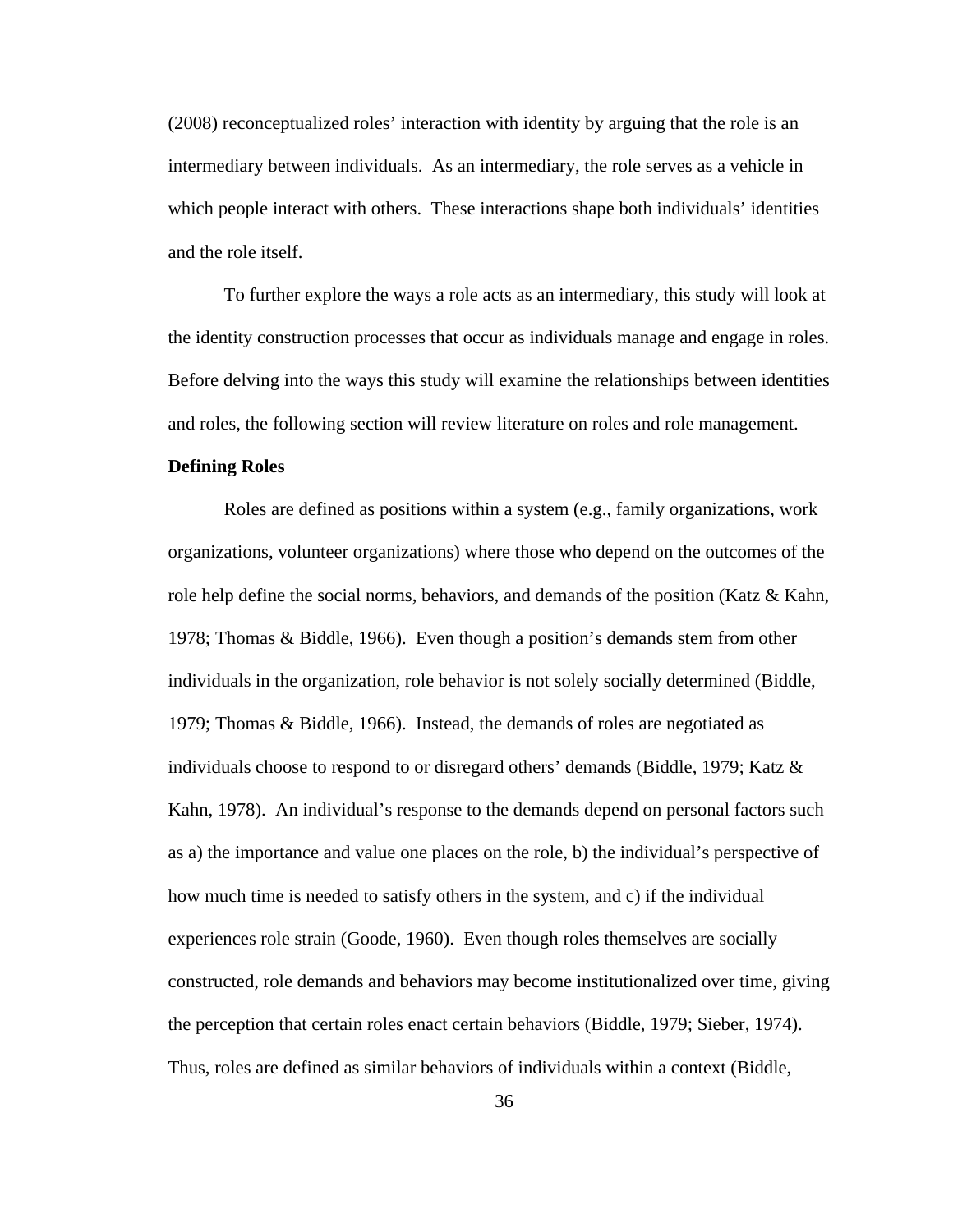1979). To distinguish among roles is to distinguish the contexts and characteristics of the roles themselves (Biddle, 1979).

Distinguishing among the work, family/relational, and volunteer roles means confronting the ways contexts and characteristics overlap and are separate. The contexts themselves include physical and temporal contexts (Biddle, 1979). Physical contexts may refer to the office, one's home, a tutoring center, etc. Contexts also may be divided up according to time. With the work role, a person may be required to work between certain hours or simply asked to work a set number of hours over a period of certain days. With family/relational roles, spending time with one's family members is seen as one way to enhance relationships within the role (Hochschild, 2005). One way to distinguish between roles is to look at who owns the time within a given role. Time can be bought by an employer (public time) or portioned between one's family, relationships, and leisure activities (Zerebuval, 1979). Combined, physical, and temporal contexts help differentiate the multiple roles from each other. However, these contexts do not limit or dictate what role is enacted within the context.

Not only do individuals engage in multiple roles, but individuals may enact different identities and behaviors as a part of each role (Hogg, Terry, & White, 1995; Stets & Burke, 2005). Simpson and Carroll (2008) defined a role as an "ongoing process of social construction that depends upon the interplay between fairly predictable, static social order, and the creative actions of actors" (p. 30). Within these roles, individuals encounter socially determined rules of behavior and expectations (Katz & Kahn, 1978) that are subject to change dependent upon the actors in the system. When individuals engage in the processes of balancing expectations of the self within roles, they are also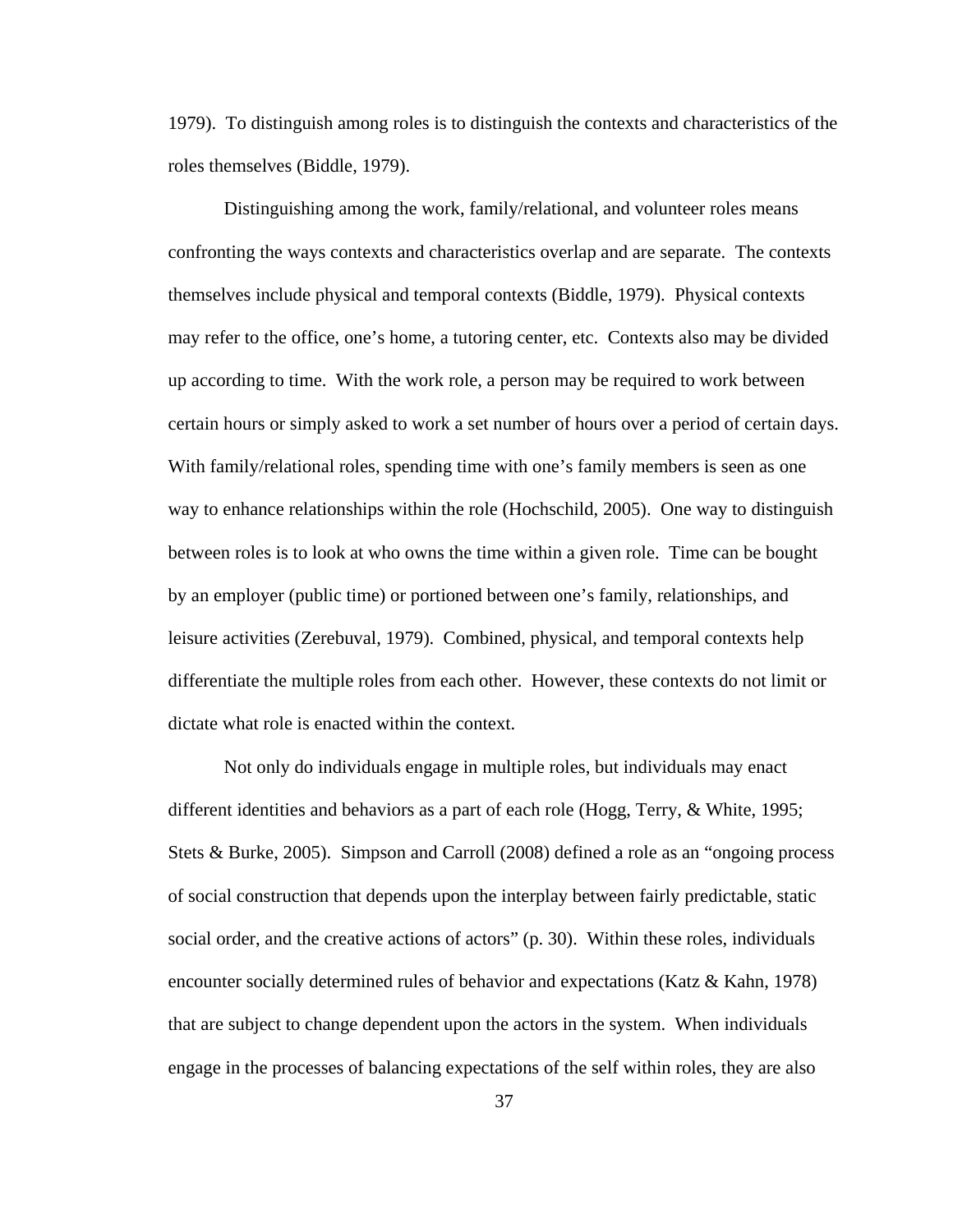engaging in identity (re)negotiation (Sveningsson & Alvesson, 2003). Each role may possess a series of expectations associated with the role, but as one engages in the role and shapes the role, one is also shaping the sense of self as part of enacting that role (Simpson & Carroll, 2008). Thus, the meaning of the role and the individual engaging in the role are in a constant state of flux, and both the role and the individual in the role influence each other.

# **Experiencing Role Interaction**

Until now, interactions that shape identity have been described using social interactions within one role. When individuals engage in multiple roles, individuals may engage in social situations that encompass the expectations, behaviors, and social actors of more than one role. These roles may interact in a variety of ways. Scholarship on role interaction has predominantly focused on the outcomes of roles including role conflict, role balance, and role enrichment (e.g., Freidman & Greenhaus, 2000, Greenhaus & Beutell, 1985; Greenhaus & Powell, 2006). In applying Jenkins (1996) dialectic of identity approach, one must look at all of the definitions of the self, which include interactions both within roles that influence the self and across multiple constructions of the self.

One of the major problems with role management scholarship is that it primarily focuses on the outcomes of role interactions rather than focusing on the processes that influence identity. The following section will explore current scholarship on role interactions before pointing to the ways in which additional scholarship can help bridge the gap between role management scholarship and identity.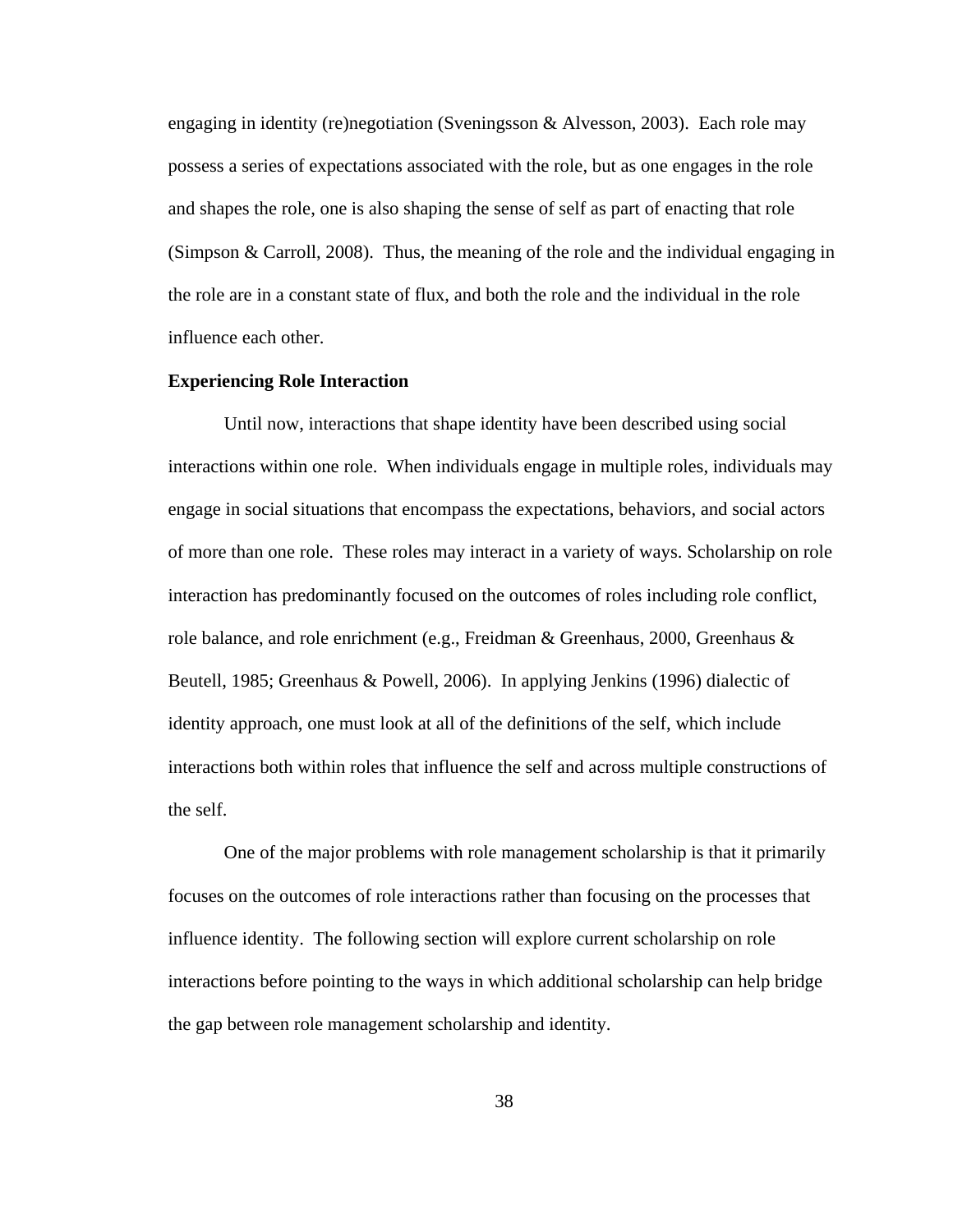**Role conflict.** When looking at systems or organizations as a whole, roles are the basic components that help the organization function. The stability of human organizations is maintained through the reenactment of certain patterns of behavior, or roles (Katz & Kahn, 1978). With each role, there are a series of behavioral expectations that must be accomplished in order for other roles in the organization to be successful. The expectations for each role are usually communicated to the individual via those who depend on the role (Katz & Kahn, 1978). When an individual takes on a role, that individual is agreeing to enact the behaviors and accomplish the tasks that are required to successfully perform the role (Kirby et al., 2003). However, as mentioned before, these expectations and demands may be altered or renegotiated as the person enacts the role. From the systems approach, if each person performs his or her role to its fullest potential, the organization will function at an optimal level. In the absence of additional roles, an inability to perform the role would depend on the individuals' desire or ability to perform the role.

When one factors in additional roles, inabilities to perform a role may be dependent upon other factors, such as conflict, related to the additional roles. The more roles an individual takes on, the more role expectations an individual has. The addition of roles creates additional demands on one's time and energy (Marks, 1977). Since time and energy are considered a scarce resource, as one engages in roles, the reservoirs of these resources are slowly depleted. Thus, individuals must manage how they choose to use their time and energy across roles.

As individuals manage the multiple demands and expectations of roles, they may run into situations where the roles conflict. Role conflict refers to "the simultaneous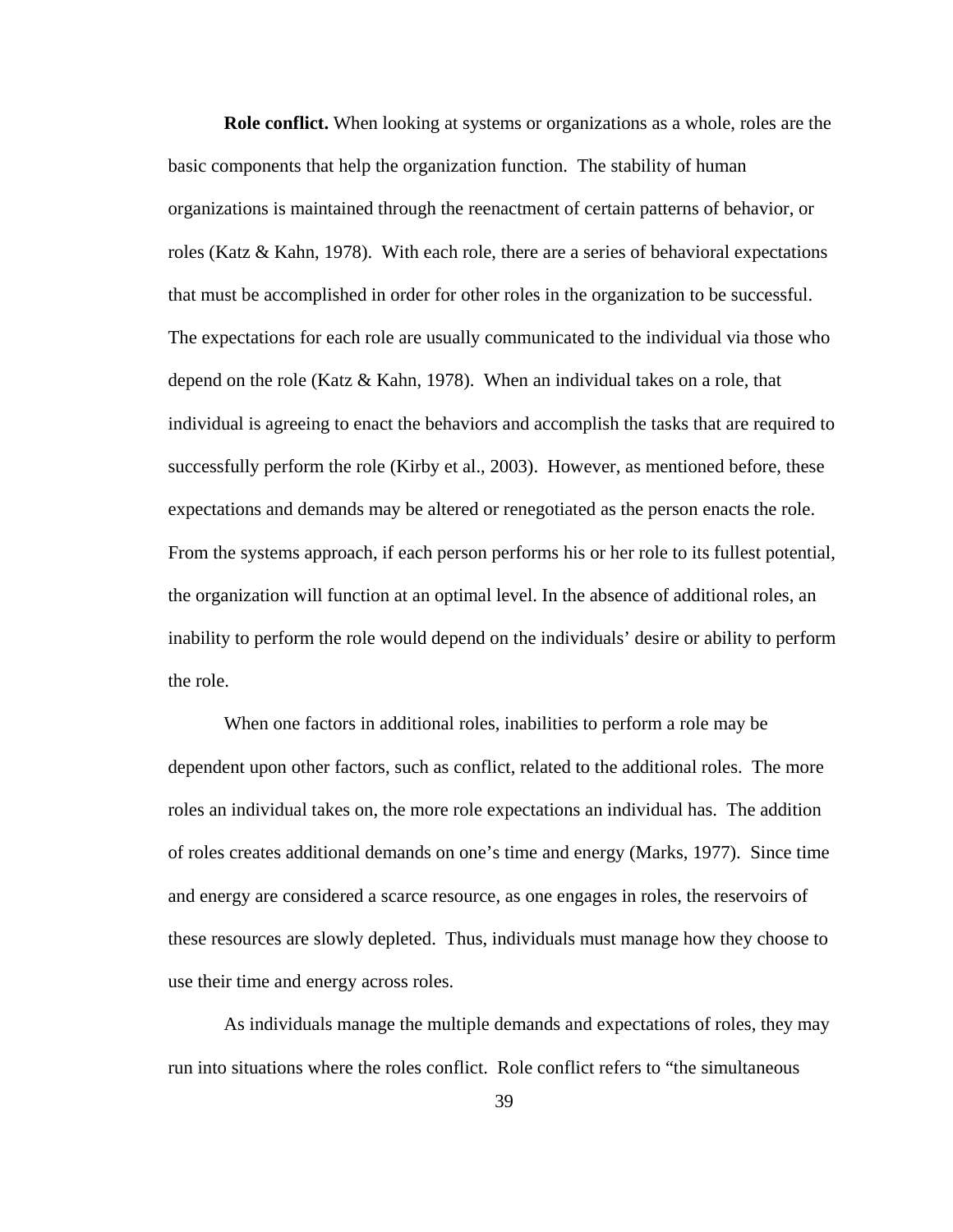occurrence of two or more role expectations such that compliance with one would make compliance with the other more difficult" (Katz & Kahn, 1978, p. 204). Although the level of compliance may vary, role conflict keeps the individual from completely committing to one role. Furthermore, if the roles one engages construct different identities, not only does the individual experience competing demands for behavior and expectations, but also these competing demands may affect identity construction.

Scholarship on role conflict has primarily focused on the ways the work and family role conflict with each other. Research on the interactions between the work and family roles has yielded a number of findings explicating the ways in which the two realms compete for the individual's time (e.g., Freidman & Greenhaus, 2000; Greenhaus & Beutell, 1985), enhance each other by allowing positive experiences in one realm to infiltrate the other realm (e.g., Freidman & Greenhaus, 2000, Greenhaus &Powell, 2006; Grzywacz, 2002), and how individuals manage the boundaries of multiple roles (e.g., Ashforth et al., 2000; Bulger, Matthews, & Hoffman, 2007; Golden, 2001).

One of the primary ways scholars conceptualize the relationship between work and family roles is to view the roles in separate domains as conflicting or interrupting each other, also known as *work-family conflict*. Specifically, inter-role conflict refers to a form of conflict that occurs when "sets of opposing pressures arise from participation in different roles" (Greenhaus & Beutell, 1985, p. 77). In order to reconcile the conflict, the individual must prioritize and decide which tasks he or she will accomplish (Powell  $\&$ Greenhaus, 2006b). These decisions are based on the value one places on the role and the other members who are affected by the in/completion of the role expectations (Goode, 1960). Greenhaus and Beutell argued that three forms of conflict exist including: (a)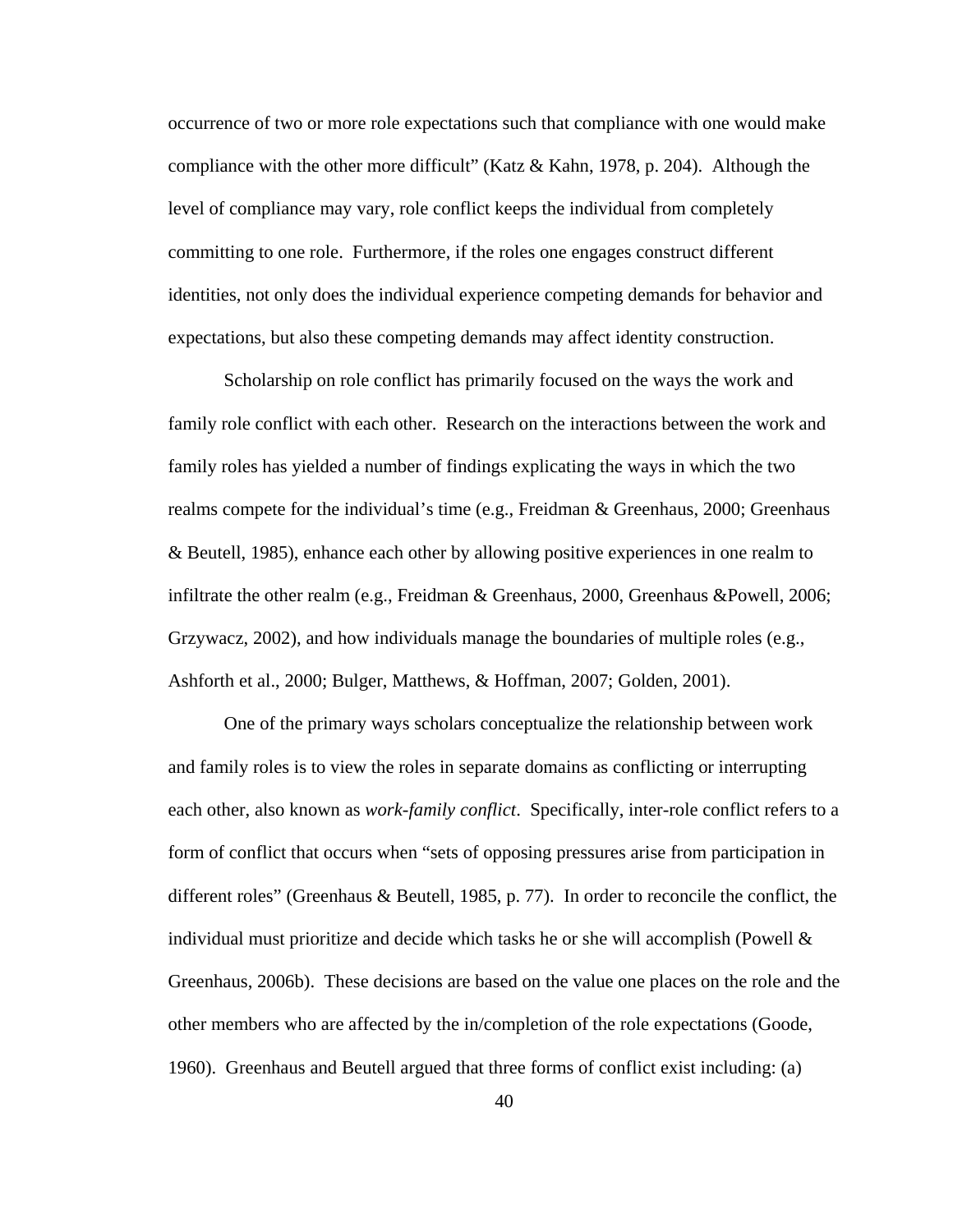time-based conflict, (b) strain-based conflict, and (c) behavior-based conflict. Timebased conflict refers to the idea that if someone is spending time in one role, the individual cannot spend that time in the other role. For example, if a person has to spend additional time at work in order to meet a deadline, the person has to take away from the time he or she would normally be spending at home. With strain-based conflict, if a person feels overworked, stressed, or spends long hours in one role, the strain may cause fatigue, anxiety, irritability, and depression in the other role. The third form of conflict, behavior-based conflict, occurs when an individual is unable to keep behaviors that are appropriate in one role but not appropriate in the other role from being acted out in the inappropriate domain. Thus, the person may perform aggressive behaviors (that may be suitable and necessary to perform the professional work role) at home where the aggression is not appropriate or necessary. For example, bill collectors may use threats or express anger at work in order to persuade people to pay their bills (Rafaeli & Sutton, 1987); however, this display of emotion may not be an appropriate persuasive tool at home. Although all three forms of conflict are present in life, the majority of the scholarship regarding these three forms of conflict seeks to reconcile the lack of balance of time spent on the two roles.

*Time-based conflict.* A vast majority of the scholarship regarding work and family domains focuses on the ways the domains conflict (Casper, Eby, Bordeaux, Lockwood, & Lambert, 2007; Reiter, 2007). From a time-based conflict perspective, researchers look at the fixed resource of time and how to manage the amount of time spent in each role. When a person engages in behaviors of the work role while supposedly engaged in the family role, the person is taking away from the time that could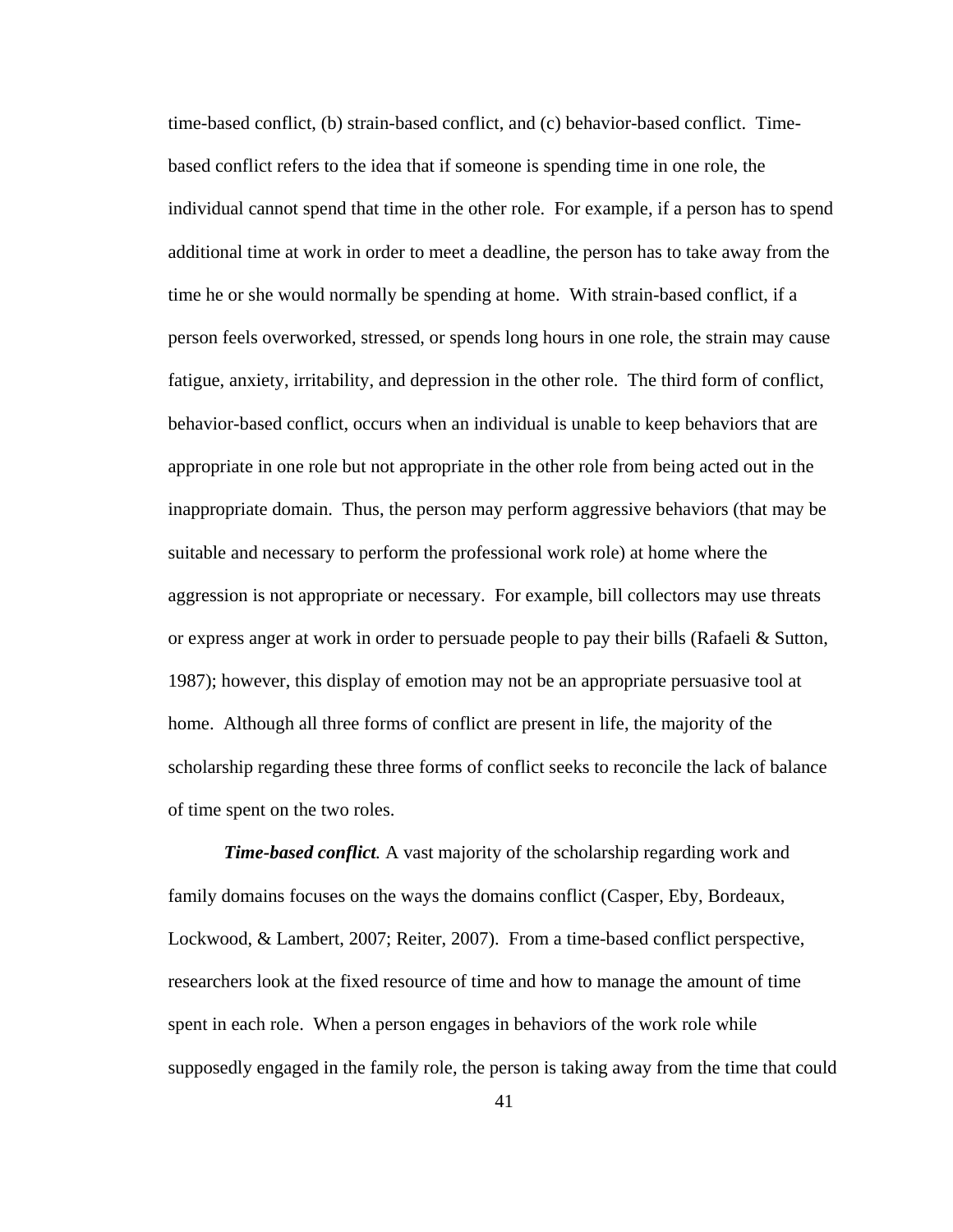be used to accomplish the familial role. Although role interruptions may stem from either work or family role demands (Frone, Russell, & Cooper, 1992), individuals enact different strategies to manage these role interruptions in an effort to reduce stress and enhance well-being (Bulger et al., 2007; Grzywacz, Carlson, Kacmar, & Wayne, 2007; Friedman & Greenhaus, 2000).

Several scholars approaching this area of research often focus on the way time spent on each role can be balanced, or *work-family balance* (e.g., Bulger, et al., 2007; Kreiner, Hollensbe, & Sheep, 2006; Olson-Buchanan & Boswell, 2005). When balancing time in each role, individuals must also balance the expectations of time one must spend on each role. There are two ways to view time: fixed and discretional. When roles have fixed time, those roles have set, inflexible schedules where one is required to either be in the role for a certain number of hours or has to be at a location at a certain time. Problems arise when only one role is set on a fixed schedule and the other two roles are somewhat discretionary. If the discretionary schedule involves other individuals, the demands of the discretionary schedule may arise while one is engaged in the activities of the fixed schedule. Usually, the work role has a fixed schedule in that the person is required to spend a certain amount of hours at an organization, the work must be accomplished at a specific location, or within a specific time frame. With the family role, the needs of the other dictate whether the schedule is discretionary or fixed. When a person encounters competing, legitimate demands for one's time, the person must then determine how one will handle the conflict.

Work-family balance assumes that one can achieve an optimal relationship or balance between the two realms. Multiple, and sometimes conflicting, perspectives of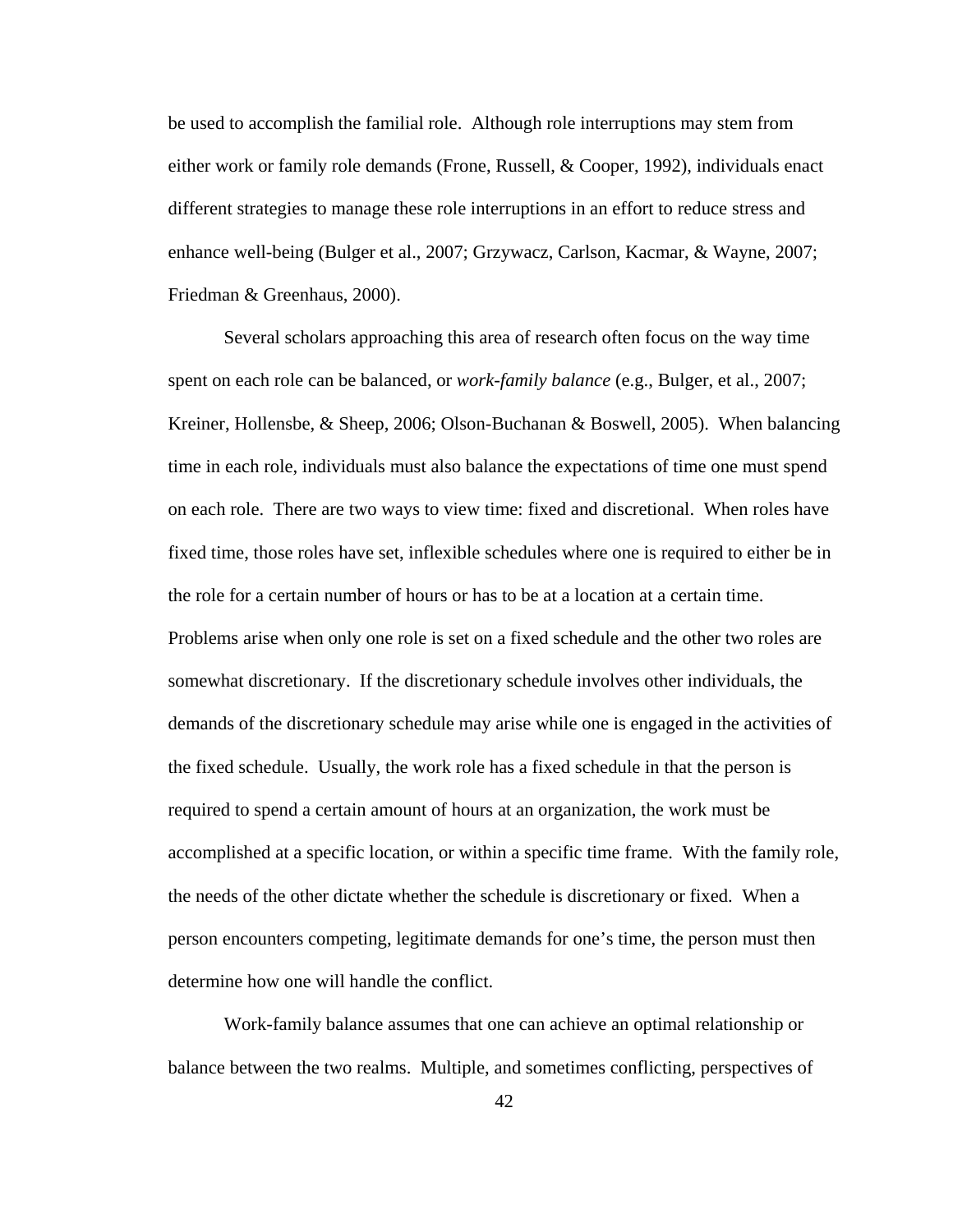balance are present in the *work-family* literature (Reiter, 2007). Some definitions of balance hold to the belief that there is a certain set of universal practices that can be undertaken to ensure that both the work and the family roles are performed to their fullest (e.g., Greenhaus et al., 2003; Drago, 2007). Some scholars have criticized this perspective of optimal balance because it reduces the relationship between work and family roles to a zero-sum balance of time (Golden et al., 2006; Parasuraman & Greenhaus, 2002; Schultheiss, 2006).

Other scholars argue that work-family balance is dependent upon the individual's perception of whether or not time and resources are spent efficiently in both realms (e.g., Goode, 1960; Thompson & Bunderson, 2001; Zerubavel, 1979. Despite questions over what the optimal balance is, *work-family balance* upholds the perspective that there is a set amount of time that can be allotted for both realms and that sufficient time should be spent in both realms to accomplish role tasks. Some scholars value balance because they believe is is necessary for overall well-being (Grzywacz et al., 2007; Friedman & Greenhaus, 2000).

The work-family balance perspective tends to be slightly limiting because time tends to be at the forefront of analysis rather than how the individual or the processes the individual engages in to maintain balance. A noted problem in work-family research is that there is a dominant focus on outcomes of the interaction between the two domains (Kirby et al., 2003). When only focusing on time, the end goal is indeed balance and ensuring one's time is allotted appropriately to each domain. In essence, a time-based focus tends to look at what is occurring outside of the individual. The impact of conflict between work and family affects the system a person is a part of, but does not necessarily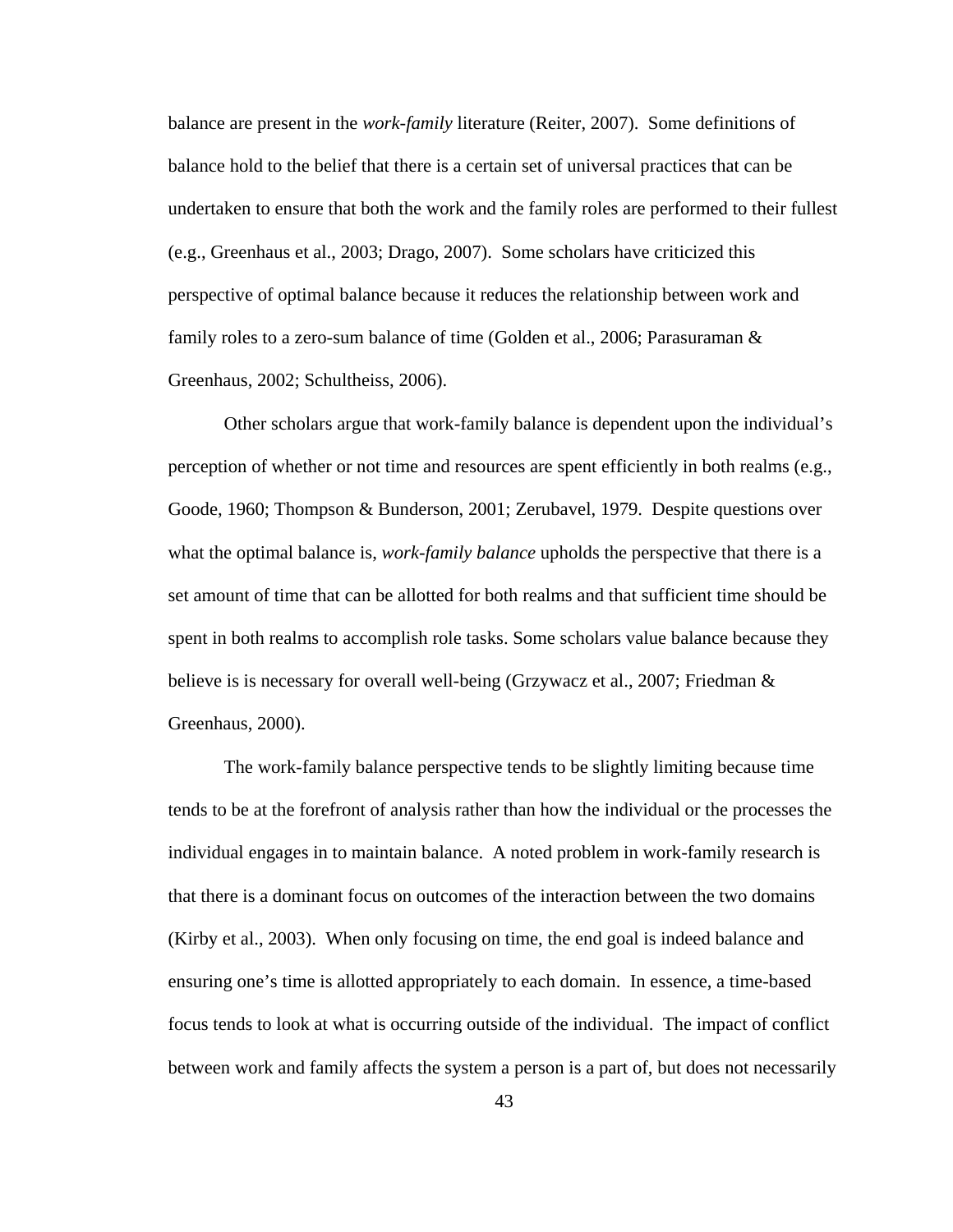affect the self. This perspective overlooks the way the individual's identity is influenced by the role conflict. As discussed previously, engaging in multiple roles possesses the opportunity to affect our identity in multiple ways, yet scholarship regarding identity and work-life interactions is in short supply (Kirby et al., 2003).

While time-based conflict tends to be the focus of work-family balance scholarship, individuals experience role conflict in other ways. These other forms of conflict may be related to time-based conflict; however, the focus is more so on behavioral aspects of conflict.

*Strain-based conflict & behavioral conflict.* The other two forms of conflict presented by Greenhaus and Beutell (1985) describe predominantly behavioral forms of conflict. Strain-based conflict occurs when an individual enacts behaviors or fails to accomplish tasks because of the stress experienced from a different role. Behavioral based conflict occurs when a person enacts certain behaviors from one role in another role. Even though both types of behavior are considered conflict, there are positive and negative ways roles may influence each other.

Scholarship on strain-based and behavioral conflict tend to fall under scholarship regarding *work-family interface* and *work-family enrichment.* The *work-family interface* is the place where roles intersect, or the role boundaries (Frone et al. 1992; Jennings  $\&$ McDougald, 2007; Rothbard & Dumas, 2006). It is at the interface where there are opportunities for one realm to influence the other (Barnett, 1998; Greenhaus and Parasuraman 1999; Greenhaus & Powell, 2006; Powell Greenhaus, 2006a). Work-family interface scholarship tends to look at the ways emotions, identity, and resources spill over from one realm into the next. Scholarship on the w*ork-family interface* includes both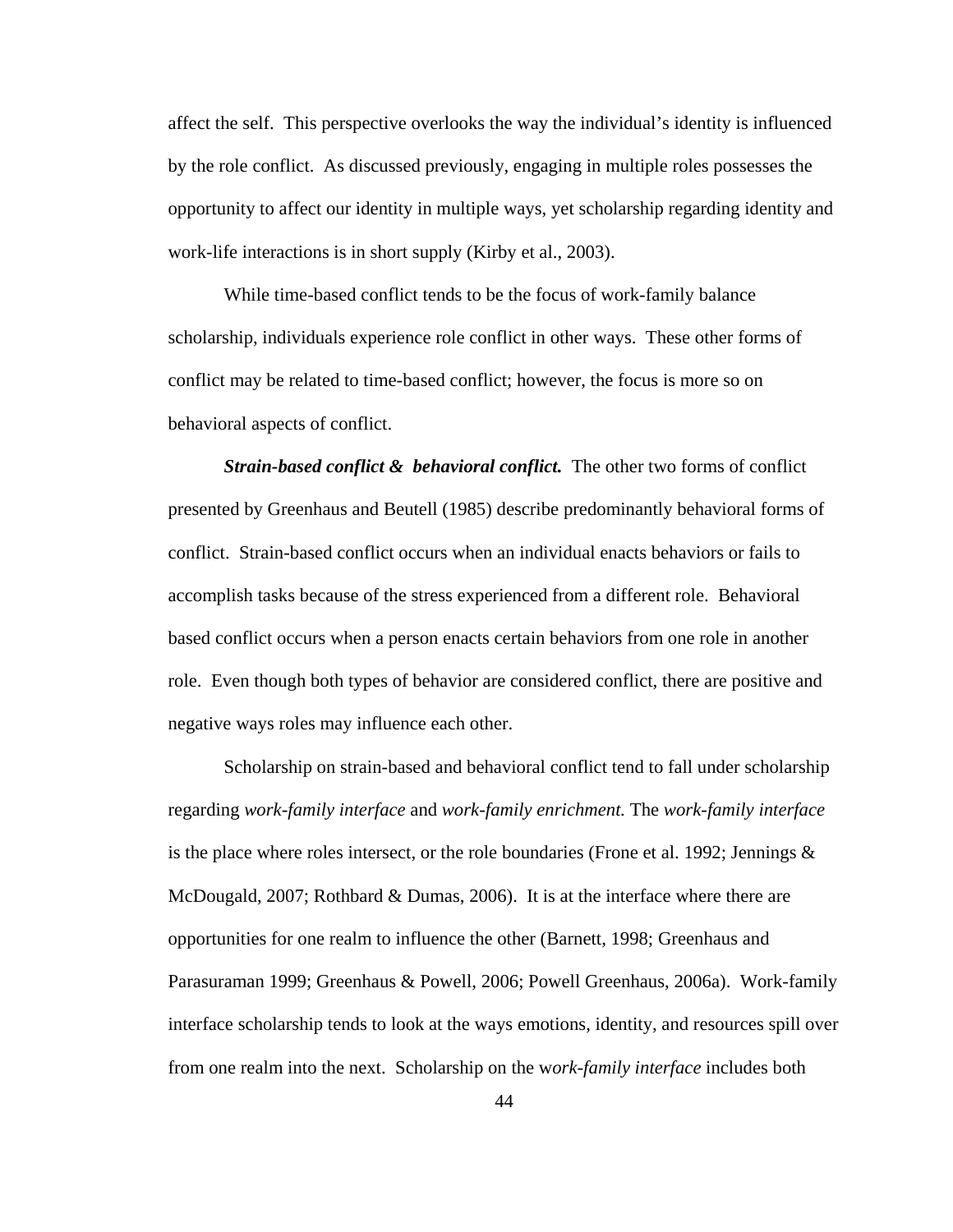negative and positive spillover. For example, scholarship on emotional spillover may focus on how emotional exhaustion or stress from work may spill over into one's home life. Both forms of conflict operate along the interface between the two roles. Negative interactions include conflict, which has already been discussed, and negative spillover.

Negative spillover in the *work-family interface* tends to be emotionally related. Strain-based conflict is a form of emotional spillover where the stress one experiences while on the job is manifested in the family realm and vice-versa (Greenhaus & Beutell, 1985). Another way one can experience emotional spillover is when one negatively reacts to role conflict. Judge, Ilies, and Scott (2006) found that individuals experienced both guilt and hostility (anger) when experiencing work-family time-based conflict in either domain. Even though individuals did feel guilt or anger when family interfered with work duties, these negative emotions did not impact job satisfaction. However, whenever work interfered with the family domain, guilt and anger did predict a decrease in marital satisfaction (Judge et al., 2006).

Not all emotional spillover is negative; rather, individuals may carryover positive emotions from one realm into another. Positive spillover refers to the positive benefits that may occur when work and family roles conflict (Greenhaus & Powell, 2006). Emotional spillover can also refer to ways in which satisfaction in one realm leads to satisfaction in the other (Edwards & Rothbard, 2000). When positive emotions spill over from one realm into another, there is the possibility of increased experience of positive emotions, reduced stress levels, and an overall well-being (Carlson et al., 2006; Freidman & Greenhaus, 2000).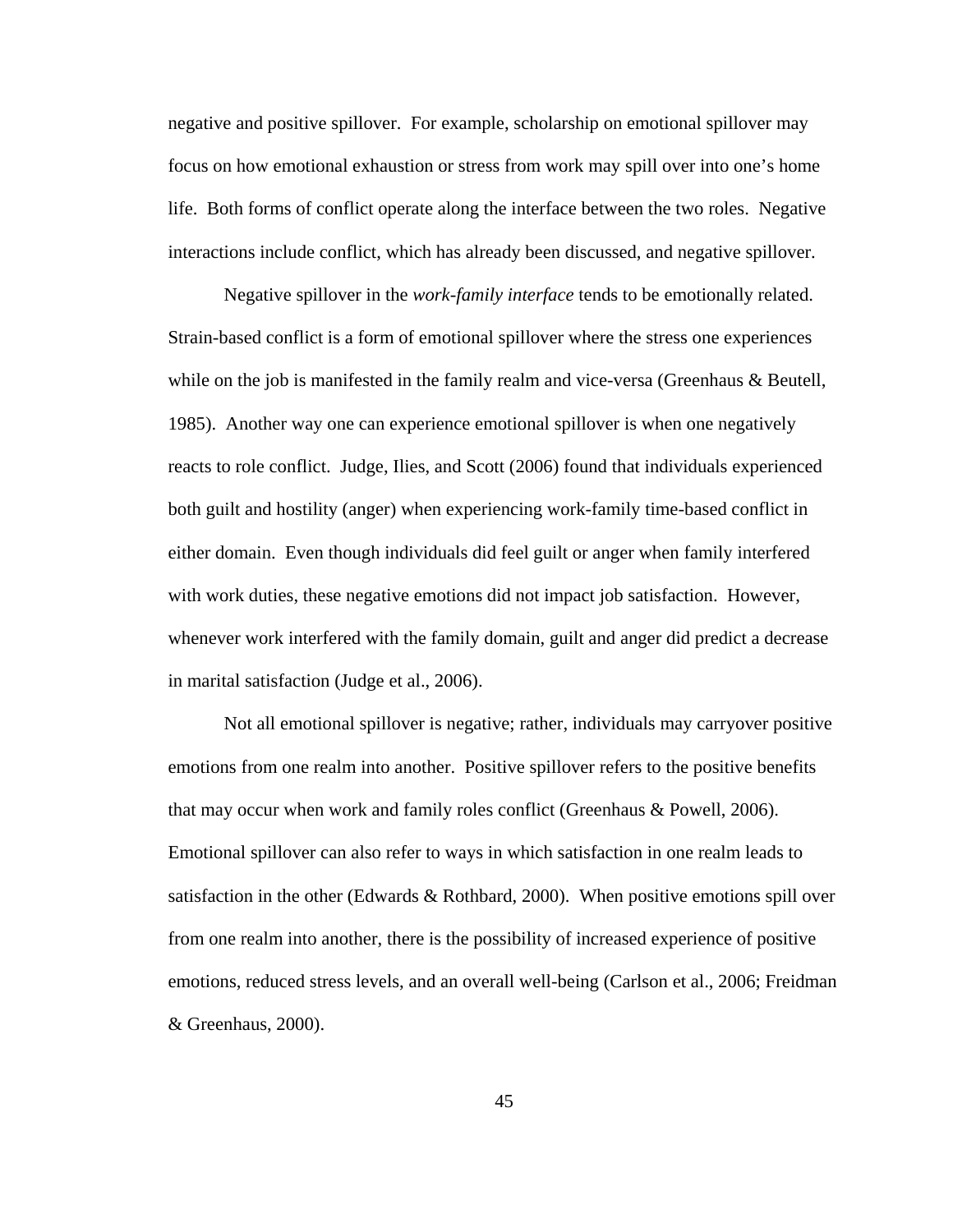In addition to emotions, behaviors and skills learned in one role may spill over into other roles. An example of skill spillover occurs when parents use conflict management techniques learned at the workplace to successfully manage conflicts that occur in the household and vice versa (Carlson et al., 2006).

If the individual did not engage in multiple roles, then the opportunity for positive or negative experiences in one domain to influence the other is removed. When the positive spillover leads to an overall better performance across life roles, the domains are viewed as enhancing each other, or *work-family enrichment* (Carlson et al., 2006; Rothbard & Dumas, 2006). Experiences from one domain may enhance the work conducted in another domain, thus improving the quality of life of the other domain (Greenhaus & Powell, 2006).

Efforts to develop a theory of *work-family enrichment* have sought to review and narrow the types of spillover that can be considered positive spillover. Greenhaus and Powell's (2006) recent meta-analysis of *work-family interface* and *enrichment* literature collapses all forms of spillover into two categories. The first form of *work-life enrichment* includes those situations in which skills, abilities, and values from one role are applied in other roles. The second form of *work-life enrichment* includes those situations where affect or emotion is carried from one role into another role. Although these two forms can be equated to behavior-based conflict and strain-based conflict, Greenhaus and Powell's (2006) forms of *work-life enrichment* focus on the positive benefits associated with work life interaction. Scholarship regarding the work life enrichment perspective has focused on a number of positive spillover issues including (a) using one's social network from other domains as social support (Adams, King, & King,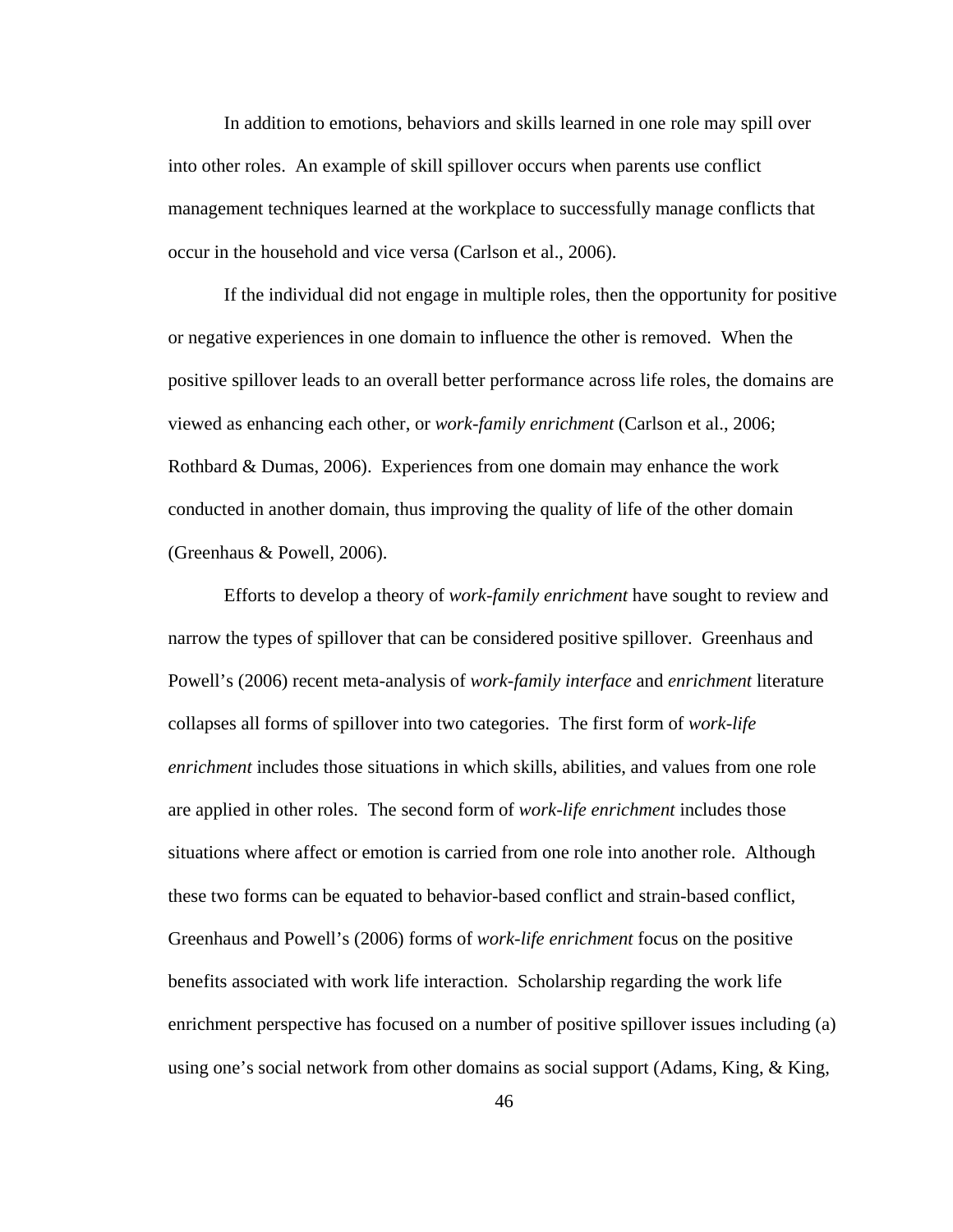1996; Wayne, Randel, & Stevens, 2006)*,* (b) using roles as a buffer or an escape from life in other roles (Grzywacz & Marks, 2000)*,* and (c) using positive experiences in one domain as positive momentum to handle events in other domains (Stephens, Franks,  $\&$ Atienza, 1997)*.*

One of the primary benefits of engaging in multiple roles is that each additional role provides an additional social network for the individual. One's family and friends serve as a social network for the home domain, and one's work colleagues serve as the social network for the work domain. A person may seek social support from the social network for problems that occur in the other domain. For example, Adams, Adams, and King (1996) found a significant relationship between familial social support and overall life satisfaction. However, if one's work interfered greatly with one's family role, the familial emotional support would be less than in those cases where work interfered less with one's home life. Additionally, scholarship has confirmed that familial emotional support did predict *family-work enrichment* (where the family domain improves the person's overall ability to enact one's work role) (Wayne et al., 2006). In addition to serving as a form of emotional support, social networks may also provide other resources in the form of social capital (Grzywacz et al.; Wayne et al., 2006).

**Summary.** As individuals incorporate more roles into their lives, the number and types of interactions that may occur increase. The current body of scholarship on role interaction is heavily grounded in the interactions between work and family domains. Specifically, this scholarship looks at the ways the roles interact positively and negatively along the interface. However, this scholarship is outcome oriented. The experiences of conflict and enrichment are the end results of boundary management processes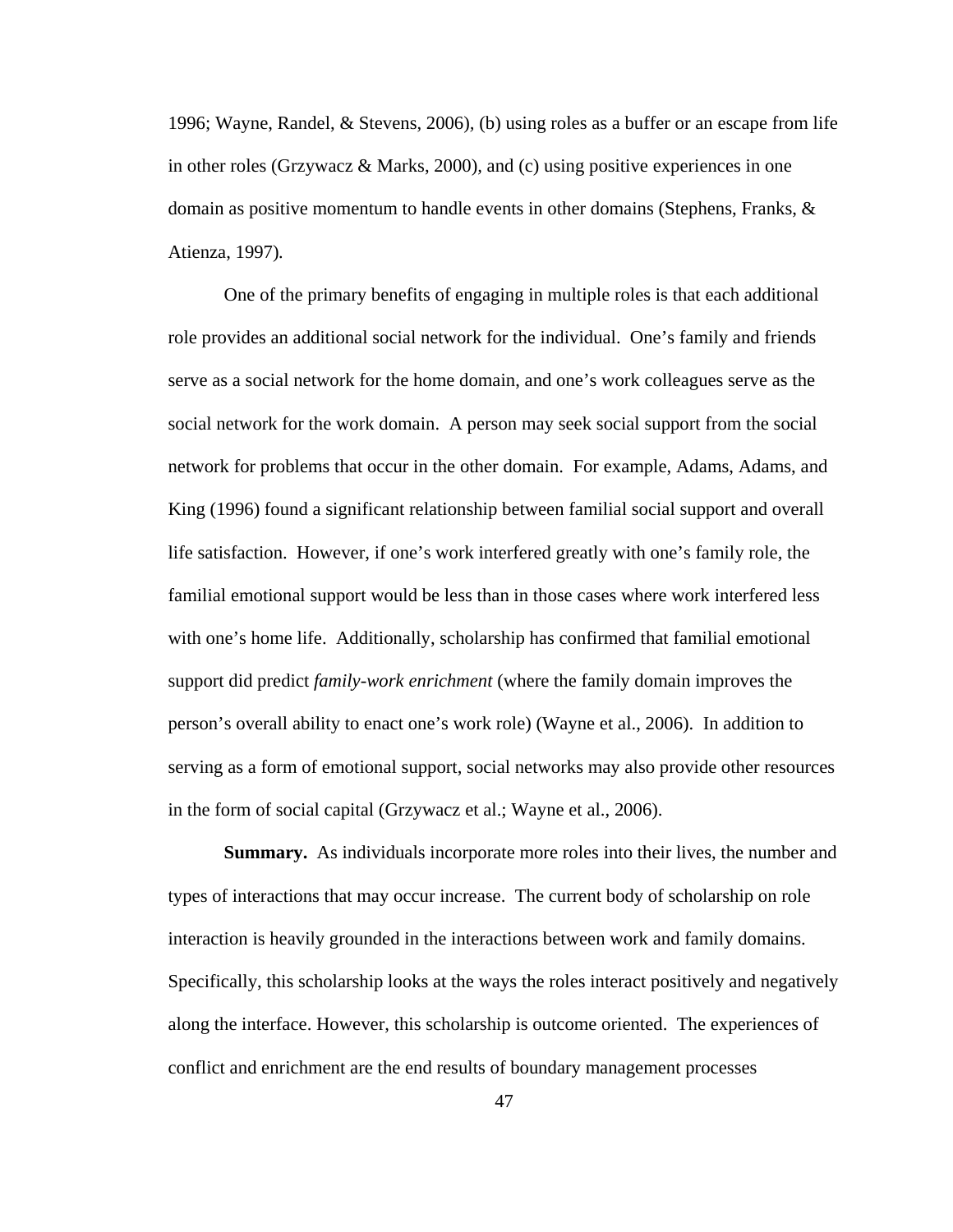individuals use to manage multiple roles. The following section will now turn to the way individuals manage role interactions.

#### **Managing Role Interaction**

In the process of managing roles, individuals are managing demands, time, and other individuals in the system. These management processes affect the way roles interact with each other. The process of managing roles, means managing the boundaries surrounding the roles.

Even though roles can be conceptualized as distinct from each other, roles themselves are not incommensurable. The individual is the common denominator across all roles. If an individual wishes to keep roles separate, the person must engage in processes that keep these roles separate. Keeping roles separate may include avoiding behaviors or communicating to others that the roles must remain separate. Likewise, those individuals who wish to integrate their roles must engage in behaviors and communication that support role integration. Nippert-Eng (1996b) likened the process of boundary management to sculpture in that individuals actively engaged in the process of creating boundaries around roles.

Scholarship on the communication of boundaries and privacy distinguishes between personal and shared information boundaries. Personal boundaries are those boundaries a person creates around personal information, whereas shared boundaries occur when more than one person has access to personal information (Petronio & Caughlin, 2006; Petronio, 1991; 2002). When boundaries are shared with others, there are certain privacy rules individuals (co)create that aid in controlling the boundaries. Likewise, because roles and role demands are subject to other individuals within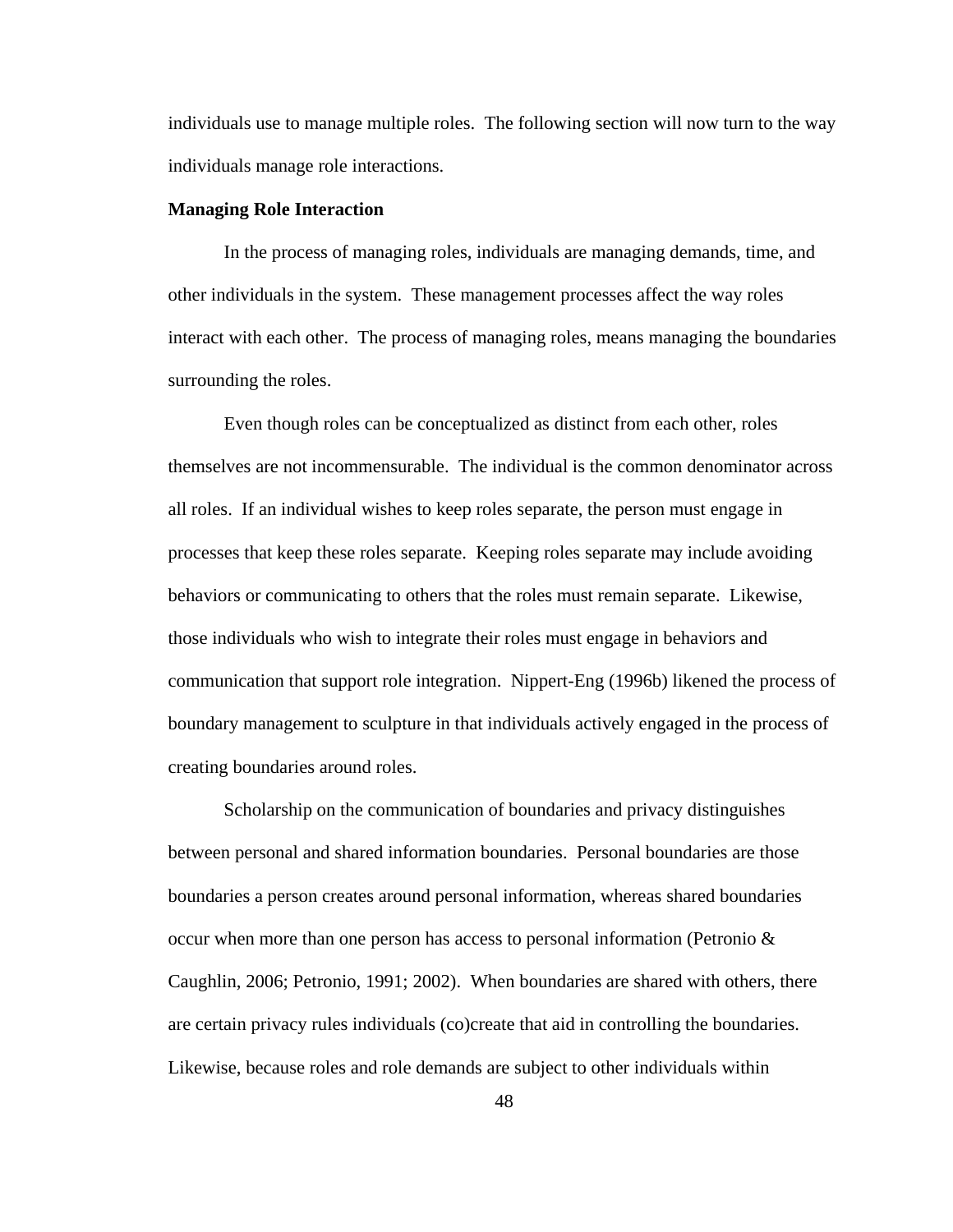organizations (e.g. work, family, and volunteer organizations) (Katz & Kahn, 1978; Lynch 2007), these role boundaries are socially (re)constructed.

There are two ways individuals may create and manage boundaries. The first way is to create boundaries that are permeable or impermeable. When boundaries are permeable, roles are able to interact with each other (Ashforth et al., 2000). Individuals may also create flexible or inflexible roles. When roles are inflexible, a person must engage in the role at a certain time or space. Scholarship on role management has focused on the ways individuals (a) manage roles by creating and managing boundaries around the role "spaces" (Ashforth et al.; Bulger et al., 2007; Heller & Watson, 2005; Kreiner et al., 2006; Nippert-Eng, 1996a, 1996b; Olson-Buchanan & Boswell, 2006).

**Creating permeable boundaries.** When individuals create boundaries around a role "space," the person is creating rules that help narrow the scope of what can and cannot be accomplished within a given role (Ashforth et al., 2000; Nippert-Eng, 1996a, 1996b). Within one's role space, the person enacts the role and accomplishes the role demands that are associated with the role. Thus, only work is performed within designated work spaces and family demands and family roles are performed in designated family spaces. Furthermore, the identity that is constructed in the role is only affected by those actions and individuals who are part of the role space.

One way of managing these role "spaces" is to create permeable or impermeable boundaries which set limits on how much role "spaces" intersect. Permeability of boundaries refers to the ability to be physically present in one role at work and mentally be or behaviorally act the same way they would at home or in their family role (Ashforth et al., 2000; Hall & Richter, 1988). These boundaries serve to define the activity within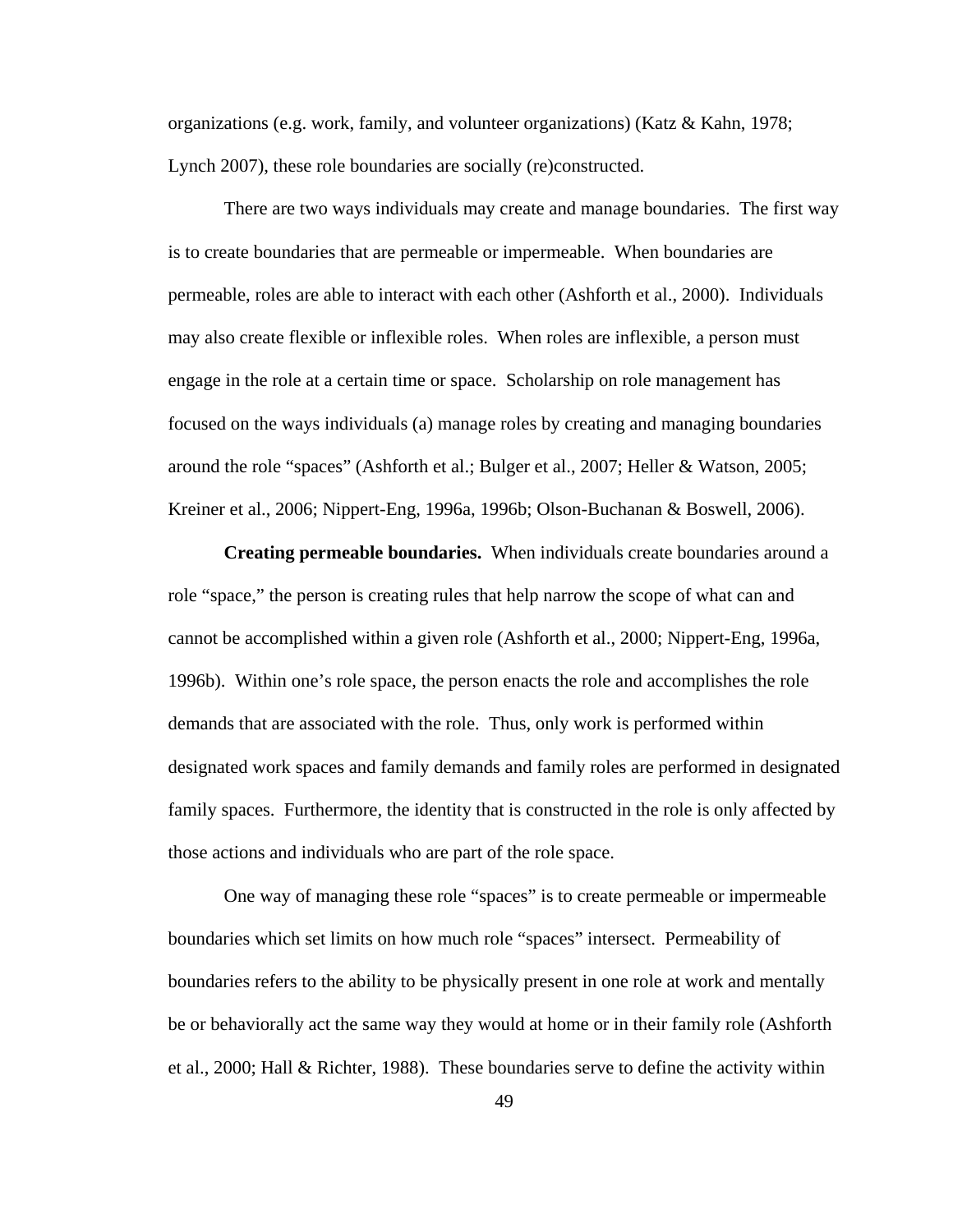the domain and the connections between domains (Kreiner et al., 2006). Even if an individual seeks to create highly impermeable boundaries by setting aside physical spaces for the work domain, work-family conflict is still a possibility, especially for those who work from home (Kurland & Bailey, 1999). Highly impermeable boundaries are often found in those individuals who avoid accomplishing work tasks or work demands when they are on vacation or with their family. Those individuals who keep their roles from intersecting are engaging in the process of segmentation (Ashforth et al., 2000; Nippert-Eng, 1996). Another way to manage the interaction between work and family roles is create highly permeable boundaries and merge roles "spaces" by answering work e-mails from home or handling family business while at work. This second form of boundary management has been referred to as integration (Asforth et al., 2000; Nippert-Eng, 1996a, 1996b).

Those individuals who integrate their life roles may shift between family roles and work roles several times (Ashfroth et al., 2000; Nippert-Eng, 1996a, 1996b) creating opportunities for the interaction of the identities constructed within a role. Integration is possible because the boundaries that separate roles are not only self-imposed, but they are also permeable. In the construction of these permeable boundaries, both the organization and the individual may introduce elements such as technology, on-site child care, and other work policies that allow for interruptions from other domains (Chesley, 2005; Lim, Walrave, van Wee, & van der Hoorn, 2009; Rothbard, Philips, & Dumas, 2005).

The boundaries individuals, and sometimes organizations, create may be physical, temporal, or behavioral (Kreiner et al., 2006, 2009; Nippert-Eng, 1996a, 1996b; Olson-Buchanan & Boswell, 2006). For example, a person may clearly segment their work life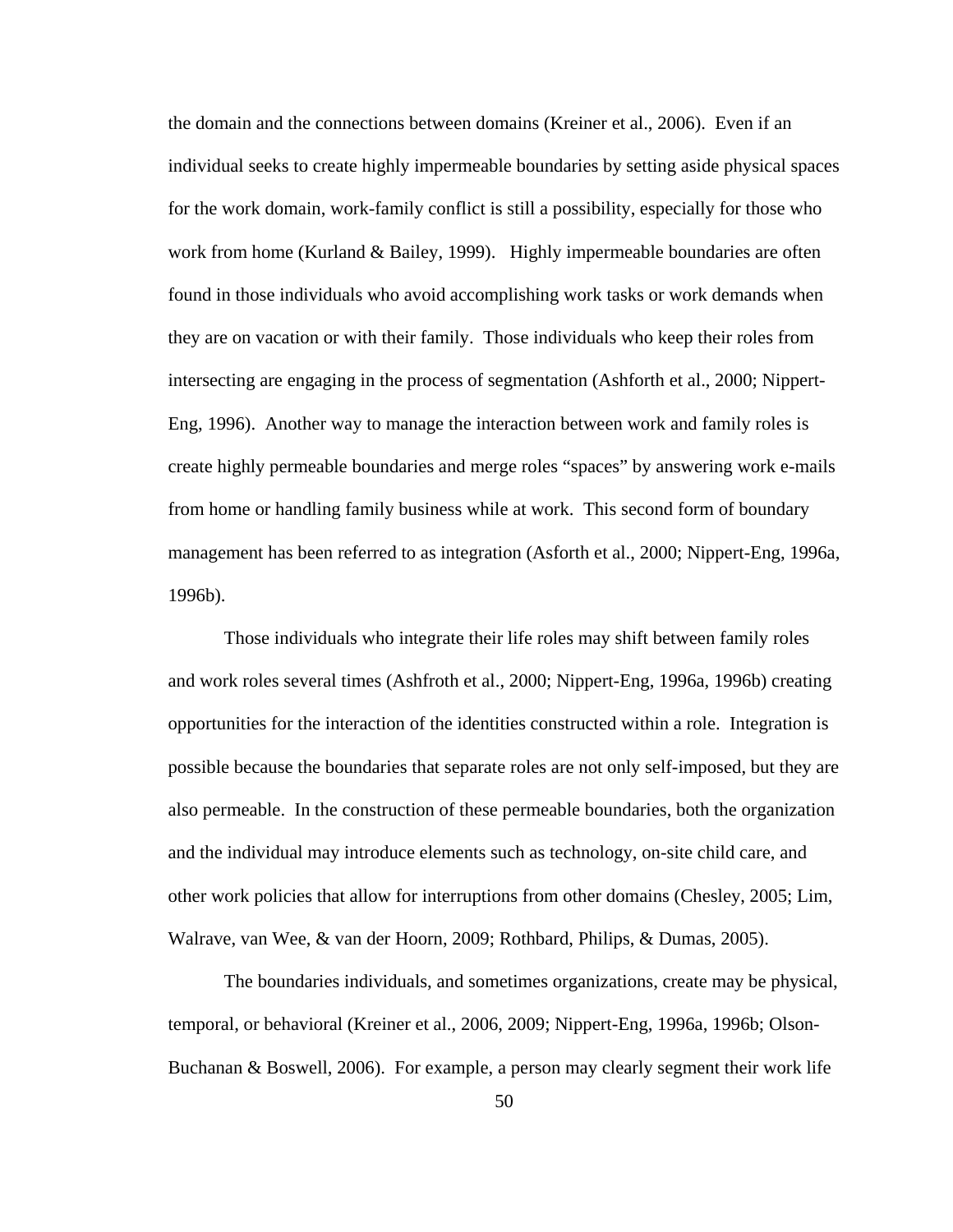by only focusing on work related issues between the hours of 8:00 and 5:00. Others may create or designate physical spaces where they only enact their work roles and separate spaces where they enact their family roles.

The demarcation of role "spaces" is not a black or white scenario, nor is the choice to segment or integrate a permanent decision for the employee. Rather, it is argued that individual's boundary management practices may exist anywhere on the continuum where complete integration and complete segmentation are the two extreme ends of the continuum (Ashforth et al., 2000; Nippert-Eng, 1996a, 1996b; Olson-Buchanan & Boswell, 2006). Additionally, changes to work demands and family demands may influence the level of integration and conflict in the future (Dikkers, Geurts, Kompier, Taris, Houtman, & Heuvel, 2007; Gambles, Lewis, Rapoport, 2006).

Not only does the demarcating of role spaces demonstrate how individuals manage their time between the two domains, but the types of boundaries individuals erect may also reveal aspects of the individuals' identity. Within each role, the person constructs and identity for that role. Transitioning from one role to the next also means transitioning from one role identity to the next role identity (Ashforth et al., 2000). The difference between role identities, or contrast, depends on the core and peripheral features the role identities have in common (Louis  $\&$  Sutton, 1991). If there is a large difference between identities, the individual must engage in a transition with a greater magnitude than in those situations where role identities share more core or peripheral features (Ashorth et al., 2000). When the roles are highly segmented, the identity constructed at work and the identity constructed while with one's family are separate from each other and evolve separately (Ashforth et al., 2000). When roles conflict and integration is not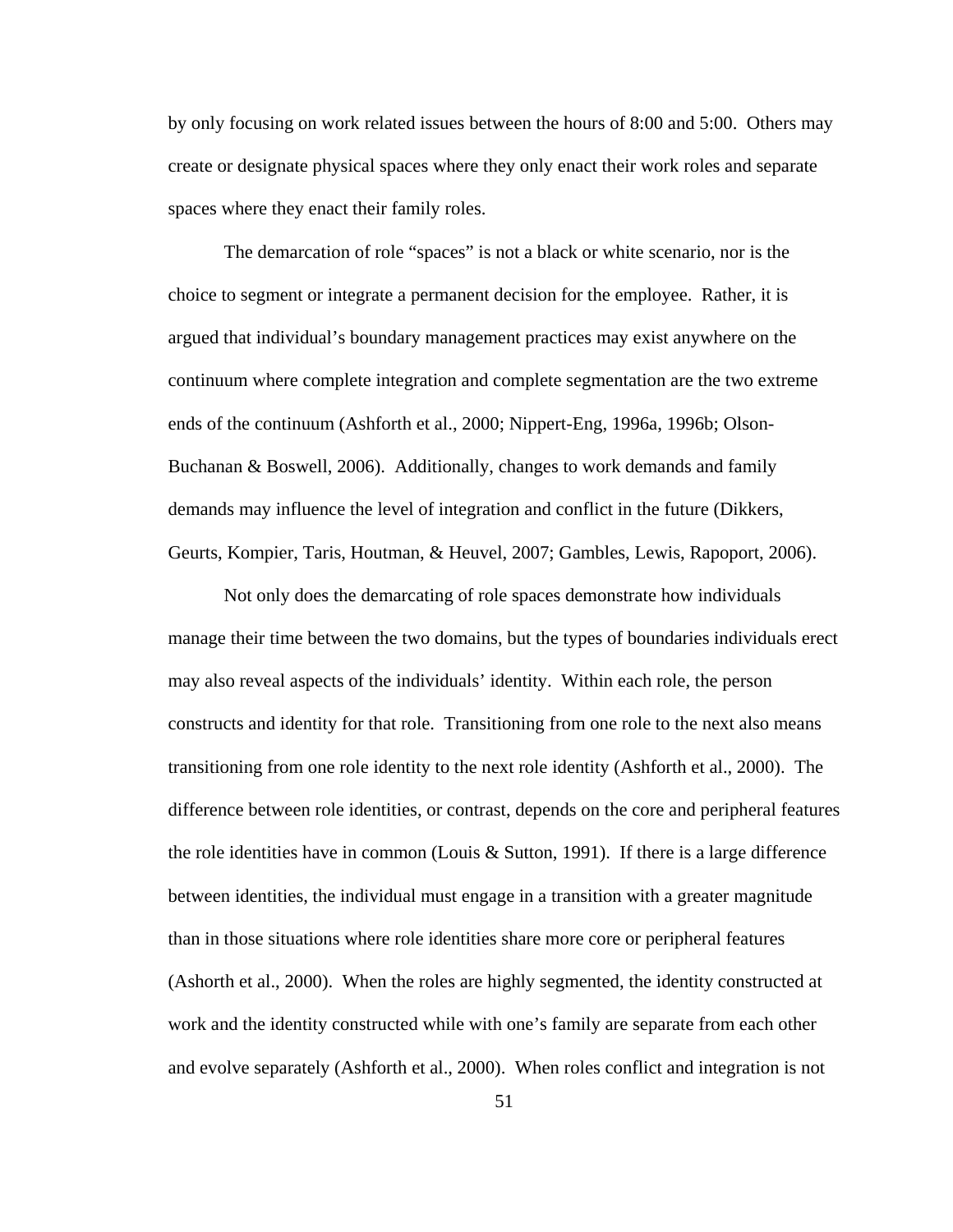possible, prioritization of work and family demands may depend on saliency of each role identity (Goode, 1960; Rothbard et al., 2005).

Both the roles and the role boundaries become further blurred as organizations take on "family-like roles" and infiltrate the personal/private domain by offering health and wellness programs, peer counseling programs focused on personal/private matters, creating religious "spaces" for meditation or praying (Kirby, 2006), and even offering family consulting (Hochschild, 2005). However, there are some negative consequences to some of the work-family policies. For high segmenters, on-site day care policies directly conflict with the individual's desire to keep both domains separate and may in turn reduce the employee's organizational commitment (Rothbard et al., 2005). Additionally, flex-time, which assists in segmenting roles, helped increase organizational commitment for segmenters. Thus, organizational commitment tended to vary based on how congruent work-family policies were with the employee's desire to manage their boundaries (Rothbard et al., 2005).

As these roles interact, the process of managing roles may present implications for individual identity and organizational identity (Kreiner et al., 2006; Lynch, 2007). In order to explore exactly what these implications are, scholars must begin focusing on how individuals construct the identities within these roles and how these identities interact with each other.

The process of demarcating role spaces is individuals' conceptualizations of what behaviors should or should not be enacted in certain physical or temporal spaces. However, since boundaries around roles and role spaces are socially constructed, the individual must communicate the rules regarding the boundaries or alter boundary rules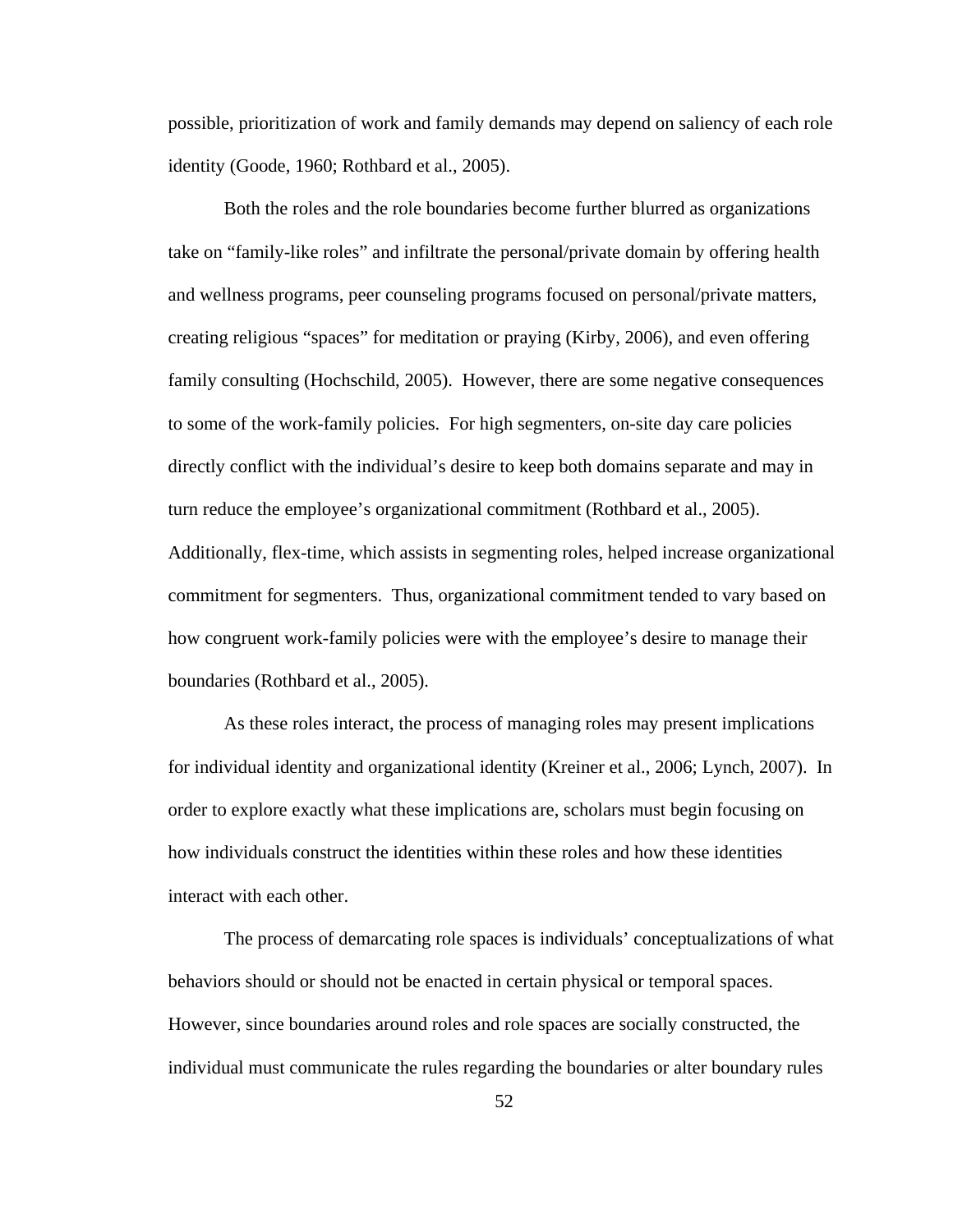when others breach these boundaries. In addition to demarcating role spaces through im/permeable boundaries, individuals also create flexible boundaries.

**Creating flexible boundaries.** Another way of managing roles is by creating flexible role boundaries. Individuals may choose to implement flexible boundaries, which means the person is able to shape the time and space of his or her job to work around other roles in one's life (Bulger, et al., 2007). Previous scholarship has linked flexible boundaries with an increase in overall life satisfaction (Bulger, et al., 2007). Bulger, Matthews, and Hoffman (2007) found that flexible boundaries in one role led to successful performance in the other role. Therefore, a single parent could be satisfied if s/he found a job with flexible boundaries allowing her/him to schedule work around spending time taking care of her/him children. These findings present the idea that individuals may seek out certain employment because of the boundary flexibility associated with the job. So, if an individual needs to create a work schedule that allows for them to leave for two hours every day to handle family business, the person is enacting flexible work boundaries.

This form of boundary management exists in organizations that offer *flex-time* to their employees. *Flex-time* serves as one way of segmenting one's work space from family roles because the employee has the option to determine when one will be in the work "space" and when the person will be in the family space" (Rothbard et al., 2005). **Summary**

Because these self-imposed boundaries between work and family are often blurred, individuals' reactions and attempts to create or maintain boundaries should be considered a part of the overall work individuals undergo to make sense of their lives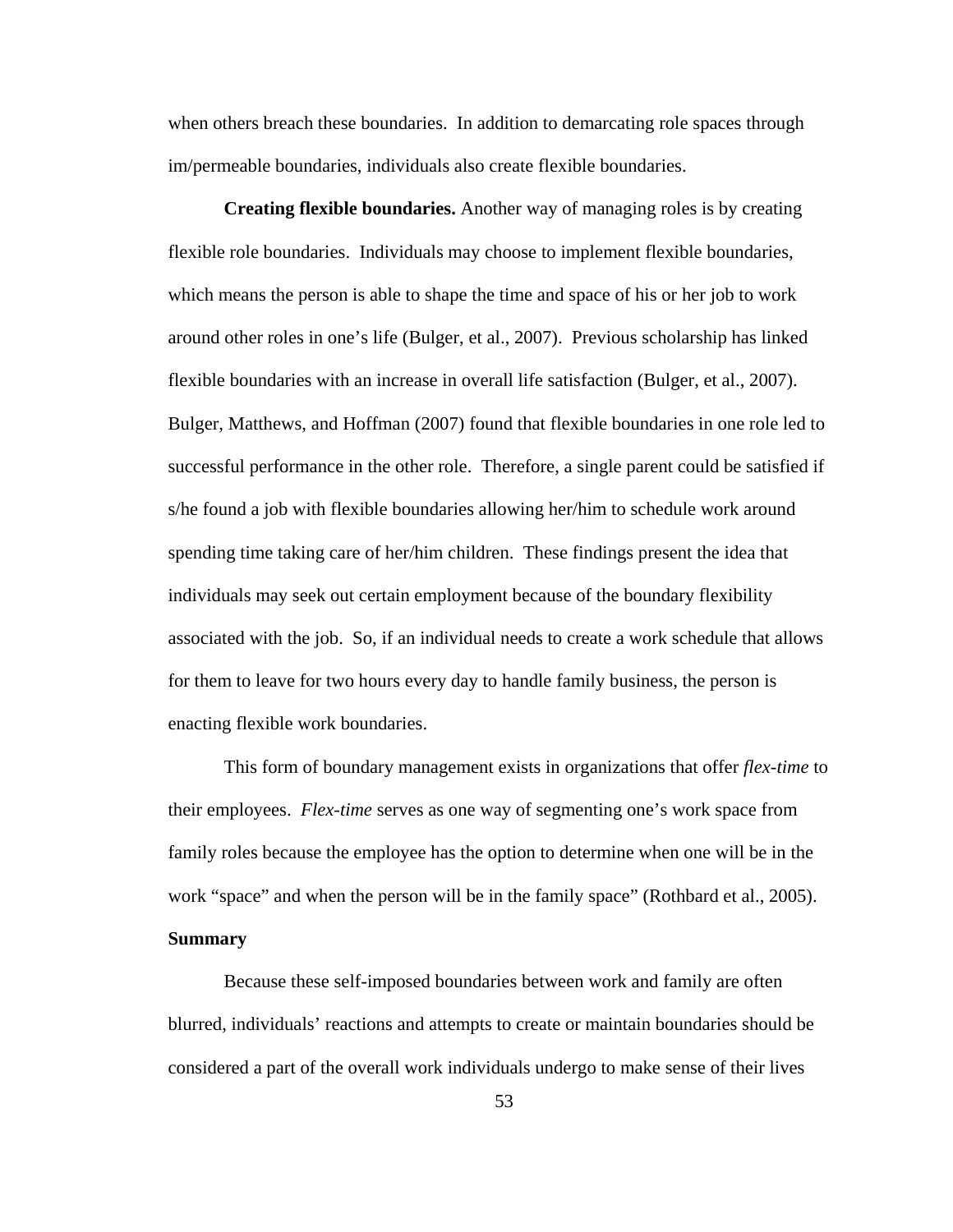(Olson-Buchanan & Boswell, 2006). Individuals may vary in terms of how they handle the time demands of both work and family. Scholarship has both confirmed and pointed out insufficient explanations to the above theories of managing time.

A number of the time management techniques previously mentioned are predominantly theoretical in nature. When these time-management techniques are applied to everyday life, more questions regarding work-life balance begin to surface including how individuals engage in these processes and what are the identity implications for these interactions.

Even though Bulger and colleagues (2007) did discover positive outcomes for those individuals who chose to integrate their work and life roles, several of their findings negate theoretical arguments that individuals segment and create strict boundaries across roles (Ashforth et al., 2000; Nipert-Eng 1996a, 1996b). It has been argued that some individuals choose to segment time spent in one role by engaging in practices that keep roles separate (e.g., using different clothes for different roles, keeping different calendars for each role, keeping two different key rings) (Nipert-Eng, 1996a, 1996b). The findings from Bulger and colleagues demonstrated that people either highly integrate their roles or only slightly integrate their roles. Their study yielded no significant evidence for the notion that people completely or highly segment the domains. These findings contradict part Nipert-Eng's preliminary argument for segmentation. At the same time, these findings provide some support for the integrating of roles.

The idea that roles are to some extent integrated brings forth questions of how individuals actually manage the interface between the roles. More importantly, if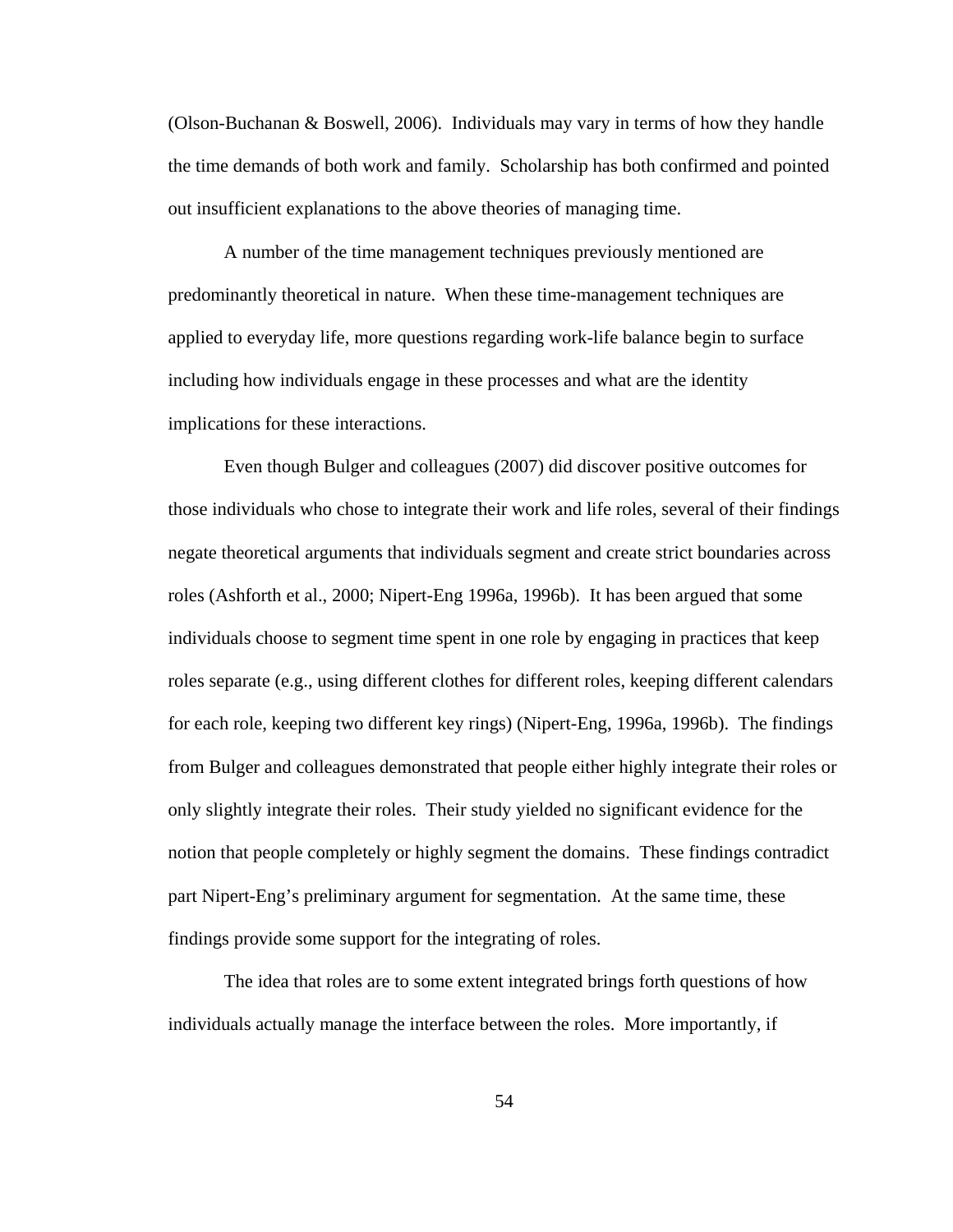additional roles do indeed exist, then the question remains as to whether or not these additional roles are segmented or integrated with the work role, family role, or both.

Problems associated with moving between domains arise when individuals experience incongruence between the two roles, creating feelings of strain or stress; yet one should note that all three forms of work-family conflict yield negative feelings or negative reaction toward the invading domain. Olson-Buchanan and Boswell (2006) found that increased work identification correlated with a permeable nonwork to work boundary and resulted in more family to work conflict. However, the researchers only measured whether an individual experienced negative reactions to role interruptions and did not account for positive reactions to family-work conflict. Not becoming upset when a family member calls at work is not the same as appreciating one's job because family members can call them at work. From a theoretical perspective, time-based conflict management scholarship and practices approach the experience of managing roles from a negative scholarship perspective. Negative scholarship refers to research that seeks to solve the problems present in organizations (Roberts, 2006).

As scholarship regarding work and family domains continues to expand, scholars should begin looking at the way multiple role interactions enhance people's lives and make them overall better individuals (Roberts, 2006). To some extent, work-life enrichment scholarship has begun expanding this area of scholarship by demonstrating ways positive emotions and skills spillover from one role to the next (Greenhaus  $\&$ Powell, 2006).

Additional problems present in the current work–family balance scholarship surrounds the issues of transitions. Whether a person is a high segmenter, high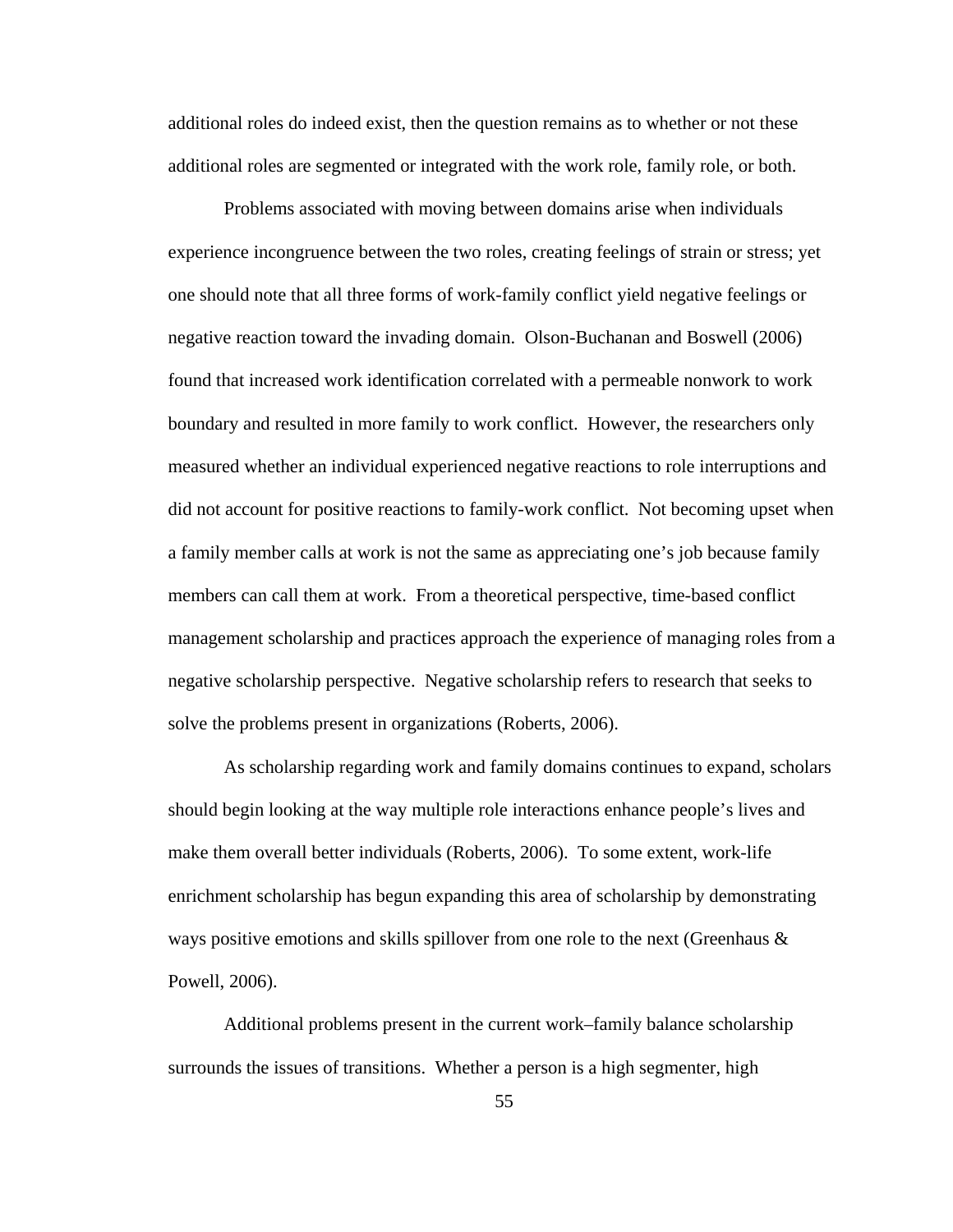integrator, or anywhere in between, there is a transition period one must go through as the person switches from one domain to the next. As mentioned before, the place where two role boundaries intersect is the interface. So if one's personal life is interrupting one's work role, the exact moment where one is simultaneously both a parent and an employee is a separate area of interest. Ashforth and colleagues (2000) refer to these theoretical spaces as role overlap or micro-transitions. However, the proposed micro-transitions are ritualistic in nature and do not account for unplanned conflict and unplanned shifting between roles which individuals may sometimes encounter (Powell & Greenhaus, 2006b). These unplanned conflicts may force the individual to cancel work or family commitments. Powell and Greenahus (2006b) found that family and work identity played a role in deciding which commitment to cancel when both family and work commitments could not be rescheduled.

Moving beyond the temporal issues, integration of roles may have an impact on the performance of identity. Kreiner, Hollensbe, and Sheep's (2006) argued that the individual and the organizational identity are interrelated. Kreiner and colleagues argued that changes to both role identities may occur at the interface between the work and family role. It is at the interface of roles when individuals are engaging in both the work and family identity construction at the same time. The interface between the work and role domain merits attention because of the role identity and overall identity changes that may occur from the interaction of multiple roles. However, the later argument has yet to be tested.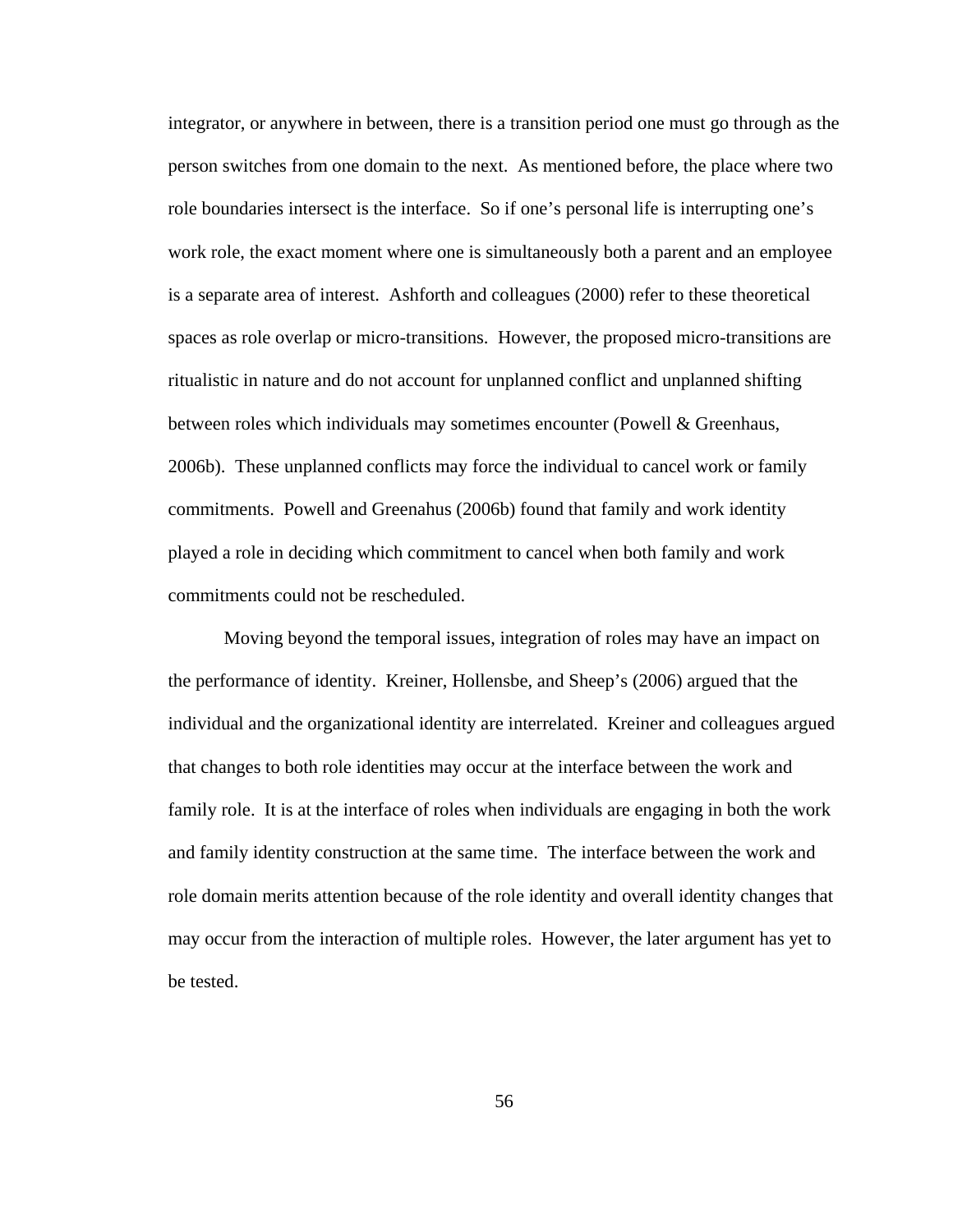### **Expanding Work-Family Scholarship**

These conceptualizations of work role and family role interaction demonstrate how work life may influence family life and vice versa, but these descriptions do not account for other life roles in which an individual may engage. In Greenhaus and Beutell's (1985) foundational article on the work and nonwork interface, the authors chose to focus solely on the work and family domains despite recognizing that other roles may also serve as sources of conflict. One of the problems of limiting scholarship to these two domains is that it forces all forms of work and leisure into two categories and marginalizes all other forms of leisure or work (Taylor, 2004). Further, the focus on these two roles dismisses how additional life roles may impact identity. Despite Greenhaus and Beutell's (1985) acknowledgment of the existence of additional forms of work and nonwork conflict, much of the subsequent scholarship that builds on this work has focused on attempts to thoroughly understand the work-family interface and has shelved or marginalized the presence and experiences from other roles outside of the two domains.

A noted problem in work-family research is that there is a dominant focus on outcomes of the interaction between the two domains (Kirby et al., 2003). Communication scholars have sought to remedy the field's sole focus on outcomes, for example, through analysis of the experiences working parents have managing both roles and how this impacts identity (Duckworth & Buzzanell, 2007; Golden, 2001). Although there have been some advances regarding the interaction of work-family conflict and identity, more can be learned by focusing on additional interfaces.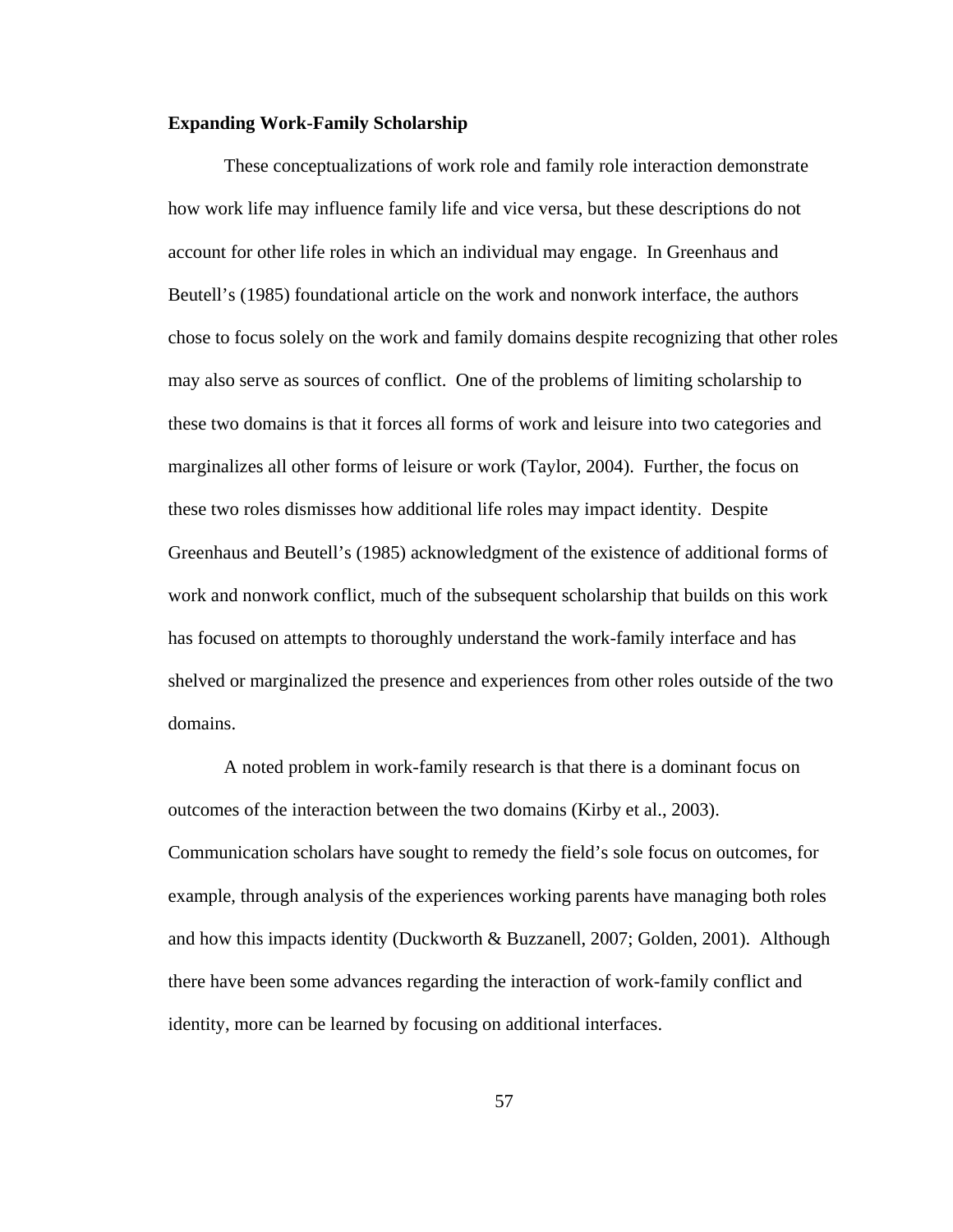Despite these advances in work-family scholarship, there still exist opportunities to extend and build upon this area of scholarship. There is the possibility that other domains and sources of potential conflict may compete for individuals' time, skills, and labor. Scholars have acknowledged the presence of additional roles, life-enrichment roles, non-work leisure roles, and third-roles in several discussions of role management or boundary management (Ashforth et al., 2000; Greenhaus & Beutell, 1985; Kramer, 2002, 2004, 2005; Rothbard et al., 2005). Despite the mention of multiple roles, the scholarship on additional role interactions is largely absent from discussions of work-life interactions.

As this scholarship on work-family interface and work-family enrichment begins to gain momentum, it is important to begin to look at the other roles that may affect life enrichment or life satisfaction. Limiting scholarship to two domains of work and family in the initial theoretical considerations may be useful to increase the depth of an area of scholarship; however, at the same time, it renders other domains valueless (Taylor 2004) and provides an incomplete picture of role engagement and management. The division of all work into two main domains presents the first question that must be addressed, which is whether or not individuals conceptualize and discuss their lives in terms of having multiple and additional life roles beyond work and family.

*Research Question 1: How do volunteers articulate distinct roles that comprise their identity?*

Much can be learned by considering the positive and negative spillover effects of additional roles that lie outside of the work and family domains. Since volunteering is a form of labor that neither receives monetary compensation nor is it a form of leisure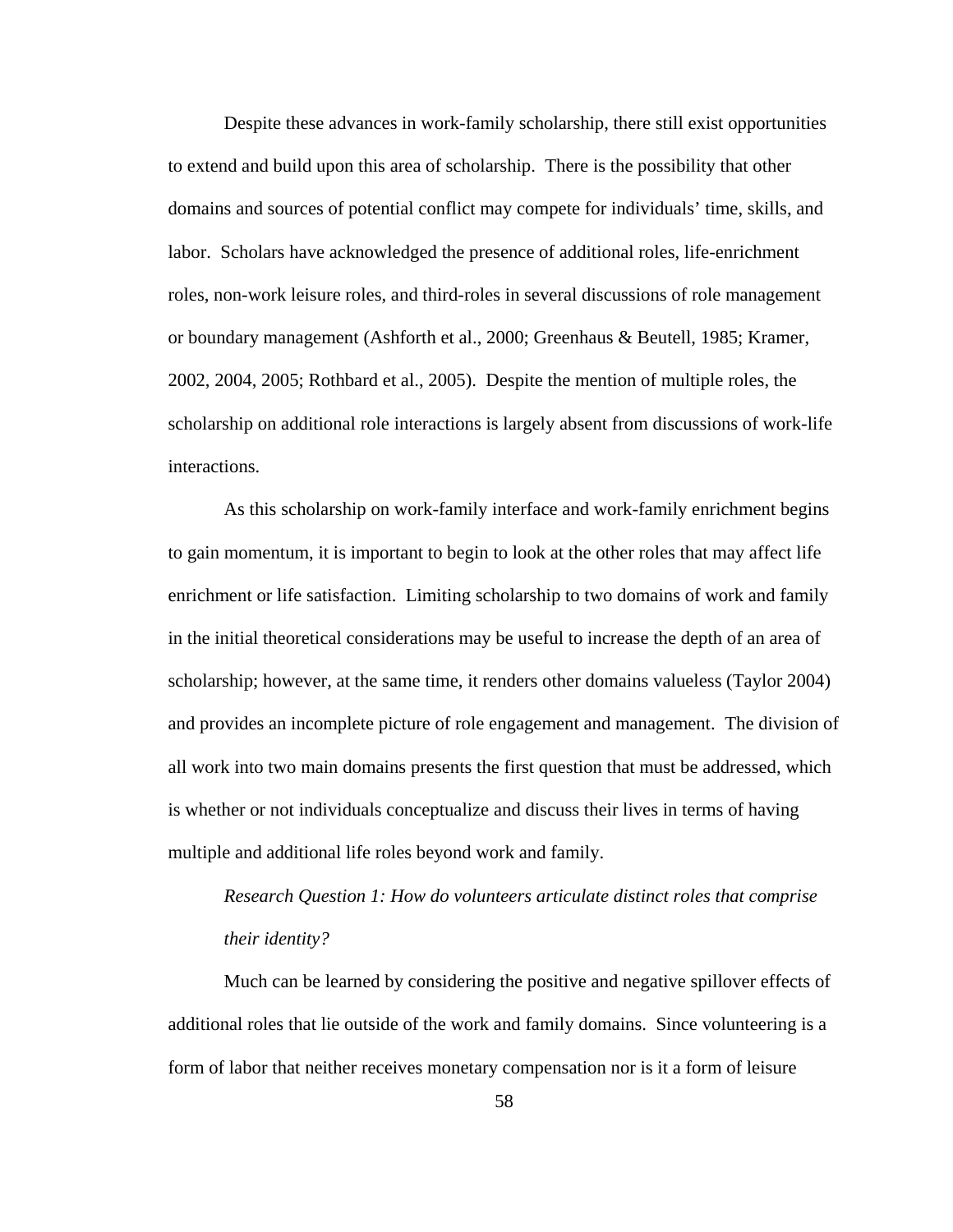activity that is engaged in solely for enjoyment (Wilson & Musick, 1997), this form of labor presents a new realm outside of work and family. Since a quarter of the United States' population does spend a portion of their allotted leisure time willingly volunteering for another organization (Fisher & Ackman, 1998), this volunteer realm merits a closer inspection.

# **Volunteering**

As individuals choose to enact certain identities and take on additional roles in their lives, questions arise including what role volunteerism plays in altering individual identity and how is volunteerism an expression of identity. The overall scholarship on volunteerism has experienced a large growth in the past two decades. Scholars in sociology, psychology, and public affairs have all sought to explain aspects of volunteerism, ranging from predictors and motivations for volunteering to the impact volunteering has on social network or social capital development (Isham, Kolodinsky, & Kimberly, 2006; Musick & Wilson, 2008; Rich, 1999; Smidt, 1999; Wilson, 2000). Overall, previous scholarship on volunteerism has sought to look at the antecedents and outcomes of volunteerism, yet few studies have looked at the processes surrounding volunteering, particularly relating to roles and identities. In extending the body of volunteer scholarship, this study seeks to unpack the experience of volunteering in relation to one's social identity. Yet, before pulling apart and analyzing the experience, it is important to have a clear conceptualization of the concept under study.

Despite advances in scholarship regarding the nature of volunteering, the complexities of the volunteer role have led to mixed findings and questions regarding what aspects of volunteerism have been explored and have yet to be explored (Musick  $\&$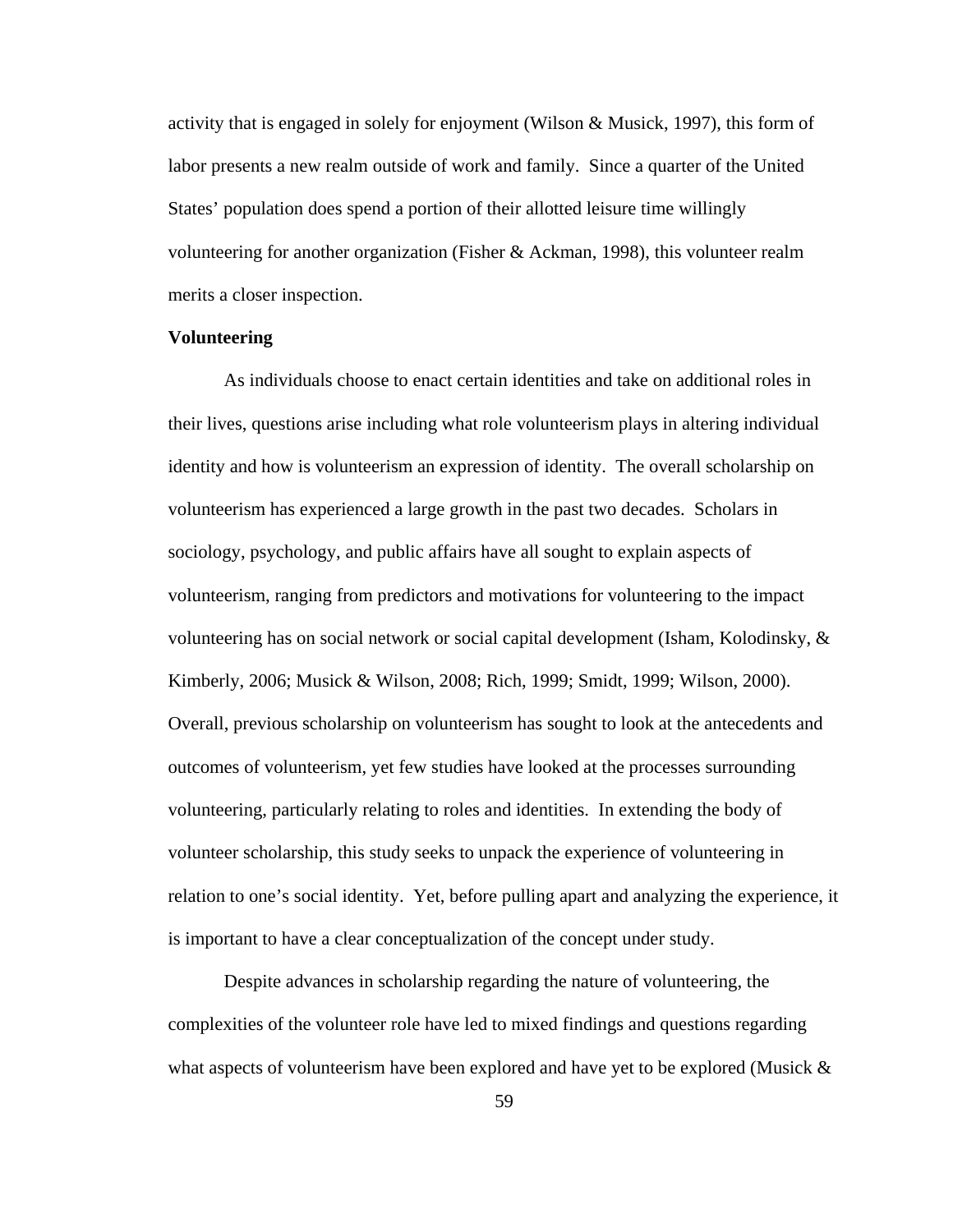Wilson, 2008). To begin with the broad definitional issues, volunteering has been used to refer to a wide variety of activities, including a) helping others in a one-on-one situation (e.g., helping someone pick up papers from the floor, helping someone move, etc.), b) participating with members of the community to better a neighborhood (e.g., participating in neighborhood watches, building a playground with neighbors, etc.), c) spending time working to maintain or help an organization (e.g., campaigning for an organization, serving as a representative of one's employer on a community board), d) and making a formal commitment to help an organization (e.g., volunteering as a mentor for a year, helping build a home for Habitat for Humanity) (Cull & Hardy, 1974; Musick & Wilson, 2008; Wilson, 2000; Wilson & Musick, 1997). These forms of volunteering range from informal spur-of-the moment behavior to planned premeditated acts of volunteering. Other definitions of volunteering have included a) giving financially to organizations (Cully & Hardy, 1974; Jones, 2006), b) advocating on behalf of an issue or organization, c) and offering physical labor to help the organization or help others (Cull & Hardy, 1974; Musick & Wilson, 2008; Wilson, 2000; Wilson & Musick, 1997). These definitional differences bring into question what individuals may be self-reporting as volunteer activity since the Census Bureau's questionnaires merely ask how many hours an individual spends volunteering for an organization (U.S. Census Bureau, 2007, 2008, 2009). These definitional concerns also create questions as to whether or not contradictions currently present in volunteer literature are a result of actual contradictions or measurement reliability issues (Musick & Wilson, 2008).

Although these definitional issues do exist, the focus of the current study is to look at the role of volunteerism and the impact the volunteer role has on individual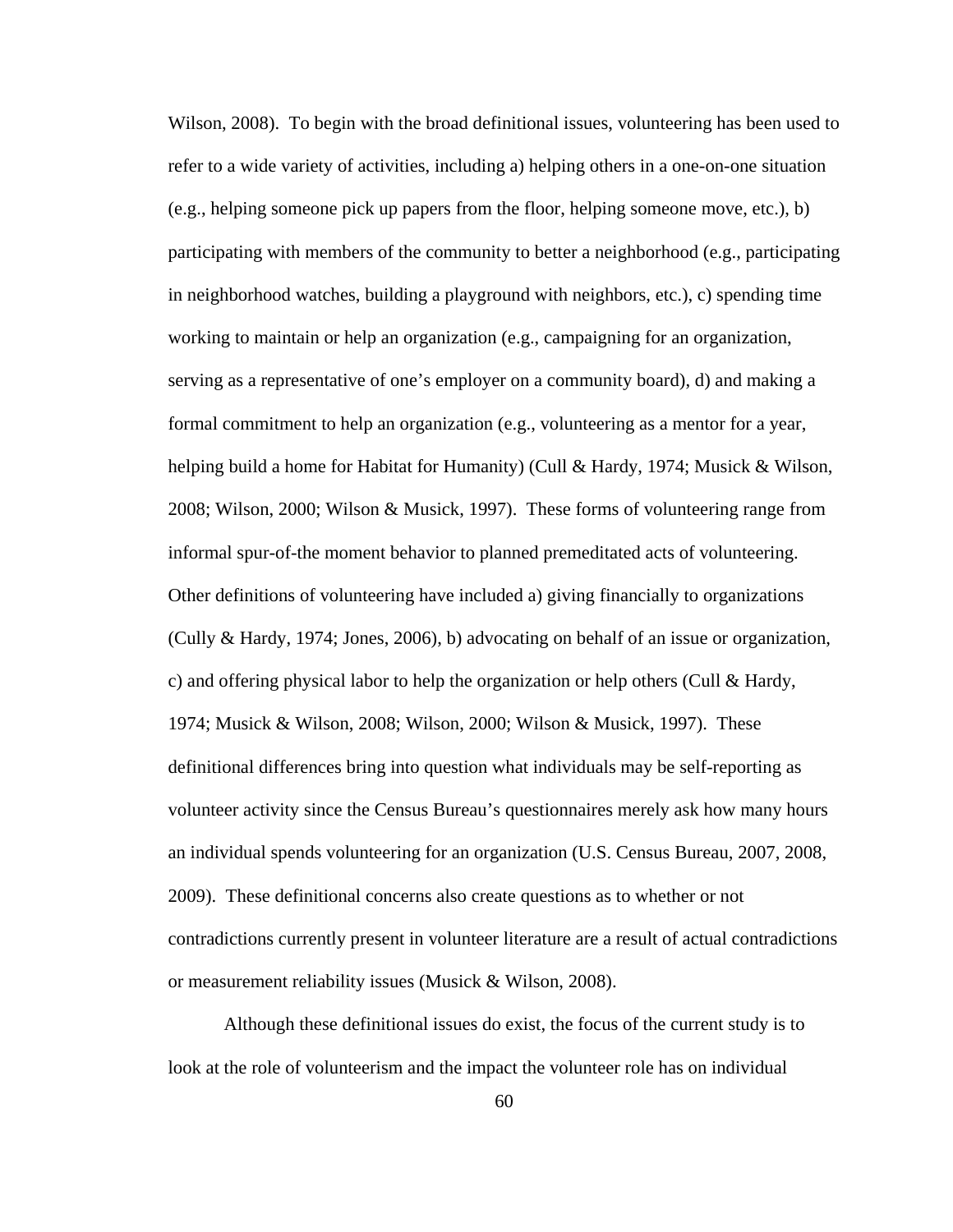identity negotiation. Part of achieving this understanding of a volunteer social identity is to understand what behavior the individual views as a part of a volunteer role. Understanding the behavior that volunteers themselves articulate as central to the role may lead to clues as to the identity enacting those behaviors (Hogg et al., 1995). This study seeks to understand volunteer behavior and volunteer identity by those who engage in formal forms of volunteerism.

Therefore, one of the first steps in approaching this study of volunteer roles is to clearly define the type of volunteerism under study. One criterion for defining volunteering is to distinguish forms of volunteering based on the level of intention and dedication to the subject or recipient of the volunteer activities. In general, informal volunteering, or spontaneous helping, is a form of volunteering that requires little to no prolonged commitment to an organization or entity and includes such activities as helping neighbors during times of crisis, donating food or money to a homeless person on the street, or helping a neighbor with the groceries (Finkelstein & Brannick, 2007). In contrast, formal volunteering requires a formal commitment of time and effort to an organization and is considered a more intentional and proactive behavior (Wilson, 2000). Despite these definitional differences, at the core, research suggests that volunteerism refers to the offering of services or labor to help others without expectation of monetary compensation (Cull & Hardy, 1974).

In addition to understanding the roles that comprise people's identity, this study is also interested in how individuals describe additional life roles that are a part of one's identity. Since volunteerism is the role of interest that will be used to expand role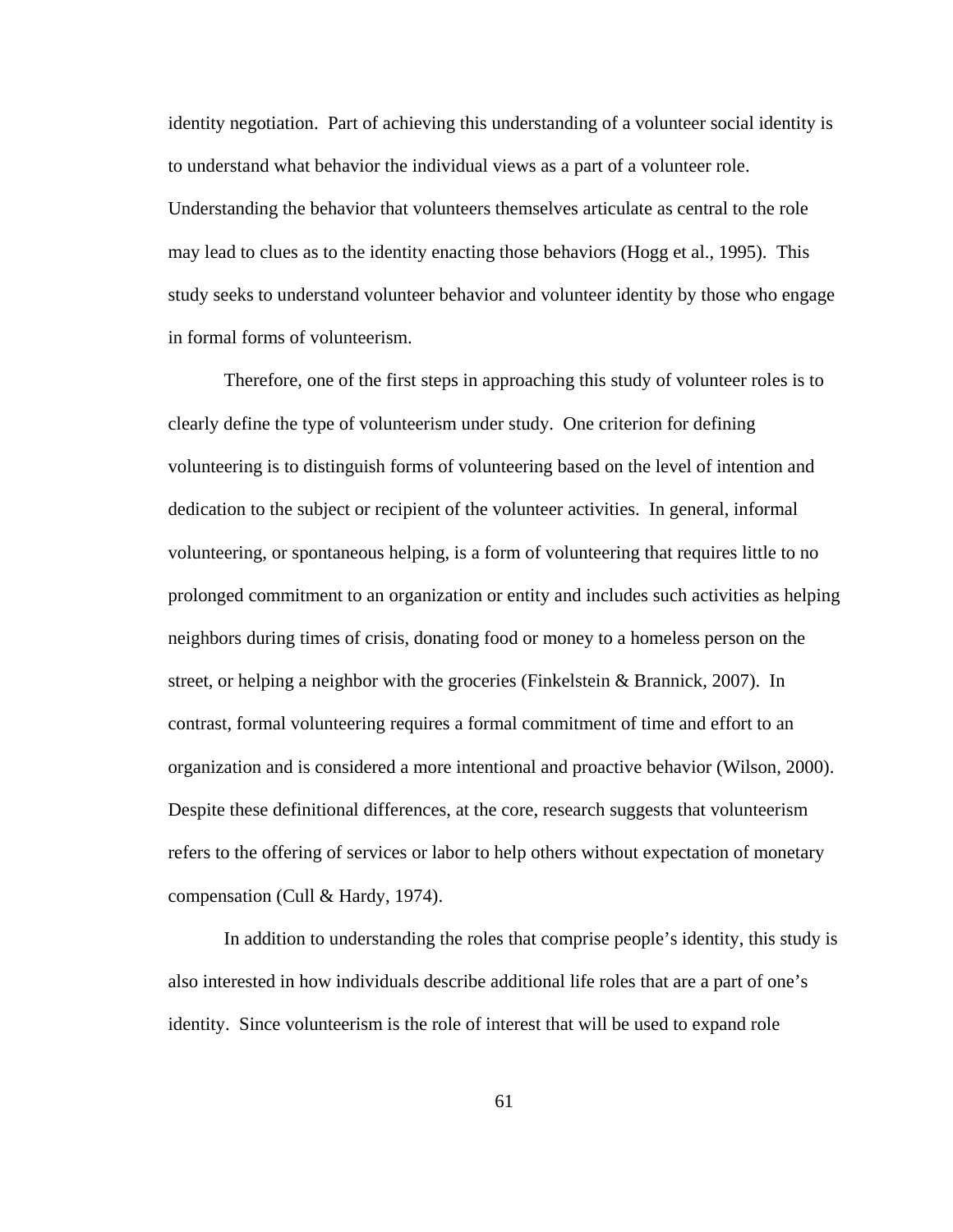management scholarship, a clear definition of how participants define and experience volunteering is needed. Thus, the second research question asks:

#### *Research Question 2: How do individuals define and experience volunteering*?

Although services and labor are offered without the expectation of remuneration, there are some positive effects individuals experience that stem from engaging in volunteer activity. For example, individuals may volunteer in hopes of receiving recognition, rewards, or simply to make a contribution to society or an organization one belongs to (Boz & Palaz, 2007; Mook et al., 2007). Volunteers may also experience benefits such as sharpening their skills and enhancing their reputation within the organization. All of these positive actions can be considered forms of *work-family enrichment*; however, the positive spillover is stemming from another realm that is neither the work nor the family domain.

Similarly, some volunteer scholarship has uncovered ways in which work and family domains limit opportunities to engage in the volunteer role. For example, prior scholarship on volunteerism has linked increases and decreases in volunteerism to changes an individual encounters when moving through certain life stages (Oesterle et al., 2004). Specifically, individuals tend to primarily volunteer during youth or elderly stages. One life-stage where motives for volunteering yields mixed results is the transition from youth to young adulthood. Although studies provide mixed reasons for volunteering during the youth to adult life-stage, factors encouraging volunteering include religious affiliation (Oesterle et al., 2004; Smitdt, 1999; Wilson, 2000; Wilson & Musick, 1997) and prior volunteer experiences (Hooghe, 2003), whereas beginning a new career, having children, getting married, or going through other dramatic changes in life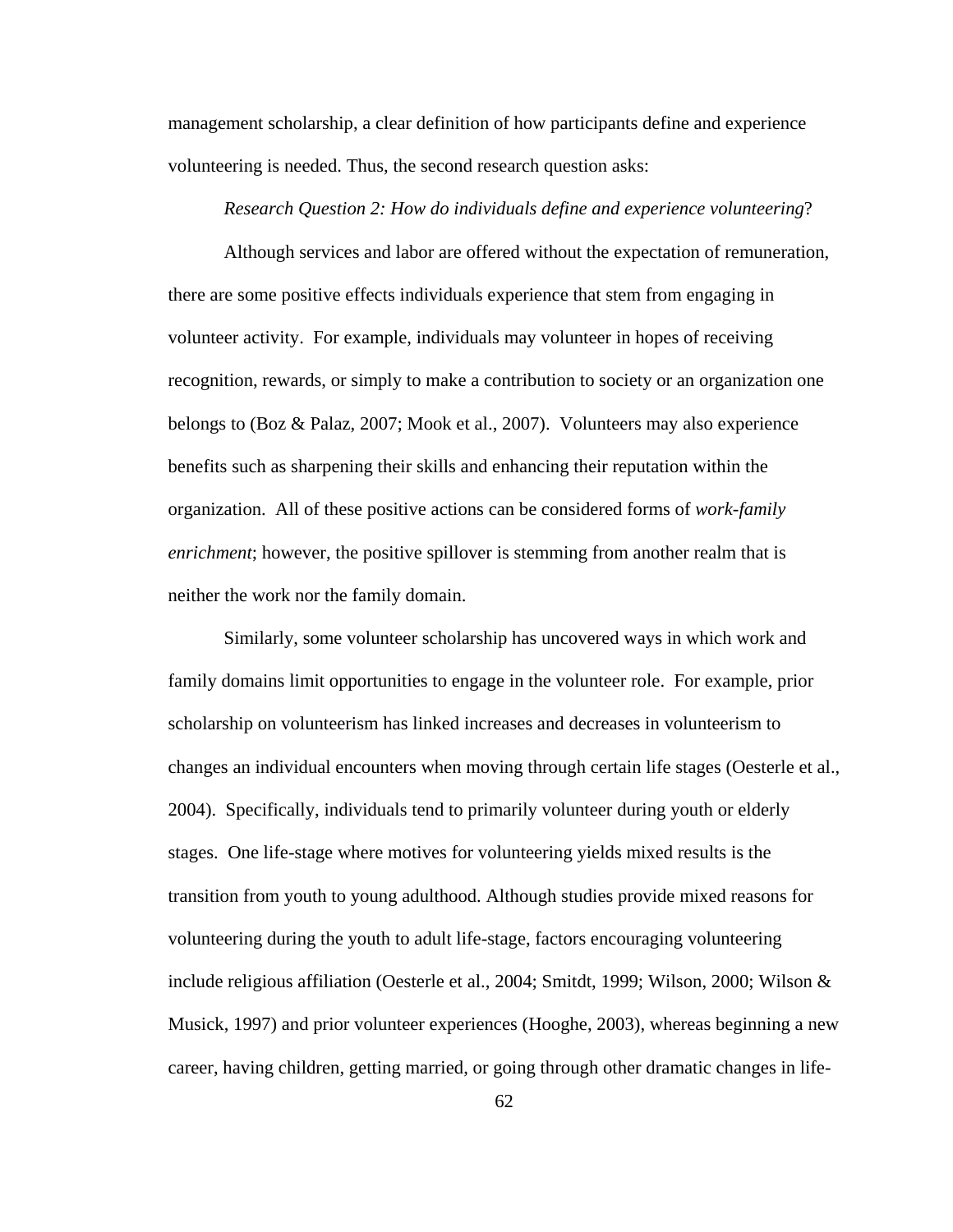style may be factors that decrease the likelihood of volunteering (Oesterle et al., 2004). Despite these findings on whether or not youth and young adults volunteer, volunteering in earlier stages in life may impact future efforts to volunteer, especially when incentives for volunteering are reduced or become more symbolic (i.e. increases in social status and self-esteem) (Finkelstein & Brannick, 2007; Taylor & Pancer, 2007). Coupled with motivations for volunteering, the predictors of volunteering only seek to explain a small portion of the volunteerism concept as a whole.

What is absent from these two discussions of volunteering is the ways the volunteer role interacts with other roles. Lewis (2003) argued that multiple roles and permeable boundaries may serve as sources of multiple satisfactions yet provided little empirical evidence to support this claim. Rather, her findings center on the integration of work and leisure due to the changing nature of work. As the nature of work changes and the boundaries of work become more permeable, attention must be drawn to the ways in which multiple roles interact with each other (Edwards & Rothbard, 2000; Greenhaus  $\&$ Powell, 2006). Thus, the third research question focuses on the interfaces of the work, family, and volunteer role:

## *Research Question 3: How do volunteers discursively manage role interfaces?*

Overall, much progress has been made regarding predictors of formal volunteering; however, much of the landscape of volunteering has remained underexplored (Ganesh & McAllum, 2009; Lewis, 2005). Moving beyond the demographic and sociographic variables to focus on how individuals enact and engage in a volunteer role will increase the depth of our understanding in terms of volunteer identity enactment (Ganesh & McAllum, 2009). Finally, by increasing our overall understanding of the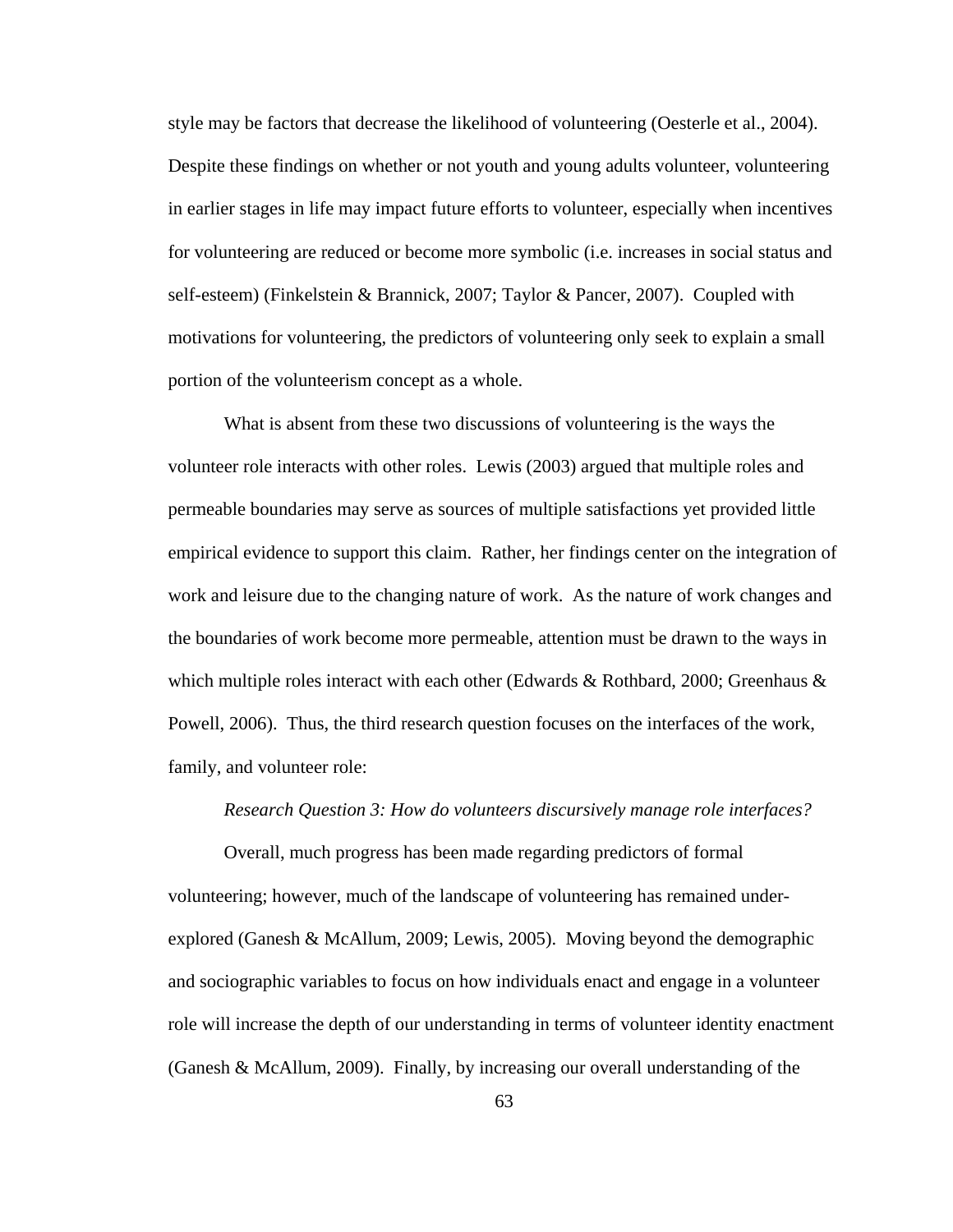interaction between the three roles, scholarship can further understand how the enactment of a volunteer role may impact overall identity and identity conducted in the family and work domain.

If individuals are freely choosing to engage in a volunteer role, then the experience of these roles and the expression of individuals' identity present in these roles are important. The interaction between and among all of these roles may impact individual identity (Ashforth et al., 2000). Musick and Wilson (2008) argued that individuals are choosing to freely engage in an alternate form of identity expression through volunteering, yet these scholars do not provide empirical evidence to address this claim.

As individuals manage the multiple roles that comprise identity, the question becomes how do these identities interact and how are they enacted by individuals. To what extent do individuals enact the identity of parent and co-worker in complex environments where individual identities and role identities are constantly in flux? Though much of the research focuses on the interaction of work and family roles, limiting roles to these two domains excludes other forms of work and activities that may exist outside of the market/public domain and home/private domain (Ransome, 2007; Taylor, 2004). In addition to the paid work and family life/care work, there is the potential of enactment and conflict of third roles. Thus, the final research question focuses on the ways identity informs role engagement and management.

*Research Question 4: How are role engagement processes influencing and influenced by identity negotiation processes?*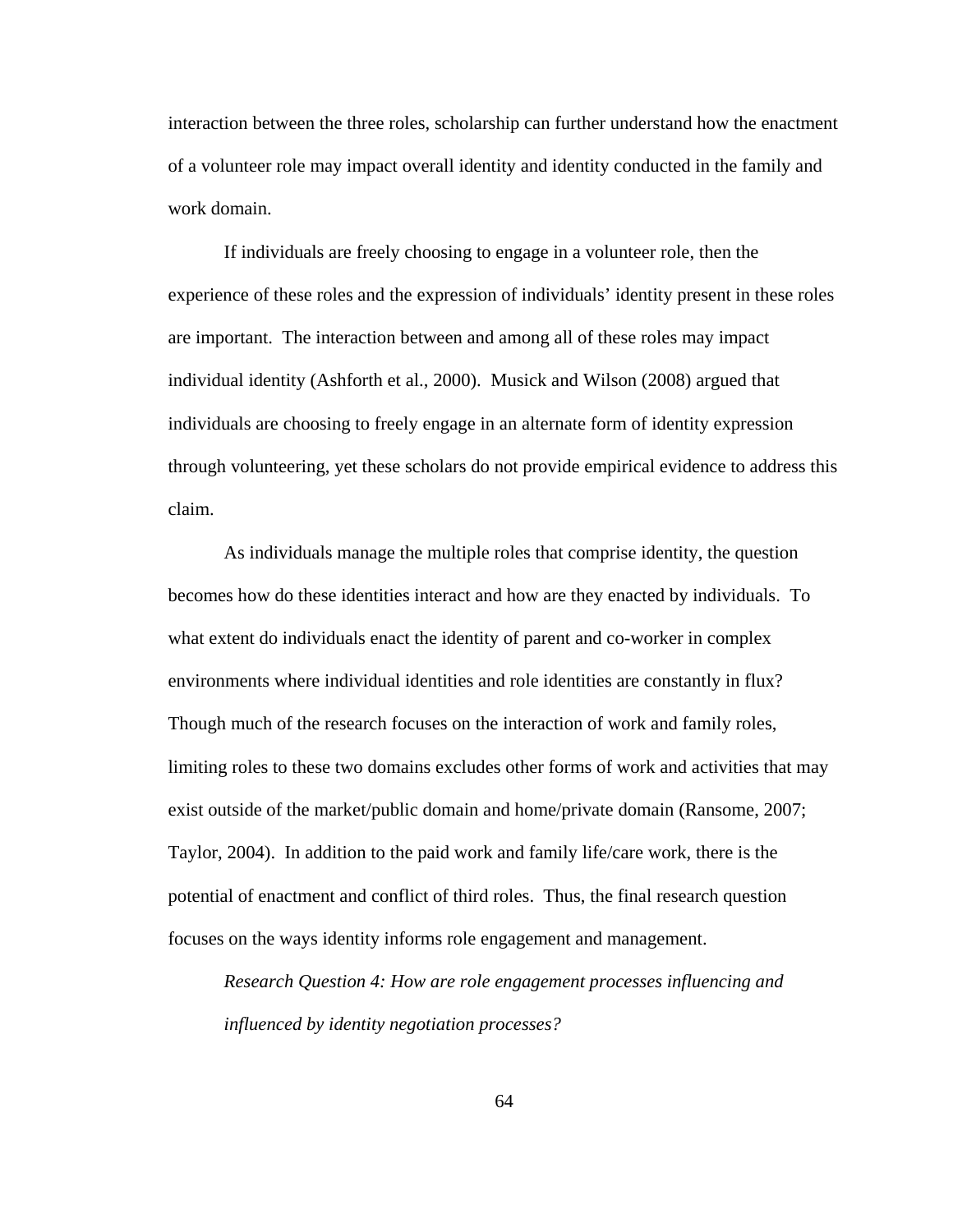In review, the goal of this study is to extend scholarship on the work-family interface by including the interaction of additional roles. Using Jenkins' (1996) dialectic of identity, this study seeks to take a closer look at how engaging in volunteering both impacts the identity constructed through social interaction within the role and overall identity that is constructed from the interactions of constructed identities across the work, family, and volunteer roles. Additionally, this study is interested in understanding the role of communication in managing these multiple roles.

## **Conclusion**

There is a present need to expand the scholarship regarding the discursive management of interrole interfaces, particularly because individuals do not solely operate within the domains of work and family. Rather, individuals may participate in a number of roles often referred to as life enrichment (Kramer, 2002) or third place roles (Ashforth et al., 2000). Despite the mention of such roles, scholars researching the work life interface have followed Greenhaus and Beutell's (1985) example of only focusing on the work and family roles. Restricting scholarship to these two domains devalues the presence of other forms of work or leisure that may enhance one's life or interact negatively with other roles.

One of the first steps in expanding the breadth of the work-family interface scholarship is to consider the ways identity construction is impacted by the interaction among work, family, and the volunteer roles. One ways to expand the scholarship is to view the impact additional roles have on the two roles currently under study with an emphasis on social identity construction.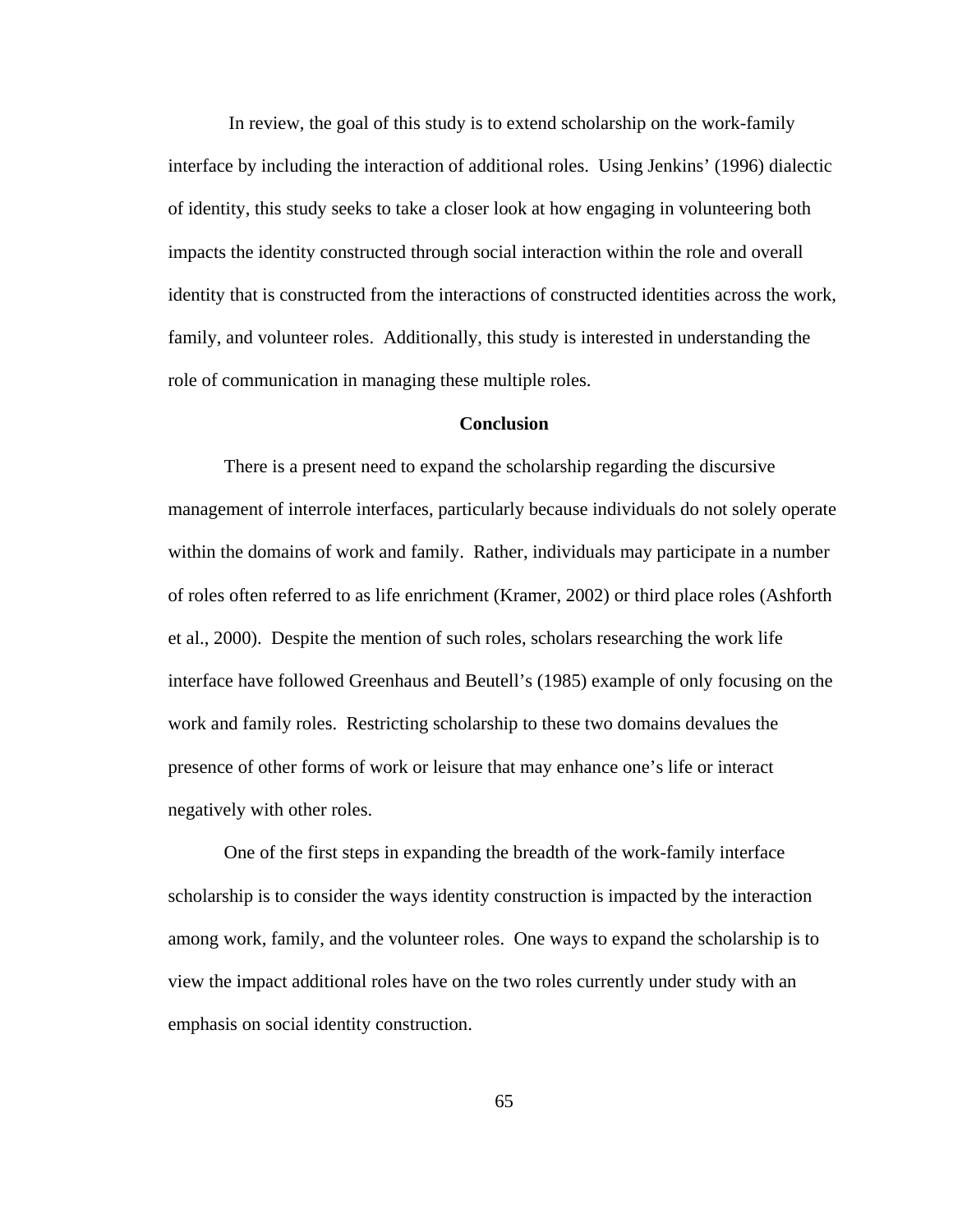The study of volunteerism affords scholars the opportunity to begin understanding the multirole interface using an additional role that is common among United States citizens. Through a focus on role interactions, role transitions, communicative boundary management, and identity, scholarship possesses the opportunity to add depth to the present understanding of volunteers and multiple role interfaces.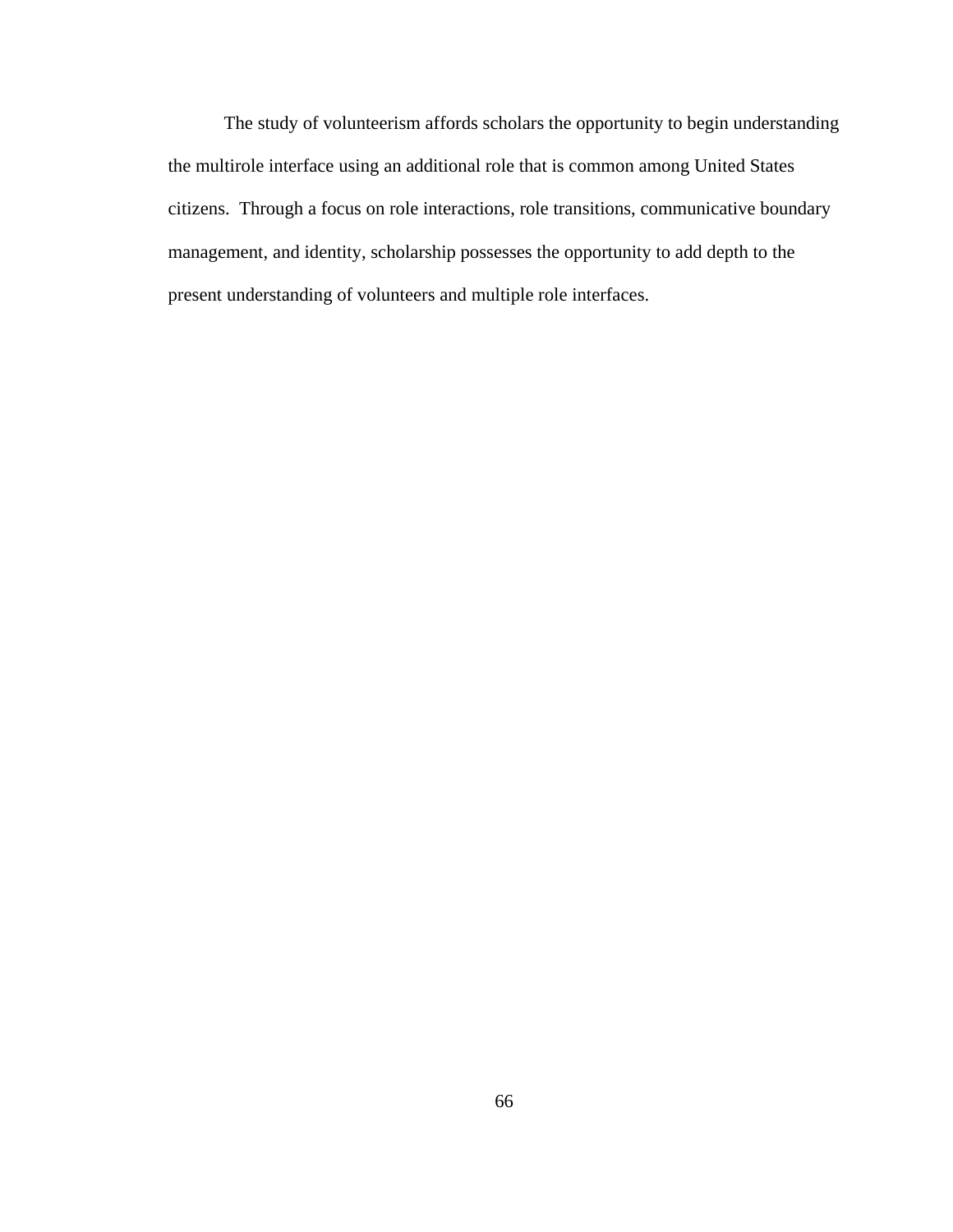## **CHAPTER THREE: METHODOLOGY AND METHODS**

As one contemplates the act of volunteering, a number of examples and experiences may come to mind. The struggle over the meaning of volunteering is neither a new discussion nor does this study seek to create a comprehensive taxonomy of the acts that constitute volunteering. This study seeks to further understand the lived experiences of individuals who embody the volunteer role. This process includes understanding how the person discursively enacts the volunteer role in conjunction with other life roles and how the embodiment of a volunteer role influences the individual's understanding and expression of the self.

Understanding the lived experiences of volunteerism and the transition across roles requires a research and methodological lens that looks at the various ways individuals reveal how they encounter the experience. Scholars operating under the interpretive paradigm employ a variety of tools and practices in order to access, understand, and begin the process of piecing together the world of experience (Denzin  $\&$ Lincoln, 2003; Levi-Strauss 1966). Additionally, qualitative research creates opportunities to understand a phenomenon as it exists in society as well as the meaning individuals attribute to the phenomenon (Denzin & Lincoln, 2003). This chapter will further explore the interpretive paradigm and establish phenomenology as the appropriate approach to accessing how individuals participate in a volunteer role in addition to other roles in their lives. Next, the chapter will review the methods and tools used in the study to collect data. Lastly, the chapter will review the data analysis techniques used to answer the research questions.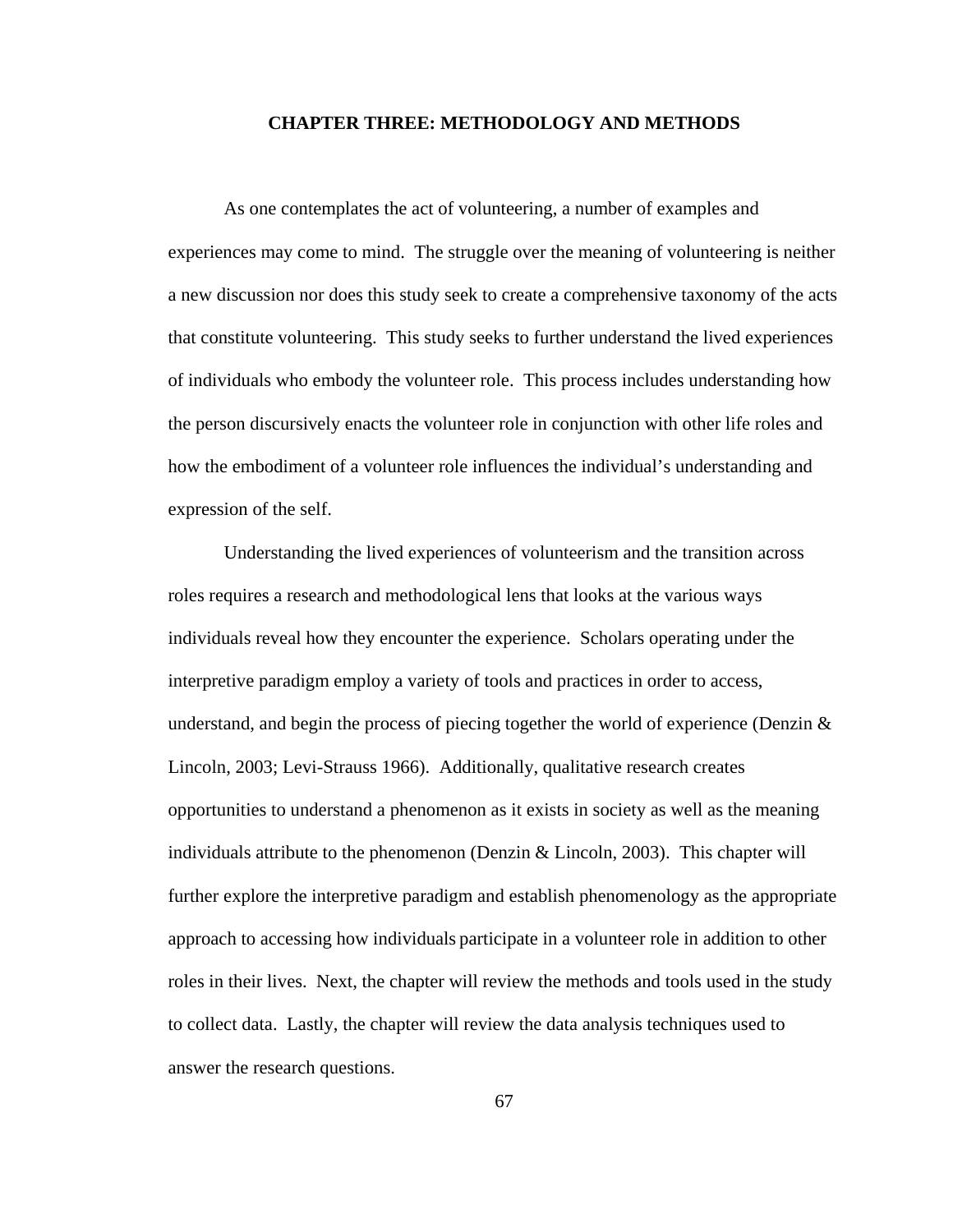#### **Interpretive Paradigm**

The interpretive paradigm is often invoked by scholars who seek alternative explanations of phenomenon than those explanations presented through traditional positivist scholarship. Whether labeled positivist, post-positivist, or functional thought, traditional scholarship in the sciences seeks to explain and predict phenomena present in society (Creswell, 2007; Denzin & Lincoln, 2003; Lindlof & Taylor, 2002). Despite positivists' attempts to predict phenomena through an objective stance, Lévi-Strauss (1966) argued that there are additional ways in which knowledge and reality become accessible, which creates complications for how scholars construct knowledge. Even though reality is partially accessible through the concrete material aspect of objects in society, the meanings assigned to these objects and the references associated with objects, or concepts, create another avenue of accessing reality (Lévi-Strauss, 1966). Although the meaning behind concepts may ultimately become constrained or institutionalized through the discourses present in society (Lévi-Strauss, 1966), this meaning is also vulnerable and subject to redefinition based on cultural practices (Mumby, 1997). The latter form of accessing reality brings to light the workings of the human mind and how a phenomenon becomes a part of the human consciousness through interpretations of the world.

### **Natural vs. Human Sciences**

In most theoretical discussions regarding the interpretive paradigm and qualitative research, scholars usually begin by referencing Wilhelm Dilthey's initial juxtapositioning of the concept of Naturwissenchaften, known as the natural and physical sciences, and Geisteswissenschaften, known as the human sciences (Schwandt, 2003; Van Manen,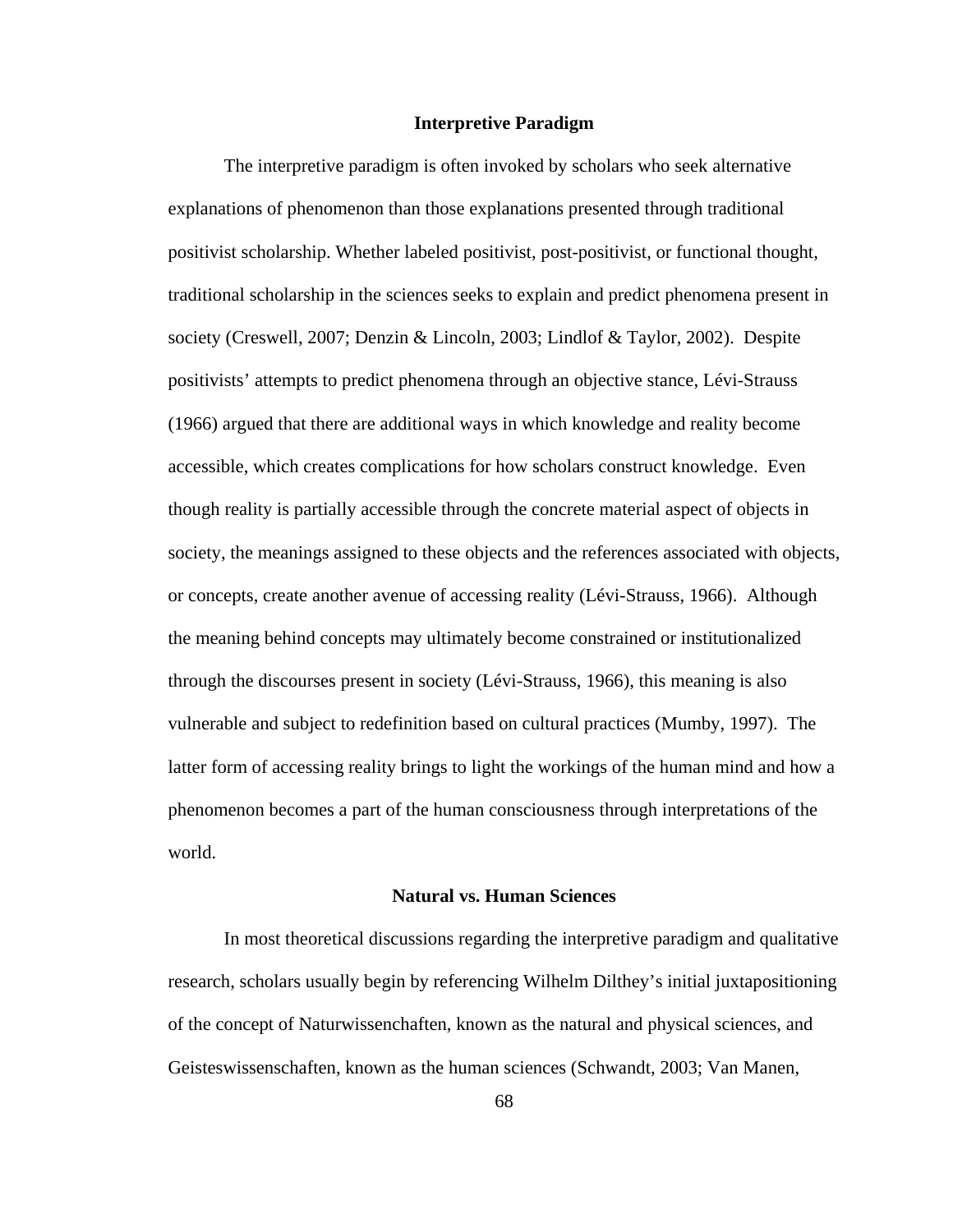1990). The core argument for distinguishing these two concepts is that both the nature and the purpose of natural sciences and the human sciences are fundamentally different. The former form of science seeks to locate and understand the causal explanations for social and physical phenomenon, whereas the latter seeks to understand human behavior and how individuals both assign meaning and make sense of the world in which they engage (Schwandt, 2003; Van Manen, 1990). At the core of this concept is the focus on understanding the experience while shelving explanations that seek to predict the presence of the phenomenon.

In order to understand and make sense of the world as experienced by others, the interpretive scholar must employ a variety of tools or methods that serve to illuminate how others interpret and experience the world rather than define and constrict the world of experience into set categories or patterns. Levi-Strauss (1966) likened the interpretive scholar to a bricoleur, or quilt-maker, who weaves together different people's experiences in order to make sense or provide a complete picture of the phenomenon. Other metaphors used to describe the work of qualitative researchers include a filmmaker who creates a depiction of society or a lifeworld by creating a montage of experiences that build upon each other to create an overall story (Denzin & Lincoln, 2003). Additionally, Goodall (1994) used the metaphor of a detective to describe the care scholars must use when approaching a new scene, particularly referencing the need to look around every corner and avoid contaminating the scene with prior information or knowledge that one may think should be in a scene. Metaphors aside, the goal of those operating under the interpretive paradigm is to seek in-depth and participant-focused understanding of the experience or phenomenon of interest.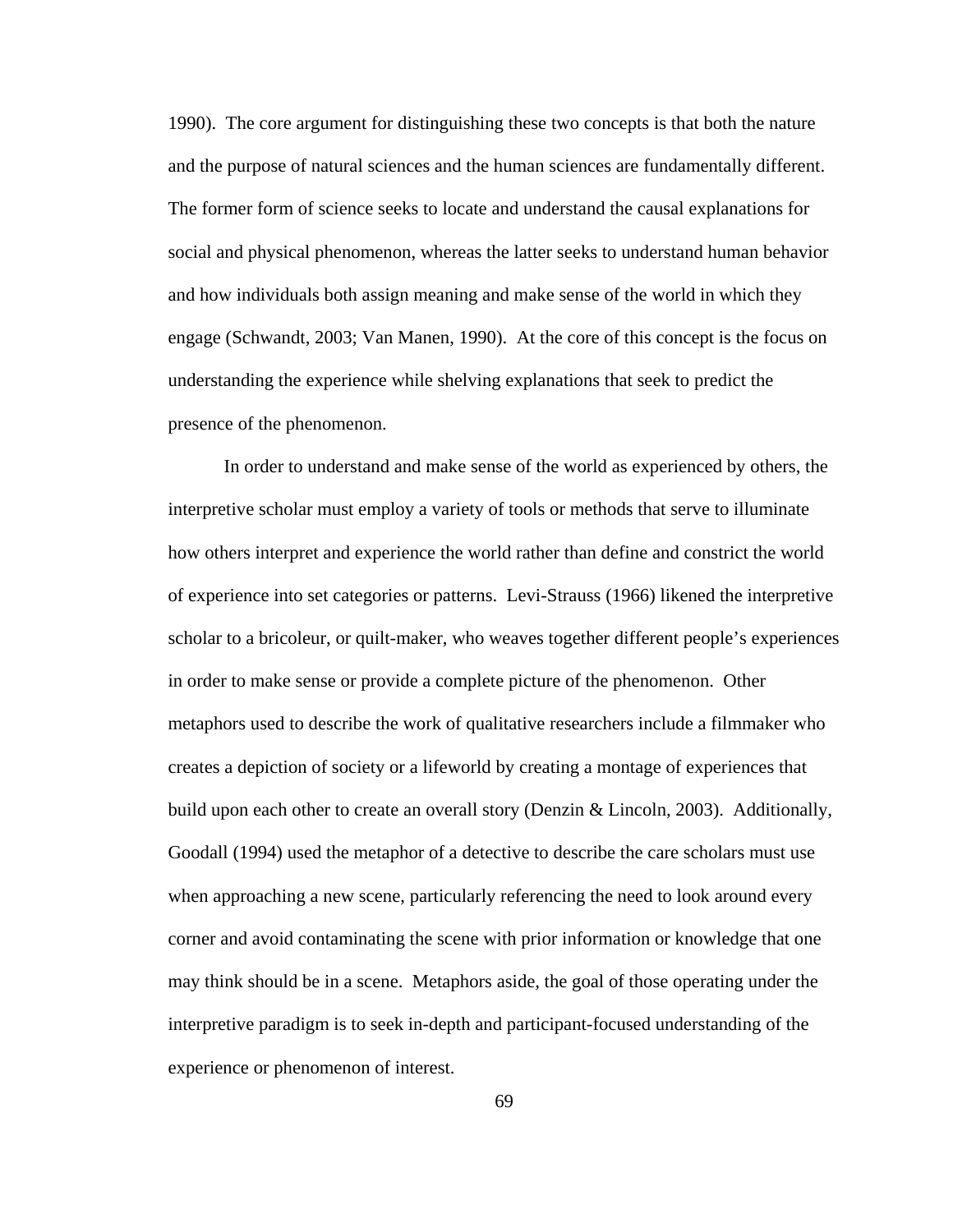### **Assumptions of Interpretive Scholarship**

Whichever metaphor one seeks to use to represent the interpretive paradigm, there are a number of assumptions that serve as underlying guidelines of interpretive scholarship that are relevant to this study. Paradigmatic assumptions represent the approach the paradigm's scholars have towards the discovery of reality, and serve as both a recruitment tool for new scholars and a distinguishing tool for those seeking to understand the differences across paradigms (Kuhn, 1996). Two of the foundational assumptions of the interpretive paradigm are the belief that reality is socially constructed (ontological assumption) and meaning is intersubjective (epistemology) (Schwandt, 2003).

Rather than viewing meaning as fixed and pre-existing in society, interpretive scholars argue that meaning is developed through interaction with others. Although physical action is tied to the body, the meaning assigned to action is not tied to the physical form. Rather, meaning is socially constructed and reconstructed as individuals in the social interaction attempt to define and clarify the meaning behind gestures (Berger & Luckmann, 1966; Blumer, 1969; Mead, 1934; Mumby 1997). Since discourse is the key to construction of knowledge and the social world, to understand the individual is to focus on the discourse the individual uses to make sense of the world (Mumby, 1997). This social construction of meaning also can be applied to the self. It is through communication that the self is shaped, formed, and altered (Mumby, 1997). Even though a sense of self may appear to be fixed, the meaning behind the self is social created and altered through interaction.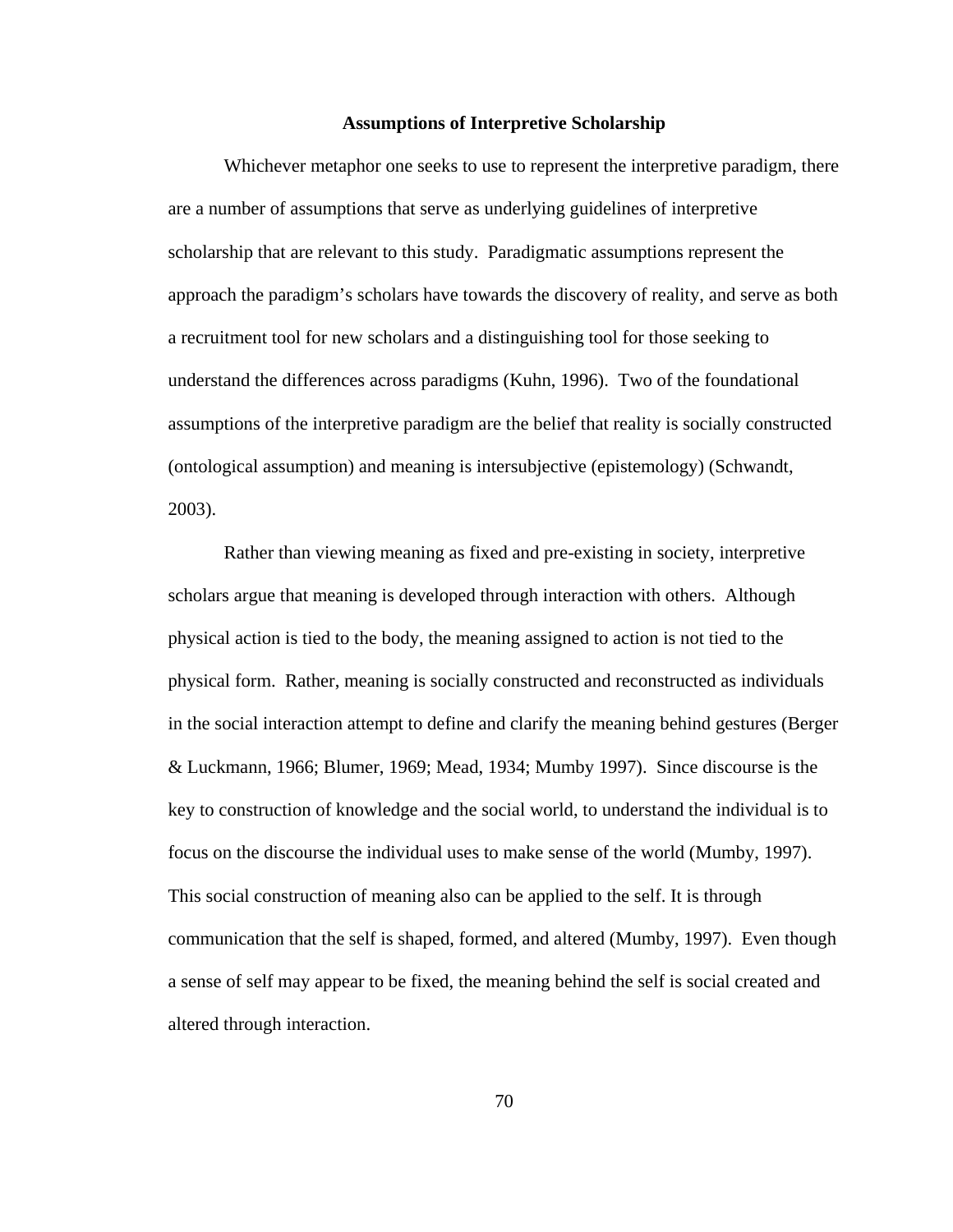Another assumption of the interpretive paradigm is the focus on how realities become shared among individuals. Scholarship in the interpretive paradigm argues that shared reality does indeed exist even though reality is not necessarily embedded in the material elements of society (Burrell & Morgan, 1979). Meaning of objects, gestures, and interactions are created or reified through interaction with others, and it is through these interactions that the meaning becomes shared across individuals (Berger & Luckmann, 1966; Blumer, 1969; Mead, 1962). Thus, meaning does not lie in the material object; rather meaning is intersubjective.

As scholars approach and seek to explain social phenomenon, the interpretivist uses a specific lens to view the meaning of the social phenomenon. The interpretivist views social action as "inherently meaningful" (Schwandt, 2003, p. 296). There is meaning behind the action and meaning assigned to the action. In order to understand the meaning of an action, the researcher has to access the meanings the actors assign to the action. Not only does this goal of understanding include the assigned meaning, but also how these meanings and actions reference other areas of one's social life, or the indexicality of meaning (Schwandt, 2003). This form of understanding one's social world is a useful tool when seeking to understand both individual processes and how these processes fit into the overall construction of one's social world. The following section will elaborate more on phenomenology and the quest to understand the lived experience.

### **Phenomenology as a Methodology**

Within the interpretive paradigm, there are numerous methodologies an individual may employ in order to gain a greater understanding of the phenomenon. In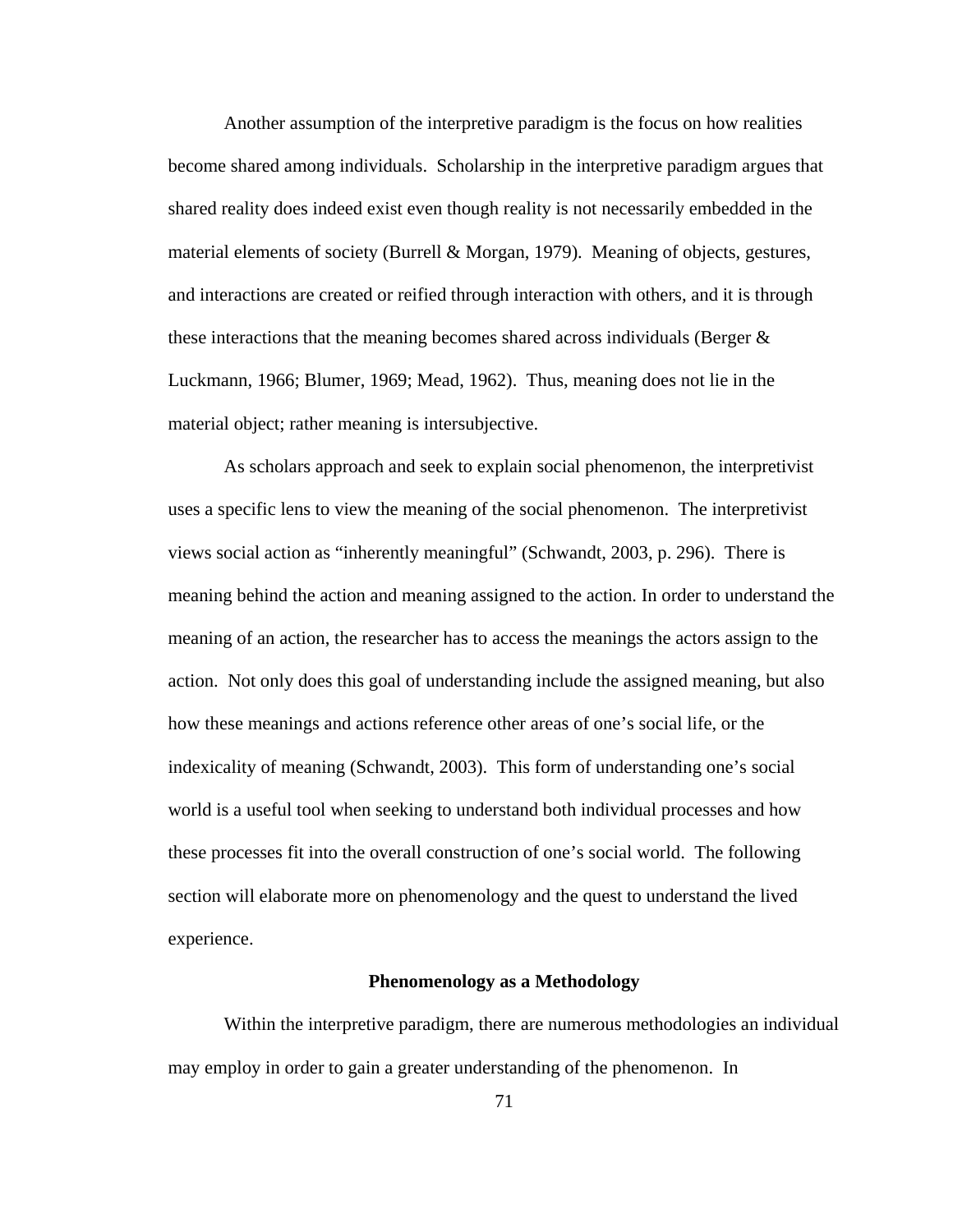understanding a phenomenon, one is interested in how individuals enact behaviors, experience, and assign meaning to the phenomenon. Since this study seeks to access a deeper understanding of lived experiences of multiple role engagers, a phenomenological approach is most appropriate (Van Manen, 1990). Taking a phenomenological approach means focuses on various individuals' experiences of the phenomenon in an attempt to understand the phenomenon itself. As individuals interact with other individuals in society, they become phenomenologically located. When a person is pehenomenologically located the definition of the situation in which the phenomenon is experienced includes all of the actors involved and their interpretations of the experiences (Lindlof & Taylor, 2002). Given that individuals experience the phenomenon in different times, locations, and with different social actors, the experiences of the phenomenon may vary per individual and per situation. In order to understand the phenomenon in question, a scholar must sample a variety of individuals' experiences of the phenomenon in hopes of identifying the universal essence or meaning of the phenomenon (Creswell, 2007; Van Manen, 1990). By piecing together the experiences of the phenomenon, the scholar can gain a clearer picture the phenomenon itself.

A scholar seeking to use phenomenology must, in line with interpretivism, approach the phenomenon devoid of previous explanations of the phenomenon in question (Van Manen, 1990). When a person experiences a phenomenon, they do not experience the phenomenon in its entirety. Rather, as each individual describes his/her experiences of the phenomenon, these experiences are only a fraction or reduction of the way the phenomenon is experienced (Van Manen, 1990). If the researcher does not shelve his or her own experiences or previous conceptions of the phenomenon, the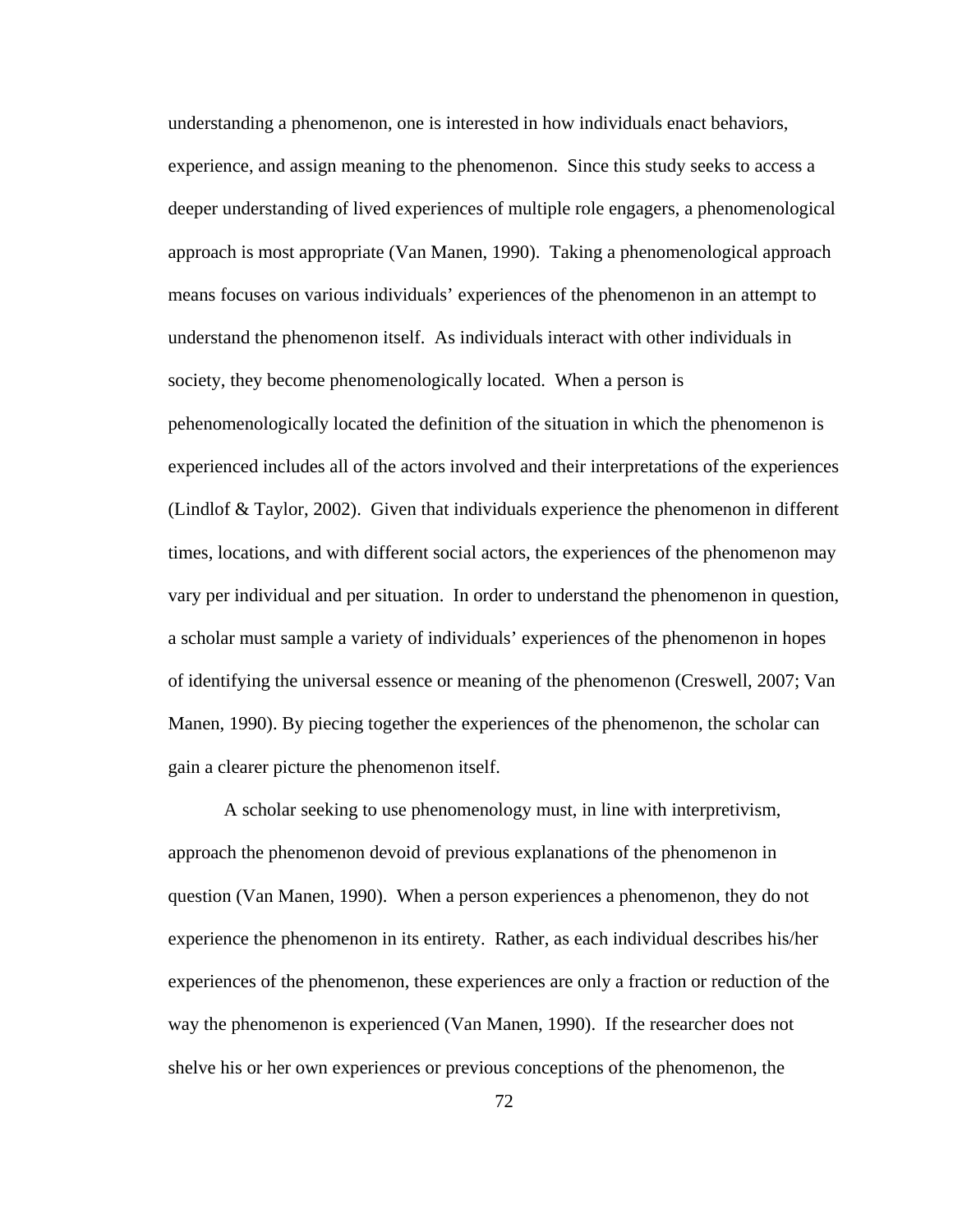researcher may fail to explore additional areas of the experience s/he may discover along the way. Additionally, those wishing to conduct research under the guise of phenomenology must also consistently view situations and experiences as parts of the whole experience (Van Manen, 1990) that will later be used to complete the bricolage or overall picture of the phenomenon as it exists in society (Levi-Strauss, 1962). Using individuals' experiences as guides, the researcher focuses on the connections across experiences in constructing the essence of the phenomenon (Van Manen, 1990).

These qualities of a phenomenological approach ground the process of understanding the phenomenon in the everyday experiences of individuals. To ensure this process occurs, one must select a method that encourages individuals to reflect on their own experiences with the methods used to encourage individuals to reflect upon their own experiences of the phenomenon.

### **Phenomenology as a Method**

In line with assumptions of the interpretive paradigm and phenomenology, the method used should also fall in line with the assumptions of the interpretive paradigm. Interviewing methods vary in depth and scope ranging from highly structured to completely unstructured interviewing formats. Scholars using a semi-structured interviewing format may employ the use of a questioning route with content probes to help guide the researcher (Lindlof & Taylor, 2002; Patton, 2002). During this interview process there are two levels of meaning construction occurring. The individual is reflecting on and reflexively assigning meaning to her/his own experiences. At the same time, the interviewer is engaging in the process of meaning construction as well by asking and probing about certain aspects of the participant's experiences. As the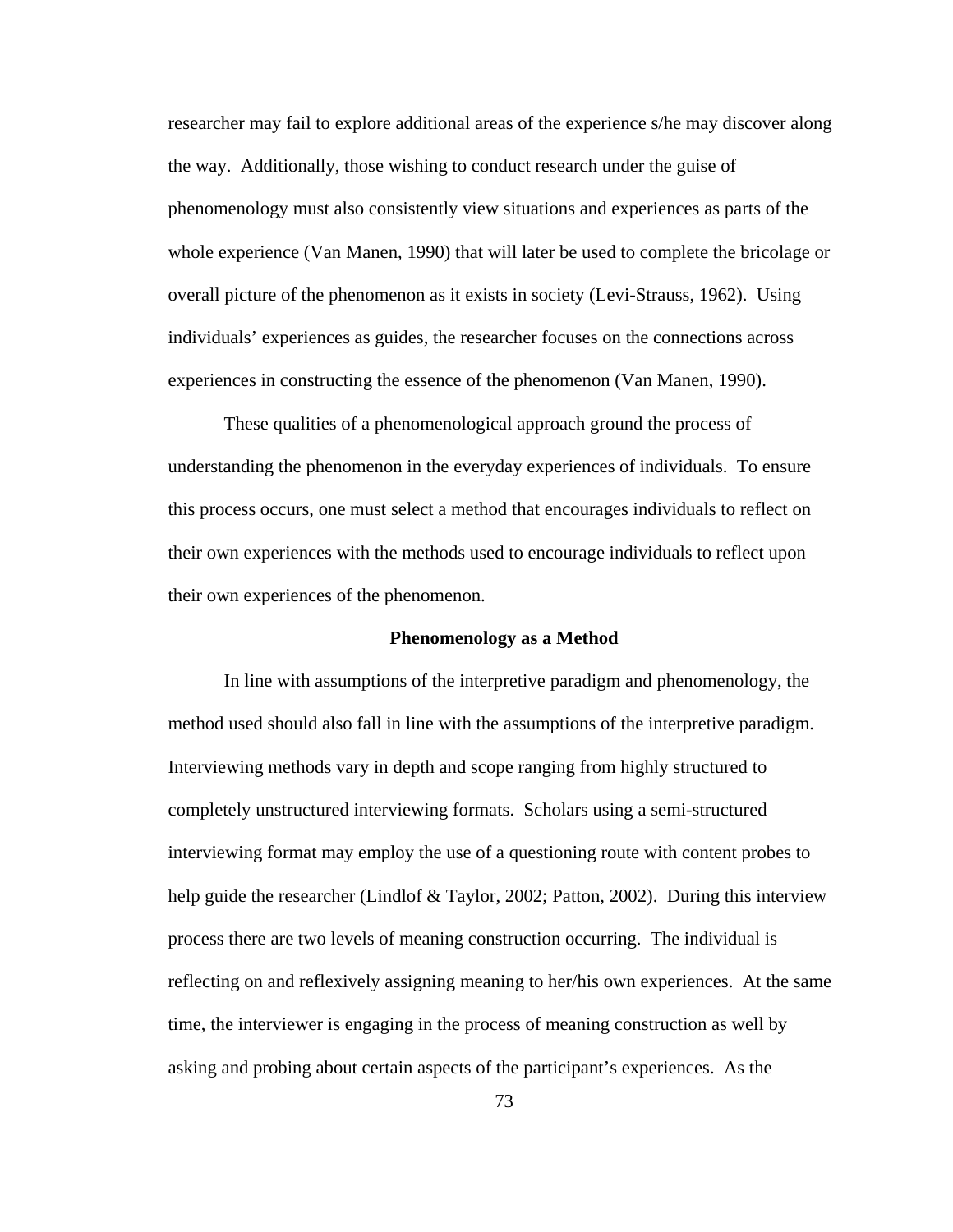interviewer probes into the interviewee's experience, the interviewer explores different parts of the interviewee's stock of knowledge (Holstein & Gubrium, 1995). Thus, this tool is particularly useful in exploring the various aspects of a an individual's experiences with the phenomenon.

Incorporating a phenomenological approach to the interviewing process means the researcher engages in two processes during the interview: the interview itself and the search for the essence of the phenomenon. A phenomenological method uses conversational interviewing where the researcher engages in the interview and is free to explore new avenues regarding the meaning of the phenomenon that may arise during the data collection process (Van Manen, 1990). The conversational interview method affords the researcher with opportunities to access and probe deeply into the person's experiences while accounting for the way the experiences and the meaning behind the experiences are constructed during the interview. Part of accessing the lived experiences of individuals is a careful attention to the way in which the individuals reflect, assign meaning to, and essentially construct past behavior (Van Manen, 1990). While the researcher may use a questioning guide to aide in the interviewing process, the researcher also must consider how the interview itself explores the phenomenon. Thus, not only is the researcher guided by potential questions and content probes from the questioning guide, the researcher should constantly refer back to the phenomenological question of interest. In doing so, the researcher may slightly alter the questioning protocol by adding in new questions that explore new avenues of the phenomenon that are brought to light in the interview.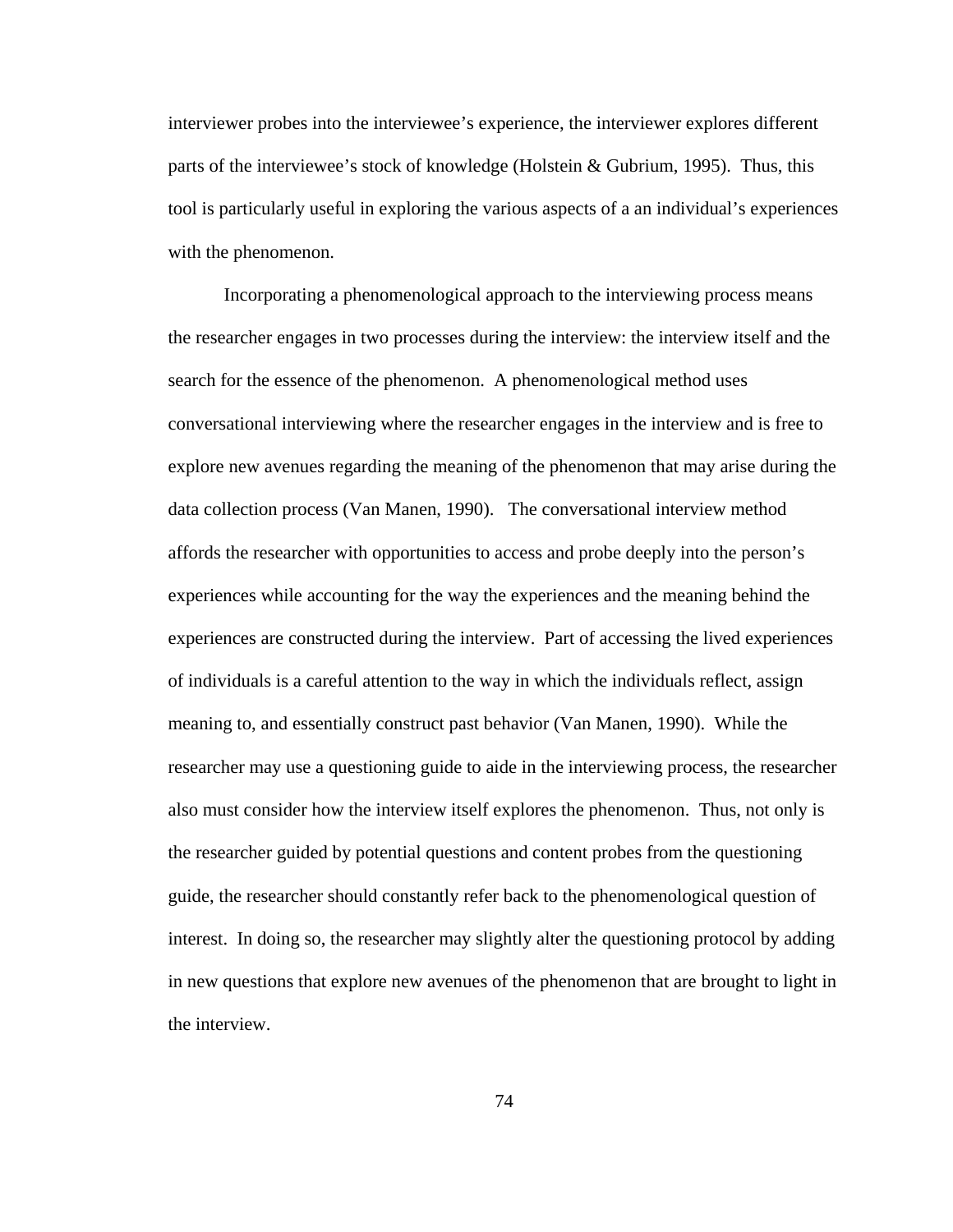If the interviewer has previously experienced the phenomenon, the researcher has only experienced a part of the phenomenon. To minimize researcher bias in the constructing of the essence of the phenomenon, the researcher must engage in two processes (Van Manen, 1990). Prior to the gathering of the data itself, the researcher must engage in phenomenological reduction by bracketing the researcher's experience of the phenomenon. During the interview, the researcher must also practice phenomenological reduction by employing an interview method that captures the meaning individuals have ascribed to the phenomenon through transformations of the lived experience (e.g. narratives, anecdotes, reflections of the experience, etc).

### **Phenomenological Reduction**

When a person experiences a phenomenon, the individual is only experiencing a part of the phenomenon. Any experience of the phenomenon is called a phenomenological reduction (Van Manen, 1990). When discussing the phenomenon in an interview, individuals reflect and describe their experiences of the phenomenon that may vary from how others experience the phenomenon. Since multiple experiences and interpretations of the same phenomenon may exist, amassing various phenomenological reductions is the first step to discovering the essence. In the first step of the phenomenological process, the researcher gathers information about experiences as individuals experience it (Van Manen, 1990). Interviewing is one process that allows for the individual to give anecdotes and reflect on the phenomena s/he have experienced. However, since the interviewing process is a subjective method of gathering data, the researcher must engage in her/her own phenomenological reduction of the phenomenon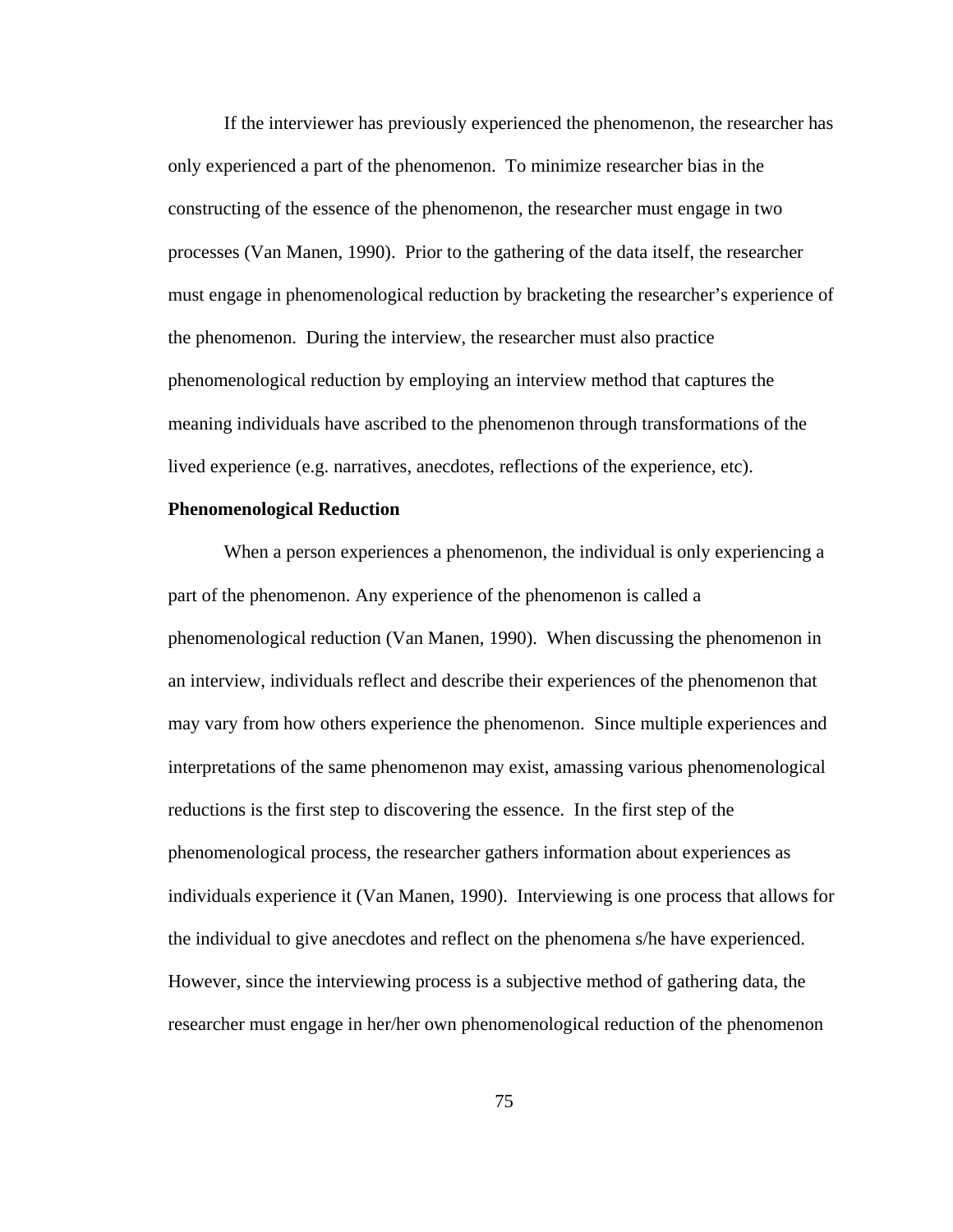in order to discover potential biases that may influence the interview process (Creswell, 2007; Giorgi, 1997).

As the researcher conducts interviews regarding the phenomenon, the interviewer should explore all experiences of the phenomenon. If the interviewer does not initially bracket his/her experiences with the phenomenon, the researcher's perspective may limit or constrict the interviewer's exploration into other individuals' experiences.

For this particular study, the author did engage in phenomenological reduction prior to conducting the interviews. While the author did not meet the criterion of engaging in all three roles (i.e., work, relational, and volunteer) at the time interviews were conducted, the author of the study did have some prior experiences balancing multiple roles. The author briefly wrote a memo about her own experiences of multiple role engagement and made note of her biases. These biases included conceptualizations of volunteering as a) physical labor to social service organizations, b) an activity that led to positive relationship development, and c) a high ranking role. While constructing the interview protocol, the researcher developed an exhaustive list of questions (Appendix A) that sought to explore the a) participants' experiences in roles, b) participants' management of roles, and c) participants' experienced interaction between role engagement and identity construction. Furthermore, the researcher gave participants opportunities to provide additional information that was not covered in the interview. The act of bracketing one's own personal experiences with the phenomenon is the researcher's process of phenomenological reduction.

One exception to the researcher's phenomenological reduction is to not bracket his/her previous knowledge of research and theories (Giorgi, 1997), which in this case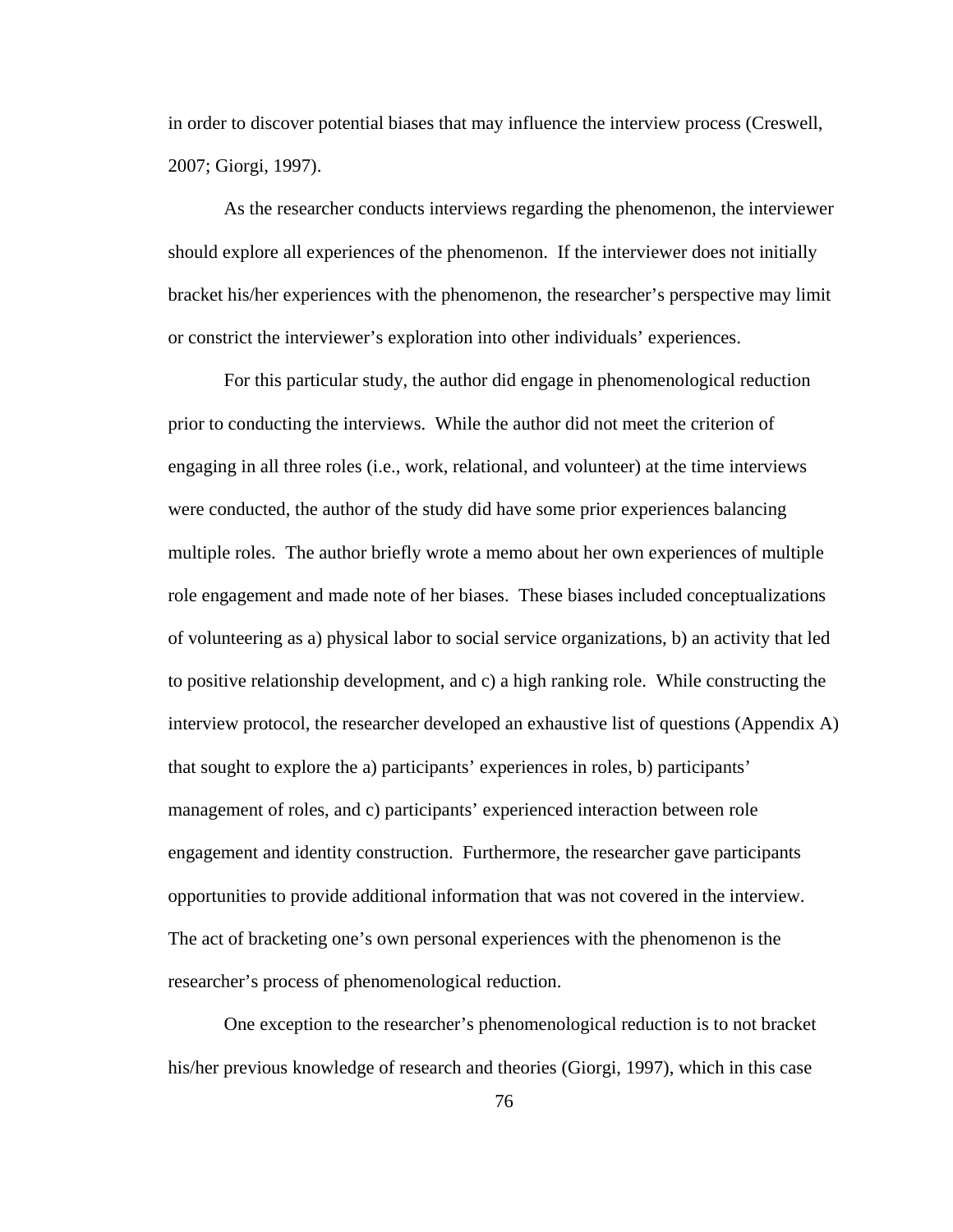were the disciplines of communication and management. The researcher was aware of previous scholarship before conducting the interview protocol. One situation where the researcher did not engage in phenomenological reduction in regards to previous scholarship was during the exploration of volunteering. The author was aware of the definitional problems associated with volunteering (Musick  $& Wilson, 2008$ ) and thus spent time exploring participants' definitions of the act. However, in this process the researcher did bracket her own definition of volunteering during the recruitment process and allowed the participants to self-identify themselves as belonging to all three roles. Prior scholarship on volunteering, definitions of volunteering, or the researcher's personal conceptualizations of what constitutes the act of volunteering were not used to screen potential participants for this study. In fact, when participants asked the interviewer whether or not their activities would be considered volunteering, the researcher's response was that the individuals themselves needed to decide whether their activities constituted volunteering based on their own definition of volunteering.

# **Interviewing**

As discussed previously, one of the tools that allows the researcher to access how the person feels and thinks about one's world is the qualitative interview (Rubin  $\&$ Rubin, 1995). Even though the researcher may begin the interview with a set of core concepts he or she seeks to explore, the interview process grants the researcher the opportunity to alter the path of the interview and explore new terrain as new aspects of the phenomenon are discovered (Rubin & Rubin, 1995).

Although flexibility and active listening are both important, one must also recognize the interview process as an overall construction of meaning. Not only is the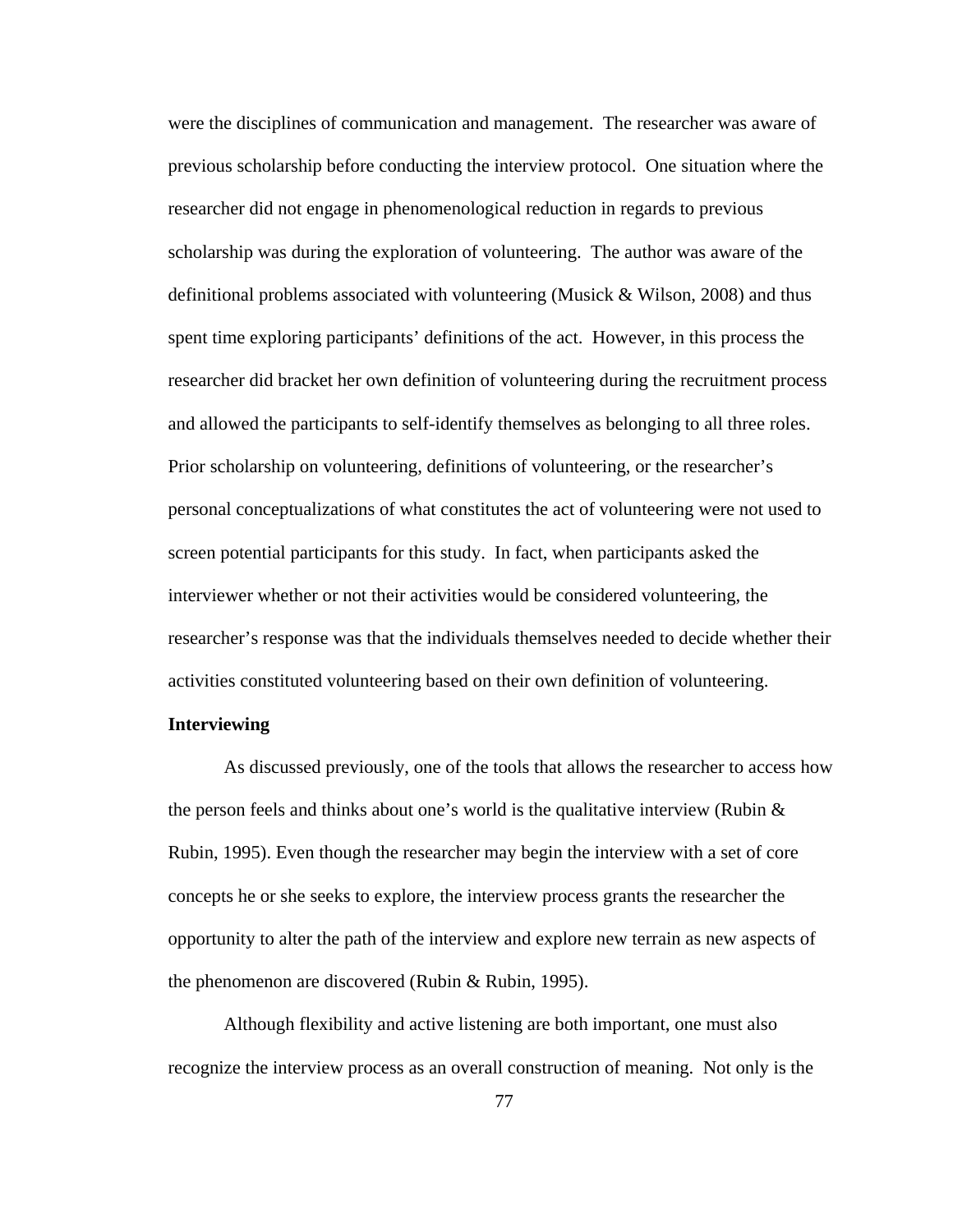interviewee constructing and assigning meaning to past experiences during the interview (Holstein & Gubrium, 1995), the interview also plays a role in co-constructing the knowledge being produced (Kvale, 1996).

In line with Phenomenology, an appropriate tool to access the lived experiences of individuals is a conversational interviewing technique (Van Manen, 1990). Conversational interviewing is similar to emergent and semi-structured interviewing techniques. The semi-structured and emergent interviewing gives the researcher the latitude to alter the interviewing guide to delve into the interpretive processes that individuals use to make sense of their everyday experiences (Kvale, 1996). The purpose of the conversational interview is two-fold. First, the conversational interview may be used to gather "experiential narrative material" (e.g., personal stories or recollections o past experiences) that will later become texts that can be analyzed to develop a deeper understanding of the phenomenon (Van Manen, 1990, p. 66). Secondly, the interview itself can serve to ignite a discussion with the interviewee on the phenomenon.

As part of the interview process, the researcher constructed an interview protocol with a list of potential questions and content probes (Appendix A). Content probes refer to the concepts and experiences the interviewer seeks to uncover with the question (Patton, 2002). During the process of conducting interviews, as new content areas or new questions emerged, the researcher amended the questioning route to reflect new developments in the exploration of the phenomenon. While the interviewing protocol was present, the author engaged in active listening and explored the experiences of the phenomenon as they emerged (Giorgi, 1997; Van Manen, 1990).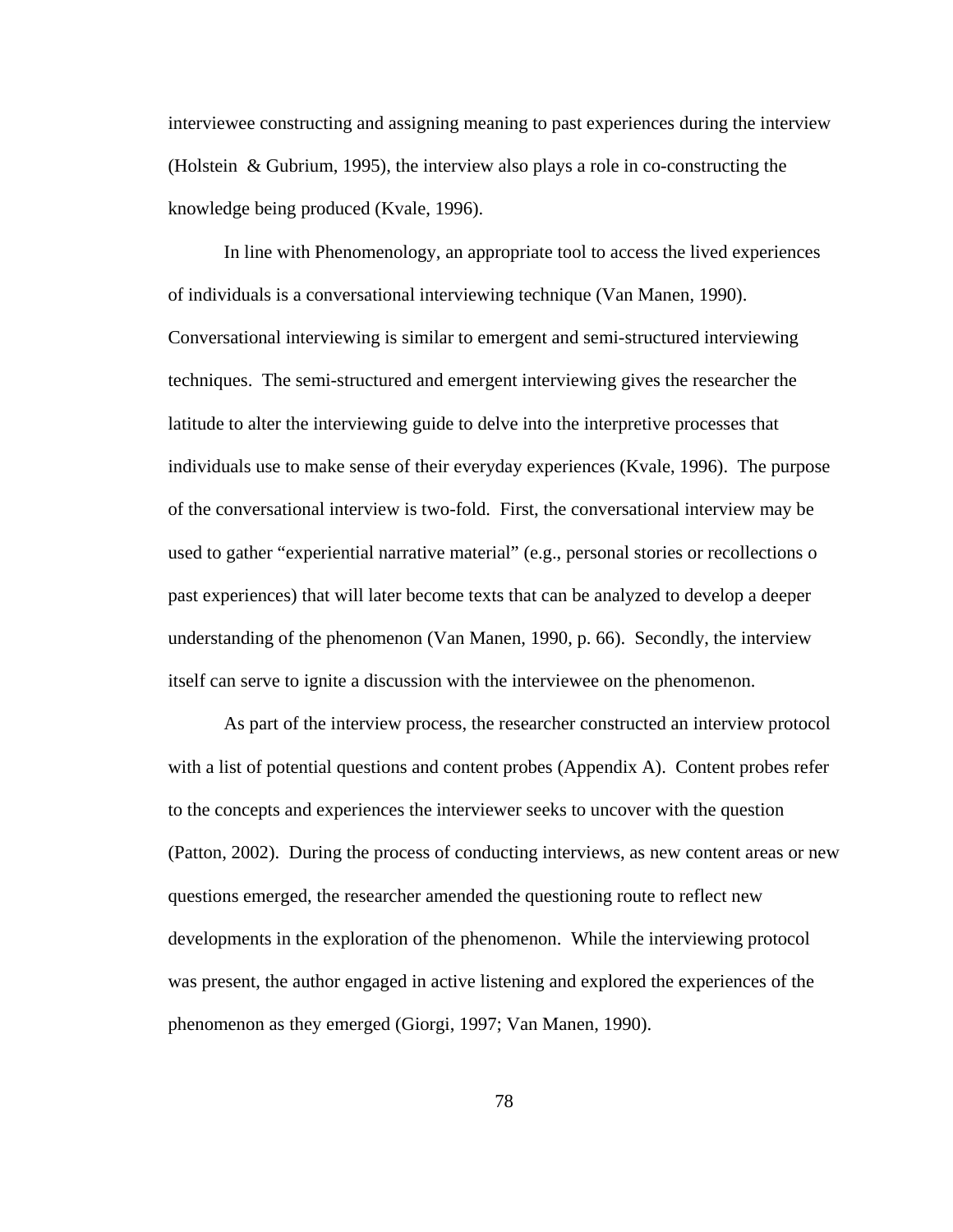The conversational interview differs from the emergent interview in that the interview process itself is guided by the overarching phenomenological question of how individuals experience the phenomenon of interest. The interviewer does not ask the interviewee the phenomenological question outright; instead, the interviewer uses questions that illicit examples of the experiences of the phenomenon (Van Manen, 1990). While listening and reflecting on what is being said in the interview, the interviewer reflects on the phenomenological question and whether or not that question is being answered in the interview process. The phenomenological question helps ground the interviewer in the phenomenon of interest. Rather than asking the participant what they believe the essence of multiple role management's impact on identity to be, the interviewer uses the interview process to gain examples of the person's lived experiences of the phenomenon. These experiences are later aggregated into themes which are then used to determine the essence of the phenomenon (Van Manen, 1990). Van Manen described the difference between themes and the essence by equating themes to stars in the sky that you use to map out the essence (constellation). Since individuals' experiences are a reduction of the phenomenon, the conversational interview technique will provide the material regarding those reductions of the phenomenon, which will then be used in the thematic analysis.

Given the focus of the study was to understand the phenomenon, the researcher used a conversational interviewing style. Furthermore, the author grounded her interviews in the phenomenological question, which was: *What influences how volunteers manage multiple roles?* Midway through the interviewing process, it became apparent that how volunteers managed roles involved a bidirectional relationship with identity.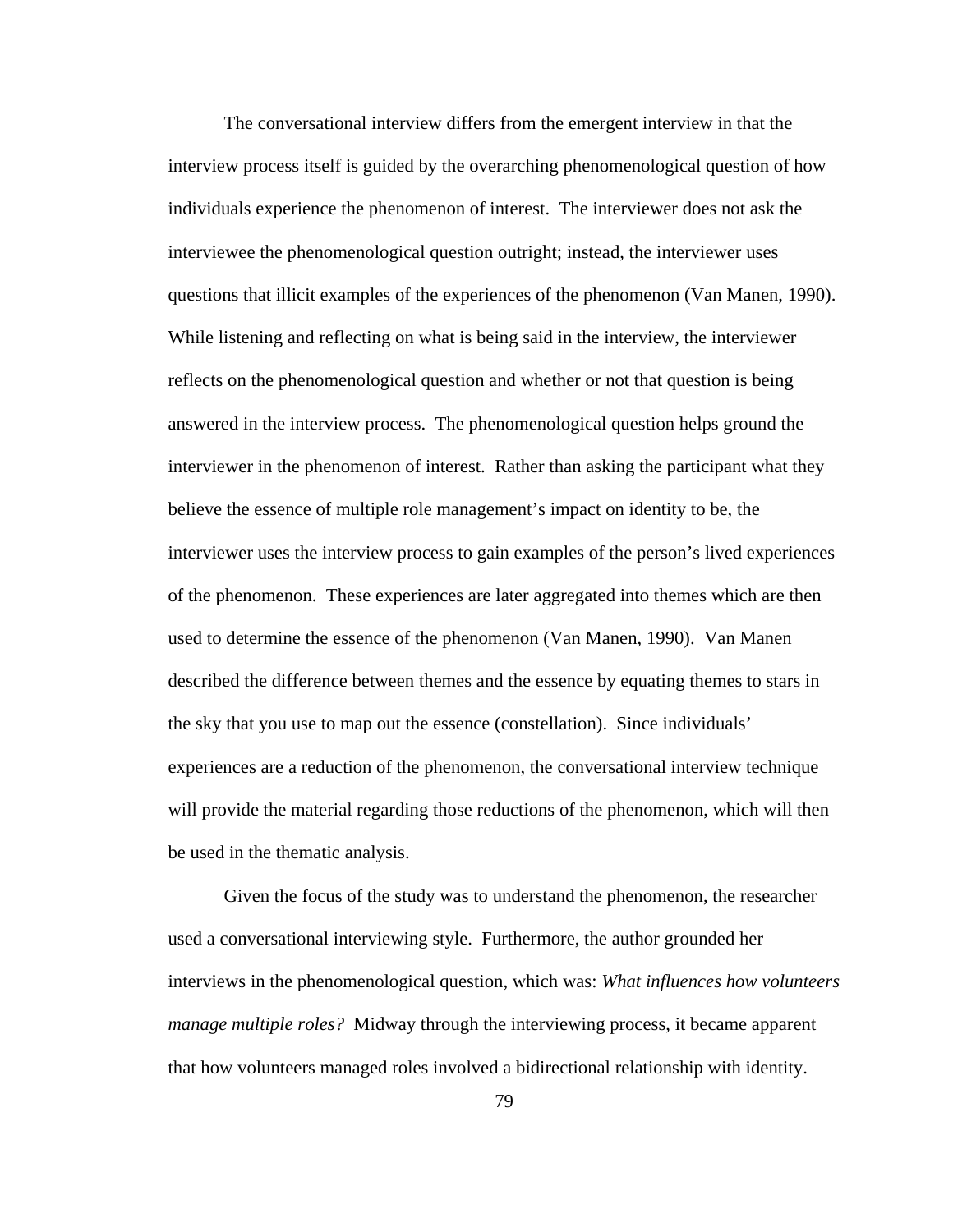Identity influenced how individuals managed multiple roles and vice versa. Thus, the interview protocol was adapted to include two-way interactions between identity and the lived experience of managing multiple roles. For example, rather than simply asking "how do your roles and priorities inform who you are as a person," the question was altered creating the new question of "how do these roles and priorities inform who you are? Or is it the other way around?"

### **Summary**

Approaching the study of a phenomenon through a phenomenological lens means the researcher is incorporating additional procedures into the data collection process. By engaging in phenomenological reduction and centering one's interview on the phenomenological question, the interview process becomes one of exploration into different facets of the phenomenon beyond the researcher's own experiences. Furthermore, centering the interview around the phenomenological question means exploring the different ways the participant has experienced the phenomenon in their own lives and finding connections among those experiences on their own and in conjunction with other's experiences. Engaging in both of these process yields a rich text with varied experiences of the phenomenon.

## **Data Collection**

This particular study was interested in exploring the experiences and lived experiences of individuals who engage in multiple roles. As a result, 38 individuals were interviewed about their experiences engaging in multiple roles. The following section will detail the methods used to collect the data.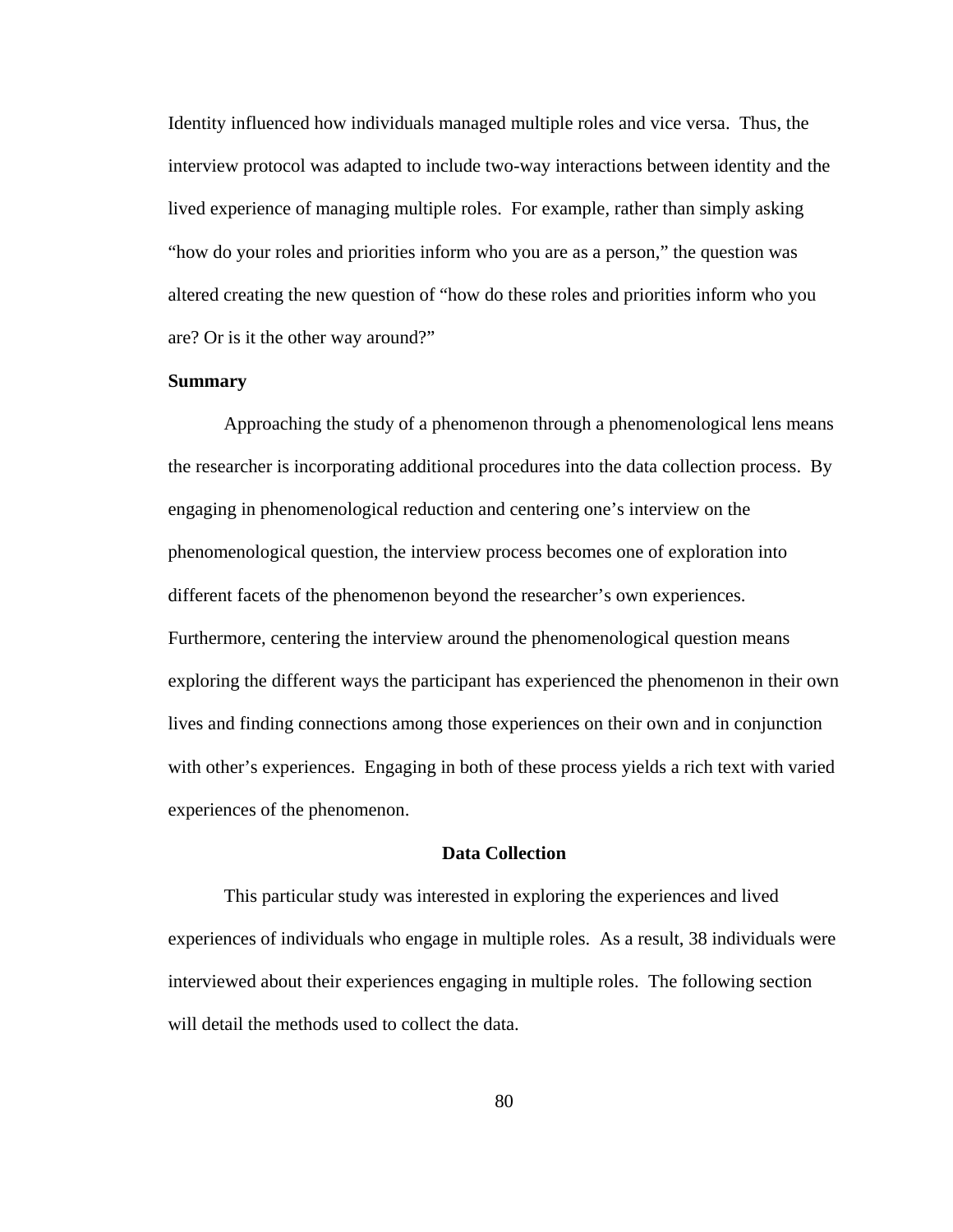# **Sampling**

With phenomenology, the sample will be homogenous in regards to certain criteria all members possess. Because each person in the sample must have experience with the phenomenon, a criterion sample was used (Creswell, 2007; Miles & Huberman, 1994). Since the phenomenon of interest was how individuals manage multiple roles, the researcher used the criterion of engaging regularly in a work, relational, and volunteer roles. Each person had to have enacted all three roles in the previous month. Given the limitations of previous work-family research (i.e., use of marital relationships, traditional family model) a relational role was used which encompasses familial relationships and other close relationships.

Once the criterion for the sample was established, the researcher engaged in snowball sampling techniques to identify potential participants (Lindlof & Tayler, 2002). The researcher began developing the sample by personally or electronically contacting individuals within the researcher's social network. Each personal contact was asked if they could recommend potential study participants that fit the criterion of engaging in all three roles. The researcher also asked participants at the end of the interview if they knew of other individuals who met the study's criterion. When the chain of recommendations ended, the researcher still needed to reach a larger level of diversity. Thus, the researcher contacted volunteer managers at local nonprofit agencies. The researcher described the project and then asked if the researcher's contact information could be forwarded to potential participants. As a result the researcher was able to identify more potential participants and restart the snowball.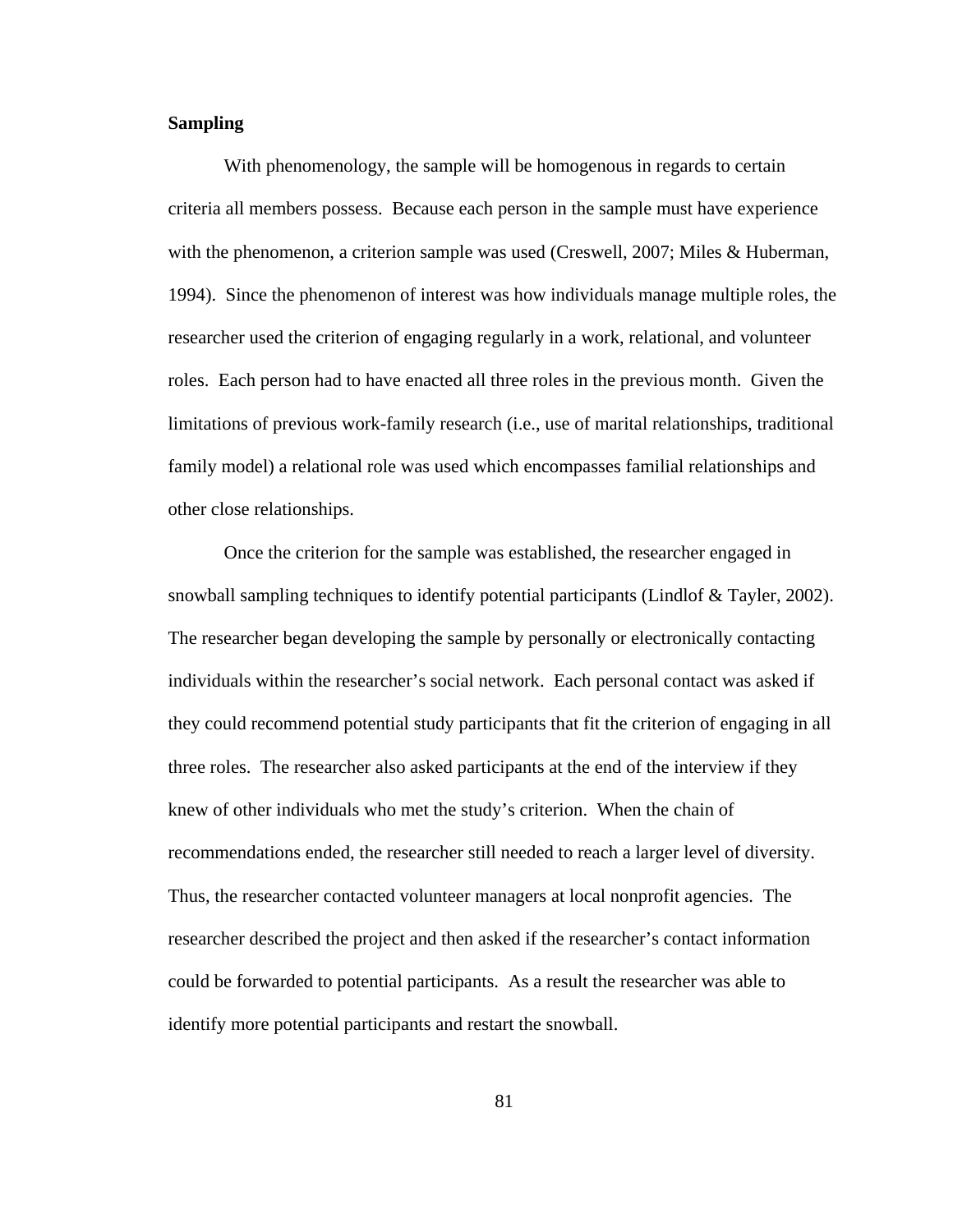The decision to stop or continue adding participants to the sample is largely based on whether or not a clear understanding of the phenomenon has been reached (Sandelowski, 1996). Thus, the researcher focused on the saturation of the phenomenological question. One has reached saturation when no new themes emerge or the essence of the phenomenon has been discovered. During the latter half of the data collection process, the researcher was also simultaneously transcribing, verifying, and occasionally creating memos. After one particular interview, the researcher realized and created a memo regarding the possible connection between identity and role management. Keeping this connection in mind, the researcher conducted the remaining scheduled interviews and found a similar connection, signaling the researcher to stop sampling participants.

### **Participants**

A total of 38 participants were identified and interviewed. Most of the participants lived in the Midwest, followed by seven interviewees in the southern regions of the United States and two more in the coastal regions of the United States. Participants ranged in age from 21 to 59 (mean age: 37). Of the 38 participants, 17 were male and 21 were female. Despite the author's intent, a majority of the participants were Caucasian (23 white, 3 black, 2 Hispanics, 1 Native American, and 1 Indian). When the researcher did contact volunteer managers to diversify the sample, the researcher was told by two managers that unfortunately the agency had relatively few minority participants. All the participants were employed either full time (32) or part-time (6). The relational role varied from casual dating relationships to married to divorced and dating. Lastly, participants ranged from light volunteering to heavy volunteering (1 to 150 hours per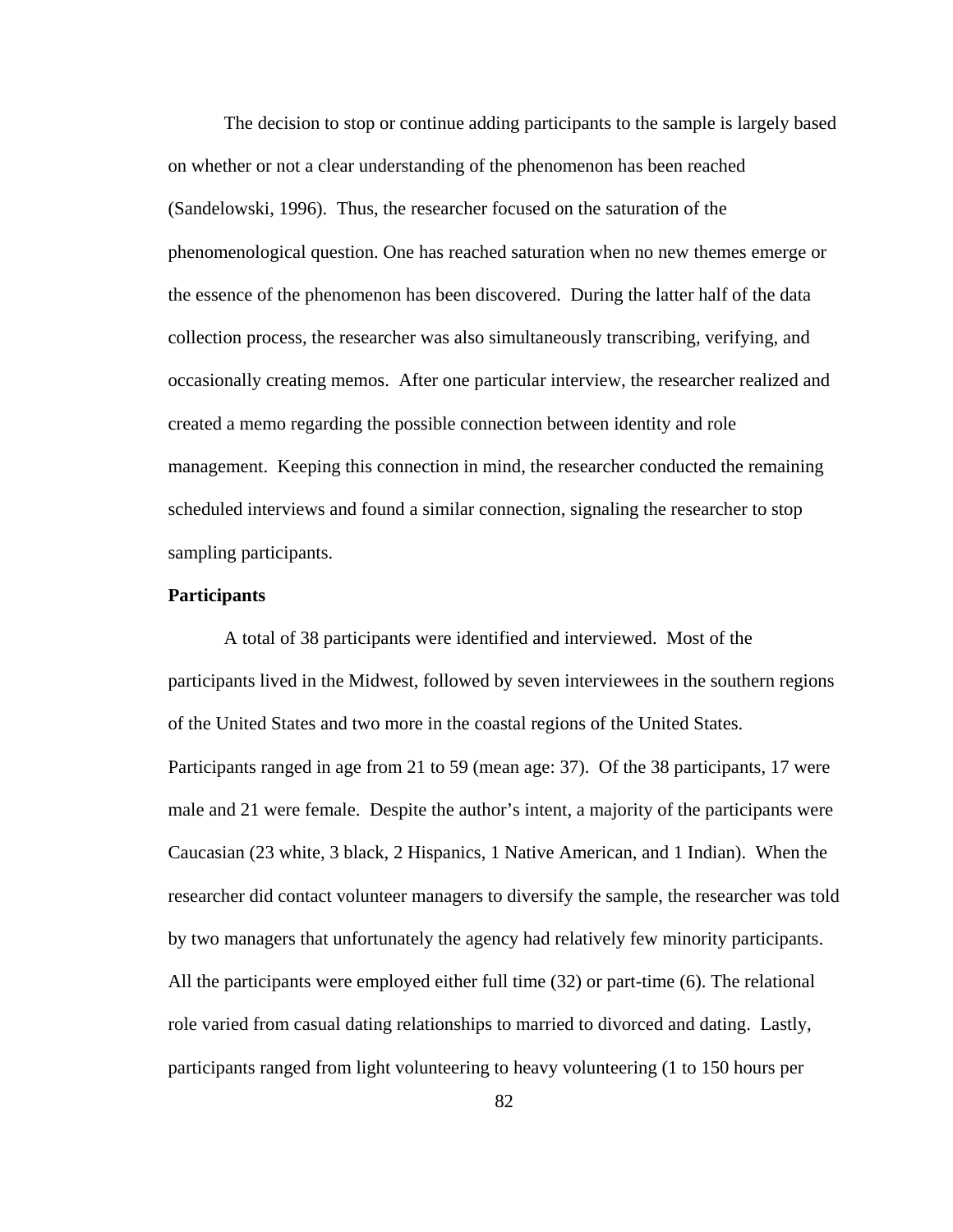month; mean=25 hours per month; 12 participants volunteered 20 or more hours each month). Individuals participated in a wide variety of volunteer activities including Big Brothers/Big Sisters, tutoring, fundraising events, church and missions work, river cleanups, and collecting or delivering donations to organizations.

#### **The Interviewing Process**

The interviewing process spanned six months. Once participants were identified, the researcher scheduled an interview at a location that was mutually convenient (e.g., coffee shops, person's homes, person's offices). At the start of the interview, the participants signed a consent form and filled out a demographic questionnaire (Appendix B). The demographic questionnaire asked general questions about the person's race, gender, education level, volunteer activities, relationship status, work status, and religious affiliation. At this time, individuals were given the opportunity to select a pseudonym. If the interviewee did not select a pseudonym, the researcher assigned one. Once the demographic questionnaire was completed and participants gave verbal consent to have the interview audio taped, the author began the conversational interview process. To begin, each participant was "If you were to meet someone at a cocktail party or meet-andgreet for the first time and they asked who are you? What would be your response?" Using the response to the first question, the researcher probed the various ways the individuals identified themselves.

With the exception of four phone interviews, the interviews were conducted in person. The length of the interviews ranged from thirty minutes to an hour and 40 minutes resulting in a total of approximately 37 hours of audio files.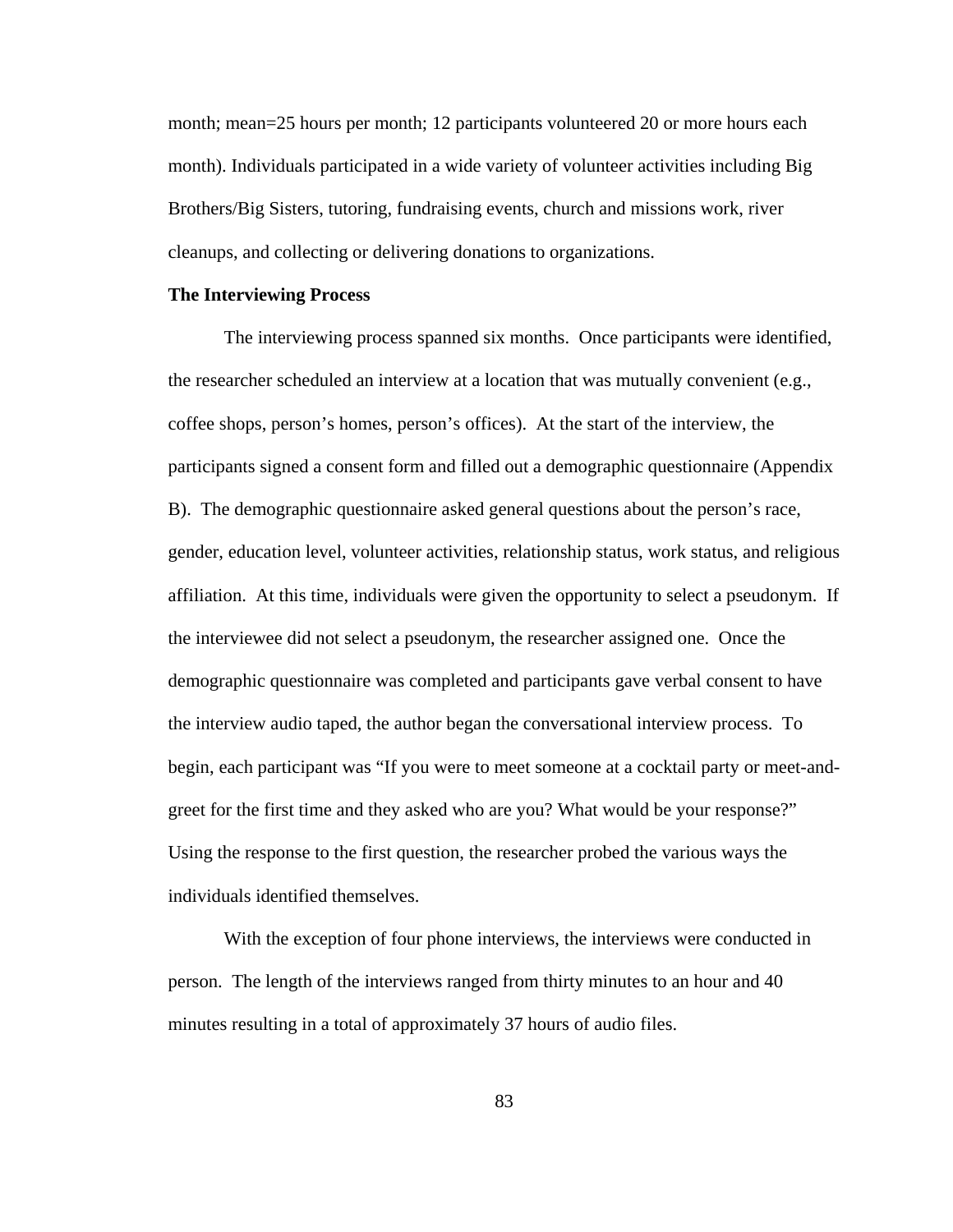# **Transcribing**

In order to ensure the accuracy of the interview information for the analysis portion of the study, each interview was transcribed verbatim, yielding a total of 782 pages of single-spaced text (Lindlof & Taylor, 2002). The researcher along with two other individuals transcribed the interviews. Each transcript was verified by the researcher in order to ensure the accuracy of the transcription.

### **Post Interview Discussion**

After each interview, the author asked each participant if they had any questions for the researcher. This question often led to a conversation regarding the topic of interest Even though this is an alternative form of conducting phenomenological analysis (engaging the individual in the discussion of the phenomenon), the researcher did not use the information generated in these discussions in the analysis of the data. Rather these discussions simply served as a way for the individual and the researcher to co-reflect on the topics discussed in the interview. These discussions were not included in the analysis.

### **Data Analysis**

Once the author transcribed the data, the author engaged in various processes to analyzed the data. While Van Manen (1990) does highlight the process of data collection and analysis one must undergo in conducting a phenomenological study, these steps are vague. Van Manen briefly discusses thematic analysis as an initial phase of the analysis process; however, his discussion focuses mainly on the nature and articulation of themes and not on how one discovers these themes. These themes are later used to develop the mapping of the essence of the phenomenon. Since the process of developing themes was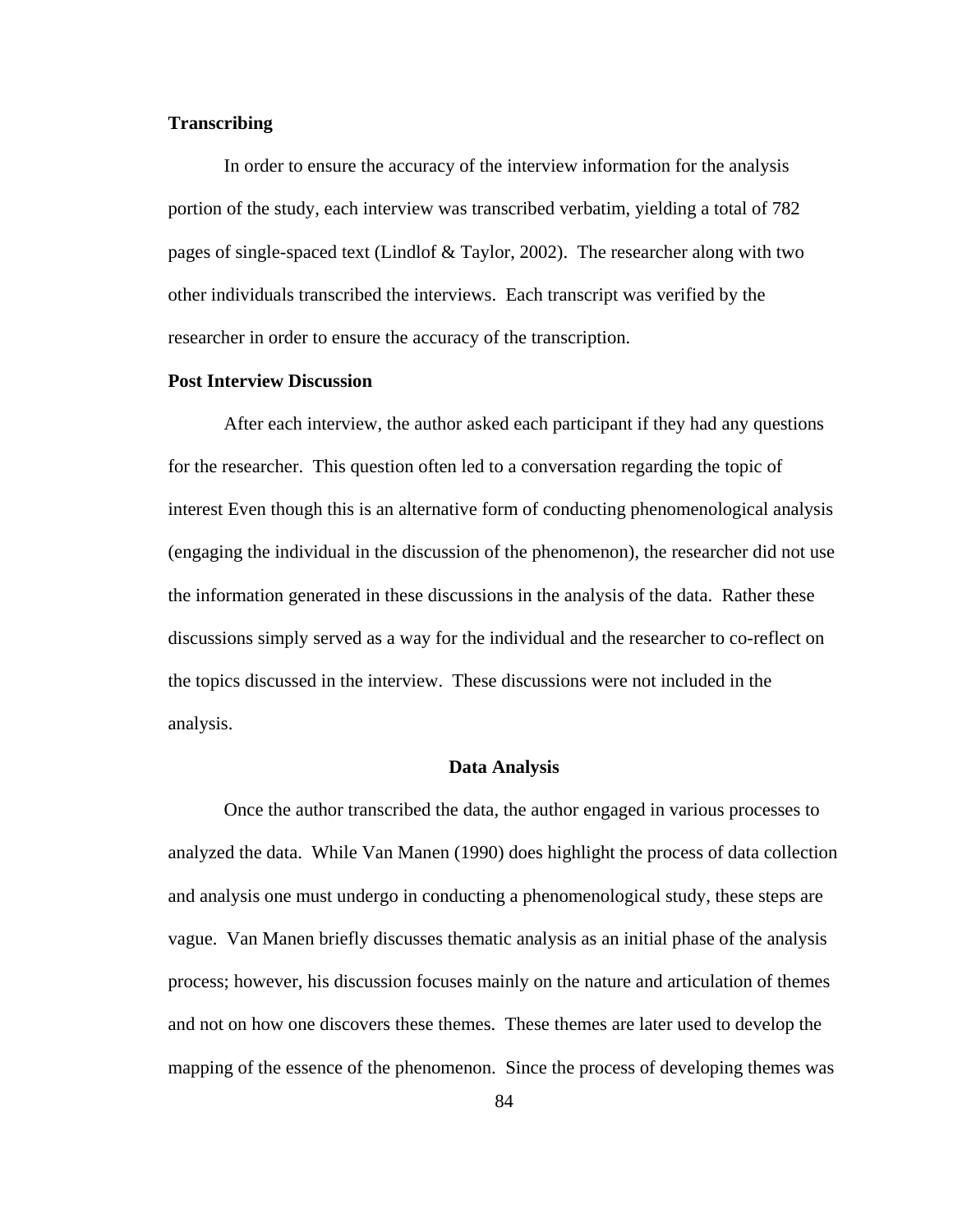not discussed, the author borrowed analytic tools from Charmaz (2006), Strauss and Corbin, (1998), and Kvale (1996). These analytic tools helped to ground the researcher in the data to create themes.

The initial phase of the analysis was to uncover themes present in the data. Phenomenological themes are "a form of capturing the phenomenon one is trying to understand" (Van Manen, 1990, p. 87). Van Manen articulates several properties of themes. A theme is a) something that points to the meaning behind an experience, b) a simplified definition of the essence that often falls short of describing the essence of the phenomenon, c) intangible, and d) an attempt to capture the phenomenon.

The first step to analyzing the data was to engage in selective reading (Van Manen, 1990). Selective reading is simply reading sections of the text several times to determine which statements or phrases reveal aspects of the phenomenon. Before engaging in selective reading, the researcher read the entire document. Then the researcher went paragraph by paragraph to code the data. This process is similar to constant comparison methods where the researcher may choose to compare line by line, paragraph by paragraph, or document by document (Strauss and Corbin's, 1998). With the assistance of Atlas.ti, qualitative analysis software, the author used open and axial coding to code the passages (Strauss and Corbin, 1998). Open coding (Strauss & Corbin, 1998) or initial coding (Charmaz, 2006) means coding the actions that are occurring in the data. As the researcher compared each paragraph to each other within the transcript, she would highlight incidents that described a common idea and create a code for the idea. These initial codes were specific in nature and often include such codes as identification by work, experiencing conflict, giving back, helping others in need, feeling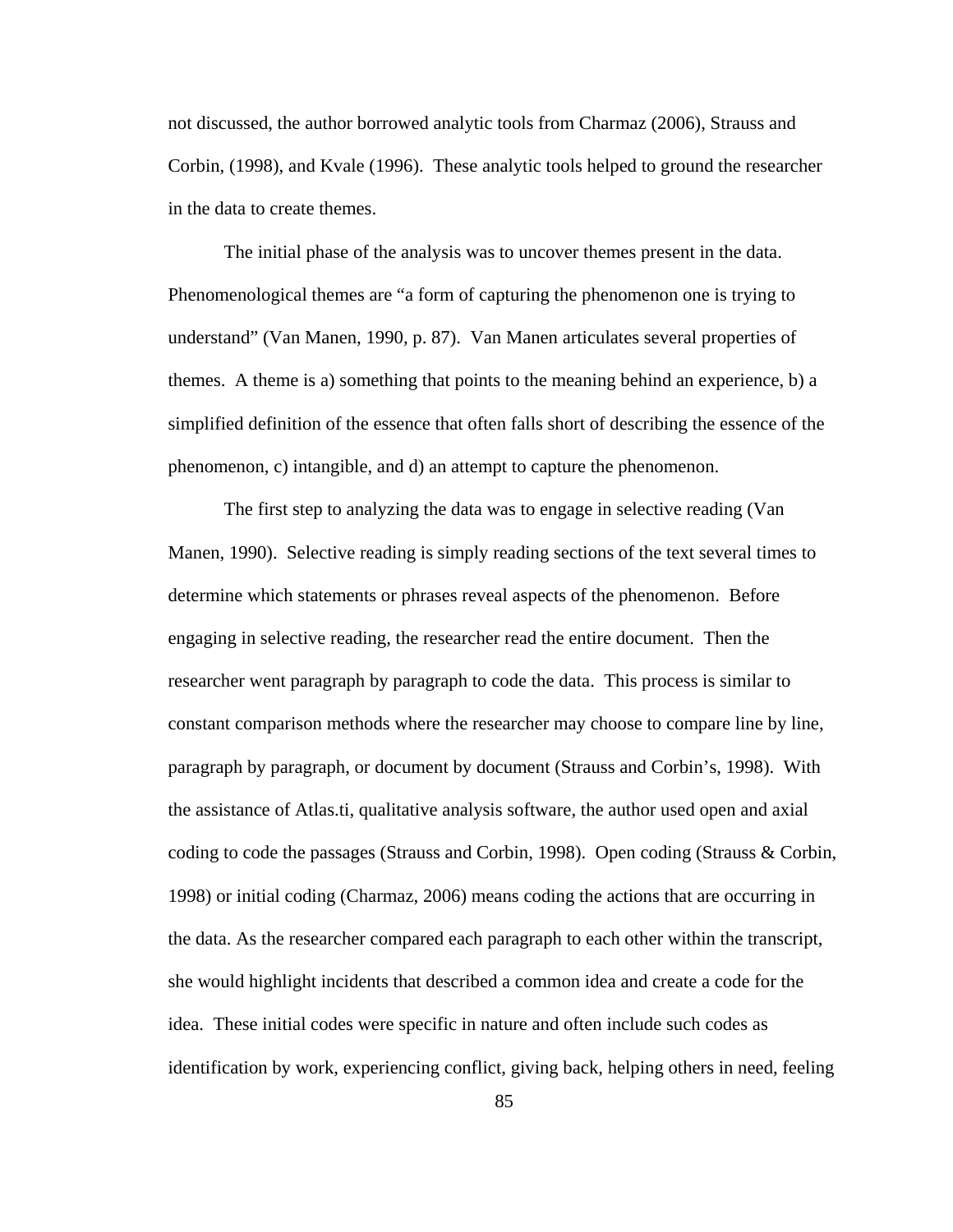overwhelmed, volunteering with relational other, etc. These open codes or initial codes were then aggregated to create larger categories, or axial codes (Strauss & Corbin, Charmaz, 2006). These axial codes included segmenting between work and family, definition of volunteering, benefits of volunteering, etc.

During the open and axial coding process the researcher also created memos for each research question and additional themes that fell outside the realm of the research questions. The memos helped to identify which themes were the most prevalent and powerful (Charmaz, 2006, Kvale 1996). The researcher structured her memos based on research questions. Within each research question memo, the researcher would include quotes and reflections on the quotes. The following is an example of the researcher's reflections in response to research question 2:

**RQ 2:** How do volunteers discursively manage role interfaces?

Code: Flexibility of Current roles around the demands of being a parent.

*This quote demonstrates the flexibility of boundaries. The ability to create work "spaces" and work "areas." Spaces and areas here refer to those spaces where one physically sees themselves at work. In this quote we have a move from the job to the home and then back to the office. "Working from home" in a way is discursive indicator of being able to transform into the work self outside of the physical boundaries and settings of the office. Thus a work self can be present at home, in a separate state, etc. The importance of indicating the work self and realizing that it is outside of the boundaries of the physical setting where work occurs, is that the person can transform into the work self at any given time and location indicating the permeability of role spaces among the roles and allowing for situations of layering, intertwining, etc. Boundaries are free to move in this given situation because of the flexibility of one's job and the ability to work outside of the office. In this instance, the same is occurring with the family self. Even though the person was able to previously work from home, the family self or the demands on the family self are ever present and looming and can create demands for that role to be manifested.*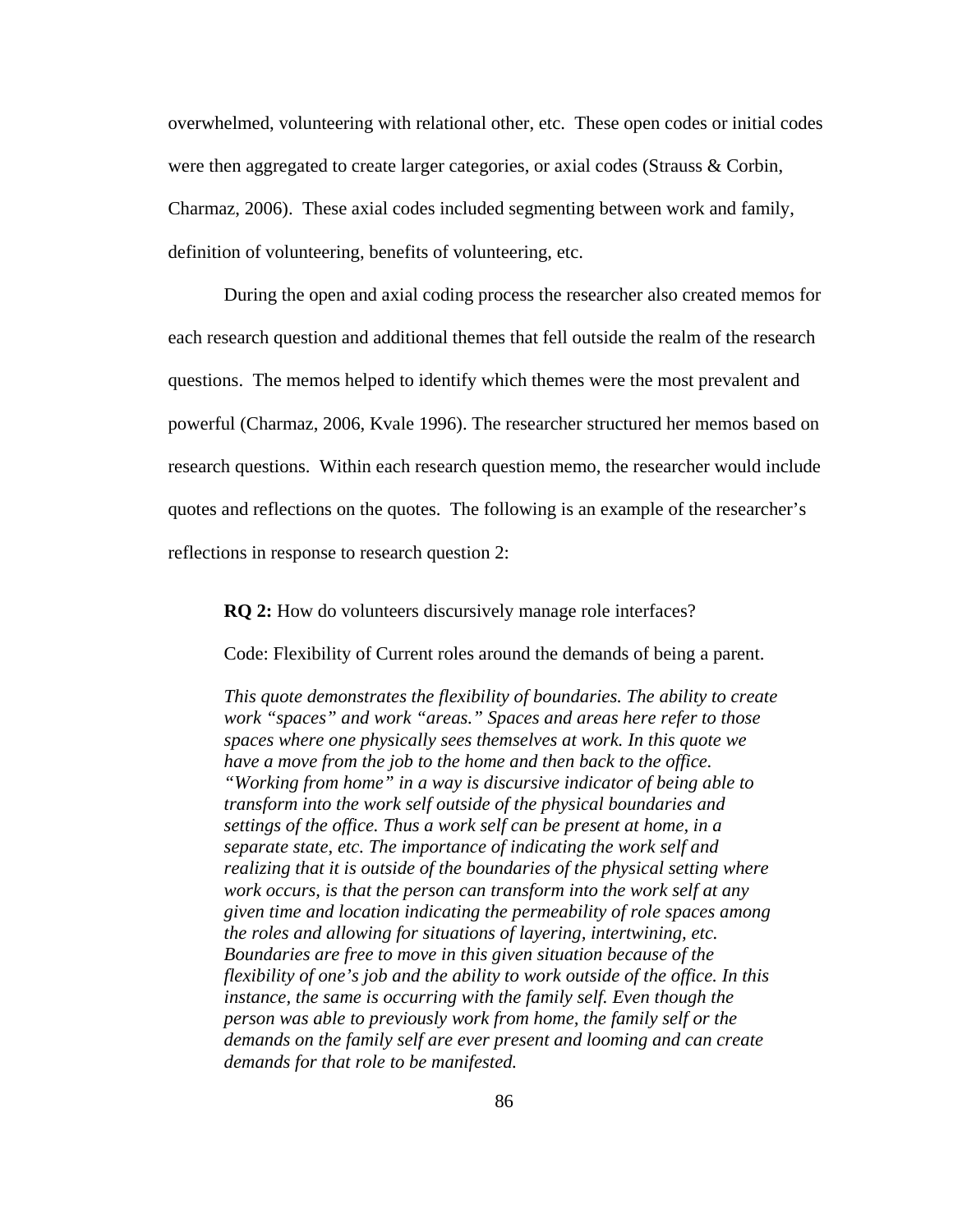In situations where themes required further exploration, second interviews were conducted with earlier participants. These interviews served to clarify certain concepts that were not as deeply explored in the initial interview. Specifically, the researcher clarified the concept of articulating need with two participants. Lastly, these axial codes were aggregated to develop themes. These themes are interpretations of the data that go beyond the participant's understanding of her/his experience. These themes encompass a "wider frame of understanding than that of the subjects themselves" (Kvale, 1996, p. 214- 215).

As discussed earlier, one of the problems associated with themes in a phenomenological sense is that they are an incomplete expression of the phenomenon (Van Manen, 1990); however, these themes may be used to map the world of experience, and hence, map the essence of the phenomenon. Once again, Van Manen described the outcome of the analytic process, but does not lay out the process one engages in to move from the themes to capturing the essence of the phenomenon. Thus, using the axial codes, the researcher first developed themes from the data. The researcher used the themes and memos to extrapolate the essence of the phenomenon from the themes. The author reviewed all the memos and themes to determine which themes were essential to explaining the phenomenon (Van Manen, 1990). By looking at the connections between themes, the author was able to discern the essence of the phenomenon. For example, themes of role management included role segmentation and integration. Explanations for how individuals managed these roles were not present in the memo on role management. However, one miscellaneous memo on contradictions discussed the ways individuals'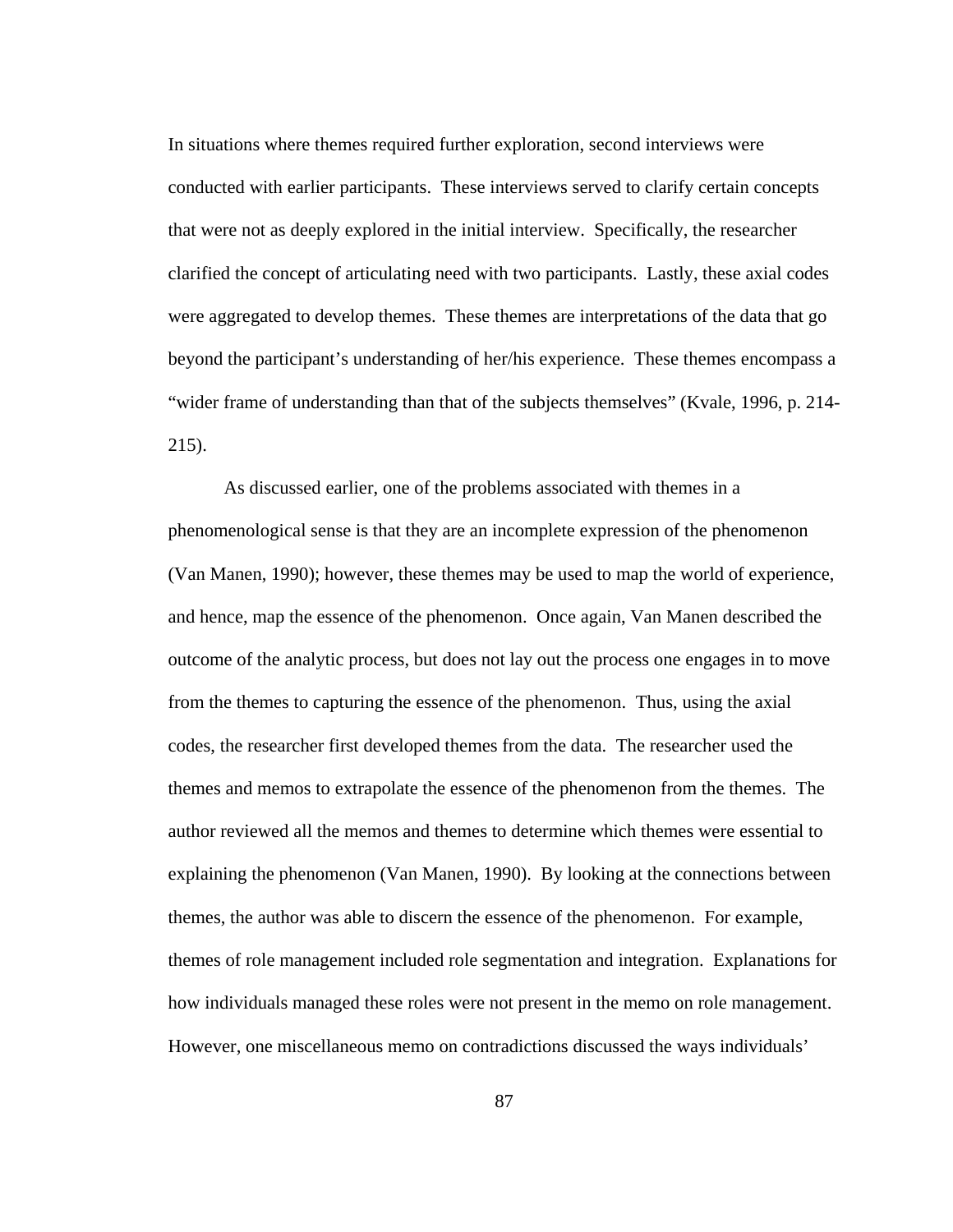priorities did not coincide with their role behavior. Additionally, a memo on the possible connections between identity and role management created during the interviewing process clued the researcher into the possibility of an essence. Here are a few examples of memos that indicated a relationship between roles and identity:

*Engaging in roles help us grow and often puts us in situations to reevaluate the roles around us and our situations to see if we can grow.*

*For each volunteer role she describes a certain element or connection of who she is as a person and how that led her to volunteer with certain organizations.*

*The person identifies herself as someone who enjoys meeting people so the volunteer activity she chooses to be involved in taps into that aspect of meeting people and talking to others.* 

Further exploration yielded two additional memos regarding levels of role identity. Thus, the researcher reread through each transcript and compared each transcript to each other (constant comparison) to further focus on the way role management and identity interacted. Using this data, the researcher was able to discover the essence of the phenomenon, which will be explored in the write-up of research question four.

## **Validation**

Given the subjective nature of qualitative data, several measures were taken to validate the findings. Qualitative validity refers to the steps the researcher takes to ensure the accuracy of the findings (Creswell, 2009). Creswell and Miller (2000) identify disconfirming evidence (lens of the researcher), prolonged engagement in the field, (lens of the participant) and thick, rich descriptions (lens of people external to the study) as the three forms of validity of the constructivist/interpretive paradigm. The researcher used disconfirming evidence and thick, rich descriptions as validation techniques.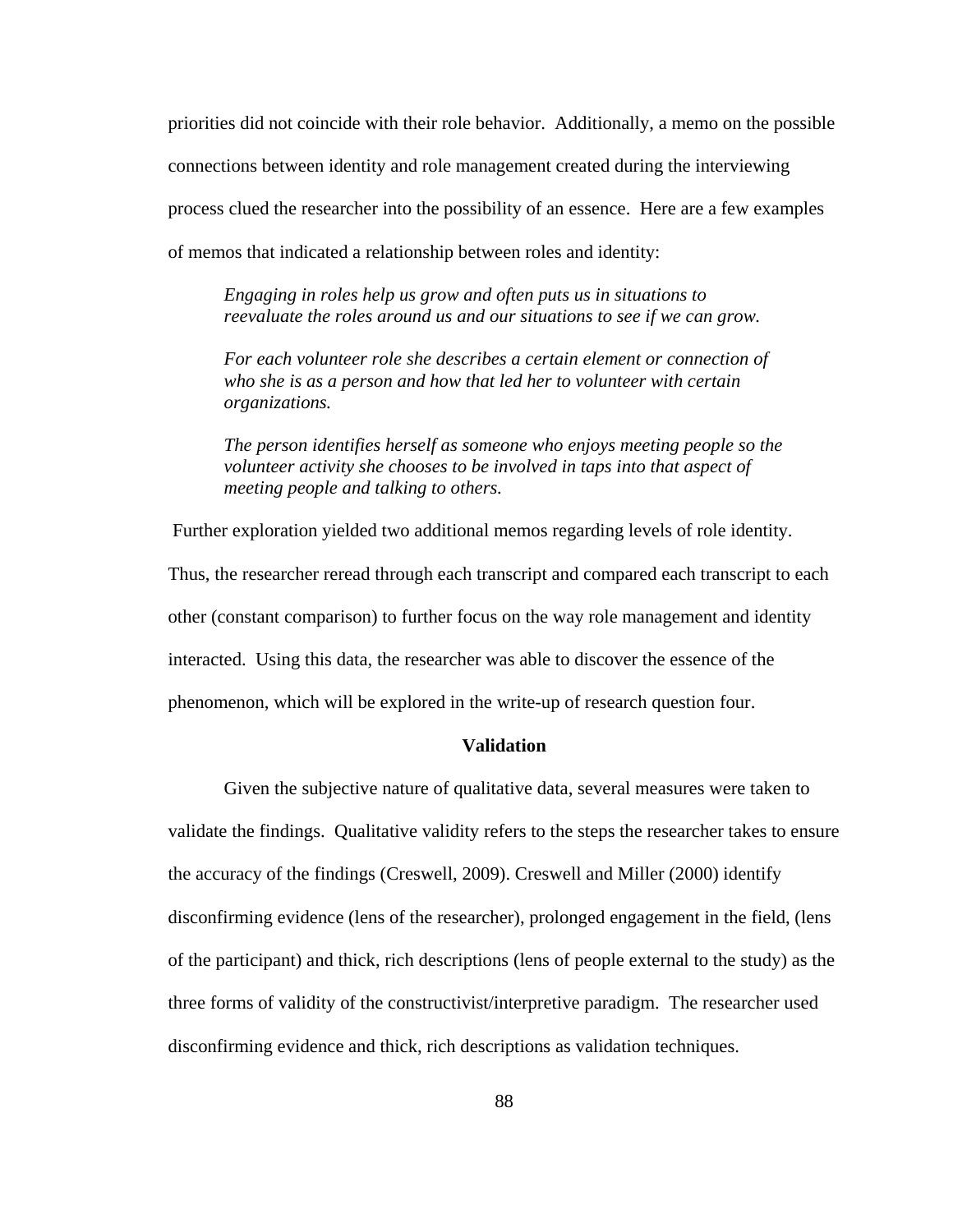Engaging in validation from the lens of the researcher means minimizing personal/researcher bias in the analysis and the write-up of the results. In addition to bracketing the researcher's bias and previous experience on the topic, the researcher also looked for disconfirming evidence of the phenomenon under study. Looking for disconfirming evidence occurs when one establishes preliminary themes and then looks through the transcripts for evidence that contradicts the themes (Creswell & Miller, 2000; Miles & Huberman, 1994). In selecting participants, the researcher looked for a variety of participants that would represent the various ways individuals could engage in all three roles. The range of participants includes heavy volunteers to light volunteers, single parents to individuals in casual dating relationships, and part-time to full-time workers. The wide variety of participants resulted in rich yet varied data set. As the researcher created memos and themes, the researcher made note of evidence that would serve as negative or unique cases. For example, one participant combined her work, family, and volunteer role. These cases were included in the write-up of the analysis.

The second form of validity used was providing rich, thick descriptions in the writing and presentation of the results. These descriptions provide detail on the participants' background and their experiences managing multiple roles. Additionally, the researcher presented large excerpts from the transcripts in the write up of the results to illustrate how the participants articulated their experiences of the phenomenon. Rich, thick descriptions help establish the external credibility in that the reader of the study is able to use the detailed account to assess the results and conclusions of the researcher (Creswell & Miller, 2000).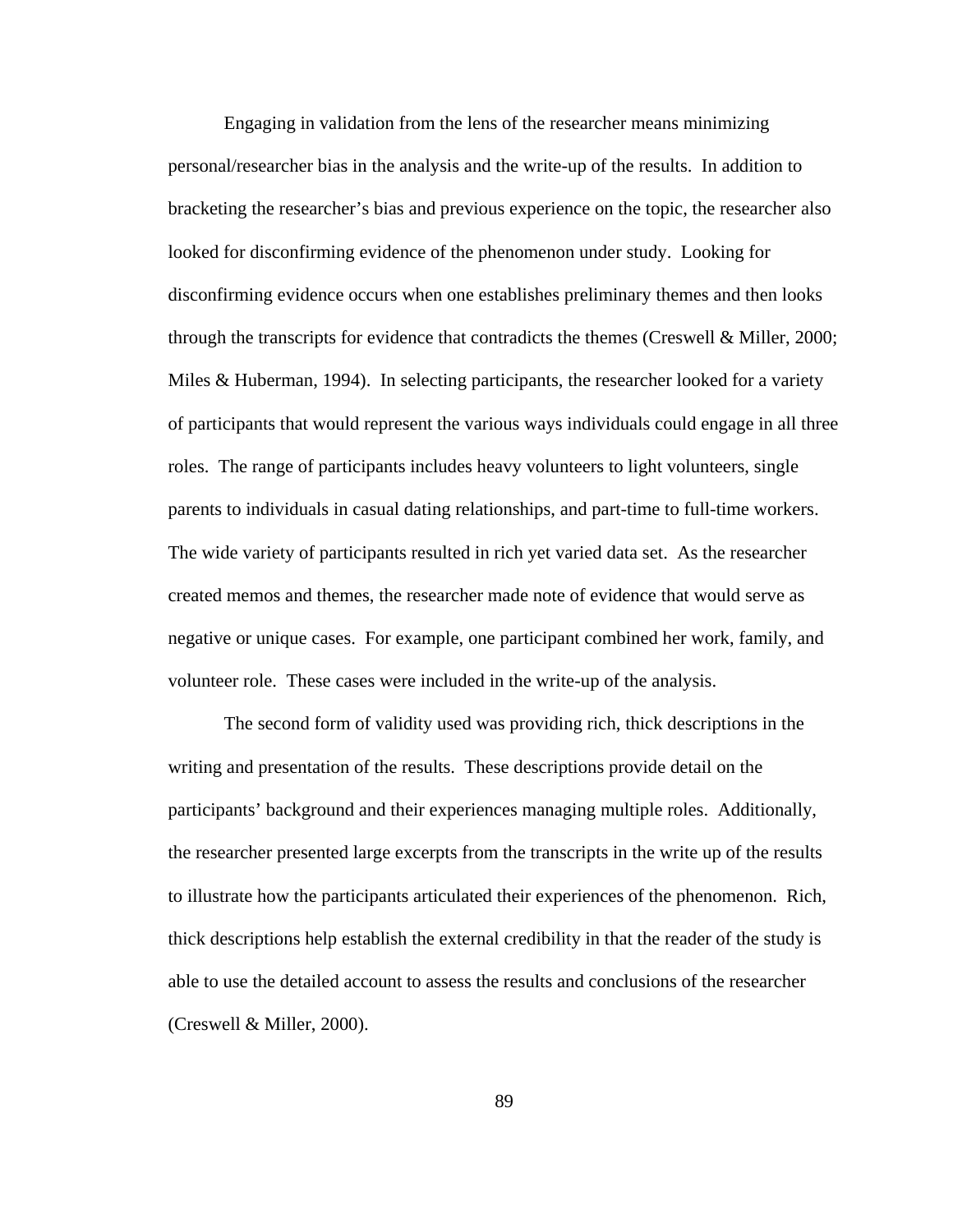The one form of validity the researcher did not engage in is the lens of the participant. While member checking, in which participants review and respond to the findings, is a form of testing the validity of the results through the lens of the participant (Creswell, 2009), some scholars have argued that this form of validity is inconsistent with the constructivist/interpretive paradigm (Creswell & Miller, 2000) and the practice of phenomenological inquiry. Since member checking serves to confirm and establish themes, Creswell and Miller (2000) argued that this technique is a part of the postpositivist paradigm. Phenomenological inquiry looks to understand the phenomenon by first approaching reductions of the phenomenon (reflections of experiences) and then using these reductions to piece together themes that indicate aspects of the phenomenon, but do not completely capture the essence of the phenomenon (Van Manen, 1990). These themes are then used to explain the phenomenon of interest. Having participants engage in member checking of the themes means the individuals are reading and commenting on only a reduction of the phenomenon where the themes themselves fall short of explaining the essence of the phenomenon.

One way the researcher did attempt to engage the participant in a discussion regarding the phenomenon or the essences of the phenomenon was to allot time at the end of the interview for questions and further discussion on the topic. However, as mentioned before, these discussions were not used in the analysis.

#### **Summary**

This chapter discusses in great detail the processes engaged in to collect and analyze the data regarding role engagement, role interaction, and identity. While the researcher primarily used Van Manen's (1990) conceptualization of phenomenology to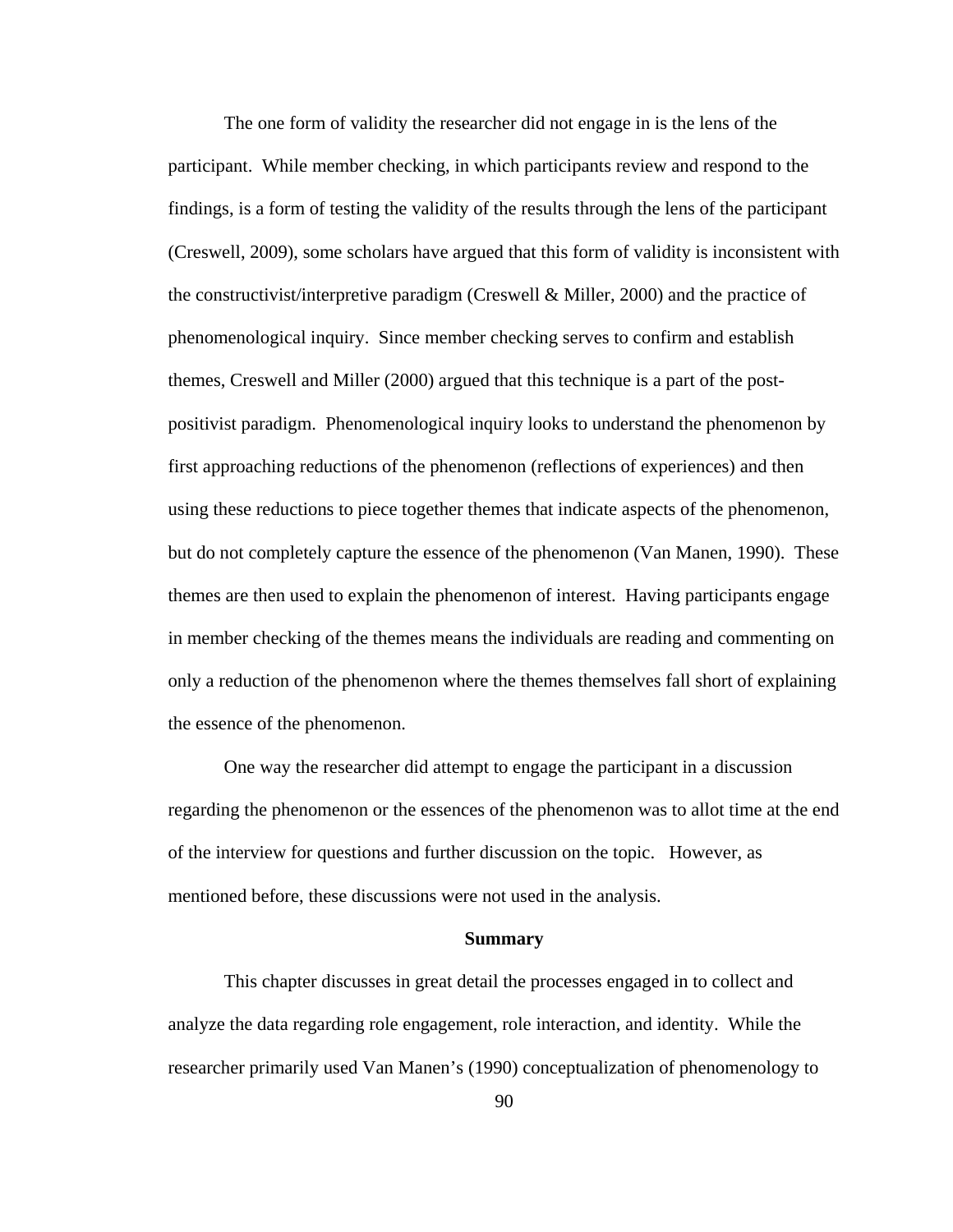approach the data, Van Manen begins his analysis of the data at the thematic level. The author had to incorporate analytic tools from other data analysis techniques to develop the themes. Using these themes, the researcher was able to answer the three research questions. Lastly, the researcher used the themes as guideposts to map out the essence of the phenomenon. The essence of the phenomenon coincidentally tied into the fourth research question.

The following sections will discuss the findings from the data. Chapter Four will demonstrate the ways participants articulate the relationship between roles to answer the question of whether or not participants view roles as separate. Chapter Five will focus on how participants defined the volunteer role. Next, Chapter Six will further explore the processes individuals engage in to manage roles interfaces. Lastly, Chapter Seven will discuss the ways identity and role engagement interact with each other.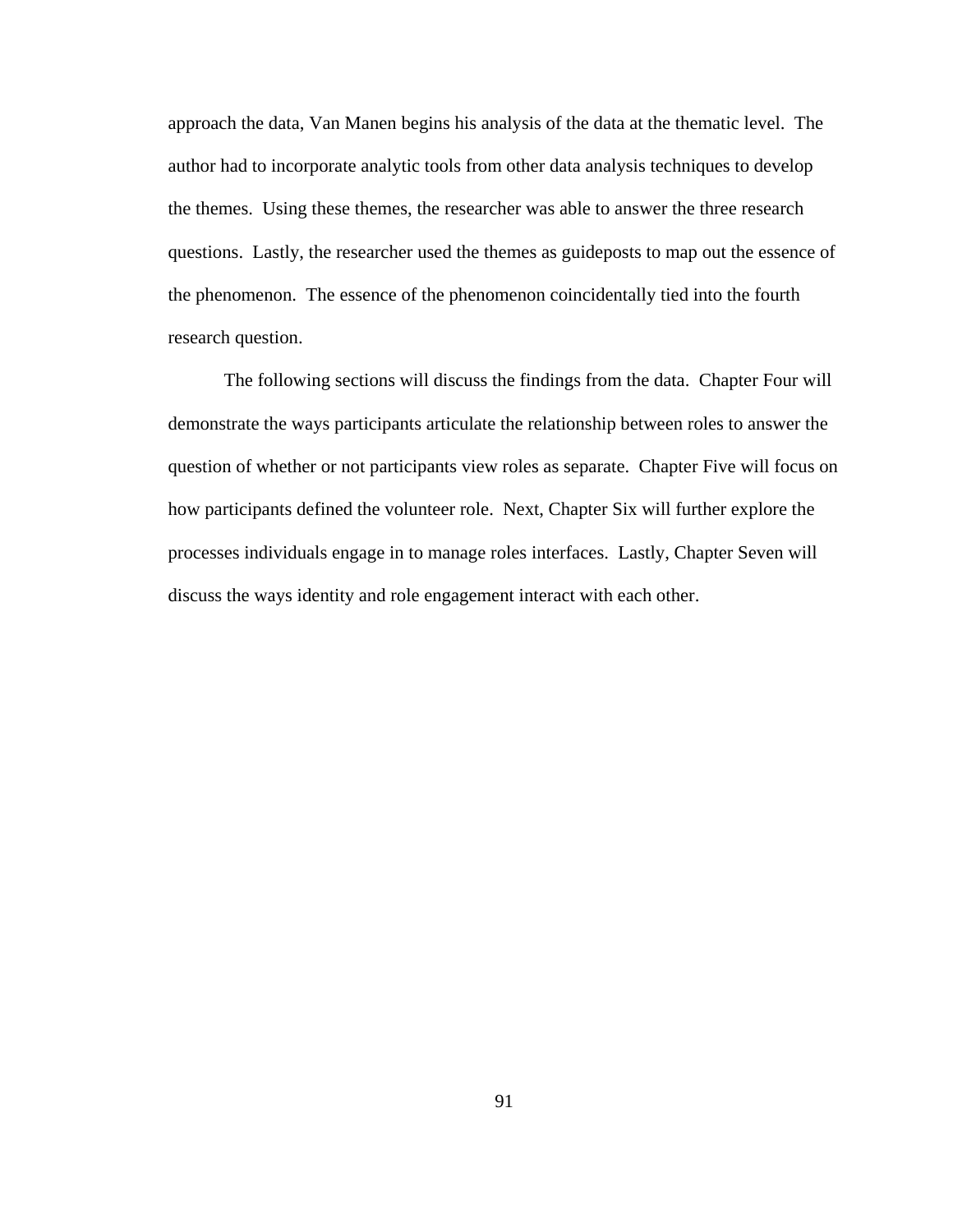## **CHAPTER FOUR: ARTICULATION OF ROLES**

The main goal of this particular study is two-fold: to understand how volunteers manage multiple roles and to understand how these experiences interacted with individual identity. Before answering these important questions, there are several assumptions scholars should address. First and foremost, there is the question of whether or not participants view the work, relational, and volunteer roles as distinct roles. Roles are "behaviors characteristic of one or more persons in a context" (Biddle, 1979, p. 58). Scholarship in the area of work life/family interaction often assumes that these roles are separate roles, each with their own set of demands, values, and beliefs. Furthermore, these roles are discussed as interdependent with other roles in their respective system (Katz & Kahn, 1978), but not across systems. Even though roles have been theoretically described as unique entities, do individuals in fact articulate roles in this manner? Thus, this chapter answers the question: *Do volunteers articulate distinct roles that comprise their identity?*

Participants did articulate the work, relational, and volunteer roles as distinct roles. Each interview began with a global question where participants were asked how they would introduce themselves if they were to meet someone for the first time. For the most part, participants in the study identified themselves through their work and their relational role. In describing these group memberships, individuals would often describe their job and later shift into describing their family or relationaships; thus, indicating that both roles were separate. Some participants also began by describing their volunteer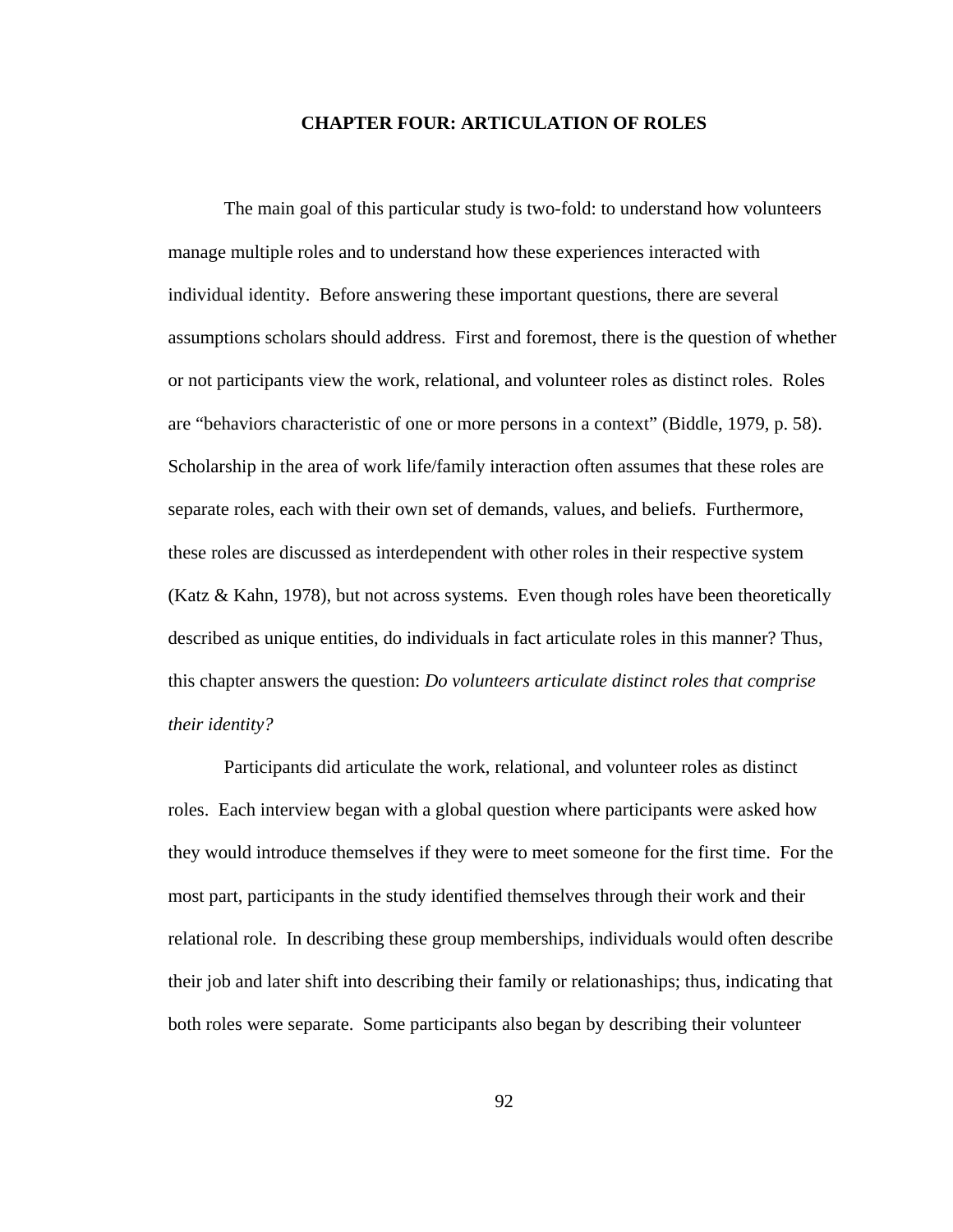activities. Chapter Seven explores in greater detail how individuals initially identified themselves as a form of identity construction.

The answers to the initial global question gave participants the opportunity to articulate their roles without the interviewer giving the participant guidance on how to answer the question. Additionally, towards the latter half of the interview, participants were asked to describe their priorities. In answering this question, participants articulated their roles in relationship to each other. It was the participants' ability to recognize a relationship between their roles (e.g., placing one as a higher priority or arguing one supports another role) that demonstrates and supports the conclusion that individuals view roles as distinct. This chapter will present findings on how participants articulated the work, relational, and volunteer aspects of their lives as separate entities that interact in relation to one another. Additionally, the chapter will explore the use of metaphors to describe roles. Since the metaphors for roles were usually similar objects (e.g., hats, irons in the fire) that one possessed multiples of, these metaphors provided additional support for the argument that participants view roles as separate.

#### **Relationships Among Roles**

One indication that participants viewed roles as separate is the way participants described the value (i.e., financial) and meaning of the work role in relation to other roles. First and foremost, the *work role* is valued as a source of income for most individuals. Even if participants were married, work served as a particular revenue source that allowed participants to both support one's family and engage in activities outside of work. Susan and Saul, two participants who were married, each spent some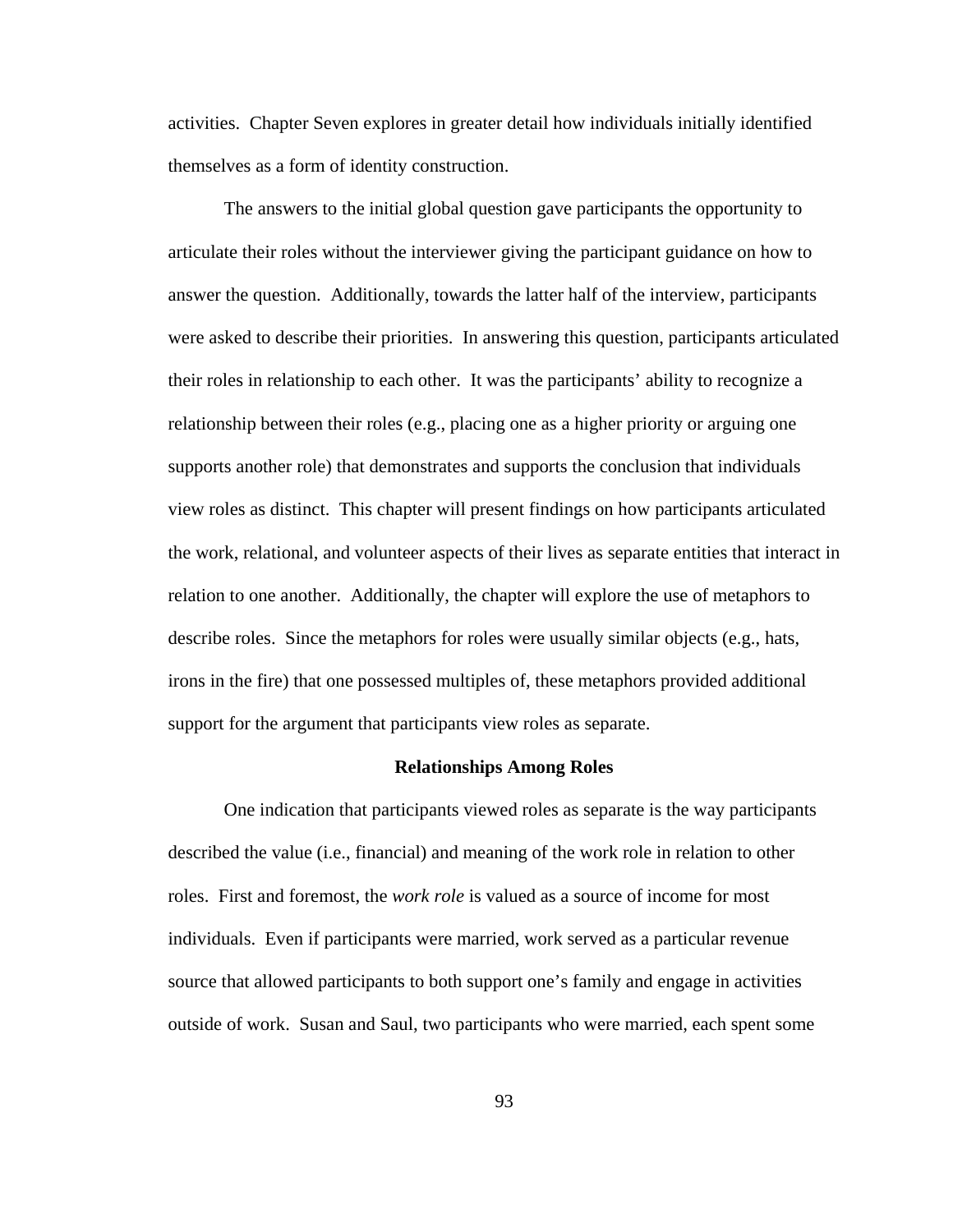time during their interviews<sup>1</sup> framing their jobs as sources of financial stability. In

Susan's interview, she described her current and future employment plans:

And [Saul] stayed in a job he absolutely hated because it paid well and it was flexible. And he did that for the kids. Which was why he was so sad when [our son] left [home for college]. So. My god what do I do now? And so I feel like it's [Saul's] turn. So I will stay [in my job] until either he gets another job with benefits as good as ours, which would be hard to do or I get old enough to retire in my own right.

When Susan mentioned "it is his turn," she referred to the fact that she was able to be a stay-at-home mom when the children were younger while Saul prioritized his work role to support the family. During Saul's interview, he confirmed and expounded on his job and the meaning behind his job:

Probably because you know, my job hasn't given me a lot of meaning directly for probably 10 years anyway. But it's been uh, you know, good, steady platform for raising kids. And uh so I just kind of had to derive its meaning from that.

Both Susan and Saul described work as a means to support one's family. The family role gave meaning to the work role; however, these roles were still separate as demonstrated in their relationship to each other. Because work was a source of financial security, Saul intentionally stayed in a job he found inherently meaningless. Since the children were no longer living at home, the couple reassessed their current and future employment. In this example, a change to the relational role occurred before there was a change to the work role. If these roles were not separate, the change would occur simultaneously.

Other participants more clearly described the roles as distinct as they made decisions regarding the work role in relation to their desired relational roles. Aaron, a soil scientist, consciously deviated from his father's career of farming in order to make sure he had a job that gave him time to spend with his family: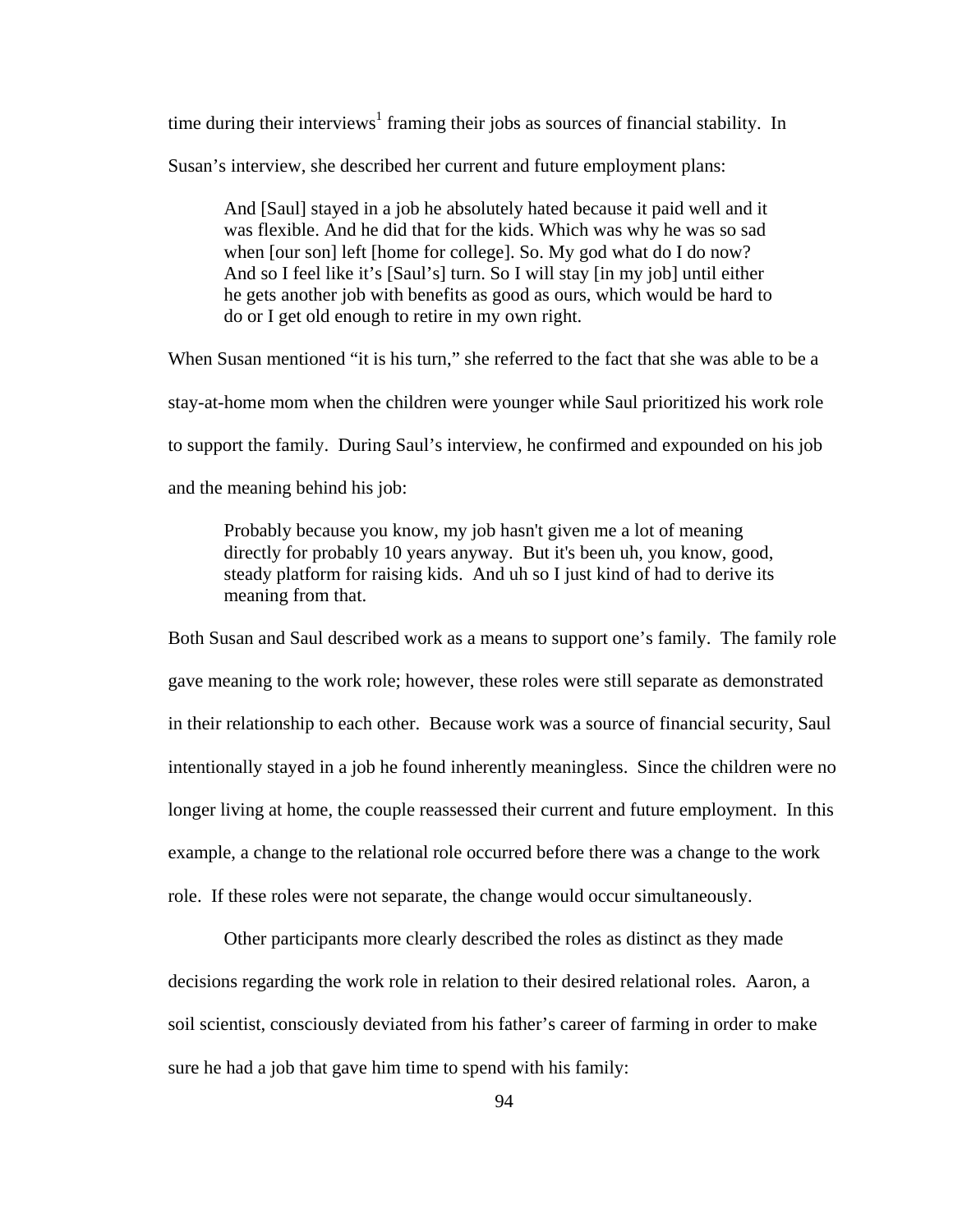I saw my dad um work 24/7, 365 as a farmer, worrying about whether it rained or not, whether or not the crops would grow or not, and he worried himself to death. . . . So I always said I wanted a job that was 9 to 5, I had my evenings weekends free for my family and my kids. And I didn't want a stress level where I couldn't enjoy that.

Aaron later admitted that his job also provided him with the opportunity to retire early. Aaron articulated spending the additional discretional time he acquired after retiring to volunteer more and spend time with his grandchildren. Jake, an assistant professor and medical researcher, framed his job as a form of financial security that related to other elements of his life. Prior to the interview, Jake had spent several weekends preparing grant applications that he hoped would fund his research for the next few years and increase his chance of getting tenure. When asked what role volunteering would play in his future, Jake described his future volunteer activity in relation to his work and future relationship status:

Honestly, I'd like to stay at about a similar level of [volunteer] participation but a lot depends on several things. Number 1, if I become very successful in this cycle of grants, it will improve my [job/financial] security a little bit, but I'm not sure it's going to help that much 'cause I'll still have to work very hard. Number 2, a lot's going to depend on what kind of relationships I evolve into.

For, Jake, the ability to continue, increase, or decrease his current volunteer activity depended upon the demands of the other two roles. Other participants used similar frames of financial security to discuss their work role. Financial security seemed to be a prerequisite to engaging in additional roles. Articulating roles in relationship to each other demonstrates an acknowledgement that the participants did view these roles as separate.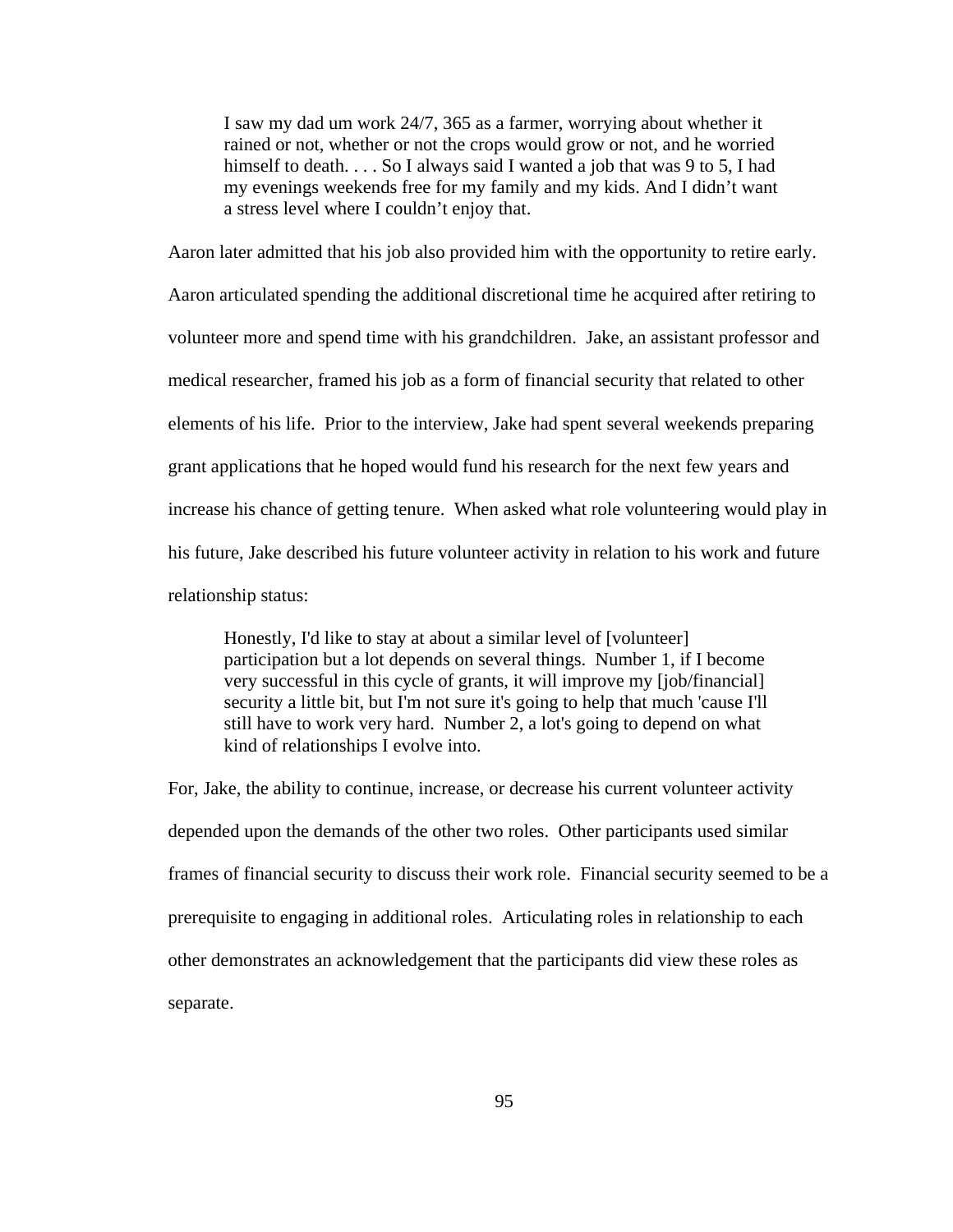In some instances changes to the relational role led to changes in the work and the volunteer role. In addition to Jake, three of the other participants in the study recently moved to a new location. Cynthia's family had to move to another state because her husband was pursuing a graduate degree:

I started at Financial Lending as a teller . . . We found out we were going to move down here and [Financial Lending] doesn't have any branch banks to transfer to but they had an opening for a part-time processor . . .So it was kind of a perfect opportunity for me to work part-time in the morning and then get some of the non-profit experience um in the afternoons,

Changes to another family member's roles resulted in the other person making adjustments to his or her roles. These changes demonstrated the interdependence of roles in the family system. Another example can be seen in those individuals who decided to be a stay-at-home parent. Making this decision often meant that the other individual must work to support the family. Changes to the breadwinner's employment or if one's salary was not sufficient to support the family, meant that the family had to alter the working arrangements. Maggie, who began as a stay-at-home mom, changed her work role when her children went off to college. She began doing secretarial work for a couple of companies in California. However, when changes happened to her husband's work role, the family's financial security weakened:

In California we're close to losing our home because of in the 90s— my husband was working in aerospace at the time, and the aerospace industry just died . . . So he lost his job and he was in his fifties. And I mean people were lined up [at the unemployment office]. He had always worked and always taken care of us and two weeks after he lost his job I lost mine. I was laid off and I took a \$2500 cut in pay. He couldn't find work. And we finally sold our home and moved back down to where my parents lived.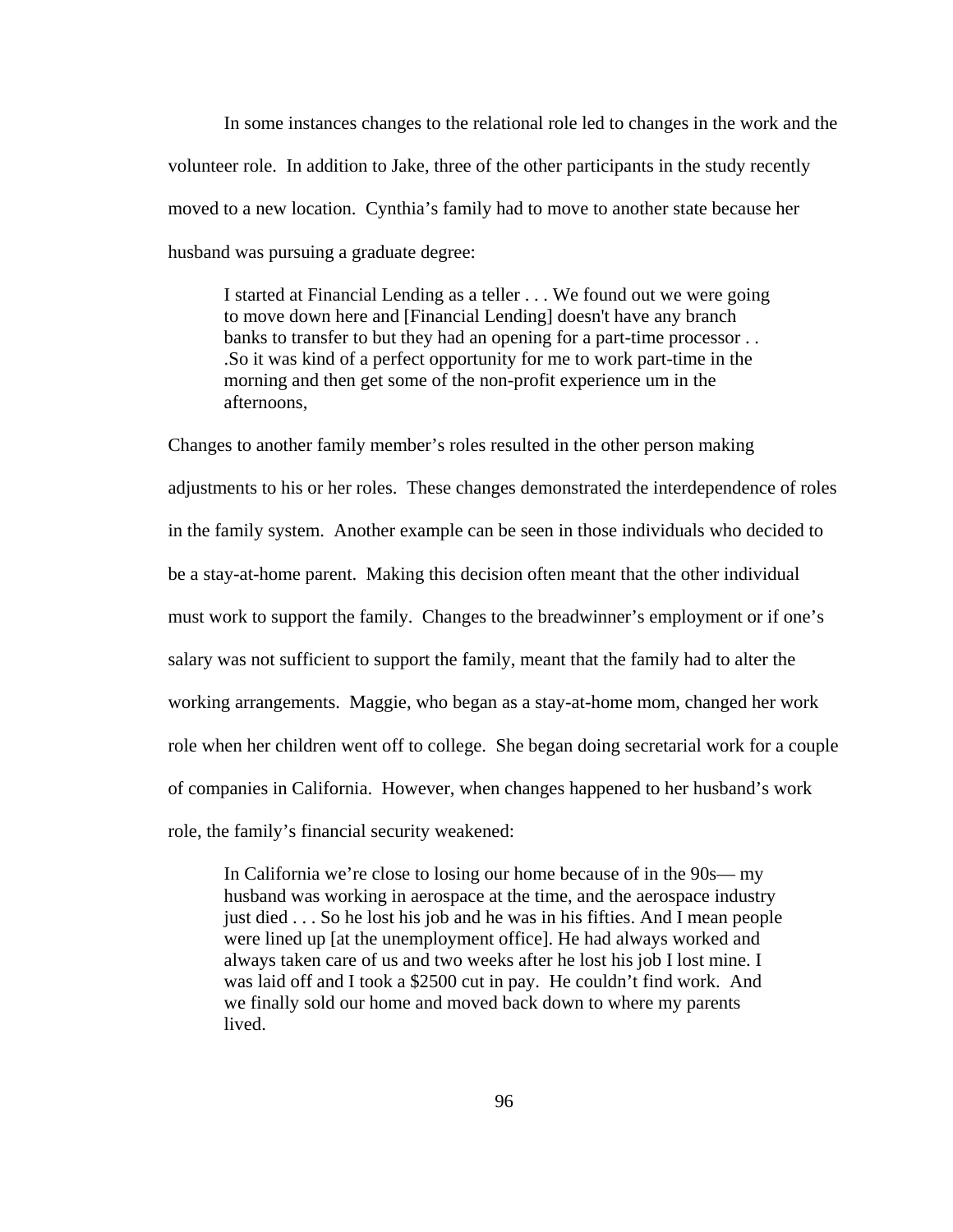Maggie later described how she sought employment after the move and is now the breadwinner of the family. Once again finances played a role, but in this case, Maggie's husband's job security impacted the importance of Maggie's job and forced Maggie into the role of sole breadwinner, a different family role. Without her husband's previous salary, it became difficult to survive in California. Maggie later described in her interview that her salary, after her pay cut, was barely enough to cover her house payment. Eventually Maggie lost her job, forcing the family to make decisions which ultimately resulted in moving to the Midwest. While not all participants experienced the same drastic changes that Maggie and her family experienced, the above excerpt does demonstrate how a loss of financial security in a work role affects family roles and decisions. These examples serve to illustrate the way participants in the study articulated the relationships between the relational role and the other roles.

In addition to describing the stability of one role as necessary for the stability of other roles, participants also implicitly mentioned relationships among roles when they described their priorities. Towards the end of the interview, each participant was asked about their top four priorities in life. Participants tended to rank their roles as their priorities. Duffy's answer is representative of many participants:

Well I guess you say, have to say your top priority in life would be God, you know, your church and right there with that would be your family and you know I'm pretty dedicated at work, so you'd say work and then you'd say your volunteering activities. And then I guess below that would be recreation.

There were some exceptions where individuals described "enjoying life" or "personal happiness" as a priority, but most individuals included their career/job and their family as separate priorities. Several participants mentioned "faith" and "relationship with God" as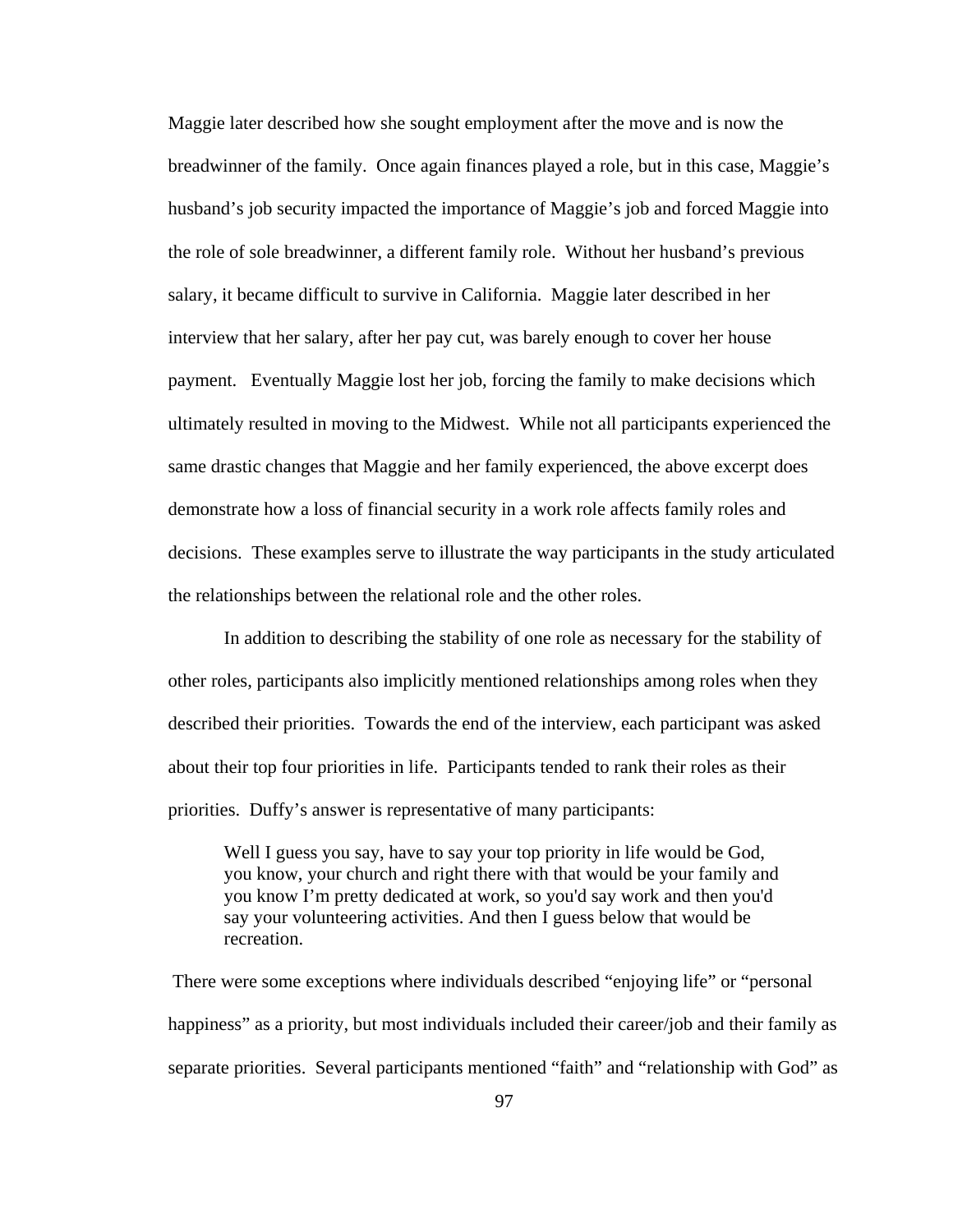a priority. Volunteering was only occasionally mentioned as a priority. Participants also described their priorities in relationship to each other. Some even went so far as to describe situations where priorities and actions were not in sync. For example, Sandy describe a mismatch between her priorities and actions when she said, "It's real easy to get your priorities messed up and your kids to be here at the house and you're at school and you're not around them enough."

Whether it is describing roles as necessary for the engagement of other roles or mentioning roles when ranking priorities, participants described the work, relational, and sometimes the volunteer role as distinct roles. If these roles were not distinct, it would be difficult to articulate a relationship between the roles or explain why a change in one role influences a change in the other role. One more additional source of support for the notion that participants articulated roles as separate is present in the participant's occasional use of metaphors.

#### **Metaphors of Roles**

One more indication that participants view roles as distinct stems from participants' use of metaphors to describe the multiple roles they managed. Sometimes participants described their roles as "hats" or "irons in the fire." Emily used the "irons in the fire" metaphor to describe all of her roles. She worked part-time at two different organizations, was married, a graduate student, and an active volunteer. When describing her priorities, Emily reflected on her newest part-time position, "[The part-time marketing position] was just the perfect fit so that I could, hopefully in the end, achieve [my career and educational] goals while having all these irons in the fire." When asked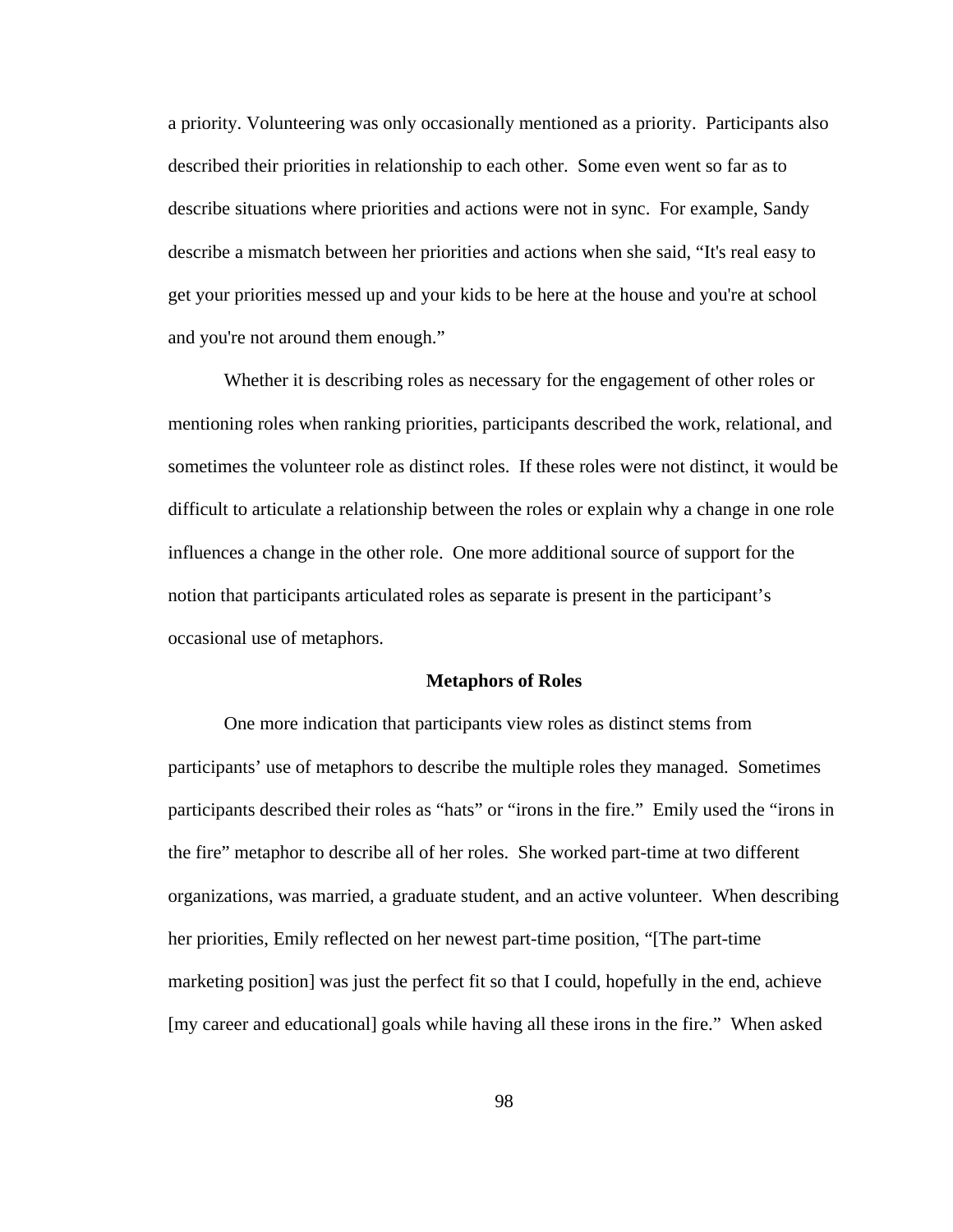to clarify the multiple "irons in the fire," Emily referred back to the various roles in her life as the irons.

Another metaphor used by a participant to describe their roles was the "hat" metaphor. Susan is a prime example of someone whose work and volunteer role were highly related. She worked for a university and her job involved developing programs to assist low-income individuals. In her volunteer role, Susan served on the board of a grassroots organization, the Housing Extension Program (HEP), which also developed programs and advocated on behalf of low-income individuals. These jobs themselves seem very closely connected. When asked how she would describe the various things she was involved in, Susan described the roles as different "hats":

Disraelly: How would you describe all these things you're involved in? How do they influence who you are on a daily basis?

Susan: [LAUGHS] I wear a lot of hats. And some of them don't seem to go together immediately. Like you don't think of like the PTA room mom necessarily as the one whose helping with you know leafleting, protesting militarism, or um memorial parade or something. . .I sometimes wear both of them [HEP and Work Role]. They're stacked, but on a typical day at work, if I have nothing to do with HEP, I …[describes a laundry list of work tasks including conducting workshops, serving on committees, and screening potential new co-workers].

In this excerpt, one can see how Susan articulated her perceptions of the different demands in her life. She used the hat metaphor to represent each role. When Susan wore her work hat, she conducted workshops, served on university committees, and other tasks associated with her job. Her volunteer work primarily fell under HEP, the grassroots organization. When Susan wore her HEP hat, she helped to develop and organize programs to benefit low-income individuals. Since some of her work for the university and some of her work for HEP were interdependent, she was able to intermix these jobs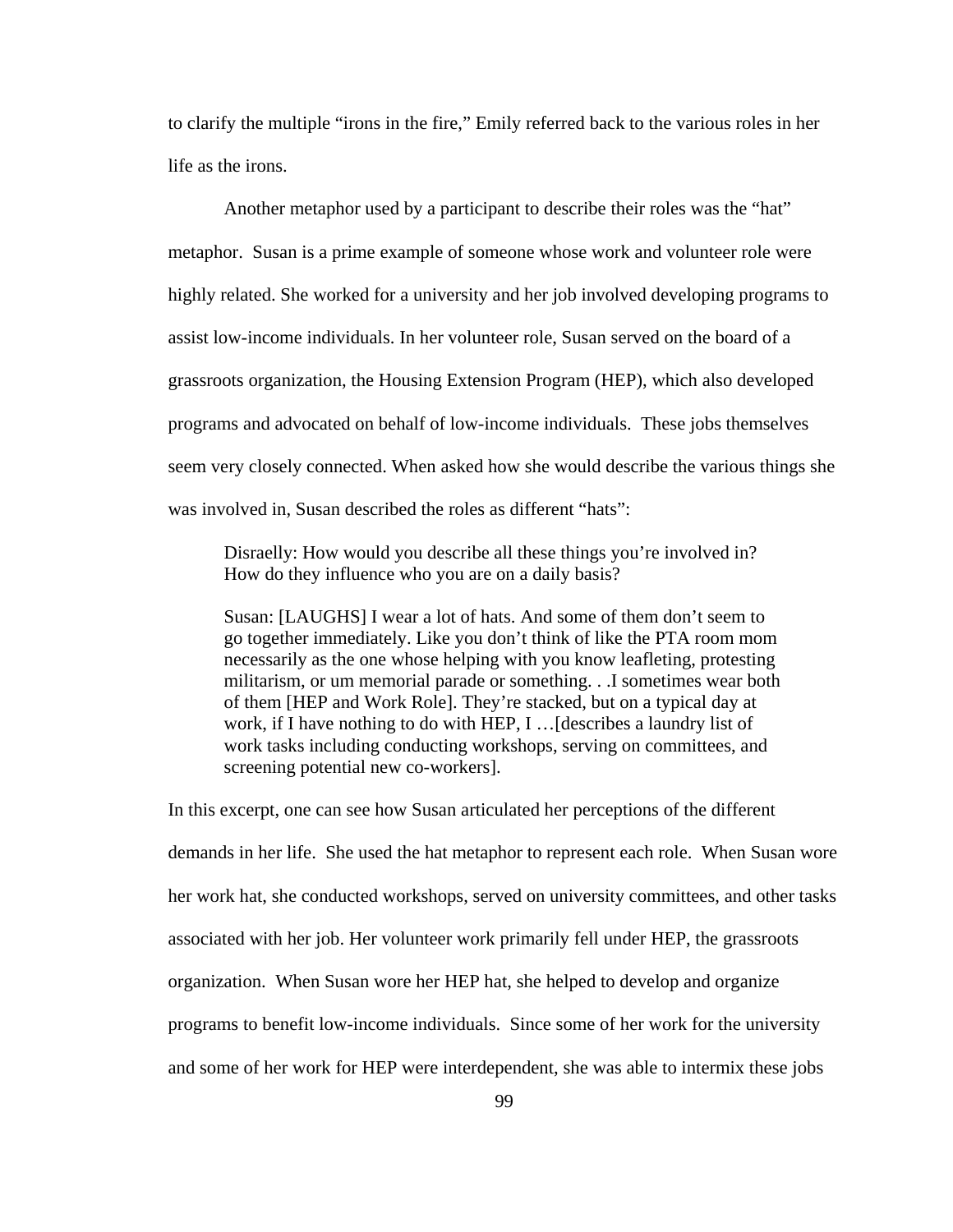and resources. For Susan, HEP enhanced her job and helped her pursue the mission of helping low-income individuals. Even though both of these roles helped her pursue her mission and both can be done simultaneously, her metaphor for the roles still described the roles as different. Susan did not mention a combined HEP and university employee hat; rather she claimed that sometimes her hats are "stacked" allowing her to engage in two roles simultaneously.

Both of these metaphors used distinct objects to describe different roles. If participants did not view these roles as separate, they would not describe their roles through these metaphors. Having "irons in the fire" or "wearing different hats" means a person can change roles (hats) or remove certain roles from their lives (irons). Changing or removing roles from one's life is consistent with the ways individuals described managing multiple roles (see Chapter Six).

# **Conclusion**

By looking at the way participants described the relationships between roles and the metaphors participants used to describe roles, one is able to see that participants viewed and articulated these roles as distinct. Whether they were hypothetically introducing themselves or describing their priorities, participants did mention the relational role and the work role separately. In terms of the volunteer role, while participants overall did not articulate volunteering as being as high of a priority as the work and family roles, those who did mention volunteering described it as a separate priority.

This chapter seeks to establish the foundation upon which much of role interaction scholarship is built. Whereas past scholarship has assumed that individuals do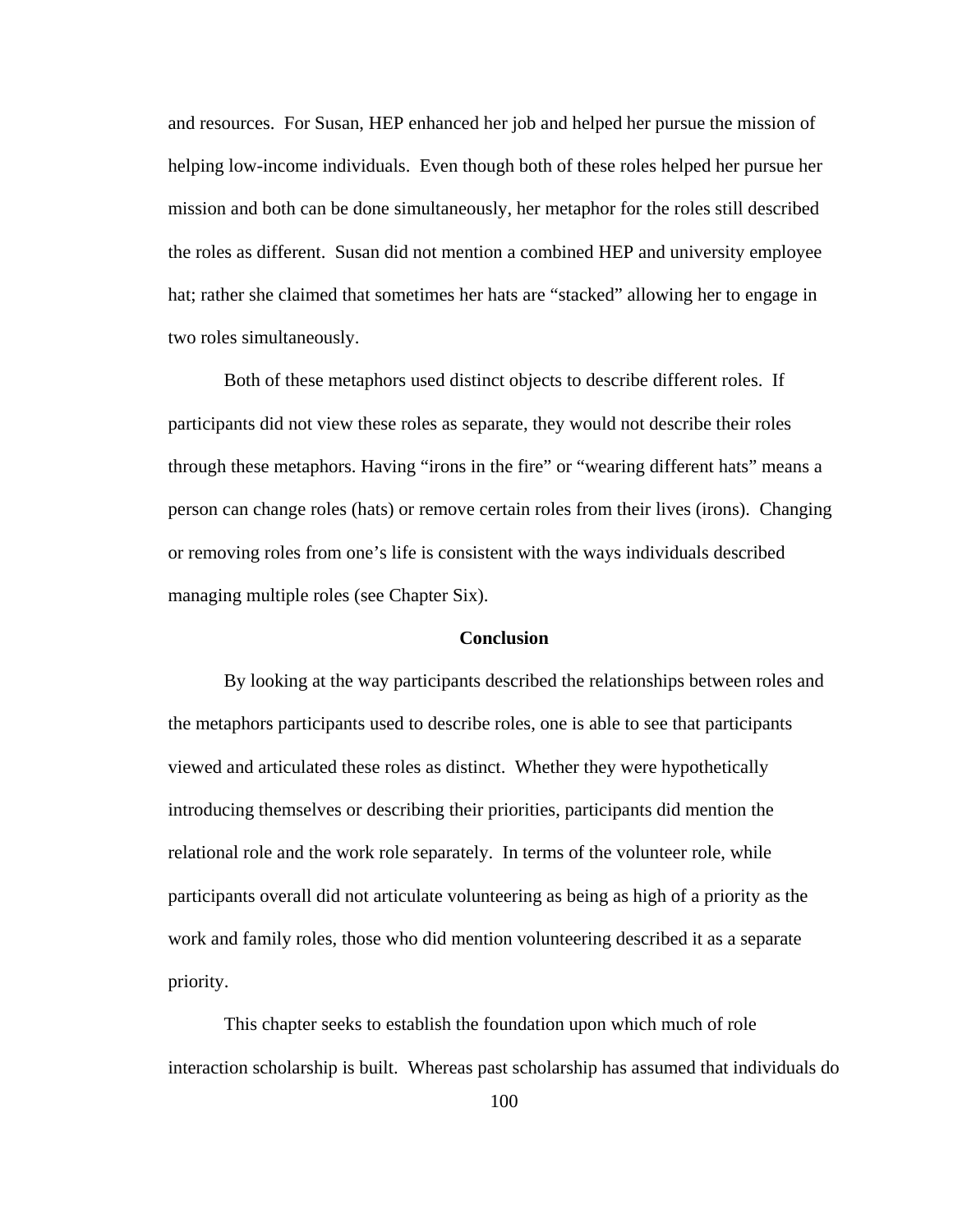view roles as distinct, this chapter begins the discussion of findings by acknowledging participants' ability to distinguish between the three roles. By building this foundation first, the interaction between roles are a result of individuals managing the roles rather than merely experiencing role interaction.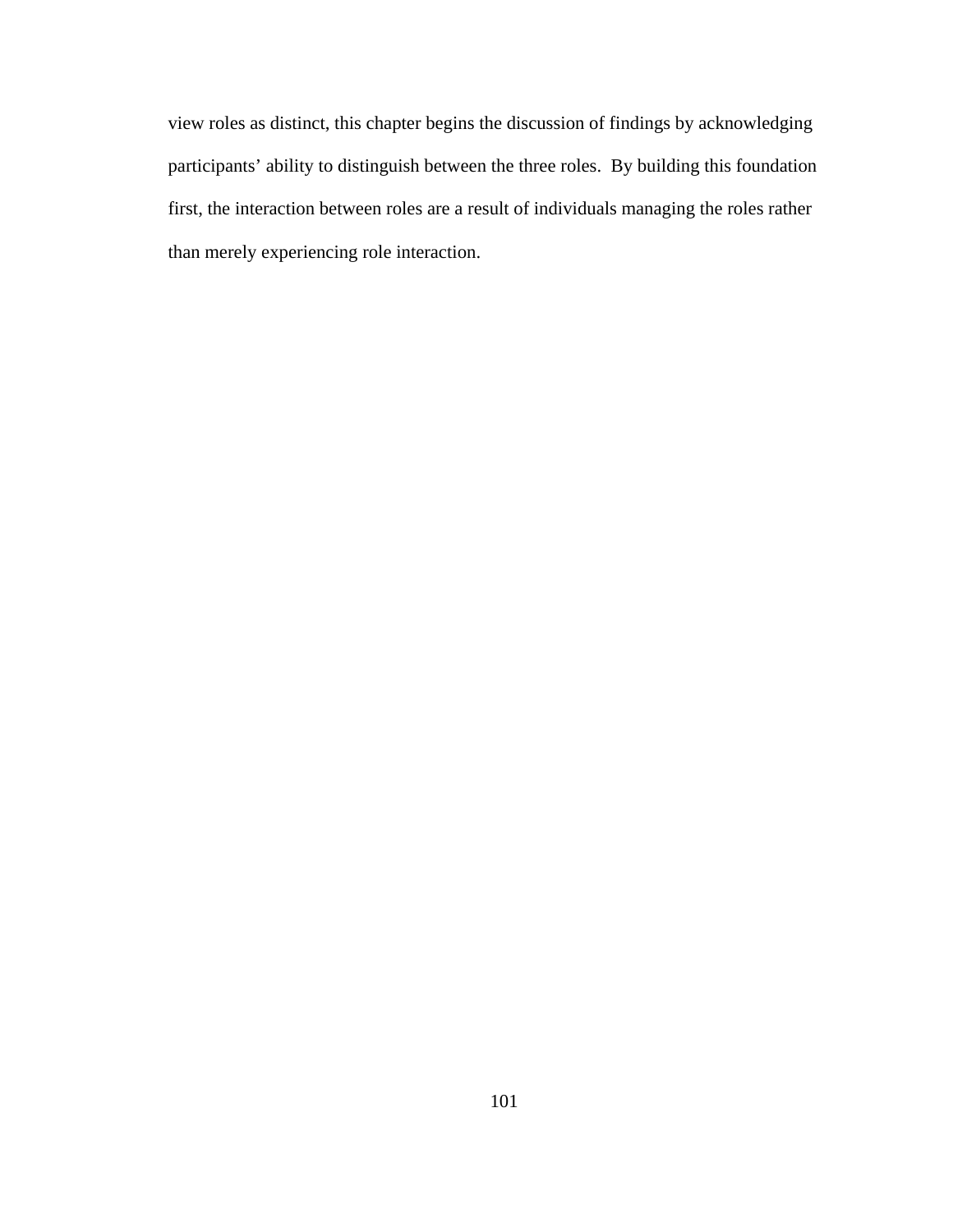## **CHAPTER 5: THE VOLUNTEER ROLE**

Before exploring the ways participants managed the additional interfaces created by the volunteer role, scholars need to understand how participants view and define volunteering as a role. The second research question asks: *How do individuals define and experience volunteering*? One of the critiques of volunteer research is its failure to use a consistent definition across studies (Musick & Wilson, 2008). This chapter's discussion of the ways volunteers define volunteering will clarify the volunteer role. In order to develop an understanding of the complexity of the volunteer role, study participants, who self-identified as volunteers, were asked to provide a definition and give examples of volunteering. Because of the use of self-defined volunteers, competing definitions were expected. For example, one participant may identify certain philanthropic behaviors as volunteering whereas others would not. This chapter offers the various participantgenerated definitions of volunteering, confirming, disaffirming, and expounding on previous definitions of volunteering. This chapter presents the strongest trends of how individuals defined volunteering as an act. This chapter also discusses the rationale behind the act of volunteering and the benefits individuals incurred by volunteering.

#### **Defining Volunteering**

The interview protocol itself prompted participants to discuss all three roles in depth. After participants were asked to talk about their volunteer role, each participant was asked how they would define volunteering itself. While participants provided a wide variety of answers, there were some specific trends that emerged. Specifically, participants described volunteering as a) helping others in need, b) providing unpaid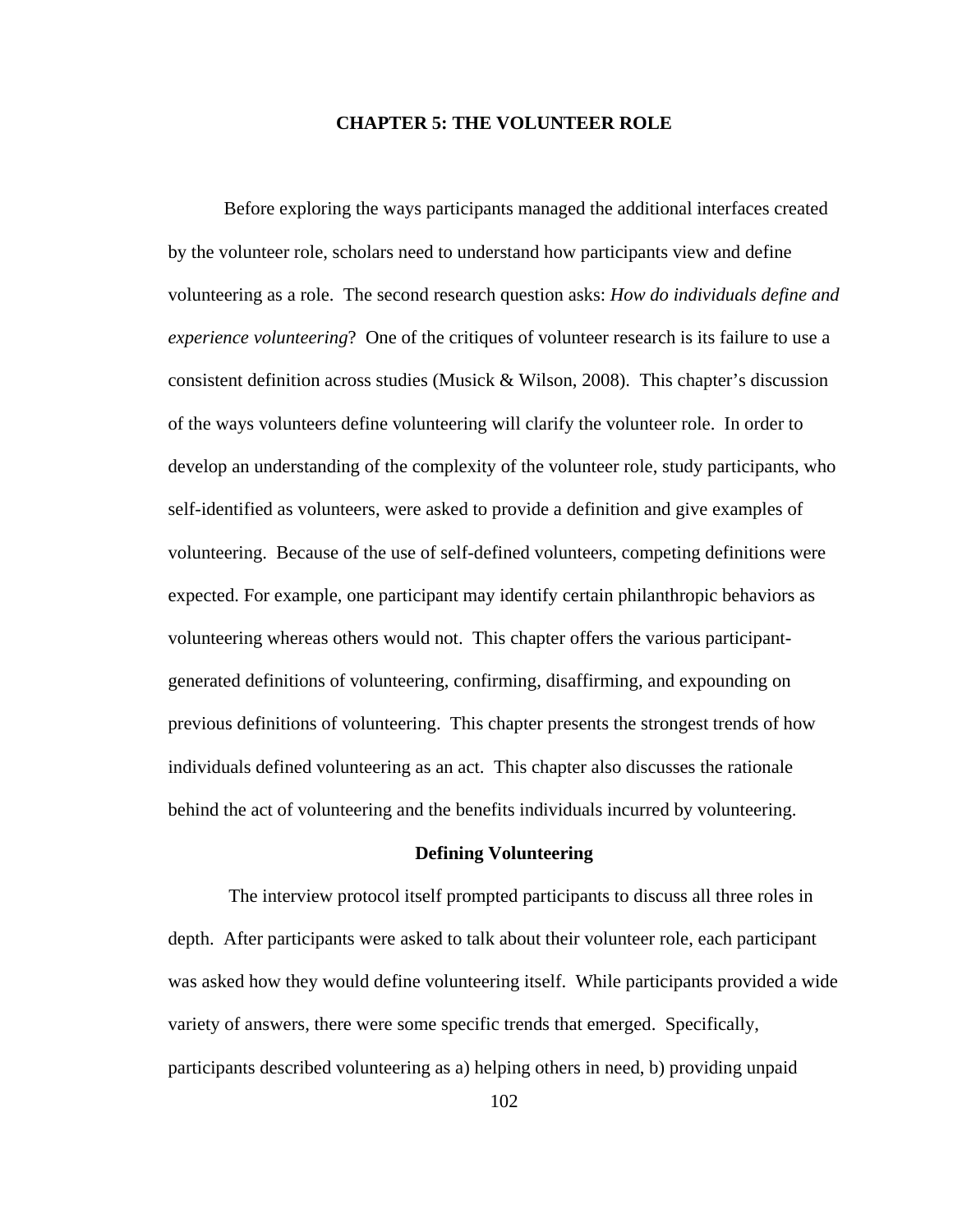work, c) giving back to the community or an organization, and d) as beneficial to the volunteer.

## **Volunteering as Helping Those in Need**

The most common element of the definition of the volunteer role was finding ways to meet individuals' and groups' needs. Group needs refers to nonprofit organizations whereas individuals could be someone's neighbor, a member of the church, a homeless person, etc. Less than half of the participants (47%) defined volunteering as meeting other's needs. Some individuals gave the vague definition of helping individuals in need while others gave a rationale for why they were helping those in need (e.g., improving one's community). Additionally, 24% of the total participants engaged in a volunteer activity that fell under the umbrella of social justice. Social justice work itself is a form of working to ameliorate inequalities that were created by dominant interests in society. These dominant group/interests created a need for change.

**Helping with individuals' needs.** Many participants defined volunteering by describing how they identify need and worked to meet the individual needs of those around them. Megan who regularly organized and collected donations for a local men's homeless shelter described volunteering as "meeting needs":

I feel like there's couple of different [definitions] but volunteering is when you hear that there is a *need*, [and] you try and fulfill it. So I mean if you're volunteering with your 90 year old neighbor next door sitting with her for an hour every Monday, that's volunteering because it's something that your neighbor needs. And something that you can do to make her happy. So sometimes it's you know fulfilling a need and sometimes it's just fulfilling somebody's desire but you're still you're still caring about others instead of yourself when you do something you know.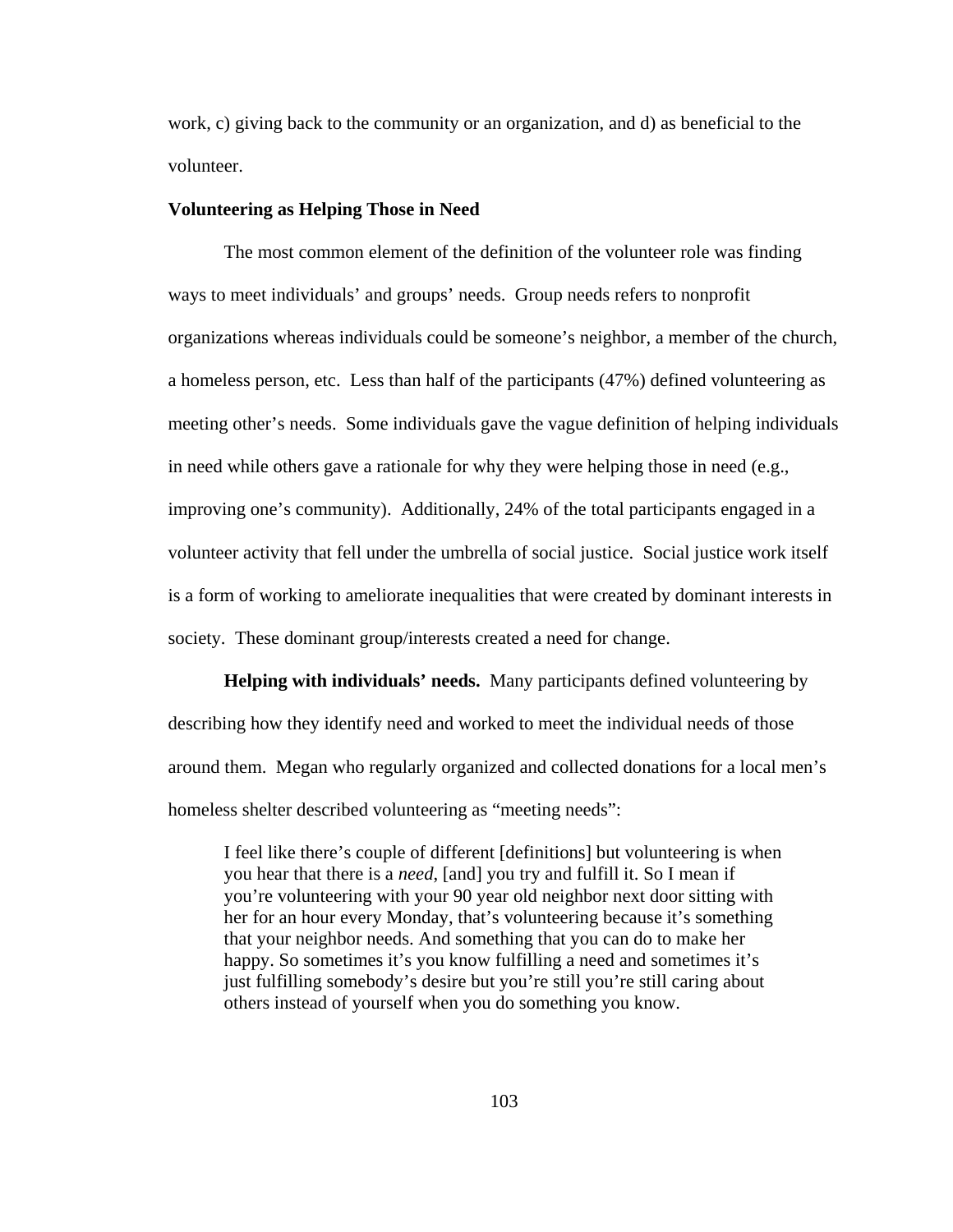In Megan's example, she described need as discernable. A person can see that the neighbor doesn't have much social interaction. One can make the assumption that a neighbor's social needs are not being met. Likewise, if a person is homeless, their shelter needs are not being met either. Carlos, who heavily participated in a local Hispanic ministry and assisted other non-English speakers with their tax forms, also described the volunteer role by saying, "I'm concerned with serving others and see that the needs of others that have needs are met or that they're ah people are being— the needy are being provided [for]." Despite requests to elaborate on what he meant by serving others in needs, Carlos continued to reiterate the idea that one helps others when the person is in need.

Implicit within both of these examples is a person's ability to recognize when others are in need<sup>2</sup>. As need was left ambiguous by participants, the author followed up with two respondents to understand how they discerned need. In a second interview, Sofia gave an example of the ways one can find those individuals in need:

[From Interview 1] I just see [volunteering] as time that you set aside to focus on someone else's needs before your own.

[From Interview 2] I think sometimes the need is preestablished. So like at the free trade store there is a need in other countries to be gainfully employed. Otherwise they turn to things like prostitution to give their kids food. So sometimes it's preestablished. And then other times, and this isn't any time recently but sometimes its deduced. Um example: there are older adults in my church like I assume, that you know 75 year old sister Smith wasn't going to be able to rake her yard for much longer, so you just ask if they needed help.

Sofia claimed that there were two ways of identifying needs. The first way to define need refers to a preestablished need. To described a preesetablished need Sofia used the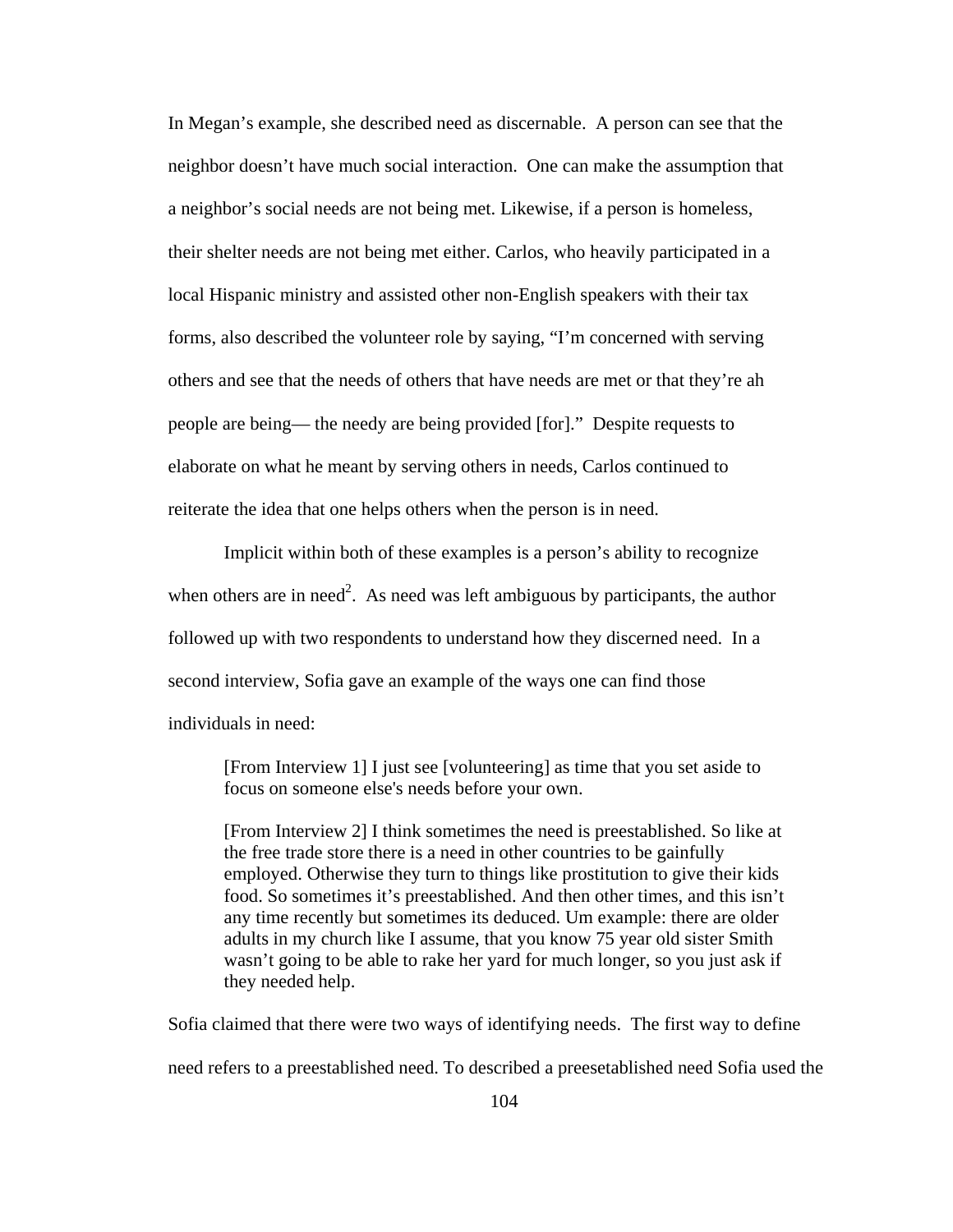example of her volunteer work with a free-trade organization. The organization was mostly run by volunteers, and the money raised from the sale of goods went back to the artisans in third world countries. Similarly, organizations like food pantries, homeless shelters, soup kitchens, and tutoring centers all serve preestablished needs. These nonprofit organizations were founded to meet a specific need in the community that were not being served adequately by the government and other nongovernmental agencies. Volunteering with an organization that is meant to satisfy a particular need coincides with Wilson and Musick's (1997) definition of formal volunteering.

The other way Sofia described establishing need was to infer that a stranger, a neighbor, or family friend needed assistance accomplishing a task. This perspective of helping others in need falls in line with Wilson and Musick's (1997) definition of informal volunteering. Even though Sofia described two ways one can discover a need, she did not make an official distinction between formal and informal forms of volunteering. For Sofia, the difference between concepts was in whether or not she discerned the need or if someone else (e.g., individual, church, organization) did.

Like Sofia, participants' responses to the types of volunteer activities they engaged in varied from formal to informal forms of volunteering. For example, Bobby gave examples of volunteer activities that included working with the prison ministry and volunteering to help a neighbor with their yard. In discussing need, participants gave examples of helping neighbors with their gardening, donating to homeless shelters, and asking members of the church if they needed assistance.

From this perspective, to embody the volunteer role means to help individuals in need. While theoretically there is a difference between formal and informal forms of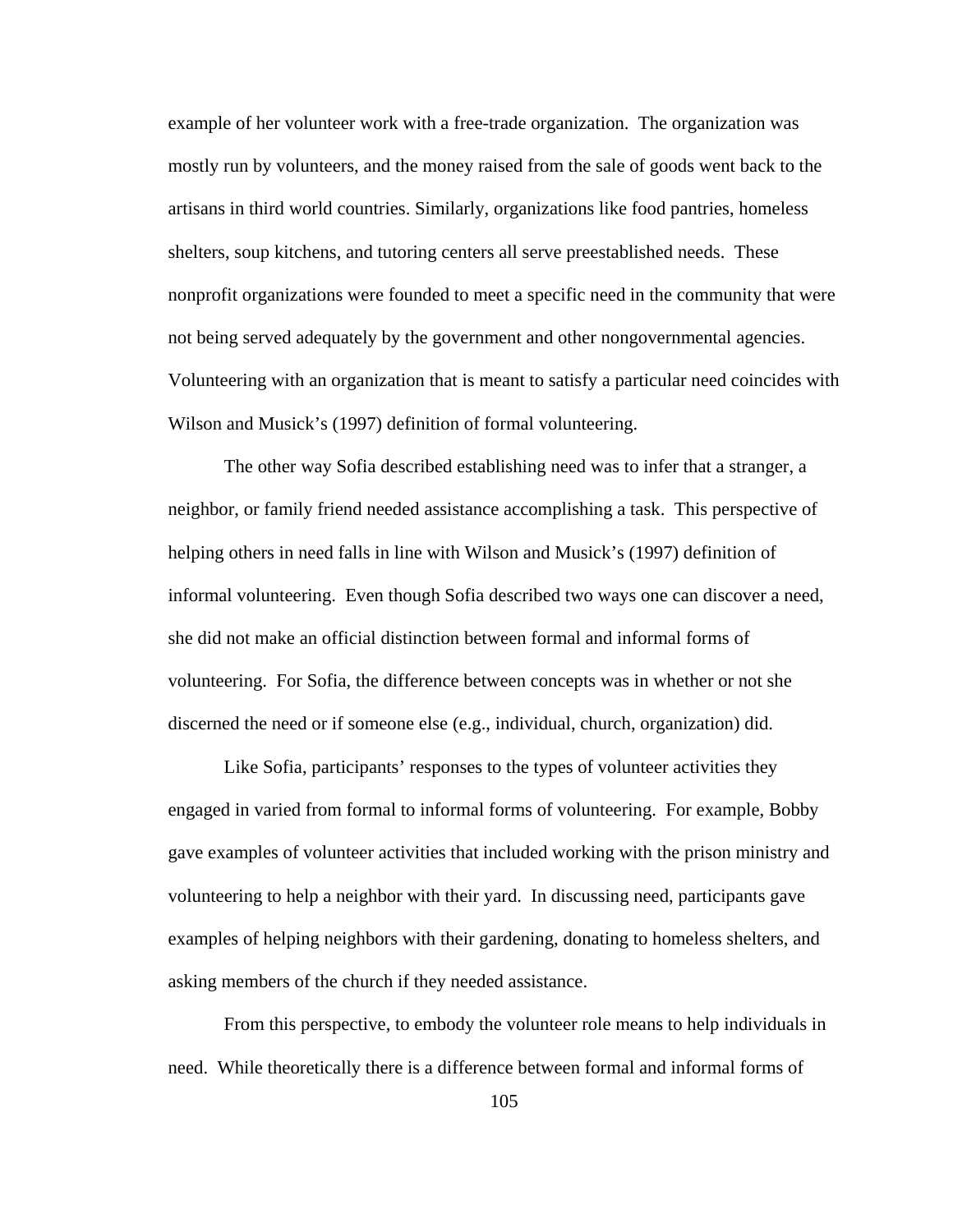volunteering, these differences were not noted by the participants. Rather the participants' examples of volunteering as helping fulfill individuals' needs fell under both forms of helping (informal and formal).

**Helping with organizational/group needs: social justice volunteering.** In seeking to achieve maximum variation, the researcher intentionally sought out different types of volunteers. As one way of seeking diverse participants, the researcher intentionally sought out religious and nonreligious or spiritual participants. Some participants (58%) volunteered for religious reasons or with religious institutions whereas other participants (24%) volunteered for social justice reasons<sup>3</sup>. Social justice refers to the acts of advocating or working on legislation in hopes of reducing inequalities among those groups of individuals that have been historically oppressed in society (e.g, women, minorities, homosexuals, etc). In seeking to understand the definition of social justice, participants were asked to compare and contrast social justice and volunteering. One participant claimed that social justice work means working to advance a social movement:

Casey: If you're volunteering for a cause I guess it's social justice, but I guess you're always volunteering well I don't know. Can you repeat the question?

Disraelly: Yeah no ah compare and contrast social justice and volunteering.

Casey: Well the social justice movement is like I guess the advancement for human rights just across the board. Like immigrant rights, LGBTQ rights, women's rights, uh stopping violence against women, multicultural rights. Stuff like that. Um and volunteering you can volunteer within the social justice movement or you can do it for other stuff. You can volunteer at the hospital. Um so I guess it's what you choose to volunteer for and what you choose is the greater cause.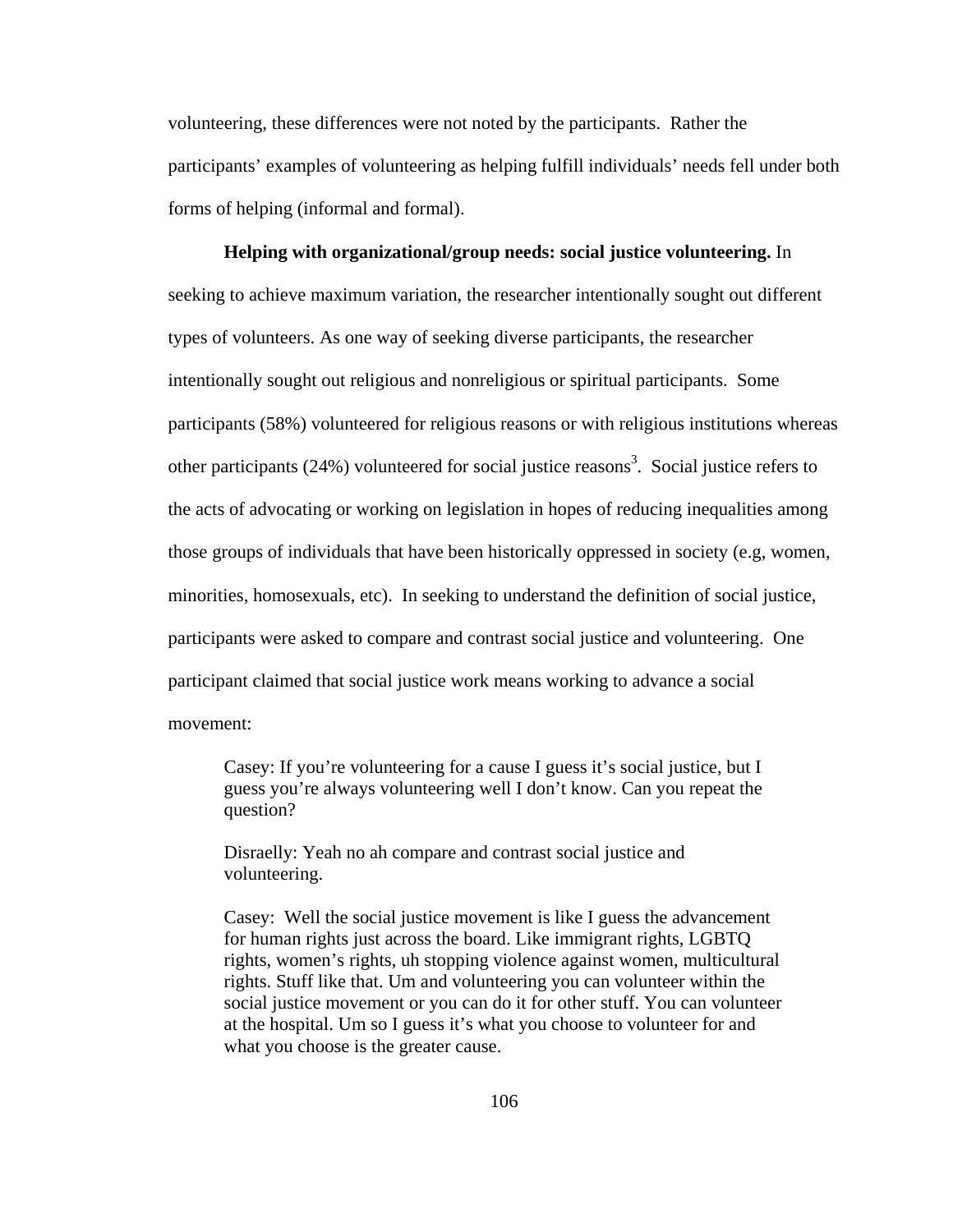Casey's definition places social justice activities under the umbrella of volunteering. Casey used currently established movements in her definition of social justice to highlight which organization or movements were in need. Each of the movements mentioned are movements for equal rights or movements that protest a violation of rights for a group of people in society.

The needs that social justice movements try to ameliorate are needs that were created when a group experienced injustices or oppression by another group or organization. Cloke elaborates on who the privileged and underprivileged are within some of the social justice movements:

Social justice is working to combat social injustice, just social inequalities. There are so many isms: racism, sexism, classism, heterosexism. There are so many things that—and they all intersect um because you can't really be ready to take on one of them unless you're ready to take them all on because you have people who are being affected by one or more of these. So it's not just trying to raise awareness but taking action and taking steps towards bringing about more equality for people. Because if you look at it in the way— who are the main agents of oppression in all of these? It's the same really . . . in that it's typically white Christian men who come from upper middle class. And you have those types of people who have set these boundaries on so many people that now they aren't questioned nearly as much anymore. So it's really important to try and fight all of these on the same level in order to bring about more equality for everyone.

Thus, social justice is a form of volunteerism that seeks to not only help those individuals in need, but the volunteer acts themselves seek to critique or oppose the power structures that create the need*.* Individuals who engage in social justice work seek to do more than fulfill basic needs of others. Usually these volunteers find themselves advocating and educating those around them about social inequalities.

Volunteering is one way in which individuals seek to meet others' needs. When volunteering, individuals give freely of their time and labor to help those individuals and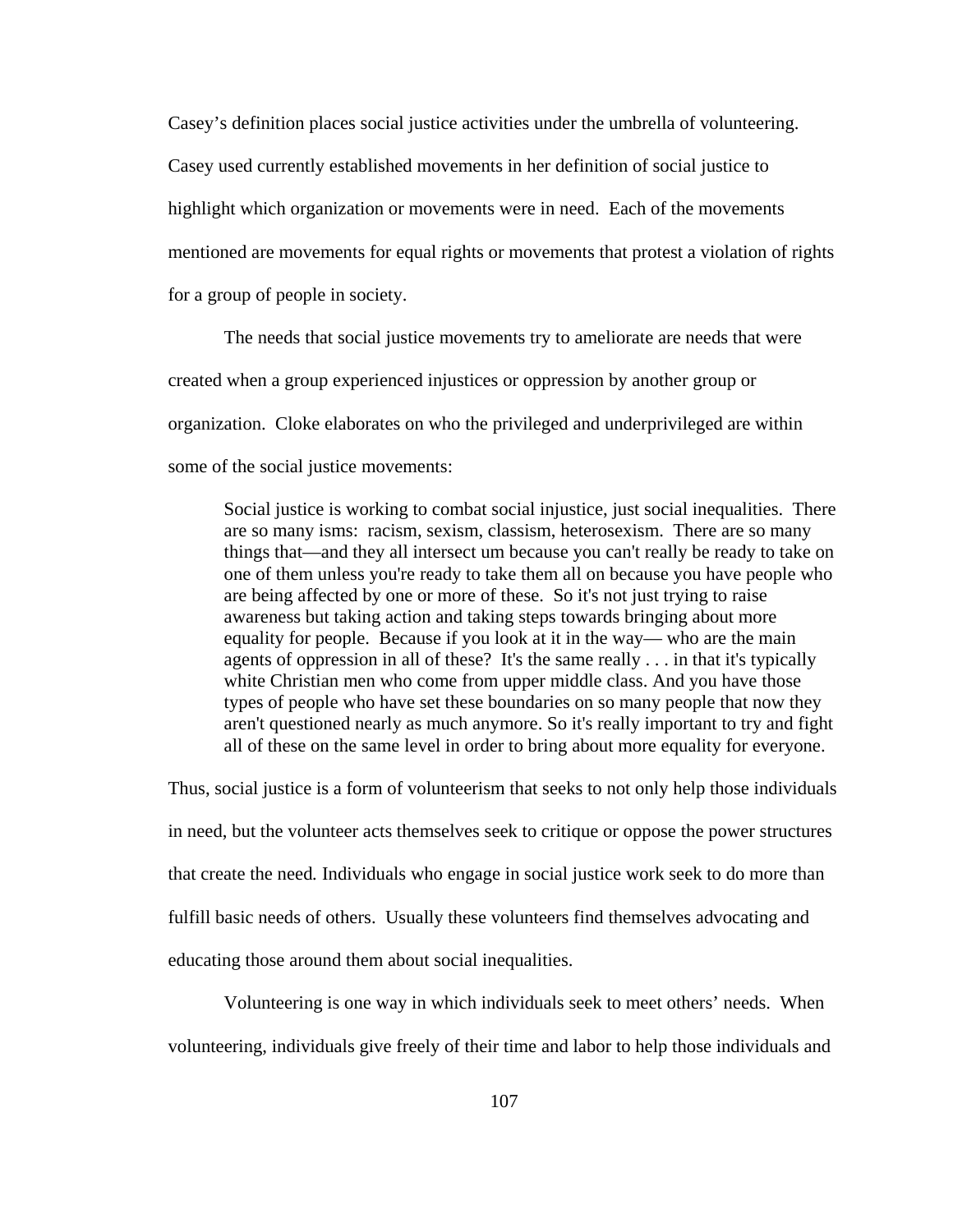groups in need. The next section addresses another essential part of the way participants described the act of volunteering.

### **Volunteering as Unpaid Work**

In addition to fulfilling the needs of individuals and groups for the betterment of the community, participants also described volunteering as an unpaid form of labor. Economic metaphors of role strain argue that there is a finite amount of resources one can use in a given day (Epstein & Kalleberg, 2001; Marks, 1977). Two of these resources include time and energy. With paid work, individuals are monetarily compensated for giving their time and labor to an organization. In contrast, with volunteering, one is giving part of their time and energy without receiving payment for the use of those resources. Two-fifths of participants referred to volunteering as freely giving of one's labor, knowledge, skills, or abilities to help others. Two-fifths of participants described volunteering as freely giving of one's time. Very few participants described giving both of one's time and labor to help out an organization. The rationale behind this may be that time infers giving of one's labor as evidenced by the inclusion of energy in some of the definitions that described giving of one's time. The following excerpts are some of the ways in which participants defined volunteering as unpaid work:

Julie: Like volunteering would probably be to *give of your time and energy... um... without expecting anything in return*.

Steve: Um doing a project, a service project for the greater good *without pay*. Well without pay is kind of implied in volunteering.

Megan: Giving of your *time* for a cause that you believe in and *not getting paid* for it.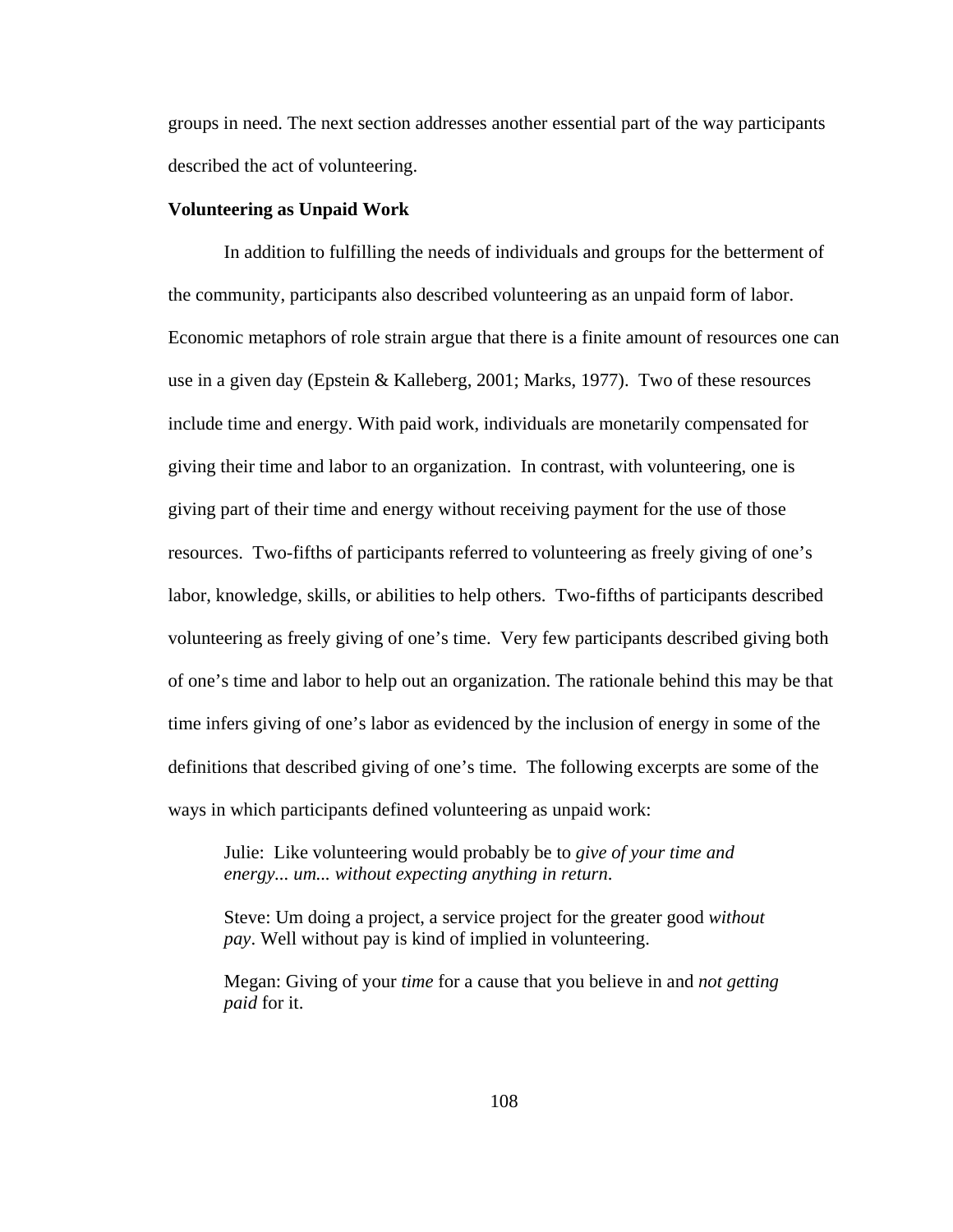In the above excerpts, the common threads in the way participants define volunteering are italicized. There are two key elements of volunteering present in the definitions above. The first element is the clarification that the volunteering act itself is giving of one's energy or physical labor to another entity free of charge. The second element is the giving of one's time to benefit someone else which is also done free of charge. Implicitly, volunteering is being compared to the work role where individuals get paid for their labor and time. The following sections will further explore the elements of unpaid physical labor and unpaid time that participants noted as part of defining volunteering.

**Unpaid physical labor.** One of the most common threads among participants' definition of volunteering is that it could be defined as "unpaid labor" or "unpaid work." In some cases, those individuals who embody the volunteer role are physically giving their labor to help others. Emily, whose definition is synonymous with those already mentioned, clarified her definition by providing an example of physical labor:

I think volunteering is just giving your *time* to an organization or [a]cause or a person. It doesn't necessarily have to be an organization. It could be, you know, a lady next door who needs help cleaning her windows 'cause she can't do it, you know. . .[With] volunteering you're *not going to get paid like a wage*, you know. I mean, there are a lot of times perks with any kind of volunteer position but um, I don't think that should be the motivating factor at all.

As Emily's definition turned to the lack of remuneration in volunteering, she used the term wage. Usually wages are the form of remuneration of paid employment. Thus, when volunteering is defined as an unpaid physical labor, it is being defined as unpaid work.

**Unpaid time.** Just as individuals freely give of their own skills and abilities to benefit another, they can also freely give of their time. Like physical labor, time is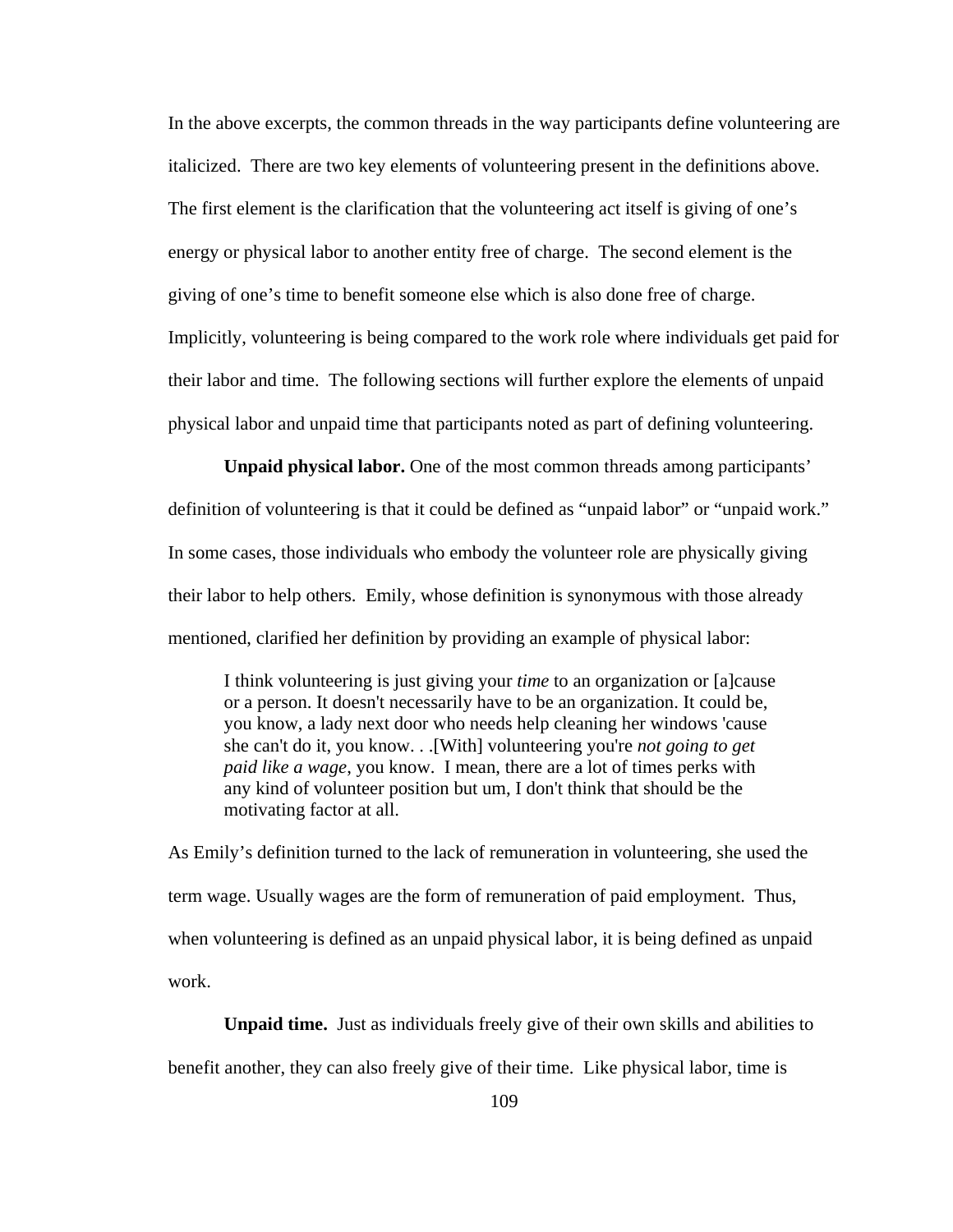something that can be purchased by an employer or donated to another organization. Work organizations buy out individuals' time (Zerubavel, 1979); however, individuals who volunteer are not being paid for their time. Instead, individuals donate their time to help others.

The time volunteers donate to organizations or others can conceivably be used for other roles, especially since time is a limited resource. Within a given day there are only 24 hours and these hours have been partitioned based on the tasks the individual must accomplish (Epstein & Kalleberg, 2001). If one is employed, there are a certain number of hours allotted to the employer. Additionally, time is partitioned out to spend with family members or relational partners based on others' demands and how salient the role or relationship is to one's identity (Goode, 1960; Thompson & Bunderson, 2001). Those hours that have not been allotted to work or family may often be described as one's freetime. While the uses of free-time vary, participants who discussed free-time often described the ways in which they attempted to use free-time productively by volunteering for others:

Cloke: I am giving up my *free time* to go and help other people who I feel like need it more because in my free time, I wouldn't be doing anything productive probably. I mean I don't consider free time like the time I'm doing homework or the time when I'm eating. It's time that I would just be spending watching TV or doing something that's not really as important. So if I can use that free time in helping others that I know need help, even with small things.

Sofia: And I think of [free time] like that I guess. Obviously, there are a lot of things that I could be doing during that time and I have to make that very conscientious choice to not [laugh], you know, help myself but that there's some greater need out there and I need to, you know, make that sacrifice, um, and help somebody else.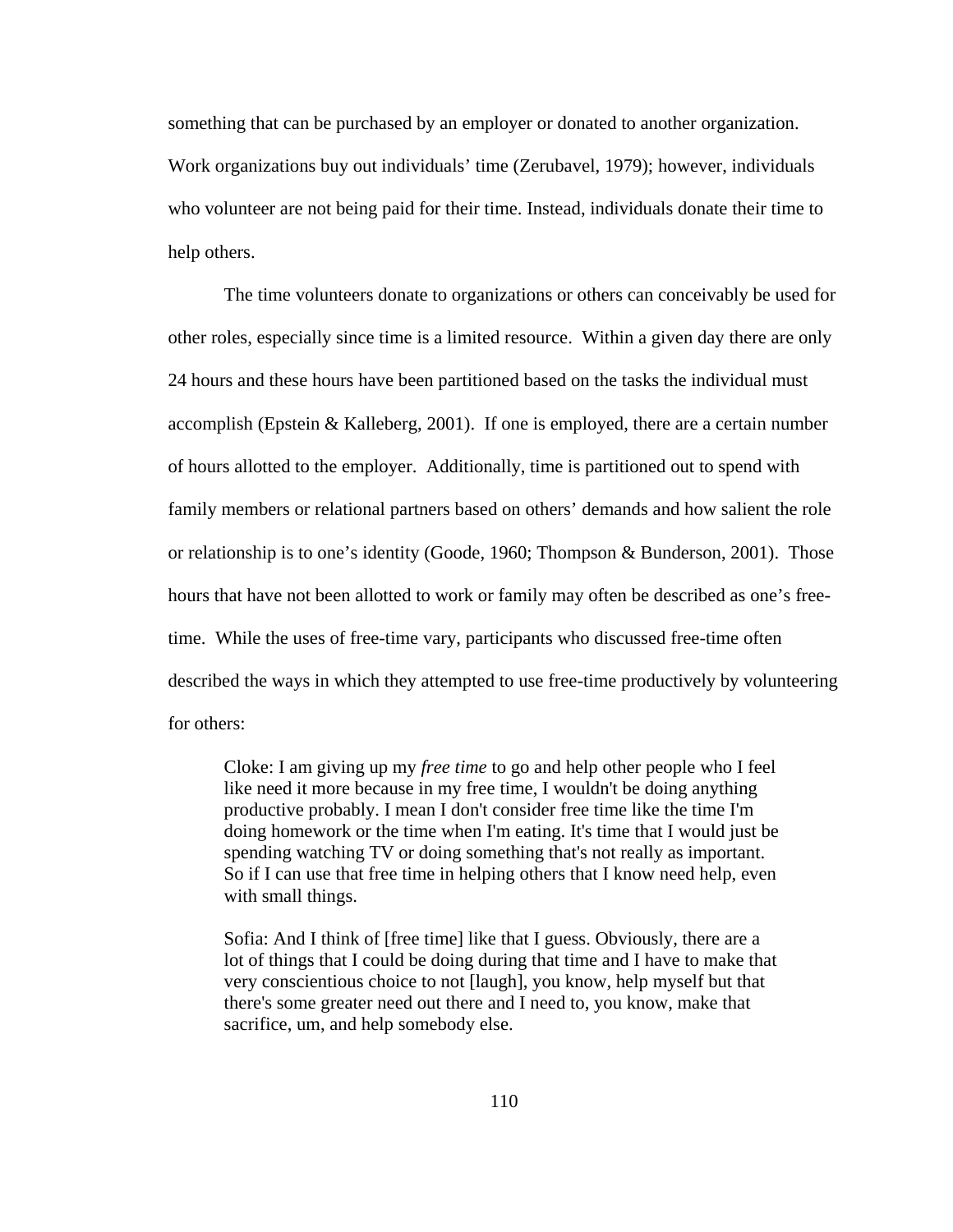Both Cloke and Sofia described how their personal time or free time can be used for other activities such as watching television. Instead, both make a conscious choice to spend their free time doing something productive or helping someone in need.

**Summary.** The second major trend in how individuals define volunteering is to relate volunteering to paid work. With paid employment, individuals give of their time and labor and in-turn are receiving some form of payment. However, with volunteering, individuals are donating time or labor to help others. Thus, volunteering is described as a form of unpaid work.

# **Volunteering as Giving Back**

In addition to describing the act of volunteering, some participants gave a rationale for why they engaged in the volunteer activity as part of defining the concept. One-sixth of the participants described volunteering as a way of giving back to the community. For example, when asked to define volunteering, Cynthia said, "Probably *giving back* without expecting anything in return. At least nothing material." Cynthia's definition does not mention any type of work or any form of activity in her definition. While this aspect of the definition doesn't describe the act itself, it does give some insight as to why individuals engage in the behavior. As mentioned before, slightly less than half of the participants gave "helping individuals in need" or "helping the community" as their definition of volunteering. Giving back deviates from the previous definition of volunteering since "helping others in need for the betterment of the community" and "giving back to the community" signifies that a person has benefited from the community when s/he was in need. Commodore links both giving back and helping one's community in his definition of volunteering: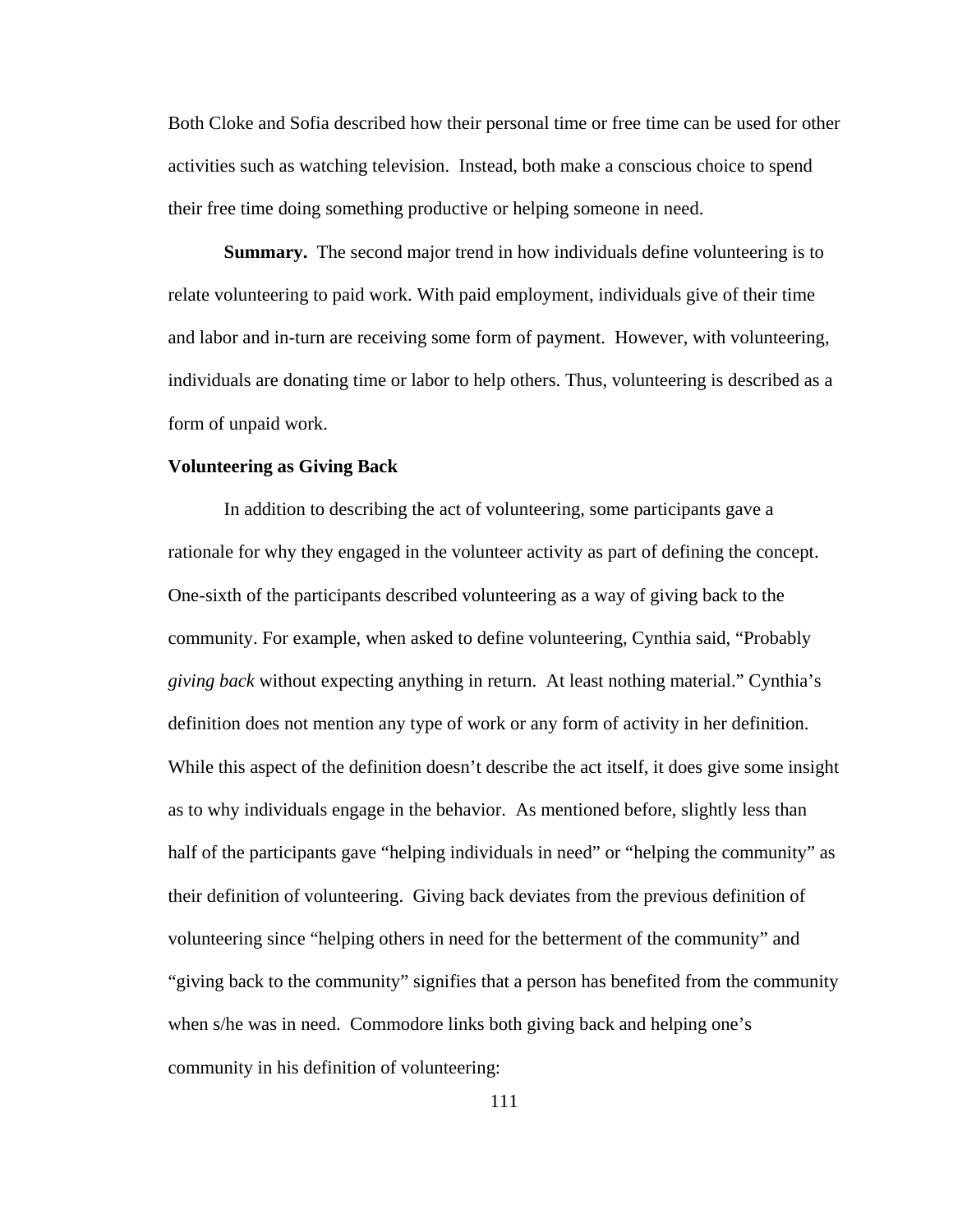Well on the surface it's working for no pay. I mean that's the short story. The long story to me is *giving back* to your community or to your religion or to whatever entity you contribute to. It's a form, giving is different from tithing you know from the monetary form.

Commodore is one of the few individuals that elaborated on the recipient of the "giving back." When giving back is viewed in light of the previously discussed notion of helping those in need, there is a question regarding why there is a desire to "give back." Perhaps, having one's needs met by others creates a desire to give back.

The use of the term "giving back" in participants' responses suggests that the

person has somewhat benefited from someone, an organization, or the community at

large. This recipient is often left ambiguous in participant's descriptions of whom they

are giving back to. The following are excerpts where individuals described giving back,

but the "other" they are giving back to is unclear:

Bobby: It's doing something that you don't have to do. Uh doing something that you want to and *giving back* to your community back to your country, back to society.

Randall: I think ah for me personally ah volunteering is ah is a way of *giving back*. And when I say *giving back*, it could be to somebody who did an organization that did something for me ah or just an organization in general for a cause or something like that or community. So it's a matter of yeah that would be my two word [definition]. It's *giving back*.

Bobby named his community as the receiver of the labor whereas Randall is slightly more specific and mentioned giving back to organizations within the community. Both statements are still vague. The use of the phrase "giving back" indicates that participants feel that they have received "something" (e.g. blessings, mentoring, financial assistance, wealth, etc.) or benefitted in some way from another individual or organization. For example, the following participants give their rationale for why they give back: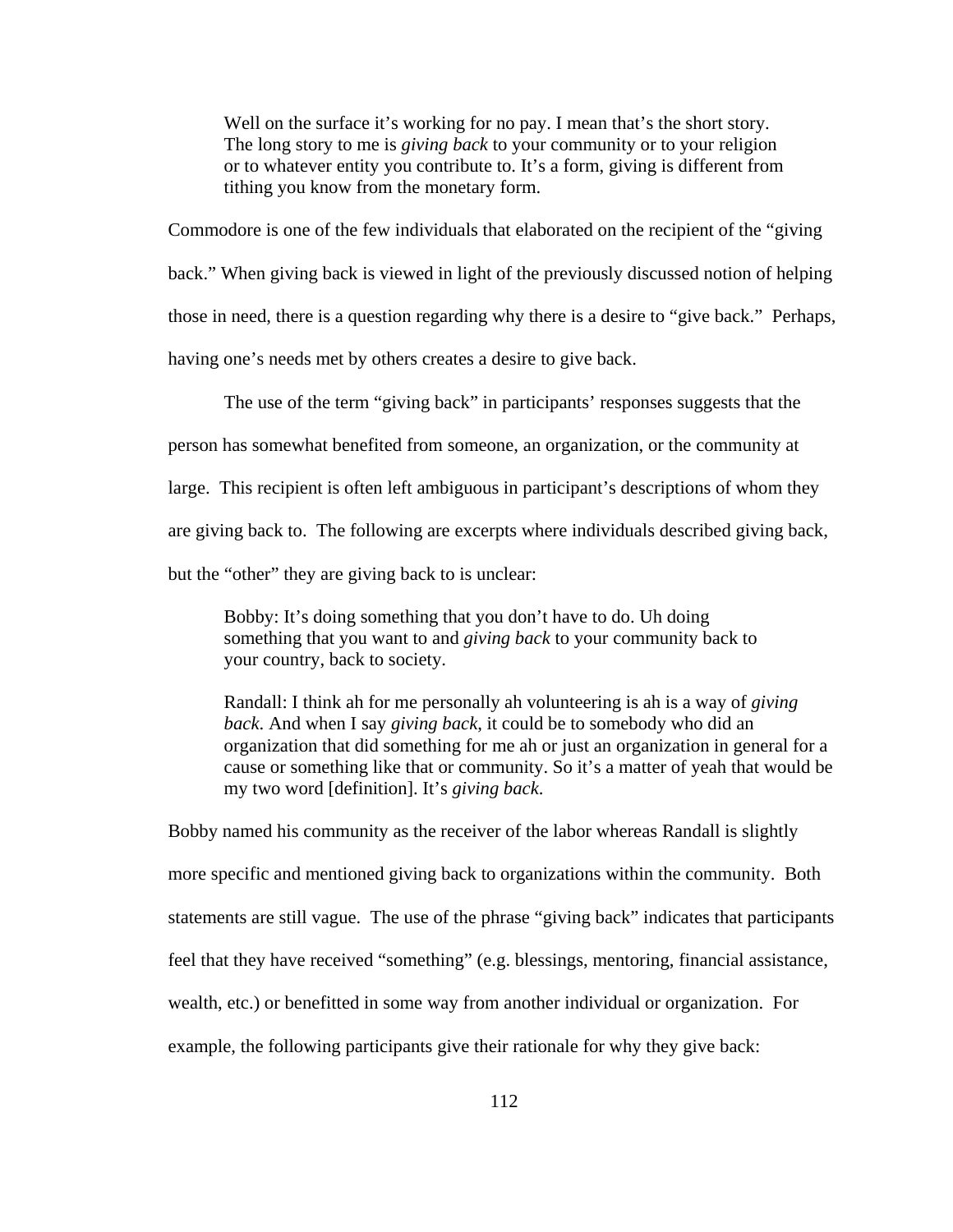Julie: I've been given this life. Basically for whatever reason I feel like I've been given a great life and you have too [give back]. But like some people haven't and then like their lives have led them to a place and maybe they're so passionate about a certain cause because of that.

Aaron: It's something, it's a blessing that I'm able [to volunteer] because my main thing now is I have so many blessings as far as family and every other way that um I'm trying to give back as much as I've gotten.

Both Julia and Aaron believe that they have been blessed in some way which includes the opportunities they have had in their lives. Because of these "blessings" they hope to help those individuals who are not as fortunate. The "something" or the "someone" one has benefitted from often is left ambiguous in the interviews; however, the desire to give to those in need may signify that the "something" is having more than one's basic needs met.

# **Volunteering as Beneficial to the Volunteer**

Even though one does not get paid for volunteering, the act itself is not completely devoid of benefits. All participants in the study described some benefit they received from volunteering, including emotive benefits and increased social networks. For example, one disabled participant claimed volunteering made him more active, which overall made him happier:

Kyle: The volunteer work, it gets me out and a little bit [to be] more active so I'm not sitting in front of the desk on the computer all day long. Um so that's helpful. [Getting involved in the volunteering] is because of the dog training.[Volunteering] makes me happier. It makes me happier to see people that respond so well. Like there'd be little kids that will really respond to the dog and that's kind of exciting to see. Um [I've made] lots of friends from going to dog school and dog training. So there's that aspect of people that you know, a bigger social network to rely on.

Emotive benefits include feelings of joy, happiness, and feeling thankful. Additionally, participants described benefits of as "having a community to come to with anything"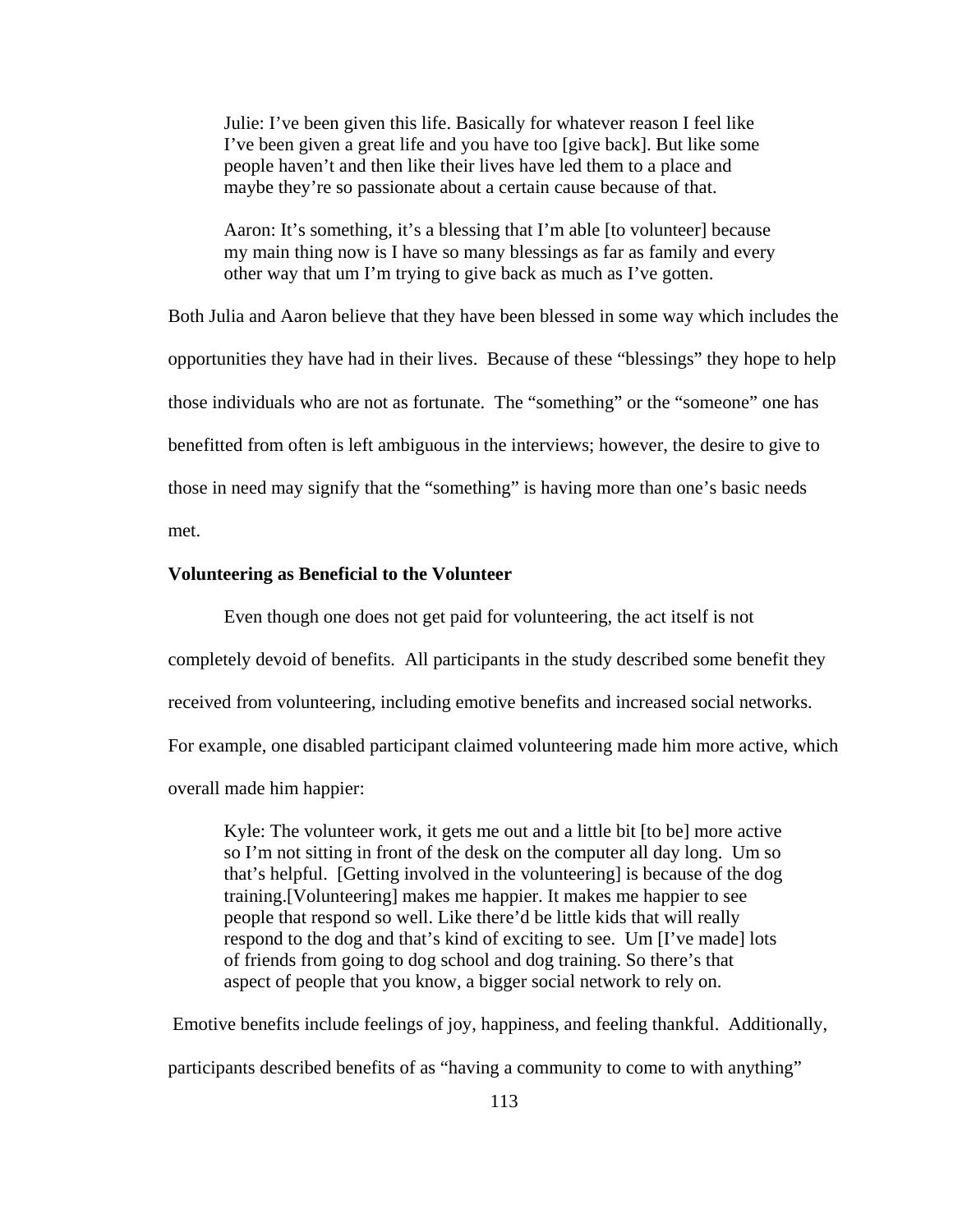"connect[ing] with people", and having "fun". Other participants were able to expand their social networks through volunteering. These benefits are seen as separate from payment. Even though these benefits are related to the volunteer labor itself, participants do not view these benefits as a form of payment, but the benefits to the volunteer were a theme in participants' definitions of volunteering.

## **Conclusion**

This chapter reviews the ways volunteers embody the volunteer role by mapping out how participants described volunteering. Throughout the years, there have been several attempts by scholars to define and categorize volunteerism. After reviewing the various elements of the volunteer definitions given by participants, volunteering can be defined through the forms of labor and the rationale for the labor. Those that embody the volunteer role are using their time or are giving physical labor to the benefit of someone or something else (individual person or organization) without expecting any form of monetary compensation. However, these individuals may receive some emotional or social benefits as a result of volunteering. Individuals may choose to engage in volunteering to contribute or give back to the community. This definition expands on Tilly and Tilly's (1994) conceptualization of volunteering as noncontractual labor offered to others free from obligation to one's family or work by including the lack of material reward (a component of Musick and Wilson's (2008) definition). However, the definition from this study suggests that Wilson and Musick's (1997) bifurcation of volunteer acts into formal and informal forms of volunteering is not a distinction acknowledged by volunteers.

For the participants in this study, volunteering is defined as one way to help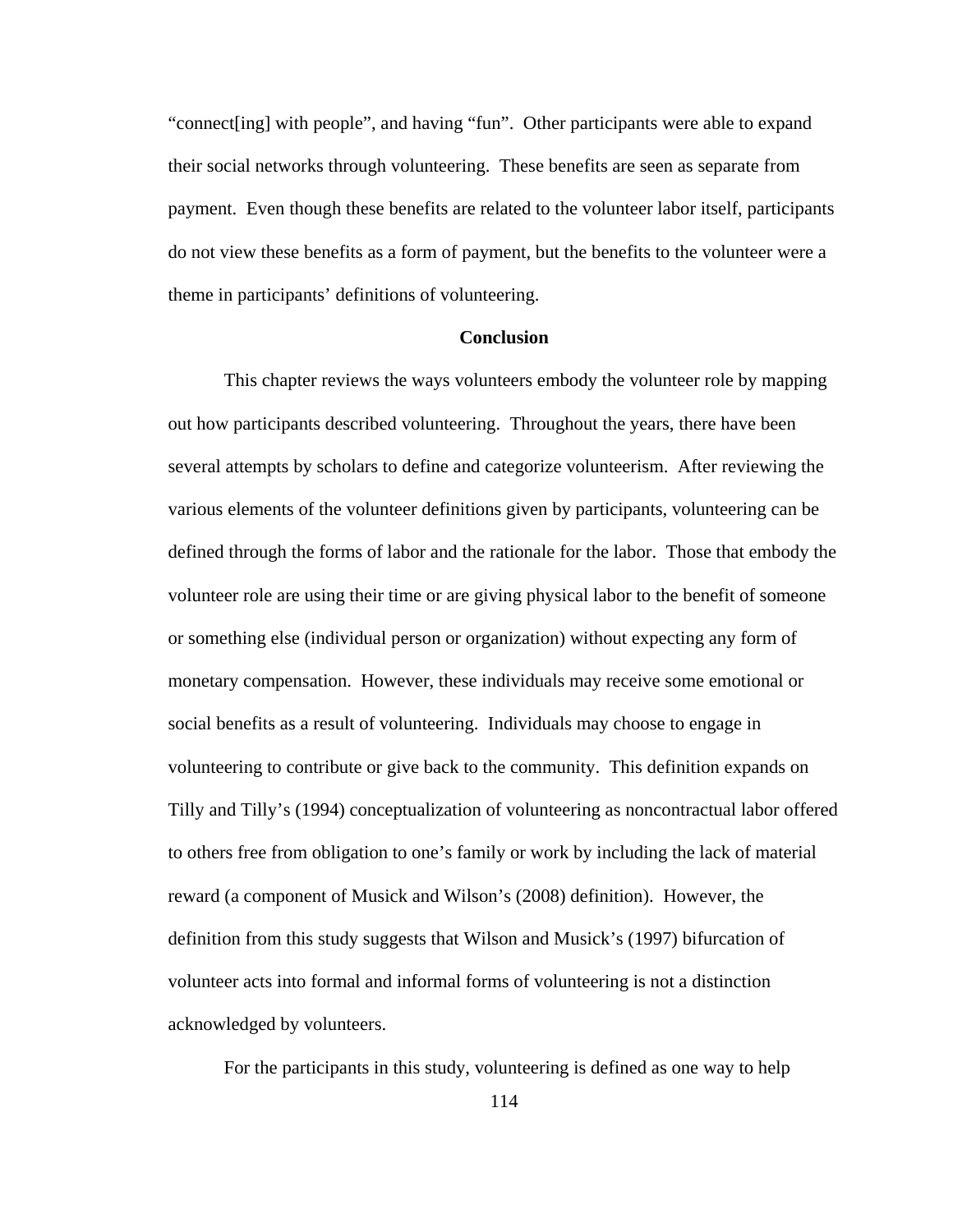individuals or organizations in need and give back to one's community. Furthermore, volunteering is defined as giving freely of one's time or labor as a way of giving back to the community. Lastly, the benefits from engaging in volunteering and the opportunity to give back provide meaning to the volunteer role itself. How this role interacts with the other two roles and one's overall identity will be discussed in subsequent chapters.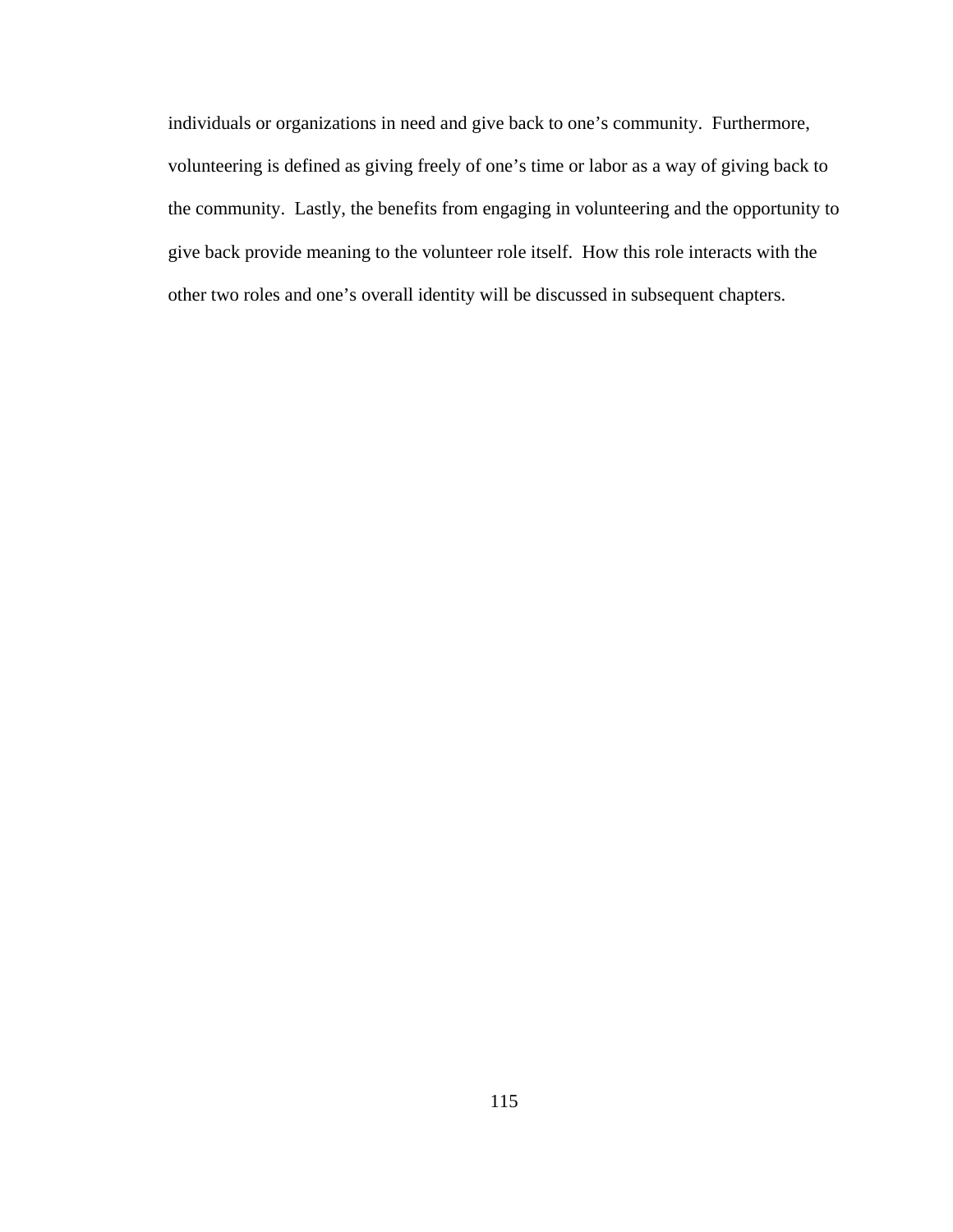### **CHAPTER SIX: MANAGING MULTIPLE ROLES**

The third research question explores how volunteers discursively manage role interfaces. The previous two chapters have demonstrated that individuals do recognize and articulate being involved in the *job role, relational role,* and *volunteer role.* This chapter focuses on how volunteers manage the interfaces between roles and across all three roles. As a reminder, the interface is the location where two role boundaries interact (Parasuraman & Greenhaus, 2002). Managing role interfaces involves creating and managing boundaries between roles (Nippert-Eng, 1996a, 1996b). Boundaries may range in flexibility (highly flexible to inflexible) and permeability (highly permeable to impermeable) (Ashforth et al., 2000). High role flexibility gives individuals the opportunity to set their own work hours (e.g., flex-time). High role permeability creates porous boundaries, giving individuals opportunities to integrate roles across boundaries (e.g., handling family business while at work). In managing roles, individuals engage in behaviors that create opportunities for roles to interact or remain separate (Nippert-Eng, 1996a, 1996b).

Even though individuals possess the agency to establish their own boundaries, these boundaries are constantly being socially (re)constructed as others breach or challenge these boundaries. Communicative creation and management of boundaries has previously been discussed using the management of private information (Petronio, 1991; 2001; Petronio & Caughlin, 2006). As with communication privacy management theory's boundaries, individuals (co)create rules with other individuals and organizational entities to manage their role boundaries (Craig & White, 2006; Kreiner et al., 2009). In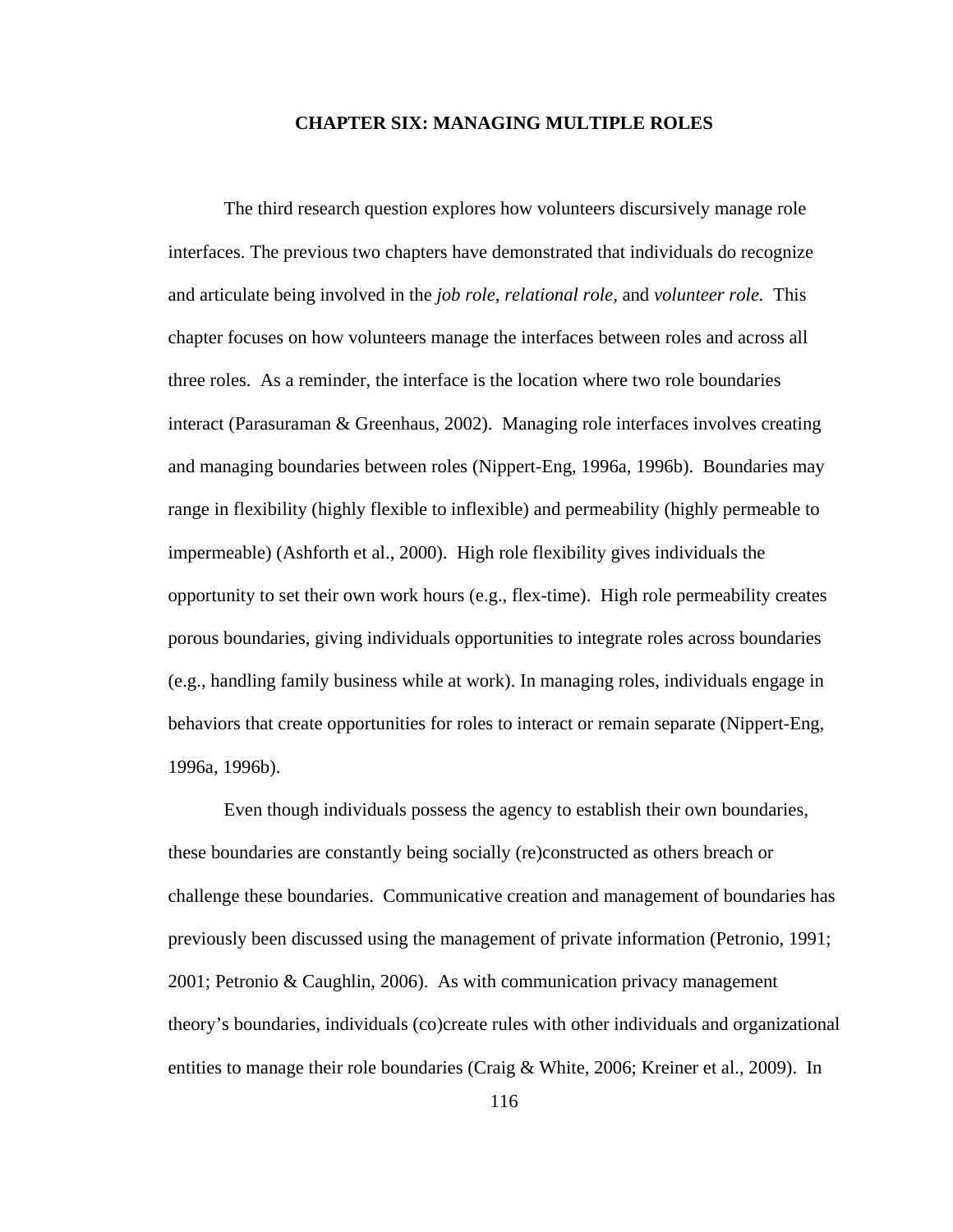exploring communicative role boundary and interface management, this chapter will focus on those rules and behaviors that create, recreate, and manage these role boundaries. To begin, this chapter builds on previous research regarding work and family boundary management by discussing individuals' use of *role segmentation* and *role integration* across all three roles (Ashforth et. al, 2000)*.* Based on the results, the chapter also introduces a new form of boundary management called *role collapsing.*

## **Managing Role Interaction**

There are a number of ways in which individuals discursively manage situations where their roles interact. Individuals engage in processes that can either limit or enhance interaction across roles. Work/family border theory views the work and family domains as distinct systems that individuals enter and leave (Clark, 2000). When individuals move from one system to the next, they are crossing the system boundaries. Those individuals who choose only to cross the boundaries of the domains when their work shift begins or ends are segmenting their roles (Ashforth et al., 2000; Bulger et al., 2007; Nippert-Eng, 1996a, 1996b). While in the work role, these individuals do not handle demands or responsibilities from the other domains. These individuals may even keep separate calendars, key rings, and sets of clothing for each domain (Nippert-Eng, 1996a, 1996b). Those individuals who cross boundaries frequently during the work day are labeled integrators (Ashforth et al., 2000; Bulger et al., 2007; Nippert-Eng, 1996a, 1996b). When one integrates boundaries, the roles overlap a) in location/space, b) in identities, and c) membership characteristics (Ashforth et al., 2000). Because of the similarities in location, identities, and memberships, boundary crossing is frequent and unpredictable. Additionally, requests for boundary crossing (testing of boundaries) can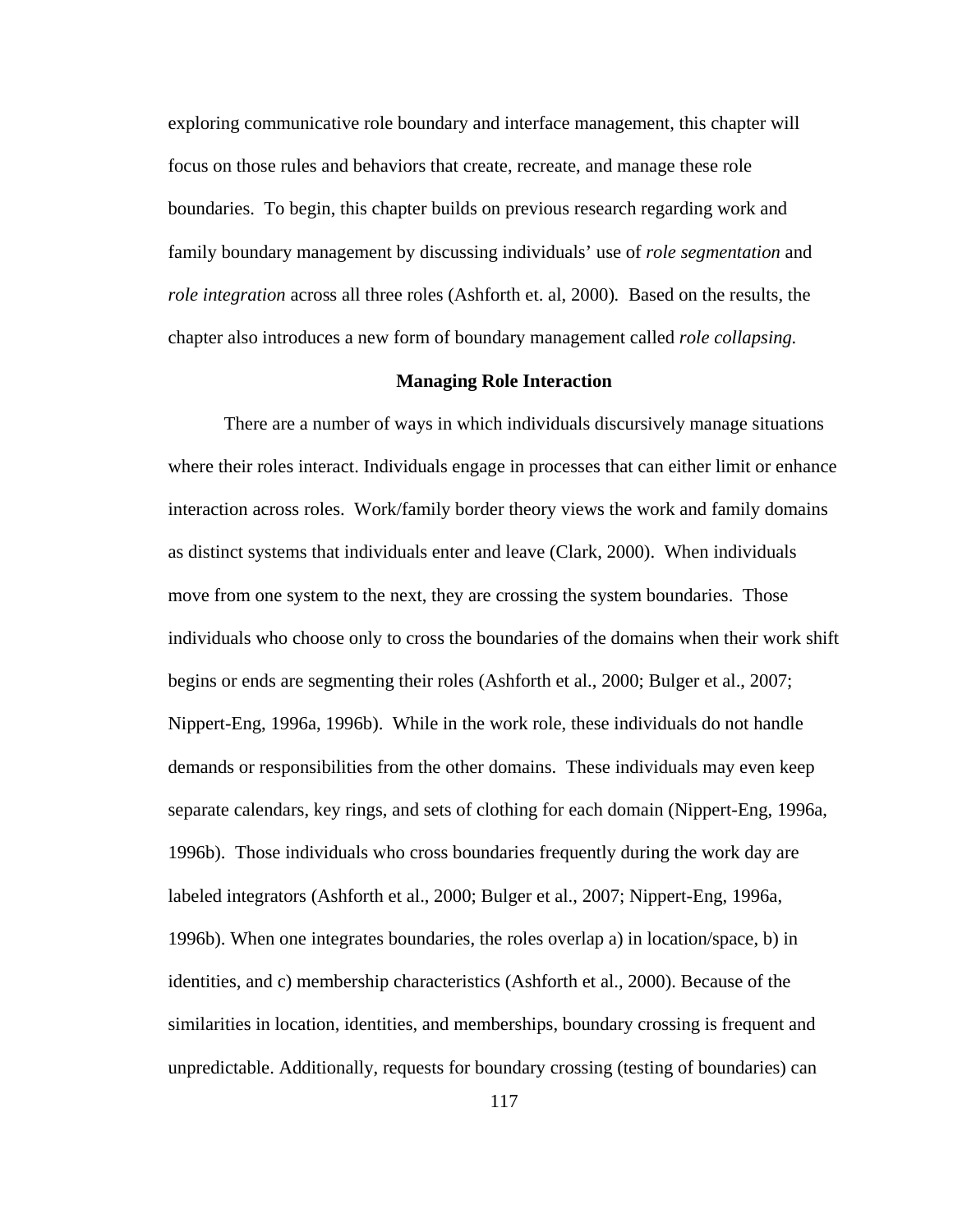come from others in the systems. Thus, the person must negotiate and manage boundaries when outside requests and demands are made on the person.

While some participants in the data set described using role segmentation and role integration, these two forms did not exhaust the ways in which individuals viewed and described the interaction across roles. There was a third way in which roles interacted. Some participants in the study described some roles as being so closely integrated that they were engaging in two roles simultaneously. For these individuals the boundaries have been collapsed, allowing these individuals to engage in two roles without having to cross any boundaries. This form of boundary management is termed *role collapsing.* The following sections will provide in-depth accounts of how participants managed their multiple roles through boundary segmentation, boundary integration, and boundary collapse.

# **Role Segmenting**

A person who segments his or her roles avoids conducting "expected" behavior from one role while in another role (Ashforth et al., 2000; Nippert-Eng, 1996a, 1996b). These expectations include tasks and demands of employers, family members, etc. These individuals demarcate role spaces by creating boundaries that are highly inflexible and impermeable, (Ashforth et al., 2000) which, in-turn, protects the role space. When boundaries are highly inflexible and impermeable, the roles fail to interact in any way. Because such roles are segmented, the values and beliefs from one role *do not* interact with the other role (Ashforth et al., 2000). *Role Segmentation* is the end result of processes that individuals and organizations engage in to limit interactions across roles (Nippert-Eng, 1996a, 1996b). Over half of the study participants (53%) described using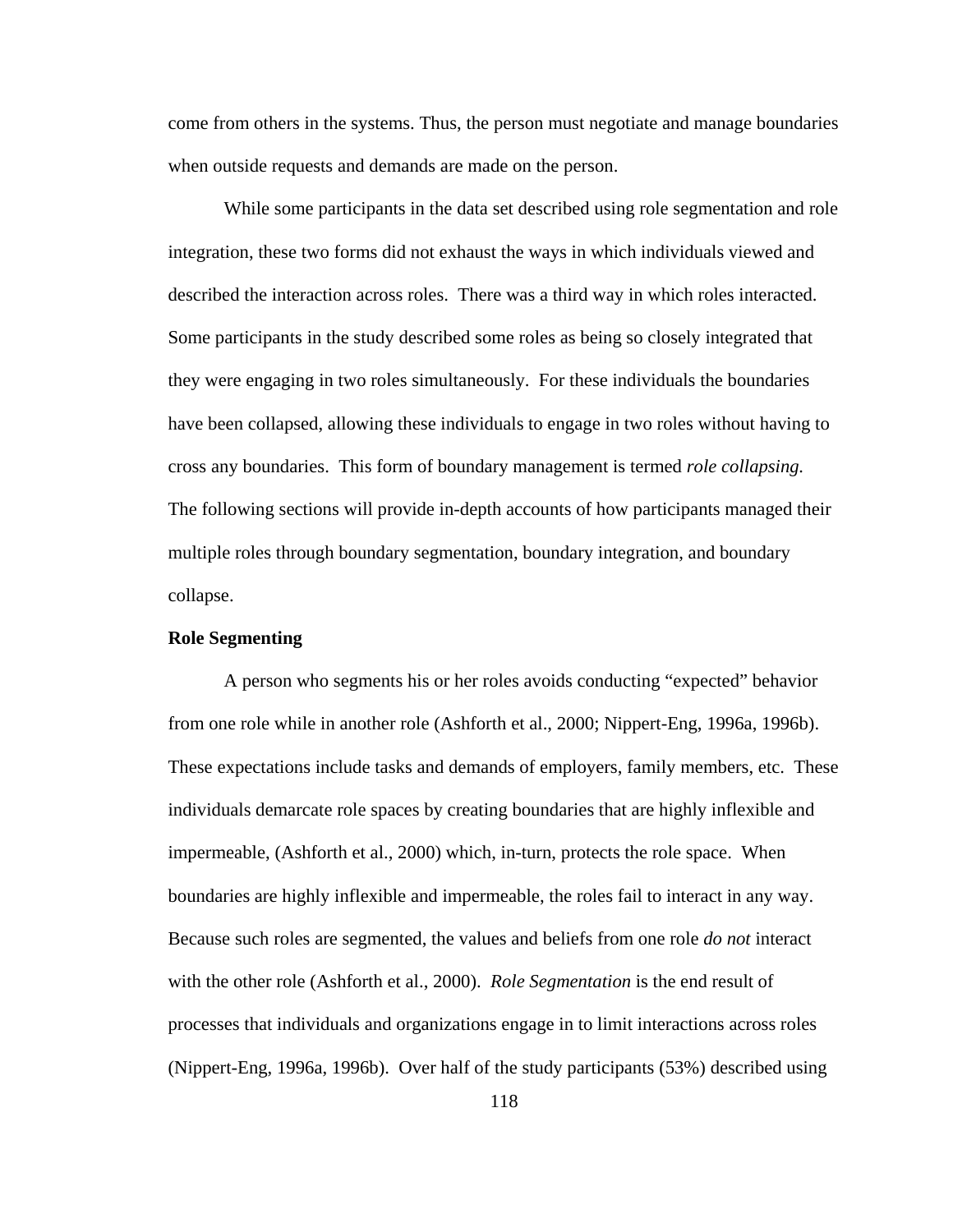segmentation processes to create or enforce impermeable and inflexible boundaries. The following sections will discuss the various processes individuals use to segment role spaces.

**Segmenting role resources.** One way individuals protected role spaces was to only use the role system resources for activities related to the role. In this study, some individuals segmented work resources that one uses to communicate with others. Specifically, participants would avoid sending relational and volunteer related e-mails through their work accounts or using their work phones to make personal phone calls. Randall, a policy development specialist for the state government, viewed his job, work resources, and his salary as materials paid for by state tax dollars. Since the tax dollars paid for his equipment at work, he tried to avoid using state resources, such as his workplace phone, for personal reasons:

The phone that I use, I'm not on the phone a lot, but the phone in my opinion, that's the state phone. … Not that I don't have good voicemail on my phone. But I don't want [work phone's voicemail] clogged up [with personal messages]. I want that to have [the voicemail] for work.

Therefore, when family members or volunteer organizations try to contact Randall via the work phone, Randall reacts in a way that protects and segments that work resource from his other roles. With volunteer organizations, Randall usually asks the caller to send the request to his personal e-mail account. If it is a family member, Randall has a conversation with the family member about not calling him while he is working. In total, a little over one fifth of participants (24%) segmented their roles by not using one's work phone or work e-mail for personal use.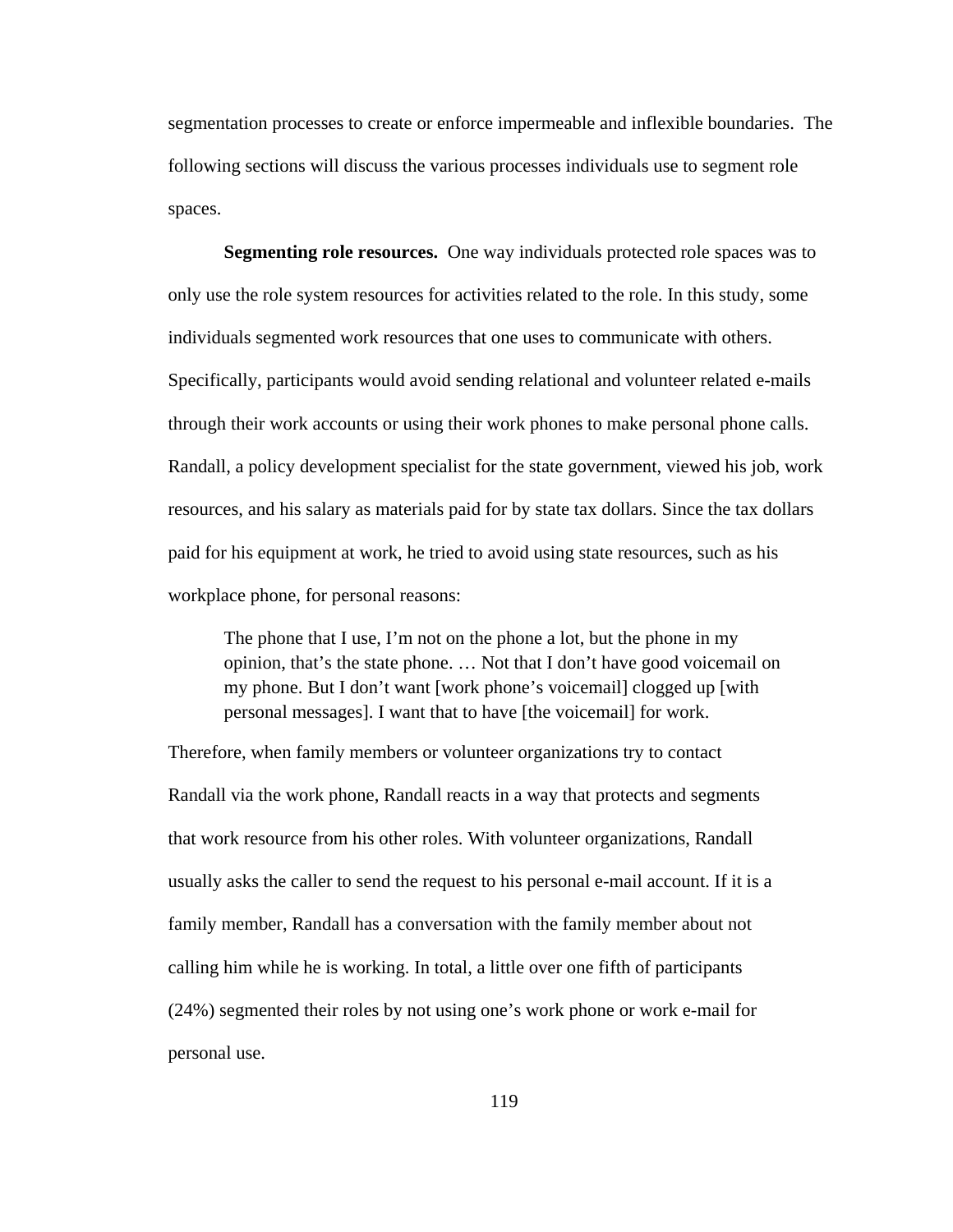In some instances, giving someone a personal e-mail address served as a way to manage interactions. Switching over to e-mail from a boundary crossing phone call meant not having to respond immediately to the organizer, and it created a new mode of contact between the individual and the other person/organization. Even if there was no workplace-instituted policy preventing personal phone calls on work phones, these participants created and described personal rules regarding the use of these work resources. These rules help in creating impermeable boundaries that prevent boundary crossing from occurring.

There were very few examples of protecting relational and volunteer role resources. Carlos was the only participant who mentioned protecting/creating relational or volunteer role resources from encroachment by work roles. Carlos received a monthly pension from the military and those funds went directly to his volunteer work with Hispanic ministries. It is quite possible that Carlos could have used the funds on his family; however, Carlos made a decision to restrict this monetary resource to his volunteer activity. Other participants checked their personal e-mail at work or answered their personal cell-phone while at work (an integration strategy), but the use of these communication tools was mostly done to avoid using one's work resources. Participants tended to segment the relational role and the volunteer role from the work role more so through describing separation of physical role spaces, as will be discussed below, rather than through solely separating role resources.

**Segmenting physical spaces.** Participants also described engaging in role space segmentation by only completing role tasks and demands while in the physical location most clearly associated with a role. When participants segmented based on location they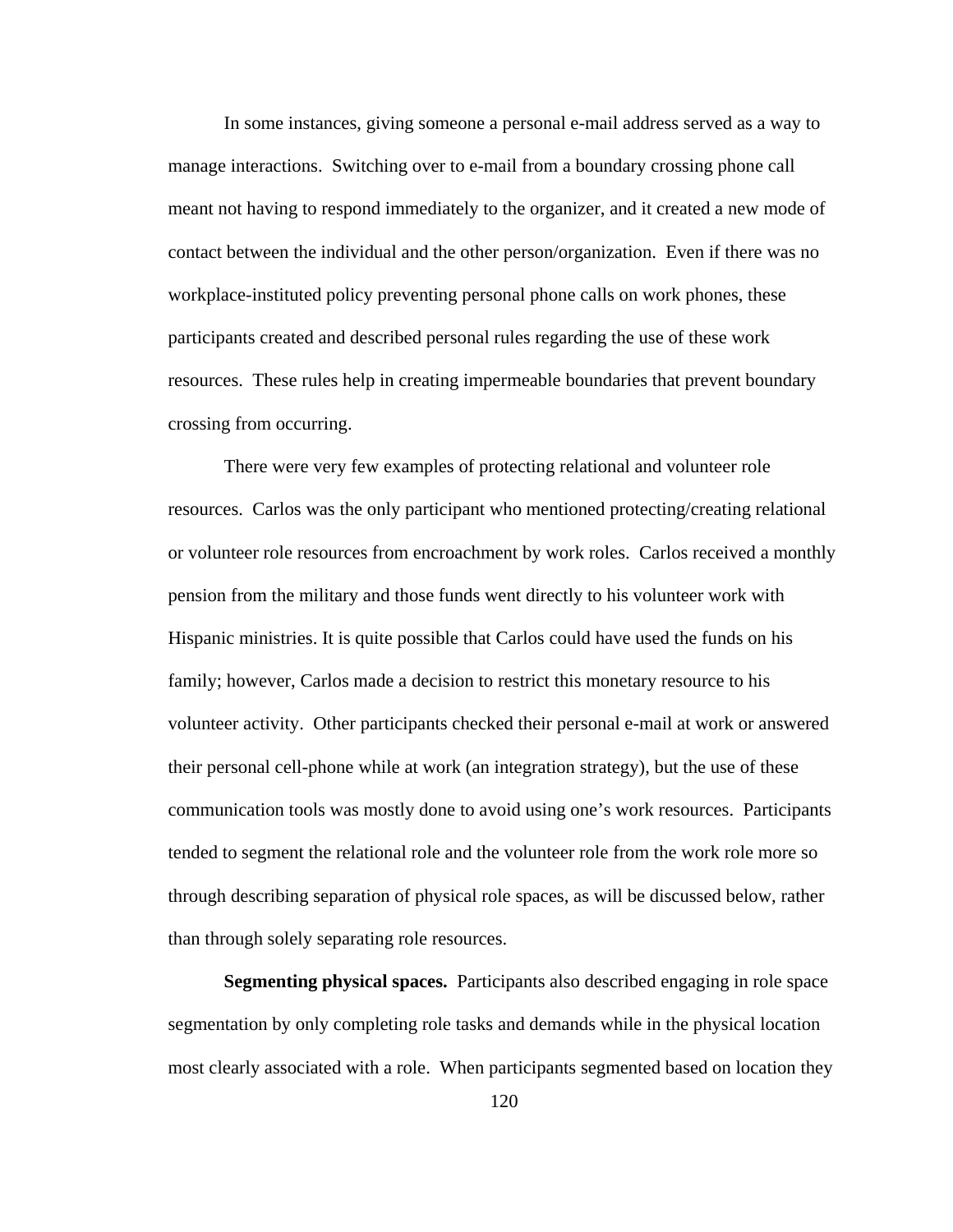would usually avoid taking work home or dealing with personal matters while at work. Roughly one third of participants (32%) described situations where their physical boundaries around the locations of work and home were segmented. Sometimes the space-based role segmentation was a result of intentionally avoiding taking work home or an inability to take equipment or work materials home. Approximately 16% of participants had jobs where the physical resources needed to perform their jobs limited the participants from taking work home. Carlos, an accounting supervisor, could remotely connect to his work's computer server, giving him the opportunity to telecommute and work from home after a full work day. However, new security measures implemented by the organization changed this practice:

But now the technology avenue has been closed because [the company's computer server] has a [connection] limitation [where I'm] no longer able to do work from home. So right now my time when I'm at home, I'm at home.

The changes to the company's off-site connectivity kept Carlos from working at home, allowing him to spend his time at home with his family rather than working on work matters, thus segmenting the roles. In this situation, the organization changed the boundary rules limiting work tasks to the physical location of the building. Other participants created personal rules such as leaving work papers at work, avoiding phone calls from employers, and avoiding checking work e-mail while at home. These individuals were personally trying to protect the relational space. Overall, participants either created rules to help segment work and family or the organization put into place rules that created role segmentation.

121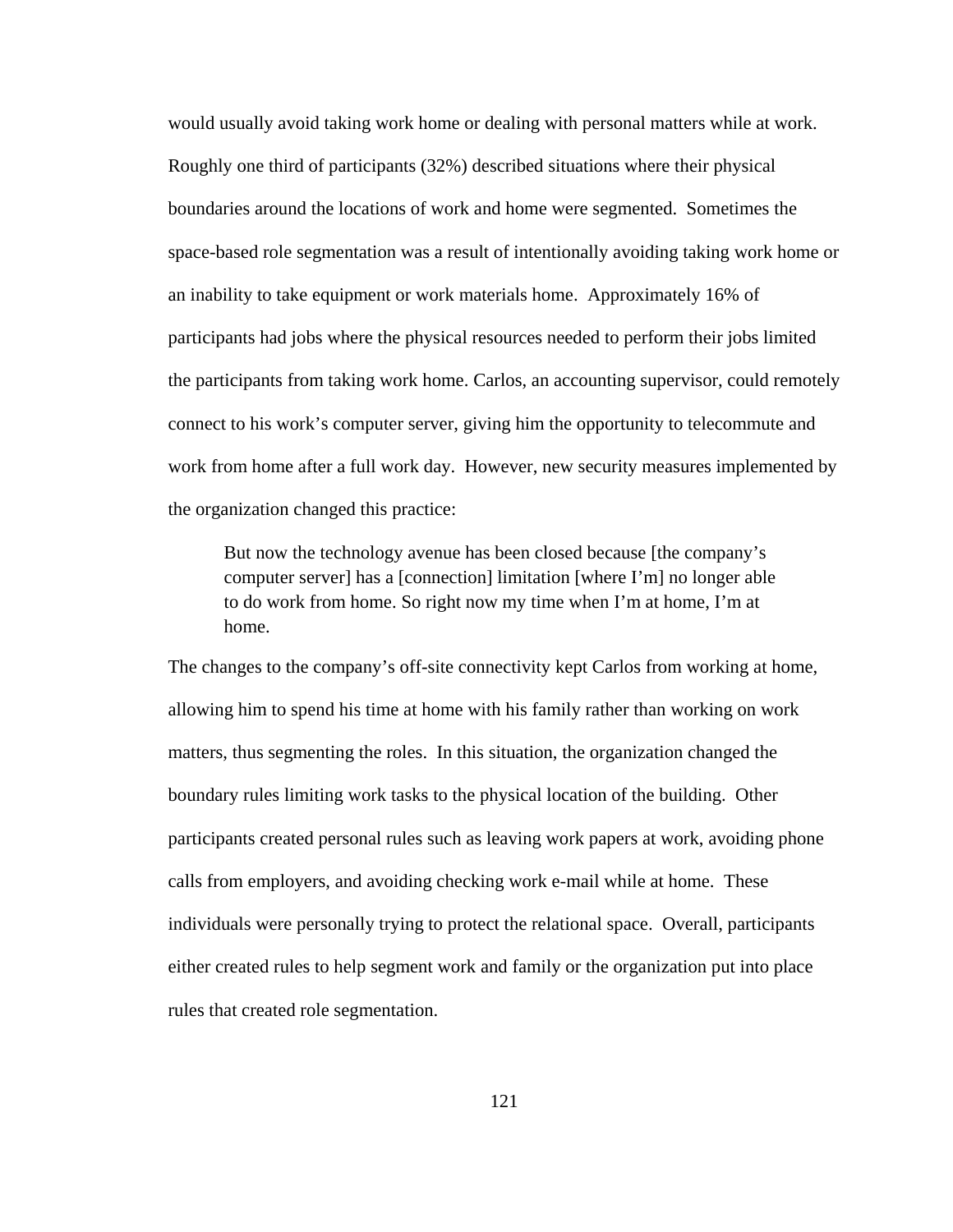Similar to the boundaries around work and relational role spaces, participants created and adhered to rules that segmented the volunteer role from the other two roles. Participants did not necessarily discuss the boundary between volunteering and either of the other two roles as intentionally segmented, but sometimes they shared rules in place that led to this segmentation. Overall, less than half of the participants (45%) segmented the relational and volunteer roles, and approximately one third (34%) segmented their work and volunteer roles. In many instances, the volunteer labor had to be conducted in certain physical locations. For example, Bridget volunteered with a local food co-op. Her volunteer work with the organization mainly entailed data entry that needed to be conducted at the organization:

And then one of the people who ran the co-op said that an opening had um opened for uh the person who does the order entry for the orders on the computer and [asked if] would I be interested? And I was like, "Yes! That will get me out of the rain and snow." And so that's what I do now and I've done it four years, probably? Um so I go in once a month but it's a higher order of work 'cause you're doing computer stuff. And basically I take whatever orders are there, I record what money they paid, um if they paid with their order, and then I enter all of the numbers for the items that they want, check them against the computer to make sure it's the right …It's supposed to be three to four hours but if it's a week, like sometimes around a holiday the orders are really small so I can be done in an hour… It doesn't take very long when I'm there. … So if something were to come up, and I do it on Sunday afternoons so I don't do it during the workday. So usually Ben is always available to be with Tyler.

Because of the nature of the volunteer activity, entering data into a system,

Bridget must physically travel to the location of the nonprofit. Thus, Bridget had

to travel to the volunteer site, which was separate from the work and home

locations. When Bridget conducted the volunteer activity, she articulated doing

the activity on a Sunday, separating work and the volunteer roles through time as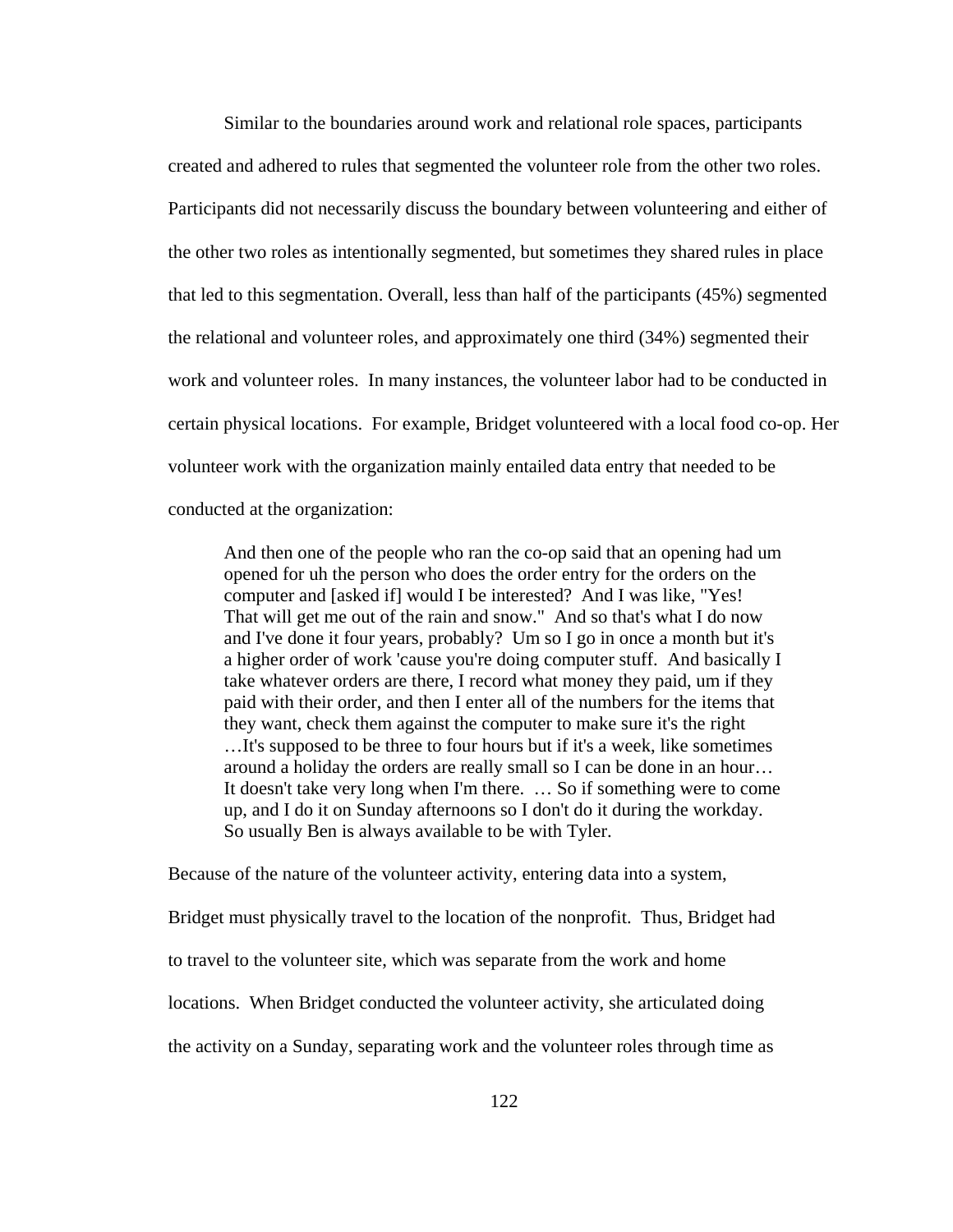well, which will be discussed in a later section. Additionally, Bridget mentioned Ben, her husband, as taking care of her son while she participated in the volunteer role. Thus, this example demonstrates the ways in which the relational and the work role are separate from the volunteer role.

There were a few instances where participants reported segmenting the volunteer role from the relational role. Two reasons for segmenting these two roles were because the relationship was in its early stages or the activity itself did not meet the interests of the relational partner. For example, Jake said, "I guess if I was going to bring somebody into a volunteering activity, I'd be kind of serious about them." Commodore, who usually spent Thursday through Sunday volunteering with river clean-ups, asked his wife to go to the river clean-ups with him when he first started going. After several unsuccessful attempts, he stopped asking his wife to join him. These examples fall under role space segmentation in that the relational other ends up not being present at the volunteer site.

**Segmenting role values.** Another way participants segmented roles was by articulating the conflicting values associated with each role. Within this study, segmenting based on values was only discussed in relation to the volunteer role. Participants did not discuss segmenting the boundaries between work and family/close relationships through value-based rules. Marie, a Women's Rights Outreach Coordinator, heavily volunteered with organizations that advocated on behalf of women's reproductive rights. Marie was also a strong supporter of early sex education in schools. The values and beliefs she possessed clashed with her parents' beliefs and values:

Marie: My family life um... it's more of me trying to [laughing] choke back my activism or my volunteering and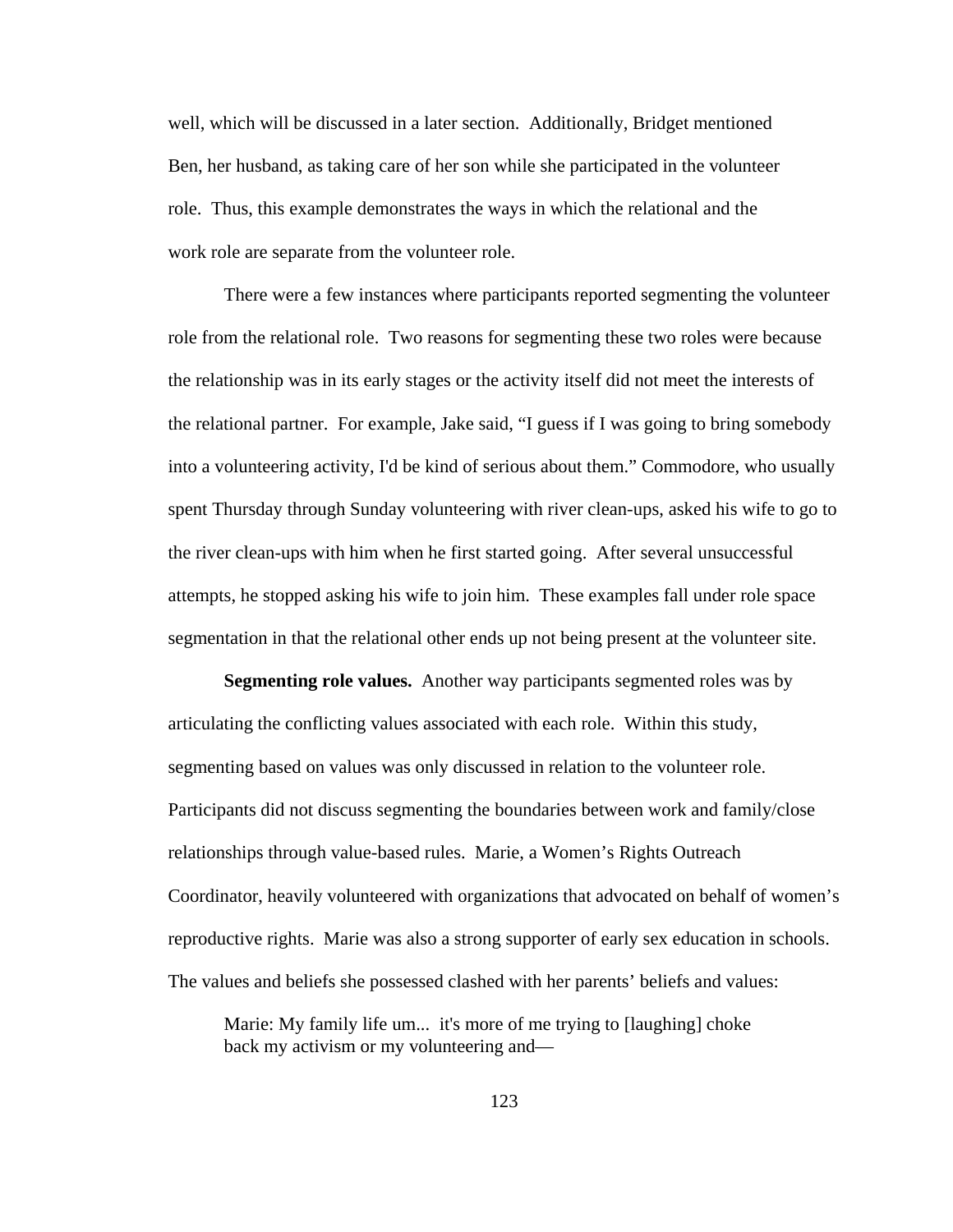Disraelly: Is that with your parents or?

Marie: Yeah, not so much with my mom but with my dad. My dad's very conservative. And um his wife is incredibly conservative. And we really don't get along very much.

Even though Marie integrated other roles in her life, she clearly segmented the family and activist roles due to incompatible values between the two roles. Saul who expressed not wanting to volunteer in the same organization as his wife reported another example of value-based segmenting. In general, Saul felt that his skills and strengths could be used to benefit another organization. His wife, Susan, was heavily involved in a grassroots organization that helped to create programs and advocate on behalf of low-income citizens. Saul wanted to volunteer with organizations that were in line with his passions and strengths and did not feel that his wife's organization, HEP, would be the best outlet:

And then I'm probably more interested in working with um... children and um, you know, college students. Whereas [Susan] does her work with um poor people. Which it's just like a slight difference, anyway, in terms of I have always had this thing about seeing people's potential and helping [them] to realize it. And it's between not wanting to both be riding the same wave and um a slight difference in interests, uh so far I haven't been moved in that direction.

Later on in the interview, Saul discussed segmenting due to a difference in perspective as

well. He feels the women in HEP tended to discuss men in a negative light:

There are personalities involved--I don't think I could work with the director that she works with. I mean... they're long-time friends but um, you know... she's, you know, I don't find her to be a great listener, particularly to men. So maybe maybe that's unfair but particularly to me, you know.

Saul described segmenting his relational role from his volunteer role because he and his

partner preferred and valued different elements of philanthropic work, and he felt some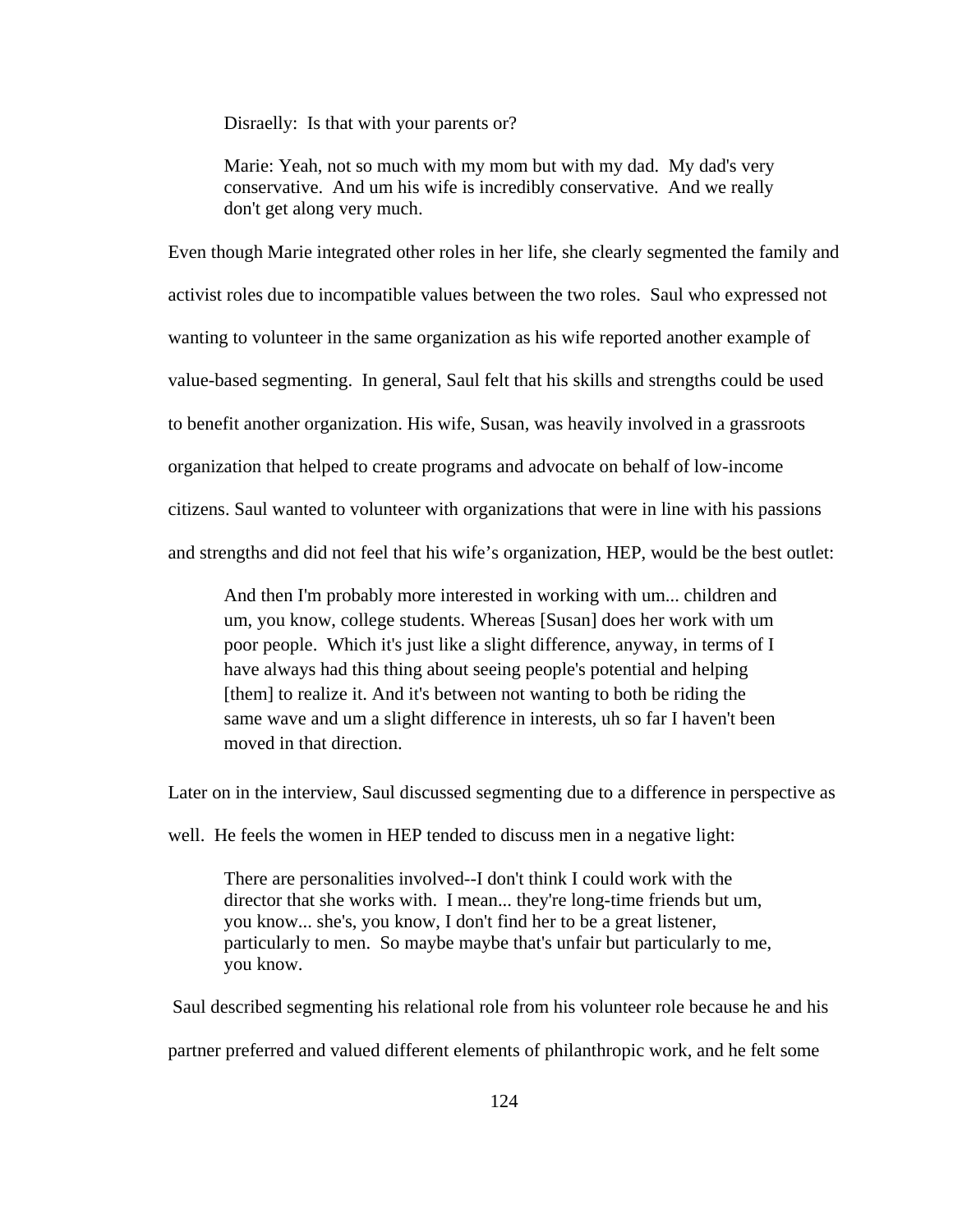female members of the organization his wife volunteered with devalued men. Thus, in both of these cases the values that led individuals to volunteer with certain groups and work with certain populations drove the desire to segment the relational roles and the volunteer role.

Keeping membership categories, values, and beliefs separate from role to role are all processes of segmentation (Ashforth et al., 2000). Both Saul's and Marie's examples expressed how participants articulated roles as distinct via distinct values. Just as with the interactions between work and relational roles, participants either were subject to the boundary rules of the volunteer organization (e.g., having undergone training, being onsite for tutoring) or participants created their own rules regarding boundary interaction that segmented the volunteer role from one or both of the other roles.

**Segmenting role time.** In addition to segmenting roles via material resources, physical locations, and values, participants also used a time-based approach to segmenting their roles. Slightly less than one fifth (18%) of participants reported segmenting based on time. In addition to protecting the resources of the organization, time segmenters focused on the amount of time they were spending at work (number of hours), or they set a deadline for when the workday would end. These time conscious individuals felt they were paid by the company to work 40 hours a week and felt that they should give the company those 40 hours. However, tensions and stress arose when the organization demanded more than 40 hours a week. If a person is a salaried worker, the salary is based on a certain number of hours. Sometimes work demands force a person to work well-over the number of contracted hours without repayment. Likewise, spending the 40 hours working on other role projects, means accepting pay for time *not* spent on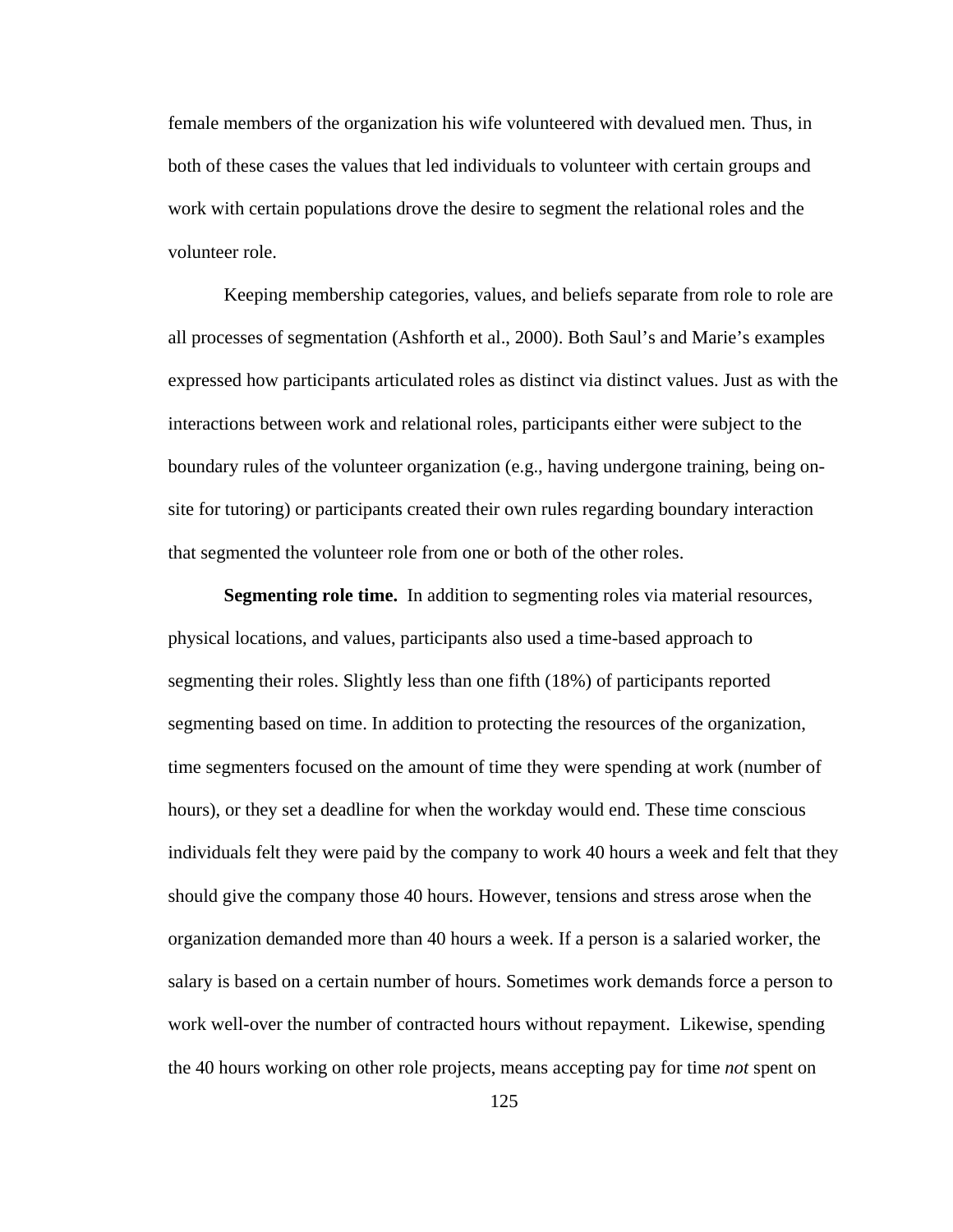work activities. Carlos, the accounting supervisor, viewed this practice as "stealing time" (the company steals time from the employee):

[Breaking up my schedule] started actually from the military…There's a time when I needed to stop working. The lunch [break] was my time. So … if I was hired to work 8 hours, as long as I was doing my 8 hours of work [the time] would be just for work. I would try not to use that time for personal time. If I used that [time for personal things] I would extend my time [at work]. I would [leave] late, late from work or but my I would give my eight hours of work always. If I use [work time] for personal [errands], I consider that I'm basically stealing from [my employer] So I I put boundaries cause that's the only way to of trying to [do] all those things.

Carlos does not segment his roles in terms of resources or physical locations, but in terms of time. He views the work time as work time only. Problems arose when Carlos ended up working over 40 hours a week because he viewed the additional hours spent at work as time that is taken away, or "stolen", from the relational and volunteer roles. Therefore, time segmenters view time as part of a contractual obligation with their employer. Within the contractual obligation, there is a set amount of hours the employee is expected to work, and time segmenters seek to live up to that obligation. When the obligation is not reach, the employee is at fault, and when the employer requests more time, the employer is at fault.

Another example of time segmentation and management enacted by participants occurred when participants adjusted their schedule later on in the week if they unexpectedly ended up working more than 8 hours in a given day. Some work demands force a person to stay later at work. When employees are faced with increased work demands and occasional longer hours, some may find ways to adjust their schedule for the rest of the workweek. For Erin, an administrative assistant in an academic department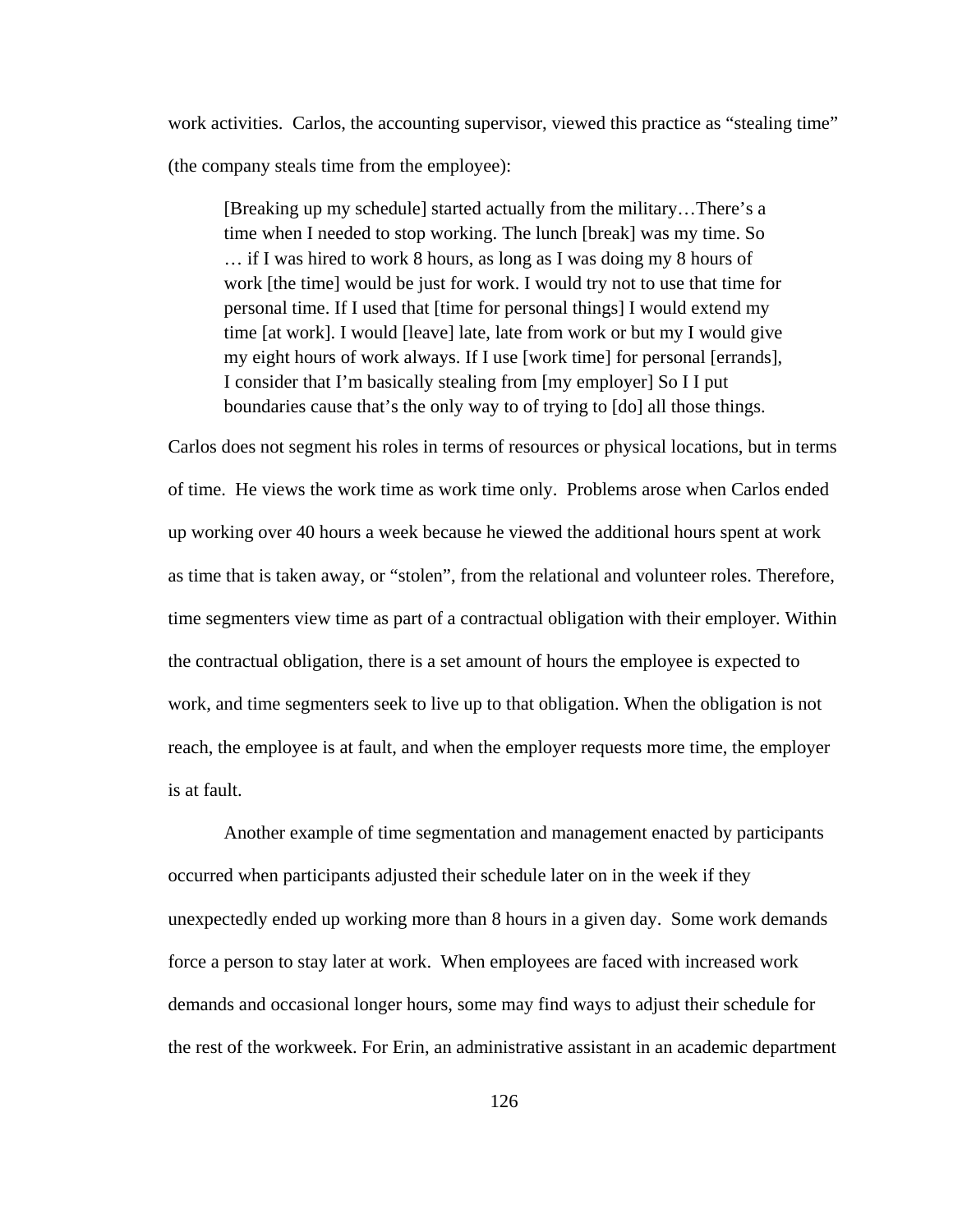at a university, long nights usually resulted in clocking in a little later the following morning. Erin described using this practice, "Now in the past, if I stayed late then I usually come in you know a little later to compensate [those hours] because you know I can't wear myself out." Erin's time management served to help her avoid working too much overtime. Erin recognizes that the academic schedule and the normal 8 to 5 work schedule do not always coincide. Since Erin is responsible for relational role demands and family demands, she intentionally engaged in this time segmentation practice that only allots certain hours to each role in order to avoid too much role strain from the work role. In order to use this practice to manage role strain, the job itself must be somewhat flexible. Those individuals who come into work late or leave work early because they already have worked additional hours earlier in the week are attempting to protect the number of hours they have for the other two roles. Role strain may occur because time and energy are considered scarce resources that are being used up as the day proceeds (Marks, 1977). Thus a focus on time and only working certain hours in a given week reduces the chance of a person completely depleting all of the resources at work. If one were to only focus on accomplishing a certain set of demands in a given day, they may lose sight of how much they are working and accidently may work far longer than the person is contracted to work.

In sum, participants may choose to manage role boundaries by creating, sharing, and engaging in segmentation strategies. These segmentation strategies are rules that prevent boundary crossing by the individual. Individuals enact segmentation strategies by protecting the role resources, spaces, values, and time. These rules may be selfimposed by the individual or imposed by the organizations in which one participates, but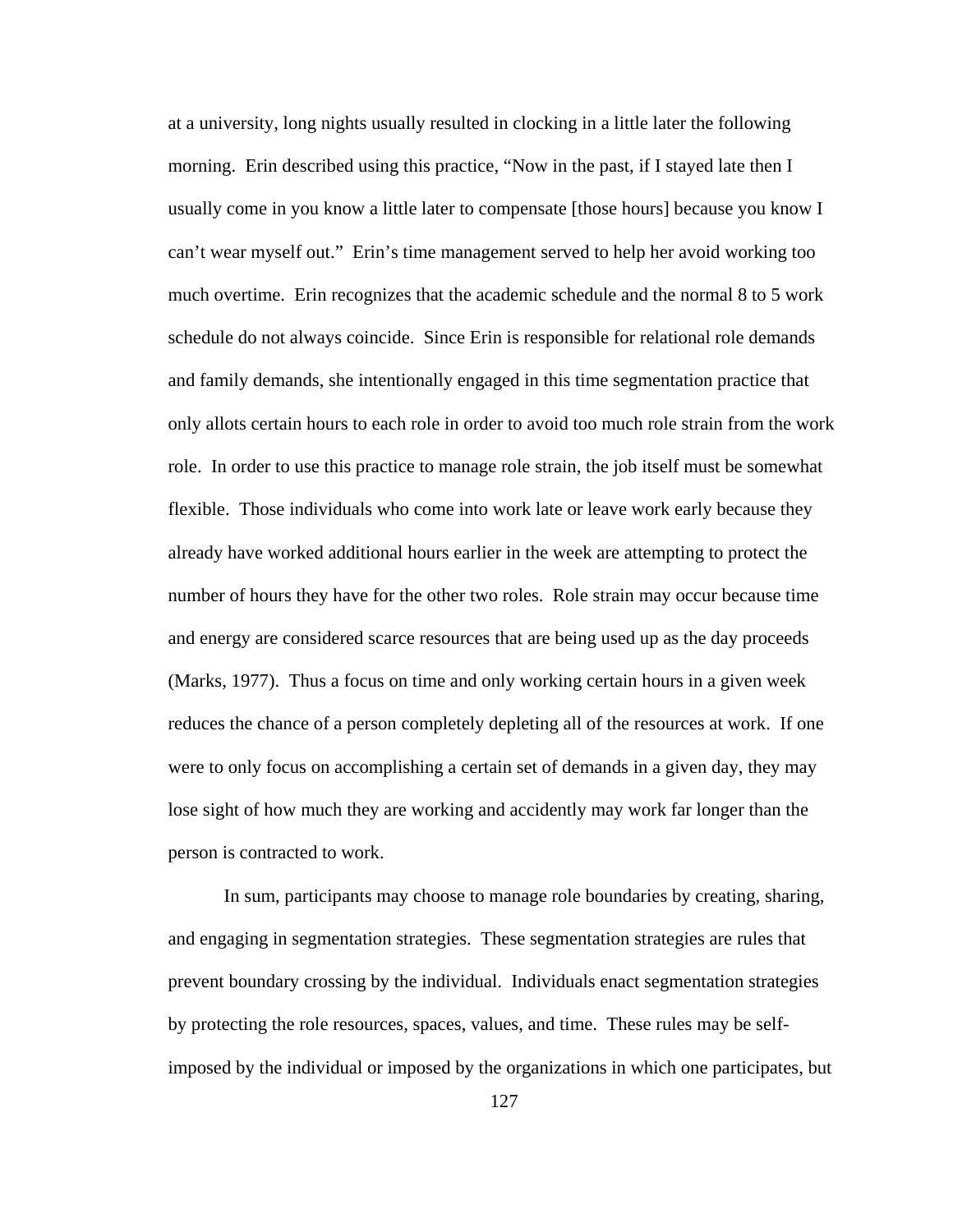these rules are also subject to change as individuals implement the rules and strict boundaries are tested. Overall, the process of segmentation may help reduce overextension and depletion of sources (time and energy) since the individual avoids multiple task demands in one role space/time. However, in a society of increasing work demands and globalization (Gambles, Lewis, & Rapoport, 2006), segmentation may be more of a described ideal than an actual practice. Furthermore, participants' descriptions of segmentation strategies showed these strategies as protecting the work role more so than the other two roles.

# **Role Integrating**

In contrast to segmentation, it has been argued that individuals engage in *role integration* (Ashforth et al., 2000; Nippert-Eng, 1996a, 1996b). In order to integrate roles, the roles must have flexible and permeable boundaries. One way to visualize the integrated boundary is to picture a net separating two spaces. Even though one can physically see the net dividing the space into two spaces, objects can still pass through the net from one space to the next. When roles are integrated, one is able to handle task demands from other roles while situated in one role context. For example, while situated in a volunteer role (e.g., working at an afterschool program) one may answer a phone call from work or from a relational other. Even though the person is handling task demands from another context, the person is still physically located within the volunteer context. The physical context is part of the volunteer role, while the task demand is from the work or relational role. When roles share similar physical locations or similar group memberships, the boundary crossing is frequent and quick (Ashforth et al., 2000).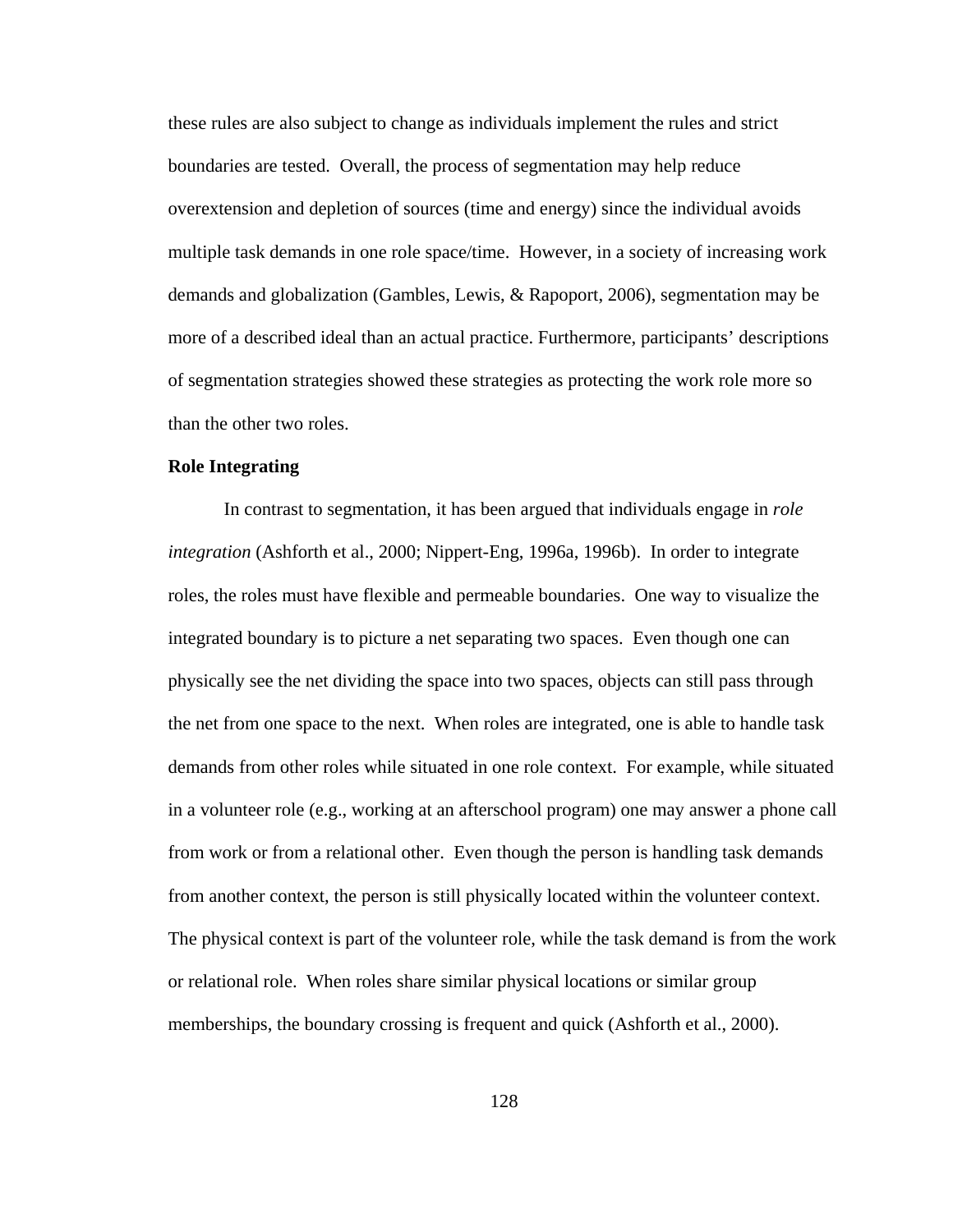Another element of integrated boundaries is the flexibility of boundaries. When a role's boundary is flexible, the role can be altered to accommodate the other role in a person's life. These alterations include mild to frequent interruptions. For example, a person may work a traditional eight to five shift. If a person had a sick parent, they may alter the schedule to incorporate one's parent or running errands during the day. This differs from the aforementioned time segmentation example in that the individual is focusing on tasks rather than how much time is spent in each role. Thus a person may leave work for an hour or more and simply return to work later to accomplish the days tasks. Other integrators may physically be located at the workplace, but choose to work on other role activities for several hours at a time. Overall more than half (61%) of the participants described using integrating strategies with two or more roles. Since these role strategies usually occur across two roles, the discussion of integration will focus on each set of boundaries, starting with work and relational role interfaces.

**Integrating work and relational role boundaries***.* Prior scholarship has found that individuals typically integrate work and family roles (Bulger et al., 2007). However, these scholars focused on people's perceptions of their ability to accept phone calls at work or leave the office, but did not measure the extent that people engaged in these integration strategies. This study asked participants to recall and provide examples of actual occurrences of roles interacting with each other. Over one third (37%) of participants reported integrating work and family roles. Integration strategies included talking to relational others while at work (physical integration), leaving work to take care of family members (temporal integration) (e.g., take a family member to the doctor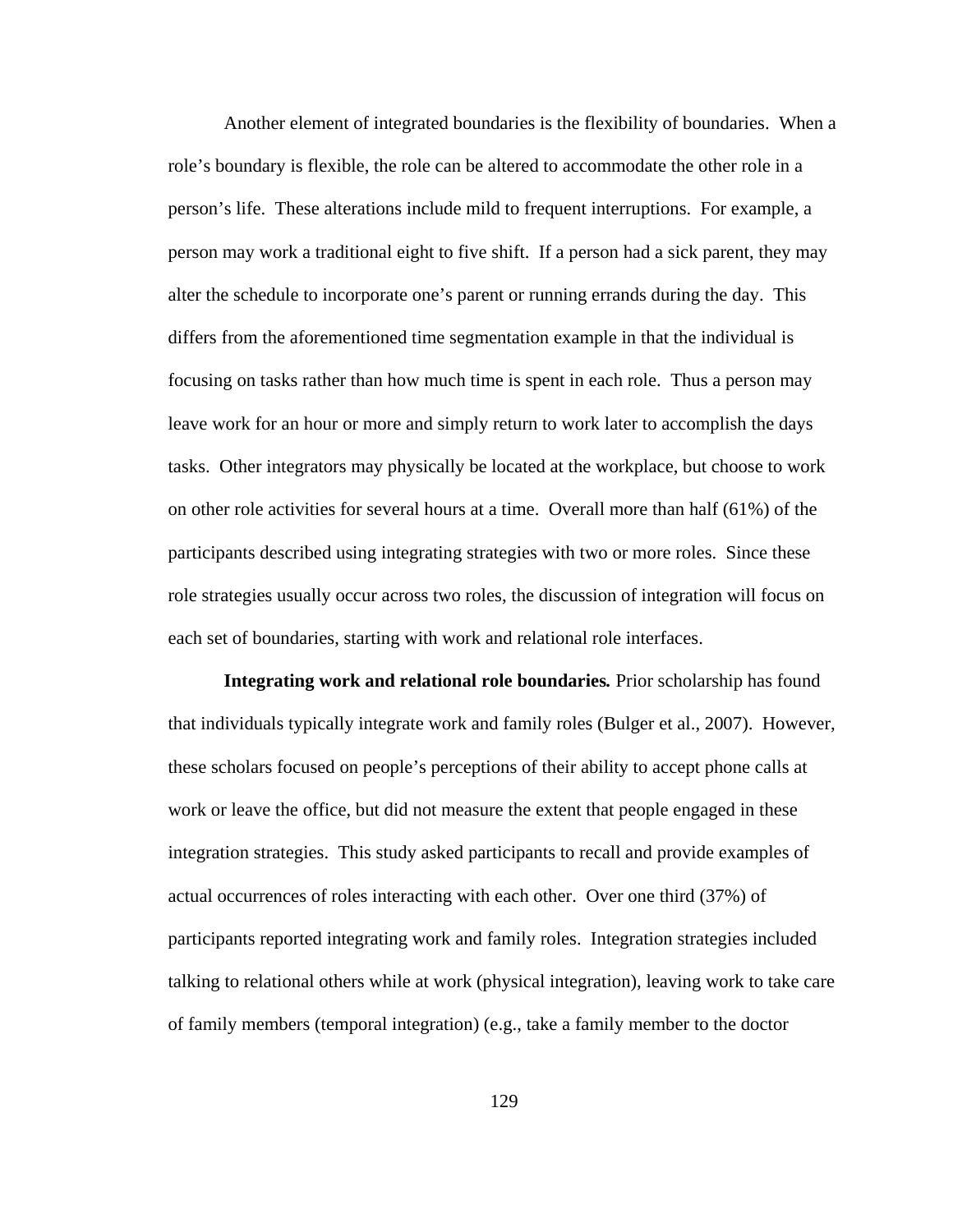outside of one's lunch period), leaving family members to take care of work, and working from home.

Role integration was bidirectional, but participants described relational role to work role integration slightly more than work to relational role integration. Over a quarter of participants (26%) provided examples of the relational role integrating into the work role space. These interactions (physical or electronic) occurred in two ways, including communication with family members while at work and conducting family related errands during one's work day. Many participants also perceived they had the ability to leave work to handle family matters, but only seven participants reported actually leaving work for other roles. Participants tended to only take advantage of leaving work for an emergency. Reasons for leaving work included a sick child, ailing parent, or a death in the family. Thus, even though boundaries were described as permeable, participants did not always integrate their roles.

Even through some participants did not integrate their roles all of the time, others integrated roles by engaging in frequent ongoing instances of interaction with individuals outside of the work system. For example, Brandon, an assistant manager in an engineering company, usually kept a pretty busy work day. For the most part, Brandon articulated maintaining permeable boundaries. In addition to dealing with the tasks and demands of his paid work while at work, Brandon also handled new demands from the nonprofit Sports Association Board for which he volunteers. In the midst of all these demands, Brandon also is prepared to leave work to help his mother:

Well I have my mother, who was 74 years old, whom I take care of. She lives here in the Capital and she has Alzheimer's. And it's another issue in my life. So I make sure that that I check [my personal e-mail] here three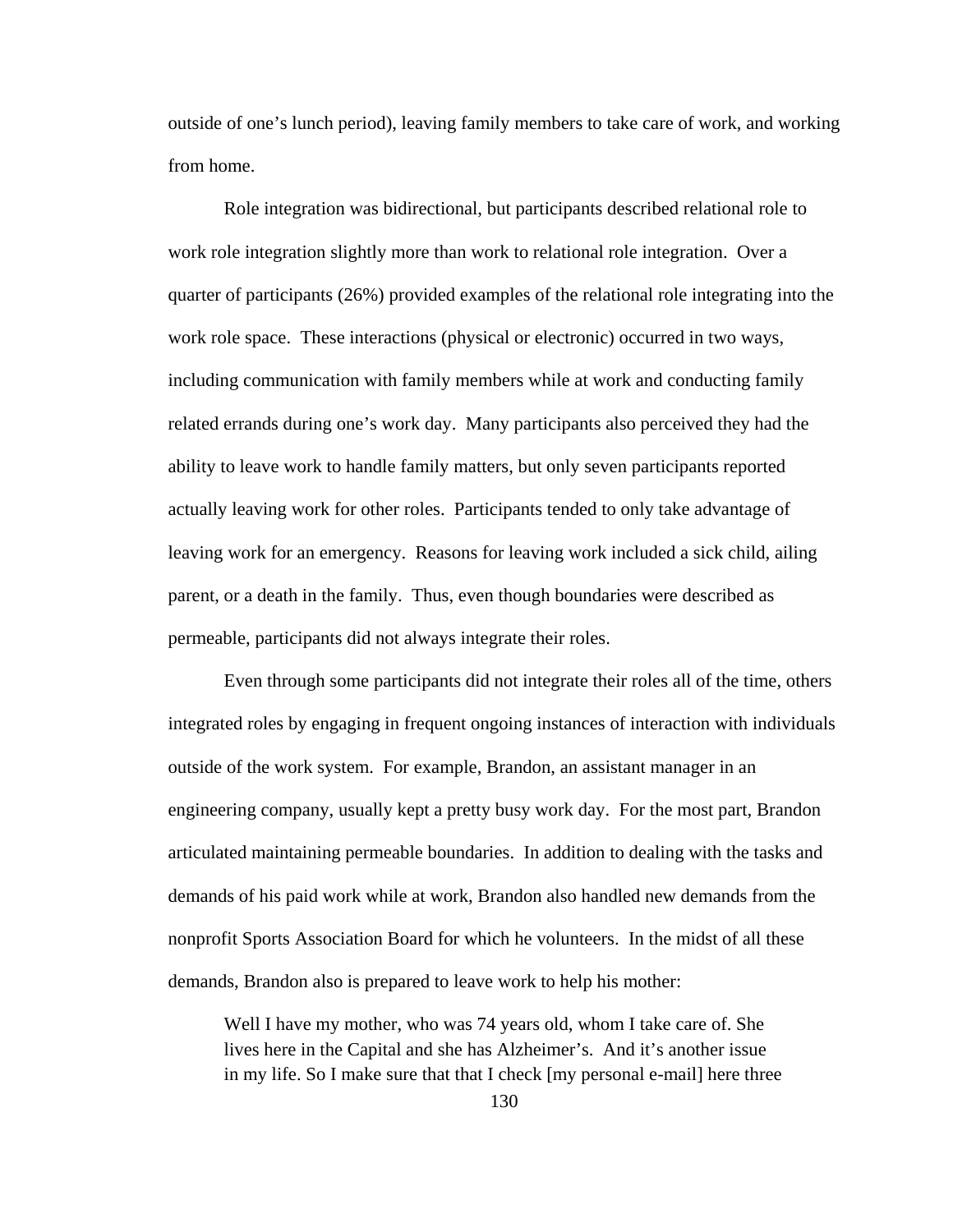four times a day and I visit her at least three times a week. And many times you know she is not feeling well. I have to go and take her to doctor and this is another issue in my life. This is additional thing. But again, family comes first. I tell you what. It does.

Brandon articulated his family as his first priority. Brandon took advantage of the flexibility and permeability of his work boundary, which allowed him to leave work to take care of his mother.

Likewise, new mothers also took advantage of the work boundary permeability to check in on their children. Jasmine, a single full-time mother and part-time law student, often called to check-in on her newborn son:

Being my first child, … I can honestly say part of the first month, no I'd probably say first few weeks I was here whatever, all day long I was thinking about my son. You know and I knew that he was in good hands with my sister-in-law, but I was calling four and five times a day and checking on him.

Just like Brandon, Jasmine articulated her work role boundary as flexible enough to give her the opportunity to take a few minutes to see how her child was doing. Being able to check up on loved ones gave the person some peace of mind to know that their relational other was healthy and doing okay. The other participants who engaged in frequent boundary crossing by talking to relational others, usually engaged in quick phone calls or e-mails to check in with loved ones. There were a few instances where participants discussed family members dropping by the office, but these were few and far between.

Participants also articulated creating or maintaining a permeable home boundary where a person may conduct work and/or volunteer tasks while at home. When asked about instances where the work role and relational role interacted, one fifth (21%) of participants provided examples of conducting work tasks or responding to work phone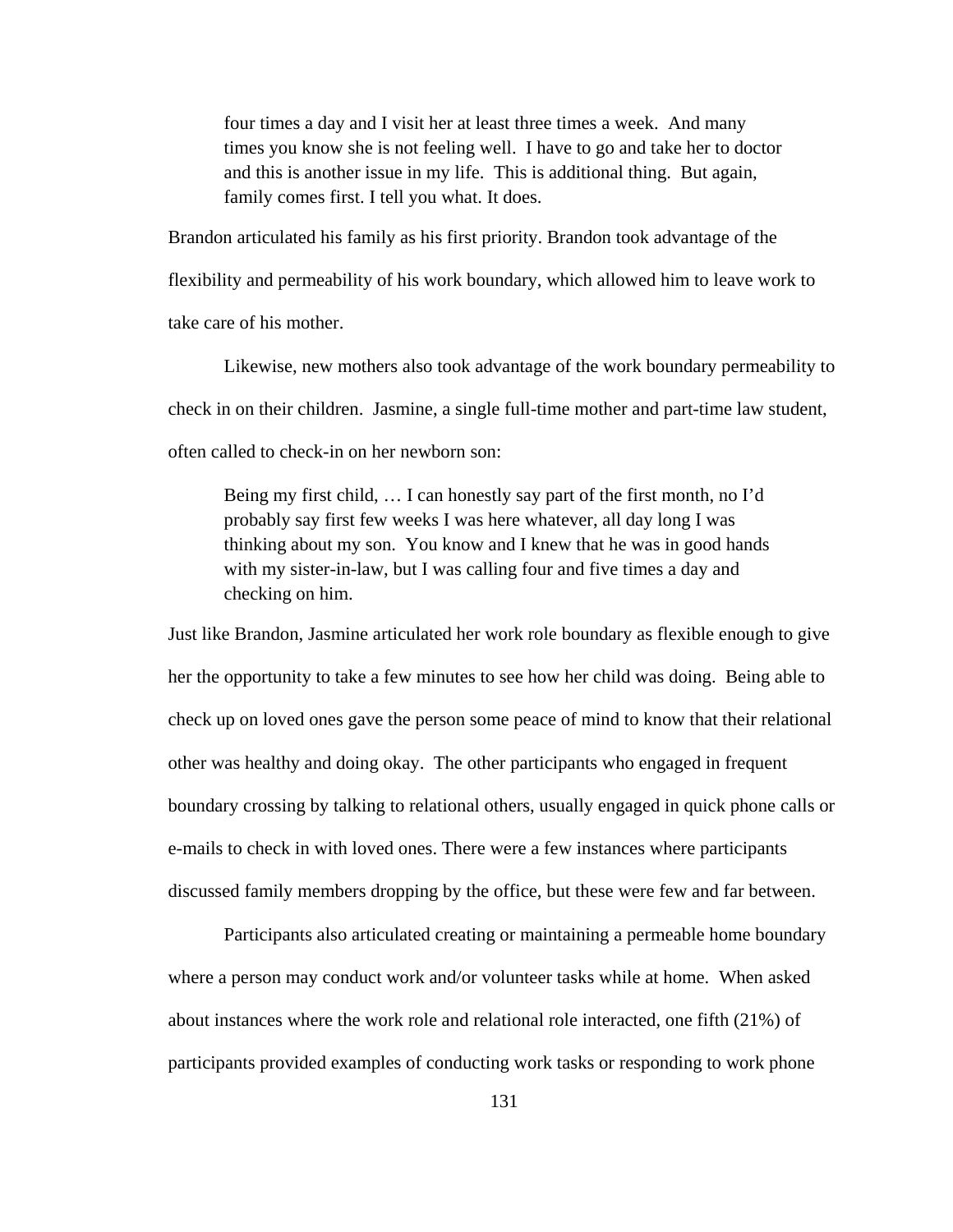calls and e-mails when they were at their home. These participants ranged from having a home office and telecommuting to those participants who were in management positions and had to consistently be on call if something were to happen at work. Tina juggled the demands of teaching classes at the local community college, writing her dissertation, and serving as a research assistant on two major tri-county projects. Rather than working at her office at the university, Tina worked from home, overlapping her home location and her work location. Tina did attempt to keep traditional time boundaries by working from eight in the morning till five or six o' clock at night. When her husband was employed, Tina was able to use his home arrival as a boundary marker for when she needed to switch over into the relational role. However, when her husband was unemployed, Tina had to manage frequent interruptions of her work boundary and had to renegotiate when she would transition from one role to the next:

[Managing the work and family demands] was a little more difficult because of the fact that we were home together all day. I would stop and have lunch with my husband and he found himself sleeping later so I would be up working in the morning and I found with him being home it wasn't as easy to say okay he usually gets home at 5:00 so I start dinner at 5:00. Sometimes I'm finding it's more like 6:30. … He's really good [at] suggesting middle of the day sorts of [activities to do together].

Here Tina is managing the demands of her job as well as the requests from her relational partner to spend time together. Since the physical locations overlapped, Tina created and articulated temporal boundaries between the two roles. Because her husband was at the time staying home, there were increased relational role demands, creating more moments of boundary crossing and boundary management.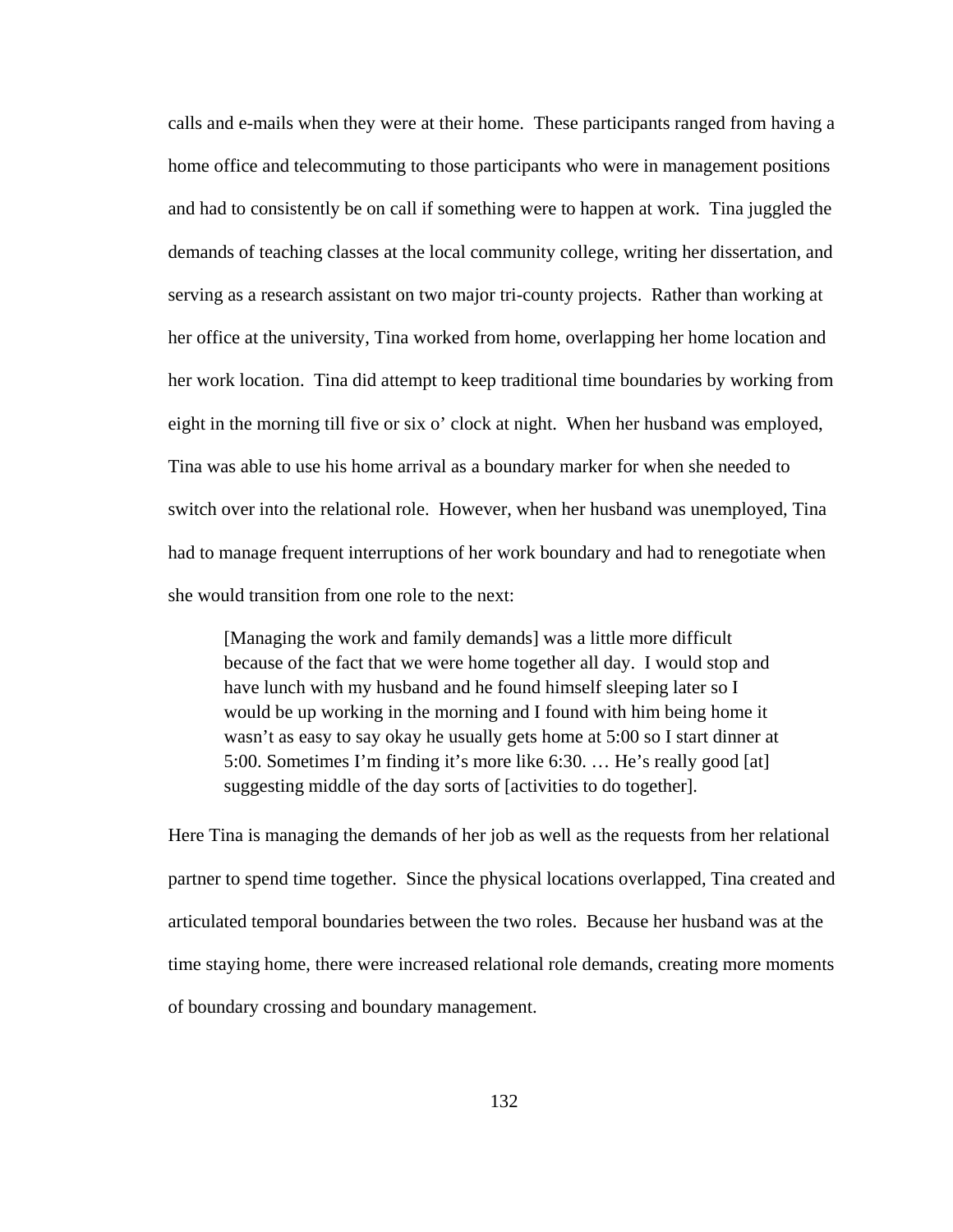Courtney was the only other participant who kept a home office as one's primary work space. Courtney held two jobs, one with a local theater, and the other job was a new company she was helping to start. When she was not working at the local theater, she spent a large portion of her free-time working on her business. Since her husband was deployed for six months at a time, Courtney intentionally worked late every night at her home in order to keep busy. In describing her reaction to a situation where her business partner called and asked her to go to a meeting when Courtney was on her day off, she said:

I couldn't even really enjoy myself, and I finally went [to the meeting] because it was— like the other day,  $\dots$  I was able to go [to the meeting] but it like always [there was] like this pressure to keep work work work and I can never really fully relax. And it made me really jealous of other people that just had normal jobs that just got to go home at the end of the day.

Whenever Courtney's husband was deployed, the previous boundary markers of spending time with her husband were gone, creating a situation where she could work all the time. In situations where individuals do work from home, not only do individuals potentially experience frequent boundary interruptions, these individuals also may experience situations where they do not completely transitioning out of the work or relational role and end up accomplishing tasks from other roles all day.

While the vast majority of integrator participants did not telecommute, many participants described role integration in the form of working from home for a couple of hours late at night or on the weekends. Here the participant's relational role space experienced interruptions from the work role. Usually participants would leave the office around five or six in the evening in order to spend time with their family, but later on in the evening these participants would check their work e-mail or receive phone calls from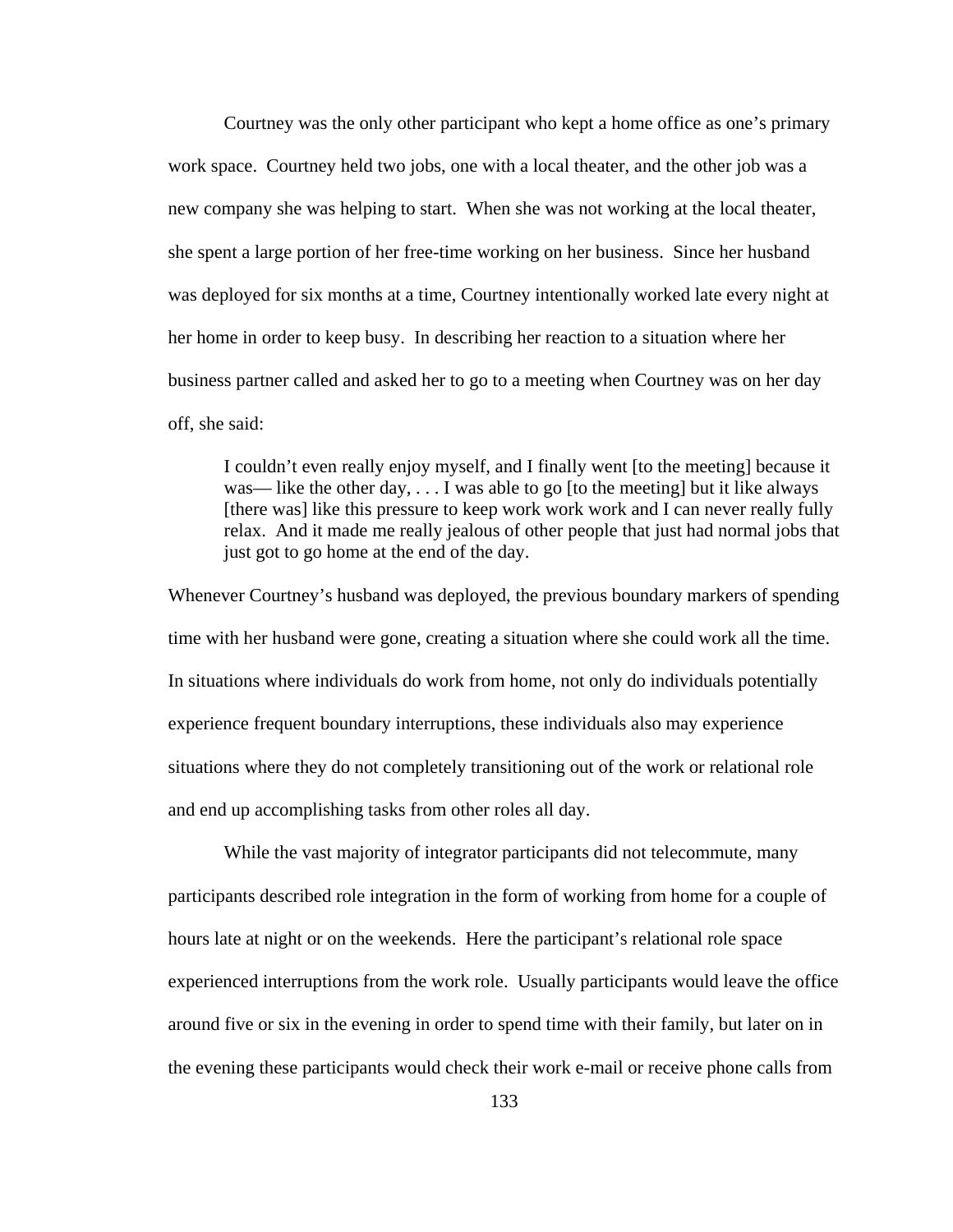work. For example, Michael, a pharmacy informatics manager, described trying to get home by a certain time and then working from his home office when his family was watching television or after the children went to sleep:

I've always tried to be home, you know, and ... after supper and be around when the kids are still awake. And um, [that's] not a time for me to, you know, [be doing work]. [I might] start doing some kind of work later on, you know, [around] 10:00 … Cause they're also in [living room] watching TV and I'm not going [to] watch TV anyway. … And when the kids were younger, you know, I tried to, you know, be around while they were awake and when they were [asleep], I felt more freedom to go do whatever else I felt that needed to be done.

Once again priorities played a role in how individuals managed their roles. For Michael, his family was a higher priority than his employment. He articulated the job as a means to provide for his family. Elsewhere, Michael described a very permeable work boundary where his children would call him during the day and he would leave work to pick up his children. Because his family was his first priority, he limited the amount of paid work that he would accomplish at home; however, he still integrated the boundaries across the two roles when conducting small work tasks while at home. Once the interactions with relational others shifted to less interactive activities (e.g., watching television), Michael felt free to spend some time checking e-mail and handling small business matters. The ability to work from home occurred in those participants with the capability to have work tasks that can be accomplished outside the office.

Overall, a person may choose to integrate roles or the inflexibility of some role demands may force the person into findings ways to integrate the roles if one is to maintain their membership in both role categories. Participants' reporting of job and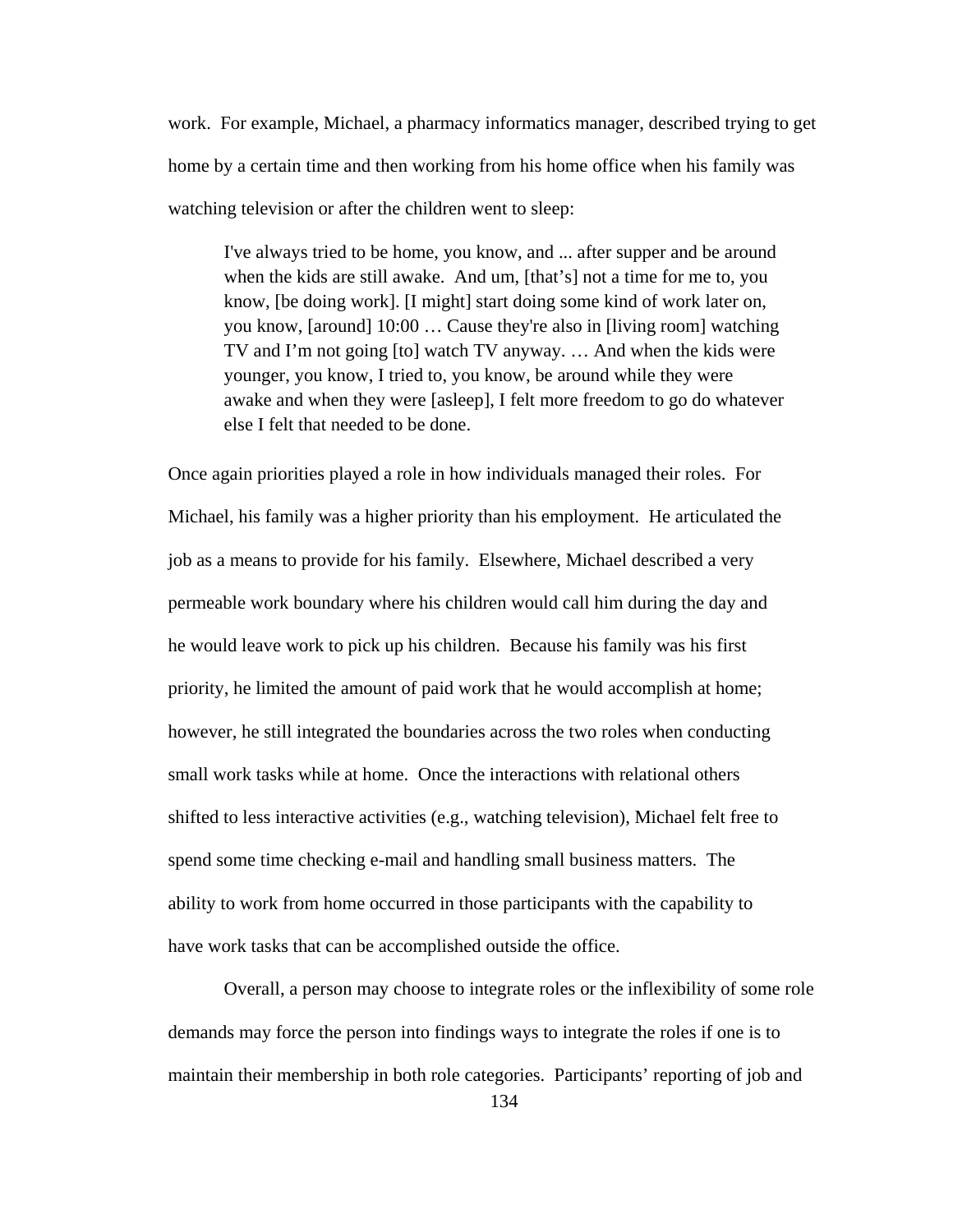relational role integration strategies are consistent with prior scholarship regarding integration of these two roles. This project also explored additional boundary integration opportunities that are created by participants identifying with a volunteer role.

**Integrating volunteer and other role boundaries.** The role that individuals tended to integrate the least with the other roles is the volunteer role. About a third (29%) of participants reported using integration strategies with the volunteer role. Participants in this category tended to integrate the volunteer role more with the work role (24%) than with the relational role  $(13%)^4$ . Articulating the volunteer role as integrated with either the work or relational role meant that the individual did some volunteer work, mainly organizing, during the time or in the location where the person was also enacting the work or relational roles. Julia, a sales manager, heavily integrated her work and volunteer roles when she was organizing a church mission trip. Julia was part of the organizing team for a 120 person mission team that built three houses in the United States. These houses were then transferred to Mexico. Julia was responsible for the pre-build days, which involved organizing everyone to build the houses:

I was full-time working in sales, management, for a staffing company. So I was doing, I would honestly try to fit [volunteer related work] in the mornings. I would try to respond to all the emails from the church, and then respond to [others from volunteers] so I did it sort of like during work time. But that just really pushed a lot of my work stuff till a little bit later.

\*\*\*\*\*

So there was just literally probably 20 emails [a day] for like a full month or two months from all these people [there were over 120 volunteers]. Certain days it was more like when . . .I would send out a reminder [about the build]. Oh, and I had to manage all their money for this trip, and they were fundraising. So like that was a lot of the emailing the[m] questions. Like, "Hey, you still owe \$100," and whatever it was. So that came, that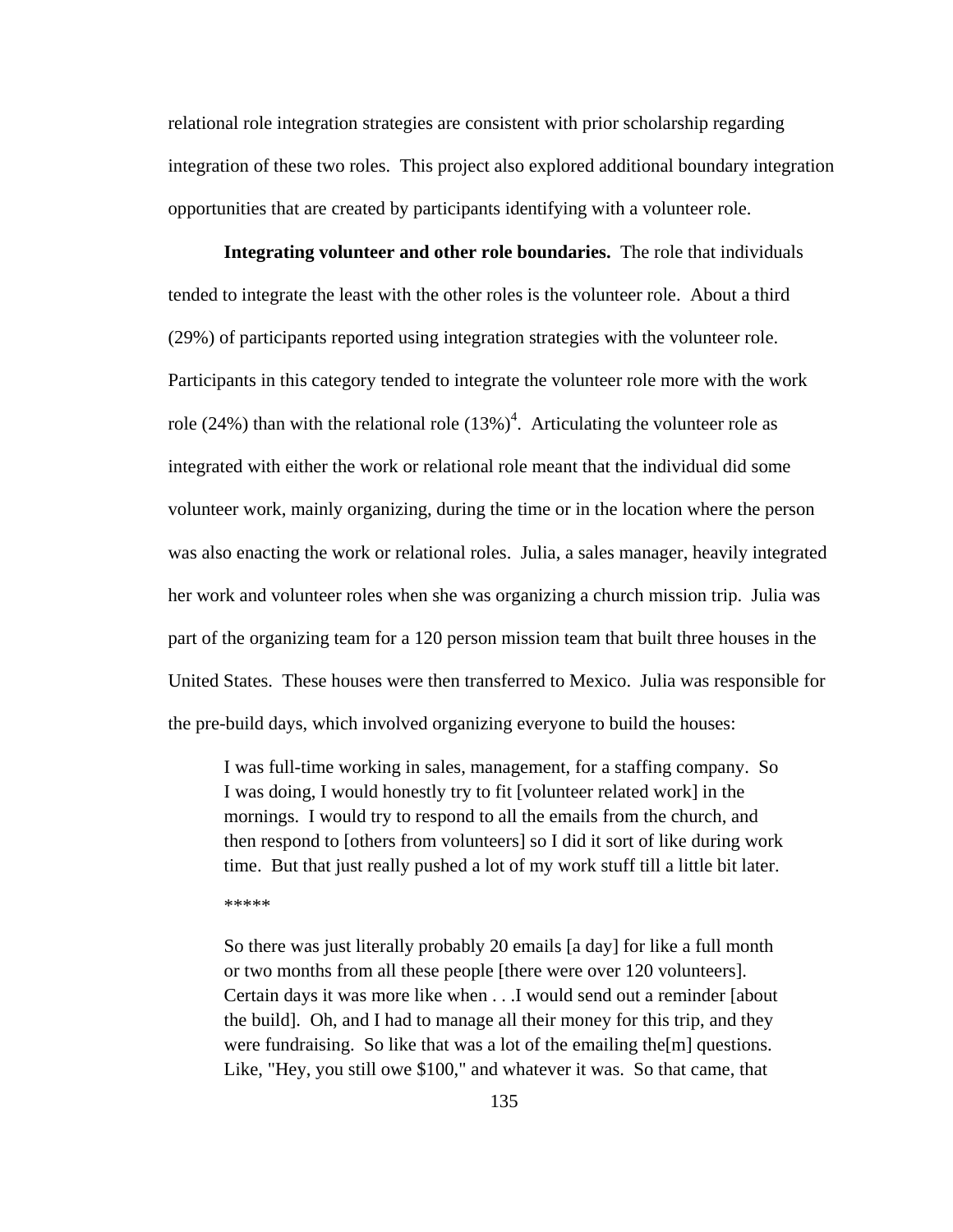definitely interfered with work time. So it, like I said, it made me push work back. So and then as far as like all the meetings, I would have to schedule client appointments around other appointments that I was doing [for the volunteer activity] … It was almost like having my job times like 1.5, you know …

Disraelly: Did you stay late at your job then, if you had a lot of

Julia: Yeah.

Disraelly: Planning?

Julia: I usually stayed till like 7. I usually would work like 8-7 and then I would email [the volunteers] again. So I'd really work at my job more like 10-7 and I would kind of do the church type work from like 8 to 10 and then again at night from like 9-10 before I would go to bed.

Julia's volunteer role required a lot of time and energy on her behalf. When one's volunteer responsibilities include calling individuals and setting up meetings, sometimes it is necessary to perform some of those tasks during normal business working hours. However, these hours overlap with the time one usually spends at work. One way in which Julia was able to manage the time issue was to spend her morning hours in the office making initial phone calls and organizing the pre-build days. Responses to the phone calls or e-mails would trickle down into the time she spent at work, but to make up for the time she spent volunteering, Julia would often stay a couple of hours later in the office to make sure she was still putting in an 8 hour work day. Likewise, five other participants also engaged in organizing activities related to the volunteer role during work time. For the most part, organizing activities involved sending and receiving e-mails and phone calls from others related to the volunteer activity. Two of the participants reported counseling (e.g., alcoholics anonymous and spiritual counseling) others while at work.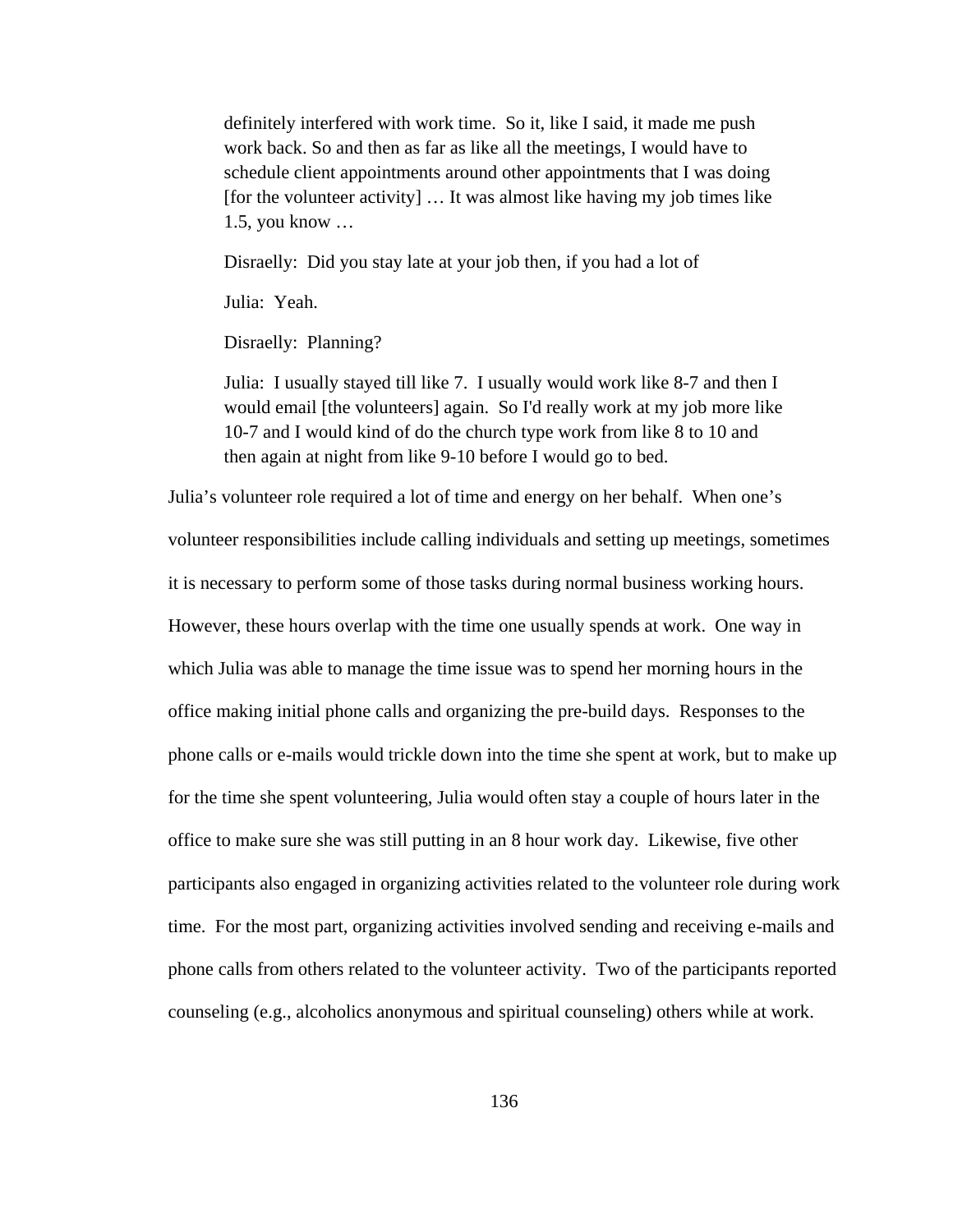The flexibility and permeability of their work role allowed these participants to take a couple of minutes to talk with individuals who seek out their guidance.

The other way in which individuals articulated the volunteer role as integrated into their other roles was if the participant could leave work for a couple of hours or rearrange their schedule in order to volunteer. Rearranging one's schedule or leaving work relate to the flexibility of the role boundary surrounding the work role. Four participants reported taking advantage of work role flexibility to volunteer. For example, Marie, an outreach coordinator for a women's rights organization, had one of the most flexible jobs in the sample, which she used to her advantage. Marie was able to leave work to volunteer for a wide variety of activities:

I've left work to go volunteer for things. [chuckle] And I will do that on election day too [D laughs], you can bet your ass. [chuckle] I won't be working on election day. Uh. So I've left work to go volunteer.

While the Election Day example is more an example of using vacation time to take a full day off to volunteer, Marie also reported leaving during the work day to help volunteer for other organizations. Whereas prior examples have demonstrated the ways individuals' roles share physical spaces, leaving the job while still being paid to do that job and other forms of job flexibility means sharing role time. A flexible schedule, by its nature, means an individual has some agency in deciding which hours they will work, but one's schedule must be communicated to others, especially in work systems where other individuals (e.g., employees, clients, etc.) depend on one's labor. Furthermore, this work schedule must be confirmed or deemed acceptable by the organization. Participants in this category valued having a flexible work environment and were not afraid to use the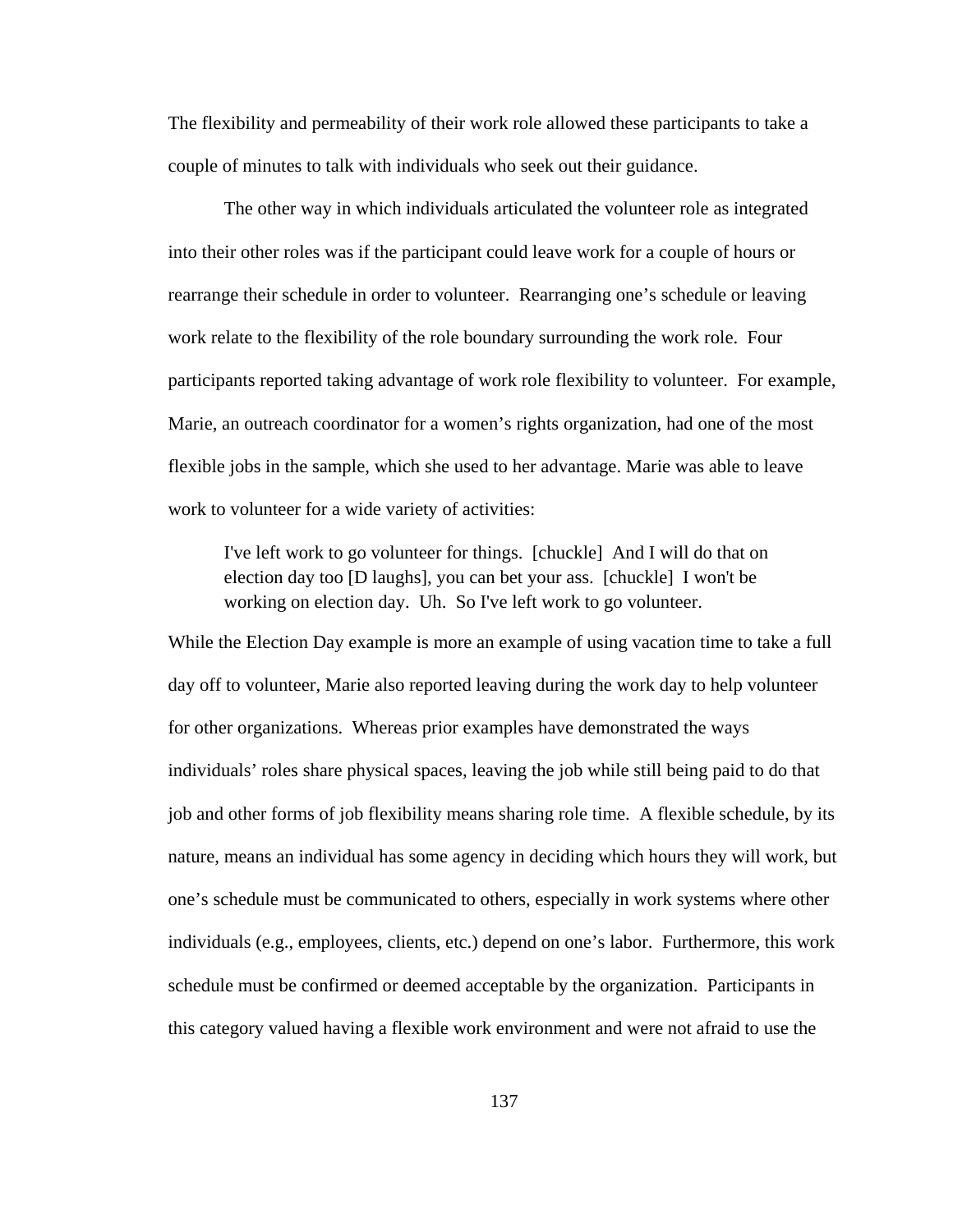flexibility to their advantage. Additionally, these participants were able to engage in volunteer activities that met their interests but conflicted with the traditional work day.

Finally, some individuals articulated their volunteer role as integrated with their relational role. The few (13%) individuals that integrated these two roles tended to engage in volunteer activities while at home with their relational other. For example, Skipper Parrish was the secretary of a city sports association. The association is completely run by volunteer members. As the secretary of the association, Skipper was primarily responsible for all electronic and written communication to the organization's members. During the evenings, Skipper would watch television with her husband while also accomplishing some of her secretarial duties:

Definitely the evening is a time when I can enter in forms for the [sports] association or send e-mails or make sign-in sheets or whatever they need for that while we're watching tv or something. I can just bring my laptop out into the living room and do that.

Similarly, other participants in this category used the evening or weekend hours to plan or prepare for volunteer activities. Overall, participants spoke of the volunteer role as integrated with other roles when they were involved in leadership positions within the volunteer organization and were responsible for planning activities or the affairs of the organization.

In sum, the process of *role integration* refers to those situations where locations, time, and memberships may overlap, allowing the person to tend to one role's demands while technically in the other role's space or time. Participants tended to describe using integration strategies along the work and relational role interface more so than along the other two interfaces involving the volunteer role (volunteer-work and volunteer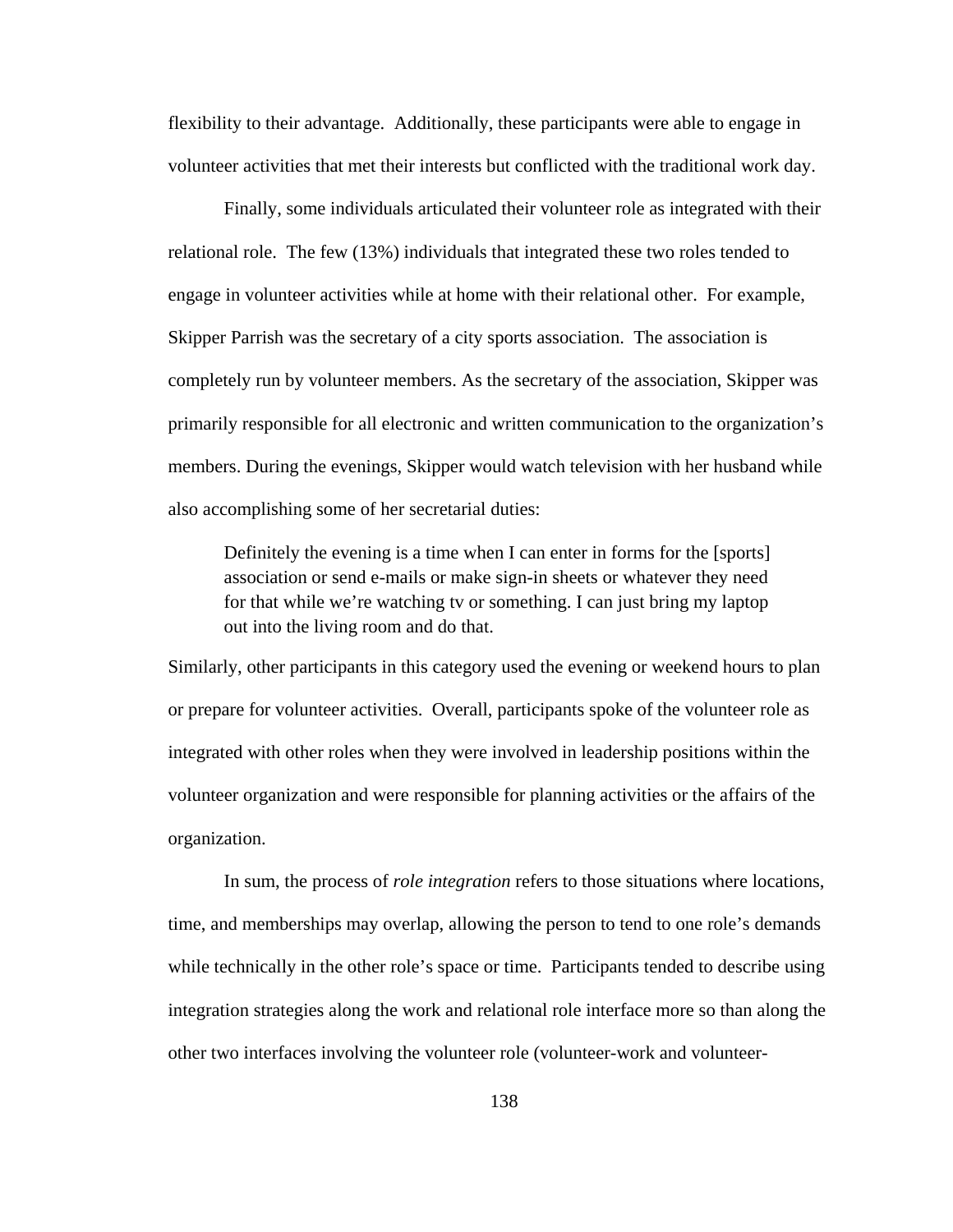relational). Integration strategies gave participants opportunities to check in with relational others, engage in volunteer activities that occurred during the regular work day, and sometimes engage in more intense volunteer roles that otherwise would be difficult to accomplish using only evening and weekend hours. What is not accounted for in the previous two discussions of *role segmentation* and *role integration* is the ability for a person to be simultaneously enacting two different roles. The next section will discuss a new approach to role boundary management called *role collapsing.* 

#### **Role Collapsing**

Initial conceptualizations of role interactions view roles as either being segmented or integrated (Ashforth et al., 2000; Nippert-Eng, 1996a, 1996b). With integration the roles overlap to some extent. Even though the level of integration varied, integration does not account for the role management strategy of condensing two roles into one. Rather than having permeable boundaries that allow for values, beliefs, and skills from one role to be transferred into another, some participants described partial to complete overlapping of roles. When roles are heavily overlapped, an individual is simultaneously enacting two or more roles. The boundaries, that normally would separate the two roles, are collapsed. Where role collapsing differs from integration is that the focus of the time and space serves to enact both roles simultaneously. When volunteering with a relational other, a person might say that he/she is both building the relationship with the person and helping the organization. Over three quarters of participants (76%) described their role interface management by collapsing roles. Participants articulated role collapsing as occurring across all three roles, but role collapsing was more common when participants discussed the volunteer-work and

139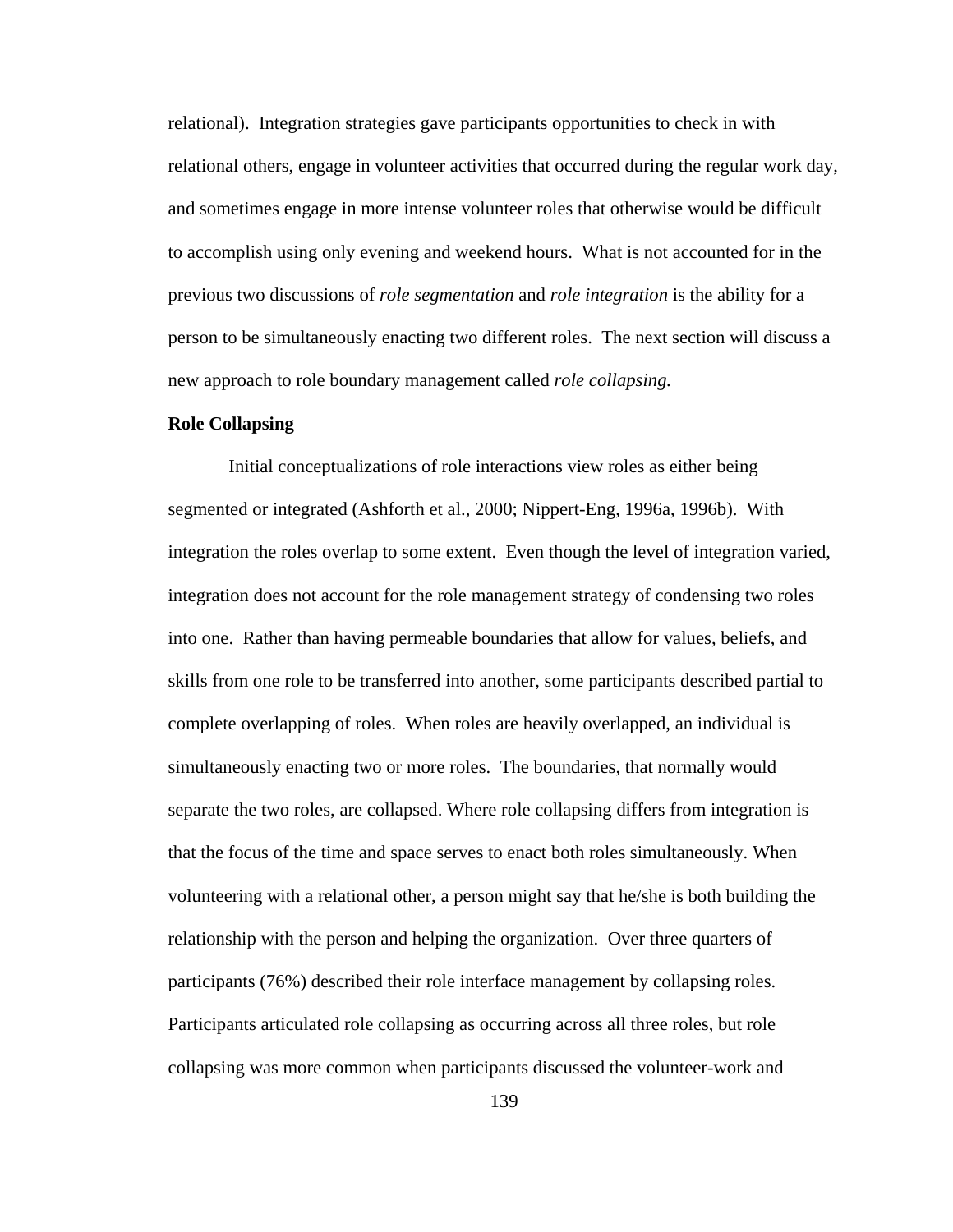volunteer-relational interfaces. The following section will go through each of the interfaces and describe the ways participants collapsed roles.

**Collapsing the work and relational role boundary.** The collapsing of the work and the relational roles was fairly uncommon. Three participants (8%) reported collapsing the work and the relational role. Two of the participants did so when their work required quite a bit of travel. Rather than leaving their children at home with their spouse, these women chose to travel with their children. Additionally, family tasks (e.g., breastfeeding) may create situations where individuals (re)create boundaries that allow for the collapsing of roles. There were two situations where the job role served as the shared space in a collapsed work-relational interface. Megan, an assistant professor, described having collapsed her work and relational roles early on in her career. Being able to collapse these roles and have her children with her did lead to increased strain, but there were also benefits to taking one's children with her while she was on the job:

On the one hand it was a consolation to me to be able to bring my babies … especially when I was nursing. You know it's hard to deal with all that sleep deprivation and travel and all of that, but it's a great consolation to have my baby with me. I feel like I'm not leaving her.

Both Megan and Sally, another assistant professor, had jobs that required them to conduct training seminars away from home. The ability to bring one's children on the trips allowed them to still spend the time with their family while they were on the trip rather than staying alone in an empty hotel room. Sally described being able to see her son after training seminars as a "great comfort." Megan later gives an example of conflicting inflexible demands between work and her parental role that led to a situation where role collapsing occurred: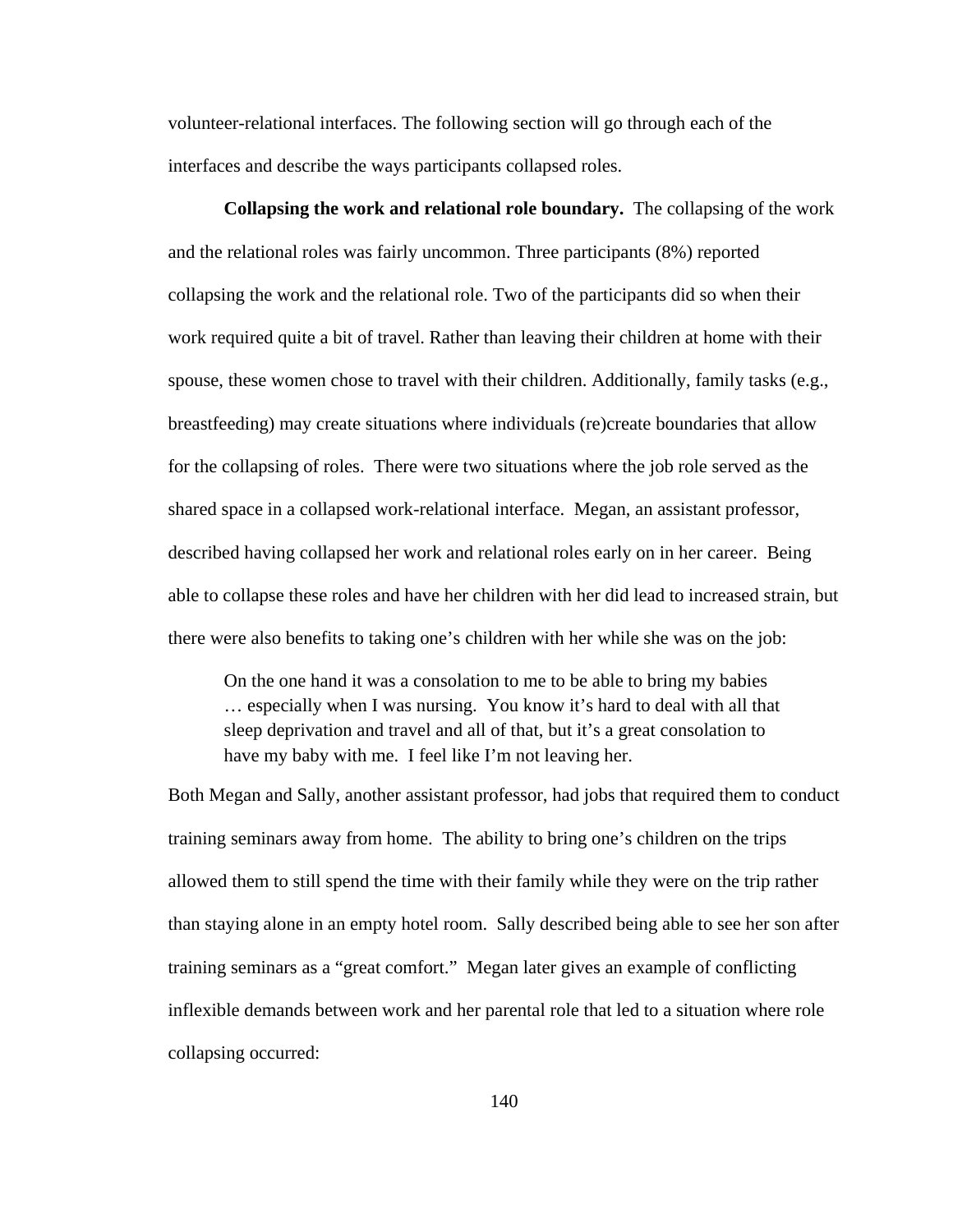And I'd hate to say … there were times when I had the nursing baby on the floor of my office and it's three in the morning and I'm writing a grant because the deadline is this week and it's just not a very humane um environment for women faculty sometimes.

In this situation the child needed to be near the mother, and the mother needed to accomplish work from her office, so the mother had to use the office as a temporary shared space for work and family roles. In these examples, the inflexible work and relational role demands were met due to the ability to collapse role boundaries and simultaneously engage in two roles at once.

**Collapsing the work and volunteer role boundary.** Individuals who articulated their work and volunteer role boundaries as collapsed typically were in or sought jobs in fields that were connected to their societal commitments (e.g., feminism, minority affairs, etc.) or belief systems. Over a quarter of the participants (25%) engaged in some form of boundary collapsing around the work and volunteer roles. Participants reported collapsing the work and volunteer boundary in two ways. The first form of role collapsing occurred when participants enacted to role memberships at the same time. The second form occurred when roles were fused together. The following section will explore both of these forms in greater detail.

*Role enactment.* During the discussion of role interaction (Chapter Four) there is a brief mention of the "hat" metaphor. Susan described her roles as various hats that she occasionally stacked on top of each other signifying wearing both hats at the same time. The following sections explores the two ways role collapsing may occur. Because the nonprofit organization she volunteered with was an outgrowth of her current job, there are situations where she able is able to mold her work tasks to help the nonprofit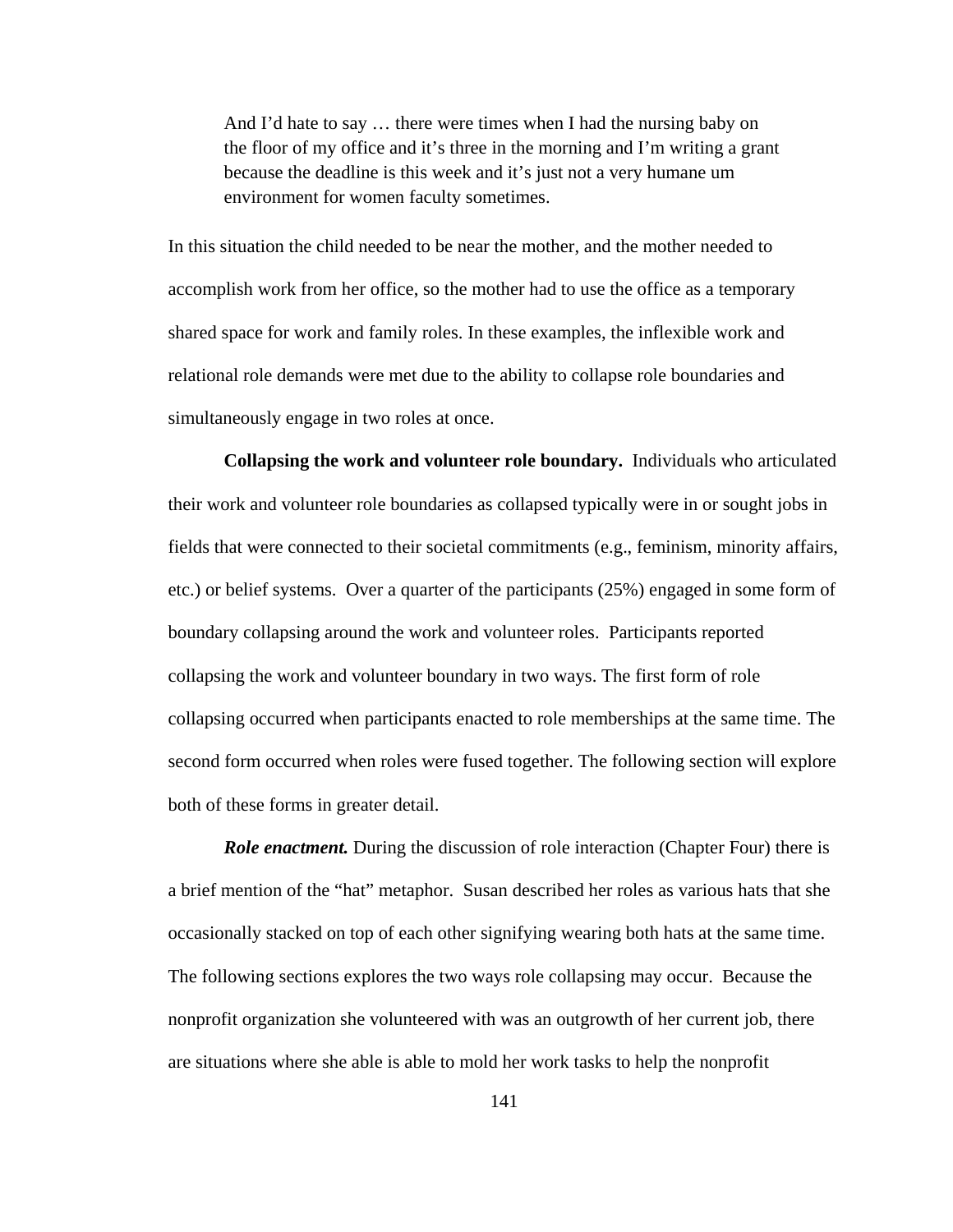organization. She was able to work on programs that benefit both her work and volunteer role at the same time and in the same space.

Another way individuals collapsed role boundaries was to find volunteer opportunities that were an outgrowth of one's employment. These individuals found opportunities to use their current work tasks to find ways to benefit a nonprofit organization. One example occurred when individuals served on committees as a representative of one's place of employment. For example, Tina, a graduate student, served on several departmental and university wide committees as part of her volunteer activities:

I would say right now of course work and volunteering interact the most. Because it's all tied in together. All of my service right now [has] to do with the department I'm involved in right now.

Like Tina, some participants were asked to serve on committees or nonprofit foundation boards by their employer or another member of the board. Whether it is serving on committees, serving as a representative of the department/university to other groups in the community, or incorporating volunteer activities into the classroom, the person is simultaneously enacting two or more roles. For example, when Tina is serving on a community board as a member of the university organization, she is enacting her work role as well as a volunteer role. With the collapsing of roles, it becomes difficult to separate the enactment of one role from the other.

*Role value fusion.* In addition to enacting two or more roles at once, some individuals engaged in role fusing. As discussed earlier, individuals may segment their roles by resources, space, time, and values. At the same time, individuals may use resources, time, and physical spaces to simultaneously enact two roles. For example,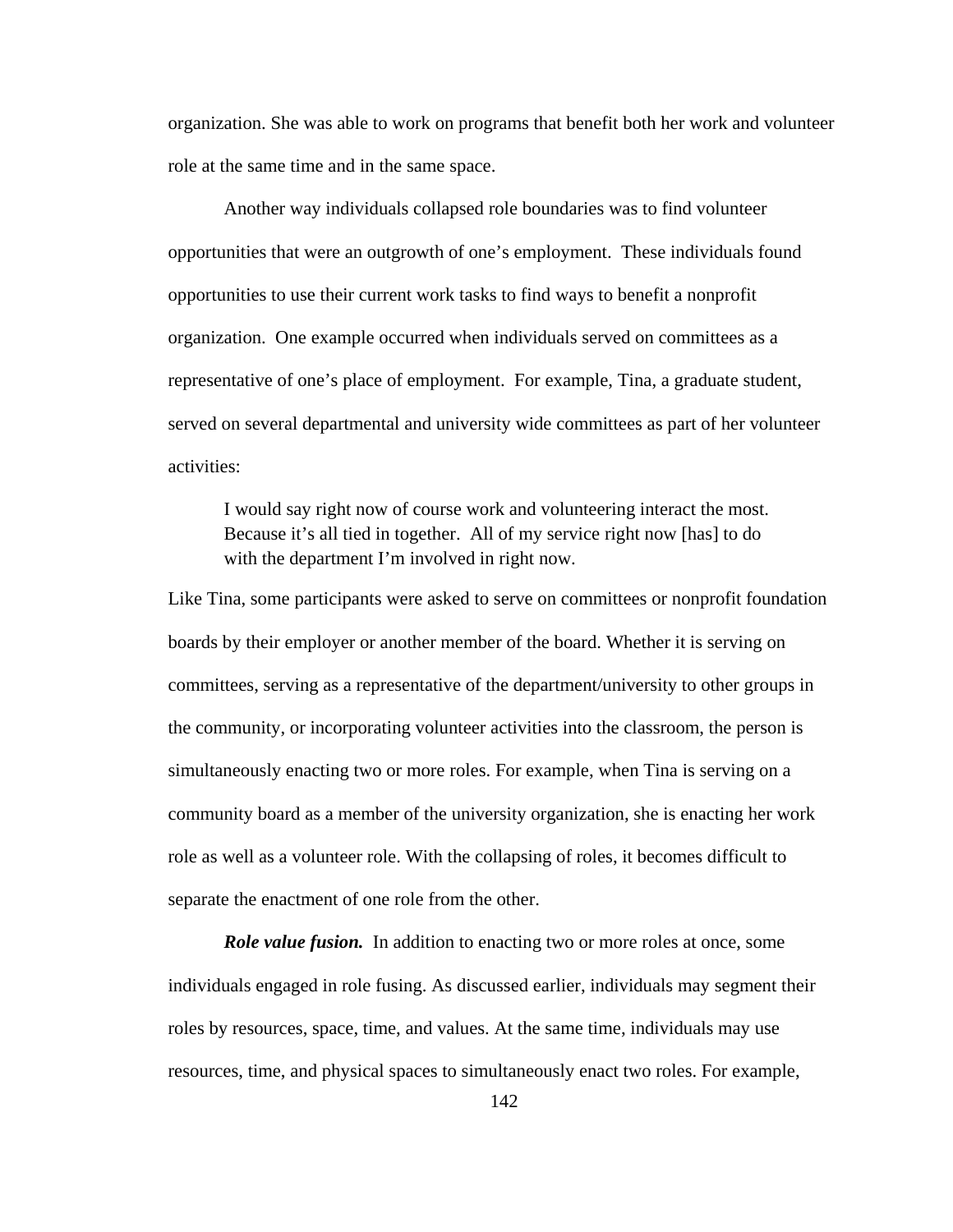enacting the volunteer role and relational in the same physical space or buying resources that can be used for two or more roles. However, role boundary collapsing is slightly more complicated where values are concerned. While values are included in Ashforth and colleagues' (2000) framework, subsequent discussions of work life interactions do not tend to focus on the value element (e.g., Ashforth, Kreiner, & Fugate, 2009; Hecht  $\&$ Allen, 2009; Kreiner, 2006; Kreiner et al., 2006). When participants mentioned the ways their values interacted across roles, there were some instances where both the work role and the volunteer role grew out of the same value base. Both roles served to enact the same values or causes. These individuals sought or engaged in employment that helped promote certain values. Instead of the roles sharing time or physical spaces, these roles shared the same cause (or social commitment). Only a small portion of the sample (18%) engaged in role fusion. For example, Rehsaun's work and volunteer role focused on disadvantaged youth. Reshaun, an assistant director of student services, spent his paid work time helping minority college students with their academic career path. Reshaun also spent his volunteer time serving as a Big Brother and volunteering through his fraternity to provide leadership programs to minorities. Both roles attempt to advance the lives and opportunities for minorities and underprivileged individuals. Reshaun described his work as a labor of love:

Disraelly: Can you tell me a little bit more why you called this line of work a labor of love for you?

Reshaun: It takes a special kind of individual from my perspective to go into this kind of work. This is not glamorous work at all. . . . We've got to challenge young people. And for me, I got tired of seeing highly intelligent young people just making poor decisions. They can be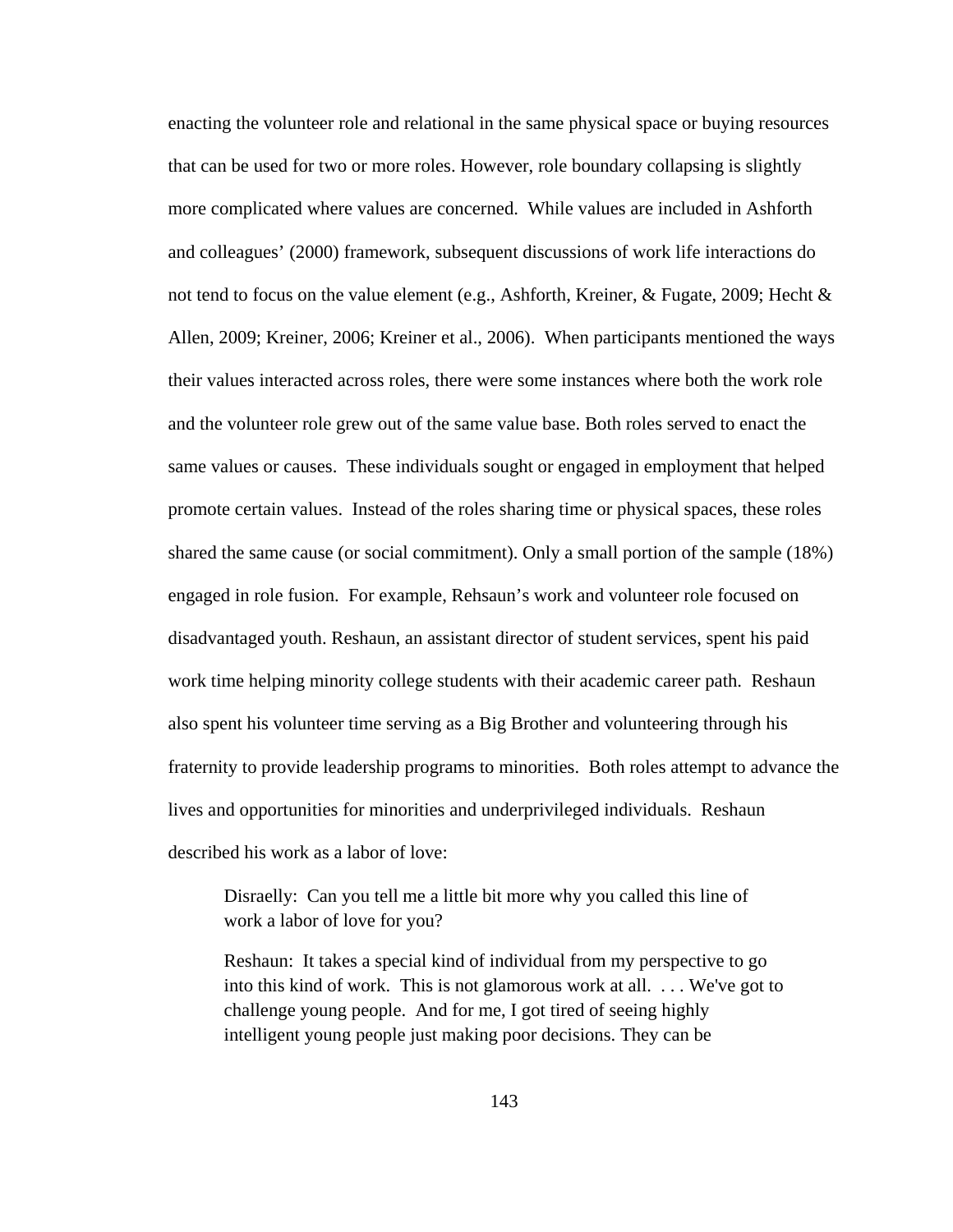successful but with a little guidance and some sm-, some minor tinkering, they can they can be extremely successful.

For Reshaun, both his work role and his volunteer role were heavily built on a desire to motivate and help underprivileged children. Likewise, Marie, the women's outreach program coordinator and Casey, an office assistant at the women's outreach program, both spent their volunteer work engaging in activities that were closely related to the women's outreach program's mission but were not considered part of one's job. This included helping sister organizations with events or speaking to student groups on issues related to reproductive justice. Therefore, one of the ways individuals collapse roles is to have both roles grounded in the same social commitments. Because both roles grow out of the same values these roles are fused together in such a way that one's job and volunteer work advance the same social commitment. This way, the individual is able to use two roles for the benefit of the social commitment. If one looks at the social commitment as being the center of the area where the roles overlap, then the boundaries around that center are collapsed.

**Collapsing relational and volunteer role boundaries.** The most common articulation of boundary collapsing occurred between the relational and volunteer roles. Over half (55%) of the participants in the study reported volunteering with relational others. These participants volunteer with their spouses, fiancés, or children, creating a simultaneous enactment of the relational role and the volunteer role. There were a number of added benefits to the collapsing of the relational and volunteer roles. Specifically, participants felt that volunteering with loved ones allowed them to grow and appreciate the relational other in their lives: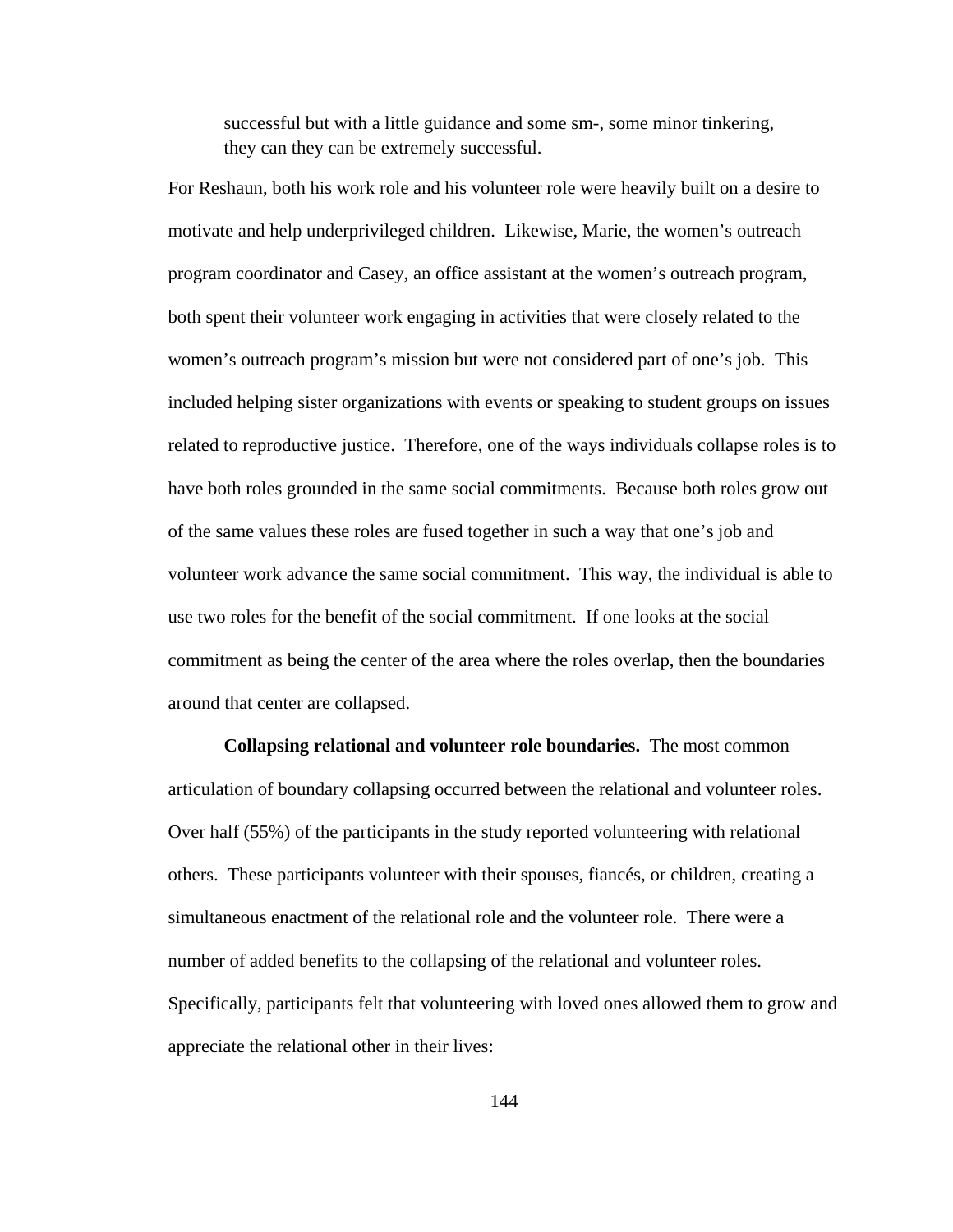Sergio: With family I try to do as much volunteering [as possible]. Taylor and I talk about volunteer activities that we'd like to do together. Um and we try to make that a point to do together. So it doesn't really take away from family because we're doing it together. … When I get married with Taylor um you know we have our family, one of the things that we want to do as our children grow up, we want to do kind of volunteer activities together.

\*\*\*\*\*

Sofia: I would say I probably enjoy [volunteering] more when I'm with Aiden. It's really cool to um. . . I don't know. It's really great to see like the person that, you know, you love, like helping other people. You know, and it just kind of reinforces, "That's why I like this guy."

Both Sergio and Sofia were engaged to others. For both of these couples, volunteering together gave them the opportunity to work together and learn more about the person they were looking to marry. Other couples experienced similar situations where they spent

time with their relational others through volunteer work.

Couples that had been married for a long time also discussed benefits of being

able to volunteer together. For example, Duffy and his wife have been married for over

25 years, and Duffy described benefits from them volunteering together:

To me a marriage is doing as much together as you can. You know, it's just not having the same address or sharing a phone number. To me that wouldn't be very much, but like we went on a church mission trip last November. It was a habitat build … it was the Gulf Coast area of Texas. It just seems like the volunteering time's a whole lot easier when it's something you really enjoy. It was like that week with my wife and I going down to Beaumont, Texas. It was a week of vacation time for us, but I enjoyed it just as much. … If you do it with a family member, like if both spouses enjoy the same thing versus being more time apart not being a couple, that seems to help a lot.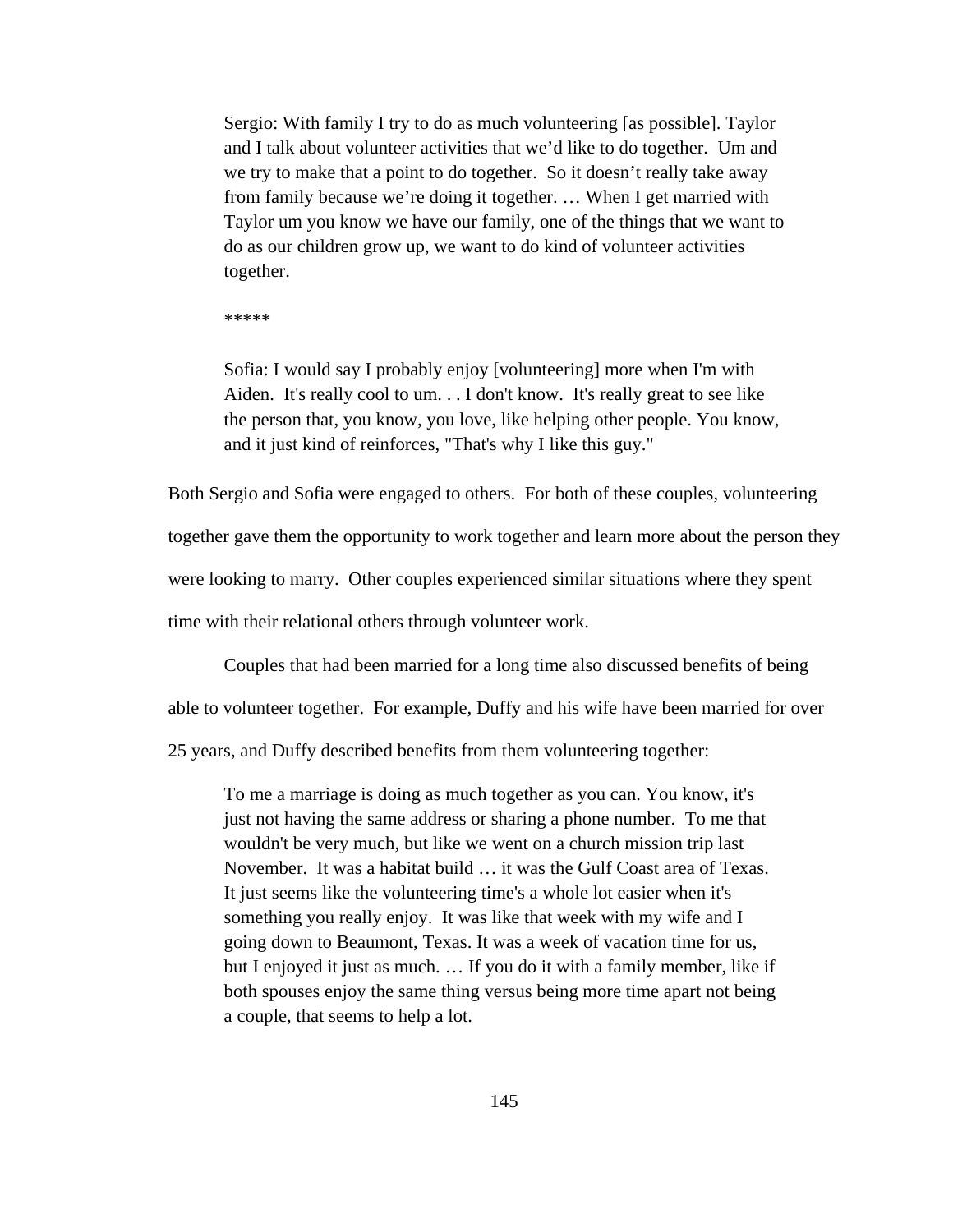If one buys into the scarcity principle that there is limited time one can use in a day (Marks, 1977), collapsing the boundaries between the volunteer role and the relational role allows the person to spend time with their relational other and still reap the rewards of volunteering.

Just as volunteering together helped to build romantic relationships, volunteering with one's children served as an avenue to enhance parent-child relationships. Some benefits to volunteering with one's children included building familial relationships and socializing children to have certain values. For Jasmine, a single mother and coordinator of student recruitment at a university, managing a heavy work schedule and a newborn proved to be challenging, especially when she still had a variety of additional volunteer commitments. One way Jasmine was able to still uphold previous volunteer commitments while still spending time with her son, is to take her 9 month old child with her to an afterschool program:

The students enjoy [having the baby at the facility]. Also too, because some of these students are in households where they have a number of a siblings but the attention is not really on them. … But I think it enhances interaction actually so with him being a baby so.

By spending her volunteer time with her son, she is able to spend time volunteering while providing her son, an only child, with additional social interactions. In addition to spending time together with one's children, participants viewed joint volunteer activities as a way to help socialize their children into certain benevolent values:

Phil: I mean getting your family involved is really important. They get to see caring parents doing good for the community and instill that um the thought in [the children's] head that hey this is a good thing. They get to do it and they get to feel good about it.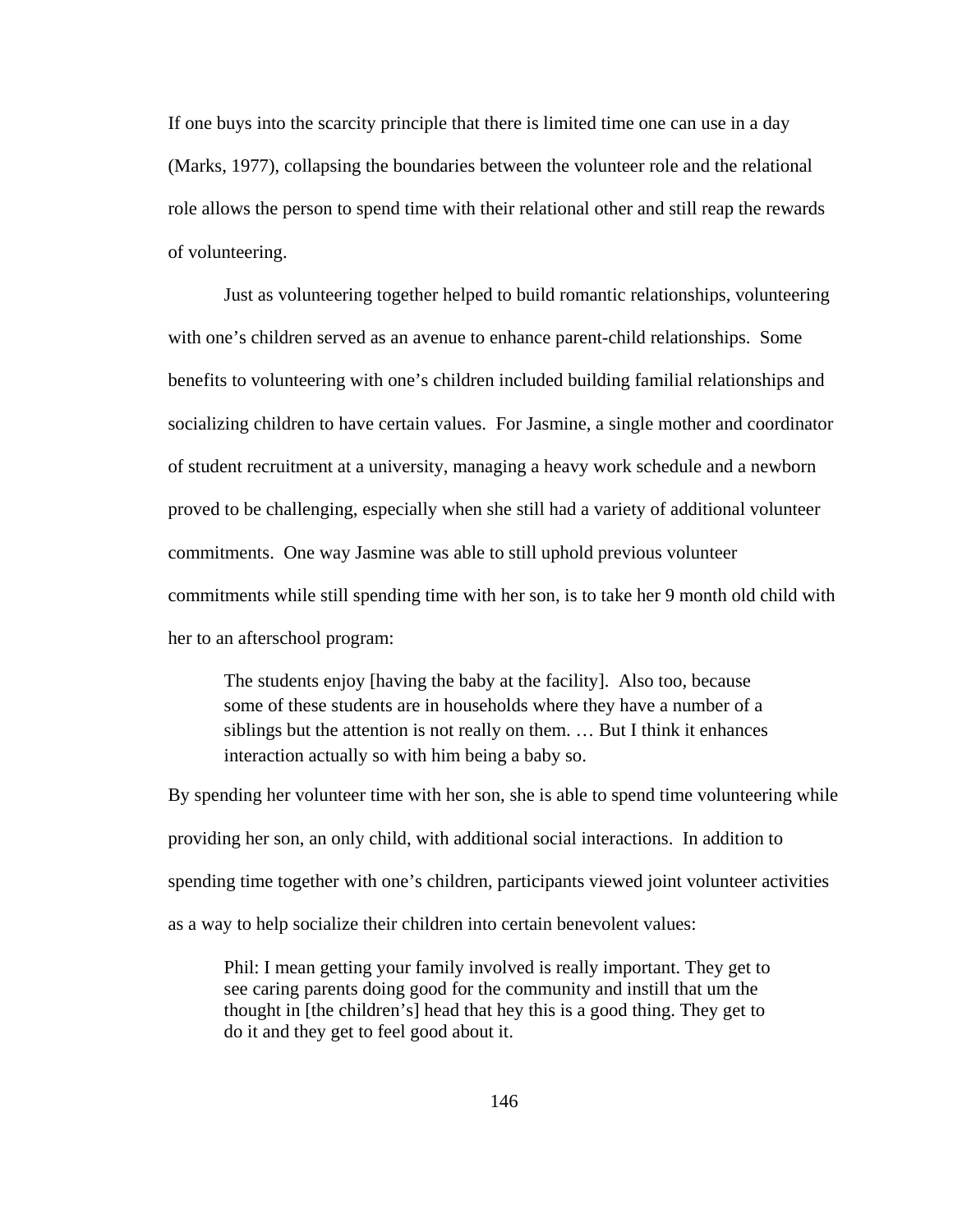Through volunteering with tree keepers (i.e., a city program that teaches people landscaping skills and about tree planting), Phil was able to spend more time with his daughters and teach them new skills associated with landscaping. Other participants who echoed Phil's sentiments viewed volunteering with one's family as a way serve as role models to their children.

Overall, when participants articulated the volunteer and relational roles as collapsed, they also typically discussed how the collapse benefitted the relational development while simultaneously benefitting the organization. A potential problem may arise if there are tensions present in the relationship and a couple has a commitment to volunteer together; however, participants did not report experiencing relational role tensions while volunteering.

**Collapsing all three role boundaries.** Only one participant fully collapsed all three boundaries by doing paid work with an organization she volunteered with and that her partner worked for as well. Kelly, an employee with Save Our River, was in a personal relationship with the director of the organization. Furthermore, Kelly had previously volunteered with the organization. Kelly sometimes worked well over the number of hours she was scheduled to work for the organization. During the interview Kelly mentioned that it is difficult to distinguish between volunteering and working for the organization. Kelly is an extreme case of work-volunteer-relational role collapsing, and there are some unique issues she faced as a result of collapsing all three roles:

I am especially impatient when [it] comes to learning computer stuff. And uh so you know my impatience gets in the way a little sometimes. But um usually after I leave the office, I kind of just let all that [tension from work] go. And you know and I don't hold anything against [my partner]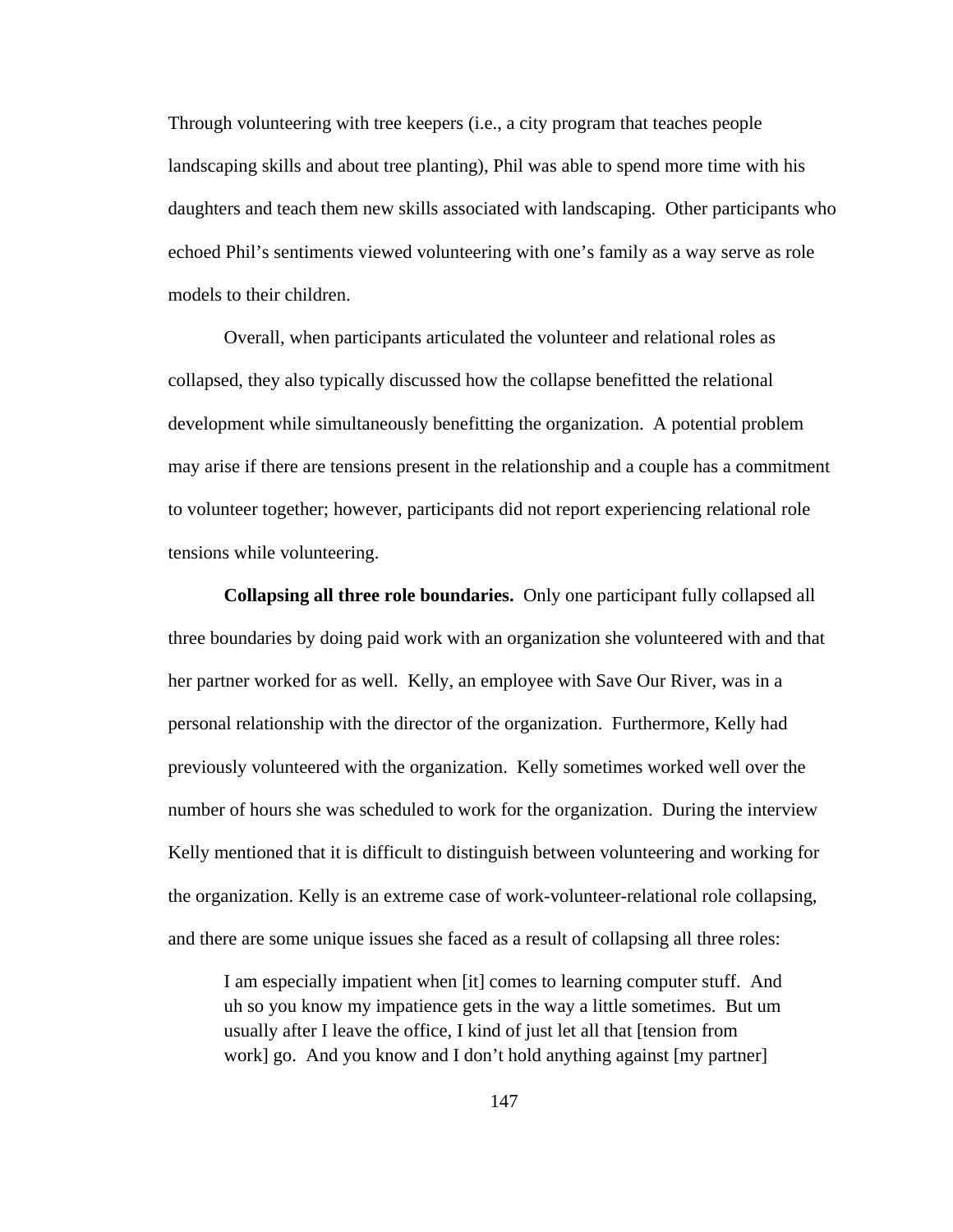and I think vice versa. So now we we're we kind of where we finally found that groove where you can you can work together without totally driving each other crazy. So it's good.

\*\*\*\*\*\*

Disraelly: So you leave the office then between 5 and 10 and 5 and 11, how often do work issues come up?

Kelly: A lot.

Disraelly: A lot.

Kelly: Yeah it is really hard cause it's pretty much just like this organization is kind of just taking over our lives. I mean it is our lives. It's like our work is our lives. Um you know when we're not in the office, we're either hauling vehicles or loading gear or in meetings. Or we're hanging out in my house with my roommate who also has been with Save Our River since 01. And um and then we just start talking about it, about the problems [in the organization] … well a lot times, like my boyfriend and my roommate, … they'll be talking about [the problems or brainstorming about changes] and I'm just like I'm done. And I just like go out on the porch or go to bed.

For Kelly, working with one's relational other did lead to some negative consequences.

Kelly described moments of frustration or burnout associated with always talking, brainstorming, and dealing with matters of the organization. While Kelly recognized that collapsing the work, volunteer, and relational roles led to some added benefits (e.g., social network), she may find that the relational role no longer serves as a buffer from work related problems.

## **Conclusion**

The overall focus of this chapter has been to explore the ways in which participants discursively manage role interfaces. In managing role interfaces, individuals (re)create and describe boundaries that allow certain role interactions to occur. The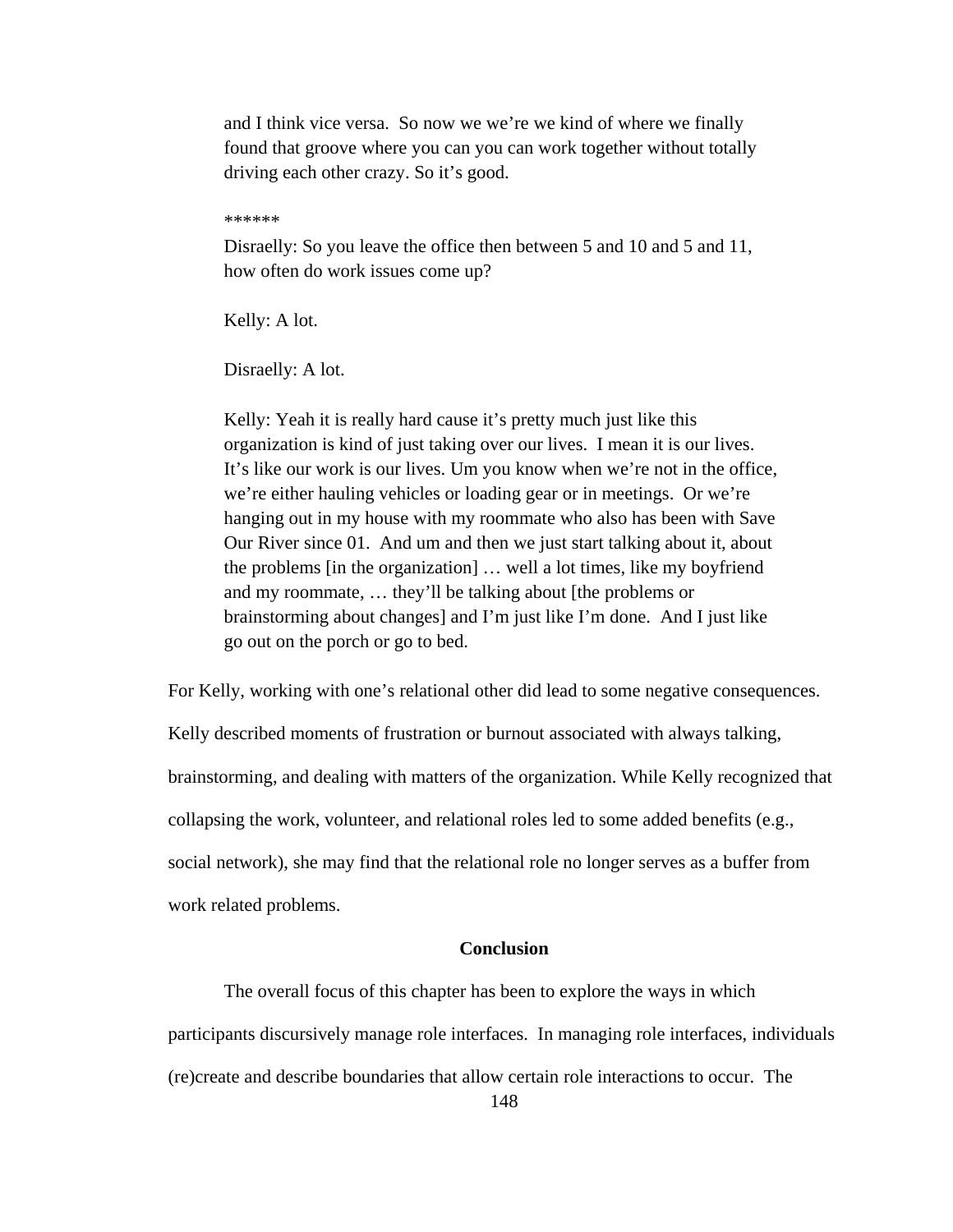above findings indicate that individuals articulated a wide variety of interface management practices and strategies. The results from the study have both supported and extended previous scholarship on role interfaces. First of all, the chapter began with the multiple strategies individuals engage in to segment and integrate roles. Individuals may enact specific segmenting strategies that serve to protect role spaces and role time. Role segmenting helps individuals manage the amount of time they spend in each role. Integrating boundaries gave participants the opportunity to take care of relationship matters, such as checking in on family members, while on the job. Integration techniques also gave full-time employees the opportunity to engage in more complex organizing volunteer roles.

The chapter also introduced a new role management technique: *role collapsing*. This form of role management occurs when an individual simultaneously enacts more than one role or fuses both roles that grow out of the same value commitment. When one is able to collapse the work and volunteer roles around certain social commitments, the person is able to create a dual platform in which to advance a social cause. However, the collapsing of the volunteer and relational roles served a different purpose. When the volunteer and relational roles were described as collapsed, participants claimed they were able to spend more time with their relational others and build those relationships. The presence of a collapsed boundary may be due in part to the introduction of the volunteer role as the additional role. Nonetheless, there are added benefits and empirical support for this role management strategy.

Managing role interfaces also means actively managing the boundaries surrounding each role. The findings in this chapter explore the ways participants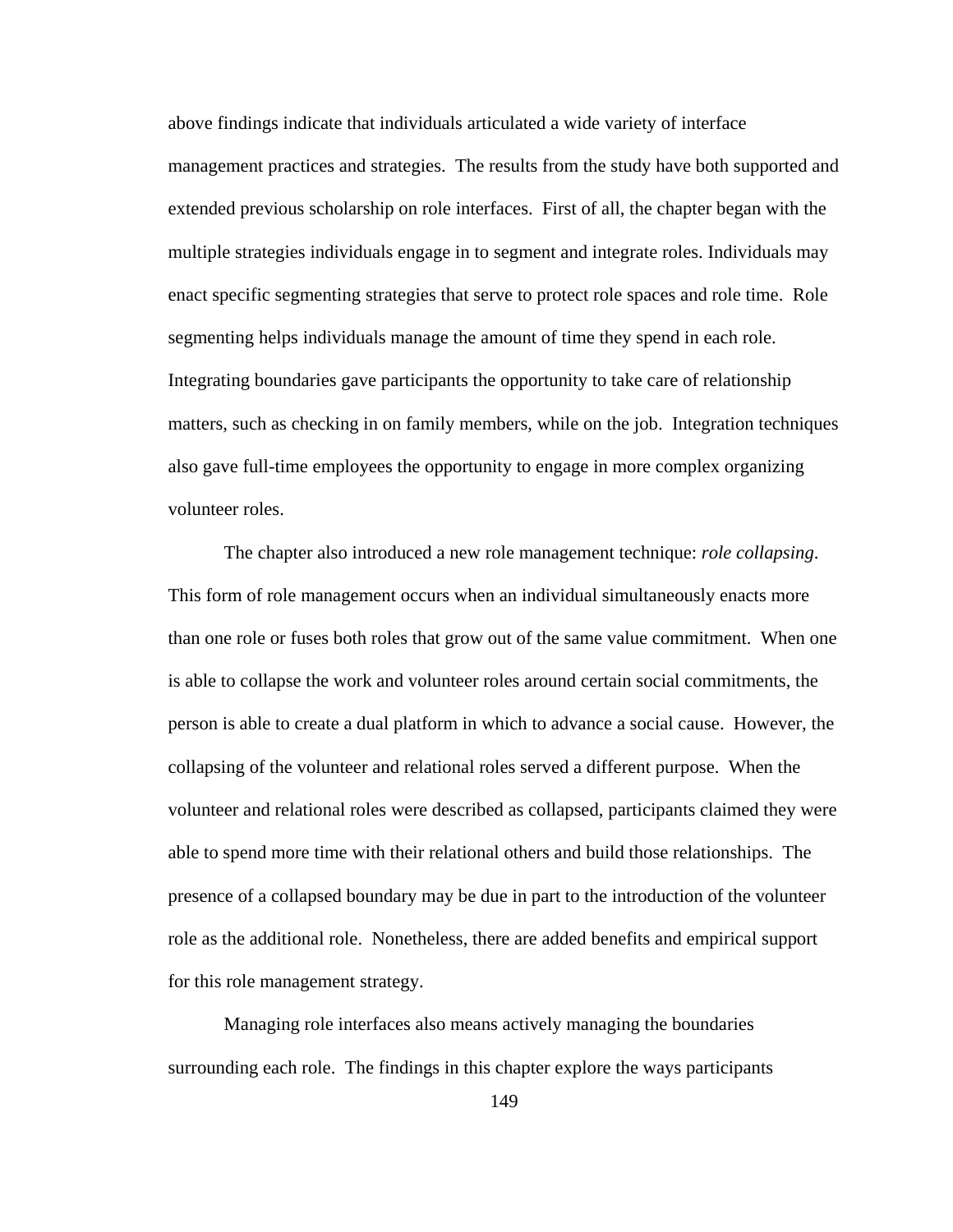discursively manage role boundaries. Boundary breaches or negative outcomes from current boundary management techniques may cause alterations to the way the individual currently manages role boundaries.

The findings presented here provide the processes individuals engage in to manage multiple roles. Whereas previous scholarship has described roles based on their properties and the properties of the boundaries surrounding each role, this study looks at those particular strategies that help maintain and create those boundaries. As individuals negotiate and implement strategies to segregate, integrate, or even collapse, the boundaries are being maintained or changed. The interaction between role management and identity negotiation is the topic of interest of the next chapter.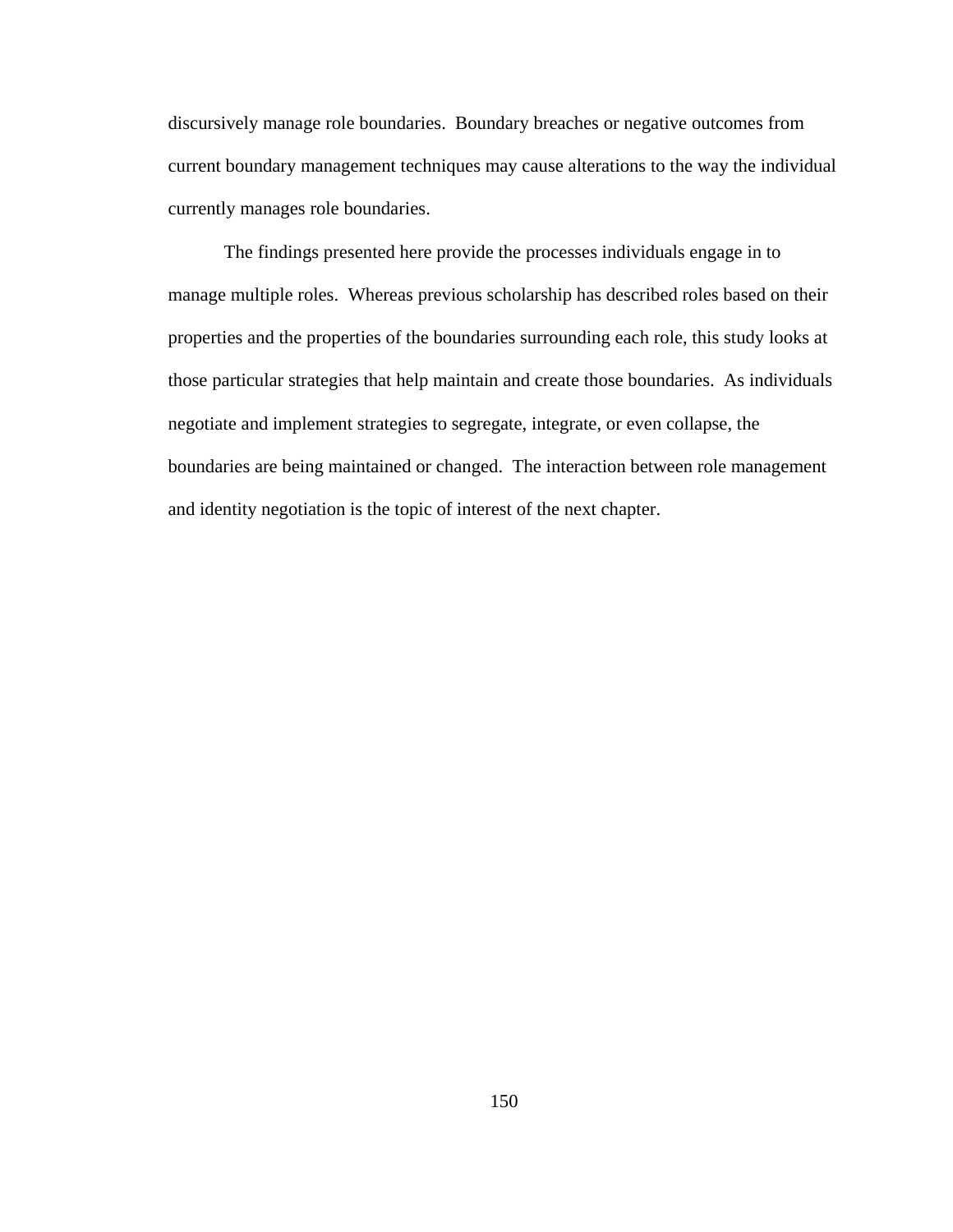### **CHAPTER SEVEN: ROLE ENGAGEMENT AND IDENTITY NEGOTIATION**

Up until now, the results of the study have mainly provided descriptions of how individuals articulate roles and manage role interfaces. The fourth and final research question moves the discussion of the findings beyond the descriptive nature of role engagement (i.e., enacting roles) and management. The fourth research question asks: *How are role engagement processes influencing and influenced by identity negotiation processes?* There are a few challenges present in answering this research question. First, in the absence of a direct challenge to one's identity, how does one discuss the processes of identity management? Secondly, if identity is fluid and subject to change, do the roles impact identity or do changes in identity impact roles? The results from this study suggest that identity and roles influence each other.

Identity is a complex construct whose uses include indicating a culmination of a series of character traits (Tajfel  $&$  Turner, 1986), serving as the rationale for why individuals engage in certain behaviors (Tompkins & Cheney, 1985), explaining role involvement (Rothbard & Dumas, 2006; Sieber, 1974), or explaining identification within social groups (Ashforth & Mael, 1989; Tajfel & Turner, 1986). Each individual maintains a set of beliefs, assumptions, habits, values, and other preferences that influence the individual's identity; however, identity also serves as the anchor that helps inform these core beliefs and assumptions (Scott et al., 1998). Identity is a social concept in that identity is manifested in communication and interaction with others (Jenkins, 1996; Scott, 2007; Scott et al., 1998). And it is through communication that individuals express their identity and the saliency of certain social memberships (Scott,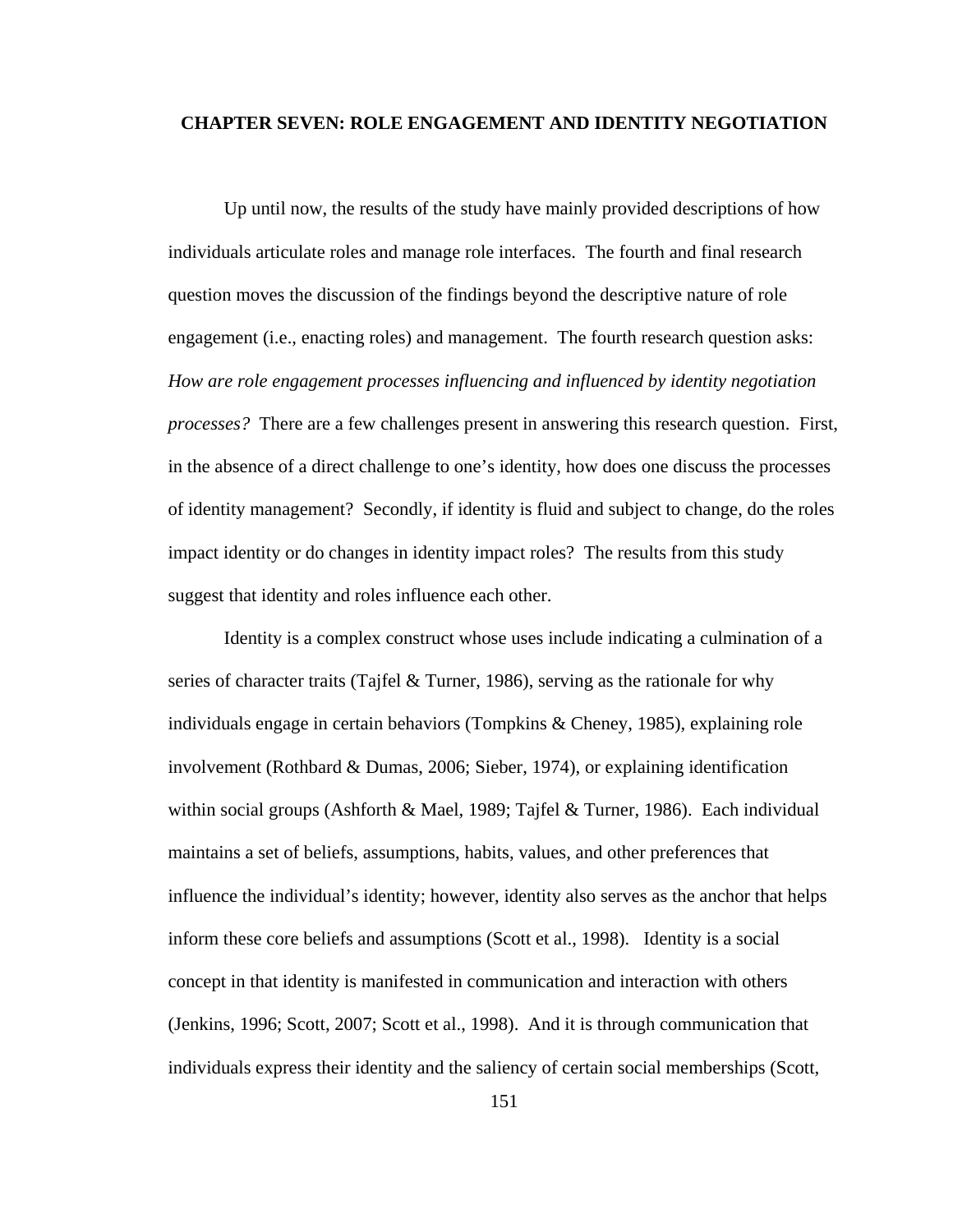2007). The following results explore the ways identity was manifested as individuals reflected on their prior experiences.

Throughout the interview, participants were asked both implicit and explicit questions regarding who they were and the importance of certain behaviors in their lives. Specifically, each interview began with the hypothetical scenario of meeting the interviewer on an airplane or at a cocktail party. Participants were then asked how they would respond to the global introduction question of *who are you and what do you do?*  The interviewer then used the participants' responses to ask more about each area of a person's life. These areas typically included one's work and relational roles, and occasionally included one's volunteer roles. Participants also mentioned personal belief systems (e.g. feminism, Christianity, environmentalism). Sometimes these belief systems were mentioned in their answer to the global question or when participants were providing a rationale for certain behaviors. Last but not least, the interviewer concluded each interview with two questions. The first question was in what way did one's roles and behaviors inform who they were or vice versa. The second question was a variation of the first question. The rationale for both of these questions was to determine how participants viewed their roles and behaviors as influencing who they were. The rationale for the second question was also to see if participants would alter their description of the self after a focused discussion about their life. The results that developed from this practice negated the author's previous assumption of the interaction between identity and role engagement.

Reviewing the previous scholarship on work and family and identity had led the author to some initial assumptions about the interaction between identity and role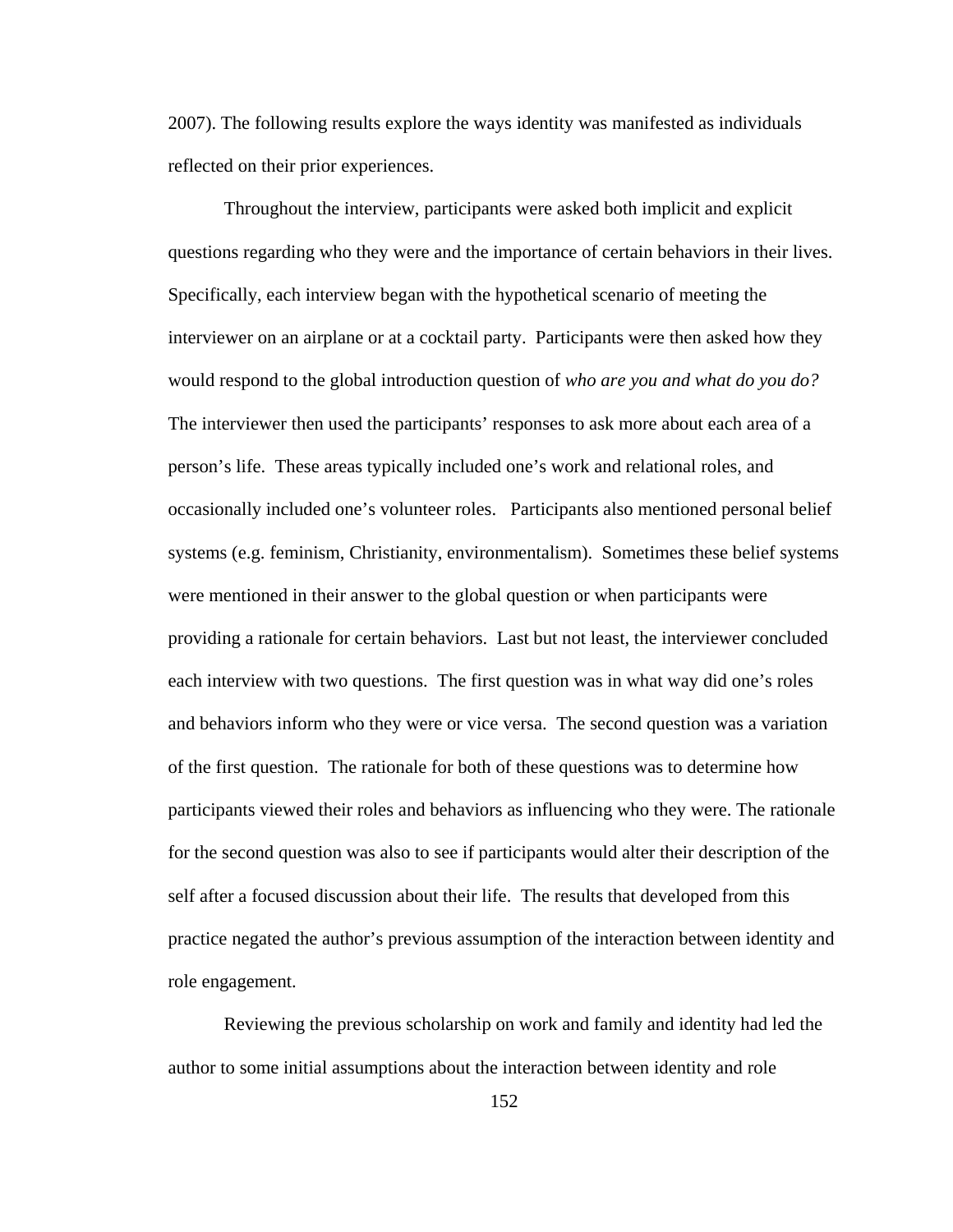engagement. In the literature review, the author posited that role engagement and interactions with others within role systems had the opportunity to influence one's identity. During the course of the interviews, the author noticed that some participants articulated the reverse direction and others articulated both. More importantly, the ways in which participants identified themselves also varied based on the types of information individuals wanted to share. Lastly, a few participants themselves articulated a struggle to identify themselves through labels despite others' tendency to do so for them. After grappling with the notions of identity, role engagement, and the essence of these practices, the author saw evidence that identity was indeed both a process and an outcome. Consistent with Scott, Corman, and Cheney's (1998) conceptualization of a structuration theory of identity, participants engaged in roles and these roles impacted identity, which in turn impacted the roles in which individuals engage. These processes ultimately impact identification with certain roles.

This chapter will explore the process of mutual influence between identity and role engagement by using three levels of identity negotiation that build on Scott, Corman, and Cheney's (1998) concepts of identity and identification. Specifically, this chapter will focus on describing and defining *surface level identity, system level identity,* and *central purpose identity* as revealed in the data set*.* Identification refers to the affective attachment to the organization housing the role (Scott et al., 1998). The affective attachment or the value behind one's role does impact the way the individual views one's engagement in the role and may impact how individuals manage their roles (Rothbard  $\&$ Dumas, 2006; Sieber, 1974, Zerubuval, 1974). In developing the model, the author was interested in how discourse reveals the various levels of identity that will eventually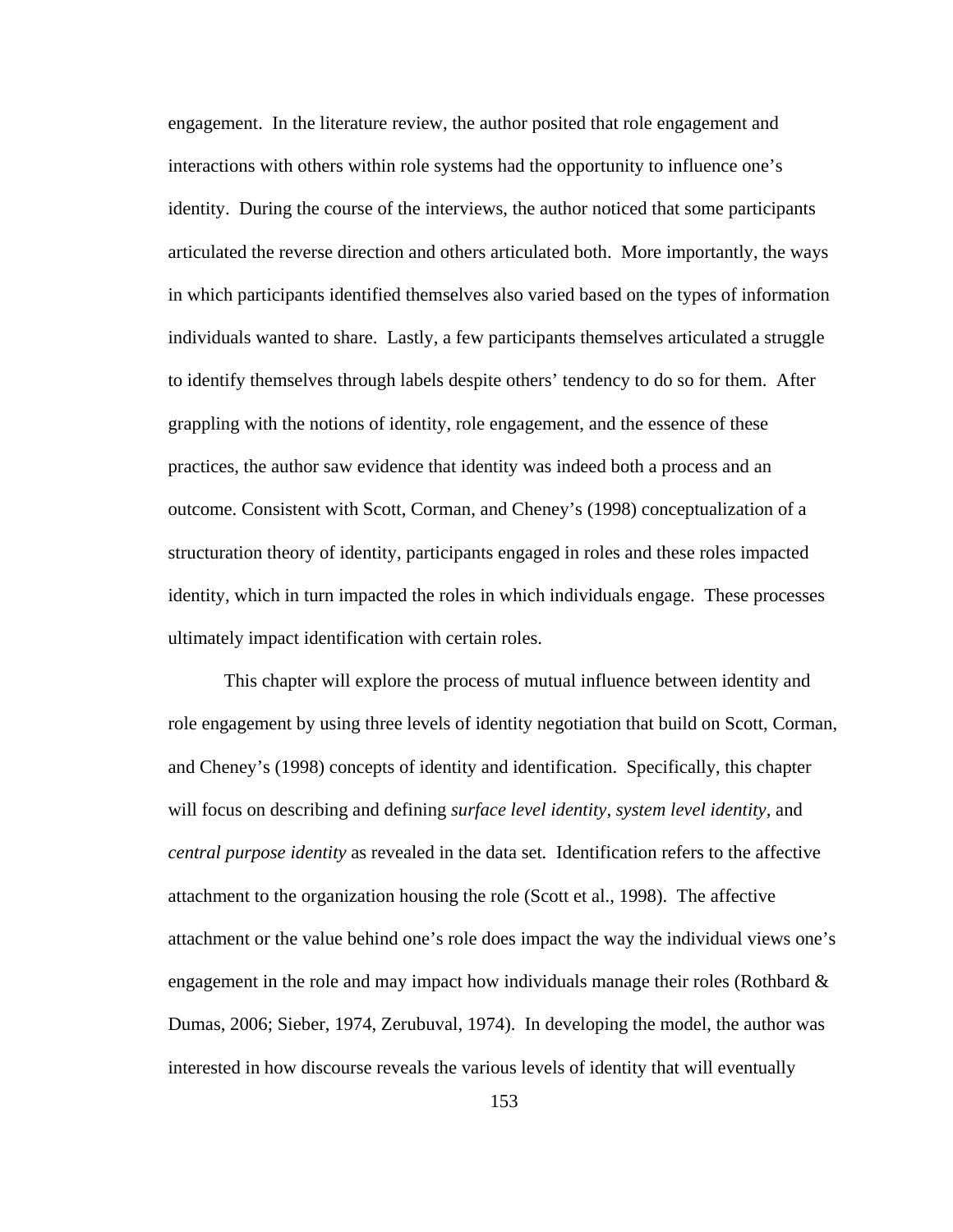impact identification. The author uses identity, which is both a resource and an outcome, to refer to the various layers (surface, system, and central purpose) that comprise one's identity; however, the author introduces the new term of identifier. Identifier refers to the discourse that participants use to signal the identity itself. The remainder of the chapter will discuss in detail the three levels of identity (*surface level, system level,* and *central purpose identity*) and how they function in role engagement and identity negotiation processes.

#### **Levels of Identity**

In exploring participants' experiences of living with and managing multiple roles, participants were asked a variety of questions that explored how individuals would identify themselves to others and describe their identity. For example, the first global question asked participants how they would introduce themselves if they were to meet a new person at a meet and greet or a cocktail party? This question and other similar questions (e.g., How do these behaviors inform who you are? Or, how does your sense of self inform the roles in which you engage) were designed to encourage participants to reflect on the interaction between their identity and how they managed and engaged in roles. Even though the interview questions did not request a list of labels or social memberships, throughout the course of the interviews, participants used various terms and labels to describe themselves or their actions. In discussing how they would identify themselves, some individuals used labels that represented their job or parental role whereas others used labels that described their beliefs. These labels, or identifiers were ways in which individuals mentioned introducing or identifying themselves to others. The use of labels to identify the self is consistent with social categorization theory (Tajfel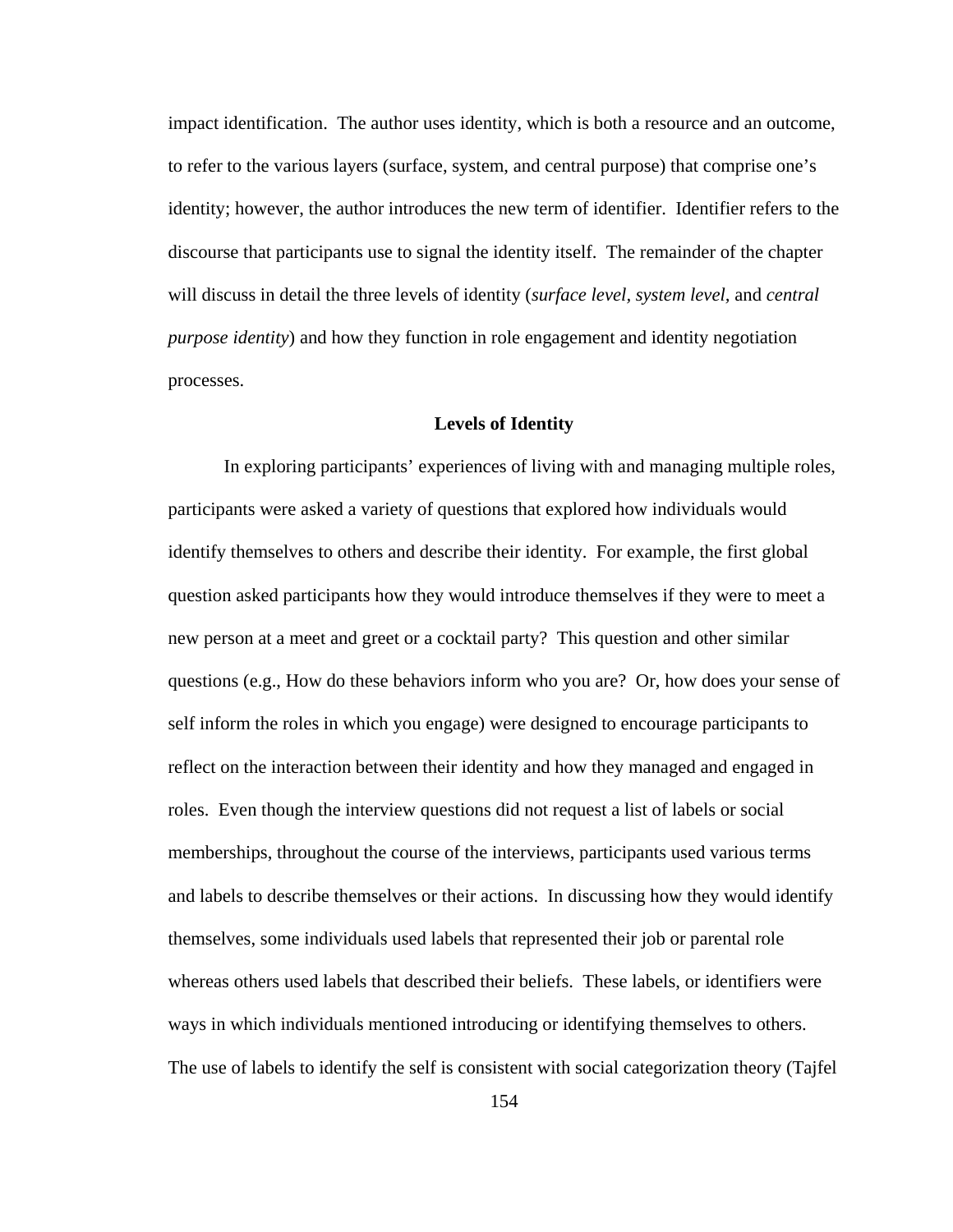& Turner, 1986). These labels do not necessarily indicate the person's identity or their level of attachment to said identifiers, yet individuals do choose these labels to describe some associations they may have to others (Ashforth & Mael, 1989). Individuals' conscious choices to initially identify themselves to others through the use of labels present some interesting questions as to why individuals choose such labels to identify themselves.

As the author reviewed the transcripts and the structure of the interviews, it became apparent that the interviews themselves were exercises in discovering the various levels and depths of one's identity. This perspective of various identity levels was articulated by Courtney as she critiqued the "who are you?" question. Courtney, who reluctantly identified herself as an entrepreneur, marine wife, and employee of a nonprofit organization, described her mental struggle with the identifiers she embraced:

[The] difference between who you are and like what you do? Like I can say like Courtney who are you? Well you know my first answer would be "Oh I work at Clarion Hall and I you know did one of the most successful fundraisers for Clarion Hall. And I'm a I coordinate um marketing and you know that's who I am." When in reality who I am is um someone that's searching for ways to show love or how-and I know it's like uber annoying and philosophical or whatever, but it's like those are intangible and they're hard to describe so it's a lot easier and much more comfortable for us to say I'm a marketing director for Clarion Hall. That's who I am. Um and like the other day I read this e-mail which most forwarded e-mails are really annoying. But it was like this guy who found a bunch of um clay these balls of clay. And like he found them on the beach and he was just picking them up. And he was throwing them out into the ocean. He was skipping rocks or whatever. And um one of the clay balls broke. Like he dropped it on accident and it broke open and he realized it was full of jewels inside. Well then he realized oh my gosh I just threw away millions, not millions, I threw away like 10 of these clay balls into the ocean before I just realized every single one of them is filled with these really incredible expensive jewels. And here I was you know just tossing them out into the ocean. And it's kind of like the whole analogy was like people are like that. Like we're all clay balls. And like until you find out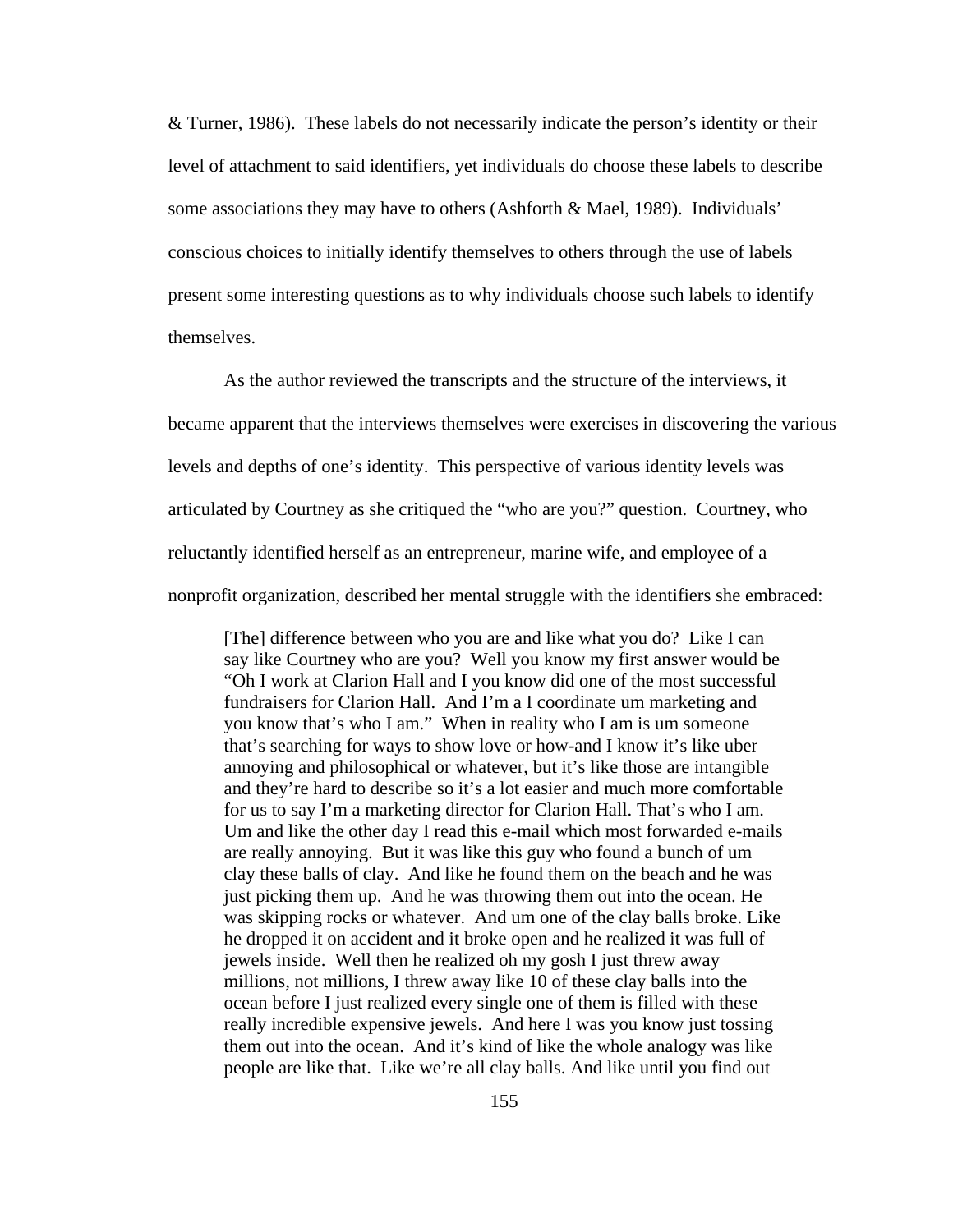who someone is and what and what they're capable off or what their worth is, you're really just throwing them away.

Here Courtney is using an analogy to demonstrate her understanding that individuals themselves are complex. In this case, the person on the beach is unaware that despite the exterior look of the clay ball, there exists something valuable inside that has yet to be discovered. Unless the person is fortunate to gain a glimpse into the clay ball, the person will never know that the jewels lie just beneath the surface. Individuals are not inanimate objects but rather living, breathing, dynamic beings creating additional opportunities and levels of depth in how individuals discursively identify themselves. The notion of the crystallized self echoes this idea that individuals' identities are multifaceted and constantly growing and changing (Tracy & Trethewey, 2005).

When introducing oneself when meeting someone new, a person may use those identifiers that describe the roles and behaviors they enact. These particular identifiers only serve to describe what a person does. These identifiers give a glimpse into the social categories and identity of the individual but may not describe the value or saliency of the identifier to one's identity (Ashforth & Mael, 1989). In a way, these initial labels are similar to the surface of the clay balls in that they merely describe one's actions or what is seen by others. These appearances may be deceiving. Using the analogy of crystal, even if the crystal appears to be solid, the crystal is in a state of growth and change. Likewise, the crystallized self may appear to be solid but is indeed in a state of change (Tracy & Trethewey, 2005). According to Courtney's story, one must go below the surface to understand what guides an individual's actions. As one spends time with other individuals, one is able to go beyond a person's social memberships and learn more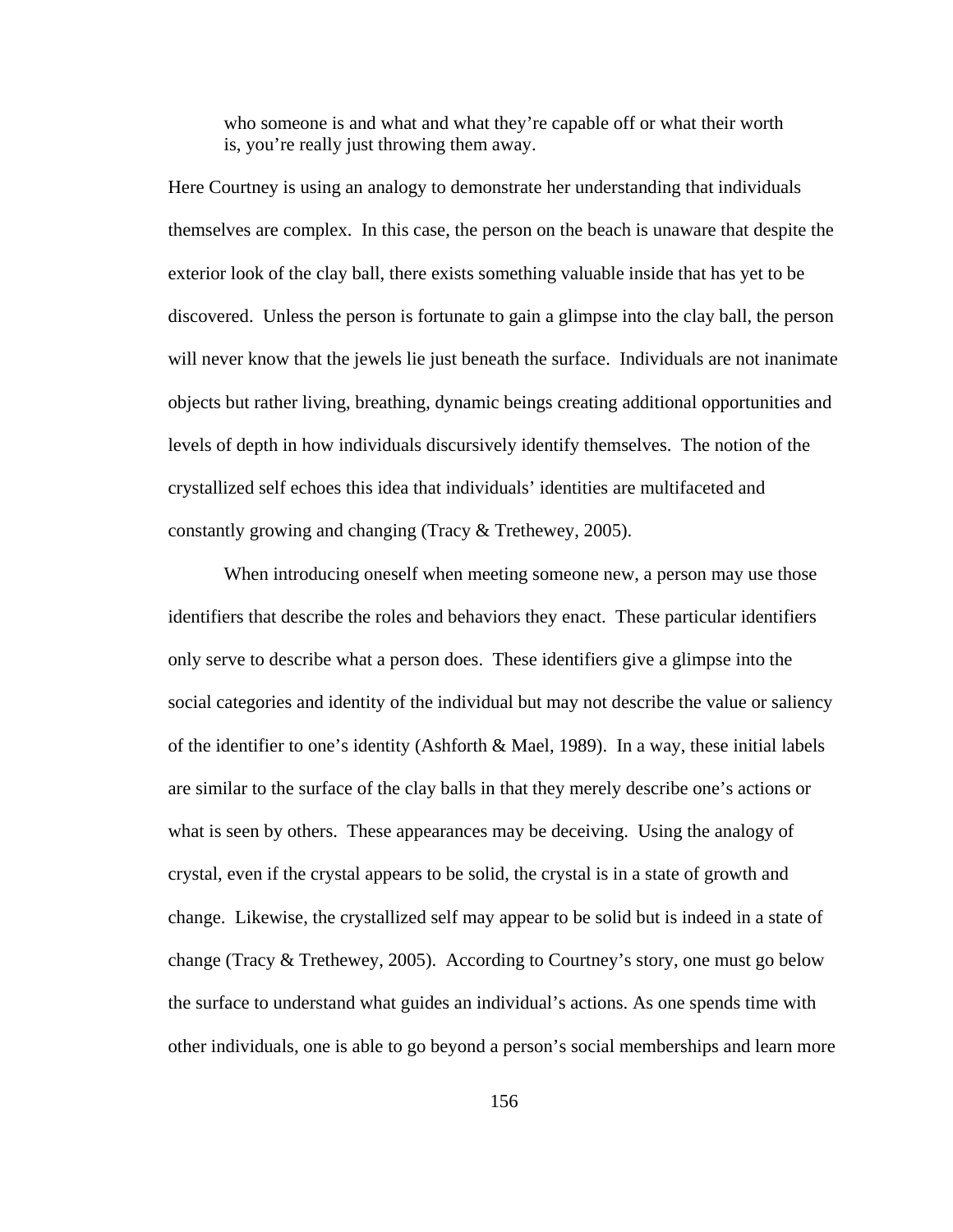about how and why individuals engage in behaviors. As one looks beyond the surface, they discover the "jewels" which in a way represent the richness, uniqueness, and complexity of the self. A failure to move beyond the surface means not taking the time to engage and understand the complex nature of identity.

After analyzing participants' responses, three levels of identifiers, or discursive ways of describing oneself, were apparent. The first two levels refer to the articulation of roles and social categories, whereas the third level of identity refers to the essence of the individual. The top two outer layers include *surface level identity* and *system level identity.* The third level moves beyond role engagement and taps into scholarly debate about the authentic self. The data suggests that what individuals articulate as an authentic or true self is found at the *central purpose level*, which itself is unstable. This multilayered perspective of identity coincides with Jenkin's (1998) idea of the dialectic of selfidentity in that the overall self is constructed of a) the definitions of the self within moments and b) across moments. Thus, a definition of the self can be found in the various layers, but one's identity is not complete unless one accounts for the relationships across levels of identity. The *surface level* and *system level* demonstrate areas where individuals construct the self within moments. Through the process of enacting these roles and belief systems, the person enacts or alters their *central purpose identity,* which represents the self across moments. The following sections will clearly define and provide examples of participants discussing each of these three levels of identity as part of their role engagement and identity negotiation processes.

157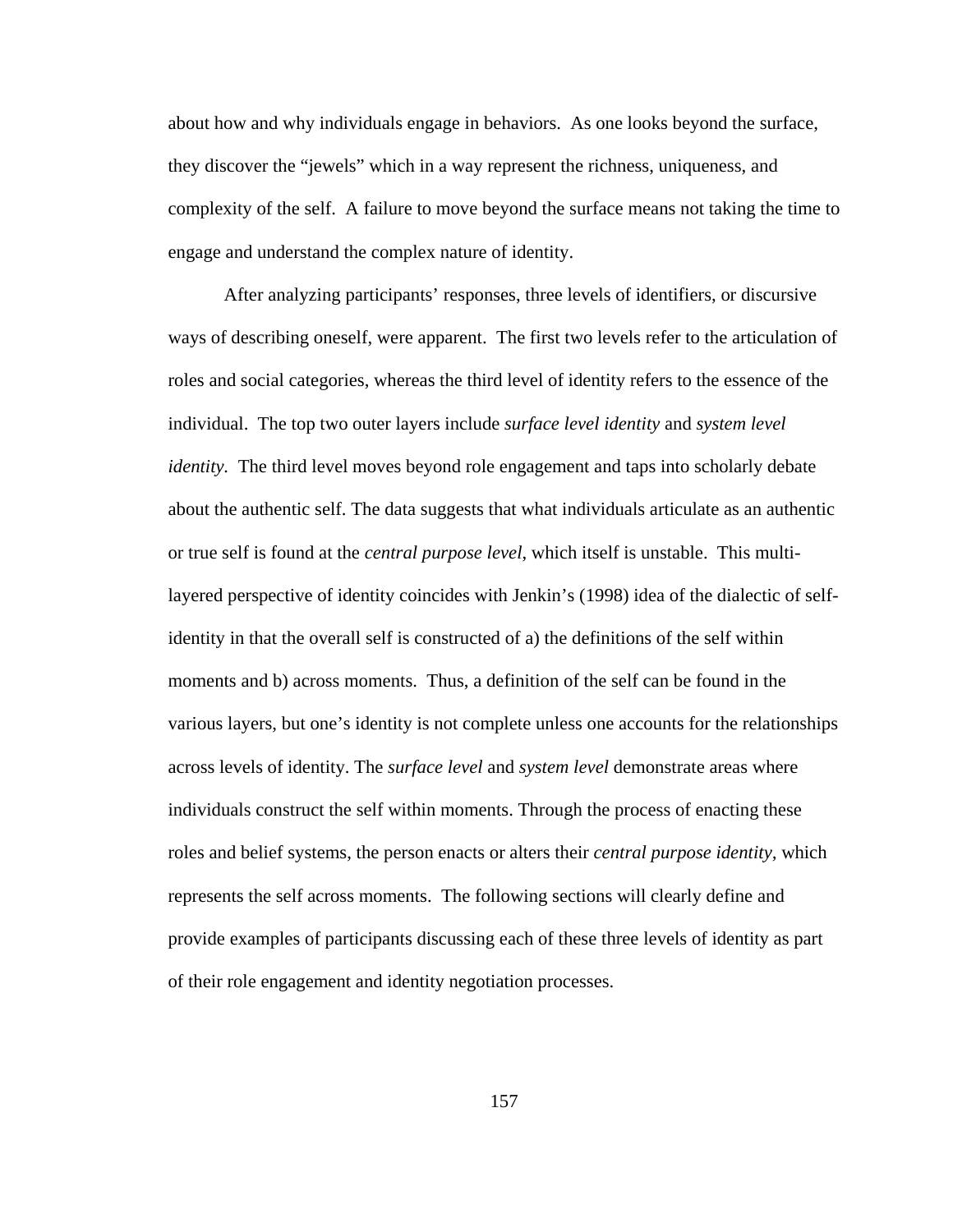# **Surface Level Identity**

As mentioned previously, the interview itself was an exploration into how individuals discursively identify themselves to others. It is not unusual that the response to the question "who are you?" results in a quick response that either contains the person's job title or family role or both. In fact, all but four participants quickly identified with either their work role or their family role. The four that deviated from the norm, such as Courtney, still identified themselves through one of the two roles after first giving a short critique of why these labels described them but did not truly signify who they were as an individual (Ashforth  $\&$  Mael, 1989). This pattern of identifying oneself based on their roles in life indicate one the outermost layer of identity, or the *surface level identity.*

Surface Level Identity (SLI) refers to discursive acts of identity negotiation and role engagement that give some indication of who a person is based on the social memberships or labels one possesses (Tajfel & Turner, 1986). Individuals who use the labels of their social memberships as identifiers are indicating to the others the roles they play and where they spend their time. However, these identifiers lack depth as to how this social group influences the person on a daily basis. SLI serves as a means of identifying oneself by situating a person as a member of a group. For example, Jasmine described herself as:

There's no way else to sum it up besides being you know the law student, the full-time employee, you know the mo-single mother you know. It's just kind of hard for me to kind of define myself otherwise until I am at point where I am just working on job and not trying to go school.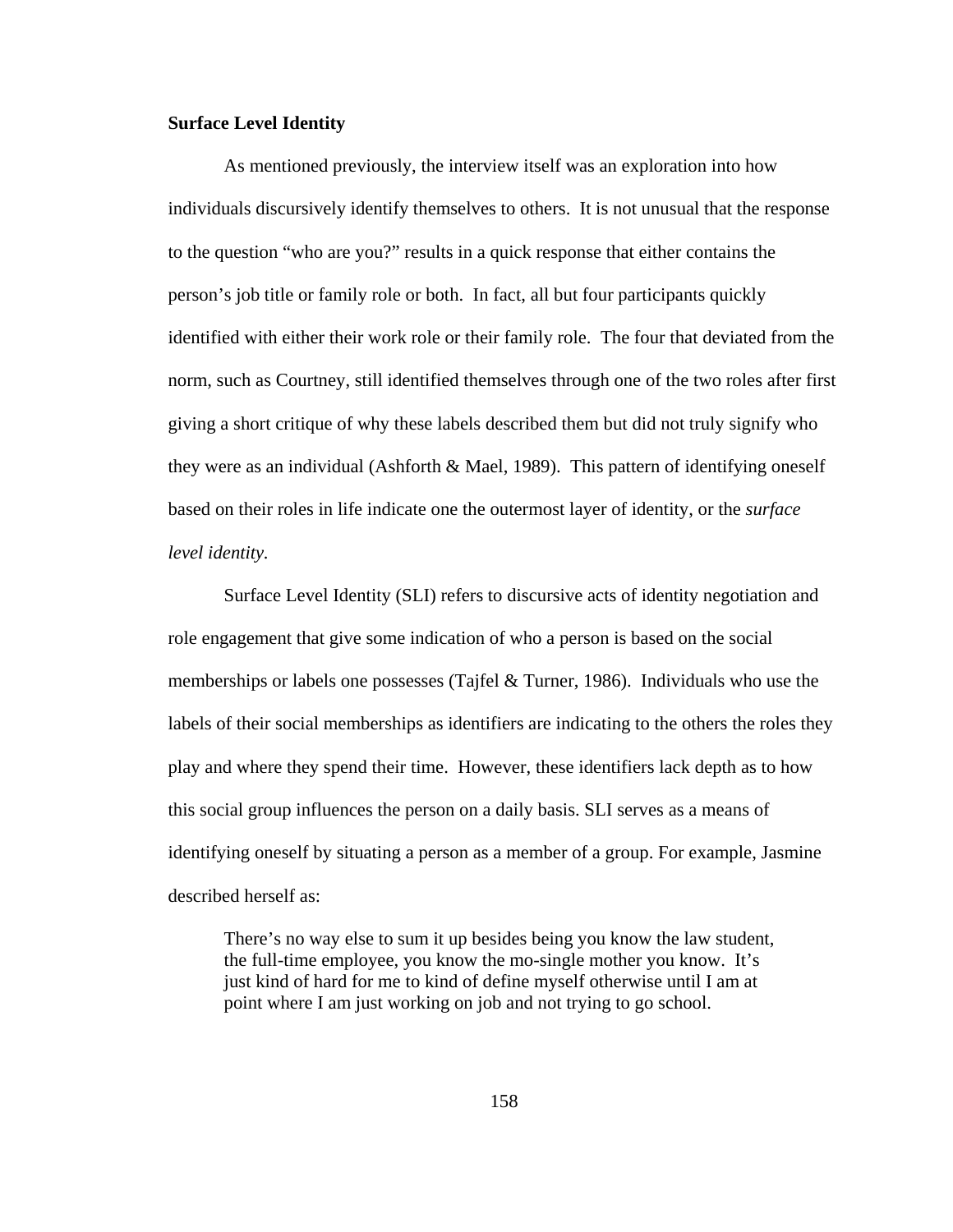Jasmine described herself as engaging in multiple roles and one can infer certain characteristics from these roles. For example, Jasmine seems busy, is well-educated, and self-sufficient. However, unless an individual engages Jasmine in a discussion to further find out about these roles and how they interact, there is an incomplete picture of her identity. Lacking from the excerpt above are passions or beliefs that lead her to engage in these roles. Furthermore, one is unable to ascertain from the excerpt the experiences and motivations that lead her to engage in so many roles. From this description, one is unaware that Jasmine has a passion to help out underprivileged individuals or that her past experiences have led to her current employment. One is also incapable of knowing the strength of Jasmine's identification with the roles. Instead, these labels identify her social memberships which themselves serve as a means of distinguishing oneself from others who belong to other social memberships (Tajfel & Turner, 1986). Where social categorization theory seeks to explain within group and intergroup behavior, SLIs are the individual's discursive actions that identify oneself as members of said categories or groups.

Using SLIs helps to give others a slight indication of the roles one currently engages in and must manage. Many SLIs lack additional explicit information beyond the role itself. For example, when Sandy says, "My thought was wife and mom," one can discern that she has children and that she is married. There is no indication within the statement itself as to how she enacts those roles or how strongly she identifies with that enactment. While this example demonstrates how a person may identify oneself through their relationships, individuals also use work-related, volunteer-related, leisure-related, and demographic-related SLIs.

159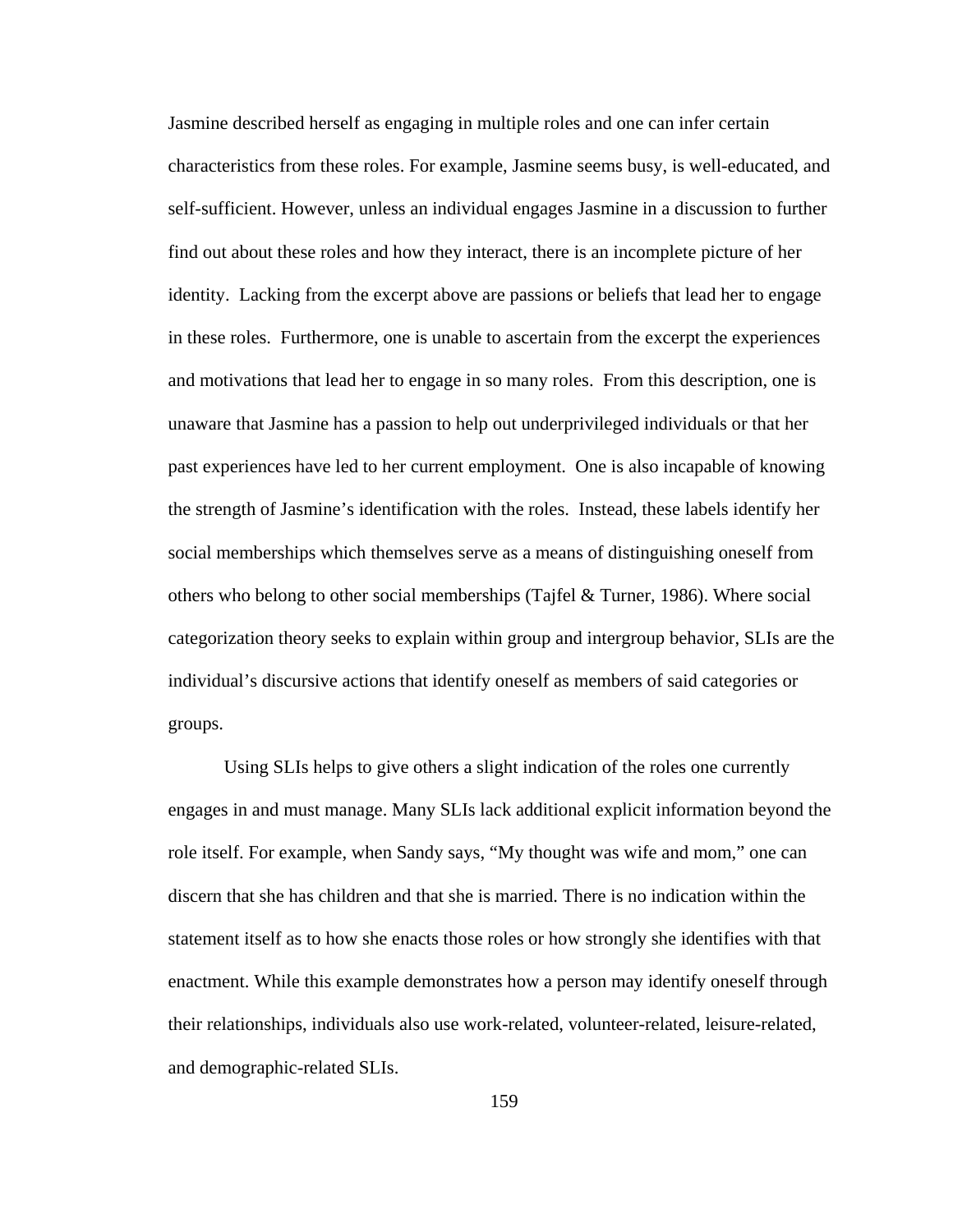One common use of SLIs occurred when participants identified themselves through their work role in response to the initial question:

Commodore: I work for a local company that installs services, electronic base control systems, for lighting and card access cooling. We basically work within 150 miles from here. I still have some travel, but mostly around here.

Once again, Commodore's choice of identifier leaves a lot to the imagination. While one can ascertain where he works and what type of work he does, there is no indication of the type of employee Commodore is. Individuals may strongly or weakly identify with either one of these roles. Yet these are the types of responses individuals provided to the general question of "Who are you?"

In addition to the work and relationship SLIs, individuals also used SLIs that described their volunteer activities. These types of SLIs were slightly less prominent than the work and relational SLIs. Furthermore, the volunteer SLIs provided a little more insight into the person's values in that some volunteer activities pointed to certain values (e.g., volunteering with peace activists groups indicated values of peace and respect for others). With the volunteer role, the SLIs were sometimes more ambiguous than the work SLIs. Individuals would say they have volunteered or they enjoyed volunteering. Other times, the specific volunteer roles that individuals offered as SLIs were not indicative of all of their volunteer work. For example, while Aaron volunteered with the citizen's academy, chamber of commerce, and 4-H programs, he only mentioned blood donation in response to the first question:

[I] volunteer extensively, I had for years. I started volunteering the first day on the job. We went into a church basement. A fellow I was with said this was a requirement. We went downstairs and there are people laying all over the basement bleeding. Um it was the Red Cross blood center.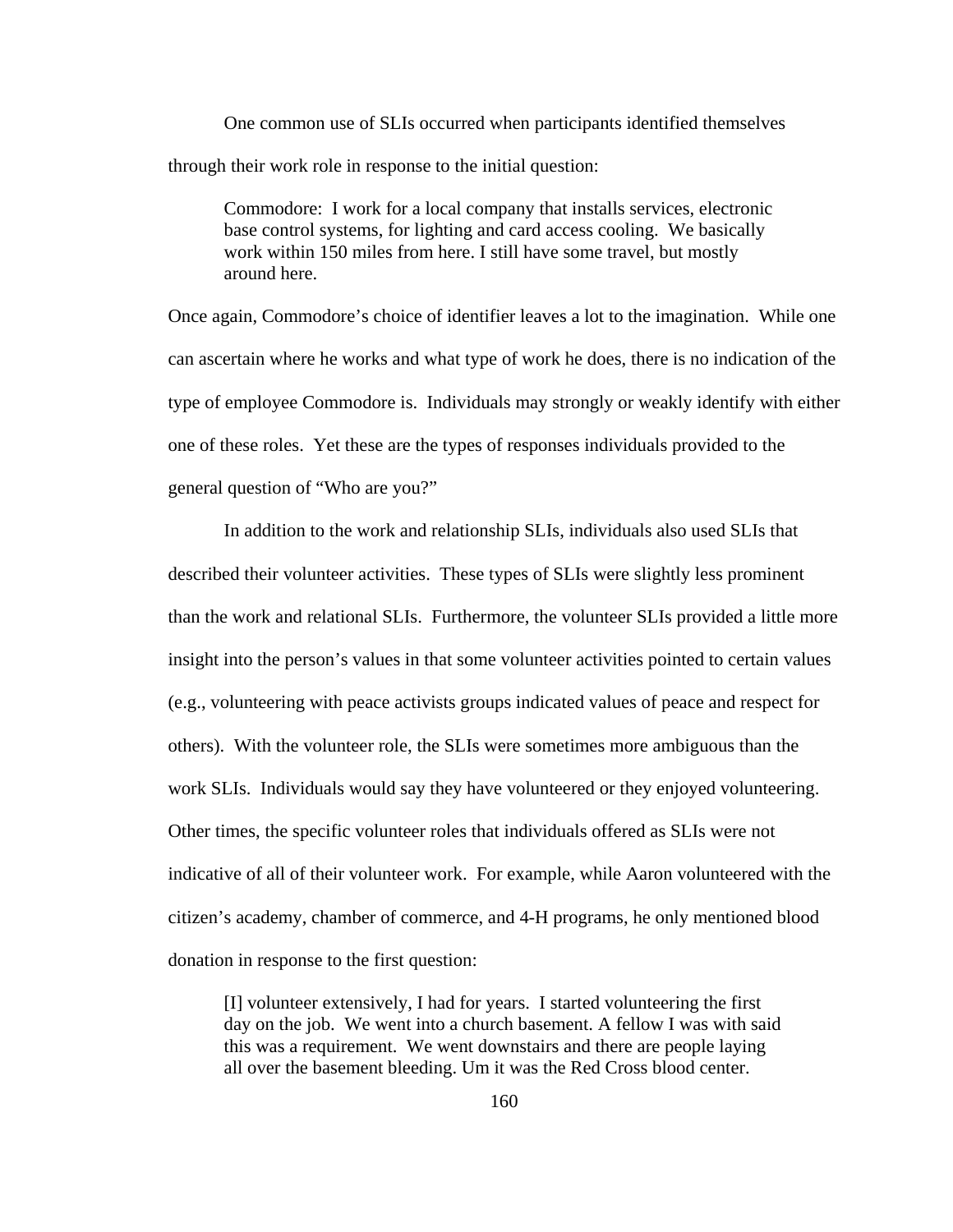Later on in the interview Aaron admitted that being a blood donor was his "biggest proudest volunteer activity because it saves lives every day." While Aaron could have simply said he was a blood donor, he provides additional information that describes why certain volunteer activities are important to him. This additional description provides the other with additional information regarding what the person values. Participants did not necessarily provide this type of information for the work and relational roles.

With the volunteer role, some individuals also provided emotive attachment indicators which signaled the value of the volunteer role for the individual. An emotive attachment refers to the emotion one experiences towards one's work (Miller, Consodine, & Garner, 2007). Rather than simply giving the general identifier of volunteer activities to the first question, Randall described his affinity for volunteering, "I enjoy volunteering because it's a thing beyond the work. You look for something beyond the work to do. Randall later provided a laundry list of his volunteer activities, but the use of "enjoy" here signifies some level of attachment to this identifier. These emotive attachments can also be found when individuals say: they love their job, they love certain leisure activities, or they love spending time with other individuals. These emotive attachments unfortunately do not describe how or why individuals are attached to one's job. To understand the rationale behind the emotive attachment one must spend more time with the person to understand the way SLI is incorporated with the other layers of identity.

In this study, the most common SLIs were predominately work roles and relational roles followed by the volunteer role, education role, faith role, health leisure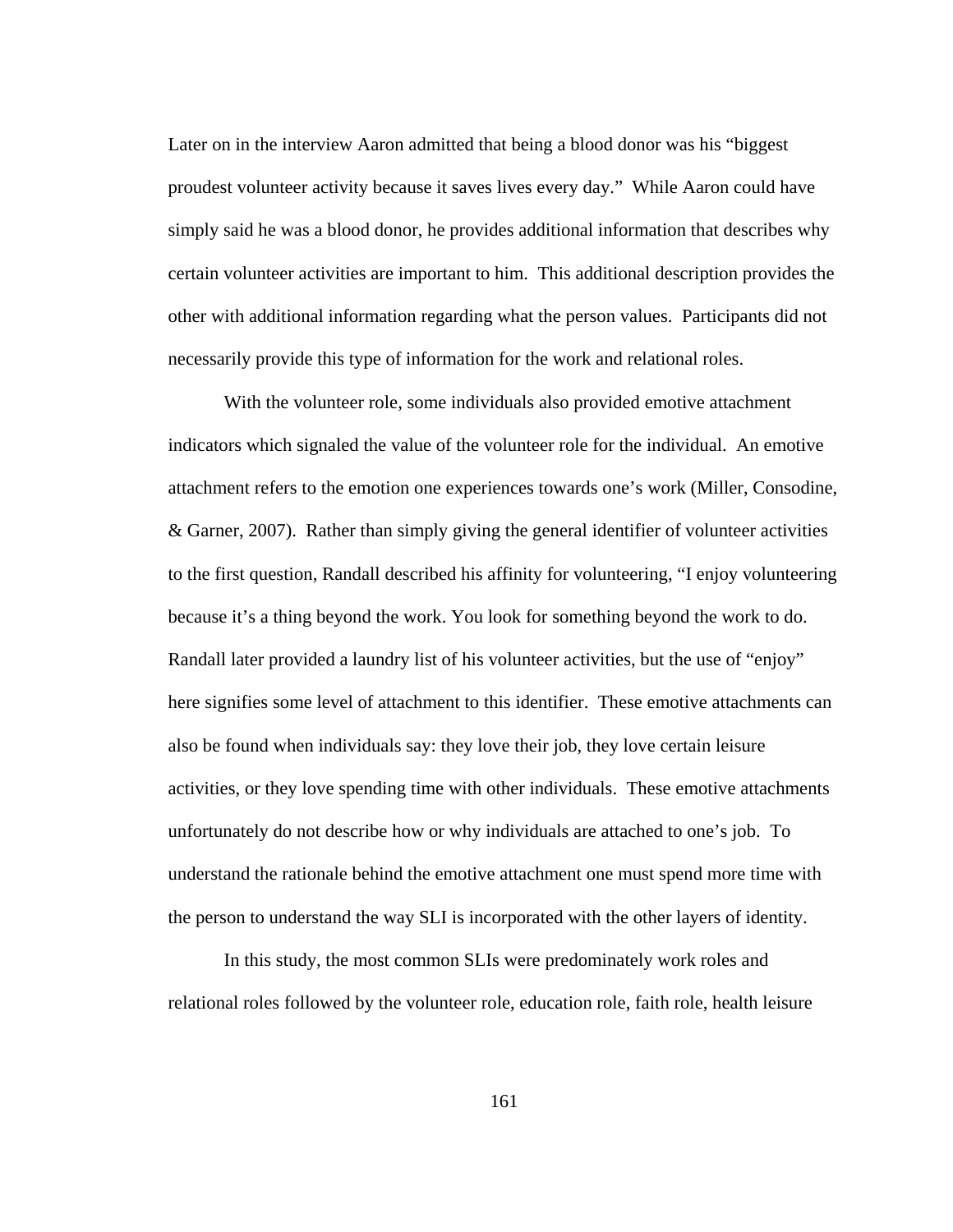role, and place of origin. The following section will give examples of these forms of SLIs and discuss how they relate to identity negotiation.

**Work roles.** The most discussed SLI was one's work role. In response to the global question of "who are you," the majority of participants (79%) quickly identified themselves through their career or through their place of employment. Additionally, sometimes participants would mention the length of time they have been at the organization or their educational training. For example, Bobby said, "I'm employed by [Midwestern University] and I'm an analyst in records and I've worked in this department for 30 years." Given the commonality of this surface level identifier it seems like a standard practice to identify the self through one's occupation. This trend may be a product of societal practices and norms, as noted by Megan when she said, "people in America like to jump into job-wise, so job-wise I am a cosmetologist so I cut, and color, and highlight hair all day. That's what I do." The use of this form of discourse to identify oneself is not only common among participants, but also seems to indicate a societal norm of discursively identifying oneself through one's employment.

There were some noted exceptions to this dominant articulation of work SLIs. For example, even though Sergio provided an initial work role SLI*,* he immediately critiqued using a work role by itself to identify him, by claiming his identity is far more than an employee at an organization:

Usually at meet and greet events people go you know so "what's your name?" and I tell them my name. And "they say what do you do?" I tell them basically you know my name is Sergio Rodriguez. What I do is ah I am a technical account manager for Electronics Inc. and my responsibilities for that is to basically take customer requirements that they have on their phone, take those customer requirements and basically build up software um to those requirements and hardware to those requirements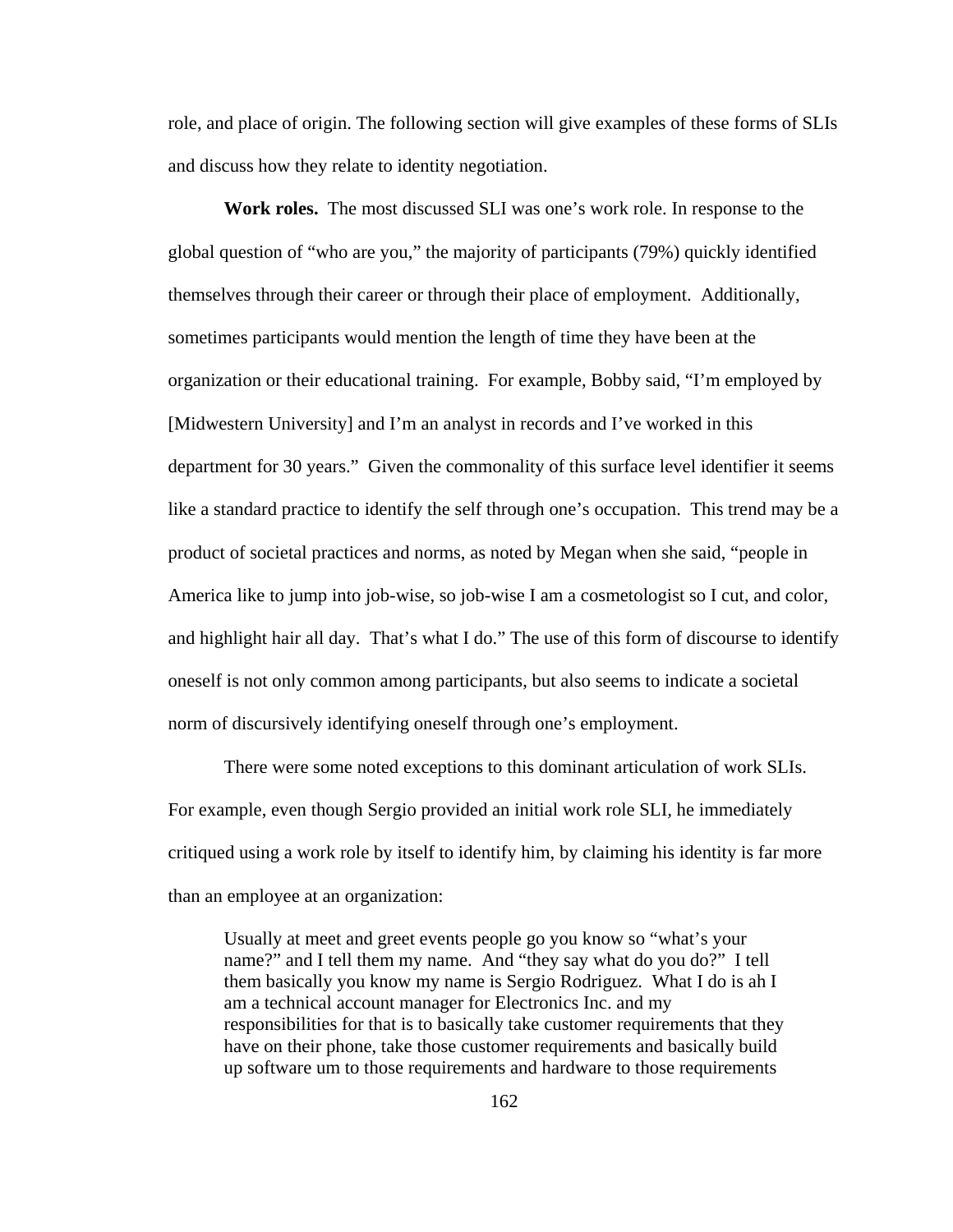so we can deliver a handset into the marketplace. And you know that's not who I am, you know um but it it's what I do. Um you know and people ask me you know "Who are you?" I just tell them I am a Christian and pretty much yeah.

Technically, Sergio's choice to identify himself as a Christian is a form of resistance to identifying oneself through his work role by choosing to identify through a separate type of role. The role of Christian may also signify far more than one's membership in a category. This identifier indicates a particular belief system with which Sergio identifies that will be discussed more in the section on system level identity. Yet, what this excerpt indicates is that there is a dominant discourse in terms of the identifier's used and that some individuals resist or struggle in identifying themselves through these identifiers.

Overall, *work role* SLIs were the most common form of identifying oneself when meeting new individuals. These SLIs are primarily descriptive in nature. *Work role* SLIs serve to provide some insight into the individual in that they provide information on where the individual spends a portion of his/her time. While individuals in the study did tend to report the *work role* SLI the most, some did report other SLIs.

**Relational roles.** Next to the work role, the second most common SLI that participants articulated (61%) was the person's relational role. Relational roles refer primarily to romantic or familial attachments people have to others. These roles may include the labels of father, mother, husband, wife, fiancé, boyfriend, girlfriend, partner, etc. In this study, relational role descriptions tended to be present in those relationships that involved strong levels of intimacy and commitment, particularly where children were involved. For example, Sandy's response to the first question included her husband and newborn: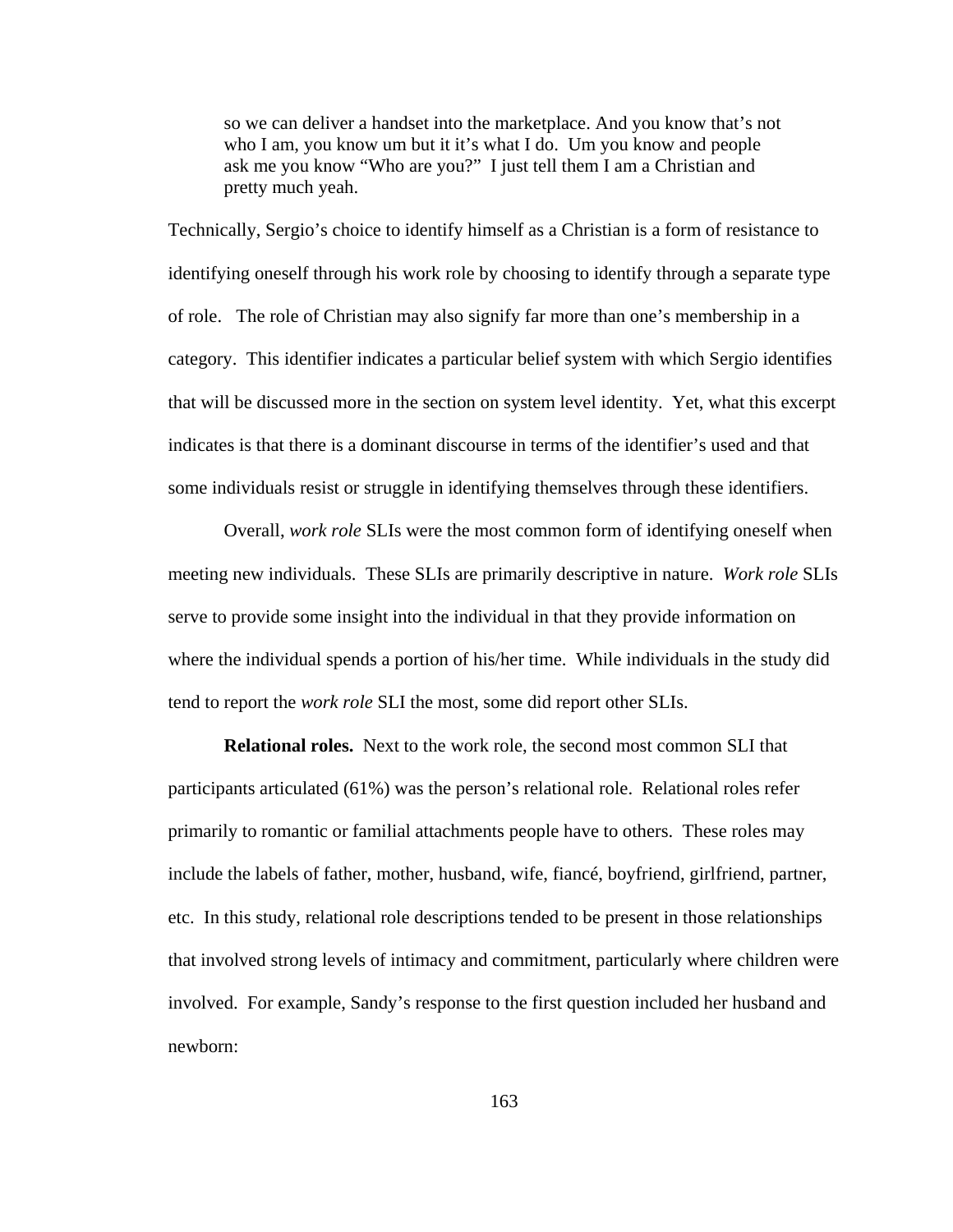And my husband Adam and I have been married for ten years. We met in Iowa and um [have] been happily married for ten years. And this summer we had a little baby, Benji. I have pictures of him in his Halloween costume if you'd like to see later. And um so he's uh he's five months now, next week.

Many of these labels come from legal proceedings or social rituals. For example after a

formal engagement, an individual may embrace the title of fiancé and after a commitment

or marriage ceremony, the person may embrace the label of husband, wife, or spouse.

However, some of these socially constructed labels are less institutionalized in society:

Michael: Um. I'm my kid's dad.

Disraelly: Okay. Why would you use that as your description?

Michael: Oh, well some years back um, when they were going to preschool, you know, you became you know, Kim's dad or Stacy's dad or Leslie's dad. And the kids would see us as as such and such's dad or you know, if a car pulled up, you know they recognized the car, so dad or the mom, I mean this announcement went through the whole building because whoever was in the front room could see the cars coming in. And um, I thought, "That's not bad to be associated as my kids' dad, you know, because it must mean I spend a little bit of time with my kid." And um it um just you know kind of defines [me] as at least somewhat of a family person.

Here Michael has fully embraced the label "my kid's dad," which stems from labels others have placed on him when he engages in the fatherly role and is active in his children's lives. Thus, these relational role labels may come from institutionalized labels in society or they may come from less recognized labels that develop more organically through social interactions with others.

Not all participants immediately identified with a relational role; the relational

role was not articulated as a SLI for nearly 40 percent of the participants. There are two

possible explanations for the absence of the relational role as a SLI for some participants.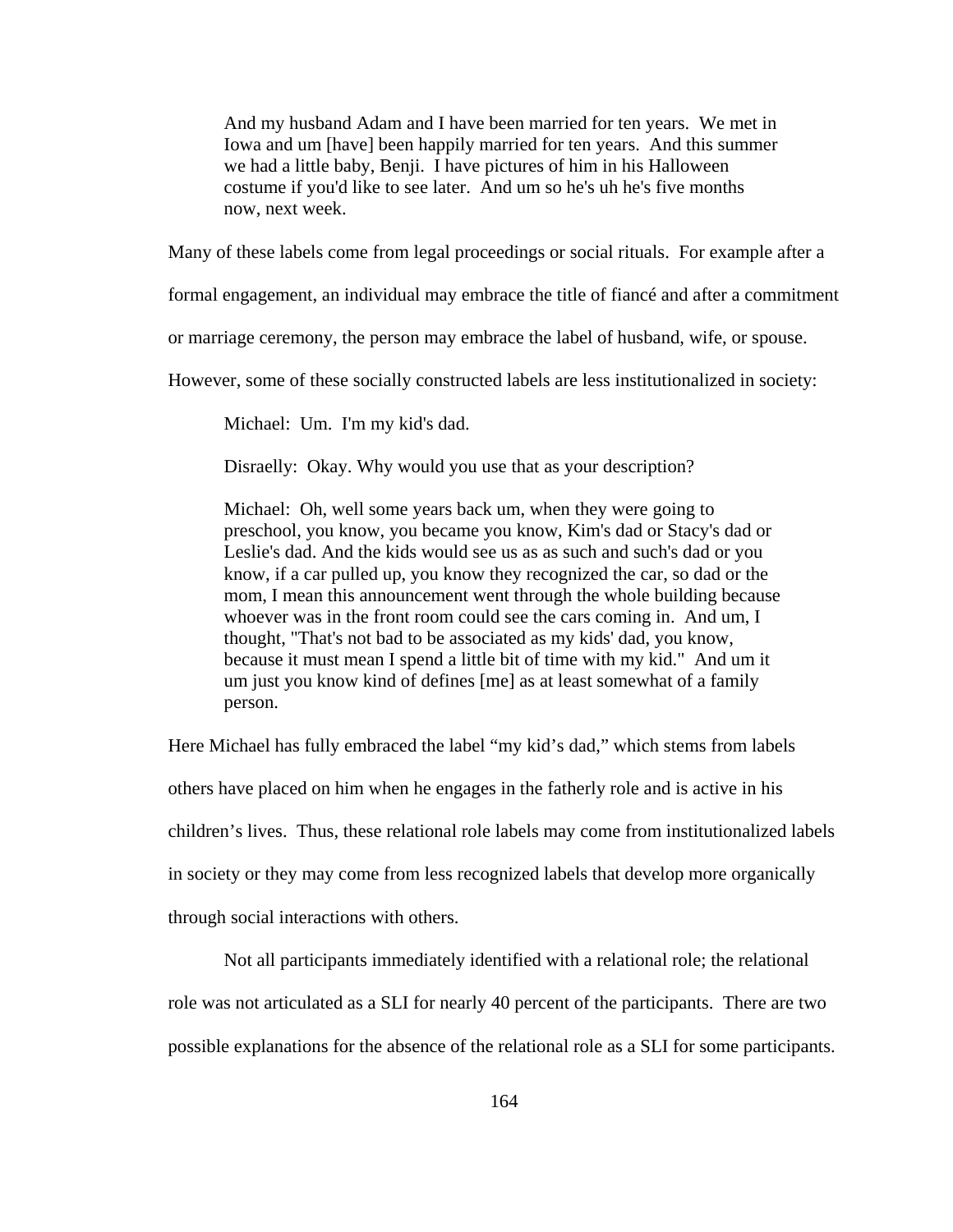The first explanation is that the relationship is not considered salient by the participant. The lack of saliency of the relational role occurred in participants whose dating relationships were in nascent stages or where there was an open relationship. The second explanation is that the individual had recently left a relational role and therefore, did not have a relational role to articulate*.* Leaving a relational role includes divorce or breaking up with one's relational other. Discussions regarding recent breakups or divorces were brought up during conversations of conflict across roles, but participants did not identify themselves as divorced (or otherwise lacking relationships) in their answer to the initial question.

**Volunteer roles.** In addition to identifying oneself through one's work role and relational role, some participants (42%) also initially identified themselves by describing some of the volunteer roles in which they engaged. Because of the recruitment procedures, participants were aware that they were selected based on their volunteer activity (e.g., participants were recruited because of their volunteering, and participants were asked to list their volunteer activities on the demographic survey). As mentioned in chapter four, participants described volunteer roles in one of two ways: by claiming they enjoyed volunteering or by describing ongoing volunteer commitments. Bobby initially identified himself as a person who loves photography and loves volunteering. Similar to Randall's story earlier, Bobby used an emotive attachment (love) to describe his relationship to the volunteer role itself.

Participants who moved beyond describing their affinity for volunteering to describing their actual volunteer role in the initial discussion of roles, often mentioned those activities where they engaged in a leadership role within the activity or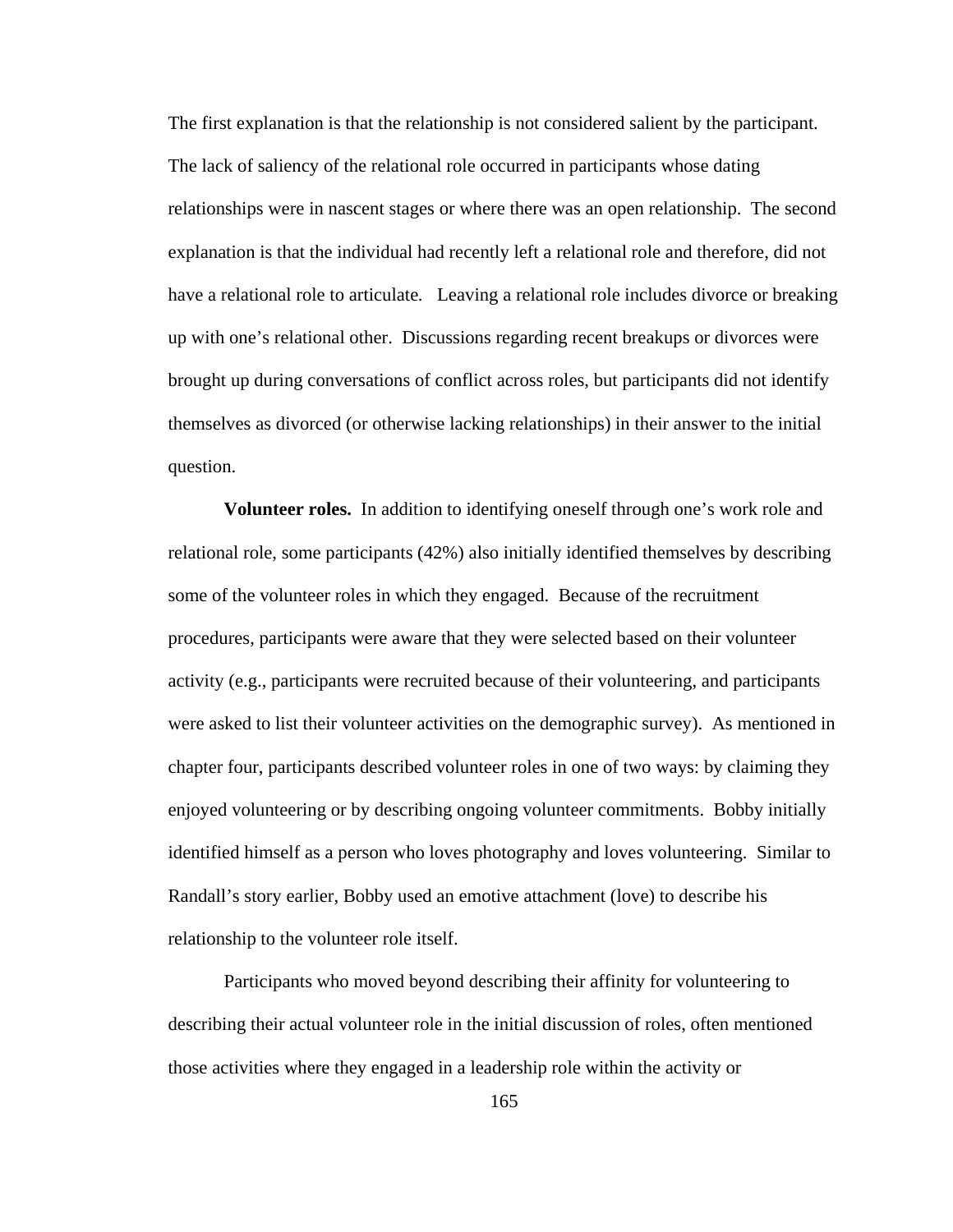organization. For example, some participants (24%) described their volunteer roles in terms of ongoing commitments they have to the community:

Alethia: I wanted it to be something that was more about how I lived my life every minute of the day and wanted to start putting my energy into movement work. And so now I and a few other women started this thing called Move Your Body collective and it is basically [an] umbrella group for anyone who is interested in movement as a tool for peace, and health, and connection to spirit. So that's actually where I volunteer my time more now because everyone who facilitates is volunteering their time and energy.

Courtney: I coordinate short-term mission trips. We just had one to Mexico which I'm really stoked about.

Both of these participants identified themselves through ongoing volunteer commitments.

In this particular case, both volunteer roles mentioned above are examples of volunteer

roles where the person was responsible for organizing an activity or organizing

volunteers. These direct organizing volunteer roles could signify a level of identification

with the volunteer organization where the person is somewhat invested in the outcomes

of the organization. However, one is unable to make these conclusions unless additional

information is provided or assumptions are made based off of the labels on uses to

describe oneself.

In addition to describing volunteer role commitments, some participants (13%)

also described their volunteer work through a religious perspective:

Carlos: I do some ministry work, volunteer work, at the prison. And also in the community and in different locations at my local church and another church that is outside the area.

Bobby: I enjoy volunteering. I enjoy a ministry. Um I enjoy my church and my church family and volunteering in my church serving God and serving my fellow man.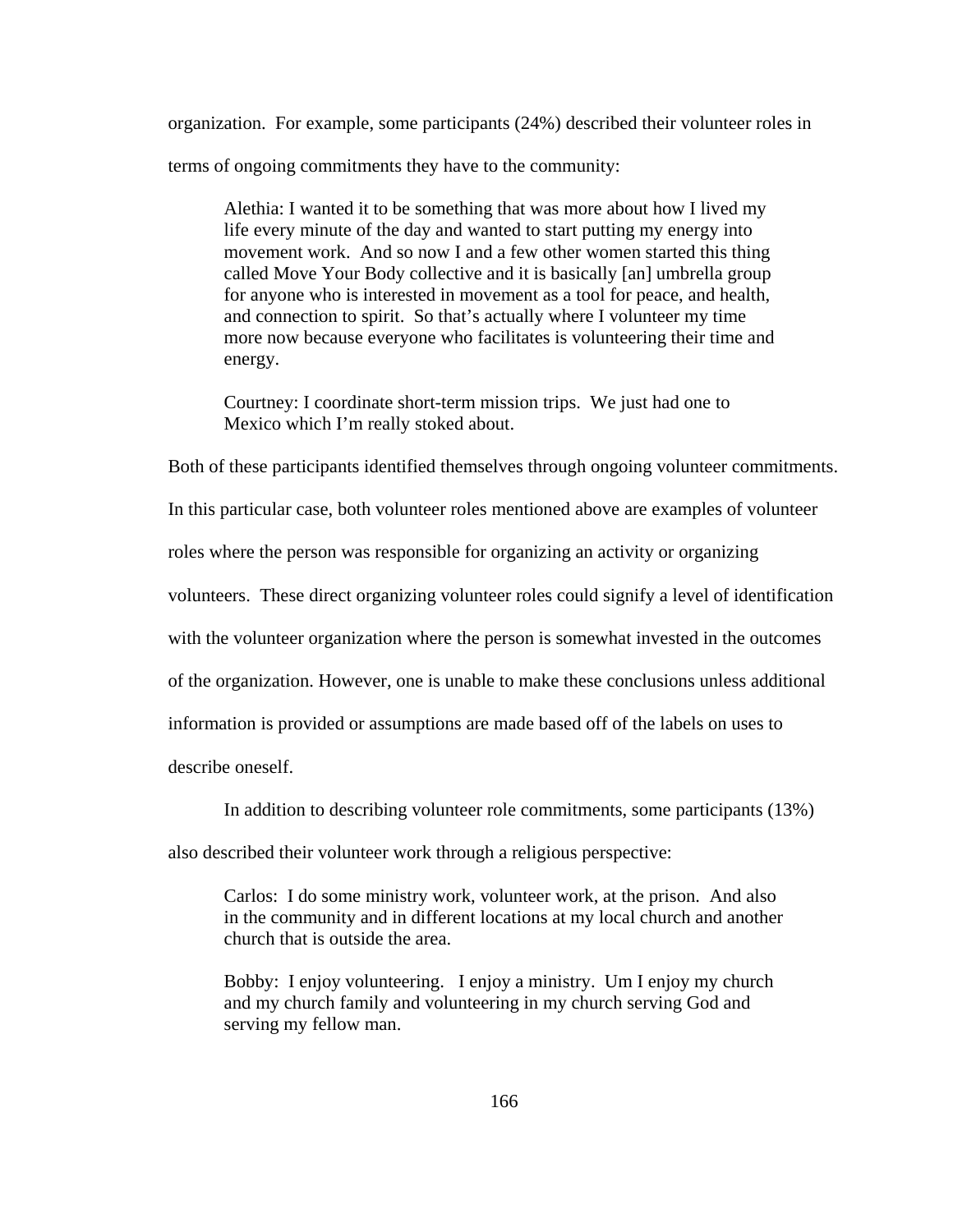There is a strong connection between the actual volunteer work and the religious belief system in that Carlos and Bobby were organizing an activity that served as an extension of the church's ministry. Like other religious participants in the study, Carlos and Bobby did volunteer at their church, yet their level of involvement extended beyond ushering or working the sound system on a Sunday morning. Both men were involved in prison ministries that served a particular minority group. However, due to institutional and bureaucratic constraints, the churches had lost their abilities to support the prison ministries. Similar to the earlier cases of Alethia and Courtney, these men were fully responsible for these ministries, thus creating a sense of identification attached to the success of the organization with the volunteer role.

Even though the volunteer role was not as prominent a SLI as one's work role or relational role*,* participants still offered examples and descriptions of the types of service activities in which they engaged. Just as with *work role* SLIs, these identifiers described activities or social memberships of the individuals. There were some additional SLIs that participants used to identify themselves which will be explored in the following section.

**Other Roles.** Among the other surface level identifiers mentioned less frequently by participants in this study were the educational role, place of origin, faith role, and health leisure role. Only a small number of participants identified themselves through these role identifiers. Slightly under a third of participants (31%) mentioned their current or past educational training. One-fifth of the participants (21%) identified themselves as students who were currently enrolled in classes either part-time or full-time at the time of the interview. Others used their past education to introduce themselves to others. For example, Aaron identified himself as "born and raised in Iowa. [I] went to a State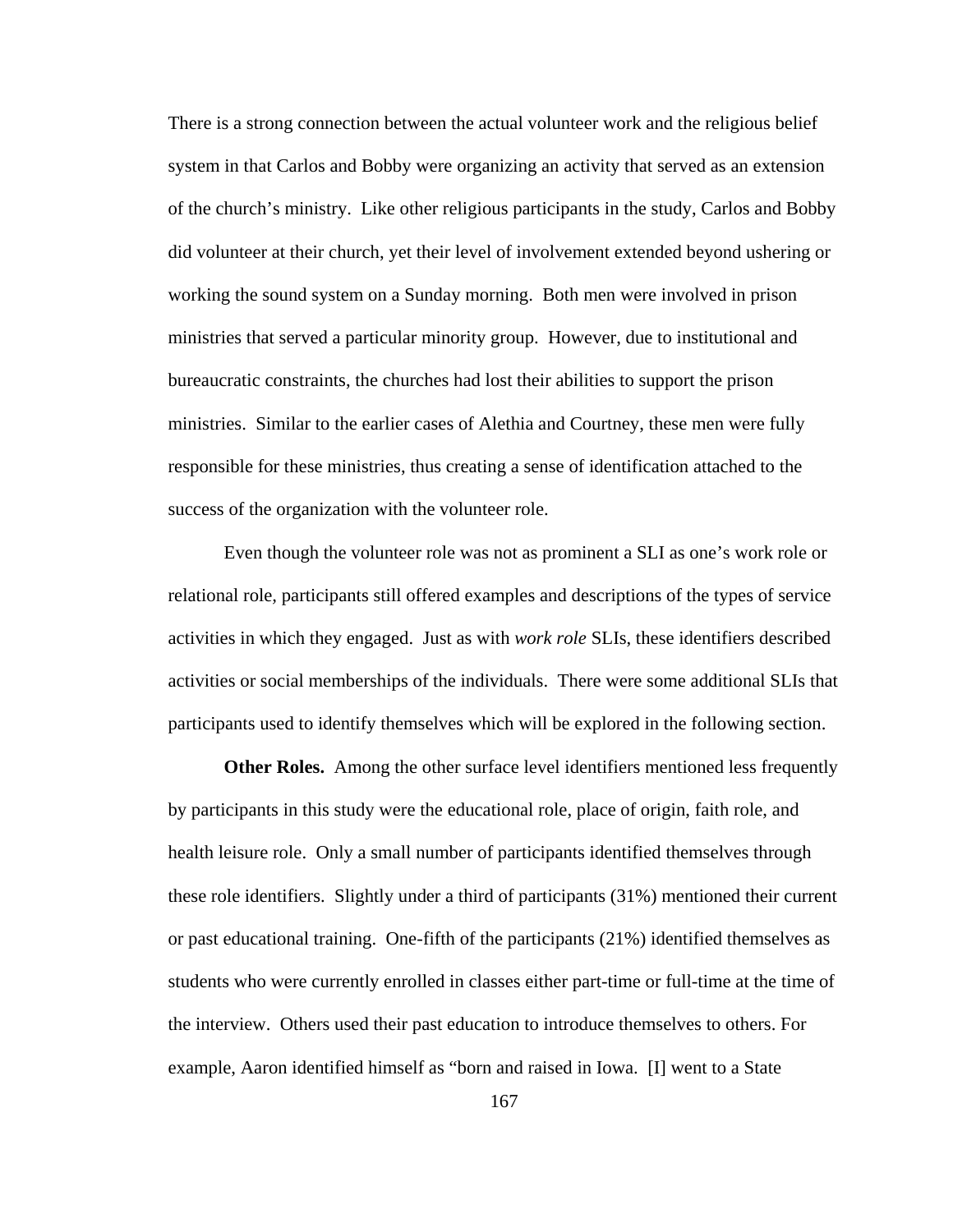University and then went to another State University and graduated from there." These statements just served to indicate where they went to school or their educational training.

Another role identifier individuals discussed to respond to the initial question was location. Over a quarter (29%) of participants identified themselves based on where they were born, raised, or had recently lived<sup>5</sup>.

One-fifth of participants also indicated their religious memberships when answering the first question. These individuals either identified themselves through the religious denomination (e.g., Presbyterian) or the spiritual label of Buddhist or Christian. Courtney even articulated an emotive attachment to her religious membership when she said, "I um am a proud member of Courtyard United Methodist Church." Others, like Mandy, simply said, "I'm involved in church a lot so that's how I get most of my fun." The religious role, more than other SLIs, may both describe a role in which one engages, and it may provide some information about the person's religious beliefs. Thus, religious memberships may be a surface level identifier or a belief system identifier. This concept will be discussed further in the systems level section below.

Lastly, over a third of participants (34%) mentioned health leisure SLIs as part of their social memberships. Leisure SLIs encompassed working out, engaging in a sports team, or engaging in a lifestyle fitness activity. For example, Duffy used the identifier of "bicycle commuter" to indicate that he frequently rode his bike and that this identifier was also noticed by others. These SLIs were either related to their lifestyle or overall health maintenance. For Reshaun, working out served as a form of "self-preservation". For other participants, the leisure role was one of their top priorities. For example, Brandon described himself as an "athlete" while Jake engaged in competitive lifting.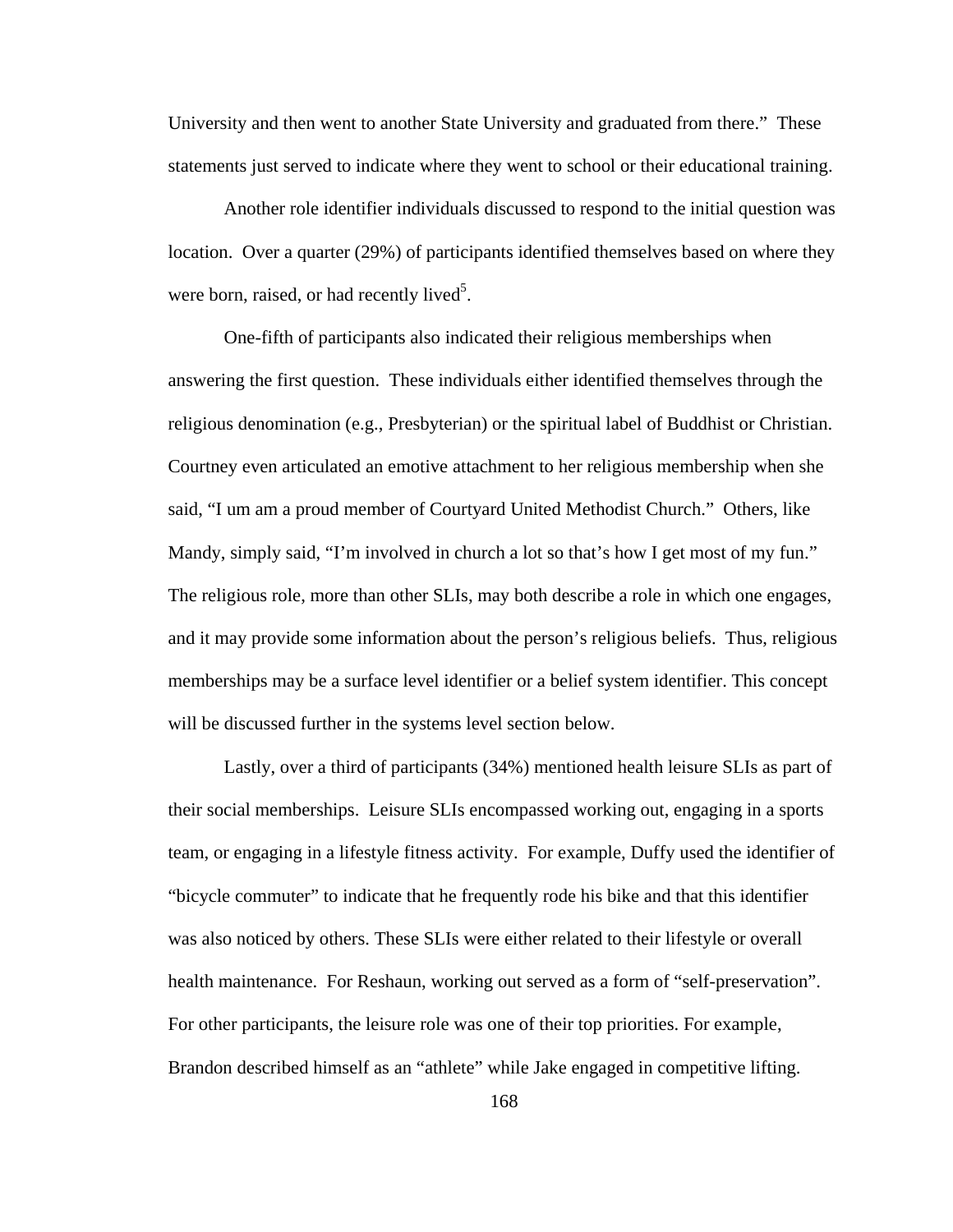Consistent with prior scholarship on physical and social health, individuals engage in both physical exertion activities and stress release activities as part of their overall health maintenance (Zoller, 2003, 2004). In terms of SLIs, these leisure roles signify that these leisure activity group memberships are salient to some individuals' identities and that these individuals consider these activities as reoccurring activities in their lives.

These additional roles provide some insight into the ways individuals choose to identify themselves to others. The education role, faith role, location role, and health leisure role were salient enough in some participants' perceptions of who they were as a person that the participants used these roles to identify themselves.

In summary, communicating surface level identifiers is just one of the ways that individuals seek to identify who they are in the presence of new "others." Using SLIs gives the other person an idea of the types of roles and behaviors in which one engages. However, this type of identifier may be considered a shallow, incomplete, or temporary form of describing oneself, as is demonstrated in Sergio's critique:

So I think um and it's not a fine line that some people would think it is um. A lot of times people allow work to identify who they are. You know so like you know I've heard this similar question is you know how would you define yourself? And many times I've been in places where um work defines the person and sometimes that can be detrimental. You know there has to be an identity outside the work because if you lose your job who are you? You know and um ultimately I think that at the end of the day work is just work. You know you need to have, there needs to be some beliefs and some ah some background and some convictions that you have that define who you are.

SLIs are indeed temporary forms of identification in that one's involvement in the role depended on one's relationships to other organizations and other individuals. One is a spouse as long as they are in a committed relationship with another person. One is a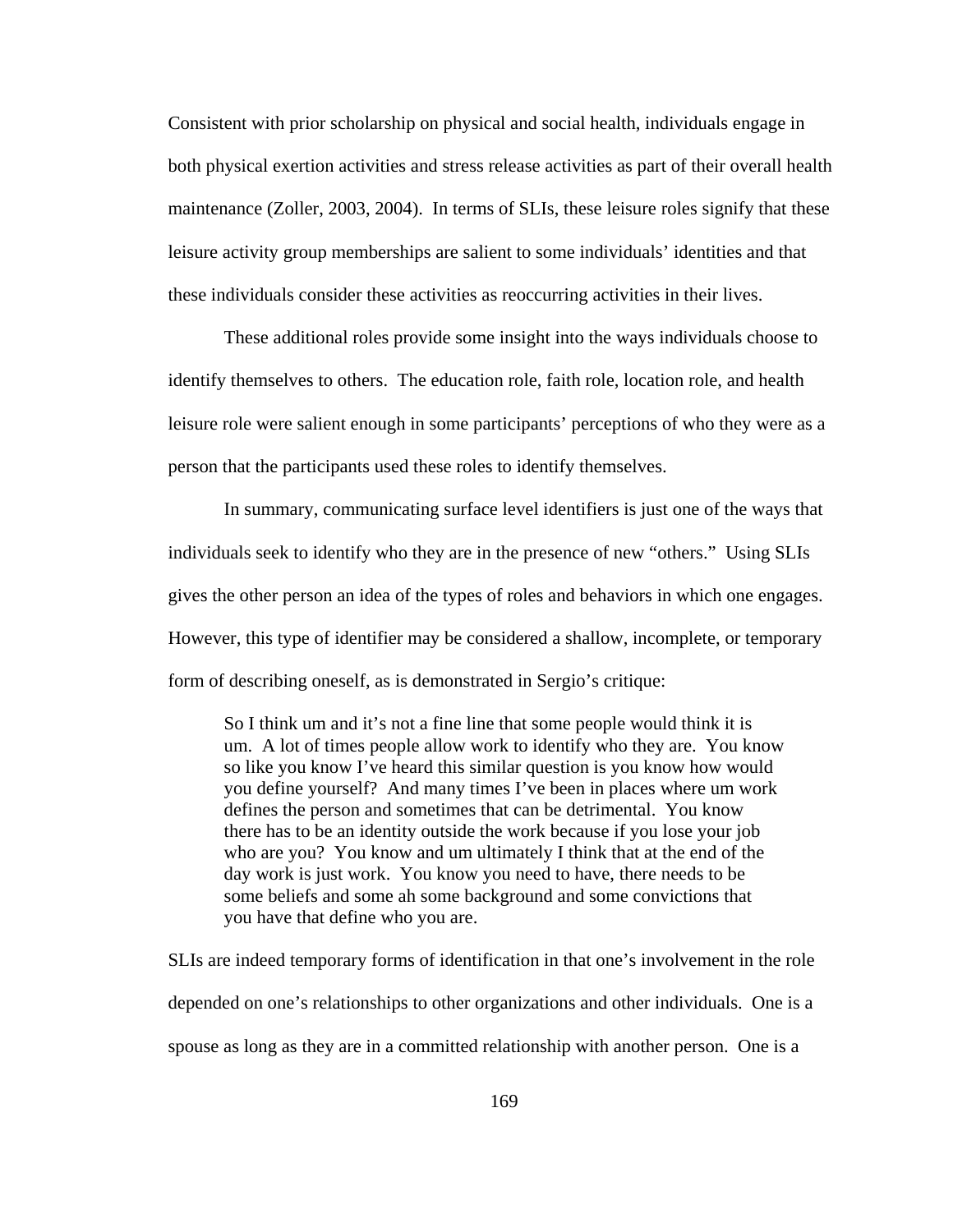marketing director as long as both the employer and the employee agree that the person should maintain that title and position within the company. Thus, it is interesting that individuals are so quick to produce labels as surface level identifiers, given the relatively unfixed nature of some of these labels.

## **Belief/Value System Level Identity**

Individuals did not solely identify themselves through *surface level identifiers,* rather, some individuals identified themselves using labels that have more to do with the beliefs and values they hold. Belief/value system level identity (BVSLI) refers to sets of beliefs and values individuals hold that ultimately influence their behavior. In the earlier section of this chapter, Sergio's choice to initially describe himself as Christian presented a challenge to the concept of SLI. The role of Christian does indicate a social membership category; however, this membership also signifies a belief system that may guide Sergio's behavior. The same usually cannot be said of relational and work role labels alone. Instead, a person must inquire further into the other person's BVSLI in order to validate these assumptions about beliefs. A person may use a role label and have no value attached to the role. For example, if Person A says "I have two children," Person B may make several assumptions, including that Person A values, cares for, and spends time with the children. However, these assumptions may be wrong. What if Person A rarely spends time with their children nor has developed a relationship with their children? In contrast, if Person A says he or she is family-oriented (a value system level identifier), Person B can now more confidently make assumptions that part of Person A's identity is valuing family. Thus, BVSLIs are identifiers individuals use that provide more depth into who the person is. Overall, SLIs labels are present in society,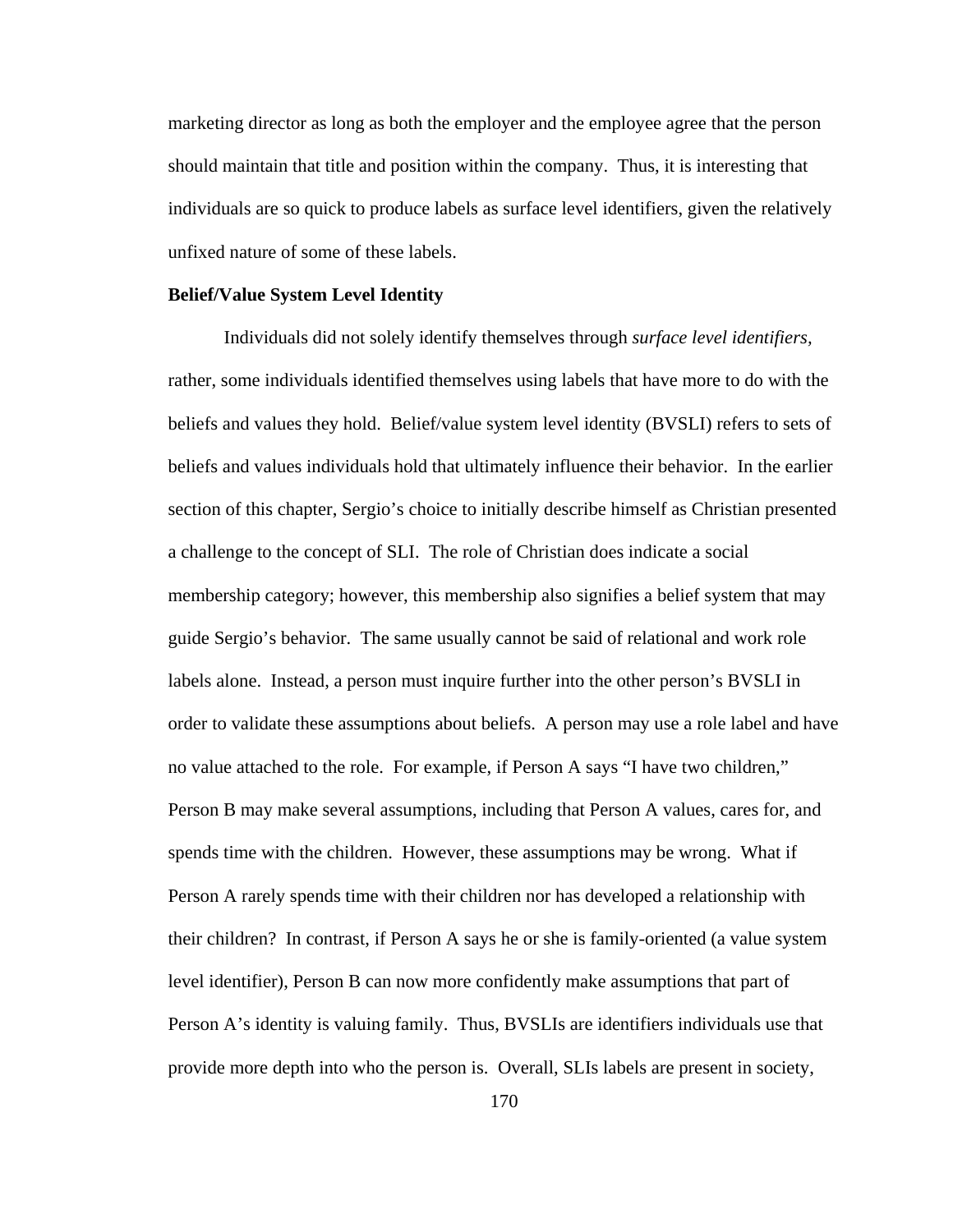but understanding of belief and value systems helps interpret the meaning of the SLI in terms of someone's negotiated identity; BVSLIs provide understanding of the meaning behind SLI labels and the value individuals place on these roles as part of their identities.

BVSLI encompasses those driving forces that influence a person's behavior. These systems include values, beliefs, and core commitments that influence the roles in which individuals engage. These belief systems may be revealed explicitly or implicitly through conversation as individuals interact. Only a few participants (16%) described a belief system in response to the initial interview question. Belief systems were often mentioned later on in the interview as participants provided rationales for their behavior or discussed a rationale for the ordering of their priorities. Overall, half of the participants either implicitly or explicitly described a belief/value system that influenced the roles in which they engaged. The two most prominent belief systems were spiritual and social justice belief systems.

**Spiritual belief systems.** One of the belief/value systems that participants articulated as influencing role engagement and identity management was the spiritual belief system. Those individuals who identified with a religious belief system, tended to identify with a Christian belief system. These individuals described situations where they based decisions on personal spiritual growth, helping others, and seeking spiritual guidance through prayer and worship. During a discussion about priorities and the tendency for actions to contradict priorities, Michael, a Methodist, articulated basing decisions on a moral compass:

Michael: I think that the compass is strong enough that we come back to where we're supposed to be.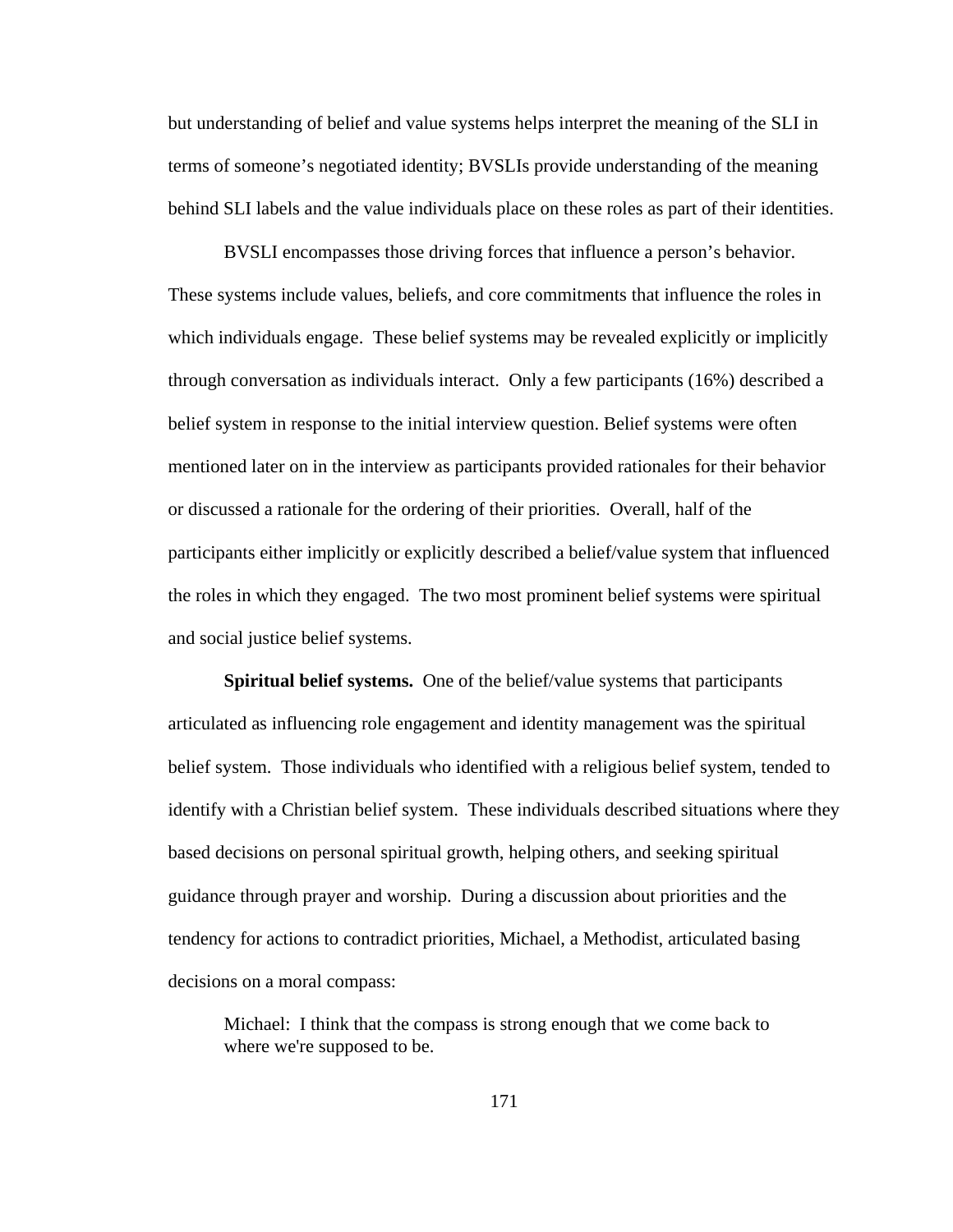Disraelly: The compass?

Michael: Like the guiding compass that's like, you know, God, family, occupation, however you want to, you know, grow. I think there may be moments in time where it becomes all about the occupation but I don't necessarily feel like the family suffers because of the fact that that's, I don't feel like we're off [on our priorities] long enough that that's a problem. And um that, you know, relationship with God may suffer momentarily, but I feel like you know God's a good God but God's also a forgiving God and understanding God. So it's not really an excuse but it works out Okay.

Like Michael, other participants described situations where their relationship with God, as a BVSLI, helped guide them both in their activities and the time they spent in their various roles. For Sergio, experiencing increased work demands resulted in spending longer hours at work and working from home. He experienced large amounts of timebased conflict and strain-based conflict. Sergio did attempt to manage the conflict by reducing his number of volunteer commitments, terminating his relationship at one point, and seeking spiritual guidance. However, there were instances where Sergio recalled difficulty shifting from one's work self to one's relational self:

Sergio: It's affected me physically, it's affected me uh emotionally because stress impacts other relationships. Because you're kind of in a go go go mode and when you find you have the opportunity to sit down with that one you love, you treat them like a project or it's hard to shift out of that mode from working that way all week.

\*\*\*\*\*

Sergio: When you're doing things as a project [at work] you expect things to happen a certain way. It's easy to put things into molds. …When you're in project management mode, things follow a timeline. Sometimes we can take that mentality into a relationship. When I say project it's also how you handle a project. So for me I'm a very concrete sequential. This is the way it has to be done. Things follow a process. They need to occur. And when you become that way, there's no room for grace. You try to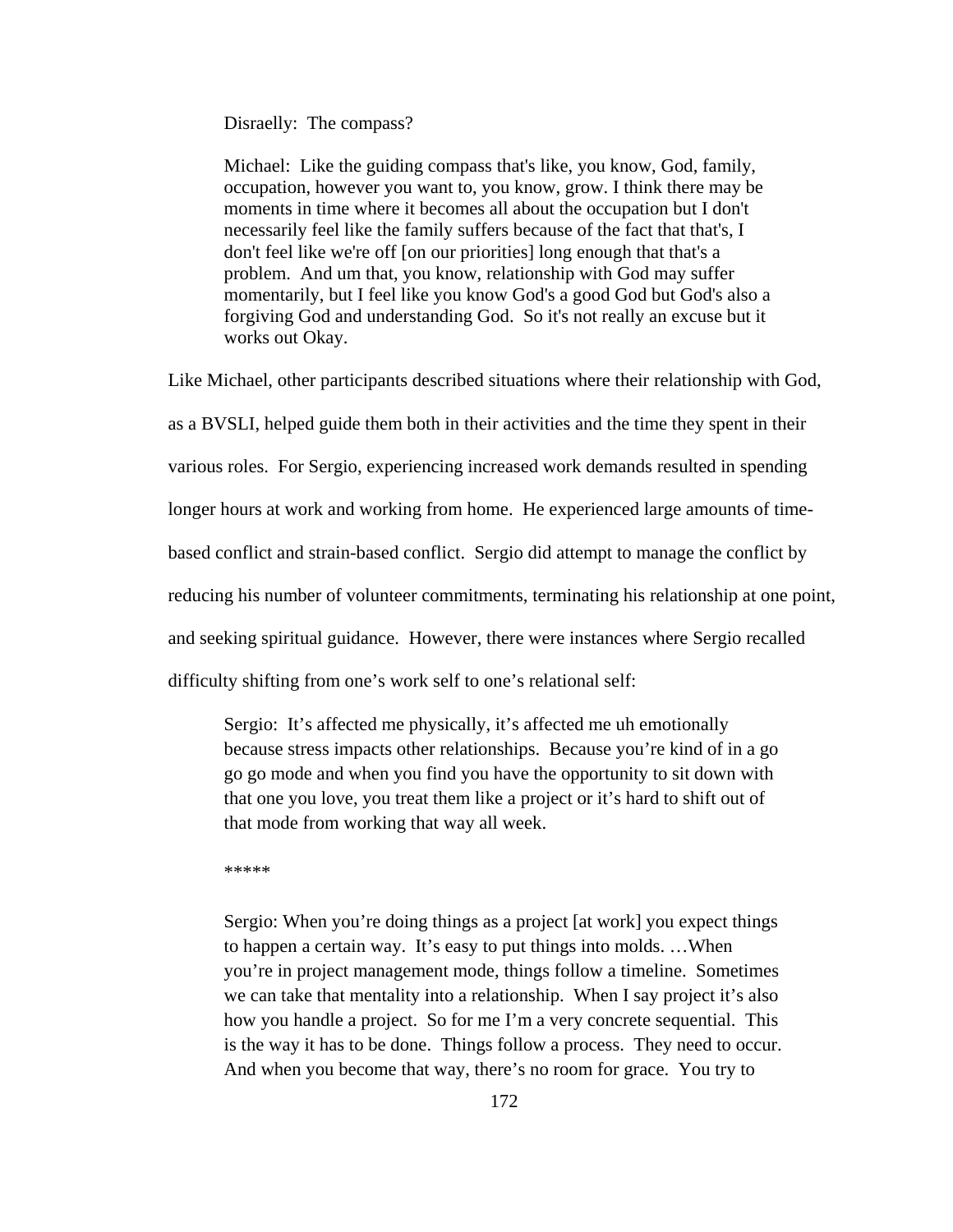control the other person. You know you try to make them do things that you want them to do or behave in a certain way that you want them to do just the way that you manipulate a project. … My conversations with her basically have become more like a check in my box of okay let me give her call I have a free break. Okay that's done so I've appeased her. …We should enjoy it and take it day by day and just enjoy the relationships that we have in our life. And um over the last two weeks because of all of the stress that I'm under with work I've kind of lost sight of that.

Sergio recognized that his relationships with his girlfriend and his friends have changed as a result of the increased pressure from his job. Sergio acknowledged that he was approaching his relationships with others the same way he would approach a project at work. Relationship maintenance became an outcome of several task processes including assessing the needs of the other just like he would assess the needs of his clients. His work experiences have taught Sergio that assessing customers' needs and producing a product to match customers' needs would lead to satisfactory outcomes. After recognizing that his actions and priorities were contradicting each other, Sergio went through a period of reprioritization by actively discussing with his girlfriend their communication and his behavior towards her. The couple's response to the changes was to seek spiritual guidance through prayer. Sergio later described in his interview how being God-centered helps him manage his roles in moments where he is not stressed:

But it it's ultimately when you're calm and you're cool and collected on the inside and you have that sense of peace, you can do anything. I think. I really just yeah all that being calm, cool , and collected, and getting things done, it really stems—

when I start doing I'm doing the things, I'm seeking God and I'm asking God for wisdom and thinking about things and evaluating those things and being oh "What's important in God's eyes." That always tells me to get the priorities that are in my life at that moment done.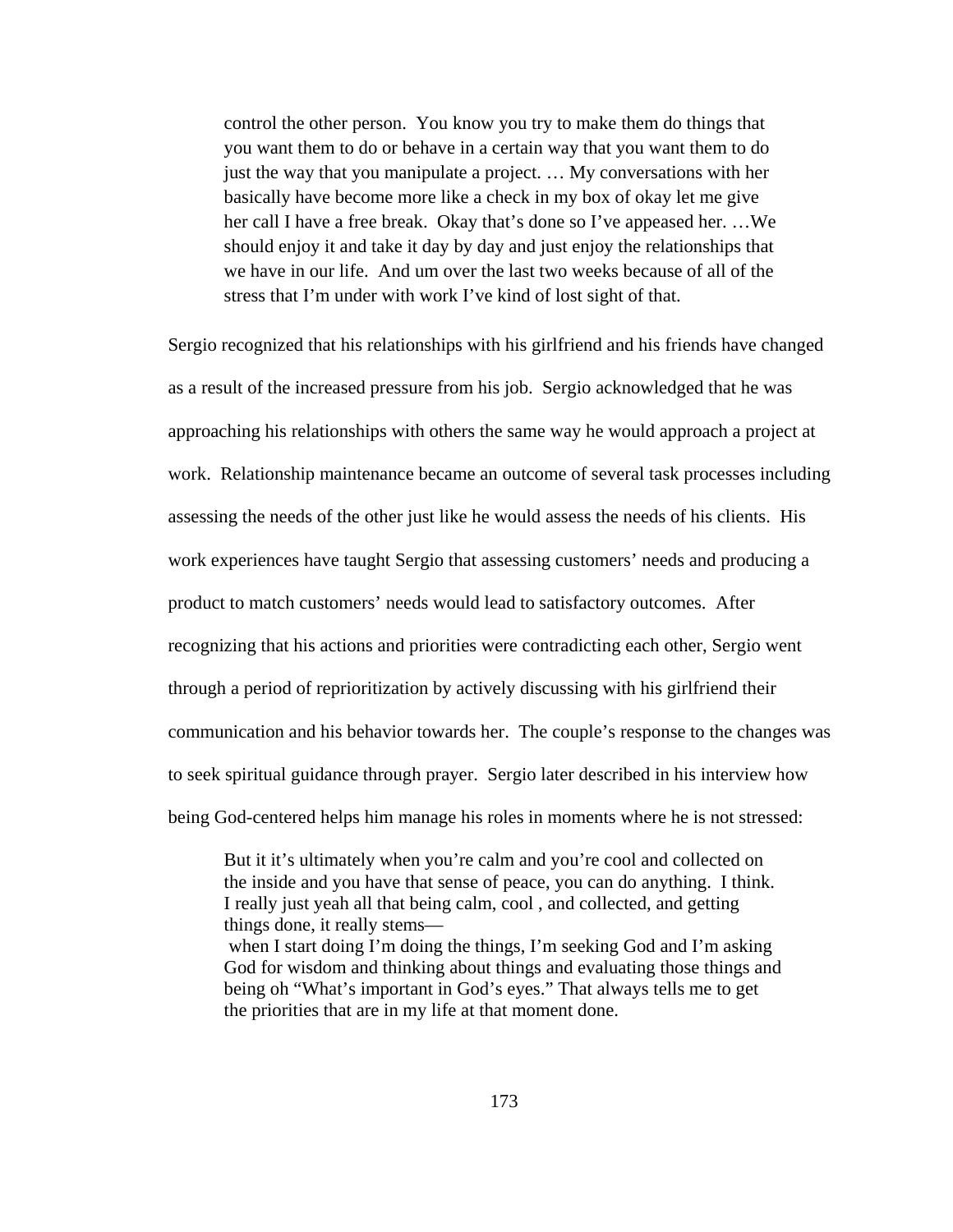In the above excerpt, Sergio is rationalizing during the interview process itself how his belief system influenced his decision-making processes. In reassessing his priorities and what was important in his life. Sergio realized that his actions and his priorities were in conflict with each other. In rationalizing his past behavior and future behavior, Sergio relied on his belief system for guidance. Whereas Sergio could have simply said he reassessed his actions and altered his behavior, the choice to discuss his roles in light of the BVSLI is a communicative act that expresses one's BVSLI.

In communicating BVSLIs, individuals either directly used the beliefs system spiritual identifier or used words that related to the BVSLI. For example, for some participants giving back through volunteering was related to multiple religious blessings they said that they had experienced in their own lives. Articulating outcomes as blessings is one indicator of a spiritual belief system. For example Aaron, who had just retired as a government employee, spent the vast majority of his time volunteering. His activities ranged from the volunteer police academy work to coaching a high school baseball team. According to Aaron, he has been greatly blessed, a spiritual perspective, and he hoped to continue to bless others through his actions:

For whatever reason I've you know, the good Lord's blessed me with that. [Volunteering] is faith driven. I believe [my life] is um whether it's just all been maybe it's all just been one big coincidence, and I've just been the luckiest guy around, and I've been at the right place of the right time. And you know all those things that happen are just coincidences or just freaks of nature.

Throughout Aaron's interview, he consistently referred back to feeling blessed. He viewed a number of circumstances in his life as blessings from God including his health and his family. Because of these blessings, he felt like he needed to give back to others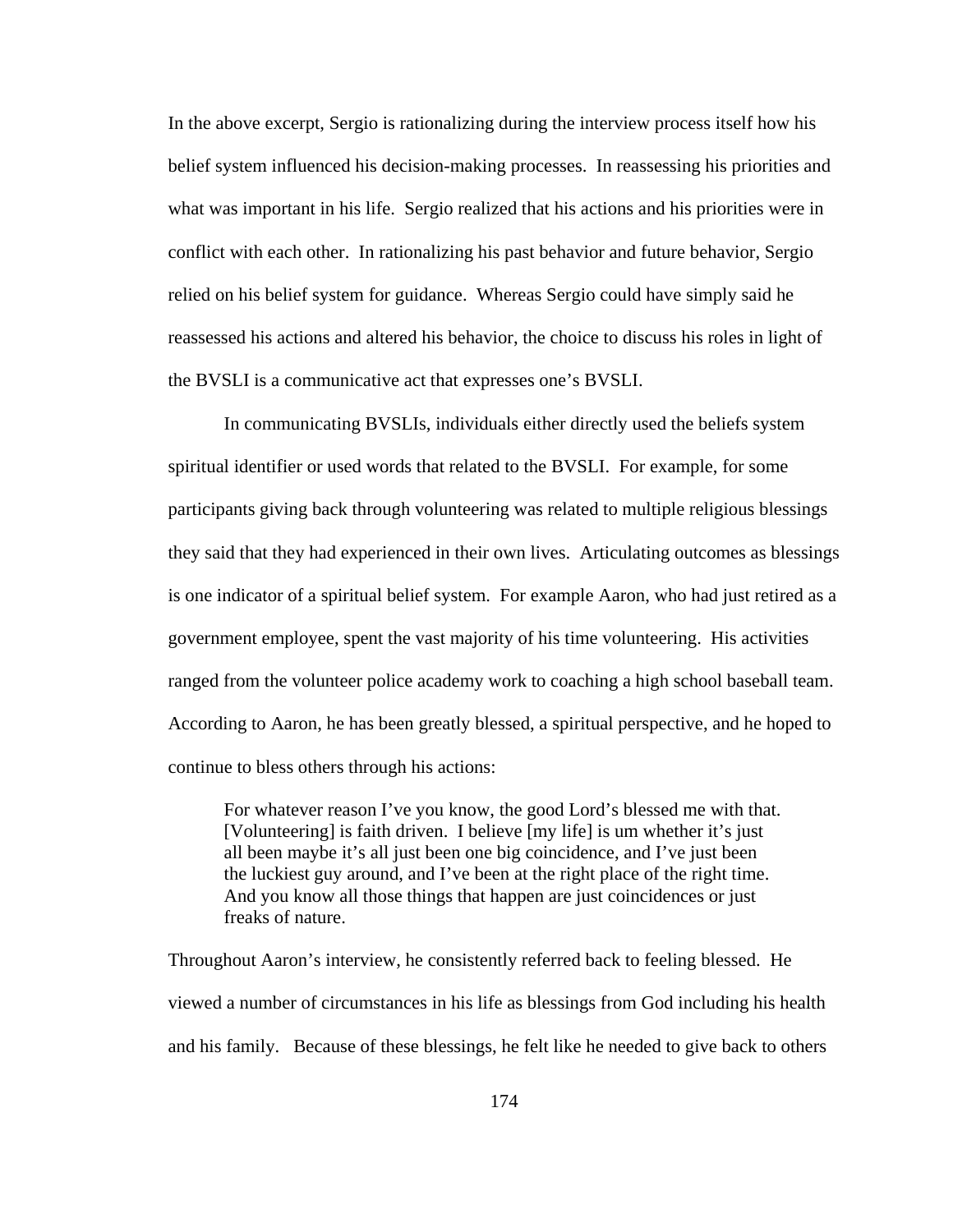and bless others and do "good works" to help others. It was this belief that led him to consistently volunteer and help out others. Towards the end of his interview he even mentioned that the main reason he is still on earth is that he believes there is some activity he still needs to do:

I think for whatever reason the main reason that I'm here [on earth] and that I feel like I do and that I'm optimistic as I am is because I don't think I've met the person or deed [or] thing or the situation that I'm meant to ultimately volunteer for yet.

The discourse of being blessed and blessing others are communicative manifestations that the individuals holds a spiritual BVSLI. These men's examples serve to demonstrate the way individuals describe their behavior in relation to the Christian belief system.

While these discourses serve as identifiers, the rationalization process present in the above excerpts also demonstrate the way roles and identity influence each other. As individuals engage in roles that are linked to the belief system, these interactions in the role influence the identities enacted in the role (Simpson & Carroll, 2008). Thus, the role of volunteer serves as an intermediary where the person's SLI and BVSLI are enacted and shaped by interactions.

While a majority of those describing a spiritual belief system articulated the Christian belief system, there were a few participants who discussed another belief system. These other spiritual belief systems included Buddhism and Quakerism<sup>6</sup>. Steve described how his volunteer work connects to his spiritual belief system (Quaker):

Steve: It's very satisfying to help people. It makes me really happy. Like compost, making compost makes me really happy.

Disraelly: Why?

Steve: Well for religious reasons than anything else.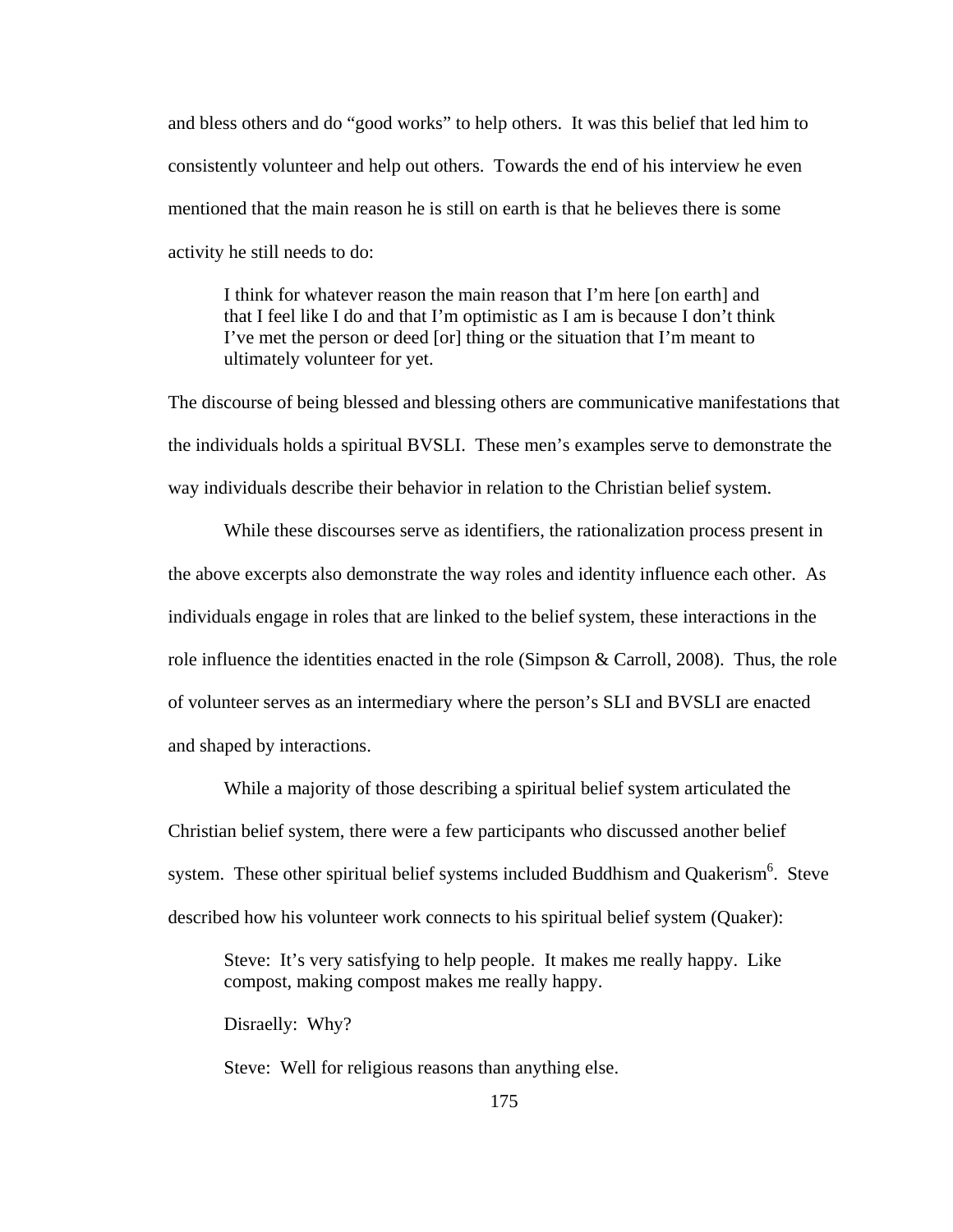Disraelly: Why religious reasons?

Steve: Well this is a whole another story, but my explanation for God is that God is energy and life that flows through all living things. …We eat food and that food was alive at some point and got energy from some other point. Well so that energy that energy that keeps things alive and like competition for this energy and like nutrients and all these things, that's what God is in my opinion. God is that energy that keeps everything moving. And I make compost and in one pound of compost there's probably a million to a billion bacterial cells and I got a pile that 4,000 pounds big so there's trillions if not zillions of bacteria in there. That bacteria's life and it's energy you can just stand next to it and feel like this energy that pulses off of it. And that's God and it's like ooooh wow. It's a very religious experience.

In the above excerpt, Steve articulated how his volunteer work is a way of experiencing god. In this way, he was connecting his volunteer SLI to a belief system, creating a nuanced understanding of his identity. The one participant who articulated belonging to a Buddhist belief system did not describe how the belief system influenced her role interactions.

Since there was a lack of alternative spiritual beliefs systems, these results primarily focused on the Christian spiritual belief system. The values and actions of the Christian religion are present in these examples, especially in the terminology. These individuals make active strides to place God first, pray about their future directions, and even consider certain circumstances in their lives as blessings. As one's attachment to the social category of Christian increases, the more likely the person's actions and behaviors will fall in line with the ideas, values, and beliefs of the organization. As a result, individuals make decisions that align with the wishes of the organization, in this case, the Christian religion (Tompkins & Cheney, 1985) that is influencing both the SLI and BVSLI elements of participants' identities.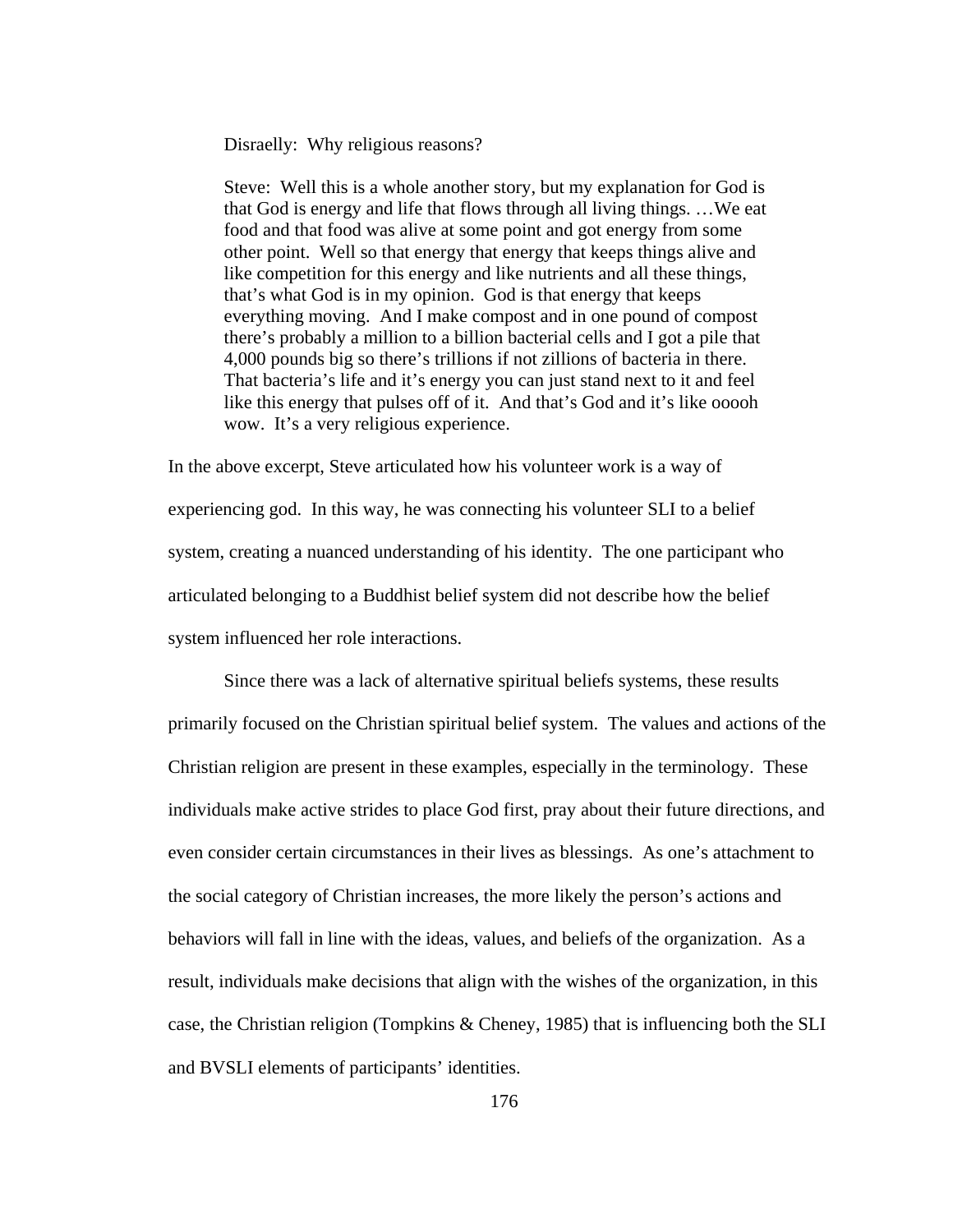**Social justice belief system**. In addition to a spiritual belief system, some participants ascribed to a social justice belief system. As described in chapter four, social justice encompasses acts that attempt to rectify social inequalities that have occurred as a result of oppression by a dominant majority. These social inequality issues include women's and minority rights. Over a quarter of participants (26%) discussed engaging in volunteer and work roles that sought to eradicate social injustices. These participants engaged in a wide variety of activities, including working for or volunteering with organizations that dealt with women's health or reproductive rights or programs that helped to advance the lives of minorities or low-income individuals.

When describing their roles, some participants engaged in multiple roles that related to a set of social justice beliefs. As an example of identifying with a feminist social justice belief system, Casey initially identified herself through her student, employment, and volunteer status. Casey has worked with the Women's Center at a Midwestern University, volunteered extensively with campaigning for women's reproductive rights, and served in leadership roles in several feminist organizations on campus. All of these roles are rooted in this feminist belief system. When the final question was asked, Casey used the term feminist to give an overall description of herself:

Disraelly: Well looking back at all the things we've talked about today. We've talked about your family life, your social justice activities, and everything. If I were to ask you again well then who are you? What would be your response?

Casey: That I'm a feminist because I think that that just encompasses a lot of who I am.

177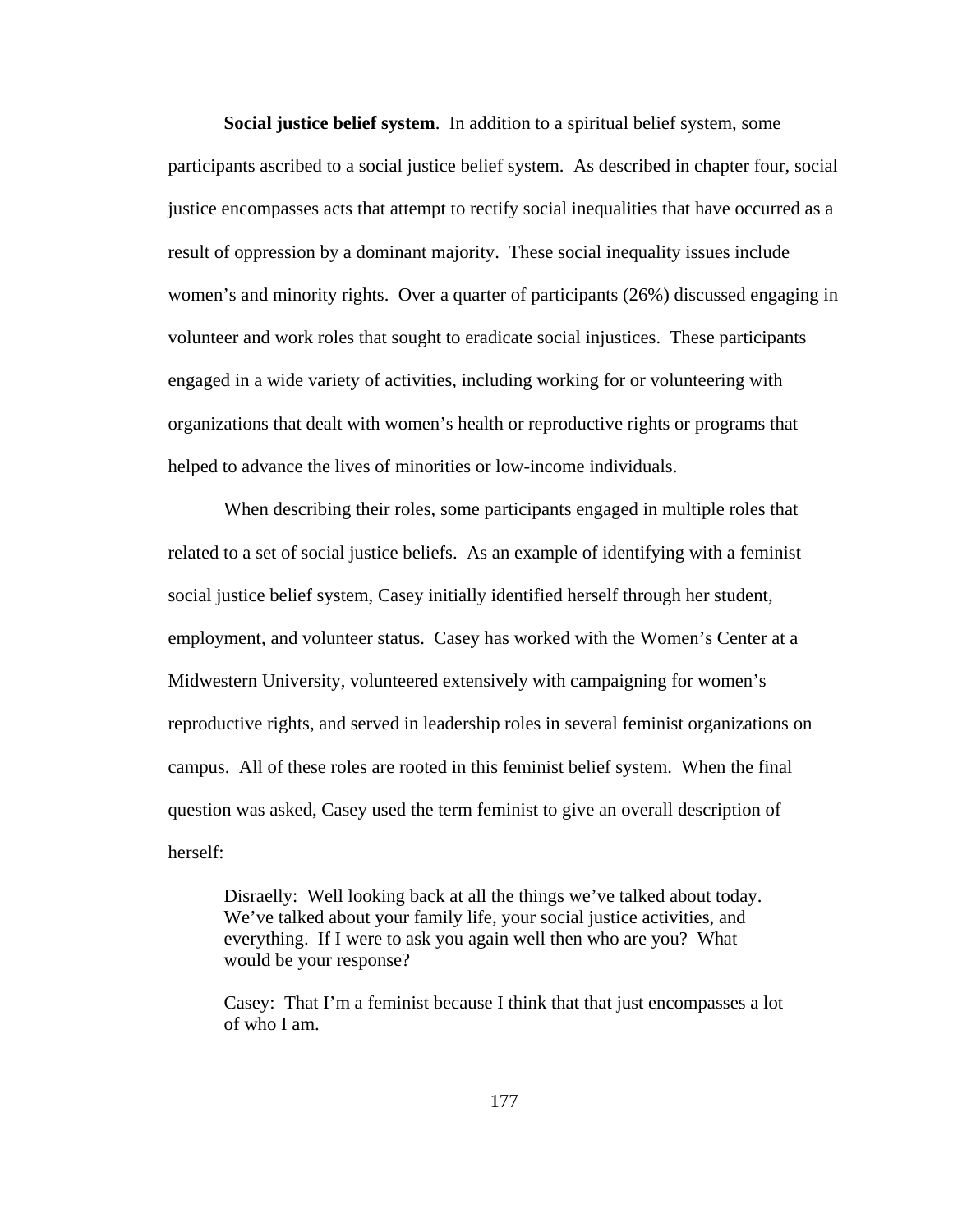Casey's statements indicated a strong attachment to the feminist belief system. Like the religious belief system, the strong attachment leads a person to act in the best interest of the belief system itself. Thus, Casey's behaviors and actions will promote feminist ideals and she described this BVSLI as an essential element of her identity.

Likewise, those individuals promoting the social justice causes of minority advancement and low-income individuals often engaged in roles targeted towards these groups. Erin, a pastor's wife and administrative assistant, spent a large portion of her time mentoring young women because she saw an increase in teen pregnancy in her community. Similarly, Reshaun's work role and education role focused on helping and retaining minority students in higher education:

I said, "I need to do something to impact the numbers of students who are who are coming back to our communities and not progressing. And so when I had an opportunity to go back to grad school and I said, "Well, I want to be involved in retention. I want to be involved in critically looking at what are some of the barriers to students succeeding in college rather than just, you know, getting a an unlimited pipeline of students to go." It's not enough to just send them, you've got to make sure that they're successful once they get there. So that's what kind of got me into the retention business

Like Erin, Reshaun articulated seeing a need among minorities. He saw many minorities enter college and leave before graduating. Participants that tended to identify with these social justice causes saw a need for action and were either in positions or were able to engage in roles to help out others. As mentioned before, the identification with a social justice belief system ultimately guides individuals to make decisions and choose to engage in roles that fall in line with this belief system.

Overall, BVSLIs encompass the terminology that indicates values, and beliefs that inform the role individuals enact. Participants articulated both spiritual and social justice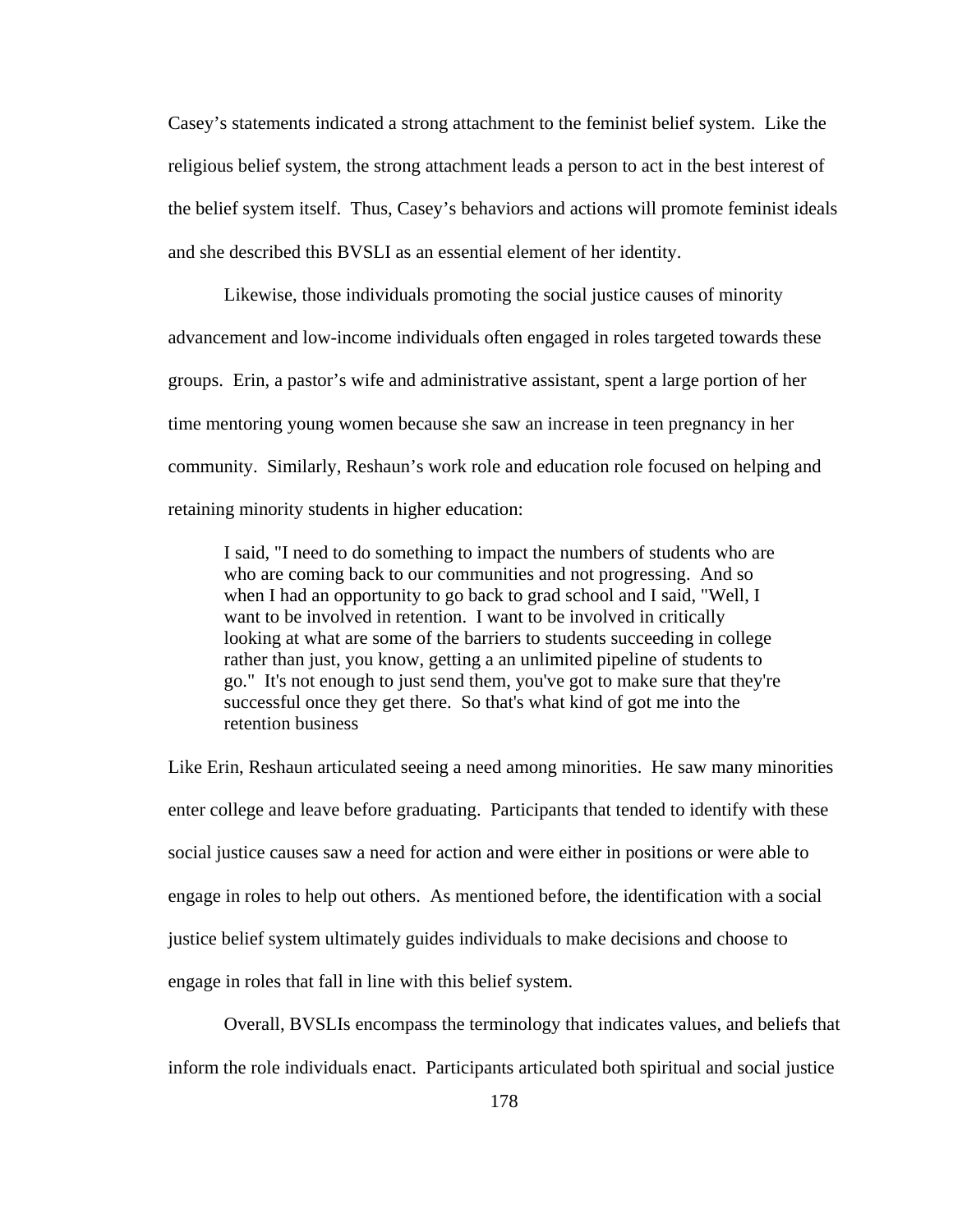belief systems. Two individuals also ascribed to an environmentalist belief system. Similar to participants with the other two belief systems, these individuals volunteered for environmental causes and adopted sustainability practices in their personal lives. Ultimately, belief systems provide a more in-depth understanding of the individuals than SLI labels. To some extent, the belief systems serve as a foundation for social group memberships.

## **Interaction Between SLIs AND BVSLIs**

With both the surface level identifiers and the belief system identifiers, individuals use labels to signal who they are. With surface level identifiers, individuals articulate specific social group memberships. Belief system identifiers provide a stronger indication of a person's values and beliefs. As mentioned before identifiers are the discourses used to signal memberships whereas identification refers to one's attachment to a particular role (Scott et al., 1998). With organizations, when an individual's organizational identification is strong, the individual makes decisions that align with the wishes of the organization (Tompkins & Cheney, 1985). Similarly, the stronger one's identification is with a belief system, the more the belief system will influence the person's actions, roles, and behaviors to align with the ideas, values, and beliefs of the BVSLI.

As individuals socially interact with others, they learn about each other and clarify assumptions one may hold about the other individual. It is possible to interact with an individual and only gain knowledge of their roles. If a person does not initially identify through a belief system, BVSLIs may be learned as individuals communicate and the knowledge of the other becomes more complex. However, there seems to be another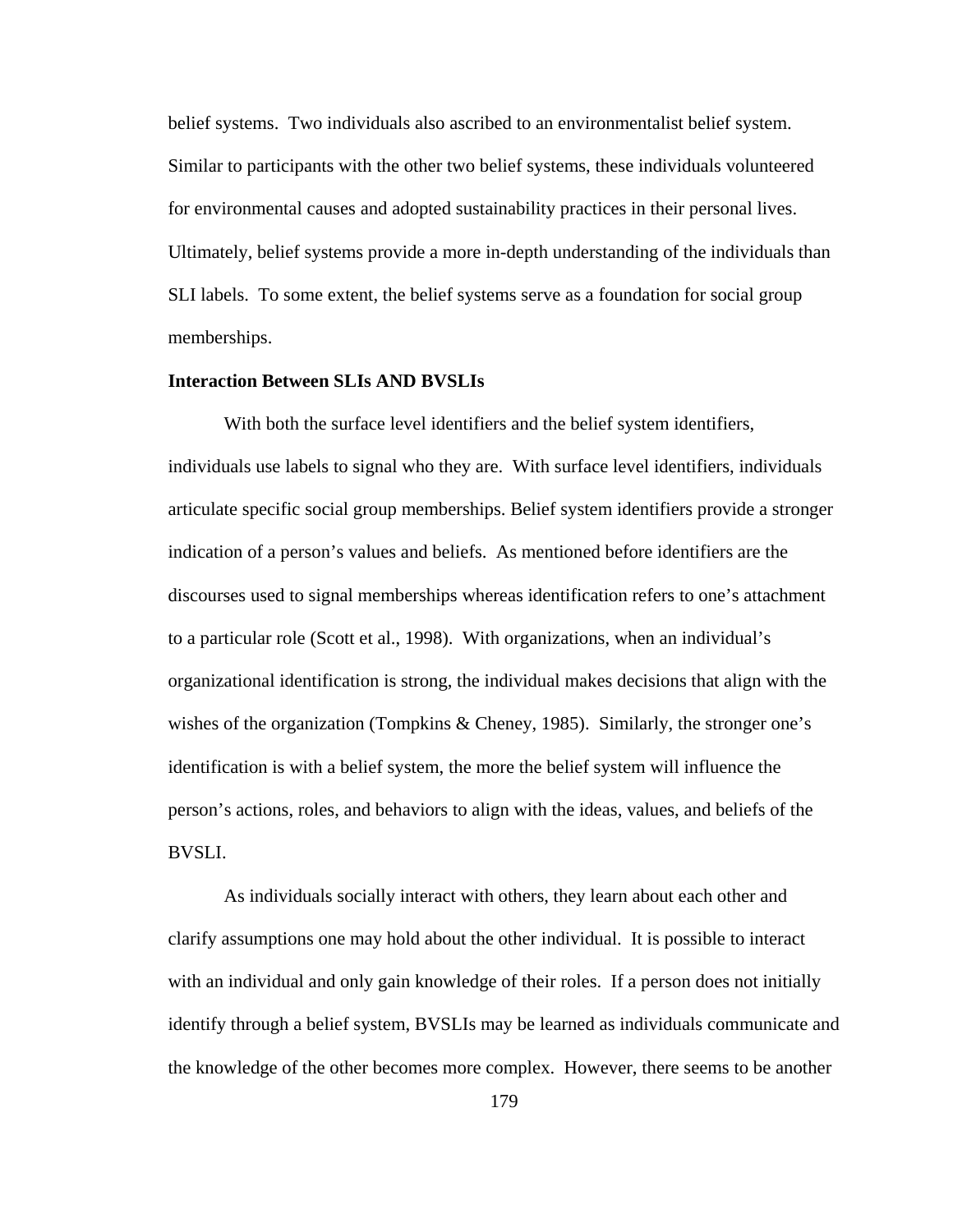level that has yet to be discussed. Jenkins' (1996) definition of social identity accounts for an individual's identity within and across roles. One question that has yet to be answered is what informs one's attachment to a belief system and what unites multiple belief systems? The answer to this question, as revealed in the data, is one's central purpose identity.

# **Central Purpose Identity**

When conducting the phenomenological analysis, the researcher used the themes (surface level identity, and belief system identity) that emerged from the data to discern the essence of the phenomenon. The phenomenological question for this study is: *What influences how volunteers manage multiple roles?* In answering this question, one must look to the themes of how participants identified themselves and the relationship between those themes. Individuals used the surface level identifiers to describe their roles. Belief system identifiers provided information about personal beliefs and values that may in turn influence role engagement. If a person has a spiritual belief system and a family-oriented belief system, there is still a question as to what influences which belief system is the first priority? Rothbard and Dumas (2006) posited that one of the roles would anchor one's overall identity. The role that served as an anchor would influence how the individual prioritized their roles in every day behavior or when roles conflicted with each other. In practice, the findings from the study indicated that the relationship between roles and priorities is far more complex than initially posited. The findings from this study demonstrated that individuals prioritize their belief systems and roles based on their overall purpose. This third layer, or central purpose identity, is an unstable form of identity encompassing one's passion and purpose. Purpose extends far beyond one's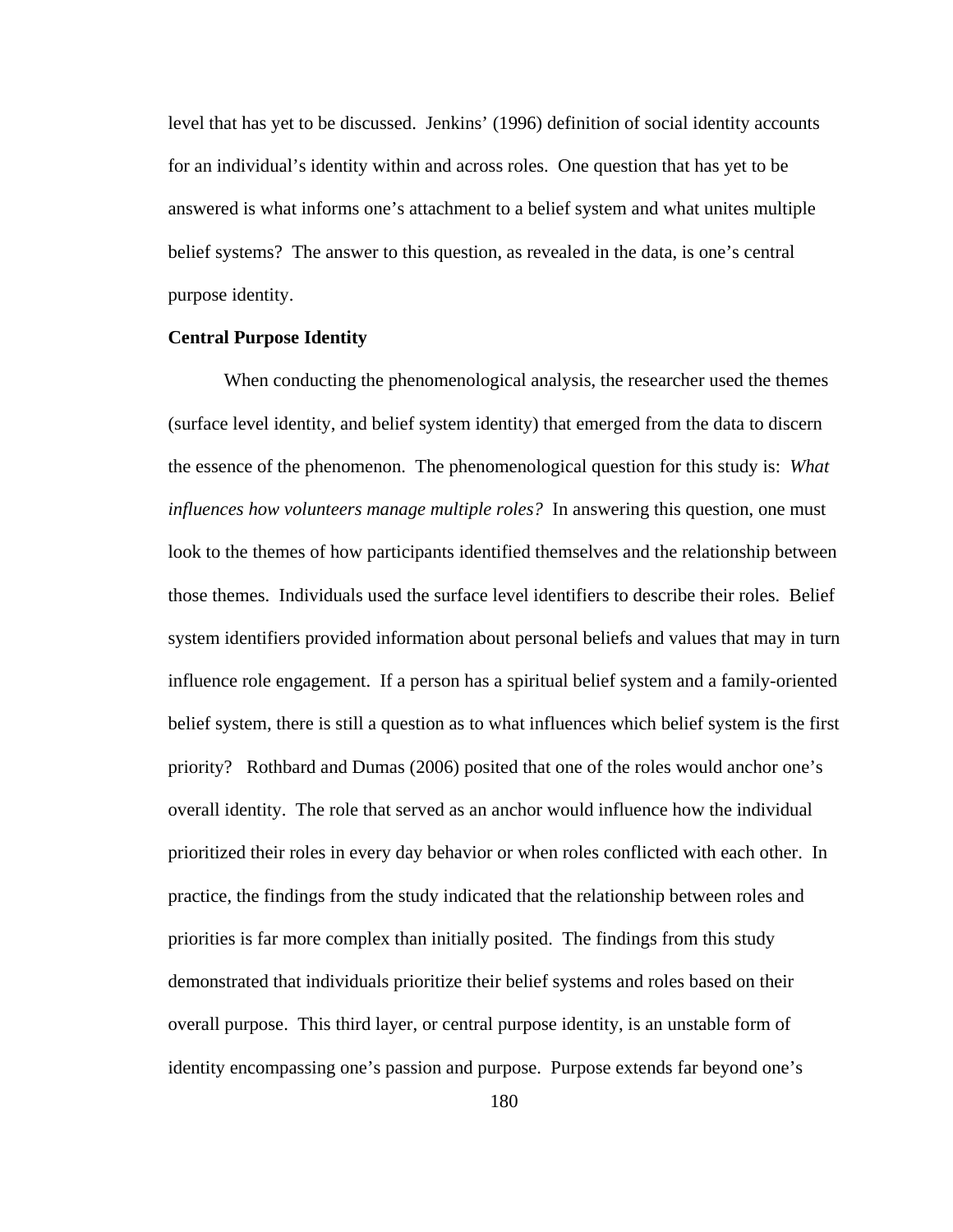short-term and long-term goals and refers to an overarching quest (e.g., quest to be real, a quest to overcome oneself, a quest to help others) that is a daily part of one's lived experience. This core purpose is also unstable in that social situations and interactions influence a person's quest.

One way the author attempted to assess the "essence" of the phenomenon was to ask participants about their priorities and passions in life. Participants ranged from being incapable of articulating a passion and purpose in life to being able to articulate their passions and purpose very clearly. In describing their purpose or passion, some participants tended to use the same terms and labels as their SLIs. In terms of individuals' passions, some individuals would either pinpoint their main passion using SLIs or BVSLIs or they would articulate what they believed to be their purpose in life. Even if priorities coincided with SLIs, participants would typically use different terminology to describe one's passions or purpose. This terminology also did not necessarily coincide with belief systems.

It was during the process of describing one's purpose or passion that individuals began to articulate relationships between one's central purpose and their roles. Those individuals who felt they were aware of their passion mentioned that they were working to ensure that their actions and roles coincided with their purpose or passion. In some instances Alethia's "quest to be real" or Bobby's "journey to overcome the self" seemed to inform belief systems. For example, in seeking to be a real individual and true to herself, Alethia reduced a number of her various volunteer commitments to create more time for those roles that were central to her core purpose in life.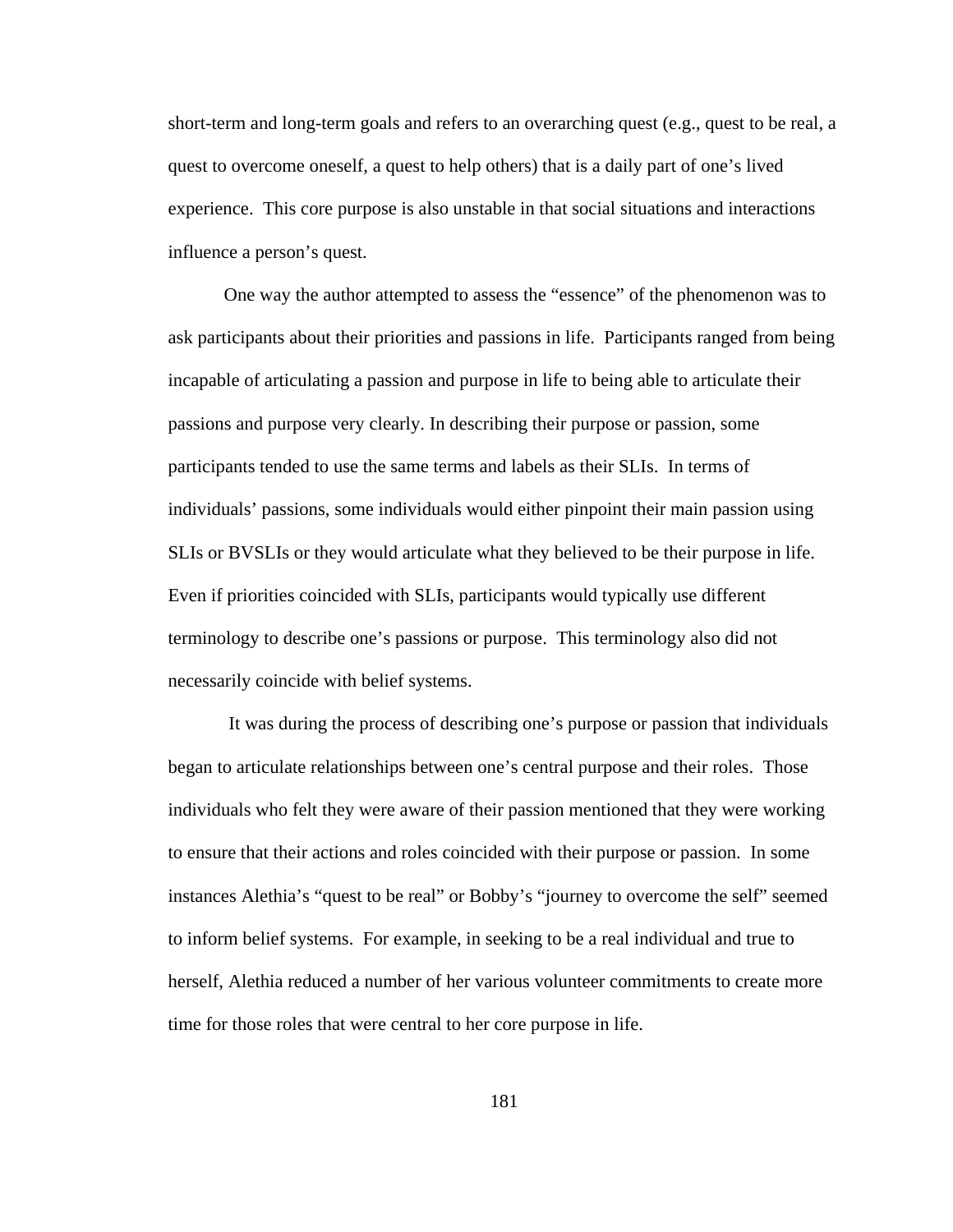Even if individuals had and were aware of their central purpose identity, others seem to interact with the SLIs. Duffy, an avid cyclist and Boy Scout troop leader, described the ways in which other individuals seem to recognize his "exterior identity," or SLI*,* but not what goes on in his or someone else's mind:

It's your exterior identity. So I always tell people, I go, you know when you're talking to somebody you have no clue what is going on in their head. I mean you're looking at their face. You're getting feedback, maybe happy, unhappy. Puzzled, but you really don't know what's going in their head, but if I'm in my Scout uniform I mean your identity right then is "oh, he's a Boy Scout leader." You know if you're at church and you're helping serve communion or you're doing home communion or you're doing nursing home visits, you know, now I'm a church elder. I'm a church deacon. You know if I'm on my bicycle commuting to work and you can tell by what you see here [pointing to bicycle helmet]. I'm a bicycle commuter. People say, oh, Duffy's, he's a bicycle commuter.

In Duffy's account, he describes both the roles he plays and how others identify him through his roles. In this excerpt, the identifiers used by others point to Duffy's behaviors and roles and do not indicate Duffy's core assumptions, purpose, or rationale for behavior. As Duffy remarks, knowing someone's behavior does not mean someone knows what a person thinks or believes. This excerpt demonstrates a personal acknowledgement that one's exterior identity, what other individuals see and interact with in social groups, and our internal identity are not one and the same.

Furthermore, the exterior identity may include roles that do not directly coincide with one's BVSLIs or central purpose identity. Individuals may engage in roles in order to appear to be a certain kind of person who values certain things and/or is on a certain quest. These individuals may engage in roles and behaviors in hopes of communicating a certain identity or ideal self (Tracy  $&$  Trethewey, 2005). Bobby, who worked in records management and identified strongly with the Christian belief system, claimed that,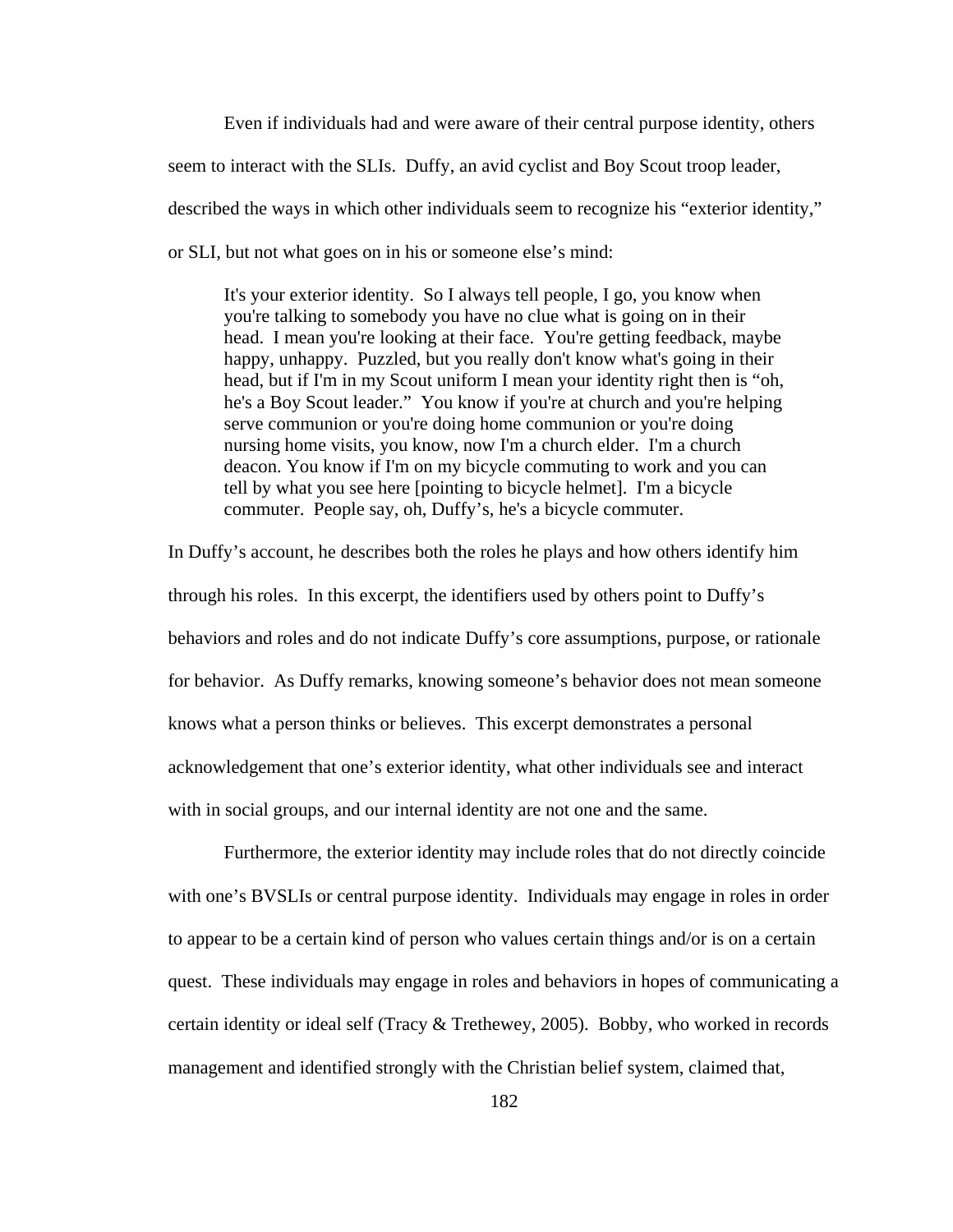through continued interactions with others, one might be able to discern discrepancies among those who try to present a particular self and those individuals who present an authentic self. In the following interview excerpt, Bobby describes the connection between roles and the person's identity but then argues that some individuals can intentionally present a false self:

Bobby: I think the [roles] that I'm involved in help mold me as a person. I think the things that you do is actually who you are. It's like the things that you *say* are actually who you are.

Disraelly: How so?

Bobby: Well that's a Biblical term. The Bible says that out of the abundance of the hearts the mouth speaks. So what you're saying what's coming out in your mouth is actually who you are. The only other way that I can know who you are is I would have to be able to see your spirit [or soul] and I can't. Because you look at people but you don't really see the person, you see the house that they live in. You know the real you is invisible because you're spirit. You're not just flesh and bone. You're also a spirit, an eternal spirit. So we're back to faith again. The Bible says that they that worship me must worship me in spirit and then truth because God is spirit and we are spirits and our spirits are eternal. We either going to go to heaven or we're going to go to hell when our body our vehicle crashes and burns or goes into the ground whichever you know. So um so that's what I meant by that statement is that um there's more to us than meets the eye. In other words and so if you listen to someone talk long enough you'll discover what's in their heart. You know I can deceive you with my words. But if you spend enough time with me you'll see through my deception if in fact I have deception. And if I'm a wonderful person you'll eventually discover that as well. But if I'm a deviant person who is has some angle that I'm working, you'll eventually discover that too. Unless of course you are not in tuned to those things. Some people are not. Some people are what they call naïve and you know you can pull the wool over their eyes 24-7 and they would never realize it.

There are two ways to approach Bobby's remarks. In response to the question of how role engagement influences who he is as a person, Bobby claimed that the roles he engages in mold who he is as a person. Furthermore, the roles and what he says are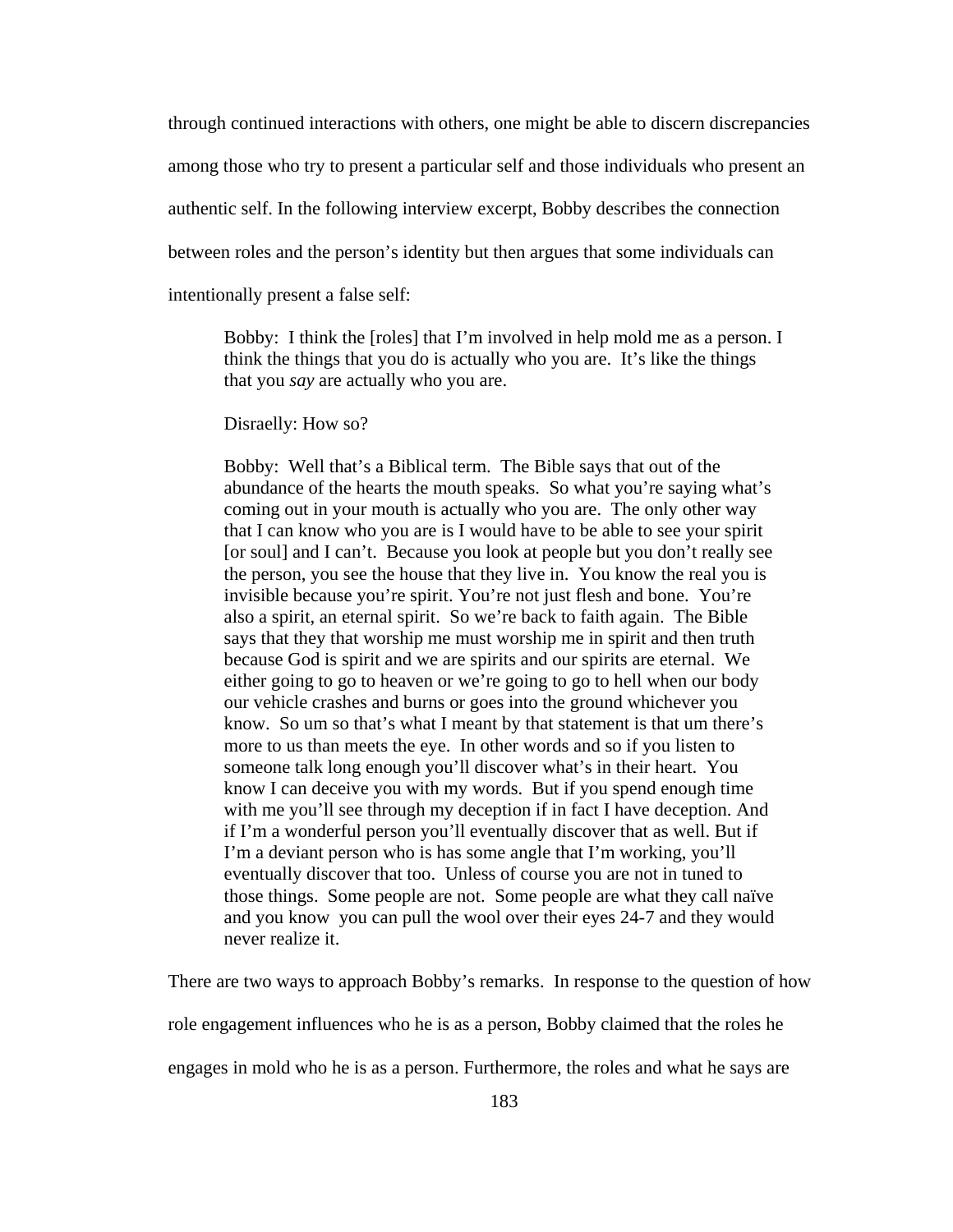indicators of who he is. Bobby claims that the words one speaks and one's actions are manifestations of a person's spirit. Thus in this instance one can see the interaction between roles and the levels on identity. However, Bobby does acknowledge that in some cases the exterior level can be deceptive. Elsewhere in the interview, Bobby clarified that individuals can deceive others through their words. If Person A is lying, Person B will either be naïve enough to believe the words or Person B would eventually realize that another individual is lying. Extending this idea further to the roles, Person A may engage in roles that will give off the perception that the person is philanthropic when, in actuality, the person is only engaging in the philanthropic activity as a means to an end. For example, a student may engage in community service not because s/he enjoys helping others, but so that the student has a greater chance of being accepted into certain university programs. If one can deceive through roles, one may also be able to deceive others through the labels s/he claim to hold. Thus, the first element present in this excerpt is the idea that roles may or may not coincide with one's central purpose level identity.

The second element in Bobby's excerpt is a demonstration of the way his reflections of his roles influence his core identity. Whereas the first element discusses whether or not the SLI and central purpose coincide, this second elements focuses on the ways one can change or influence the other. Laden throughout Bobby's comments are signifiers of a spiritual belief system that are deeply anchored by Bobby's central purpose identity of serving God over the self. Bobby's passion in life is overcoming the self, or selfishness, in order to serve God more. Before describing how his roles mold him as an individual, Bobby described his passion in life:

184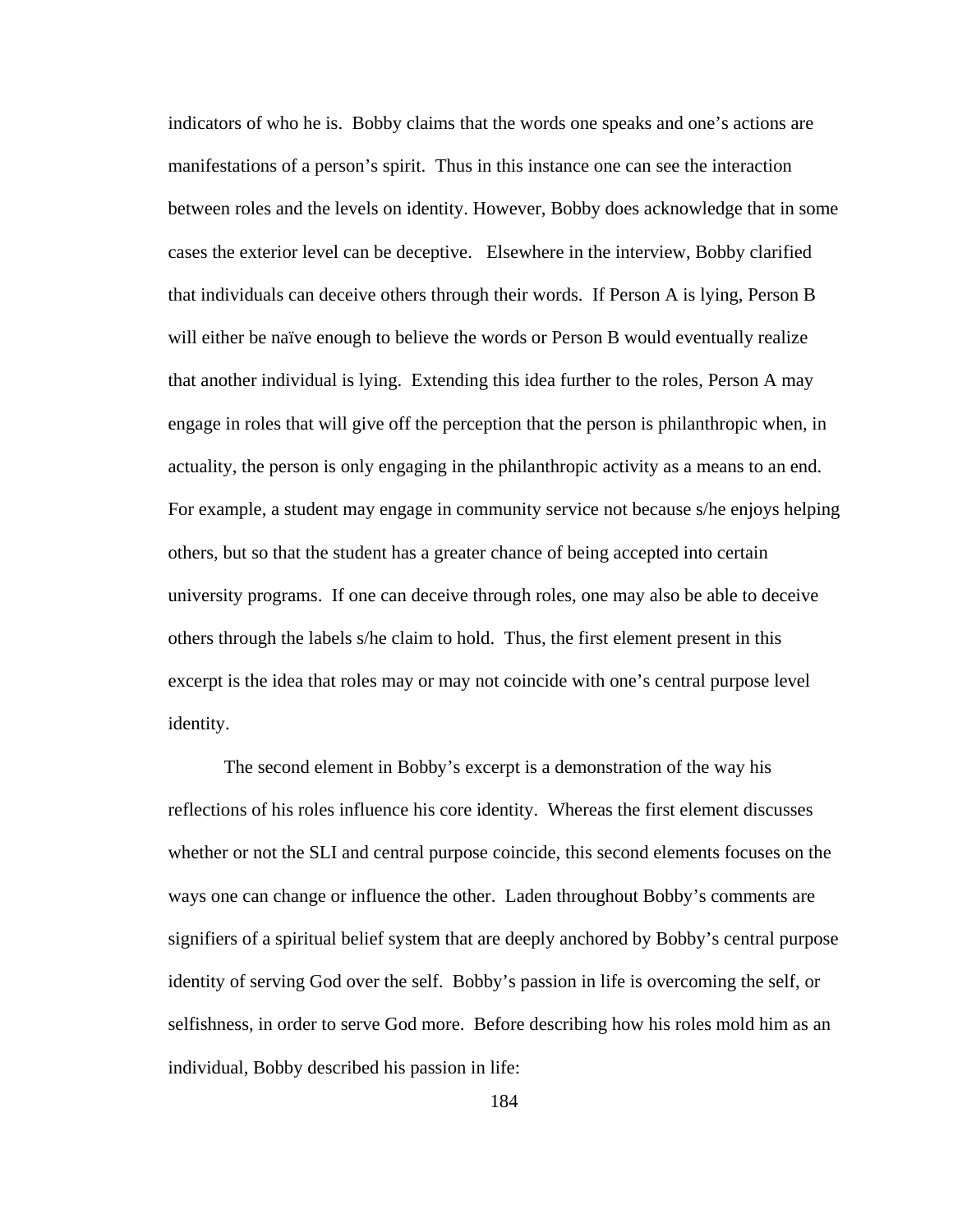I'm most passionate about trying to overcome myself. Because I think myself along with other people can be my worst enemy. I think people have to overcome themselves because we're selfish sinful people. And even though we have love and joy and good will and all of that, we have some other things that are contradictory to those. And so I'm trying to live a life of overcoming life. I'm trying to die and live at the same time. And it's a pretty tough challenge because of all of the influences that we have and all the distractions that we have.

This purpose of overcoming the self to serve others is embedded in the relationship Bobby maintains with his family, in the volunteer roles Bobby engages in, and in how Bobby acts towards others at work. Overall, both Duffy and Bobby's accounts demonstrate an acknowledgement that exterior identity or what people see the person do are not necessarily what a person's actual identity is. In other words, SLIs alone do not provide a complete enough picture of one's identity. Even though the three elements of identity may be closely aligned, there is the potential for intentional or unintentional deceptive exterior manifestations of identity.

Whether the exterior identity reflects one's roles or the fake self one hopes to portray, one's identity may still be shaped by these interactions. Some individuals may engage in roles that support one's central purpose or passion or one may seek to discover their purpose or passion by trying new roles. Furthermore, the central purpose itself is not stable; rather behaviors, actions, and role engagement influence the purpose identity (Alveeson, et al., 2008; Carbaugh, 1996). This section has explored the ways the individuals talk about central purpose level identity in relation to the other roles. The next section explores the ways these levels interact in more detail.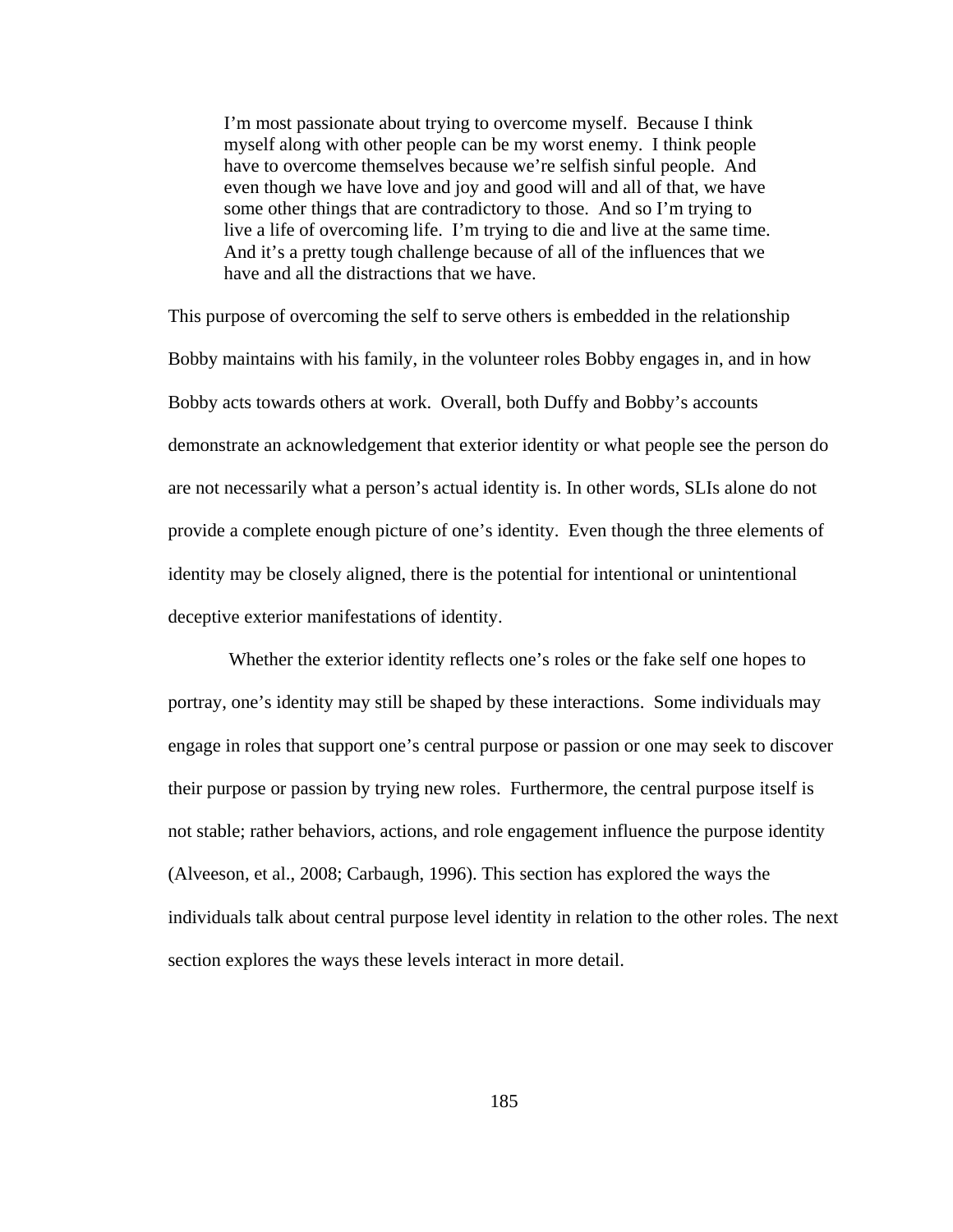### **Processes of Mutual Influence Across Levels of Identity**

The previous sections have reviewed the various ways individuals articulate their identity. In some cases, individuals used labels to describe themselves. For others, their discourses signaled that they held certain belief systems. Yet individuals did more than just describe their social memberships. Some individuals went so far as to articulate relationships that occurred across levels of identity. Just as the SLIs and BVSLIs influence each other, the purpose level identity influences and is influenced by the other two levels of identity. Using Bobby's previous example, Bobby's initial role engagement in church or other spiritual belief communities led to a purpose of overcoming the self to serve God and others. Bobby's purpose now guides Bobby's behavior towards others. This process demonstrates the ways purposes serve as a tool to influence identity and how identity is also a tool that influences the roles in which individuals are involved.

What influences the ways these roles influence identity is dependent upon the individuals' attachment to the role. As discussed earlier, identification refers to one's emotive attachment to the role or the value one places on the role (Scott et al., 1998). Goode (1960) argues that individuals make decisions regarding roles based on the value one places on the role. The more salient a role is, the more like the person will prioritize the role over others. Since roles are only a tool that help shape identity, as these tools are enacted, the identity may change. As one's identity changes, the identification towards a certain role may also shift. Thus, the influence is bi-directional.

The interaction between role engagement and overall identity is a process of mutual influence. It has been argued that the meaning and value behind roles influences how individuals manage the roles themselves (Goode, 1960; Rothbard & Dumas, 2006).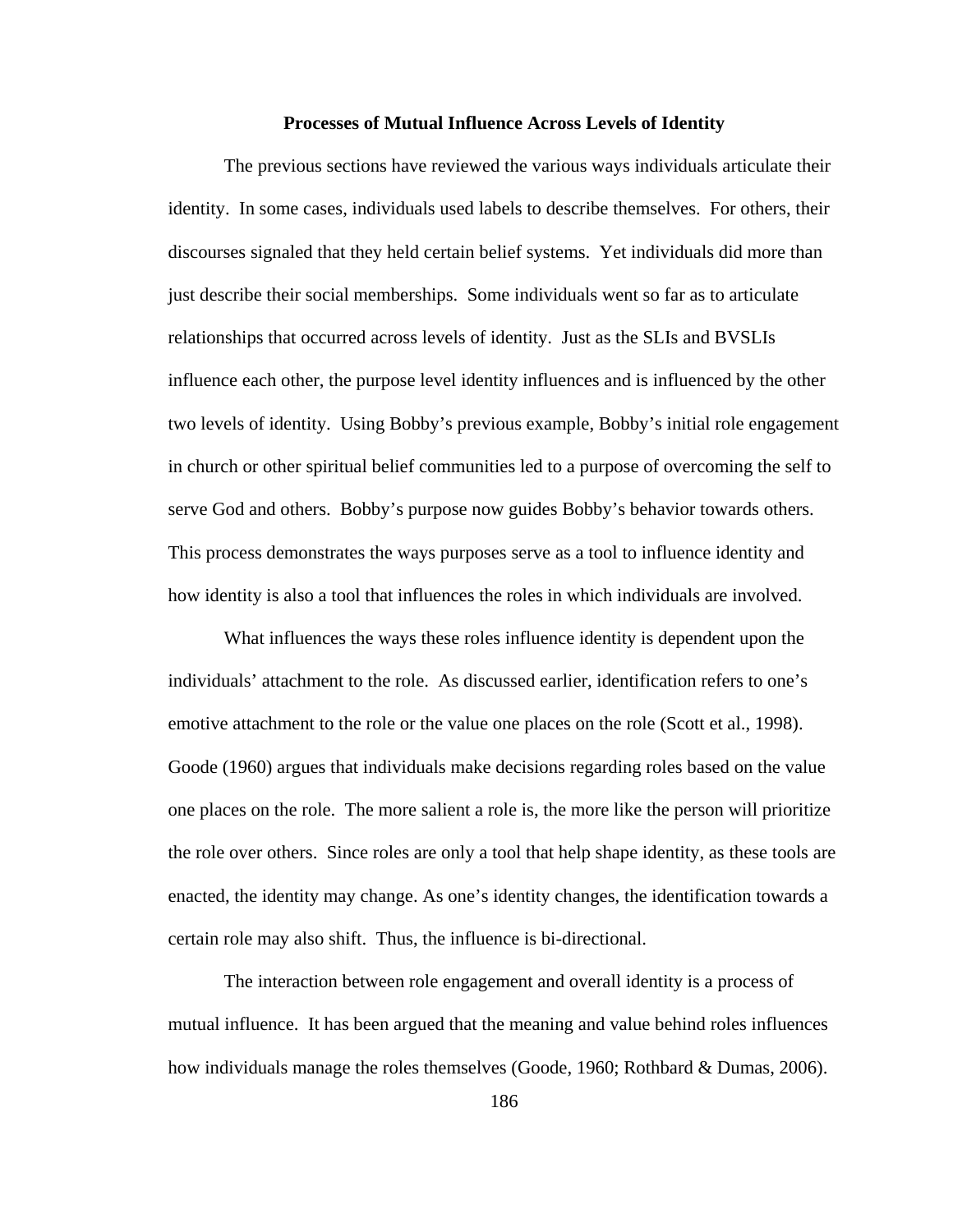Likewise, role engagement may influence one's central purpose identity. During the data collection process, it became apparent that for some individuals this process was bidirectional. Initially, some individuals articulated behavior influencing identity, and others articulated identity influencing role engagement. However, as participants described past experiences, the researcher noted situations where individuals experienced both processes.

By embracing the notion that identity is far more complex than social memberships and that these various levels interact with each other, the other proposes a new model of identity. Using a phenomenological approach to the data collection and analysis, the author used individuals' discourses to understand how individuals identified themselves through the various levels of identity, and how these levels were manifested in both the use of labels to describe their identity and in regular discourse. Using Scott and colleagues structuration perspective and Jenkins' (1996) perspective that identity is both constructed within moments/roles and across moments/roles, the model presented in Figure 1 demonstrates the ways the various levels interact and influence each other. This next section will describe the full process of role engagement and central purpose identity development.

#### **Influence on Identity Negotiation**

The first aspect of this process of mutual influence is the overall role engagement process. The model presented in Figure 1 demonstrates the ways role engagement influences identity and how identity can influence role engagement. One of the initial research interests of this study was to look at the ways identity within one role and across all roles constructs social identity (Jenkins, 1996). Thus rather than looking at the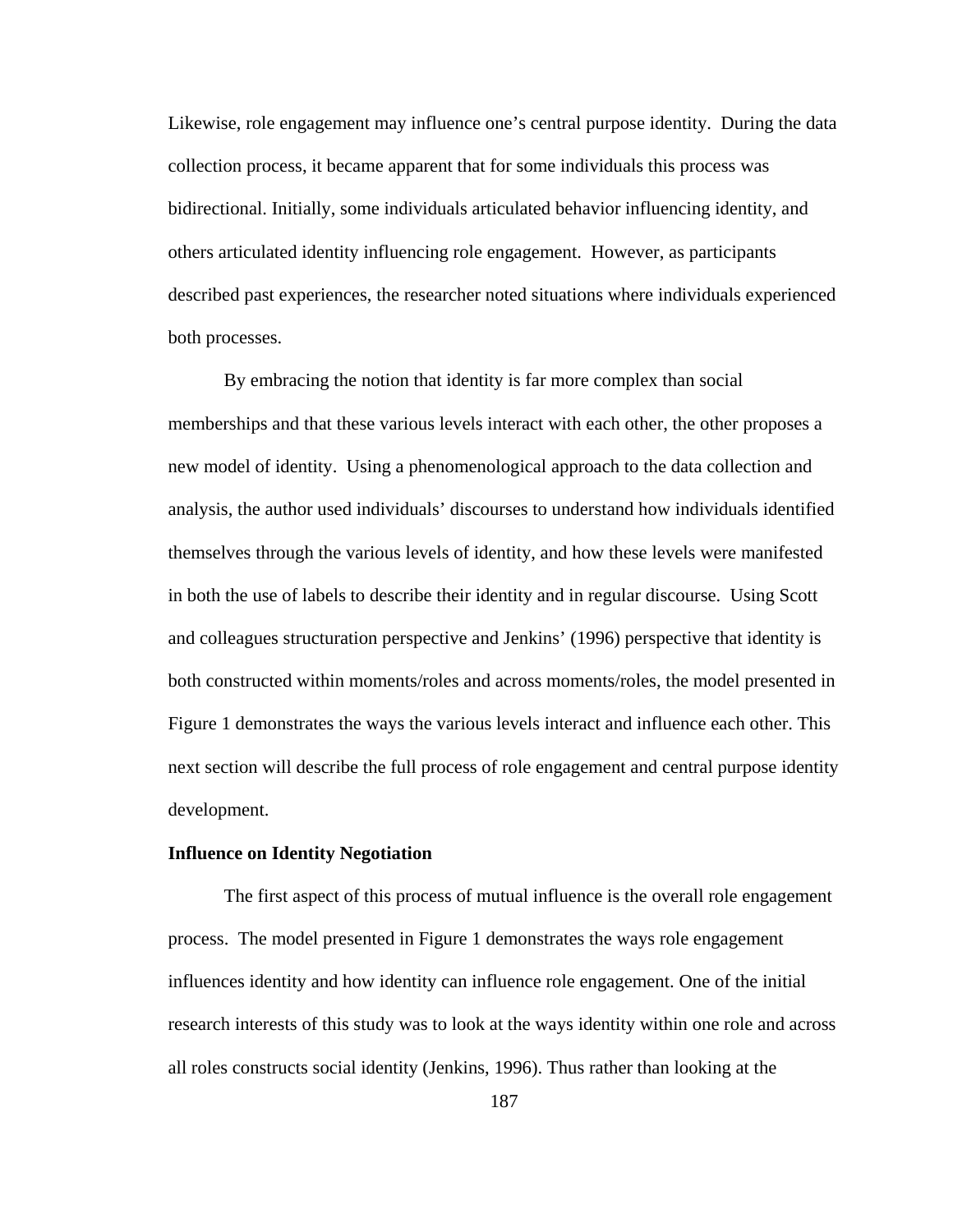*Figure 1*. Model of Discursive Representations of Identity Negotiation Processes

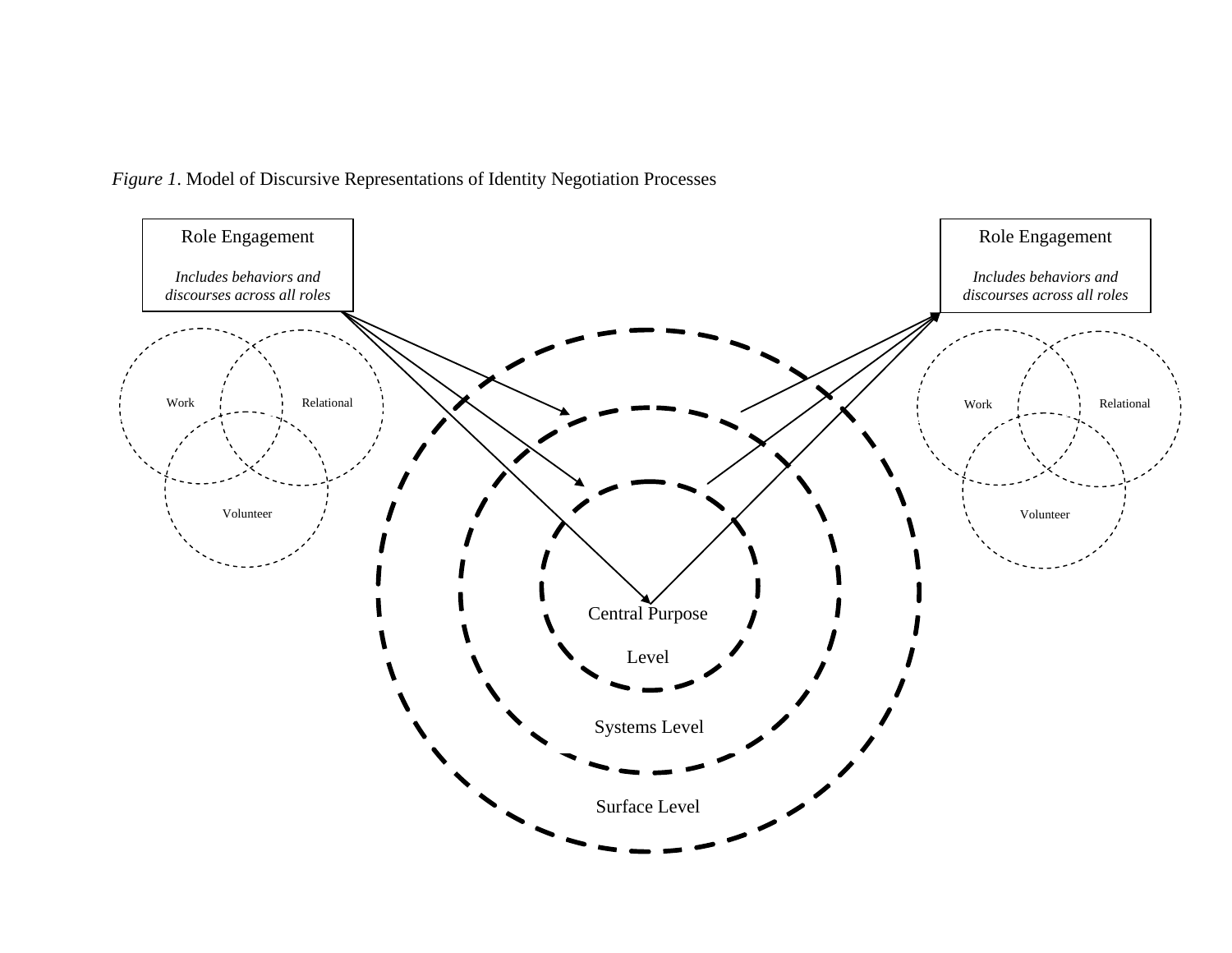individual effects of one role, the model uses overall role engagement. Overall role engagement accounts for the ways roles interact, conflict and/or enhance overall social identity. Additionally, when considering role engagement, one is accounting for the behavior and discourses that stem from engaging in multiple roles.

One scholarly benefit for using overall engagement in the model is that individuals may seek out additional roles for personal fulfillment that will enhance those roles that were

previously meaningless (Rothbard & Dumas, 2006; Sieber, 1974). Using additional roles to provide meaning in one's life indicates that the benefits of one role can spillover into the other roles. For example, if individuals feel like they are lacking meaning in one role, they may seek out meaning from an additional role. There are situations where a person may find a role meaningless, which is manifested through a person's distaste for the role. When Saul provided the SLI of his job, he also noted: "my job hasn't given me a lot of meaning directly for probably 10 years anyway. But it's been a good, steady platform for raising kids." Saul stayed in a job for several years because of the financial security offered by the job and the ability to support a family. However, once his children moved away, Saul experienced difficulty staying in a job that now lacked even indirect meaning:

That's about the point where I started to lose um much faith that it would ever, that things [would] ever change. It's been a kind of complicated history. And I've been sort of strung along at various times. When there was a new President of the Organization] he indicated an interest in [expanding the department]. So this kind of raised the prospect that, well maybe uh maybe my department will get merged with the campus department and I'll um, you know, [I] be involved with more people and, you know, more involved with something that's I can sink my teeth into.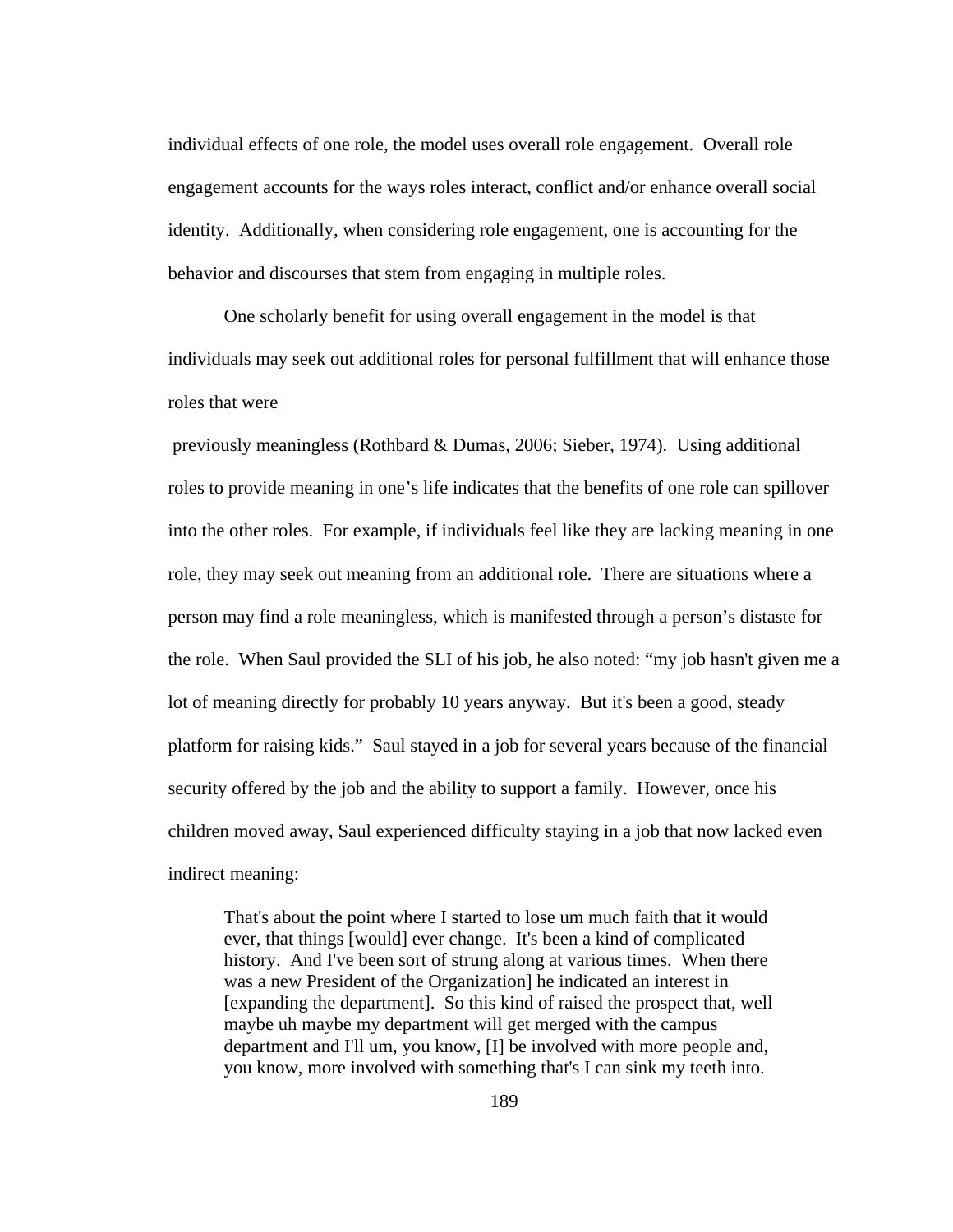And then nothing ever happened.

Saul was experiencing being in a work role that lacked meaning, thus he sought meaning from other roles in his life. The other role, in this case, the volunteer role, enhanced the overall role engagement because The following excerpt demonstrates the particular void Saul experienced in his job. Saul was able to seek out from the volunteer role what he felt he was missing in his work role. Saul articulated several reasons for why there was a lack of meaning in his job:

And then when the study was finally completed, they pretty well reduced the responsibilities of this department still more. I have even less occasion to do stuff. And, you know, less um involvement with other people. The sorts of things I do um... don't seem, you know, kind of lost their meaning to me.

One way he sought to reconnect socially with others was to set up an exercise schedule

with his wife. Furthermore, Saul attempted to add meaning to his life through

volunteering. Saul found that tutoring provided him with an opportunity to interact with

others and thus add some meaning to his life. Thus, Saul asked his boss if he could

volunteer during the work day. Even though the volunteer work provides social

interaction and allows Saul to use his strengths, he also must manage the two roles to

ensure he still keeps his source of financial security:

Saul: I asked [the tutoring organization] to hold [my volunteer appointments] to like 5 or 6 hours um during the um 8-5 window because that's about as far as I wanted to push my boss. I'm independent to a degree that I can [leave work for that many hours] and then make up the time with whatever's necessary. And the fact of the matter is uh there's no real [chuckle] need for me to make up the time 'cause there's never much for me to  $do. \ldots$ 

Disraelly: How'd you approach your boss about wanting to work at the Academic Tutoring Center?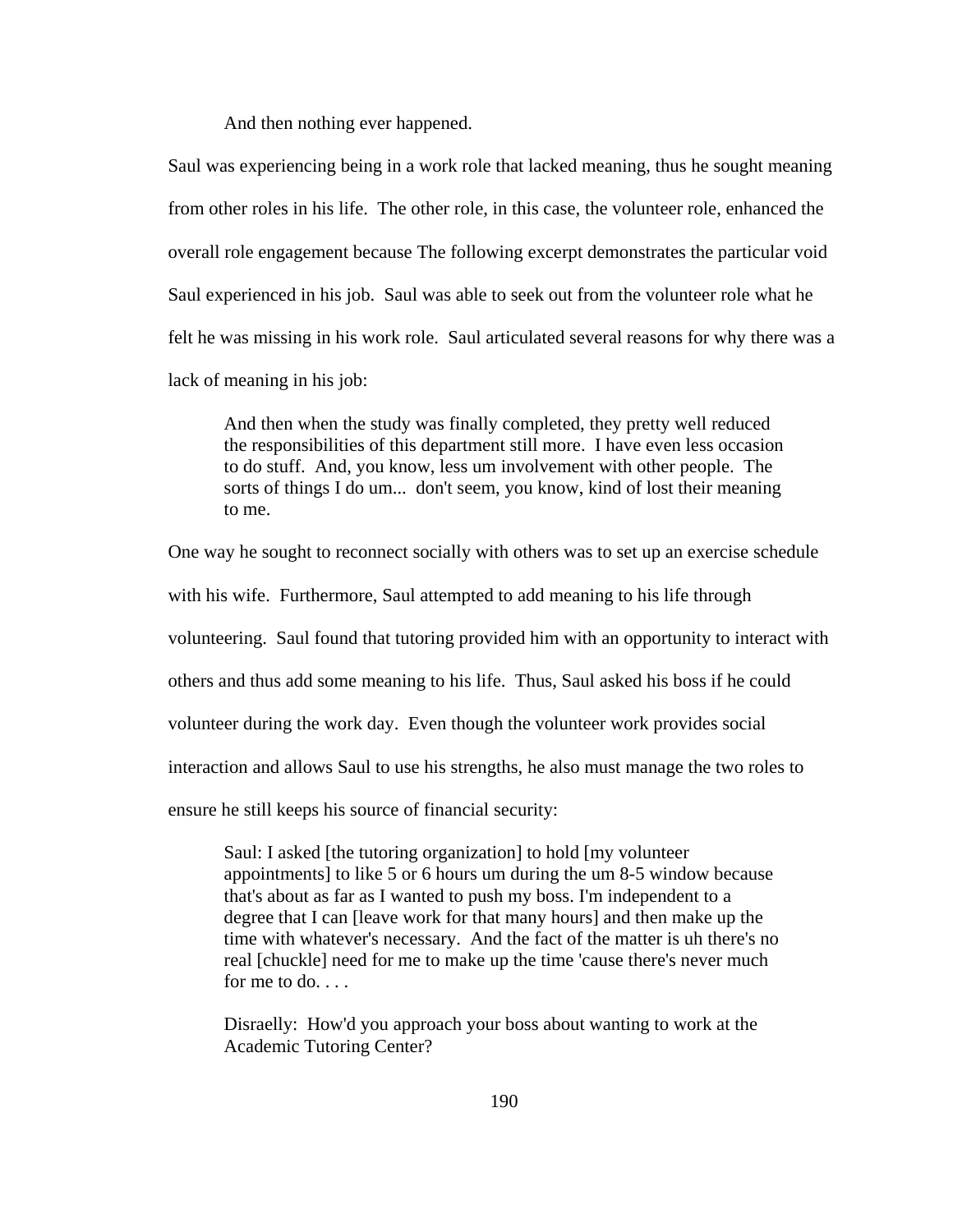Saul: Oh um. You know, public service is allowed, we're supposed to do [it]. I mean, we're encouraged to do a certain amount of [service]. We're also encouraged to do uh professional development. I sort of portrayed it as a professional development sort of a thing. Plus I, you know, I told him last spring when I was deeply depressed that I was [chuckle] deeply depressed. I mean, we've worked together for 20 years and um, you know, I think he, you know, cut me some slack on that basis.

The above excerpt demonstrates the way Saul was able to manage his work role boundaries in order to incorporate an additional role. Saul had previously approached his boss about the problems he experienced with his job, including the lack of social interaction. Saul was able to recognize that he was not receiving meaning from his job and thus sought meaning from alternative roles. In this particular situation, the meaning and fulfillment of social interaction came from volunteering.

It is also important to highlight that Saul understands that the lack of meaning stemmed from a lack of social interaction, and he felt empowered to make the changes in his life. Making changes to the volunteer and relational role helped to enhance the amount of social interaction Saul experienced. Additionally, Saul described his passion as finding a job or volunteer role where he could "find something find a second career that will allow me to engage my strengths and let me connect with other people." Adding the volunteer role was one way he was able to employ the use of these strengths subsequently fulfilling his current purpose in life.

Other participants who sought to add meaning to their life also looked outside of their current roles to find new ones. Michael, a pharmacy informatics manager, looked outside of his work, family, and current volunteer roles in pursuit of additional meaning to one's life: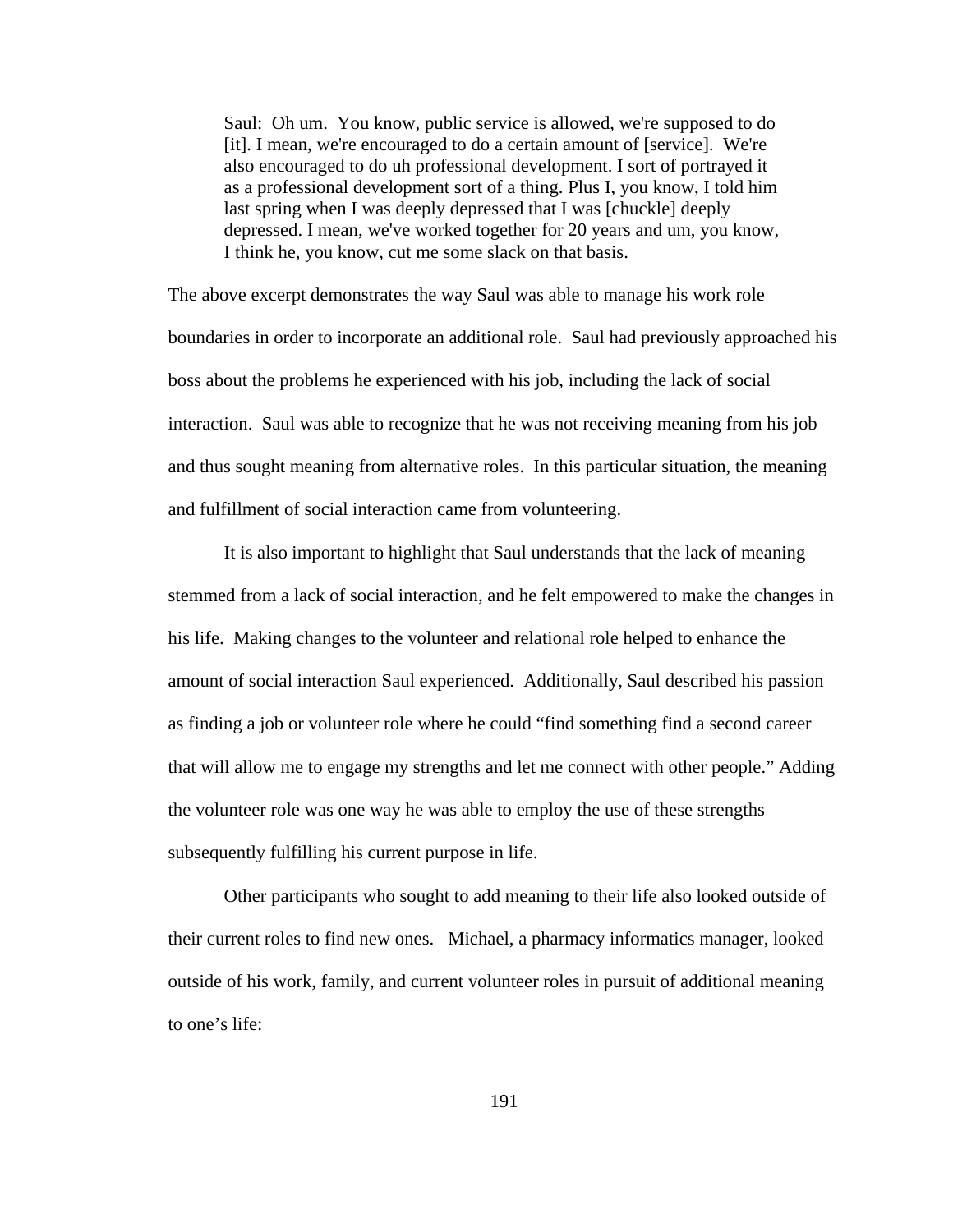Five years ago, I was sort of looking for an outlet to do something I thought was meaningful. I had done something different for a couple years previous to that that was no longer um available. And, I had gone to a church meeting that I normally wouldn't even have gone to. I just, for some reason, went. And, the district superintendent said, "We're looking for some people to go to Peru with this mission team. We're trying to get this to be something that the conference you know, does. The district does. And so, I thought, "That's something I should do."

Thus, participants acknowledged that one way to add meaning to one's life is to look outside presently maintained roles. For both of these participants and others, meaning is found in the inclusion of an additional volunteer role.

These findings support Jenkins' (1996) argument that one's identity can be found both within moments and across moments. Using roles, individuals attached meaning or an identity to each role. Saul's work role was one that lacked meaning and one where his identity and purpose in life was unfulfilled. If someone were only to focus on Saul's work role as the role that would inform Saul's identity, one would be missing a large portion of what constructs Saul's identity. If one instead uses Jenkins approach to identity and accounts for the way interactions across roles influence identity, one gains a clearer understanding of Saul's identity. Jenkins dialectic of social identity supports the notion that individuals may seek to add meaning to their life by incorporating additional roles. Whether it is the benefits the volunteer role yields or the opportunity to engage in an alternative form of labor that is different from one's work role, individuals seek to add variety or meaning to their life by finding additional roles that fulfill certain needs.

The earlier excerpts demonstrate the ways individuals discussed finding meaning through additional roles. Adding in these roles created more tools and resources that influenced the identity creation process. The act of using the outcomes of one role to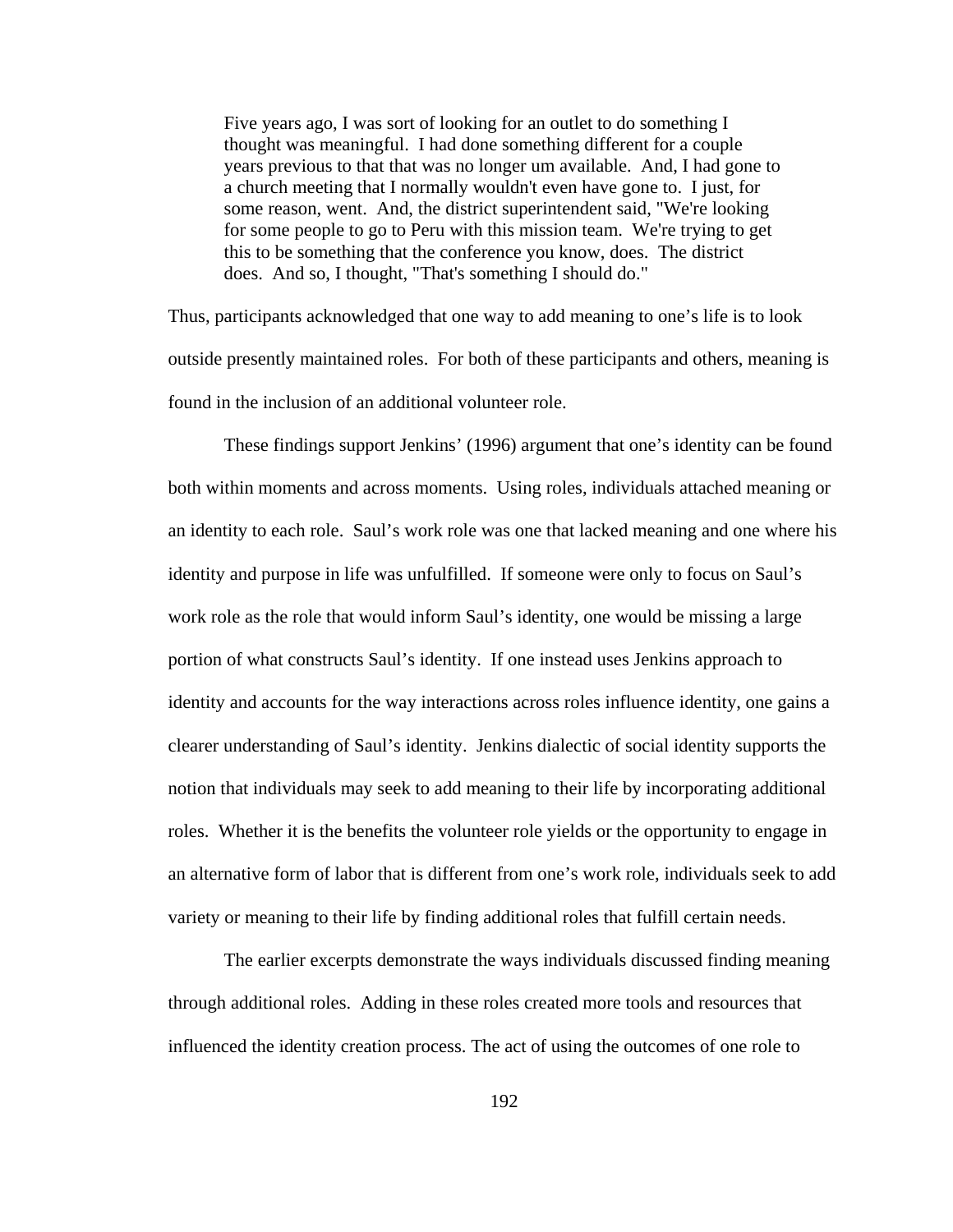benefit another role falls within the realm of work-family enrichment and positive spillover scholarship (Greenhaus & Powell, 2006). The act of engaging in additional roles to discover one's purpose is an active and intentional process.

# **Influence of Engagement**

Just as the identification with the role influences role management (Goode, 1960), the level of identification one has with the role may also influence one's central purpose identity. In situations where a person does not have a strong identification with a role, role engagement may not influence identity. One could feasibly engage in roles because of some obligation to others or the role is required/necessary in order to engage in other roles (e.g. being employed in order support one's relational role). Role engagement does not have to be based on identity, but may be a part of discovering one's identity. Those participants who were unaware of the reasons behind the lack of meaning or passion in their lives engaged in new roles with hopes of discovering that purpose or passion. This process is illustrated on the left side of Figure 1. Raechelle is an example of a participant who spent well over 100 hours volunteering per month, worked, and was involved in a long-term relationship, yet she could not identify any meaning behind why she engaged in roles:

Disraelly: What are you most passionate about in your life?

Raechelle: That is an excellent question, and if I could figure that out then a lot of my problems would be solved. I would know where I'm going. That is a wonderful question and I wish I knew, I have no clue. I have I seem to be lacking in passion and I don't know why.

Disraelly: Define, what is passion to you?

Raechelle: An overwhelming urge to be doing that particular thing.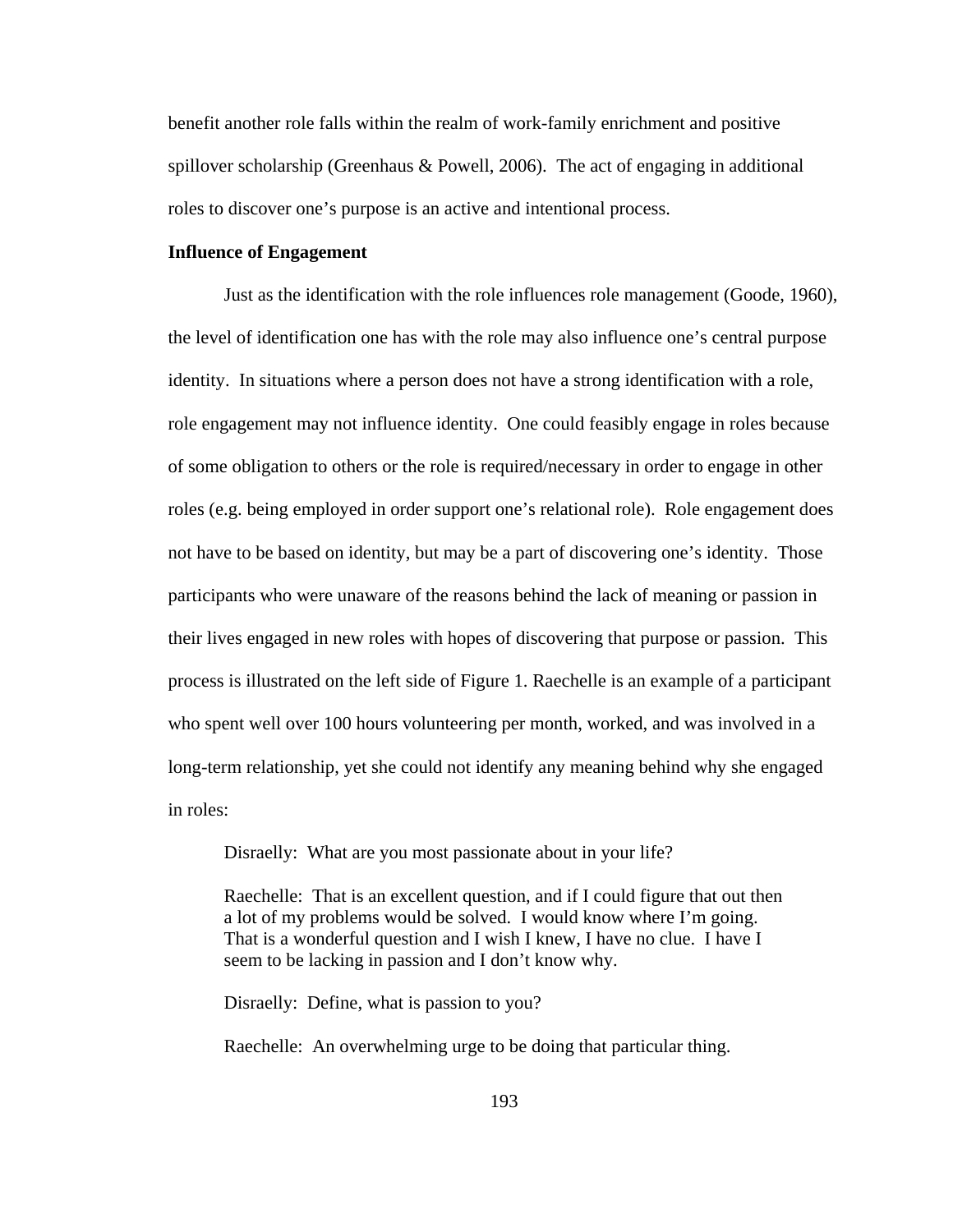Disraelly: So you don't have a passion towards your job or towards you volunteer—

Rachelle: Towards anything. And I don't know why and I wish I did because if I could find something that I was passionate about then I would pursue it wholeheartedly and probably be happier.

Disraelly: Do you um, what do you do to try to find out what that passion is?

Raechelle: I try to find things. I when something strikes me as interesting I try to pursue it like take a class in it or explore it further. And end up finding it's not nearly as interesting as I'd hoped.

Rachelle is unique among participants in that she was the only one who admitted to not having a specific passion. This unique example demonstrates the process of engaging in the volunteer role without that role engagement clearly influencing the core identity. Raechelle articulated a process of continuing to engage in roles in hopes of tapping into her passion. In Figure 1, role engagement sometimes only influences the person's SLI, meaning that another label is added to one's surface level identity. Alternately, role engagement can influence a person's BVSLI or central purpose identity.

As one engages in roles, these roles influence identity. In Figure 1, the arrows demonstrate the influence. On the left side, role engagement influences various levels of identity and on the right side the levels of identity influence role engagement. The way in which this influence is manifested is in communication at the role engagement and management level. The level of identity (SLI, BVSLI, or central purpose) that is influenced is dependent upon the level that is connected to the role itself. If a role is linked to the belief system, role engagement influences the belief system. Influence may mean a change to the belief system or a reification of the belief system. However, as one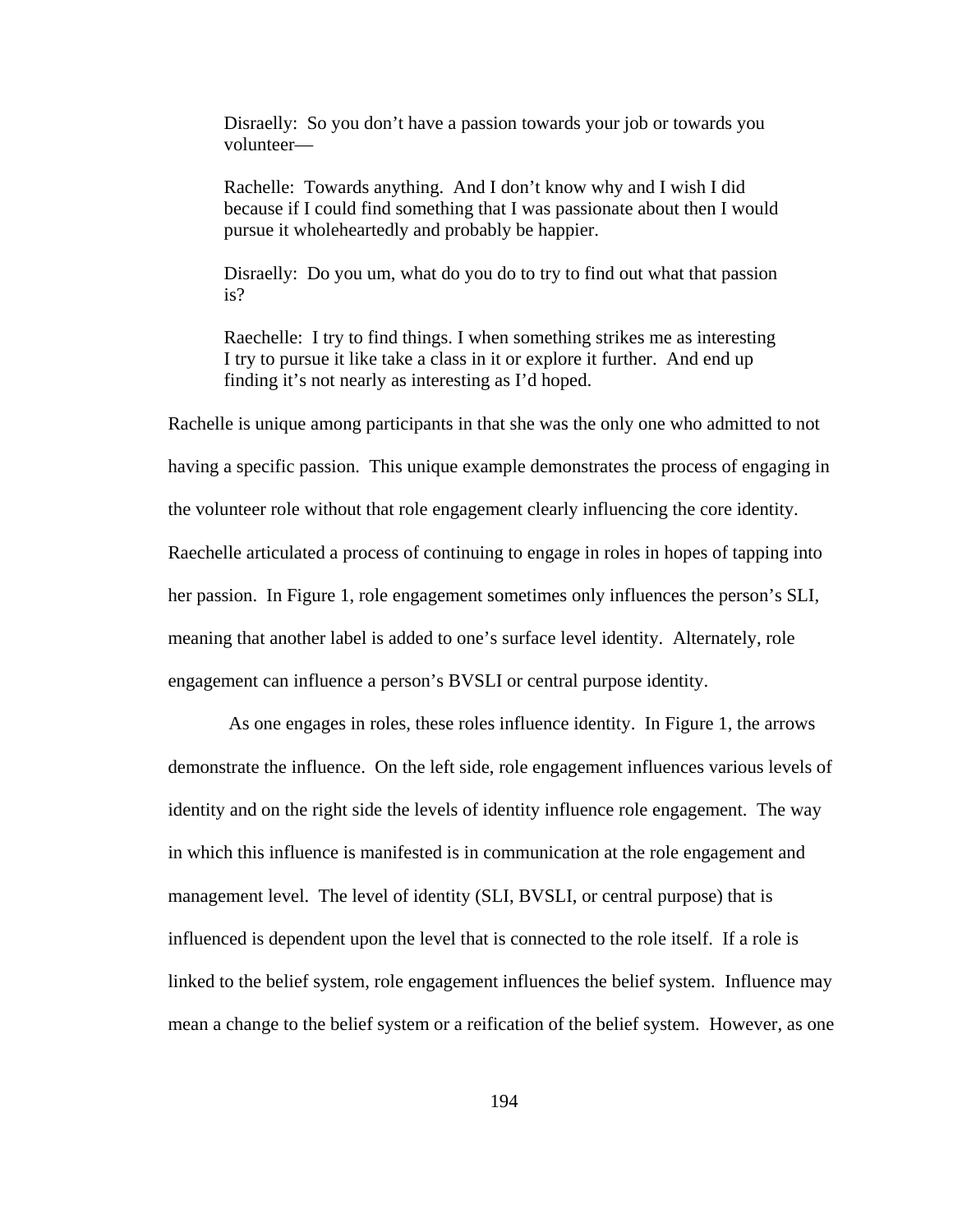engages in roles more and more, the opportunity exists for the role to influence one's central purpose.

When a person moves from engaging in SLI roles in order to find one's purpose to one's purpose informing the roles one engages in, the person has reached a turning point. If a person reaches the turning point where there is a conscious understanding of one's passion and purpose in life, then a switch occurs and the passion and purpose portion of one's central purpose identity begins to inform the roles in which one engages. To illustrate this concept I will use Alethia who is one of the few participants who articulated this kind of change in perspective regarding her identity. Alethia, who is a single mother, works full-time, and volunteers in several community organizations, described reaching a point of complete exhaustion after a full week of serving in multiple volunteer, work, and family roles:

This is the first year that I haven't been working a 40 hour week job, volunteering 15 hours at the farmer's market, volunteering another you know hour or two at Movements for Peace, and being a single mom, and still trying to have a personal life. And I realized that I mean I guess looking in retrospect what I can say is that what I realized is that it was that self evaluation part of it. Like okay finally I had to sit down because it was physically depleting and I had to sit down and say okay what am I what am I getting from all of this expenditure of my energies. Or what is it that I'm not being honest about. Um and you know I didn't know. And so you know I gave my notice at the Farmer's Market and said I'm retiring. … And that's where I think the real challenge is because when people would say to me what are you doing for yourself? I would say well but I'm doing this for myself. Like I'm volunteering for myself. It makes me feel good. I like the connections to people. And "No no what are you doing for yourself?" And it took me a long time to realize you know what that it's hard for me. I know other people like this do distinguish and really everything you do in the day is for yourself. And that every single one of these [activities] are choices. The question is you know I think the better question I think what people weren't asking was when do you have quiet [time]? You know when are you when do you have stillness. When are you not thinking about something else? And so that's I mean I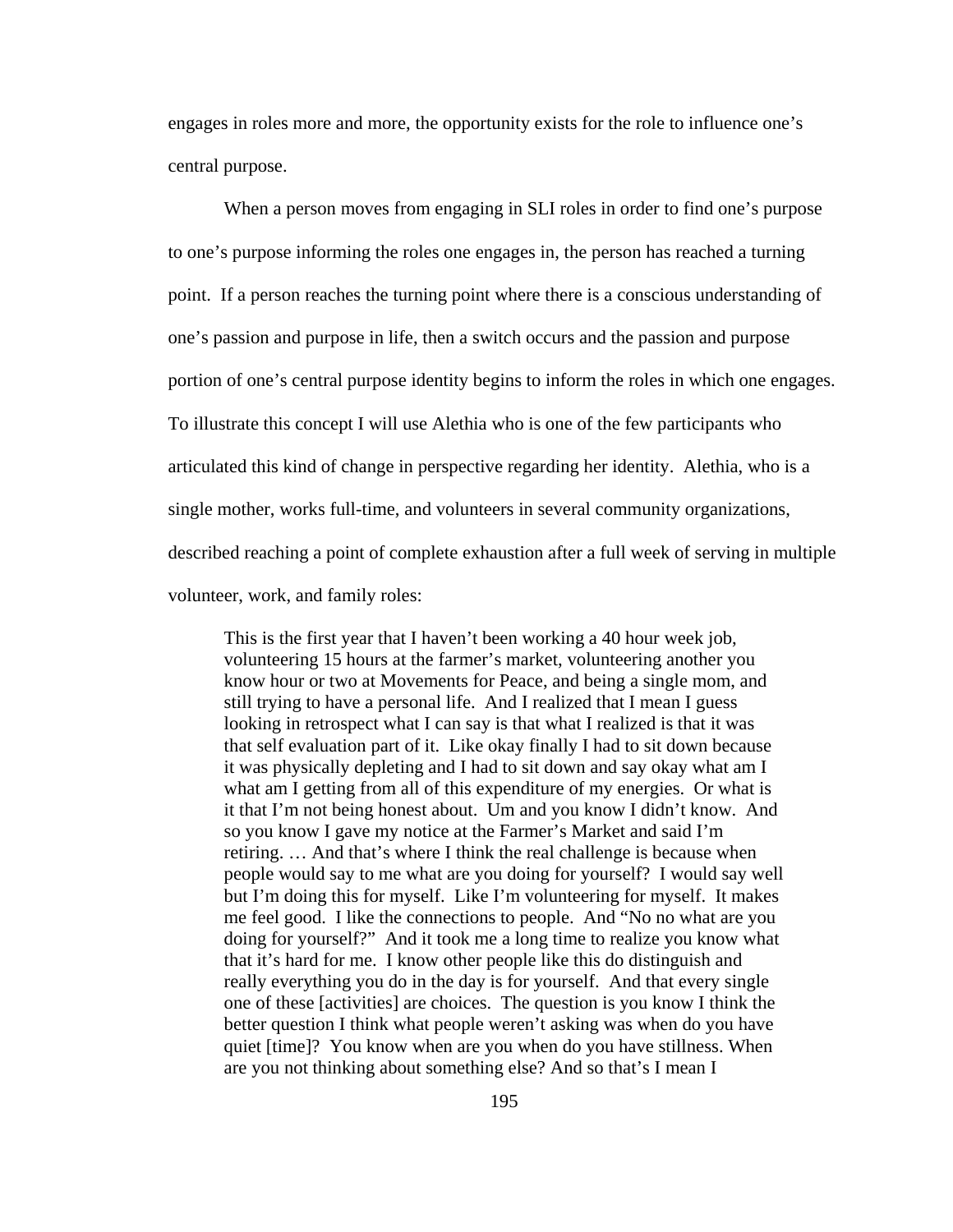definitely go to the point where I was physically… I don't know how I did it. I mean I could remember you know coming home on Saturday at 1 o'clock after having worked [the Farmer's Market, it] would [have] been like my  $46<sup>th</sup>$  hour of work for the week and taking a hot bath because I was so cold that I couldn't bend my fingers. And then sleeping the rest of the day. And feeling just constantly under the gun, and I don't know I think you get to a point where you have to say okay this is too much.

Disraelly: Do do you remember that point when you're like I I—

Alethia: Oh oh yeah. I mean I just remember I was angry about having I resented everything I was doing. Lots of arguments with my daughter about you know "why didn't you clean up the dishes" and just feeling like oh you know I wanted I want to be doing this other [activity]. But I think well part of it was uh and I hadn't really thought of this before, but the shift was figuring out you know how people say I want I'm trying to figure out what I want to do when I grow up? I think that 'cause I figured out what I wanted to do when I grew grow up [LAUGHS] um or now that I'm grown up I've figured it out …. The movement work is so important to me, that I mean it's it's a key element. Then it was easier for me to say oh that [Farmer's Market/Nonprofit Board] really isn't my [thing] I can let that go. I'm no longer [organize volunteers for the Farmer's Market or serving on nonprofit boards] thinking that I was doing these things for myself. You know so I'm still I mean you know I spend most of my Sunday afternoons planning my workshop. I've got my workshop on Monday nights. I mean I'm still you know it's like I'm still spending hours away, but its mine.

Alethia's account provides a powerful example of a person getting trapped in a cycle of continuous and increasing role engagement while under the illusion that the roles are providing personal fulfillment. Instead, this intense level of role engagement led to negative spillover, affecting her communication with her daughter. Alethia described fighting with her daughter over simple chores, all the while commenting that these negative interactions were a part of exhaustion and anger from the stress of her role engagement. Alethia was engaging in roles without these roles connecting to her purpose. Instead these roles were using up resources of time and energy. However, a turning point did occur in Alethia's life. In attempting to meditate and recenter oneself,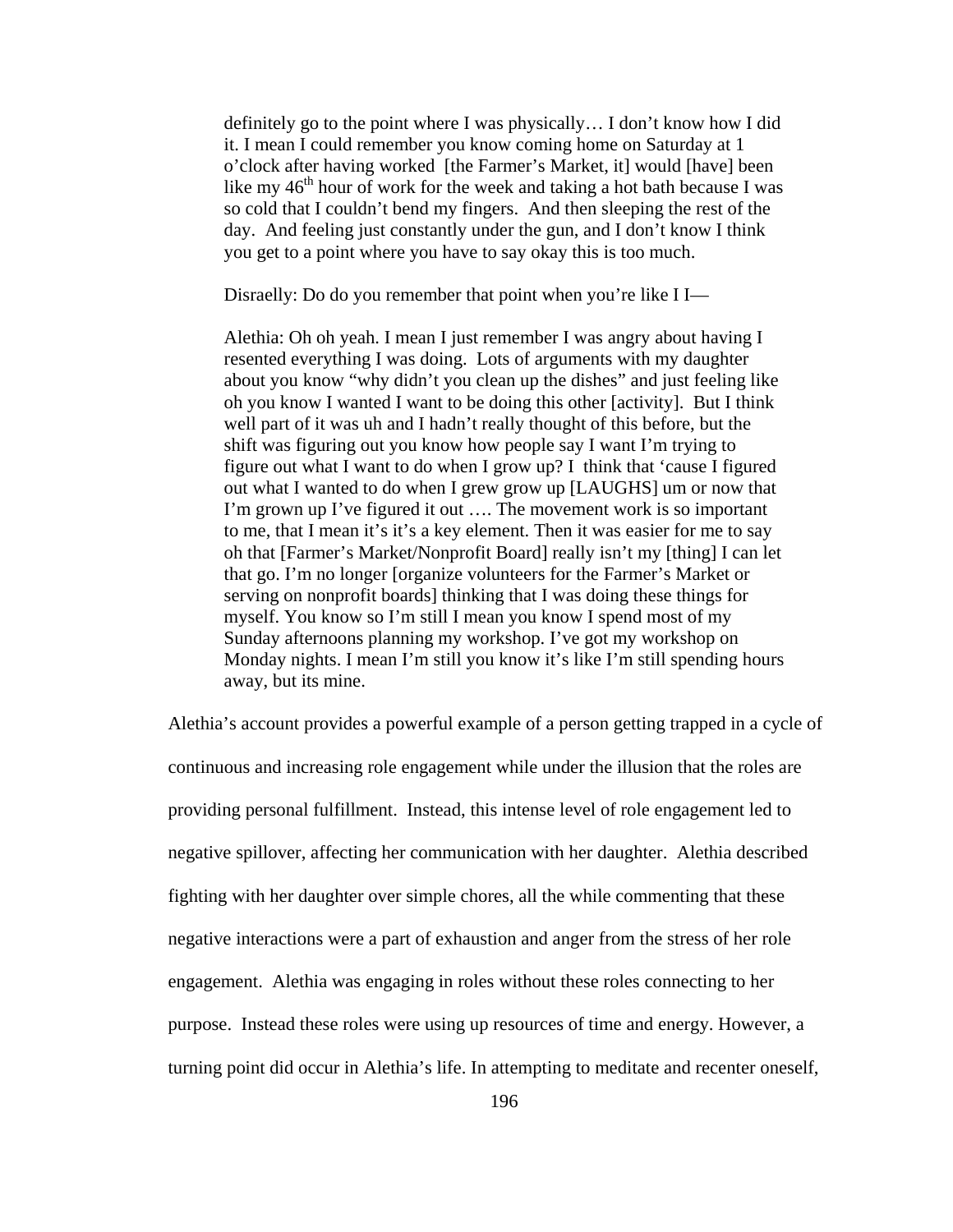Alethia mentioned in her interview attending a movement workshop and realizing that her passion was movement (a form of dance) and that her current roles did not provide opportunities to engage in movement work. After this discovery of purpose, Alethia, much like Saul, was empowered to leave some roles or ask for time off from work in order to pursue her passion of movement work. Using Alethia's story, one can move from the left side of the model to the right. To begin, Alethia engaged in various roles yet the overall outcome of engaging in all these roles was very little understanding of oneself and negative communication behaviors. Once Alethia reached the turning point, her central purpose began to inform her BVSLIs and SLIs and ultimately impacted her interaction with others.

One's purpose and passion in life varied greatly from individual to individual. This variation may be due in part to the various roles and experiences individuals have that have led them to their passion. However, not all roles lead to a conscious understanding of one's passion and purpose. As mentioned before, role engagement may only influence a person at the SLI or BVSLI levels. Figure 1 demonstrates the ways in which role engagement can influence the various levels of identity and where various levels of identity may inform role engagement. One's purpose is unstable in that the purpose may change over time as one engages in different roles. For Alethia, she genuinely believed she was engaging in roles and volunteering for herself, but these roles did not tap into her passion until she discovered movement work. With Michael, even though his volunteer roles connected to his belief system, he still sought some purpose in his life. In line with the structuration perspective, these participants were using identity structures, or roles, that were a way of enacting one's purpose. In using these roles one's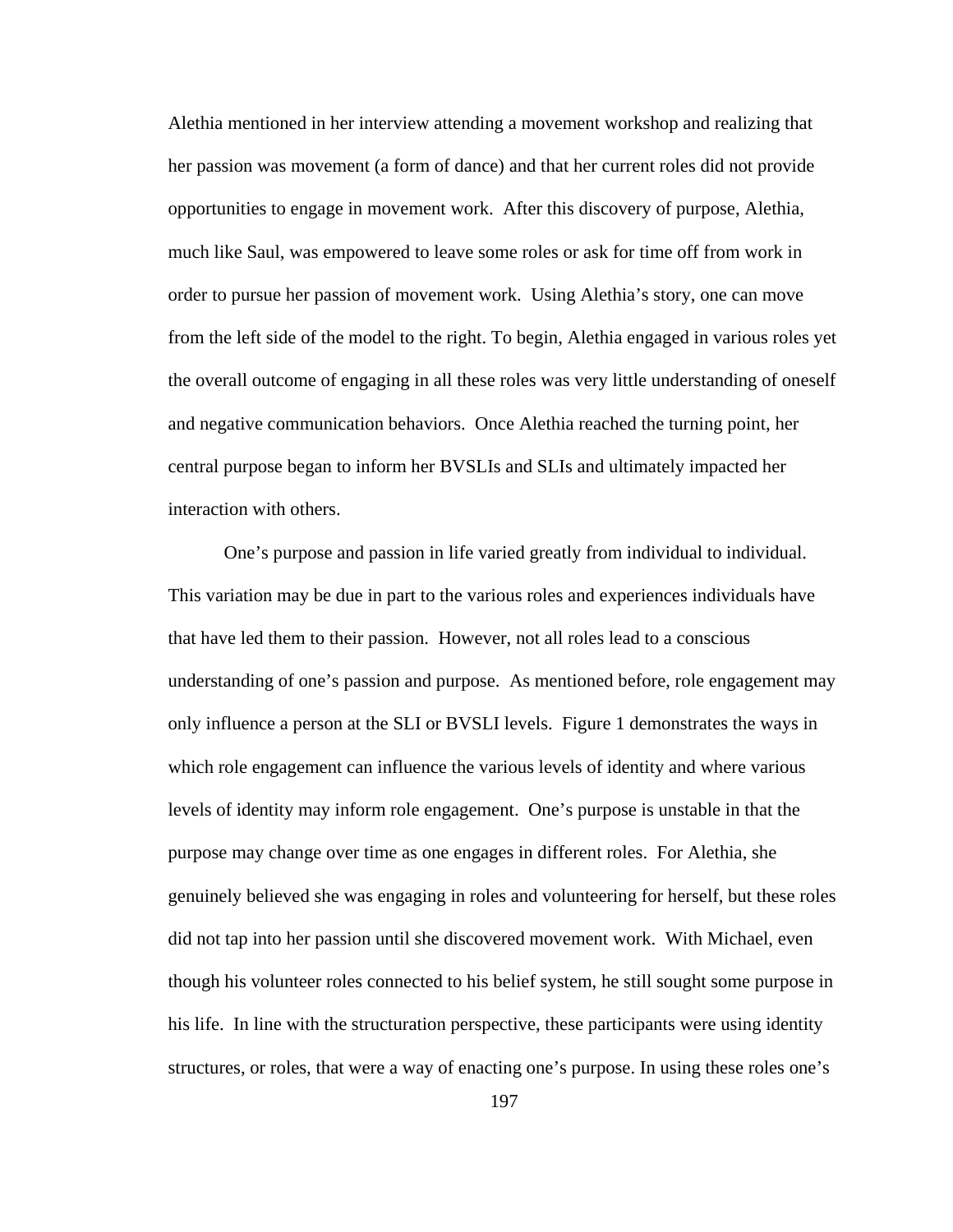central purpose identity was not influencing the roles used but one's purpose was also being shaped.

# **Conclusion**

These results demonstrate dual processes of identity formation where role identity both influences and is influenced by role engagement. The model presented in this chapter demonstrates the way overall role engagement interacts with various levels of identity. By focusing on discourse that participants use to describe themselves and their actions, three levels of identity were revealed. The interview process itself is an exercise in exploring the outer and inner layers of identity. In day-to-day social interactions, revelations of the outer and inner layers of identity are subject to the depth of social interaction one has with others.

The model presented in this chapter demonstrates the way overall role engagement interacts with various levels of identity. Role engagement accounts for the ways roles interact with each other. The model further describes the dual process of influence where role engagement alters or reifies surface level identity, belief/value system identity, and central purpose identity. Additionally, the model demonstrates how one's purpose may inform belief systems and SLIs. Overall, participants in this study were at some stage in this continuous process of identity formation. Individuals make choices regarding how they enact the roles in which they engage. These choices may be influenced by belief systems, other roles, or a desire to discover one's purpose. Social interactions with others may lead to additional opportunities to engage in roles. Whatever the reason, engaging in these roles has the power to influence and be influenced by the roles themselves.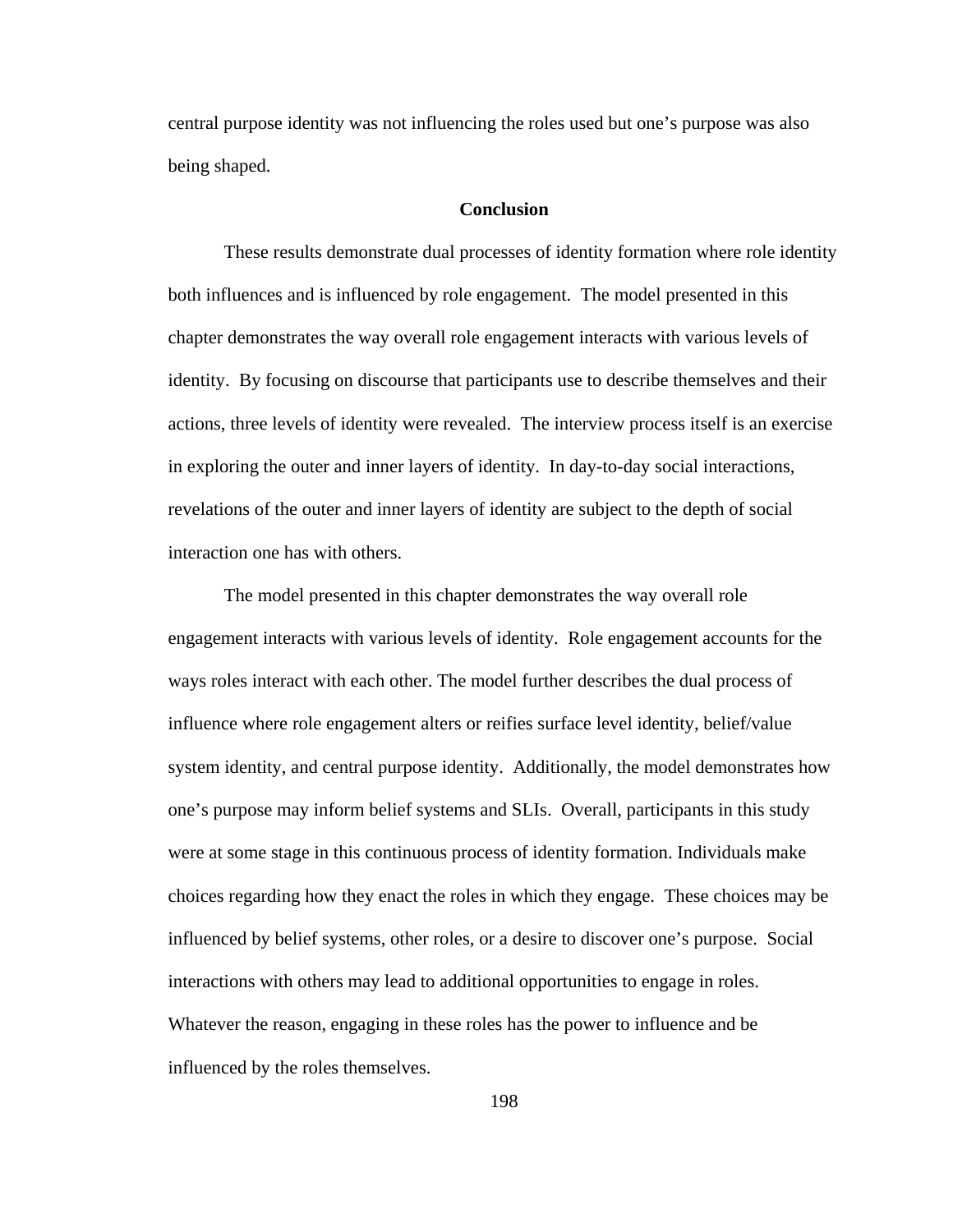# **CHAPTER EIGHT: DISCUSSION, IMPLICATIONS, & CONCLUSIONS**

The underlying purpose guiding this study has been a desire to understand the ways in which volunteers discursively manage volunteer, work, and relational roles and their respective demands. While scholars have tested the relationships between demographic, psychological, and behavioral variables and propensity to volunteer, this study takes an alternative approach by focusing on the individual experience of volunteers as they articulate their management of multiple roles. The main purpose of this study was not to fix, slow, or find ways to manage the changing rate of volunteering. Instead, the goal was to understand how people manage multiple roles when one of those roles is being a volunteer and how multiple role engagement interacts with the construction and negotiation of overall identity. Thirty-eight participants who were engaged in all three roles (work, relational, and volunteer) were interviewed to allow the researcher to answer the four research questions.

This chapter will briefly summarize the findings related to each research question and will then address how these findings have implications for role scholarship (including volunteer role scholarship and role boundary management scholarship) and identity negotiation scholarship. The chapter will then turn to practical implications of the study before presenting the strengths, limitations, and directions for future research.

## **Summary of Findings**

**Research question one.** Before focusing on the ways individuals manage the roles, the first research question asked whether or not individuals articulated roles as separate. If roles were not considered separate, then one could not manage the roles.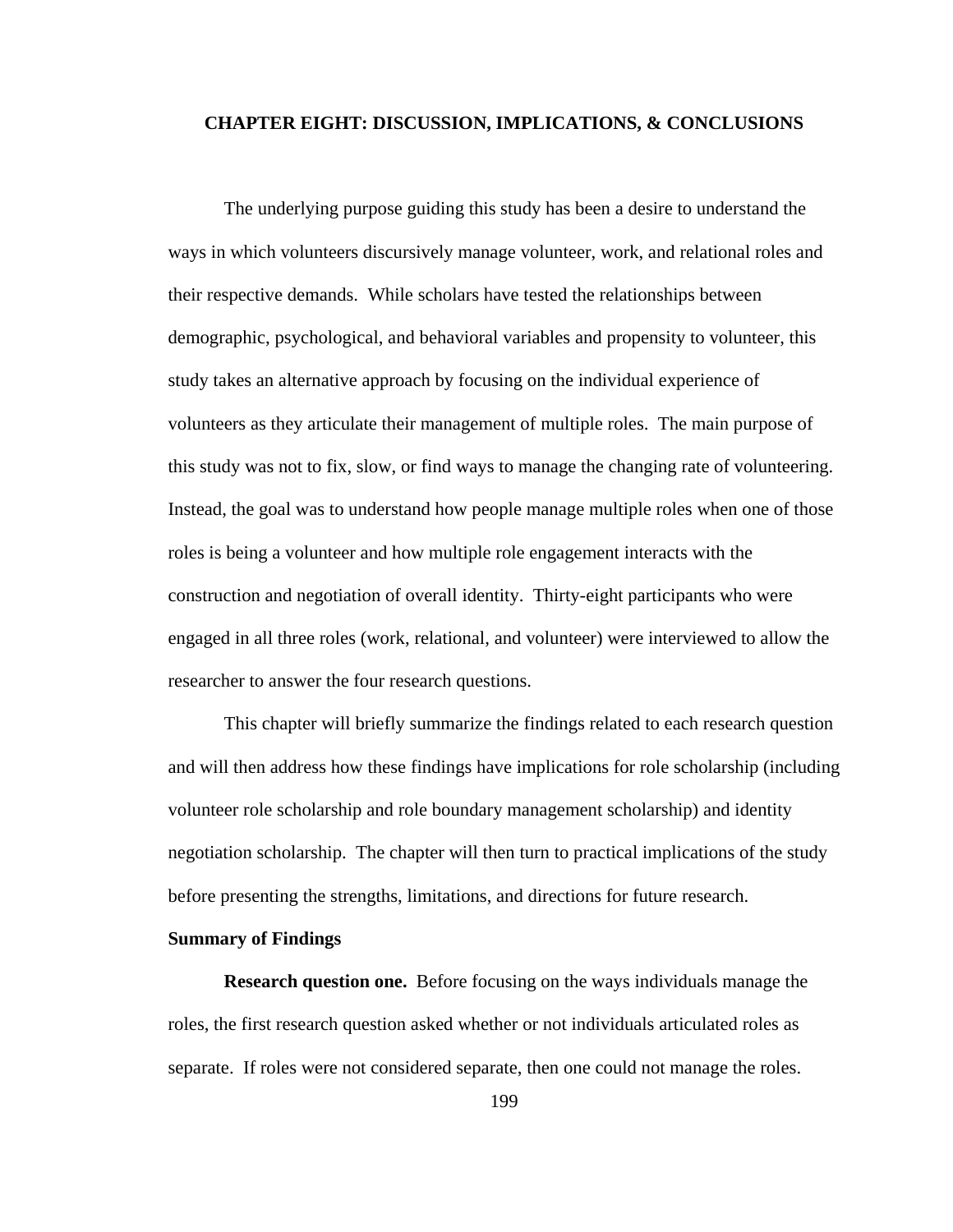One of the main indicators of role separation is that participants articulated roles in relation to each other. Participants sometimes described one role as necessary for the enactment in another role. Other participants ranked their roles demonstrating that some roles were considered higher priorities than others. Discussing the relationship between roles indicates that participants do indeed articulate roles as distinct from each other.

**Research question two.** The second research question turned to understanding how participants define volunteering. Participants who embodied the volunteer role viewed volunteering as a form of unpaid labor that helps to meet the needs of an individual or organization. Participants also described volunteering as a way to give back to the community. Additionally, two types of needs were discussed. There was the general concept of need and a more specific discussion of social justice needs. Participants articulated volunteering for social justice issues when their volunteer work focused on helping certain populations (e.g., women, minorities, low-income individuals) who were experiencing injustices due to the actions of a dominant majority.

**Research question three.** Since participants did articulate roles as separate roles, research question three was interested in answering how participants managed the interfaces between roles. There were three ways in which participants articulated managing boundaries. First, participants described (re)creating boundaries that kept roles separate. When individuals segmented roles, they tended to protect role resources, physical role spaces, role time, and role values.

Second, participants articulated ways in which they integrated their roles. Participants would integrate their roles by calling/accepting phone calls or emailing nonco-workers while at work, answering work related phone calls when at home, running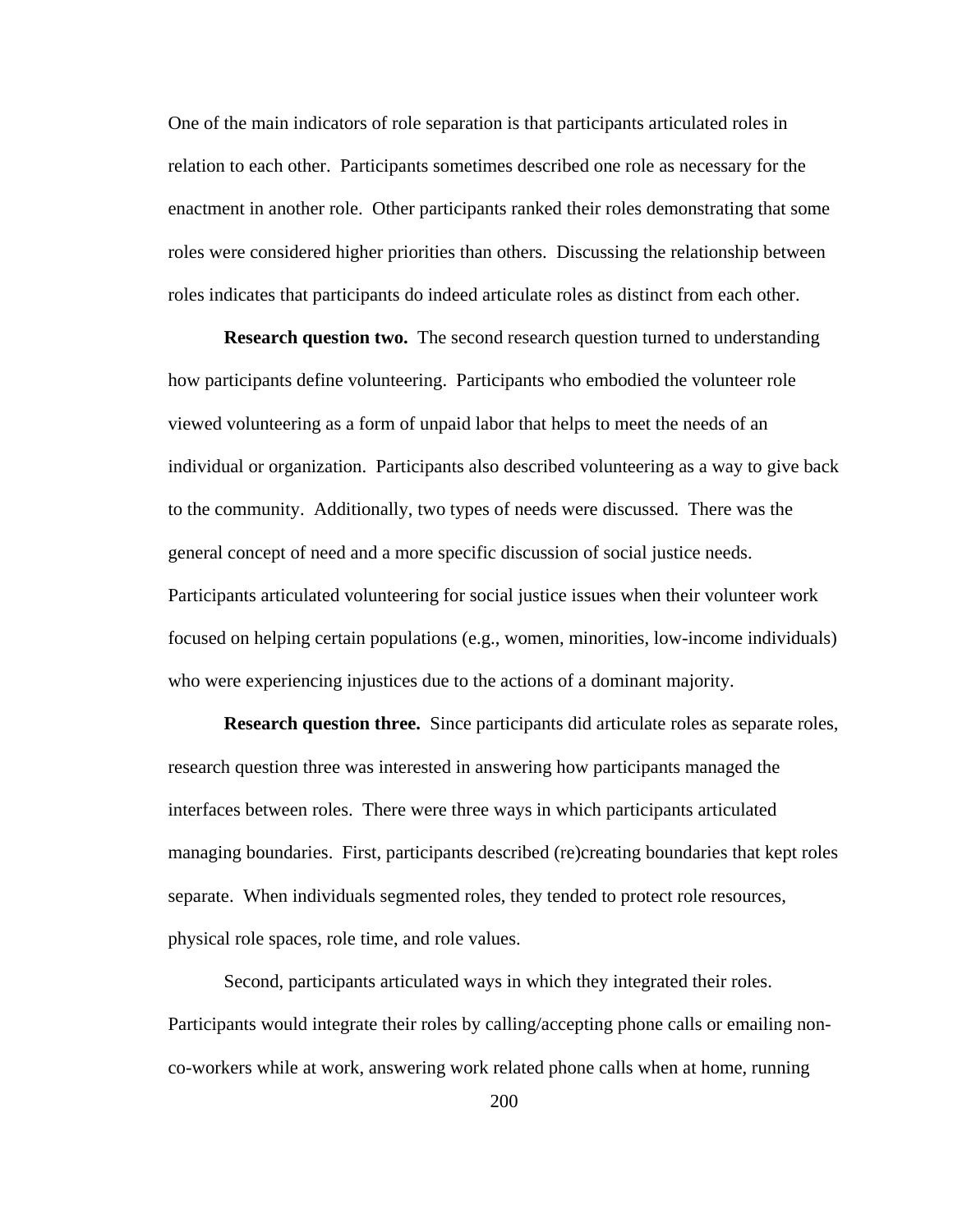relational or volunteer related errands while at work, and accomplishing work tasks while with one's family. In terms of the volunteer role, integrating this role with the work role allowed individuals to participate in volunteer roles where they were responsible for organizing other volunteers or activities for a nonprofit organization or cause.

Lastly, participants articulated a previously untheorized way of managing roles that occurred when the boundaries surrounding the roles were collapsed. Collapsed boundaries gave the person the opportunity to engage in two roles simultaneously. Physical space collapsing occurred when the person was volunteering with the relational other, meaning they were engaging in the volunteer role and relational role simultaneously in the same place. Other examples occurred when a person was engaging in volunteer roles as a representative of one's organization. In addition to physical space collapsing, participants articulated ways in which role values were fused together. Instead of segmenting one's values, some individuals fused the role values together. Two roles were built out of the same value set. Because of the value fusion, one's work and volunteer work sometimes created situations where a person could simultaneously use the work and volunteer role to advance the same cause.

### **Research question four**

The last research question focused on how participants described the ways identity influenced and was influenced by role engagement. By focusing on the ways participants discursively describe their roles, several levels of identity became apparent. Participants tended to introduce themselves by describing the various roles in their lives. This level, called surface level identity (SLI) mainly refers to group memberships. The second level, belief/value system identity (BVSLI) is slightly more in-depth, broader, and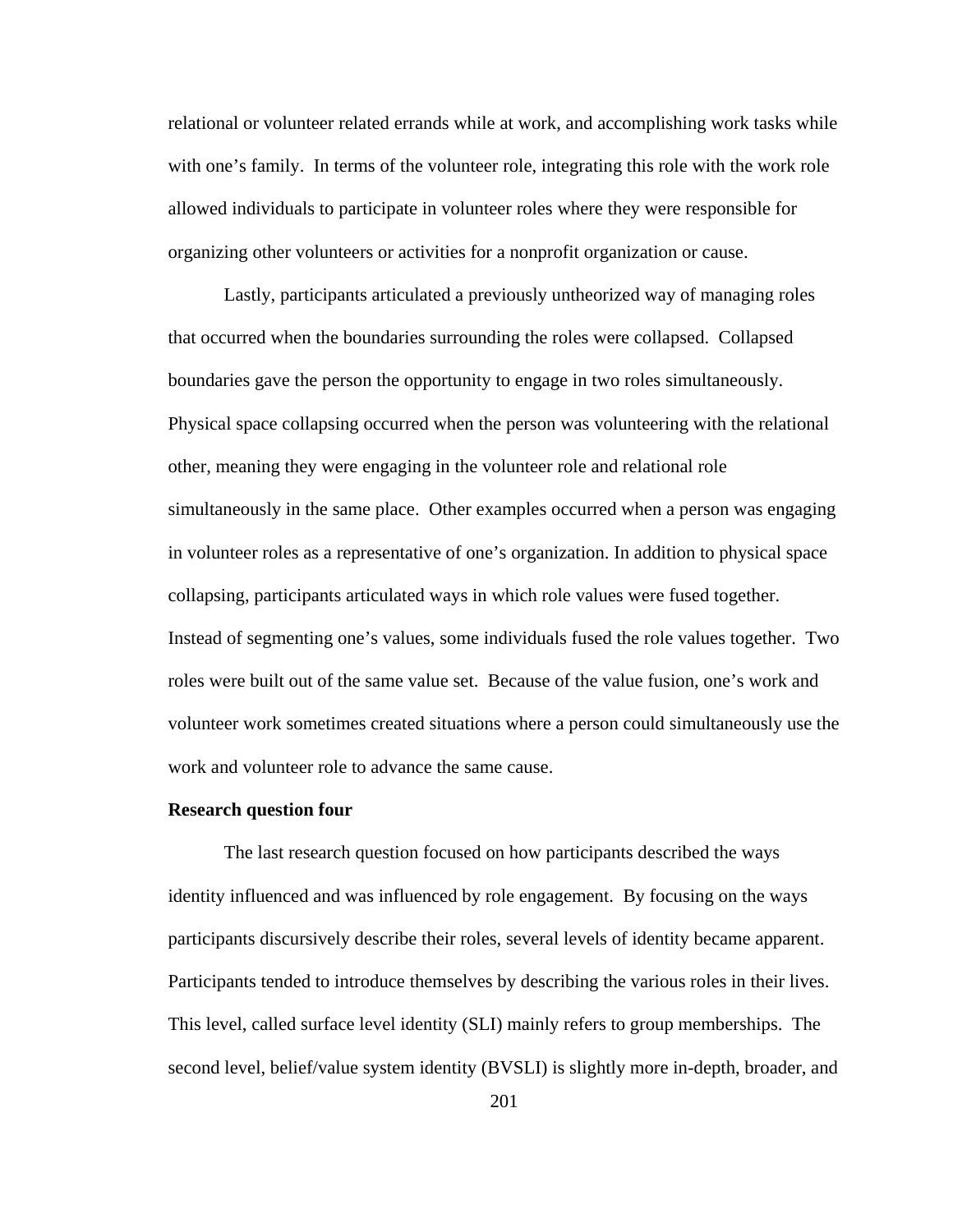provided others with information regarding belief systems and values that influence the individuals' behavior and group memberships. However, there was an additional element that influenced how individuals ranked BVSLIs, which leads to the third level of identity, central purpose identity (CPI). CPI references the ways participants described a purpose or passion in life that influenced the roles individuals enacted, their belief systems, and how they managed these roles.

Using participants' descriptions of themselves, the author used a phenomenological lens to view the interactions among concepts. Identity did inform the role participants engaged in and how these participants managed their roles. However, role engagement and role management also influenced identity.

Adding new roles created opportunities to enhance individuals' overall role engagement. In situations where one's roles did not fulfill or provide meaning to one's life, participants described seeking additional meaning or purpose through the addition of another role. For this study, participants often described using the volunteer role as a tool to discover or fulfill one's purpose.

### **Theoretical Implications**

These findings make a number of contributions with implications for existing organizational communication and interdisciplinary research on roles and identities. It is the first study to consider how volunteerism complicates the relationship between multiple role engagement and identity construction. Specifically this section will discuss the implications of the findings for role scholarship, role management scholarship, and identity scholarship.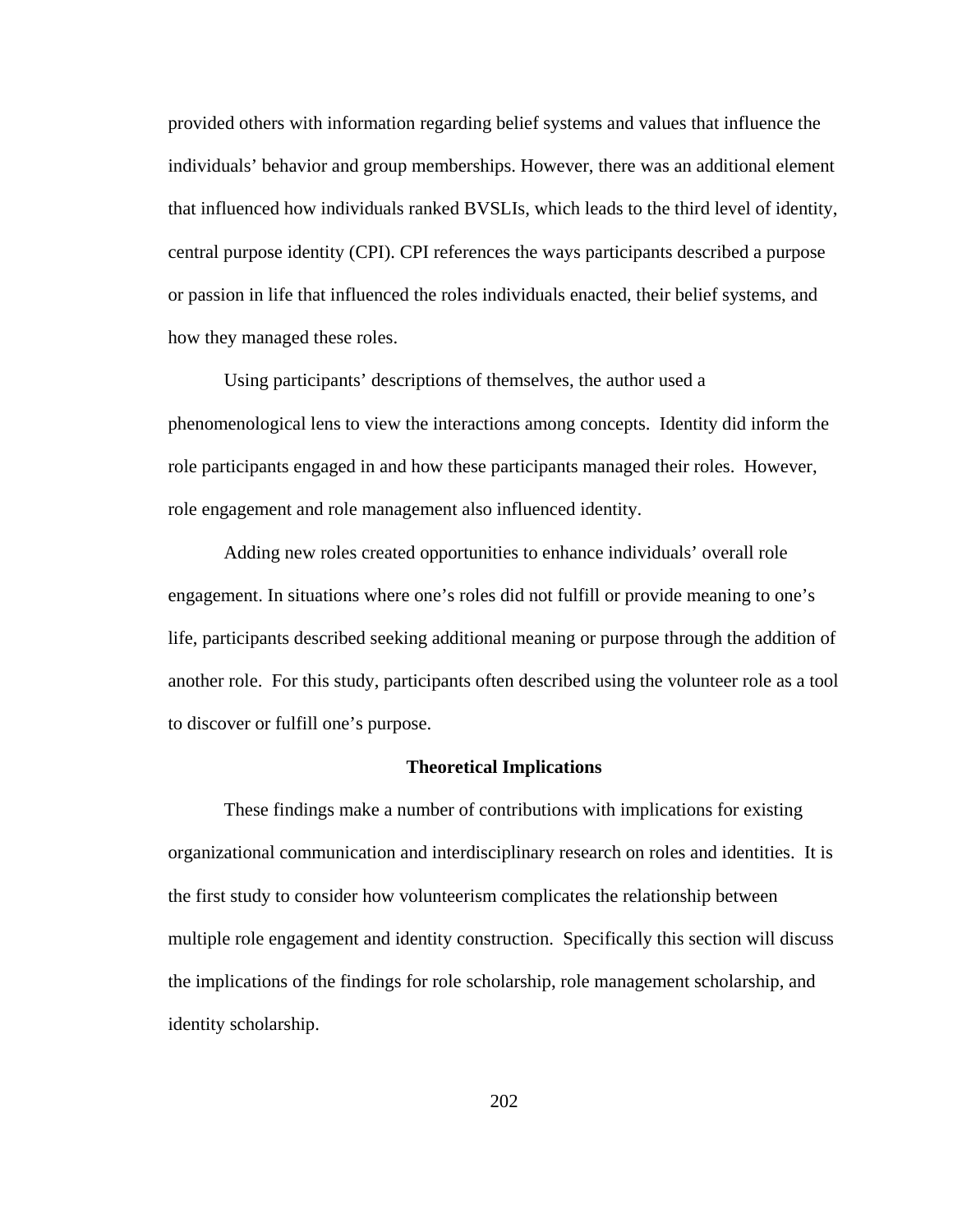#### **Role Scholarship**

One of the contributions of this study is that the findings validate previous assumptions that individuals view and articulate roles as separate, distinct concepts. Role scholarship assumes that individuals do view these roles as separate. This assumption is present in the discourses of balance, conflict, and enrichment because the discourse assumes that two separate concepts interact with each other. For example, time-based conflict focuses on the ways time spent in one role takes away from time spent in the other role (Greenhaus  $\&$  Beautell, 1985). As a result, scholarship on role management is built on the same assumption. Where it became evident that participants do articulate these roles as distinct occurred when participants articulated decision-making process that positioned different roles in potential conflict with each other.

In extending scholarship on role management, the study found that not only do individuals articulate roles as separate from each other, but individuals also articulated additional roles beyond the traditional roles of work and family. Scholarship on role interaction and role management has historically focused on the ways in which work and family roles interact with each other (Greenhaus & Beutell, 1985). Current scholarship on role interfaces, role enrichment, role conflict, and positive and negative spillover have all been developed and tested on the work and family interface (e.g., Bulger, et al., 2005; Greenhaus & Beutell, 1985; Greenhaus & Powell, 2006; Greenhaus & Parasuraman, 2006; Kriener, 2006; Rothbard & Dumas, 2006; Rothbard et al., 2005; Parasuraman & Greenhaus, 2002; Sieber, 1974). The author initially argued that only focusing on the roles of work and family reduces scholars' perspective on the roles individuals engage and how these roles interact. Participants articulated more than just the work and family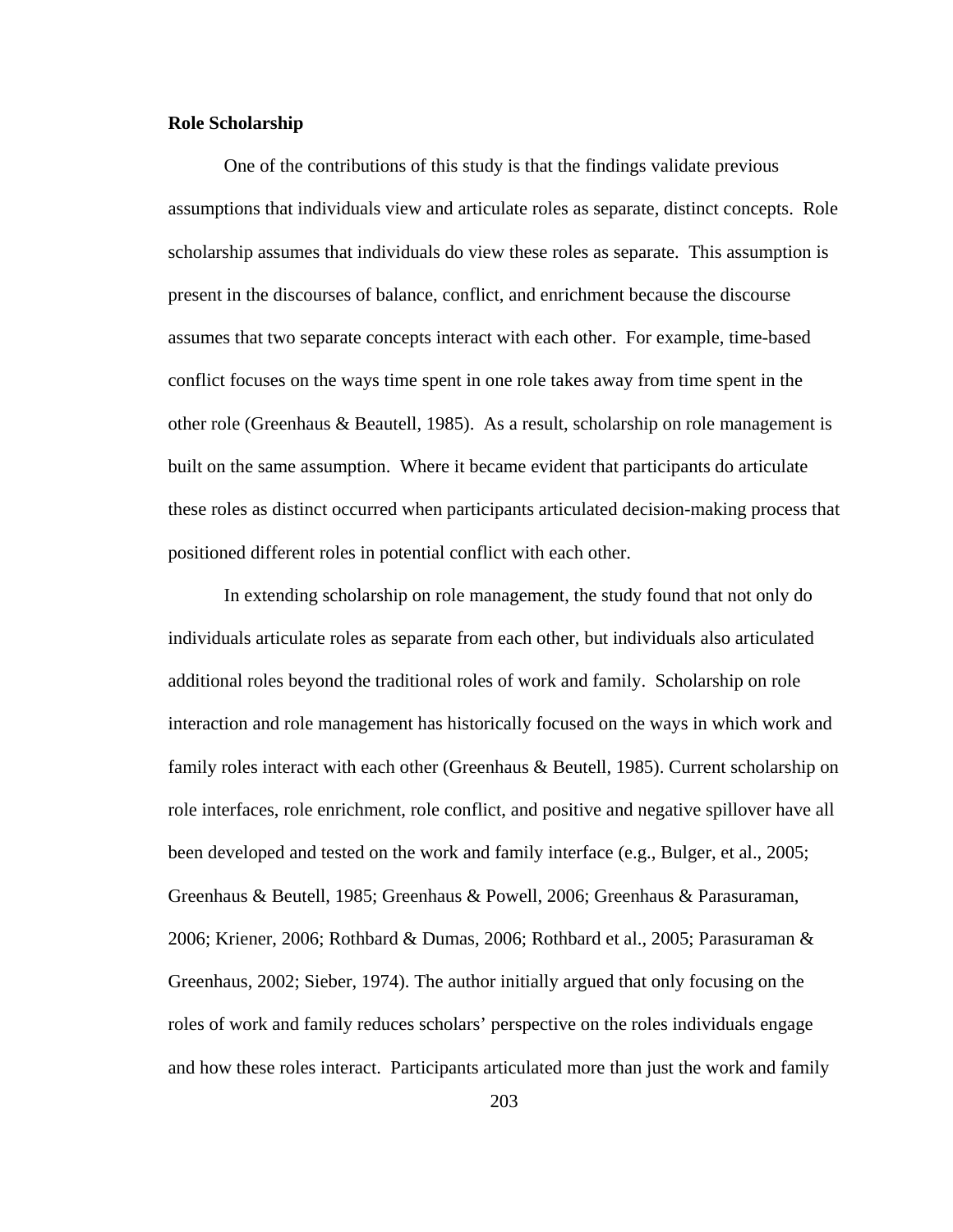role. Relational roles were found in this study encompassing additional forms of relationships that are neglected in current work-family scholarship (Kirby et al., 2003) such as those that extend beyond traditional family conceptions of heterosexual marriages or biological connection with others. Furthermore, participants articulated additional roles including volunteer roles, spiritual roles, location roles, education roles, and fitness roles.

To date, all of these additional roles have fallen under the umbrella of life roles or nonwork roles. There are several problems associated with collapsing all of these roles into one category. As discussed earlier, categorizing roles into only two domains devalues the roles themselves (Taylor, 2004). Rather than focusing on the uniqueness of the role, nonwork roles are lumped together. One exception to this scholarship is Kramer's work regarding leadership and group dialectics in life-enrichments roles (Kramer, 2002, 2004, 2005). Other scholarship that has sought to account for the relationship between work and other life roles has tended to define nonwork or life roles as the family role. Thus, the relationship between work and other life roles is overshadowed by the interests in work and family role interaction. The current study demonstrates that individuals discuss additional roles, and, furthermore, these roles have the potential to impact work and relational roles. Thus, these roles are distinct from both of the work and relational roles.

Since additional roles, especially the volunteer role, are considered distinct from the work and relational roles, the addition of the role alters current conceptualizations of role management. Adding a third role creates two more interfaces for scholars to investigate—the work-volunteer interface and the relational-volunteer interface.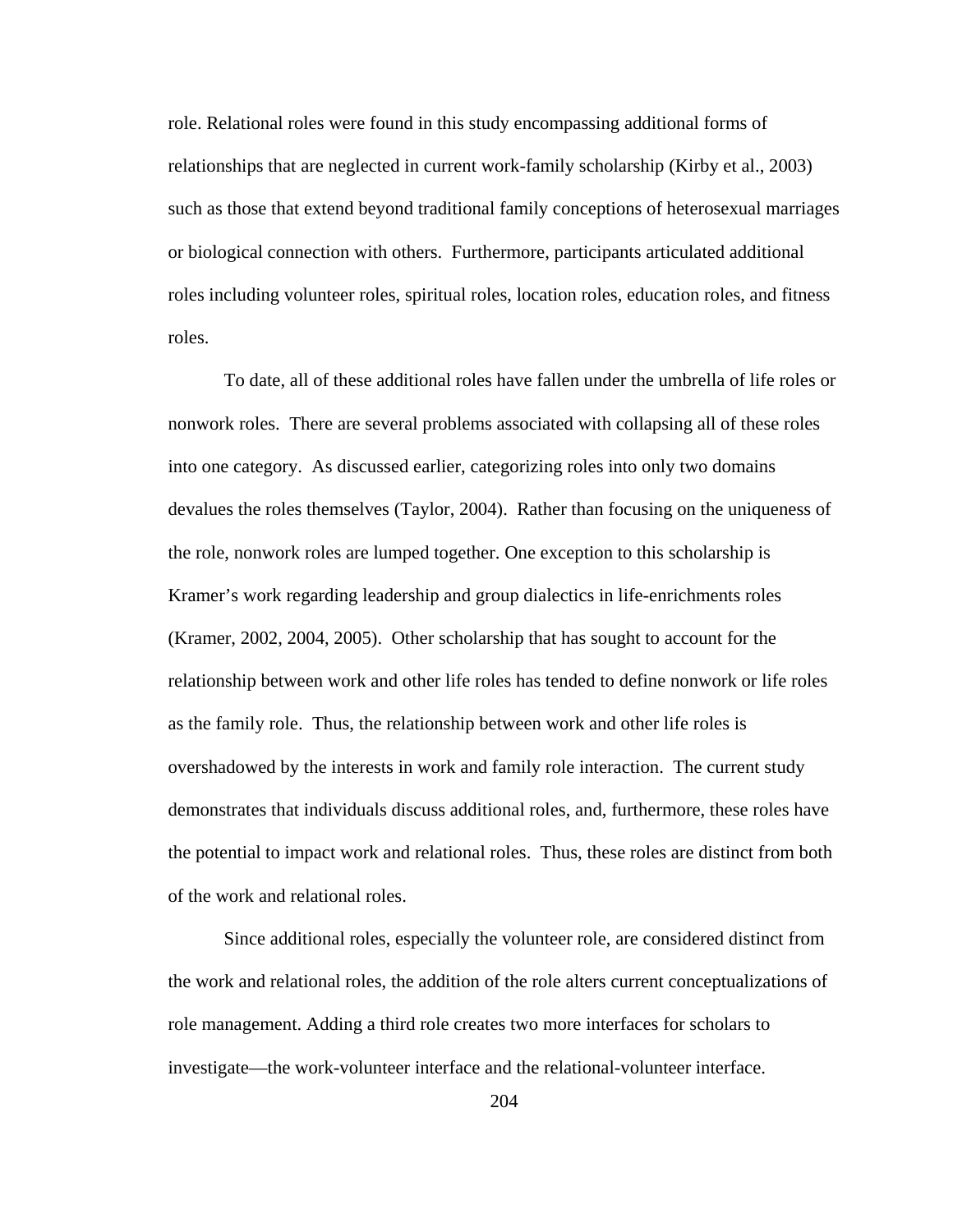The dominant focus on work and relational roles may be a reflection of the dominant and somewhat necessary roles individuals enact. The volunteer role seemed to be the role that participants backed out of the most in situations of conflict. This behavior may be read in two different lights. First, the ability to back out of roles when demands from other roles increase, demonstrates the ways roles are separate. Secondly, the dropping of the volunteer role also may signify the necessity of the volunteer when compared to the other two roles. While the primary focus of this study was to understand the incorporation of the volunteer role, future studies may consider the effects of incorporating additional roles beyond work, relational, and volunteer roles. The following section turns to additional implications developed through this study's inclusion and recognition of the volunteer role.

**The volunteer role.** In terms of volunteer research, the major contribution of this study lies in the clarification and definition of the volunteer role as articulated by actual volunteers. This definition is much broader than other definitions of volunteering used in scholarship. Participants in the study did not distinguish between formal and informal forms of volunteering. Additionally participants did consider additional acts, such as collecting donations, as volunteer acts. Participants defined volunteering as providing unpaid work to help others in need while giving back to the community. Consistent with this definition, there are various types of volunteers including those who give of time, labor, and finances to help someone else.

The struggle over defining volunteering has led to a number of specific and somewhat narrow definitions of volunteer behavior in existing research. In fact, prior scholarship seems to overemphasize formal forms of volunteering for organizations and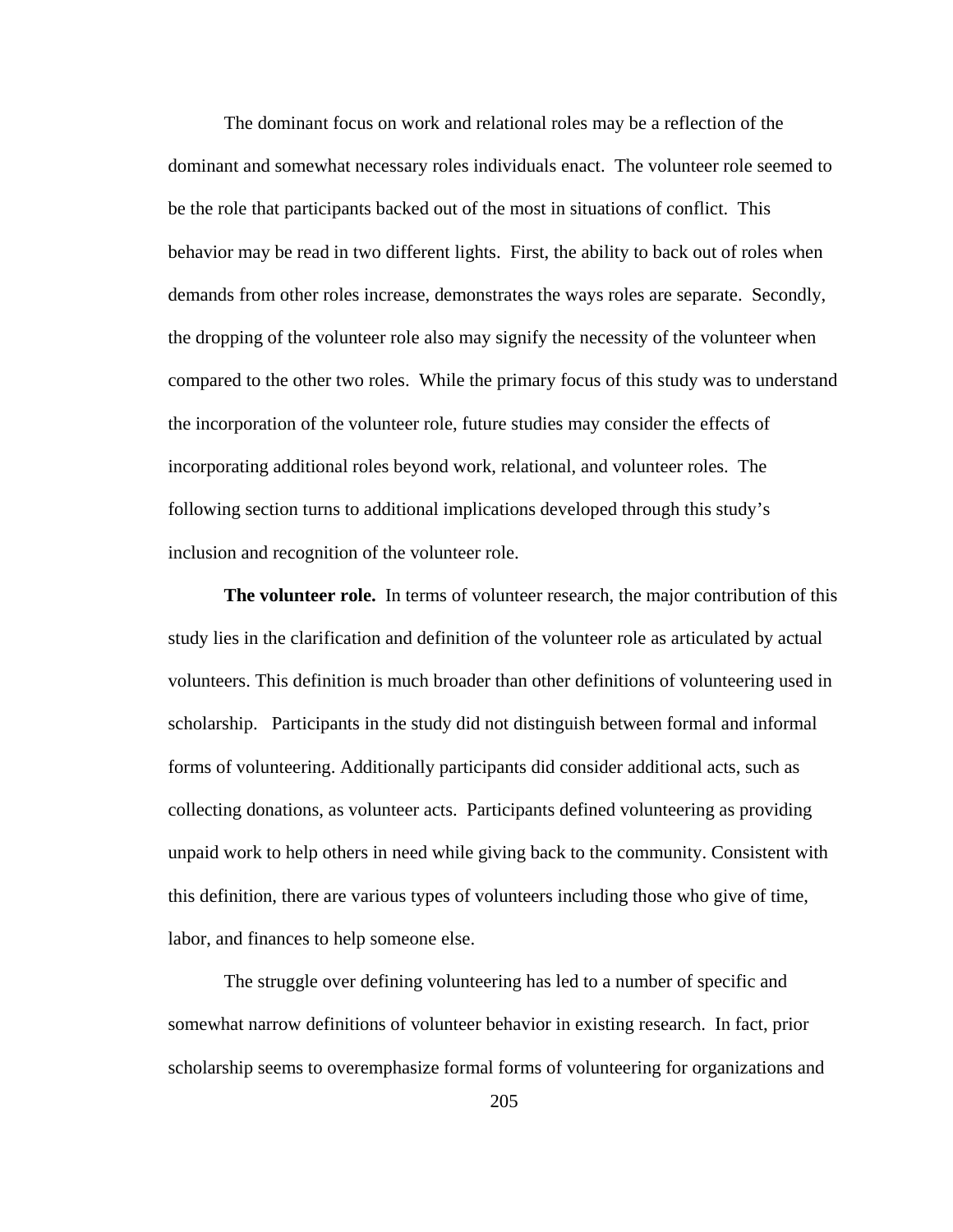deemphasizes informally helping other individuals. Prior scholarship that is concerned with the decline of volunteering tends to be concerned with the decline in formal forms of volunteering. Census data that has tracked volunteering each year only accounts for formal organizationally-based volunteering. Individuals are asked "Since September 1st of last year, have you done any volunteer activities through or for an organization?" (U.S. Census Bureau, 2009). This question marginalizes and silences all activity that is considered informal volunteering or helping. Putnam's (2000) discussion of the decline in volunteering also only looks at formal civic engagement through certain organizations.

However, the results that emerged from this study demonstrate that participants do not view a difference between formal and informal forms of volunteering. Instead, to define volunteering, participants focused on the act itself as helping others who are in need without being paid for that help.

Thus, scholarship concerned with fluctuations in volunteer behavior should consider the assumptions upon which the conclusion of such a decline is assessed. Past research that is based on formal forms of volunteering or organizationally-based volunteering assumes that all acts of helping and all philanthropically oriented behavior must occur through an organization. Yet, as this study clearly indicates, the act of volunteering varies and is not tied to helping others through organizational intermediaries. Individuals may identify themselves through the role of volunteer without officially serving as a volunteer for an organization. Those scholars who are interested in determining if there truly is a decline in volunteering may consider accounting for alternative forms of volunteering. These alternative forms include spontaneously helping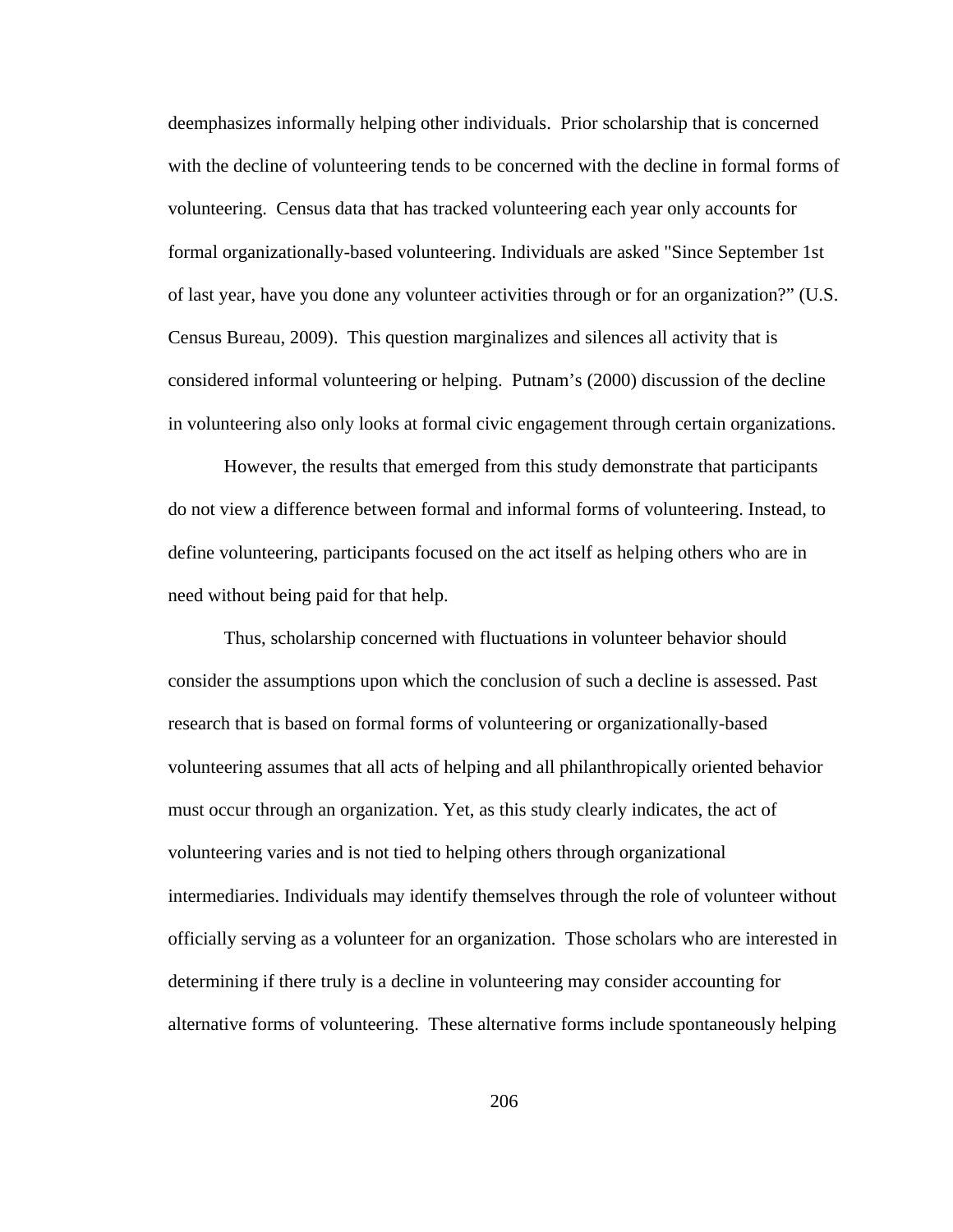others, advocating for social justice issues, and collecting or donating funds to help others.

Combining the findings from the first research questions and the second, this study also found that individuals use common discourse in defining volunteering. While the volunteering role was described as separate from the work and relational role individuals did use the discourses of work to define the volunteer role. These work discourse include paid/unpaid labor. The use of work discourses to define volunteering demonstrates that individuals compare volunteer labor to paid labor. With paid employment, individuals are giving their knowledge, skills, abilities, or physical labor with the expectation of remuneration. Even though individuals use work discourses to define volunteering, the types of labor do not necessarily coincide. For example, giving of one's physical time and labor for payment describes work. However, volunteering can be defined as freely giving of one's time and labor or sending and collecting donations for others. For some individuals, donating funds was a way to help others especially if they did not have free time to volunteer physically. Therefore, participants tended to borrow discourses of work and labor to define the volunteer role but did not seem to compare the volunteer role with the relational role.

Definitions of volunteering never mentioned the family role except when individuals gave a rationale for why they were volunteering with a specific organization. For example, participants indicated that they spend time volunteering with their family or in organizations in which their children are active. This latter notion of collapsing family and volunteer activities may challenge Tilly and Tilly's (1994) definition of volunteering as lacking familial obligation, but collapsing of the roles does not completely signify a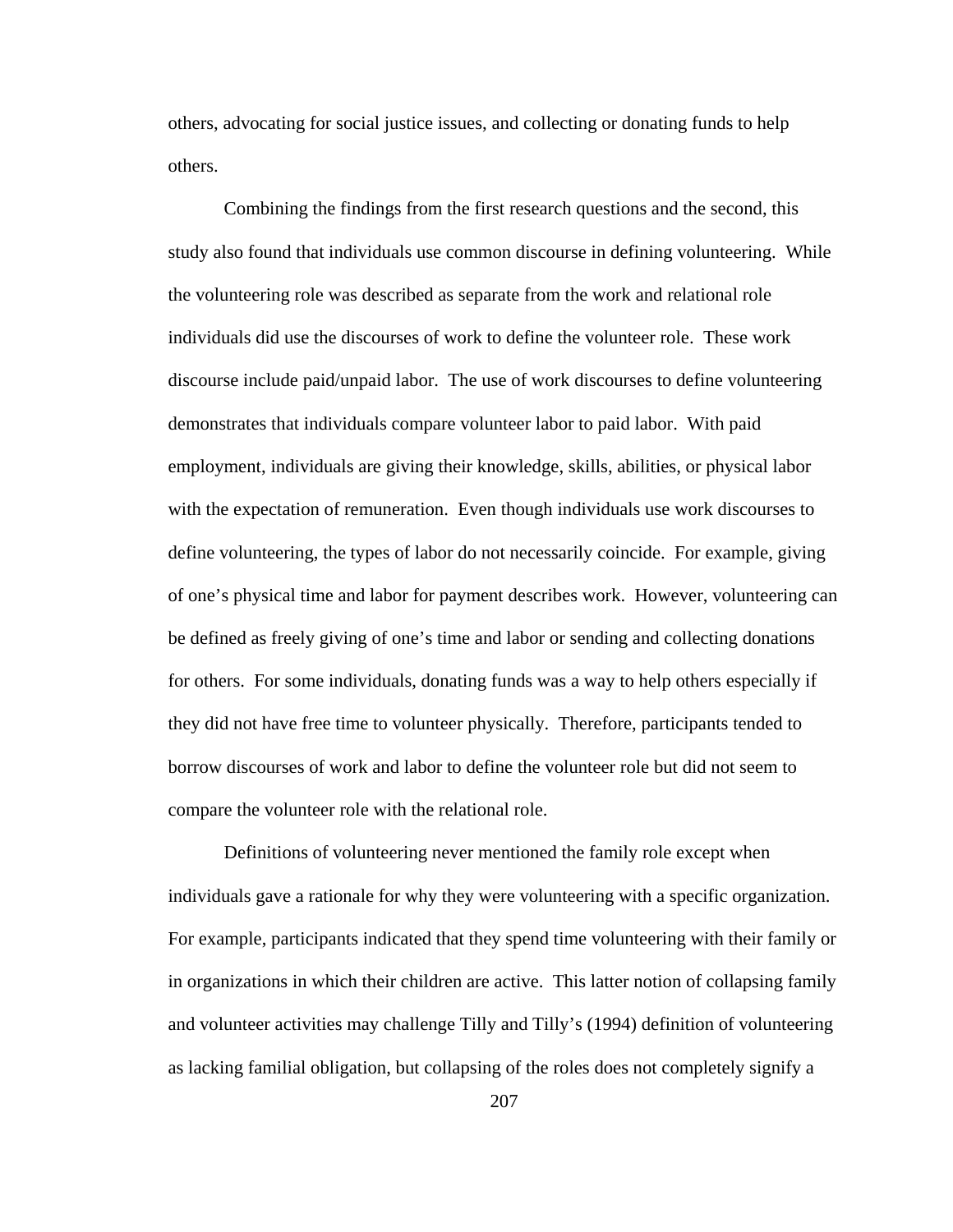familial obligation. Instead, connections and opportunities to volunteer with organizations are created when the family member is involved or participates with the organization.

Using the discourses of the participants, one finds that previous assumptions and definitions of volunteering contradicted with how participants view the practice of volunteering. Participants did claim that volunteering itself is a form of unpaid labor; however, the participants did not distinguish between formal and informal forms. Furthermore, the comparison across roles brings to light some interesting questions regarding the public/private element of the volunteer act itself. Work is considered a public form of labor whereas the work one does for their family is considered private. If the act of volunteering is viewed in relation to the work role, but individuals tend to collapse the volunteer and family role then how does one conceptualize the act of volunteering in regards to public/private spheres?

**Public vs. Private Time.** Whatever the motive for volunteering, the mere act of engaging in the role means the person is engaging in a role that is both public and private. As illustrated above, individuals used discourses of work, a public role, to define volunteering. While some individuals did combine the relational and volunteering role together, some individuals did keep these roles separate. If the relational role is considered the private role and employment the public role, what is volunteering? One way to view volunteering is to view it as partially public and private. To illustrate this point, one can look at the way roles parallel with time. Zerebuval (1979) argued that time also be conceptualized based on when a person is considered socially available. Individuals' use of time ranges from being completely available to others (public time) to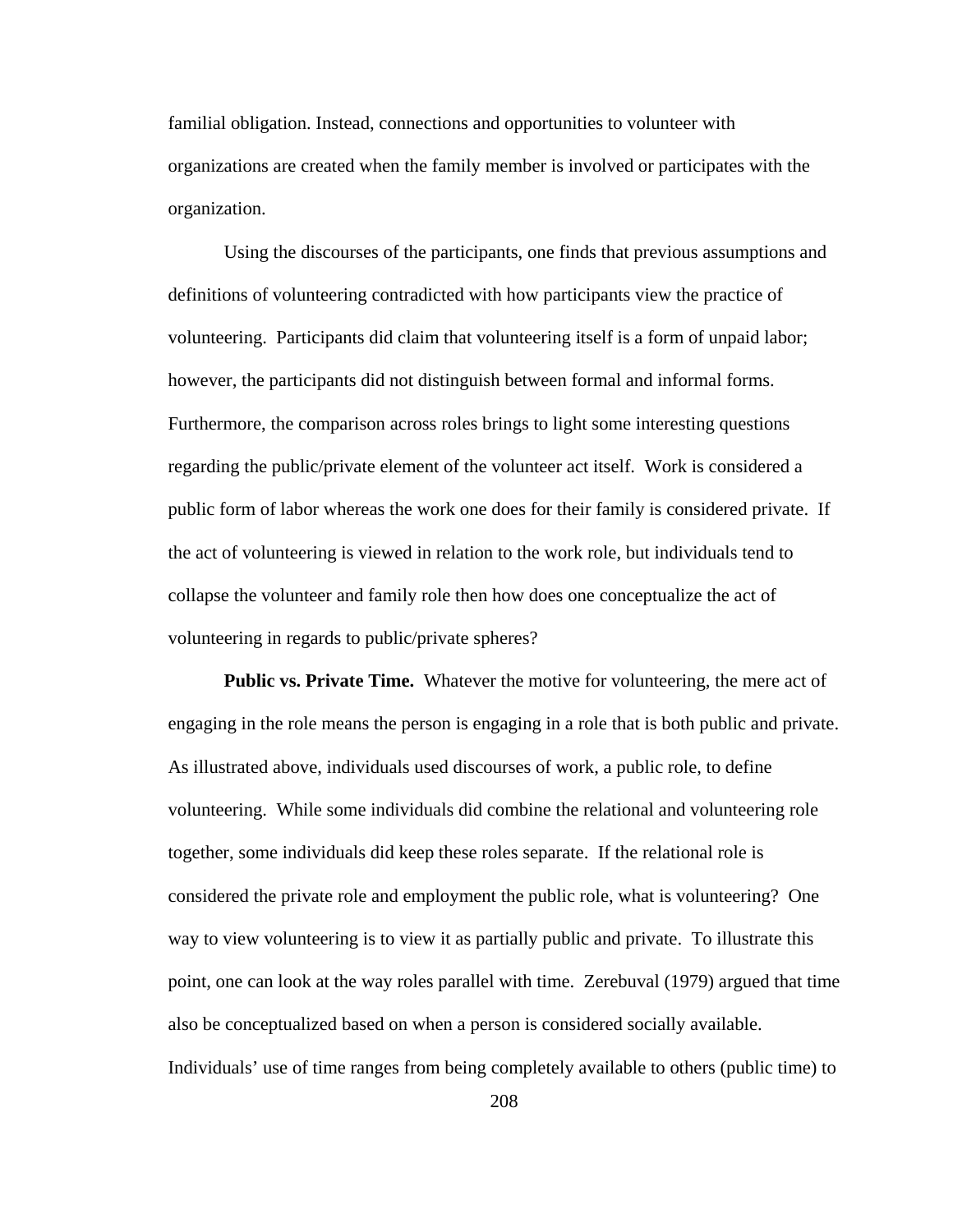being completely closed off to other individuals (personal/private time). Because the employer pays employees for their time, employees are expected to be available to the employer. Private time is mostly reserved for close family members or friends and makes up one extreme of the time continuum. Because there is a range, individuals may experience situations where their time is more publicly available than others. For example, when a person spends time with her/his family, the time is mostly private, but the person is still accessible to others (public). The distinction between work time (bought time) and family time (personal time) is quite clear. However, when using this lens, how does one account for the volunteer role?

Volunteering itself is a leisure activity (a form of private time) where a person is making oneself available to others (public time). The nonprofit organization has not purchased the person's time, but the time itself is public because the individual has donated the time to the organization giving the organization some ownership over the time. Here, the nonprofit organization has some ownership over the individual's time in that it can request the individual perform some activities with the donated time. However, the individual can refuse to accomplish the tasks with minimal consequences because the time is donated. The conceptualization of volunteering as partially public and partially private is consistent with the definition provided by participants that individuals are freely giving of their time to help out others.

The volunteer role is a unique role in that it combines elements of the private domain and the public domain. Traditionally, scholarship has bifurcated labor in between public and private domains. This division is present throughout scholarship where distinctions are made between public selves and private selves (Goffman, 1959). Roles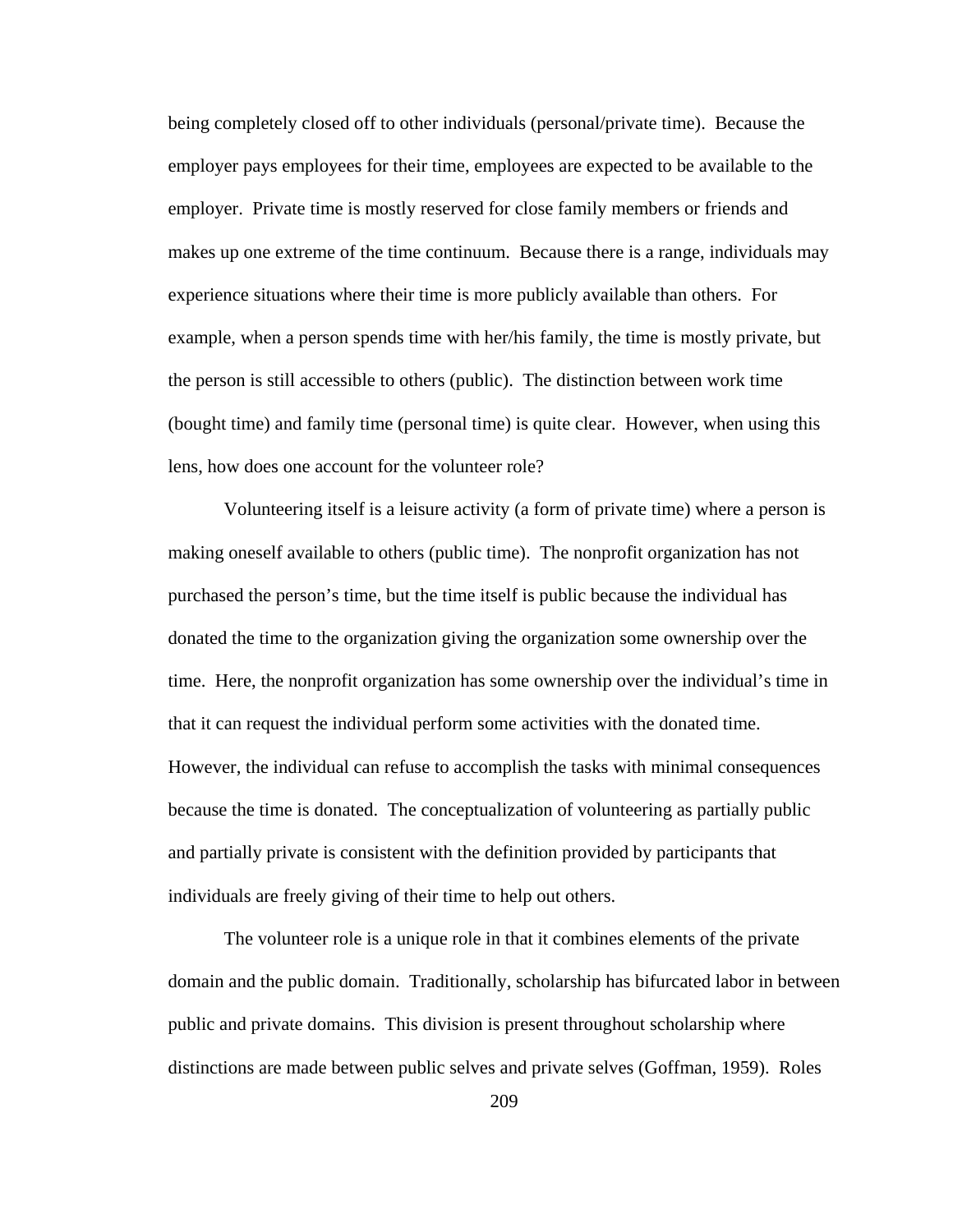themselves may also be divided using the public and private domains. Taylor (2004) cautioned against the division of labor between the public and private domains because it forces all roles outside of work into the private domain. Expounding on Zerebuval's (1979) conceptualizing of time as social availability, labor can also been seen as ranging from public to private. Public forms of labor are those forms of labor that belong to someone else because they have been bought or donated to another entity. Private forms of labor are those actions conducted at home and for one's family and oneself. When individuals engage in volunteering they are providing unpaid work to a person or organization. Volunteering itself is a mixture of the two forms of labor. The labor is personal in that it rewards the self, but the actions are public.

**Summary.** The findings about the volunteer role itself demonstrate the way discourses regarding volunteer acts negate previously conceptualized theories of volunteering. In practice, individuals do not differentiate between informal acts of helping others and formal acts of helping organizations. Furthermore, the participant's discourse regarding volunteering demonstrates the way volunteering is a combination of public and private time. If the domains are placed on a continuum between public and private, with volunteer labor containing elements of both domains, then this could explain the act of combining or integrating roles. The following section will explore the ways participants manage role boundaries.

# **Role Management**

Until now, existing scholarship has concentrated on the intricacies of the work family interface. Scholars have sought to understand pieces of the work life puzzle through understanding the ways these two roles conflict and enhance each other (e.g.,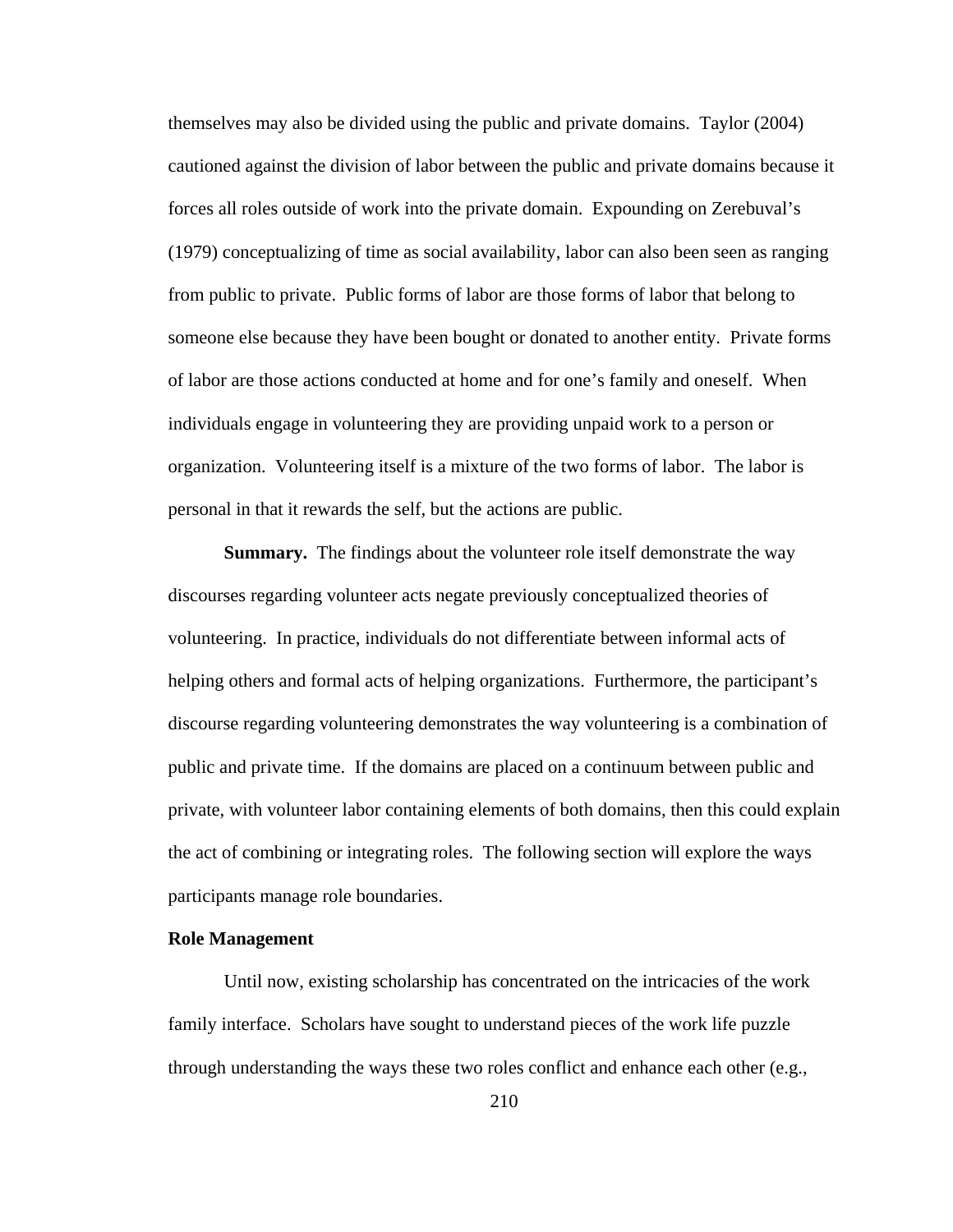Greenhaus & Beutell, 1985; Greenhaus & Powell, 2006; Rothbard & Dumas, 2006; Sieber, 1974). The inclusion of an additional role adds a new dimension to the interactions between the work and family role. The inclusion of the volunteer role increases the number of roles, role demands, and, subsequently, role boundaries one must manage.

Traditionally role, management scholarship has only focused on the outcomes of the work-family role interaction (Kirby et al., 2003) including outcomes of conflict, balance, and enrichment. This study demonstrated the ways in which individuals managed multiple role interfaces expanding on previous research regarding boundary management (e.g., Ashforth et al., 2000; Kreiner et al., 2006, 2009; & Nippert-Eng, 1996a, 1996b). When approaching role management from a communicative perspective, the focus is on how individuals (re)negotiate boundaries of each role. Extending the concepts of boundary management from the communication privacy management theory (Petronio, 1991; 2002, Petronio & Caughlin, 2006) boundaries are considered to be socially constructed through interactions with others. As individuals create and maintain their boundaries around their roles, individuals communicate expectations and rules regarding the ways roles will interact (Kreiner et al., 2009). Since the addition of the volunteer role created two additional interfaces, individuals' management practices of four interfaces were considered. The results from this study support previously established strategies of segmentation and integration and present a new form of boundary management called role collapsing. Furthermore, the findings from this study challenged the theoretical definition of the integration process.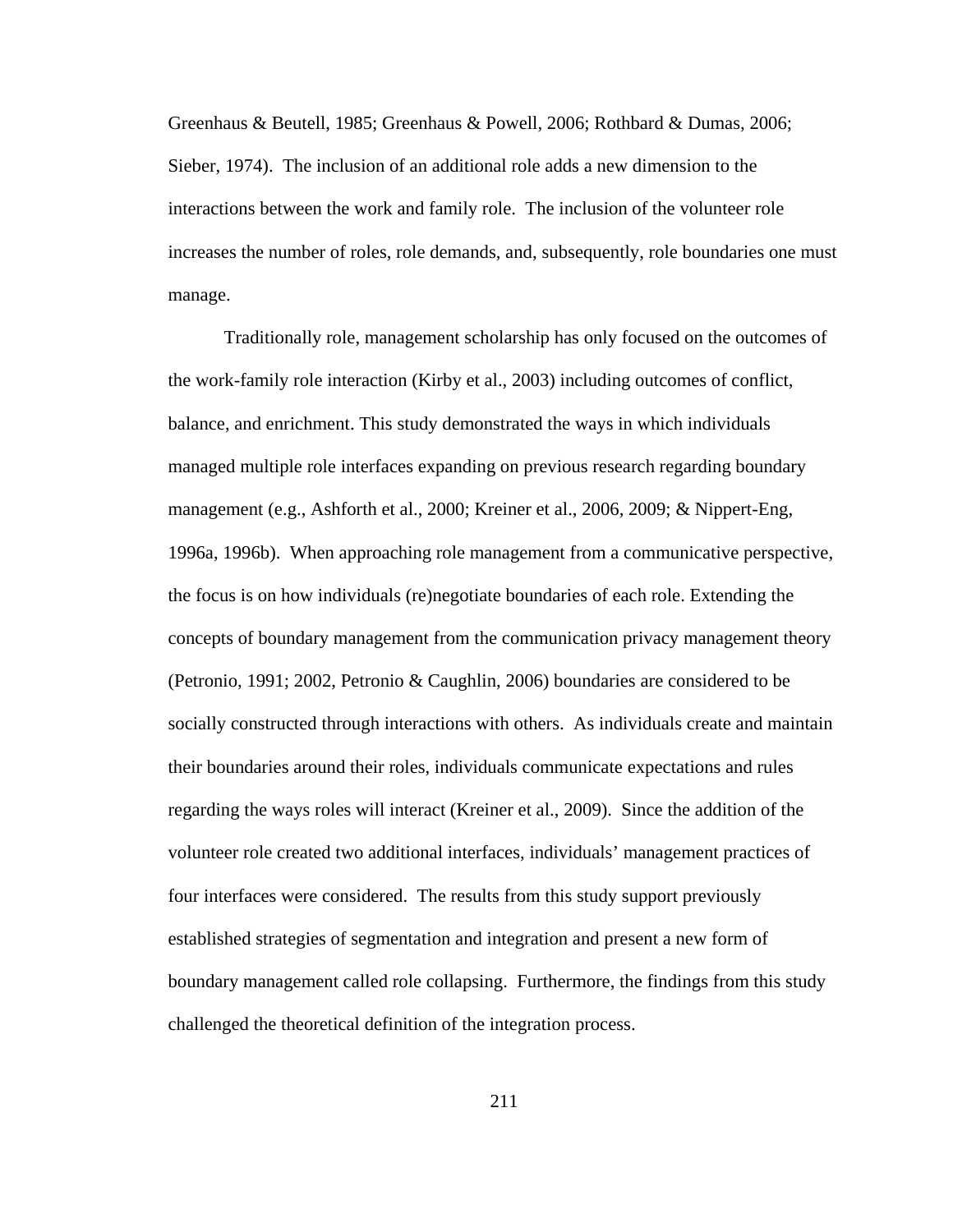**Expanding segmentation scholarship.** One of the ways the findings from this study impacts current conceptualizations of role management is altering the scholarly understanding of the ways values influence role interaction. Ashforth, Kreiner, and Fugate (2000) argued that the process of segmentation keeps the values of one role from influencing another role. Instead, the current findings contradicted Ashforth and colleagues' (2000) argument that values are an outcome of attempts to segregate roles. Participants reported segmenting their roles because of their values making values a source of role segmentation and just an outcome. Segmenting roles based on values means that the individual is intentionally keeping roles separate because the values associated with each role are incompatible. Thus, a person may avoid integrating or collapsing roles because of the difference in values.

Future research may be interested in further exploring the additional ways individuals try to segment roles through values. Possible extensions of this research include how individuals communicate or give a rationale to those who violate the strict segmented boundary. Also, future research may be interested in how individuals communicate the rationale for maintaining segmented roles in the first place.

Additionally, the findings from the study negate previous arguments that segmentation is always an intentional practice. Segmentation has been defined as "an active psychological process" that individuals engage in to separate roles (Rothbard  $\&$ Dumas, 2006, p. 74). This definition assumes that the individual has the agency to actively segment roles. There may be structures in place by the organization or the system that prevent roles from being integrated. These structures may include the type of work one conducts (e.g., onsite physical labor), an inability to telecommute or remotely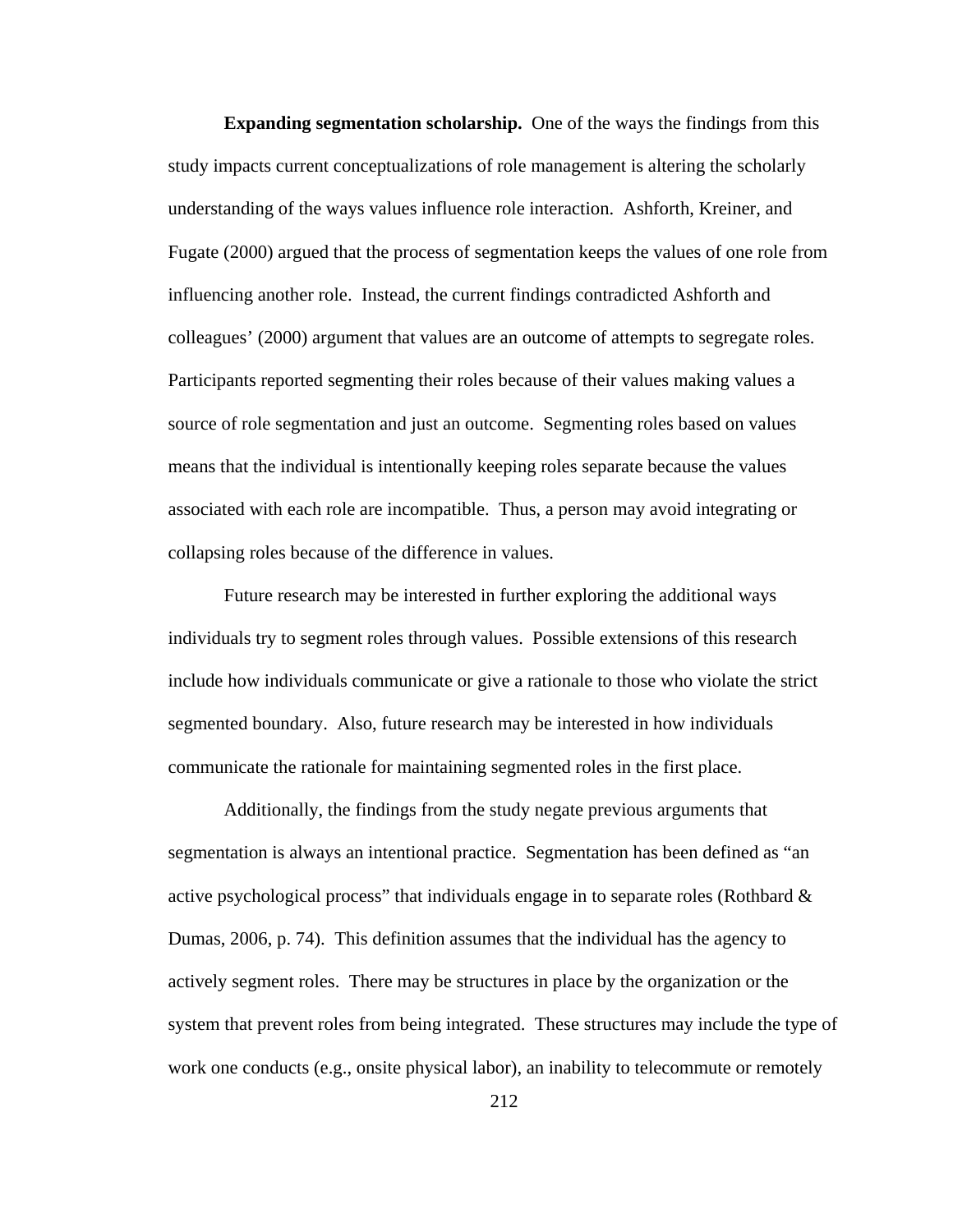connect to a company's server, or organizational rules and policies that prevent the individual from communicating to members outside of the organization. These examples privilege the organization's ability to manage the employee's boundaries. Future scholarship may be interested in focusing on the ways organizations communicate segmentation strategies to others. Furthermore, future studies may be interested in how individuals and organizations negotiate segmented boundaries.

Lastly, research may wish to further explore how changes to the "work place" influence the way individuals manage role boundaries. As organizations incorporate advances in technology, the nature of work changes. Individuals may find themselves eworking (electronically working) during long commutes to work (e.g., train) or in remote sites that are separate from one's work building (Lim et al., 2009). Not only do technological changes impact the way participants segment roles, but this may also create situations where individuals end up integrating their roles.

**Expanding integration scholarship.** The major theoretical implication for the process of role integration deals with the broad range of activities that integration encompasses. One of the problems with previous conceptualizations of integration is that integration strategies account for any and all role management strategies that are not segmentation. For example, if an individual who normally works 8 to 5 decides to take a two hour lunch to run errands and compensates this time by staying an hour later, the person is integrating. The person's actions fall under integration's broad definitional boundaries. The person for all intents and purposes may segment their roles by not communicating with family while at work; however, because there is a temporal overlap when they run errands during the work day, the person's behavior is considered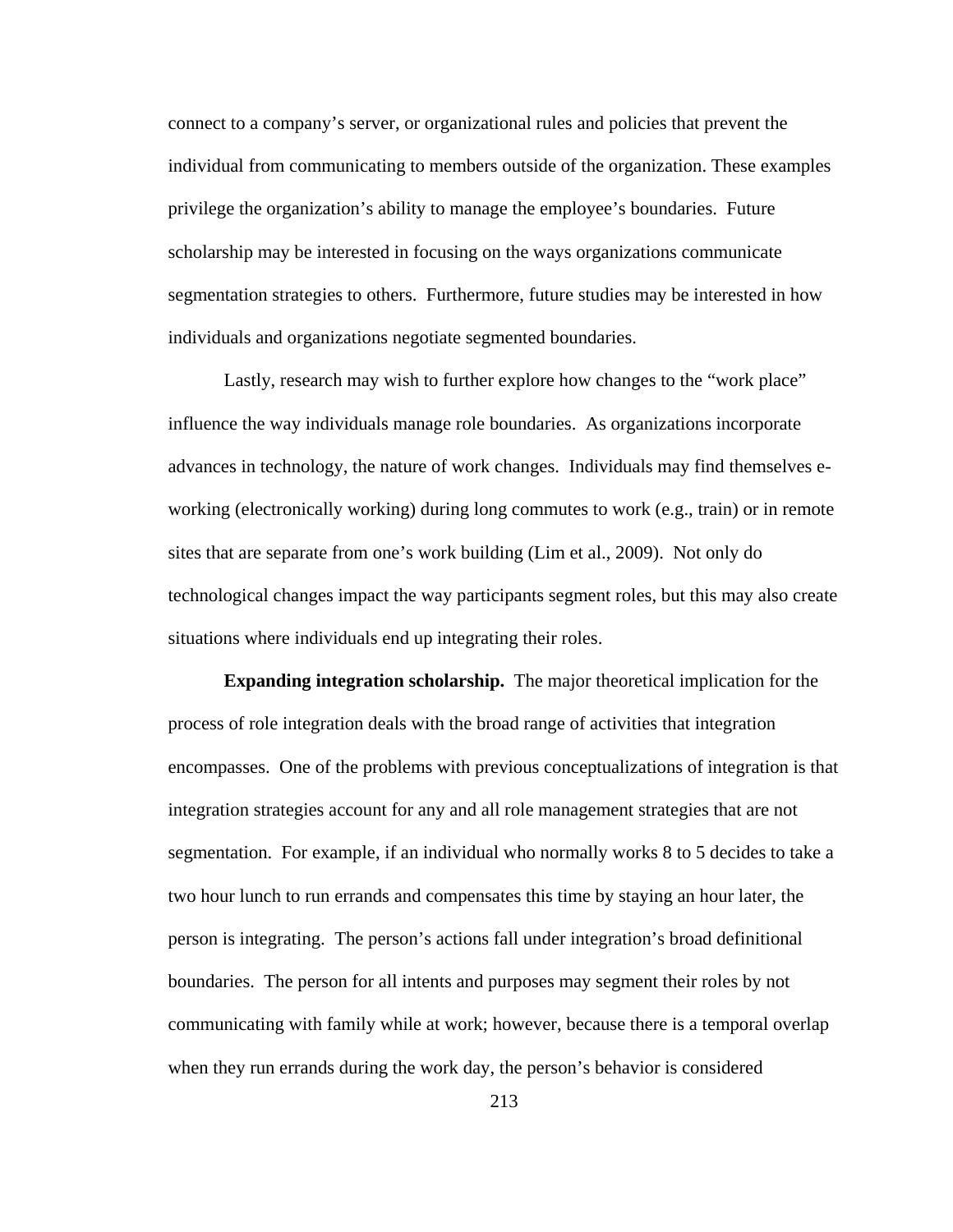integrative. This perspective privileges the employer's perspective of work time and not the individual's. Researchers who are interested in redefining segmentation and integration may be interested in juxtaposing managers' perceptions of segmenter and integrator behavior against employee's perceptions of the behavior.

One more additional problem with the existing definition of integration is that it encompasses small breaches in boundaries and a complete overlaying of boundaries. The definition of integration includes all forms of role overlap (Ashforth et al., 2000; Nippert-Eng, 1996a, 1996b). Conceptually integration in this light may create problems. Managing roles that only slightly overlap creates different challenges and benefits than managing roles that completely overlap with each other. This study divides the forms of overlap, by arguing that complete overlap is not a form of integration because the boundaries are no longer permeable, they are removed. Thus, one way to expand role management scholarship is to incorporate one more additional form of role management.

**Developing role collapsing.** With the introduction of the volunteer role, a new form of role management, role collapsing, became apparent. Role collapsing occurs when an individual is simultaneously engaging in two roles at once. There were two ways roles were collapsed, through value fusion and physical/temporal role collapsing.

Role fusion collapsing occurred when individuals used more than one role to pursue certain social justice issues. The foundation upon which the roles were built consisted of the same values. For example, individuals who are passionate about LGBTQ issues may volunteer for organizations that work for LGBTQ rights and use their profession to promote LGBTQ rights. Within this study, individuals tended to use role fusion collapsing with the volunteer role and the work role. While these individuals did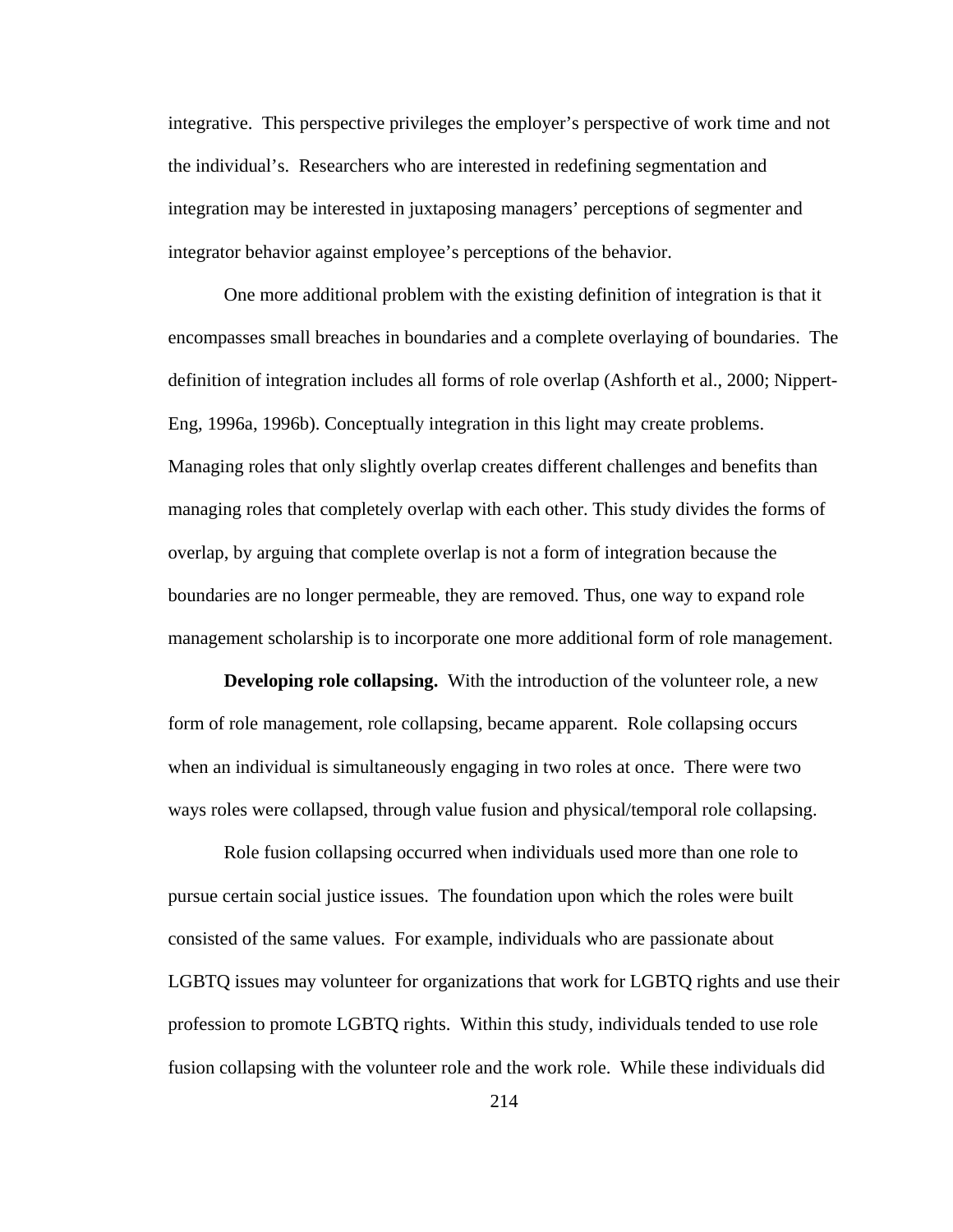not collapse the boundaries between the two roles all of the time, there were instances where individuals were simultaneously enacting the work and volunteer role. The fusion of one's values made this boundary collapsing act possible.

Individuals may also collapse physical and temporal spaces when they worked or volunteered with one's relational other. One of the main added benefits when the relational and volunteer roles were collapsed was that this gave individuals opportunities to develop their volunteer role and spend time with their relational others.

There are some problems associated with boundary collapsing. Because boundaries are collapsed, it becomes extremely difficult to escape from the roles if tensions arise within any one of the roles that has been collapsed. For those that work with their relational partner, fights at work can easily be carried over into one's home life, unless the couple is able to segment the source of tension. The home space can easily become a place for work discussions, leaving the person without a place for personal restoration and relaxation.

While this study provided evidence of role collapsing between the relational role and the volunteer role and the work role and volunteer role, there are additional avenues for research regarding role collapsing. Future research may consider additional instances of role collapsing including work-mandated community service. Additionally, scholarship on boundary management discusses the ways boundary rules and violations are communicative in nature (Kreiner et al., 2000; Petronio, 1991; 2002, Petronio & Caughlin, 2006). Therefore, if boundary roles are collapsed, then there is an absence of boundary regulation. Thus, future scholarship may be interested in how the "absence" of boundaries are communicated and maintained. Lastly, future research may be interested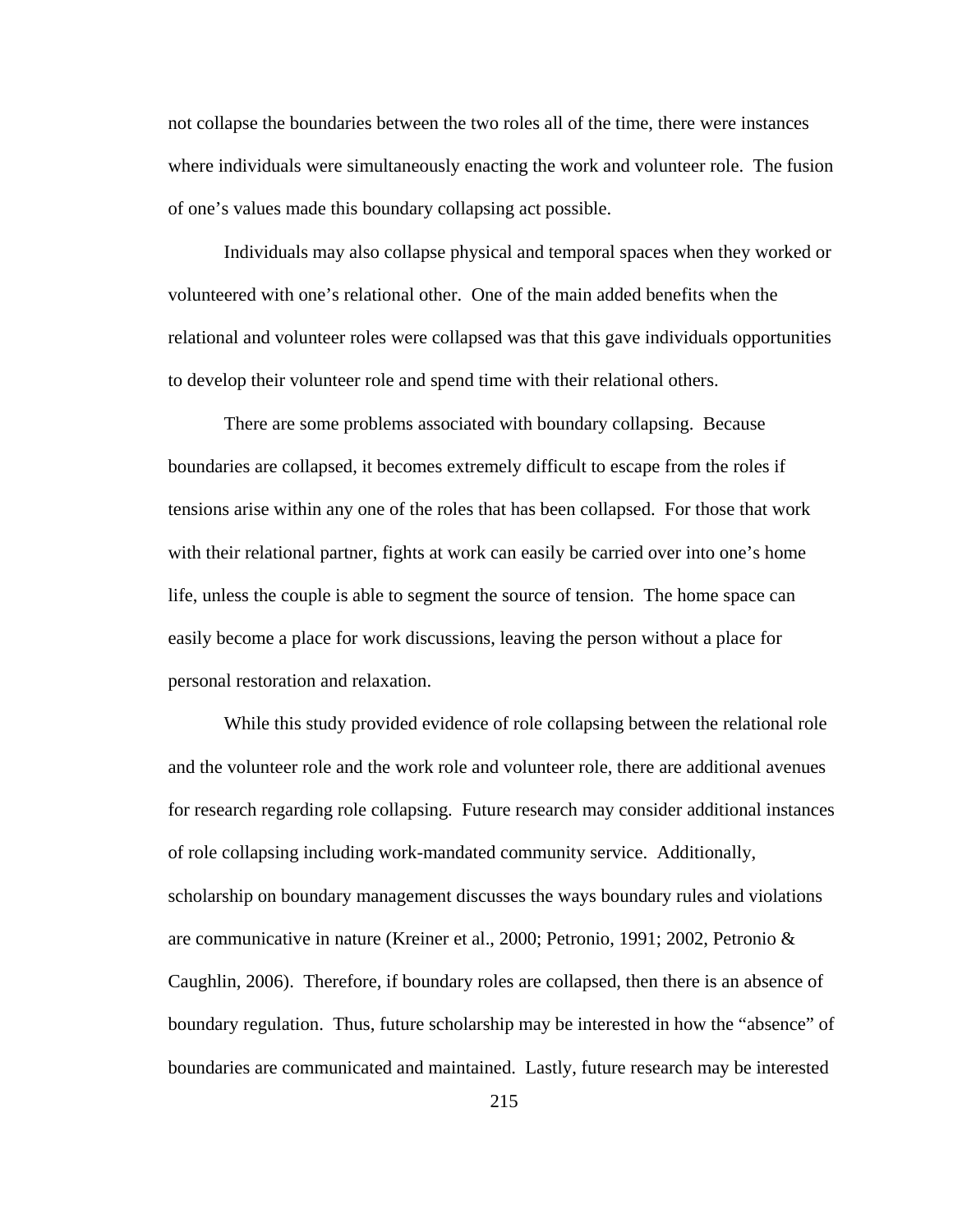in exploring the differences in role management outcomes between those who segment, those who integrate, and those who collapse role boundaries.

Each of these strategies (segmentation, integration, and role collapsing) were by participants as processes engaged in to manage roles. Whereas past scholarship has criticized prior research's dominant focus on role interaction outcomes (Kirby et al., 2003), this study focused on those processes individuals described using to manage and (re)negotiate boundaries. Furthermore, this study also provided evidence of ways in which individuals are empowered to enact personal agency by submitting requests to their employer that allow them to integrate roles. These requests included asking for time off to volunteer or by altering one's work schedule to accommodate the other two roles. This empowerment process confirms Kirby and colleagues arguments that work-family scholarship should begin focusing on the ways individuals feel empowered to make changes within the workplace.

In conclusion, while this study confirms and expands on research regarding roles and role management, there are still several questions that future scholarship must ask. Role management scholarship and boundary management scholarship will benefit from future research that looks at both the singular and dual process of boundary management. This study focused on the singular aspect in that it only approached boundary management from the perspective of the individual. However, each individual has her/his own boundary management processes and preferences that may conflict with other individuals' processes and perspectives. A dual perspective of boundary management will look beyond the individual to focus on the ways individuals and organizations or couples work to communicate, clarify, and (re)define the types of boundaries each person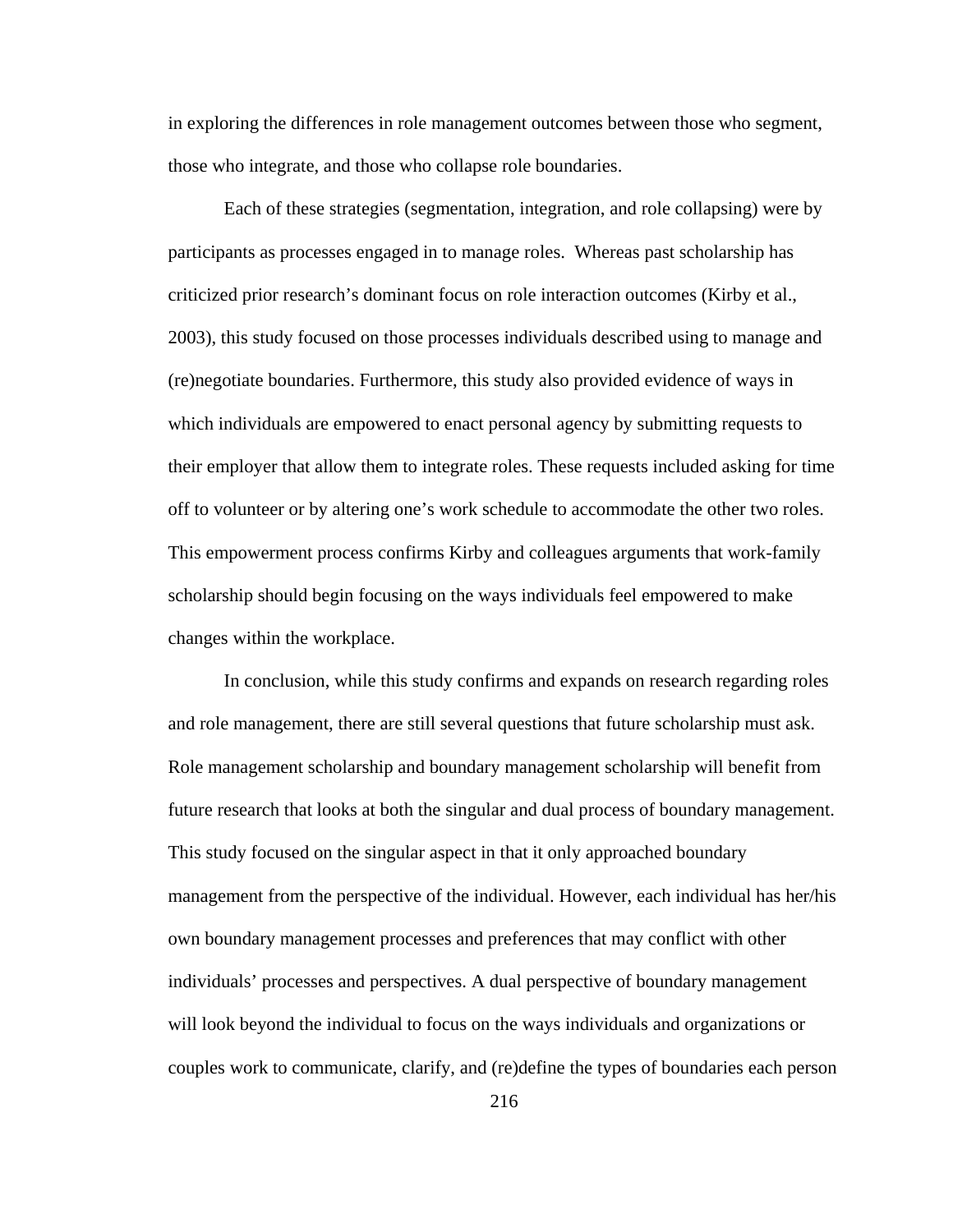uses singularly and collectively. In addition to focusing on the ways individuals articulate boundary management, scholarship may also be interested in how inacting certain boundary management tools influence our communication within each role. Nippert-Eng (1996a, 1996b) focused on how tangible artifacts demonstrate whether or not roles are integrated or segmented. A logical extension of this scholarship would be to understand whether or not discourses change as one shifts roles.

# **Identity**

Lastly, the study has major implications for organizational communication scholars' conceptualizations of identity. By focusing on the ways individuals discursively described their actions and behaviors within and across roles, the findings indicated that individuals reveal and operate at various levels of identity. The findings' impact on identity scholarship is two-fold. First, the findings from this study demonstrated that individuals engage in certain identity construction and negotiation processes while partaking in a role and managing various identities created for all roles. Secondly, the study articulated the ways identity and role management processes influence each other. The following section will further explore these two major areas of contribution by tying together past scholarship and the model of identity that is presented in Chapter Seven.

**Identity construction and negotiation.** Where this study significantly contributes to scholarship on identity is the focus on the ways individuals' discourse reveals various elements of identity occurring within the same embodied space. These findings support Tracy and Trethewey's (2004) conceptualization of the crystallized self that is multifaceted and complex. Like the crystallized self, the proposed model of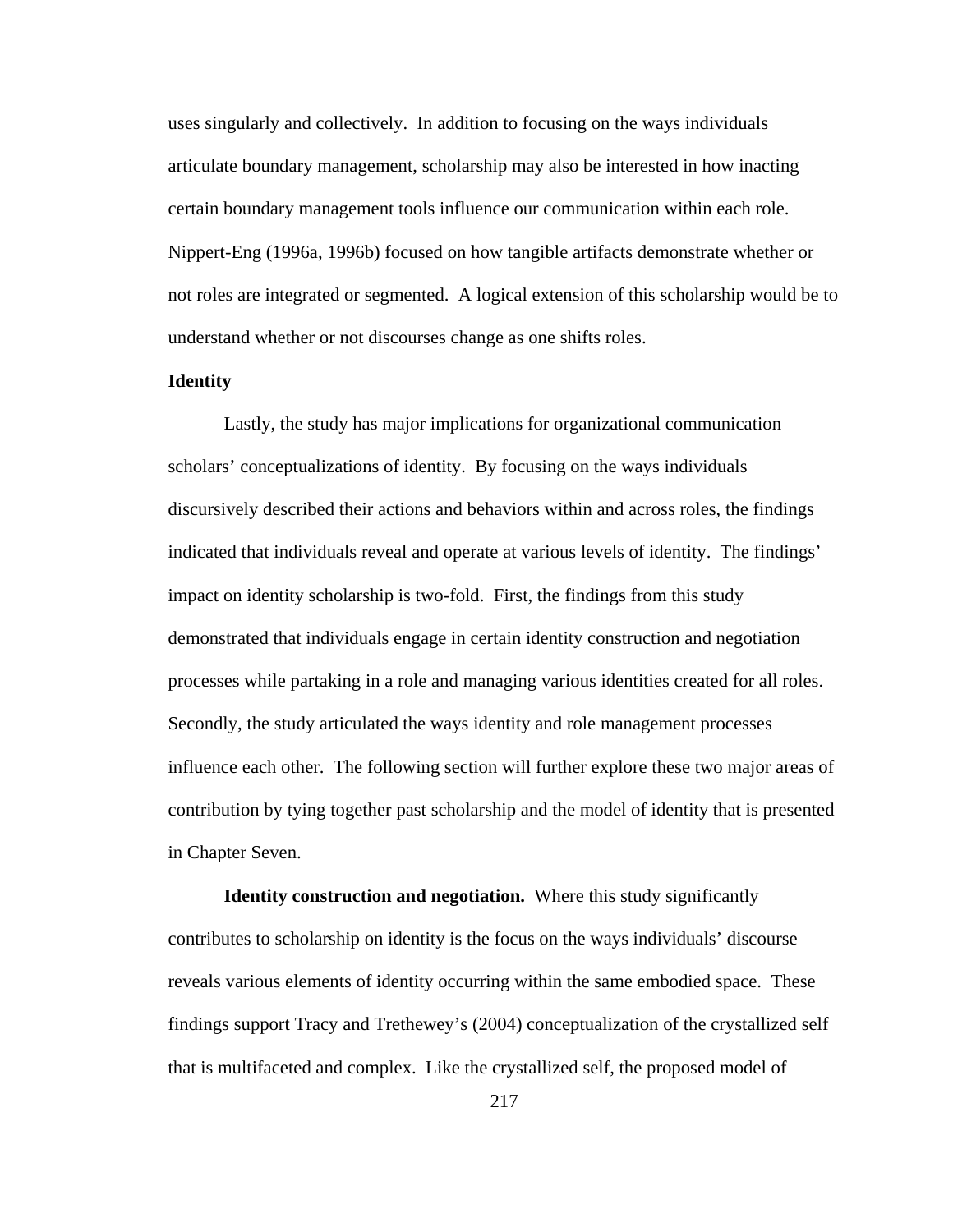discursive representations of identity negotiation processes indicates a self constructed of multiple layers of identity. The complexity of this model lies in how multiple role engagement influences different levels of identity and how these levels influence role engagement. The levels present in the proposed model were the types of identities the participants revealed through their discourse during the interview. When individuals used SLIs, they were articulating their social categories or group memberships. SLIs are consistent with Tajfel and Turner's (1986) social categorization theory. The use of these social categories by participants indicated how individuals view and identify themselves in relation to other individuals (Ashforth & Mael, 1989; Burke, 1969; Jenkins, 2000; Tajfel & Turner, 1986). Given that participants further define themselves through more complex identifiers, the use of SLIs during initial interactions may be an individual's attempt to regulate how much of one's identity is revealed.

The second level, BVSLIs, focuses more so on the ways individuals' beliefs and values influence their behaviors, role engagements, and identities. Beliefs and value systems are socially created and negotiated by members of the system. The culture of benevolence, of which volunteering is considered to be a part, adheres to beliefs of helping other individuals in need (Wilson & Musick, 1997). Because BVSLIs are tied to cultures, the meanings behind BVSLI are not fixed. Just like one's identity may collapse as one shifts cultures (Kondo, 1990), the meaning behind BVSLIs may shift or collapse as one moves from one culture to the next. For example, a BVSLI of family first may result in different SLIs, depending upon how the culture views a commitment to the family. In one culture, a commitment to the family may mean providing financially for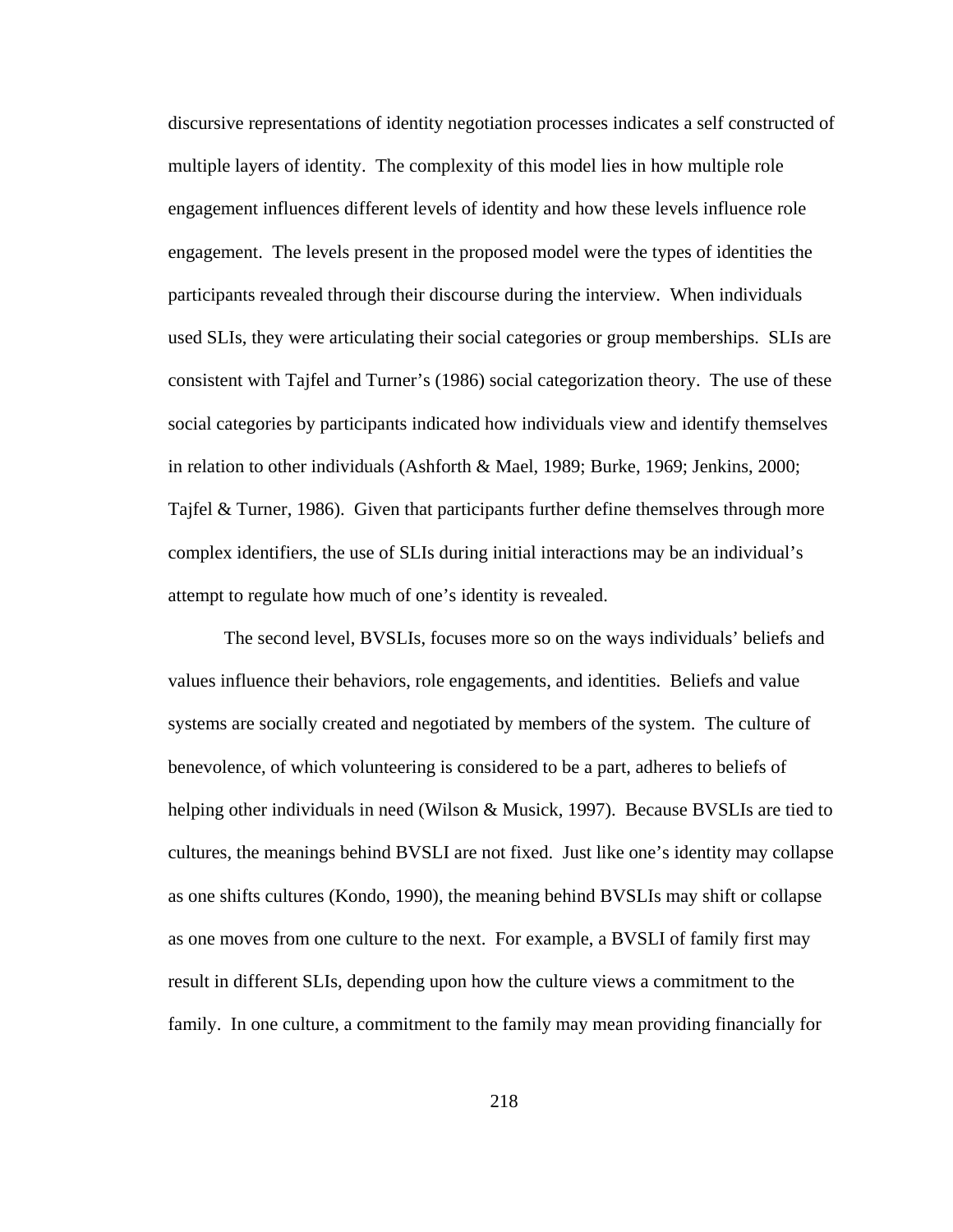the family whereas in others, valuing family may mean spending time with relational others.

The third system of identity revealed through participants' discourse is the central purpose identity (CPI). CPIs are what individuals articulated as being their passion or purpose in life. Participants discovered CPIs through role engagement. Some individuals discovered their CPI through volunteer roles, others through spiritual roles. As one engaged in roles, the meaning they assigned to their behavior within the role may or may not have influenced the other layers of identity. Participants articulated engaging in some roles in order to add purpose into their lives or discover a sense of purpose. These actions confirm Simpson and Carroll's (2008) conceptualization of a role as a vehicle that individuals take part in, where the actions enacted while in the role influence the identities of those individuals involved in the interaction. However, not all role engagements influenced one's CPI. Individuals could engage in roles without the role influencing the person's construction of the self.

These findings develop Simpson and Carroll's argument that role engagement influences identity. If the proposed model holds true, role engagement can influence identity in varying ways. Role engagement may only influence the individual at the SLI level by adding or subtracting social memberships; however, that may be the only level that is influenced by the role engagement. Just as individuals may belong to social groups without identifying with the social group (Ashforth & Mael, 1989), individuals may engage in roles without the role impacting BVSLIs or CPIs.

The proposed model presented in this study demonstrates the various layers and complexity of identity; however, one must remember that identity overall is in flux. Even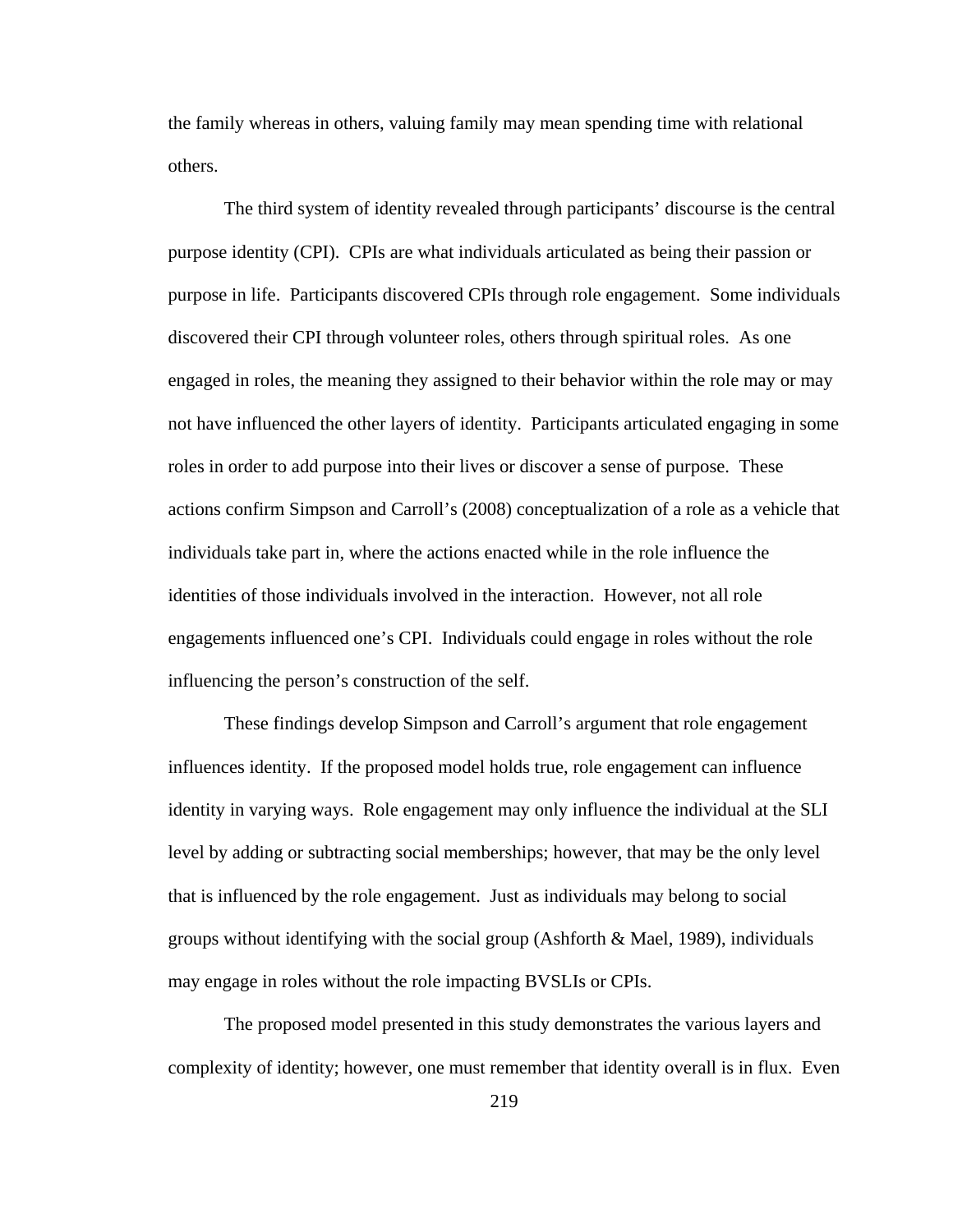though one's overall identity may give the impression that it is stable and fixed, overall identities shift based on the discourses that shape and constrain the definition of the self (Tracy & Trethewey, 2004). This study used the discourses of participants to discover how role engagement and identity interacted. Some participants described the ways role engagement led to a change in central purpose. Some individuals did reach a turning point where their central purpose went from being informed by role engagement to informing role engagement.

In situations where roles conflict, the individual is faced with a decision between roles and may often choose the role that is most salient (Goode, 1960; Rothbard  $\&$ Dumas, 2006). However, this findings from this study indicated that sometimes the less salient role is the role that wins. Just as cultures may shift and change the meaning behind one's identity, role interactions may force the individual into (re)negotiating identity and how one engages in behaviors that enact identity. In situations where roles conflict or one's priorities are inconsistent with BVSLI or CPI, a person is placed in the situation of (re)negotiating the expectations of others in the relational, work, or volunteer role system. Several participants in the study described ways in which their actions and priorities were not coordinated. These individuals described refocusing the self or renegotiating their roles to make them coincide with their priorities. These processes of altering one's priorities and actions in light of one's identity are an additional form of identity work. In line with identity work scholarship, the process of (re)prioritizing SLIs and BVSLIs to be in line with CPIs is similar to the process of managing individuals' personal definitions of the self in relation to other's definition of the self (Sveningsson &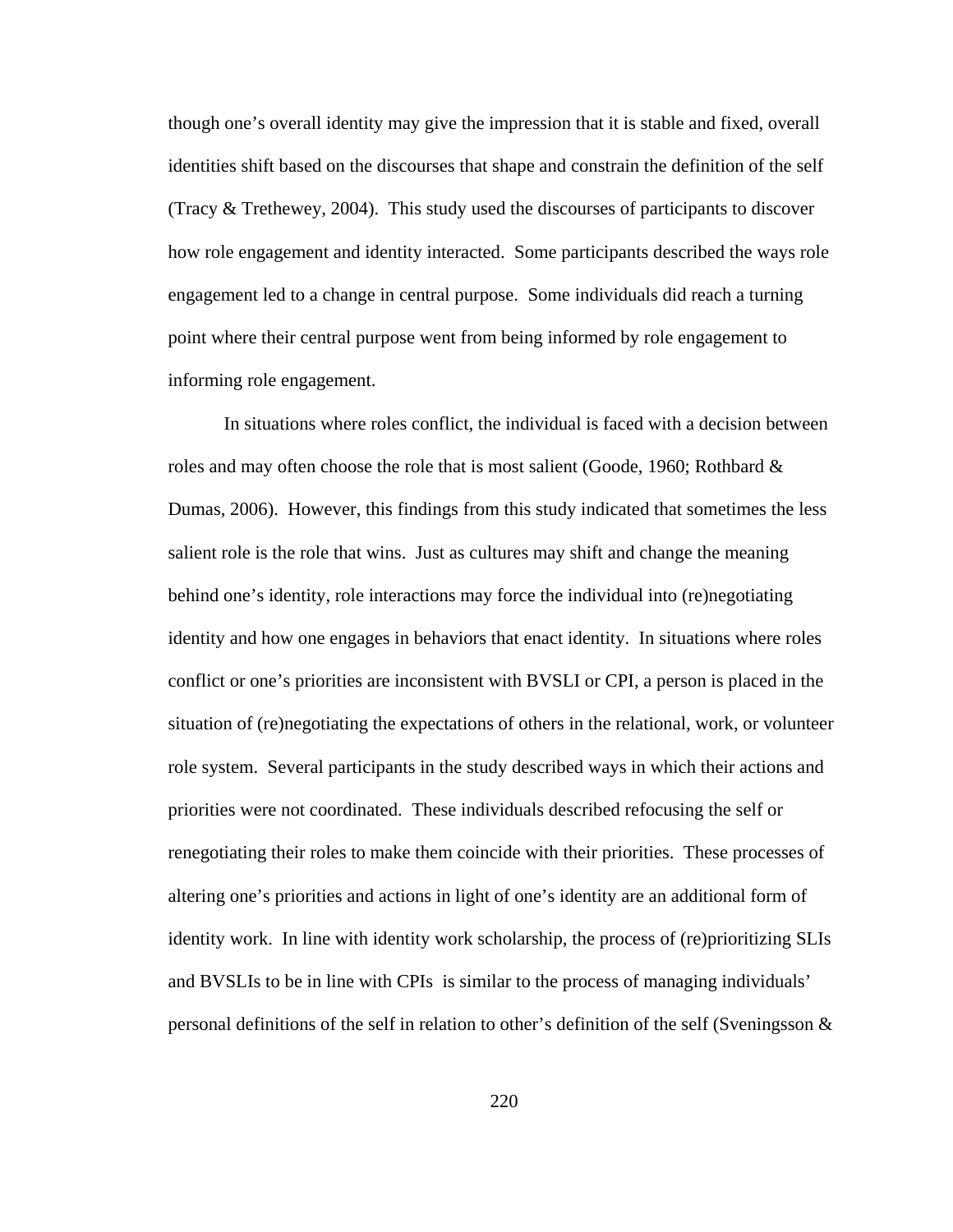Alvesson, 2003). However, these processes of influence are not unidirectional, but bidirectional.

**Identity and role engagement.** Rothbard and Dumas (2006) were correct in posting that individual identity influences how individuals manage role, however, Rothbard and Dumas's assumption that identity was anchored by a particular role was not supported. Instead, the researcher found that one's purpose in life, or CPI, anchored one's identity and how one managed their roles. Those who did not have a clear understanding of one's CPI, engaged in roles to discover one's CPI. Furthermore, one's CPI was also subject to change as individuals engaged in roles and in social interactions with others. This process coincides with Scott and colleagues' (1998) structuration theory of identity. CPI is a fluid form of identity that is both a resource and an outcome. Individuals may use one central purpose in guiding them to make decisions regarding BVSLI and SLIs in situations where roles and beliefs systems conflict. Additionally, CPI may inform the types of roles or belief systems that make up the other two levels of identity. CPI also becomes an outcome in that engagement in roles and one's beliefs systems influence the CPI. Individuals may engage in additional roles in order to discover, change, or reify their CPI.

Where this study's findings depart from Scott and colleagues' (1998) structuration theory of identity is that this study accounts for the discursive representations of one's identity, or identifiers. The structuration theory of identity primarily focuses on the ways identity itself serves as resources and outcomes as individuals enact certain identities. During the process of enacting identities, the individual forms an attachment to an identity, which in turn becomes their identification. This study introduces a new term,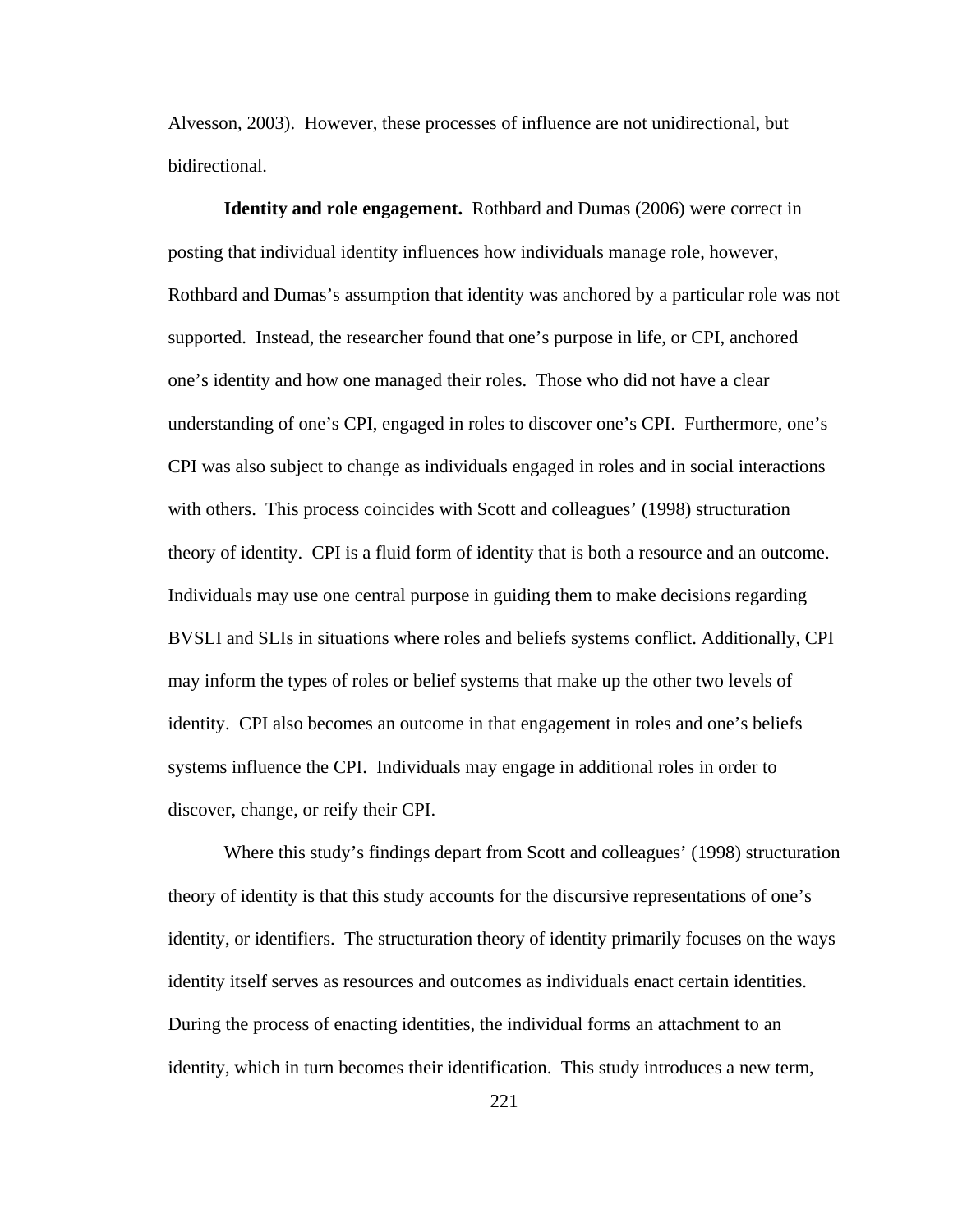that of identifiers. In contrast to the identities themselves, identifiers are the labels individuals use to describe those roles, social memberships, belief systems, or purposes that influence identity. Identifiers account for the way our identities are manifested in discourse. Claiming to be a member of a social category or using terminology that coincides with a spiritual belief system are outward communicative manifestations of differing layers of identity.

While the model developed in this study emerged from empirical data, the model itself will benefit from further testing. First, this model is primarily built on discursive representations of individuals' identity. Future research may be interested in comparing the model presented in Chapter Seven to other models of identity. Future researchers may also be interested in testing the model within one system (e.g., work systems, relational systems, or volunteer systems). Rather than accounting for one's overall multiple roles, some researchers may be interested in testing the model against the multiple roles a person engages in within the workplace. Secondly, the model is developed using the three roles of interest in this study, thus there may be other additional roles that future researchers may wish to incorporate to determine whether or not the connections between levels of identity are still present.

**Dialectic of Social Identity.** Lastly, the findings from this study provide some empirical data for Jenkins' (1996) dialectic of social identity. Jenkins' argued for a more complex conceptualization of social identity. He argued that social identity is constructed both within moments and across moments in one's life. Using role theory, this study demonstrates the way identity can be constructed within roles as well as across roles. As one reifies or negotiates their roles, the identity within a role may vary. A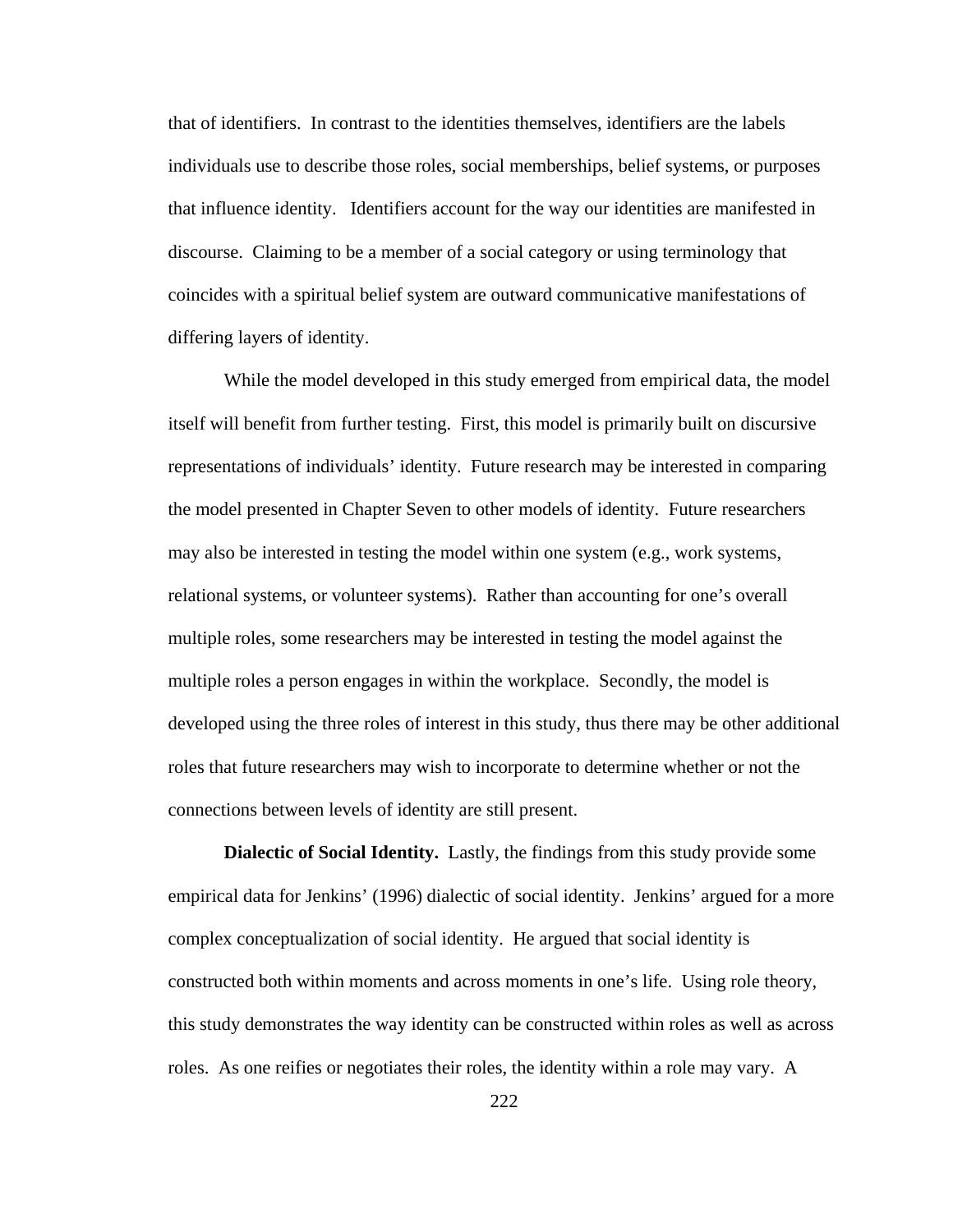person may view a role as meaningless and not salient to one's overall identity. Even though the individual engages in the role, the role itself may not impact the person's identity. Only looking within this role to understand one's identity would result in an incomplete understanding of one's identity. First, one would ignore how one's identity may be influenced by other roles in one's life. Secondly, one does not account for the way roles relate to each other. For example, if one's work role is necessary for the fulfillment of one's family role duties, one's identity is influenced by both roles individually as well as the way the relationship between the roles.

By accounting for the way the connection between roles influences identity, one is capable of understanding how individuals supplement current roles by seeking out new roles. Individuals may seek out other roles, such as the volunteer role, in order to seek out a purpose, passion, or merely supplement the lack of gratification they experience from their current set of roles. Even though each role constructs a different identity, one's overall identity is affected by one's identity within each role and the interplay between all three types of identity.

While Jenkins' theory on social identity provides a comprehensive view of social identity within and across roles, additional application of this theory is needed. This study happens to be one of the few studies to apply Jenkins theories to the process of identity formation and representation. While this study does support and provide empirical evidence for the dialectic of social identity, additional research regarding multiple role management should consider using this theoretical lens.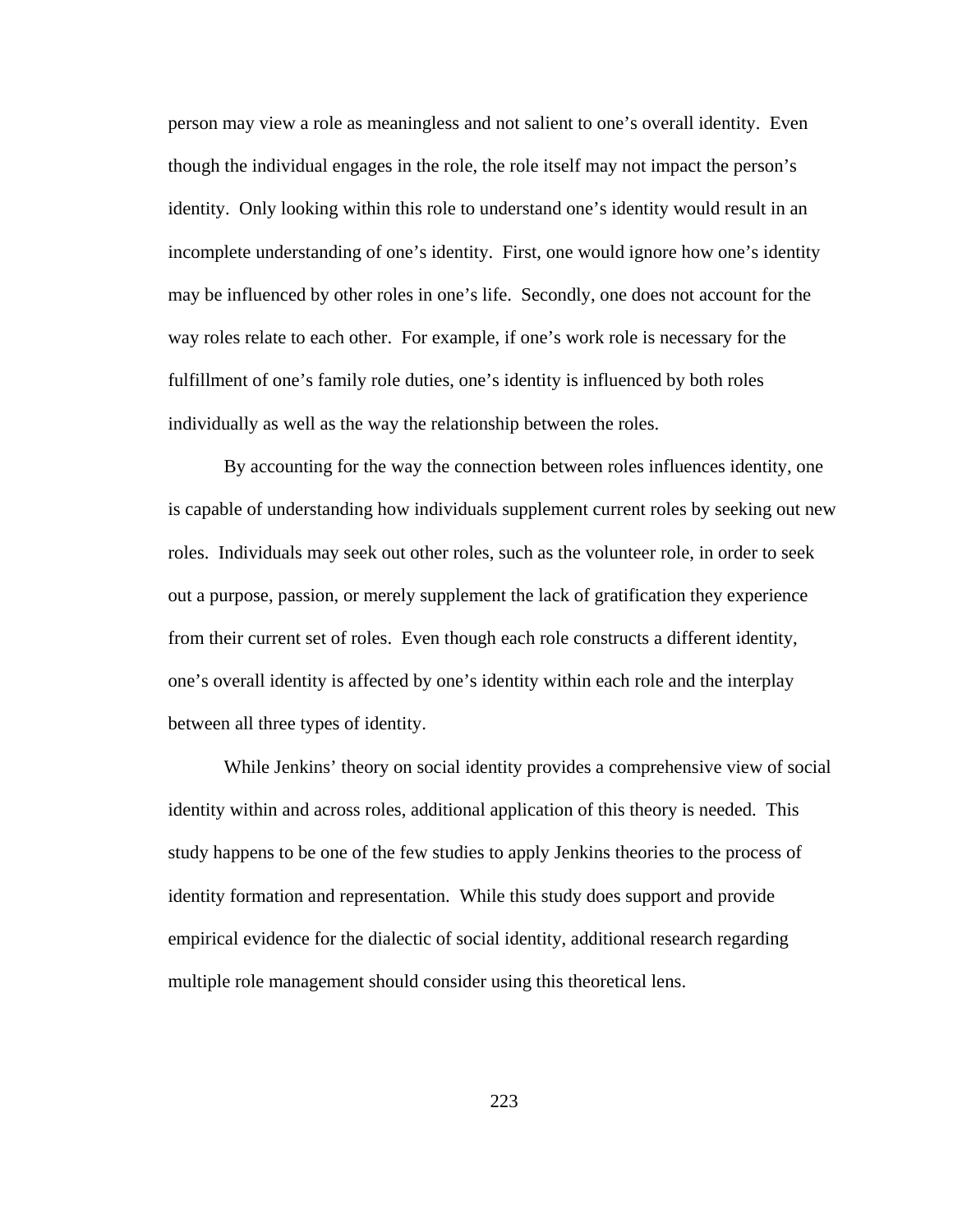#### **Practical Implications**

The genesis for this study was an interest in understanding the factors that influence volunteer behavior. The goal was to find alternative explanations for the changing nature of volunteering. One of the major arguments surrounding volunteering is that the activity itself is on the decline (Putnam, 2000). As discussed in the first chapter, the goal of this study was to take an alternative approach to the changing nature of volunteering by focusing on the lived experiences of volunteers, specifically on the ways volunteers manage multiple roles and how this influences identity. In addition to providing several theoretical contributions regarding multiple role management and identity, this study also yielded several practical implications for employers, volunteer managers, and individuals.

#### **Implications for Employers**

Even though this study mostly looked at multiple role management and identity from the perspective of the person engaging in multiple roles, implications may be derived for employers and managers of organizations. There were a few managers among the participants who articulated using either segmentation or integration strategies. Those managers using segmentation strategies during work hours (4 men) did so in order to make sure that they were setting an example for their employees. Those managers using integration strategies (2 women) attempted to foster a work environment where everyone in the organization was able to integrate their roles. By fostering an organization where segmentation of roles is embedded in the culture of the organization, individuals may feel disempowered to leave work, receive/make personal phone calls, or other forms of work role integration. On the other hand, those managers who fostered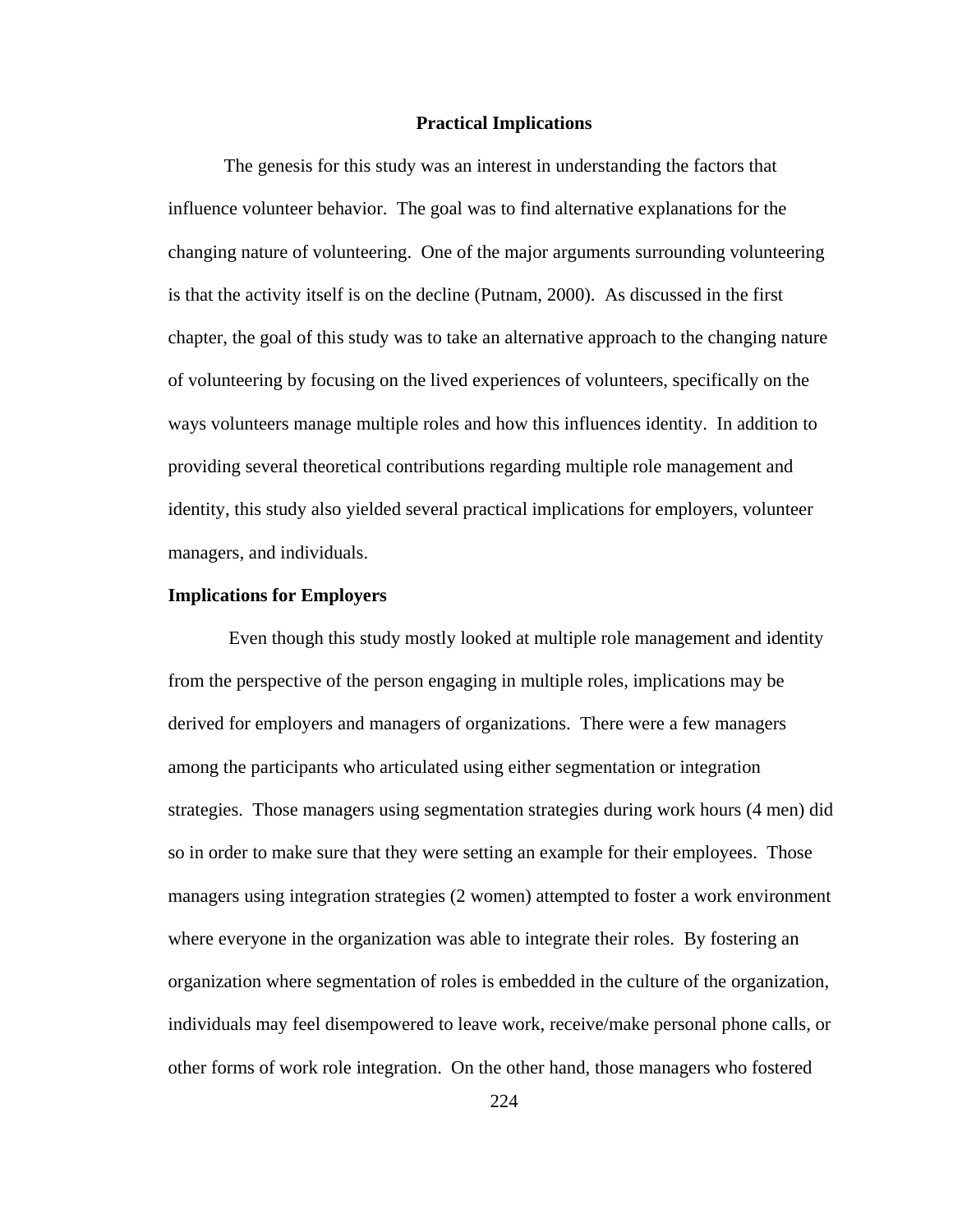cultures which approved and somewhat encouraged role integration, also engage in personal integration strategies including working from home, contacting family members from work, engaging in the volunteer role at work, and other forms of role integration. Future research in this area may look at the organizational rules created by leaders in the organization and how these rules either constrict or foster the ways employees choose to manage their roles.

In terms of the volunteer role, managers may be interested in the ways the volunteer role is tied to the employee's identity. If the volunteer role adds some level of meaning for the individual, the influence of the volunteer role may enhance the employees work. Furthermore, the employees may seek out different volunteer roles that coincide with one's belief system or purpose in life. Those organizations that wish to incorporate volunteering into the workplace by having employees as a group volunteer at an organization, may also consider incorporating other forms of autonomous service. For example, rather than planning corporate volunteer days, organizations may give their employees the agency to select the types of volunteer activities they wish to incorporate into their roles.

#### **Implications for Nonprofit Organizations**

Turning to the volunteer role, there are many steps nonprofits can take to assuage some of the role strain that can stem from adding in an additional role. The concept of role collapsing demonstrates one way individuals attempt to incorporate the relational role and volunteer role. Using this data and the benefits of role collapsing, nonprofit organizations may consider creating and marketing volunteer opportunities that appeal to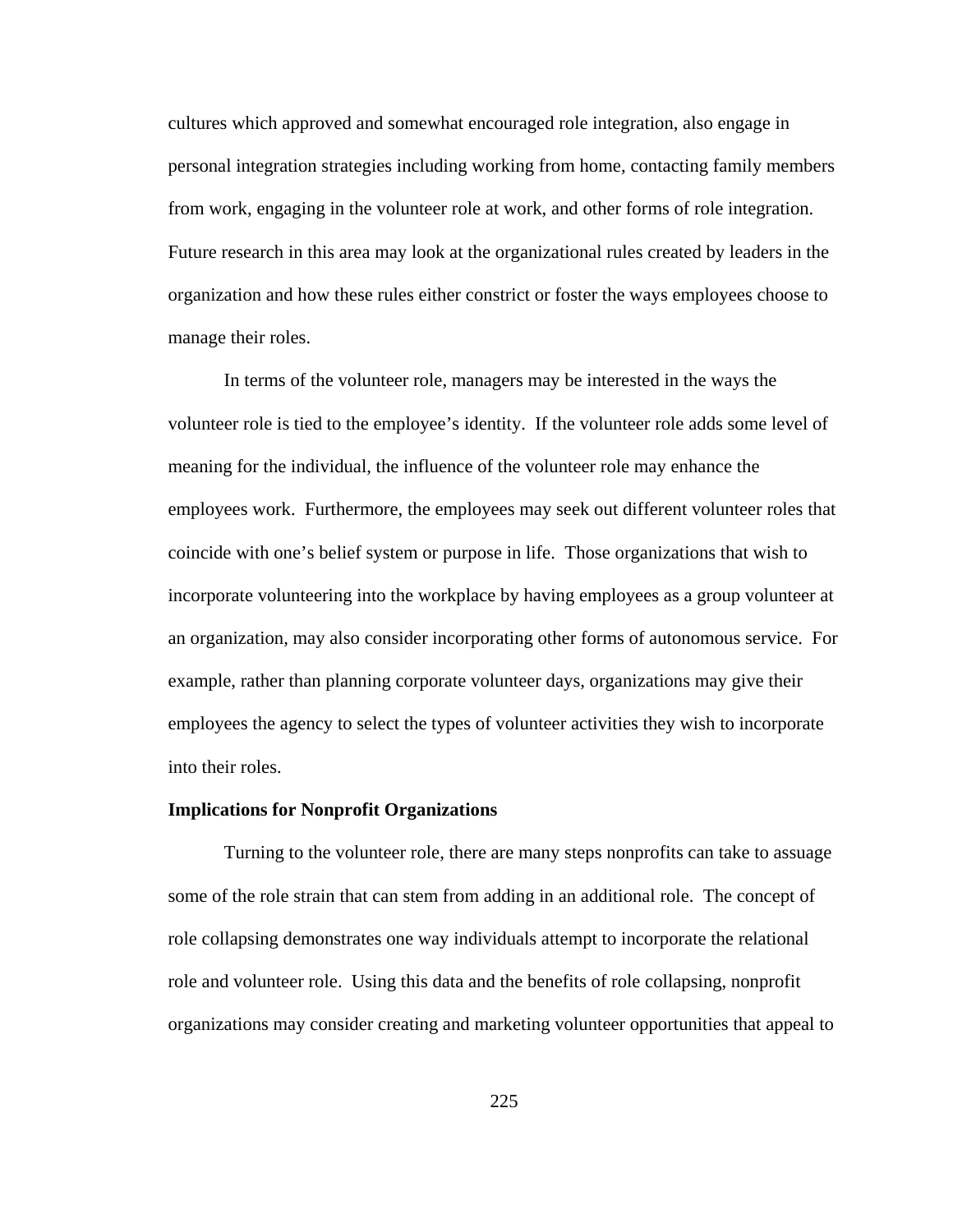families and other relational others as a unit. This suggestion includes demonstrating ways families and couples can help the volunteer organization as a unit.

Secondly, the addition of a role creates additional demands on one's time; thus nonprofit organizations must also consider the amount of time pressures they place on the individual. During one of the interviews, a participant described the way a member of the board berated a volunteer for not being available for an activity. Because of the multiple demands on one's time, there may be instances where increased time expectations from one role will impact one's engagement in another role. Volunteering is also viewed as a form of donated time. With monetary donations, there may be situations where emergencies or one-time purchases may limit the amount of funds a person has to donate. The same can be said about one's time. The amount of time an individual has to donate may fluctuate. By viewing time through this economic lens, nonprofit volunteer organizers may approach reductions in time the same way that they may approach reductions in a person's personal finances. Thus, there may be situations where a person can only volunteer for one or two hours a month. Nonprofit organizations may be interested in creating a wide variety of volunteer opportunities that help those individuals with low temporal funds and those with large temporal funds.

#### **Implications for Individuals**

There are two primary applications on the individual level. The first implication is the value of role engagement in discovering one's identity. Those individuals who seek to uncover a sense of purpose or passion in life may consider incorporating additional roles. This study demonstrated the way incorporating the volunteer role may lead to added benefits. In addition to gaining skills and emotive benefits from the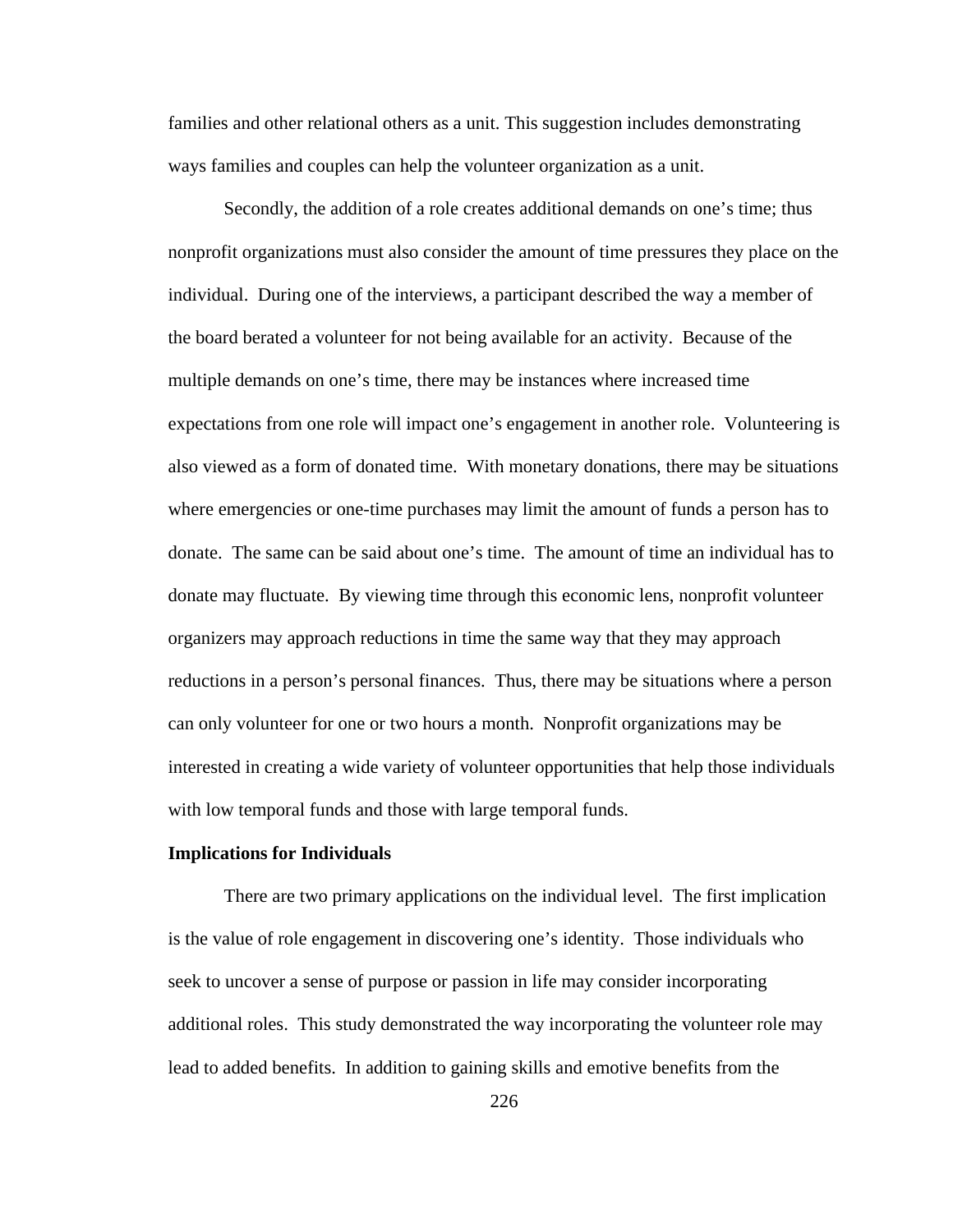volunteer activity, the act of engaging in the volunteer role may impact the person's construction of identity. Specifically, the act of volunteering may impact the CPI.

The second major implication relates to the role management process individuals use to manage multiple roles. Since time is a fixed resource (Marks, 1977), managing roles inevitably means managing time resources. The discovery of role collapsing is one way a person can engage in volunteer activities, receive the benefits of engaging in volunteer activities, and not take away from the time one would spend with relational others. Role collapsing is a valuable tool that allows the person to engage in additional roles while still being able to develop relationships with others.

## **Strengths**

This study is one of the first forays into the ways individuals both engage and manage multiple roles and how these processes influence individual identity. This study took several procedural steps to avoid building scholarship on taken for granted assumptions. First of all, this study sought to clarify and confirm that individuals articulate roles as separate before discussing the ways individuals managed roles. Secondly, this study separated the concepts of role and overall identity allowing for the presence of multiple roles and identities within the same embodied space.

There were also several methodological strengths to this study. A variety of participants were interviewed including individuals from different socio-economic, spiritual, relational, and volunteer backgrounds. Furthermore, the use of in-depth conversational interviews yielded a rich data set upon which these conclusions were based. However, any study is not without its limitations.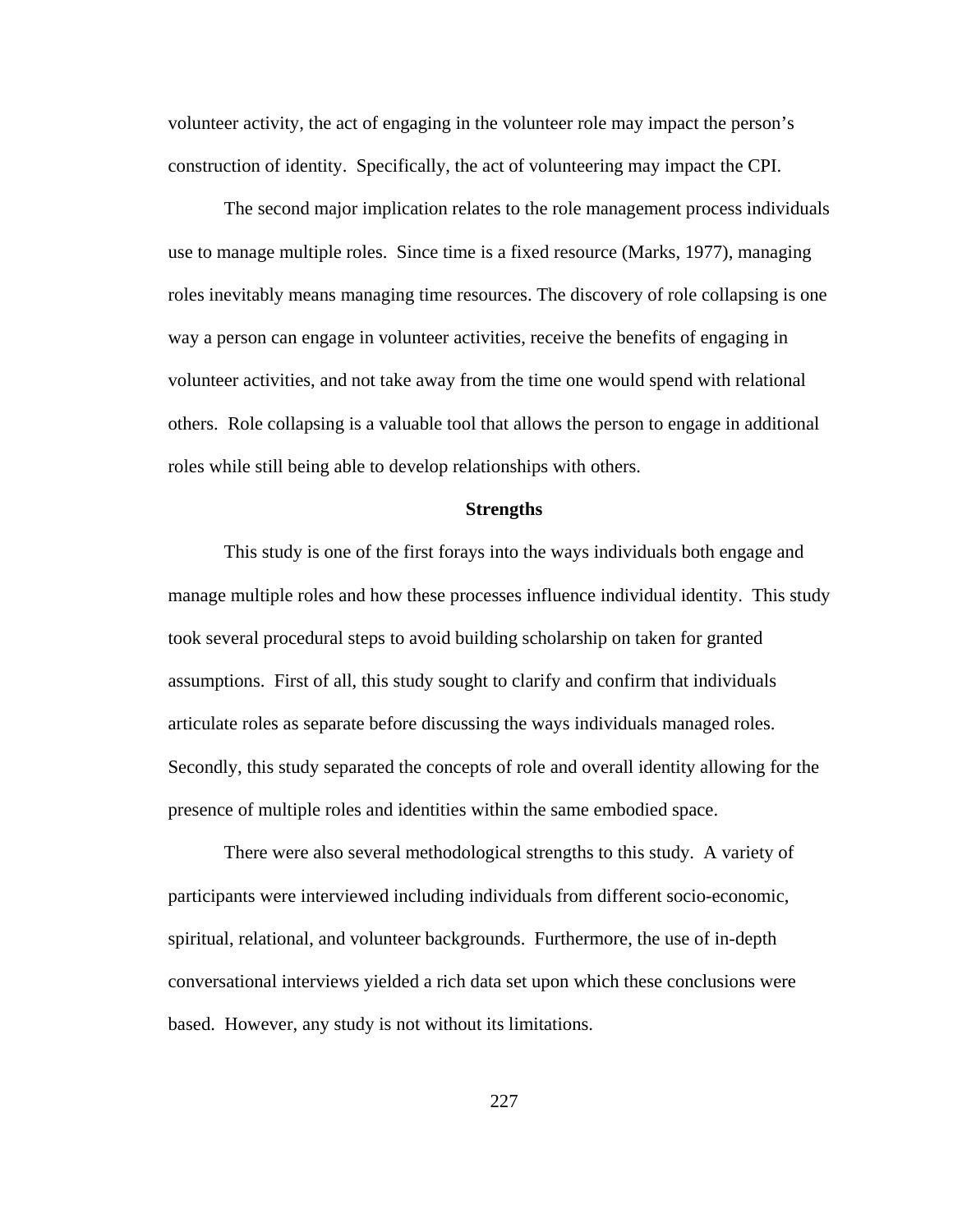### **Limitations**

One of the major limitations in this study can be found in the data collection process. As participants were identified and recruited for the study, the researcher noticed some level of homogeneity among the participants. While the researcher was able to achieve heterogeneity in terms of most of the demographic variables in the study (e.g., gender, work, volunteer activity, etc), there was a lack of racial diversity among participants. The researcher used a snowball sample to identify participants (Lindlof  $\&$ Taylor, 2002). Halfway through the interviews, the researcher noted that there were problems in terms of racial diversity and gender. The researcher contacted several nonprofit managers in a midwestern college town to in order to locate additional participants to diversify the participant sample. Because of this process, the researcher was able to sample additional men. However, during the conversations with nonprofit managers, the managers themselves said most of their volunteers were white females. This trend even occurred with one organization that specializes in creating programs to tutor Hispanic children and build the Hispanic community. During an interview with an African American participant, he described how minority communities needed to "raise the profile" of minorities among those who volunteer. He acknowledged that minorities do volunteer, but their numbers were far less than the white community who volunteers. Thus, even though the researcher took several steps to locate additional minorities, the lack of diversity in the sample may be a reflection of who does and who does not volunteer.

Additional research in the area of volunteerism may be interested in discovering how certain races enact the volunteer role. Several of the minority participants described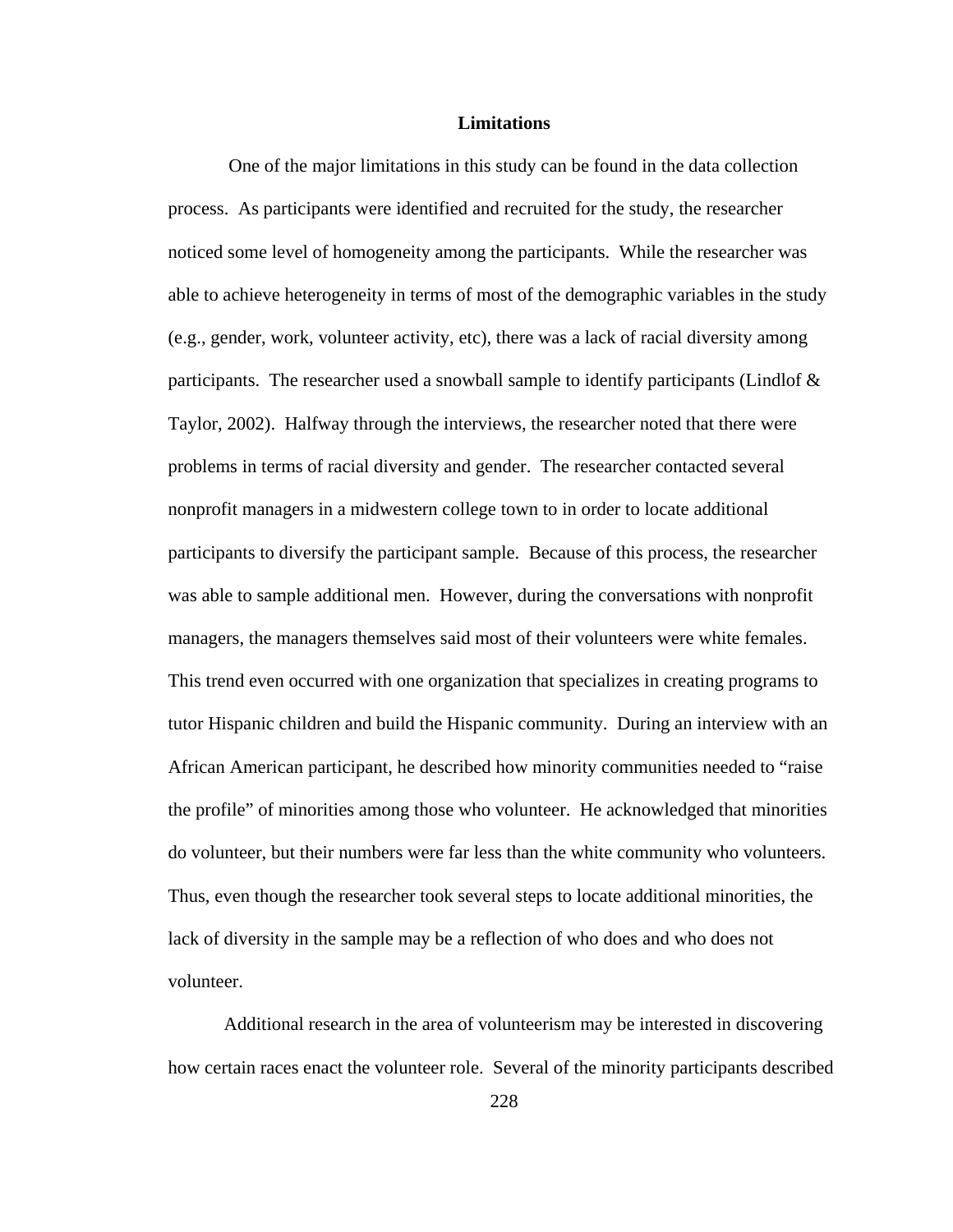at least one volunteer role they enacted that helped their fellow minority members. This connection between one's race and the type of volunteer activity one does was not articulated by Caucasian participants in the study. Thus, additional research may be interested in understanding the common phenomenon of volunteerism within certain ethnic groups.

Another limitation of this study is the actual method used to collect the data. While in-depth interviews did provide a rich reflection of individuals' experiences, these were the reflections that were most available to the participant at the time of the study. Conducting multiple interviews with participants over a period of time may yield additional stories and reflections that were not immediately accessible to the interviewee at the time of the interview. Furthermore, interviewing participants multiple times will account for the ways individuals alter their own boundary management processes and identity over time.

Additionally, choosing the interview method limits the researcher's ability to take into the account cultures that impact identity formation and boundary management. Conducting an ethnographic study within a workplace would give the researcher an opportunity to view in-the-moment boundary management processes that occur. This inthe-moment management of conflict processes may contradict or reify the strategies a person claims to use in managing boundaries. Furthermore, using an ethnographic lens gives the researcher the opportunity to witness the social (re)construction of boundaries as boundary breaches occur.

One other limitation of the method is that individuals were interviewed by themselves. Thus, the author was only able to collect data on the individual's perspective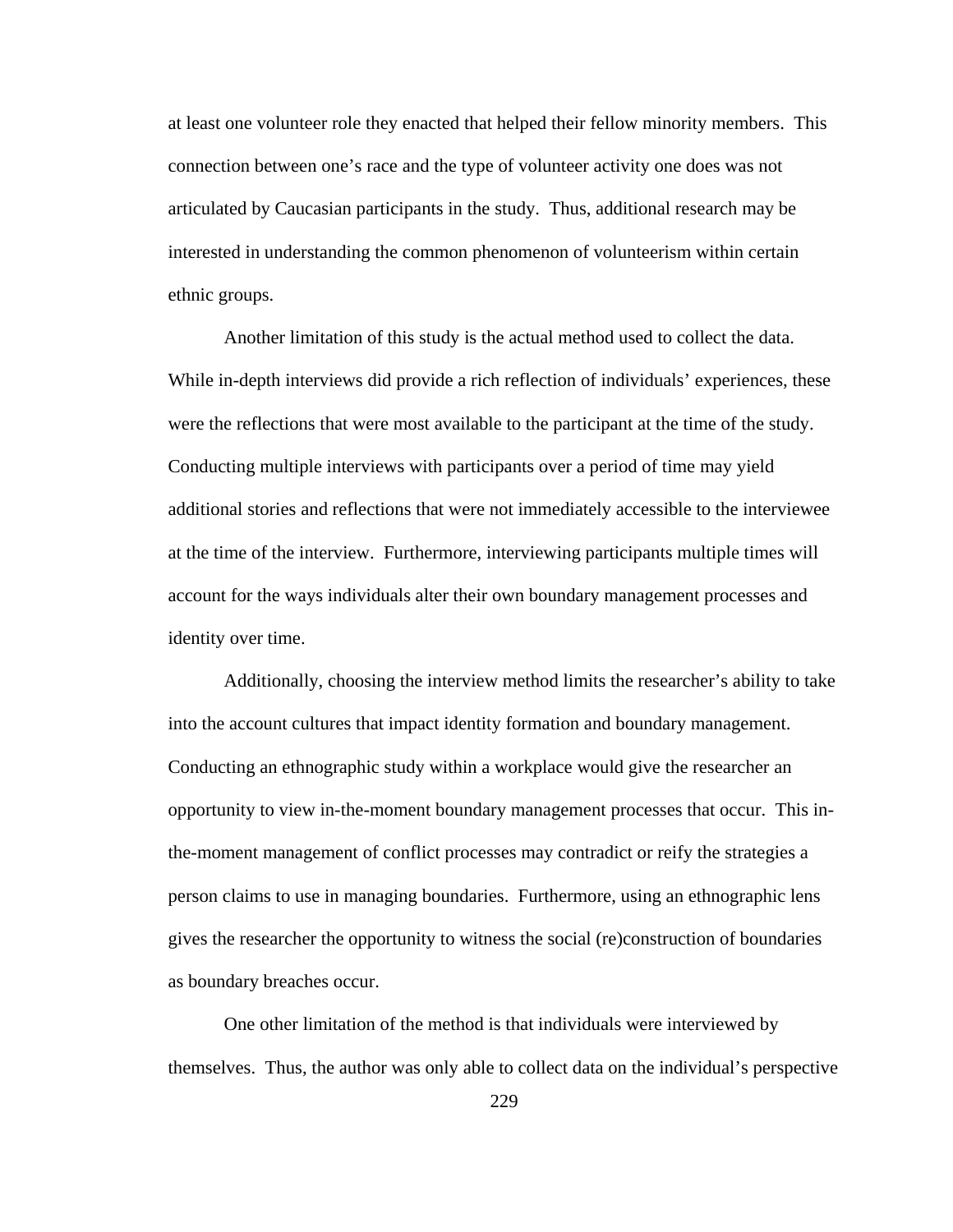and personal reflection of boundary interaction. There exists the possibility where individuals felt they did not experience conflict, yet relational others or co-workers would argue that conflict did indeed occur. Thus, future research on couples or groups about managing roles and identities could provide further useful insights.

## **Conclusions**

The broad scope of this study sought to understand the nature of volunteerism, role management, and identity and how these three concepts interacted with each other. There are two levels of findings in this study. The findings have important implications for each individual area of research. This study validated the assumptions that roles are distinct and that role management is a process of managing roles that individuals articulate as separate. Additionally this study places role boundary management in a communication context by arguing that the boundaries surrounding roles are created through socially negotiated rules. Also, the researcher spent some time discovering the ways volunteers articulated the act of volunteering. The results confirm and contradict previous definitions of this behavior. Lastly, the study confirmed and expanded on current scholarship regarding the ways individuals discursively manage role interactions.

The findings from this study also have important implications for how these research areas interact with each other. Whereas the connection between role management and identity was previously assumed to occur in one direction, this study found that role management and identity engage in processes of mutual influence.

Overall, this study challenges, confirms, and expands scholars' current understanding of the concepts of roles, role management, and identity, particularly in relation to volunteering. Furthermore, this study serves as an example of how a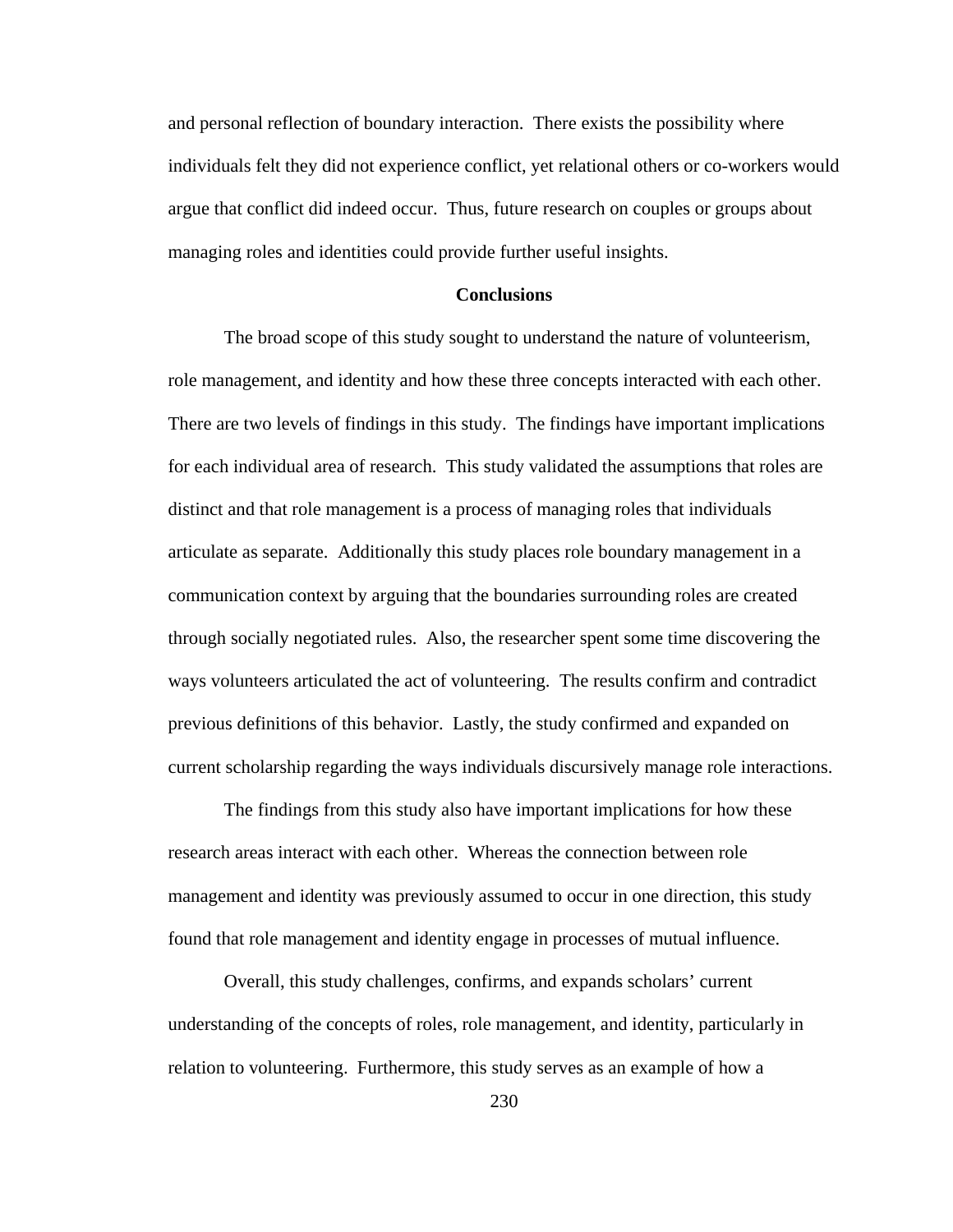phenomenological lens may serve to both understand concepts while discovering connections between concepts. While this study has led to many interesting conclusions regarding the topics of study, the study itself is predominantly foundational. Future research should continue to confirm and challenge the ways scholars conceptualize volunteering, role management, and identity.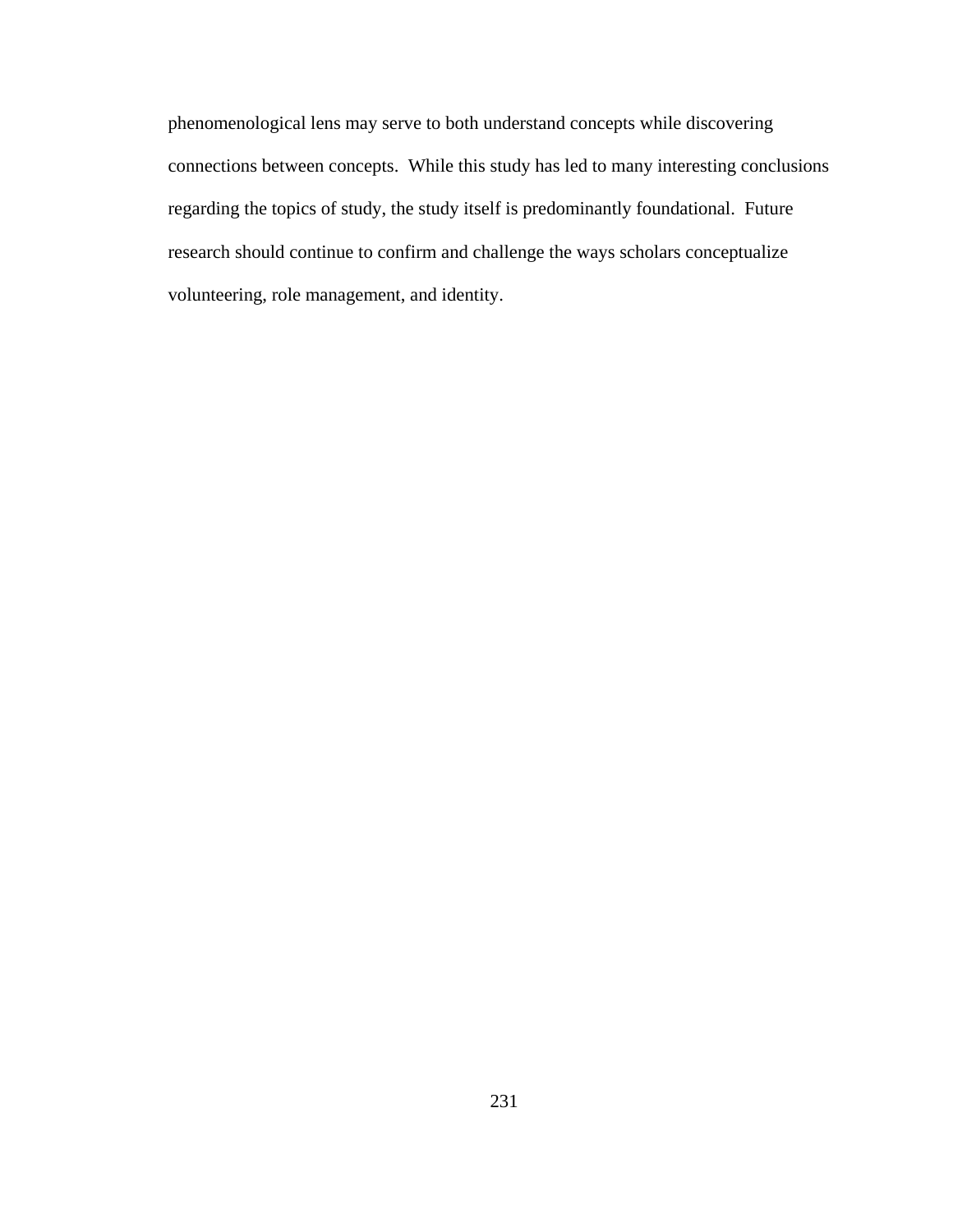## APPENDIX A

# Interview Protocol

*1.* Let's start off with a hypothetical situation. Say you were to meet someone for the first time at a cocktail party or a meet and greet. Tell me what you would tell that person.

Content Area Probes

- *a.* Family Life/Social Life
- *b.* Work Life
- *c.* Outside Activities/Hobbies
- *2.* Describe a typical day at work.
- *3.* Describe for me situations, if any, where things, people, or situations outside of work affected your work day?
- *4.* How did you manage these situations?
- *5.* How did you juggle the multiple responsibilities?
- *6.* What about situations where you had to physically leave your place of work?
- *7.* Describe situations, if any, where you were at home, vacation, or with your family or friends and had to deal with things related to work?
- *8.* How do you try to manage these two roles?
- *9.* In the hypothetical example you mentioned that you spend time volunteering with (insert name or activity). Tell me a little more about this activity?

## Content Probes

- *a.* Length of time involved
- *b.* Type of labor involved
- *c.* Benefits the person receives from the activity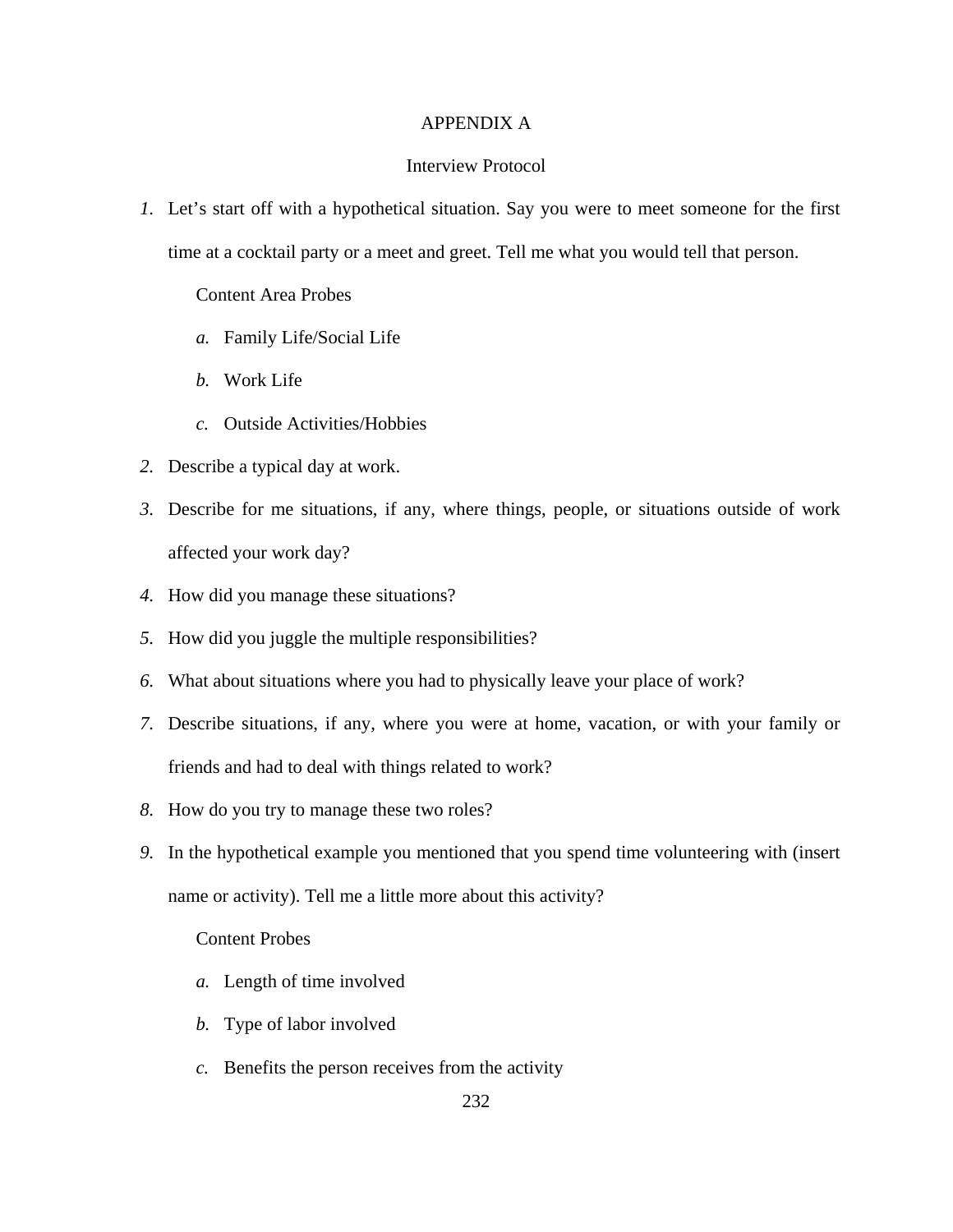- *d.* If the person views the activity as a role
- *10.* Have there been situations where work or family issues came up when you were volunteering? If so, please tell me a little more about these situations.
- *11.* Were there ever situations where you had to postpone helping an organization or had to back out of helping an organization? Describe those situations or what was going on in your life at the time.
- *12.* Was there ever a situation where you thought of backing out, but decided not to? What was going on in your life?
- *13.* What reasons led you to follow through on your commitment?
- *14.* How do you manage to integrate a volunteer role in your current life?
- *15.* How have you managed to integrate volunteering throughout your life?
- *16.* Reflecting on past volunteer experiences, what would you say have been the benefits of those activities?
- *17.* Today we've talked a lot about different areas of your life. Looking back at the conversation we've had, how would you describe yourself to someone now?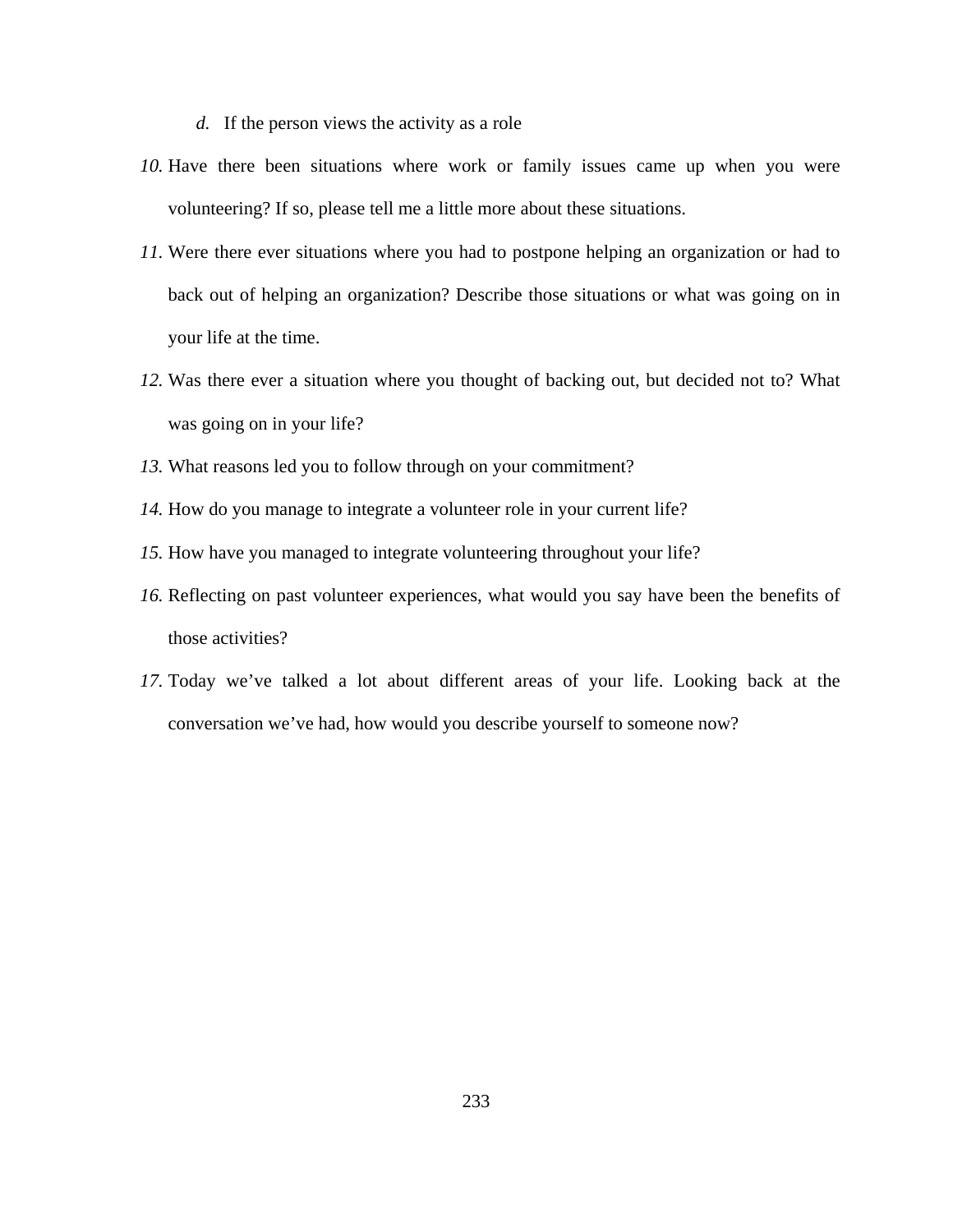# APPENDIX B

| Job Title:                                                                                                             |
|------------------------------------------------------------------------------------------------------------------------|
| Job Status: $\Box$ Full-time $\Box$ Part-time                                                                          |
|                                                                                                                        |
|                                                                                                                        |
| Organization/Organizations Currently Volunteering for: __________________________                                      |
| Type of Current Volunteer Activity with Current Organization: ___________________                                      |
| <u> 1989 - Johann Stoff, deutscher Stoffen und der Stoffen und der Stoffen und der Stoffen und der Stoffen und der</u> |
|                                                                                                                        |
|                                                                                                                        |
| Marital Status: $\square$ Single $\square$ Serious Dating Relationship $\square$ Engaged $\square$ Married             |
| $\Box$ Separated $\Box$ Divorced $\Box$ Widowed                                                                        |
|                                                                                                                        |
|                                                                                                                        |
|                                                                                                                        |
|                                                                                                                        |
|                                                                                                                        |
| If applicable, how would you characterize your spiritual/religious affiliation?                                        |
|                                                                                                                        |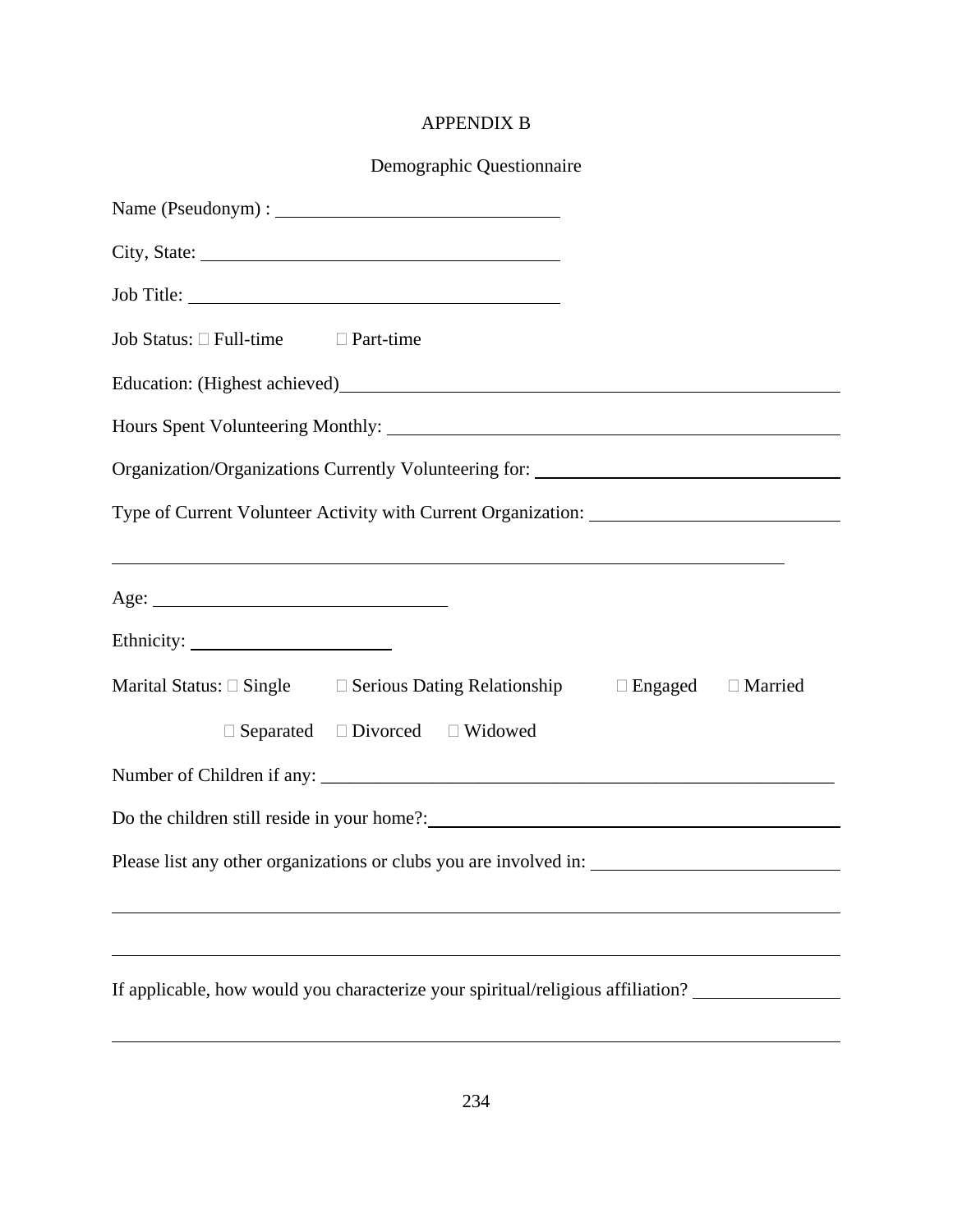## References

- Adams, G. A., King, L. A., & King, D. W. (1996). Relationships of job and family involvement, family social support, and work-family conflict with job and life satisfaction. *Journal of Applied Psychology, 81,* 411-420.
- Alvesson, M. (2000). Social identity and the problem of loyalty in knowledge-intensive companies. *Journal of Management Studies, 37,* 1101-1123.
- Alvesson, M., & Willmott, H. (2002). Identity regulation as organizational control: Producing the appropriate individual. *Journal of Management Studies, 39,*619- 644.
- Alvesson, M., Ashcraft, K.L., & Thomas, R. (2008). Identity matters: Reflections on the construction of identity scholarship in organization studies. *Organization, 15,* 5- 28.
- Ashcraft, K. L., & Threthewey, A. (2004). Developing tension: An agenda for applied research on the organization of irrationality. *Journal of Applied Communication Research, 32,* 171-181.
- Ashforth, B. E., Kreiner, G. E., & Fugate, M. (2000). All in a day's work: Boundaries and micro role transitions. *Academy of Management Review, 25,* 472-491.
- Ashforth, B. E., & Mael, F. (1989). Social identity theory and the organization. *Academy of Management Review, 14,* 20-39.
- Barnett, R. C. (1998). Toward a review and reconcepetualization of the work/family literature. *Genetic, Social, and General Psychology Monographs, 124, 125-182.*
- Berger, P. L., & Luckmann, T. (1966). *The social construction of reality: A treatise in the sociology of knowledge.* New York: Anchor Books.
- Biddle, B. J. (1979). *Role theory: Expectations, identities, and behaviors.* NY: Academic Press, Inc.
- Blumer, H. (1969). *Symbolic interactionism: Perspective and method.* Berkley, CA: University of California Press.
- Bourdieu, P. (1986). The forms of capital. In J. Richardson (Ed.), *Handbook of Theory and Research for the Sociology of Education* (pp. 241-248). New York: Greenwood Press.
- Boz, I., & Palaz, S. (2007). Factors influencing the motivation of Turkey's community volunteers. *Nonprofit and Voluntary Sector Quarterly, 36,*643-661.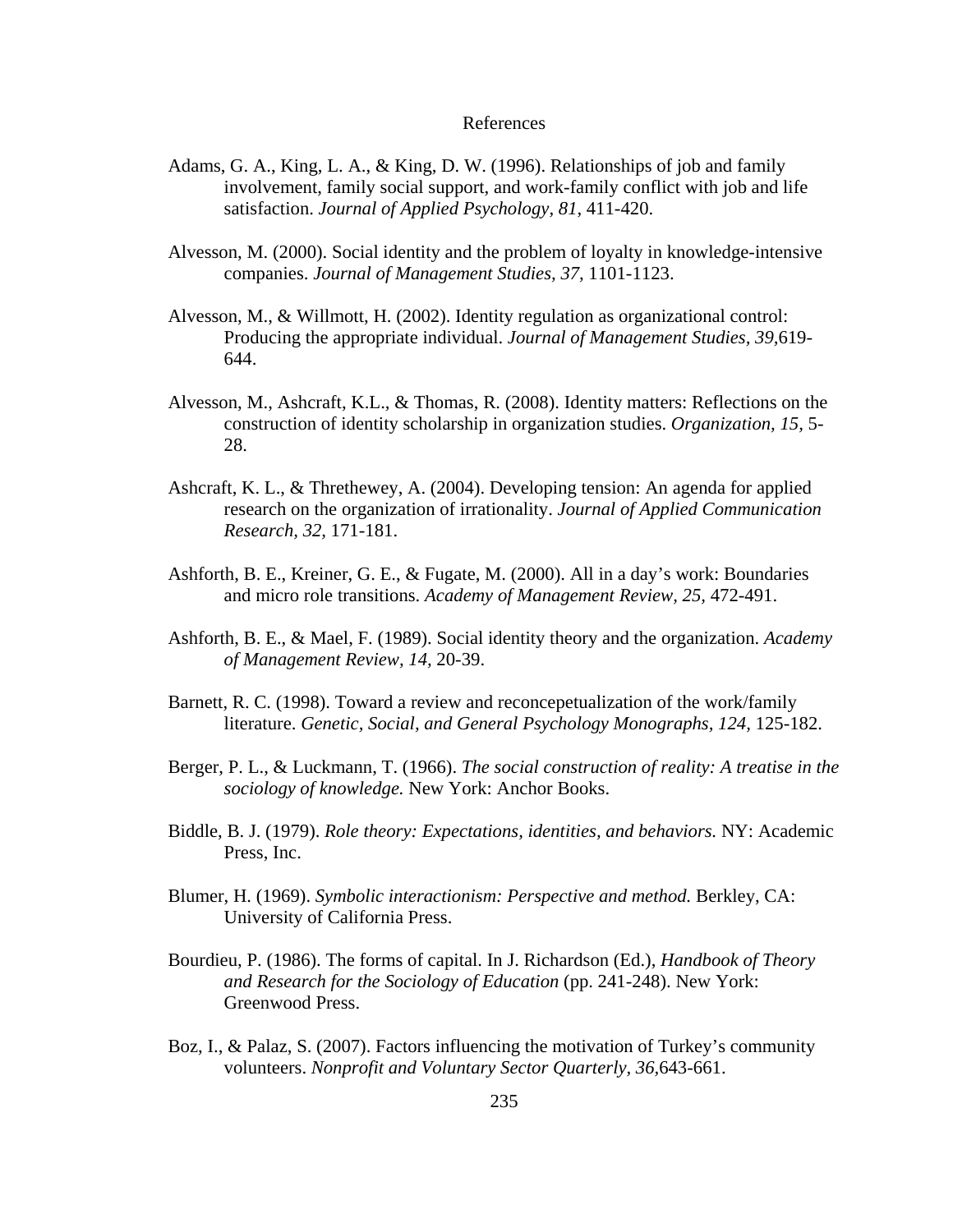- Bulger, C. A., Matthews, R. A., & Hoffman, M. E. (2007). Work and personal life boundary management: Boundary strength, work/personal life balance, and the segmentation-integration continuum. *Journal of Occupational Health Psychology, 12,* 365-375.
- Burrell, G., & Morgan, G. (1979). *Sociological paradigms and organizational analysis.* London: Heinemann.
- Burke, K. (1969). *A rhetoric of motives.* Los Angeles, CA: University of California Press.
- Callero, P. L., Howard, J. A., & Piliavin, J. A. (1987). Helping behavior as role behavior: Disclosing social structure and history in the analysis of prosocial action. *Social Psychology Quarterly, 50,* 247-256.
- Carbaugh, D. (1996). *Situating selves: The communication of social identities in American scenes*. Albany, NY: State University of New York.
- Carbaugh, D. (1994). Personhood, positioning, and cultural pragmatics: American dignity in cross-cultural perspective. *Communication Yearbook, 17,* 159-186.
- Carlson, D. S., Kacmar, K. M., Wayne, J. H., & Grywacz, J. G. (2006). Measuring the positive side of the work family interface: Development and validation of a workfamily enrichment scale. *Journal of Vocational Behavior, 68,* 131-164.
- Casper, W. J., Eby, L. T., Bordeaux, C., Lockwood, A., & Lambert, D. (2007). A review of research methods in IO/OB work-family research. *Journal of Applied Psychology, 92,* 28-43.
- Cerulo, K. A. (1997). Identity construction: New issues, new directions. *Annual Review of Sociology, 23,* 385-409.
- Charmaz, K. (2006). *Constructing grounded theory: A practical guide through qualitative analysis*. Thousand Oaks, CA: Sage Publications.
- Chesley, N. (2005). Blurring boundaries? Linking technology use, spillover, individual distress, and family satisfaction *Journal of Marriage and Family, 67*, 1237-1248.
- Clark, S. C. (2000). Work/family border theory: A new theory of work family balance. *Human Relations*, 53, 747-770.
- Coleman, J. S. (1988). Social capital in the creation of human capital. *American Journal of Sociology, 94*, S95-S120.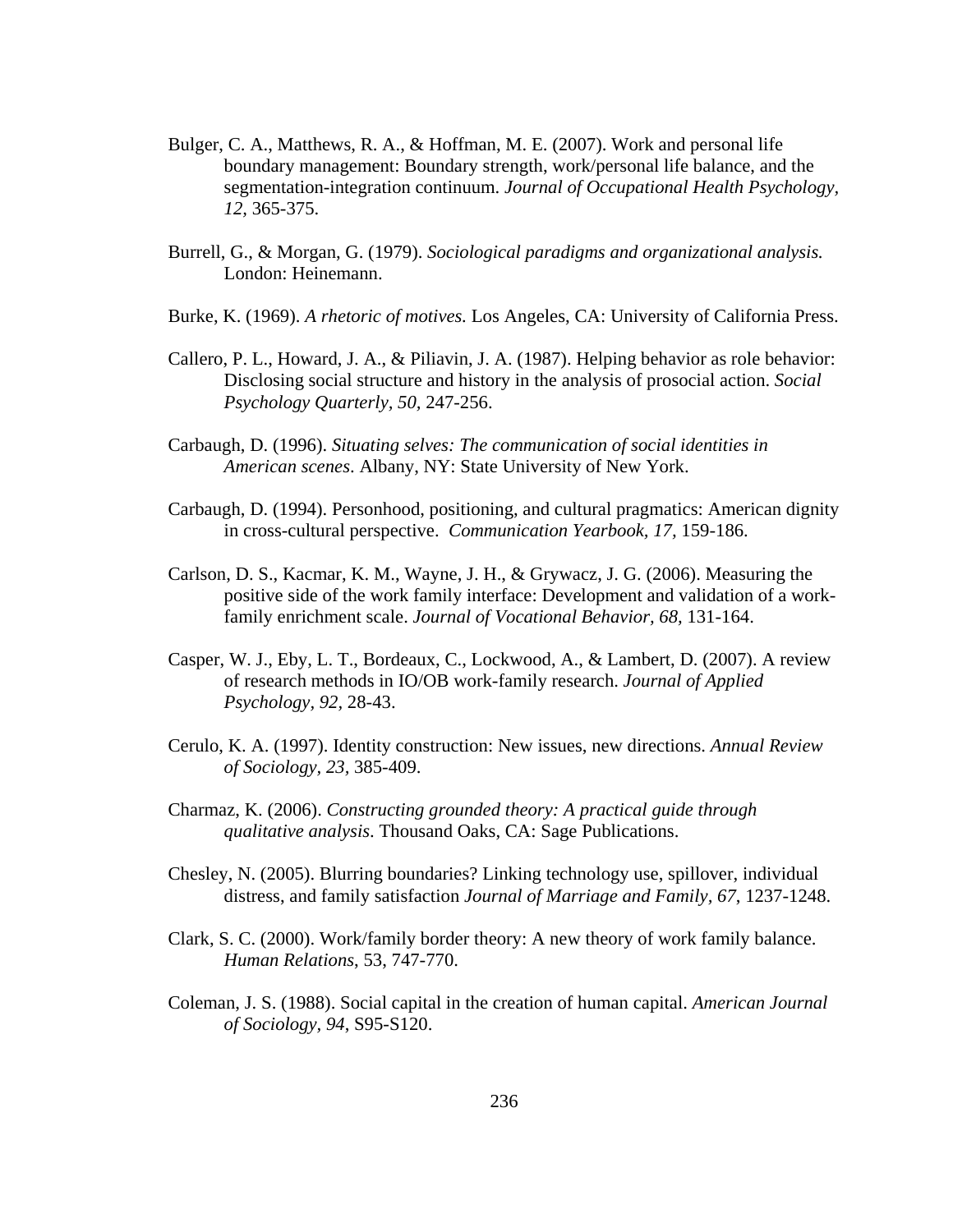- Corporation for National and Community Service (2009). *Volunteering in America: Research highlights.* Washington, D.C.: Corporation for National and Community Service.
- Corporation for National and Community Service (2007). *Volunteering in America: 2007 City Trends and Rankings.* Washington, D.C.: Office of Research and Policy Development.
- Craig, R. T., White, C. H. (2006). Negotiating boundaries between families and institutions. *Communication Monographs, 73,* 459-461.
- Creswell, J. W. (1997). *Qualitative inquiry and research design: Choosing among five traditions.* Thousand Oaks: Sage.
- Creswell, J. W. (2007). *Qualitative inquiry & research design: Choosing among five approaches.* (2<sup>nd</sup> ed). Thousand Oaks, CA: Sage.
- Creswell, J. W. (2009). *Research design: Qualitative, quantitative, and mixed methods approaches.* (3<sup>rd</sup> ed). Los Angeles, CA: Sage.
- Creswell, J. W., & Miller, D. L. (2000). Determining validity in qualitative inquiry. *Theory into Practice, 39,* 124-130.
- Cull, J. G., & Hardy, R. E. (1974). *Volunteerism: An emerging profession*. Springfield, IL: Charles C. Thomas.
- Dikkers, J. S. E., Geurts, S. A. E., Kompier, M. A. J., Taris, T. W., Houtman, I. L. D., & van den Heuvel, F. (2007). Does workload cause work-home interface or is it the other way around? *Stress & Health, 23,* 303-314.
- Denzin, N. K. & Lincoln, Y. S. (2003). Introduction. In N. K. Denzin & Y. S. Lincoln (Eds.). *The landscape of qualitative Research* ( $2<sup>nd</sup>$  ed.) (pp. 4-13). Sage: Thousand Oaks, CA.
- Drago, R. W. (2007). *Striking a balance.* Boston, MA: Dollars & Sense.
- Duckworth, J., & Buzzanell, P. M. (2007). *Performing fatherhood: Masculine and caregiving Identity(ies) in work-family contexts.* Paper presented at the annual conference of the International Communication Association, San Francisco: CA.
- Edwards, J. R., & Rothbard, N. P. (2000). Mechanisms linking work and family: Clarifying the relationship between work and family constructs. *Academy of Management Review, 25,* 178-199.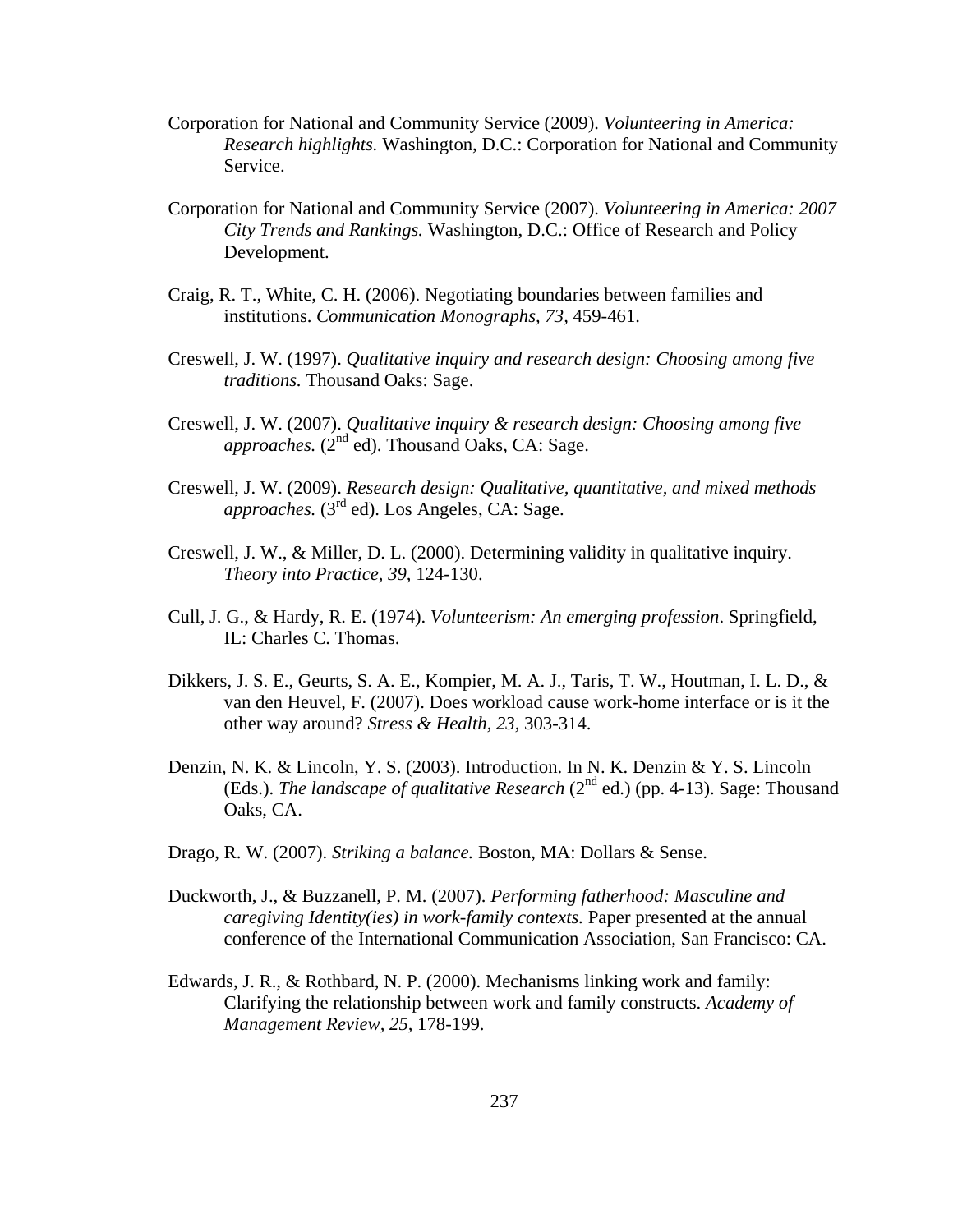- Erez, A., Mikulincer, M., van Ijzendoorn, M. H., & Kronenberg, P. M. (2008). Attachment, personality, and volunteering: Placing volunteerism in an attachment-theoretical framework. *Personality and Individual Differences, 44*, 64- 74.
- Epstein, C. F., & Kalleberg, A. L. (2001). Time and the sociology of work: Issues and implications. *Work and Occupations, 28,* 5-16.
- Finkelstein, M. A. & Brannick, M. T. (2007). Applying theories of institutional helping to informal volunteering: Motives, role identity, and prosocial personality. *Social Behavior and Personality, 35,* 101-114.
- Fisher, R. J., & Ackerman, D. (1998). The effects of recognition and group need on volunteerism: A social norm perspective. *Journal of Consumer Research, 25,*  262-275.
- Friedman, S. D., & Greenhaus, J. H. (2000). *Work and family- Allies or enemies?: What happens when business professional confront life choices.* Oxford: Oxford University Press.
- Frone, M. R., Russell, M., & Cooper, M. L. (1992). Antecedents and outcomes of workfamily conflict: Testing a model of the work-family interface. *Journal of Applied Psychology, 77,* 65-78.
- Gambles, R., Lewis, S., Rapoport, R. (2006). *The myth of work-life balance.* West Sussex, England: John Wiley & Sons, Ltd.
- Ganesh, S., & McAllum, K. (2009). Discourses of volunteerism.. In C. S. Beck (Ed.) *Communication Yearbook, 33.* New York: Routeledge.
- Garfinkel, H. (2006). *Seeing sociologically: The routine grounds of social action*. Boulder, Co: Paradigm Publishers.
- Giddens, A. (1991). *Modernity and the self-identity: Self and society in the late modern age.* Stanford, CA: Stanford University Press.
- Giorgi, A. (1997). The theory, practice, and evaluation of the phenomenological method as a qualitative research procedure. *Journal of Phenomenological Psychology, 28,*  235-260.
- Goffman, E. (1959). *Presentation of self in everyday life.* Garden City, NY: Double Day.
- Golden, A. G. (2001). Modernity and the Communicative Management of Multiple Roles: The Case of the Worker-Parent. *Journal of Family Communication, 1(4)*, 233-264.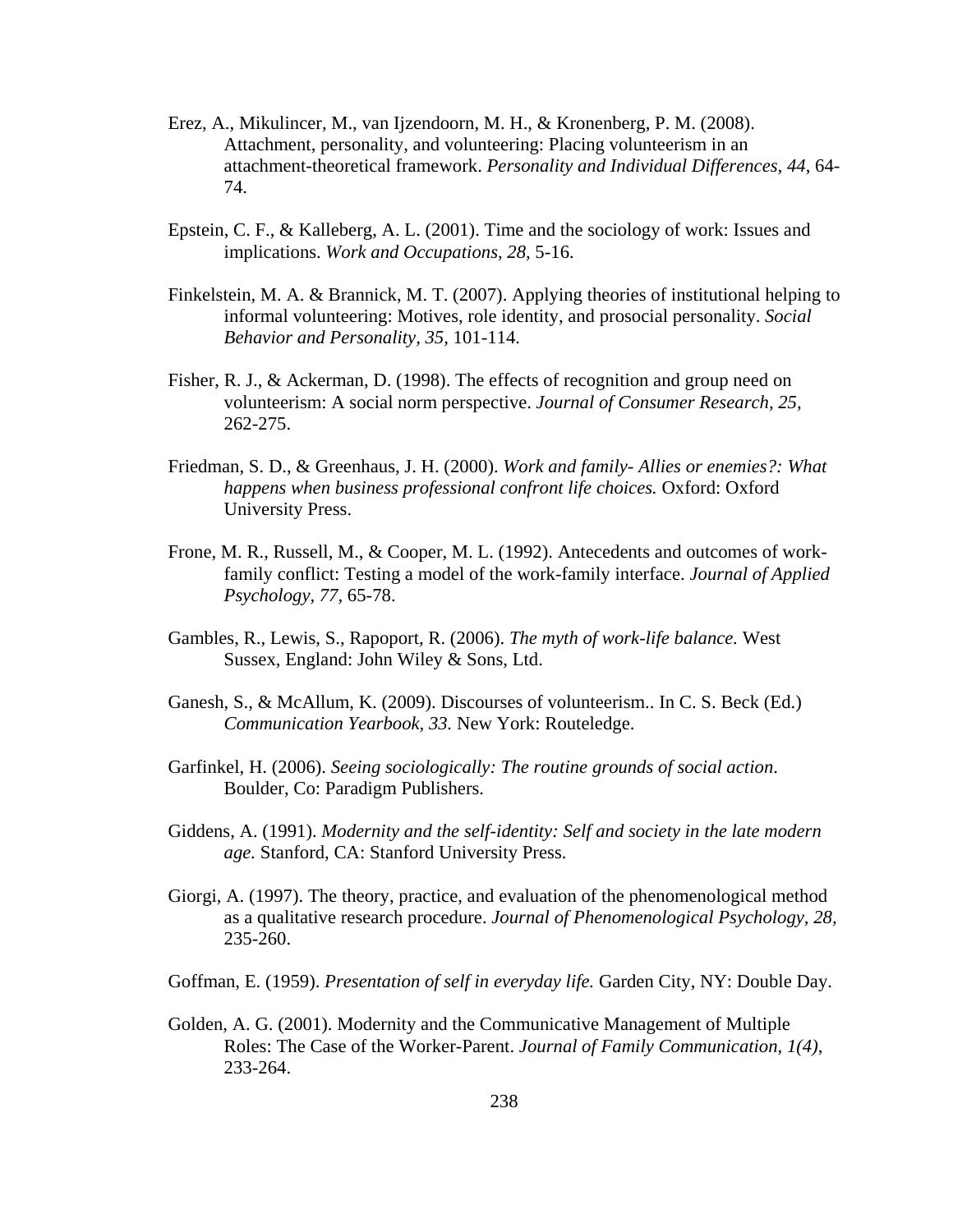- Golden, A. G., Kirby, E. L., & Jorgenson, J. (2006). Work-Life Research from Both Sides Now: An Integrative Perspective for Organizational and Family Communication. In C. Beck (Ed.), *Communication Yearbook, 30,*(pp. 143-195).
- Goodall, H. L. (1994). *Casing a promised land: The autobiography of an organizational detective as cultural ethnographer*. Carbondale, IL: Southern Illinois Press.
- Goode, W. J. (1960). A theory of role strain. *American Sociological Review, 25,* 483-496.
- Greenhaus, J. H., & Beutell, N. J. (1985). Sources of conflict between work and family roles. *Academy of Management Review, 10,* 76-88.
- Greenhaus, J. H., & Parasuraman, S. (1999). Research on work, family, and gender: Current status and future directions. In G. N. Powell (Ed.) *Handbook of gender and work (*pp. 291-412)*.* Newbury Park, CA: Sage.
- Greenhaus, J. H., & Powell, G. N. (2006). When work and family are allies: A theory of work-family enrichment. *Academy of Management Review, 31*, 72-92.
- Grzywacz, J. G. (2002). Work-family spillover and health during midlife: Is managing conflict everything? *American Journal of Health Promotion, 14,* 236-243.
- Grzywacz, J. G., Carlson, D. S., Kacmar, K. M., & Wayne, J. H. (2007). A multi-level perspective on the synergies between work and family. *Journal of Occupational and Organizational Psychology, 80,* 559-574.
- Grzywacz, J. G., & Marks, N. F. (2000). Family, work, work-family spillover, and problem drinking during midlife. *Journal of Marriage and the Family, 62,* 336- 348.
- Hall, D. T., & Richter, J. (1988). Balancing work life and home life: What can organizations do to help? *Academy of Management Executive, 3,* 213-223.
- Hecht, T. D., & Allen, N. J. (2009). A longitudinal examination of the work-nonwork boundary strength construct. *Journal of Organizational Behavior, 30,* 839-862.
- Heller, D., & Watson, D. (2005). The dynamic spillover of satisfaction between work and marriage: The role of time and mood. *Journal of Applied Psychology, 90*, 1273- 1279.
- Hochschild, A. R. (2003). *The managed heart: Commercialization of human feeling* (2 ed.). Berkeley, CA: University of California Press.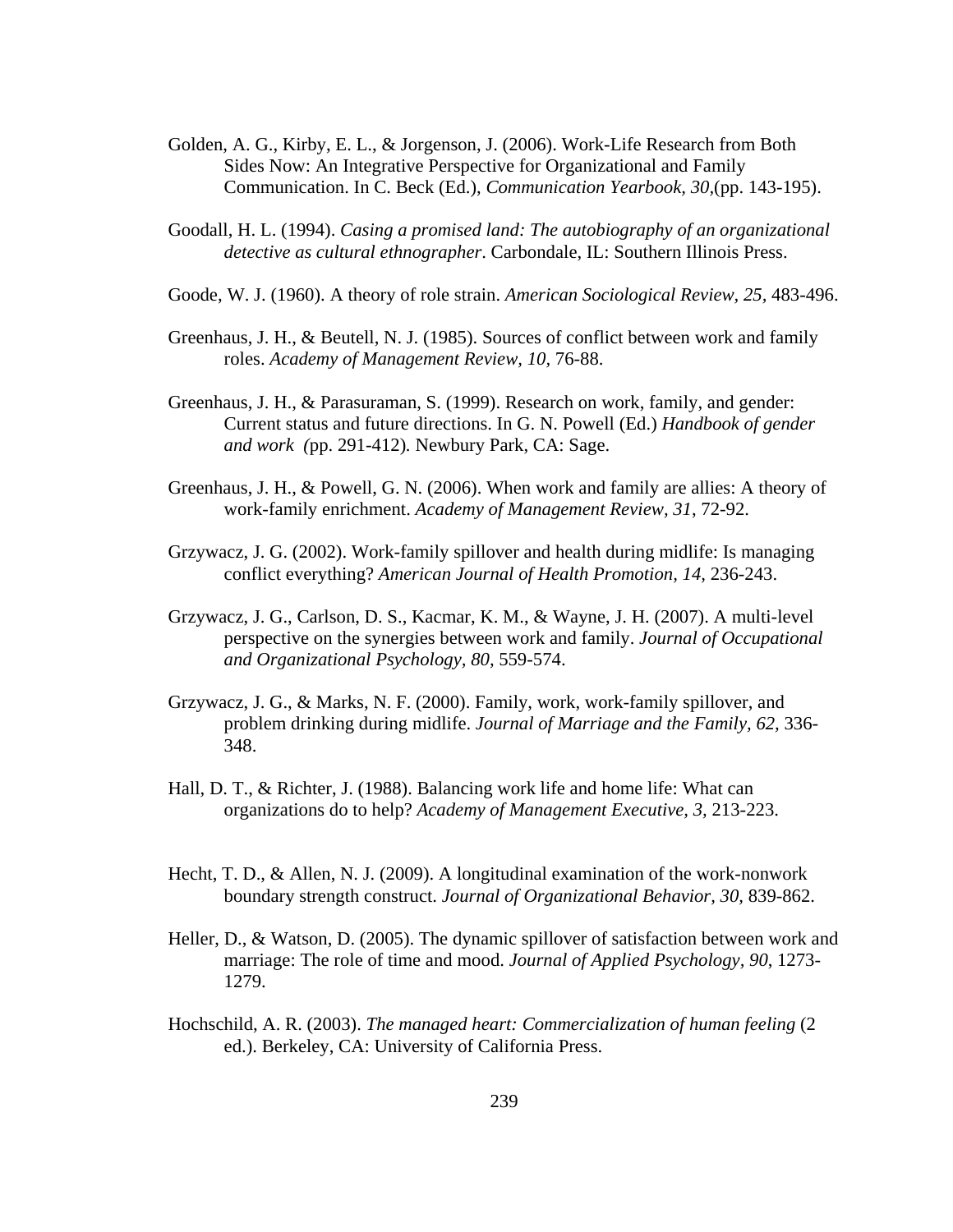- Hochschild, A. R. (2005). On the edge of the time bind: Time and market culture. *Social Research, 72,* 339-354.
- Hogg, M. A., Terry, D. J., & White, K. M. (1995). A tale of two theories: A critical comparison of identity theory with social identity theory. *Social Psychology Quarterly, 58,* 255-269.
- Hooghe, M. (2003). Participation in voluntary associations and value indicators: The effect of current and previous participation experiences. *Nonprofit and Voluntary Sector Quarterly, 32,* 47-69
- Holstein, J. A., & Gubrium, J. F. (1995). *The active interview.* Thousand Oaks, CA: Sage.
- Isham, J., Kolodinsky, J., & Kimberly, G. (2006). The effects of volunteering for nonprofit organizations on social capital formation: Evidence from a statewide survey. *Nonprofit and Voluntary Sector Quarterly, 35,* 367-383.
- Jacobs, J. A., & Gerson, K. (2004). Understanding changes in American working time: A synthesis. In C. F. Epstein & A. L. Kalleberg (eds.). *Fighting for time: Shifting boundaries of work and social life.* (pp.25-45) New York: Russell Sage Foundation.
- Jenkins, R. (2000). Categorization: Identity, social processes and epistemology. *Current Sociology, 48,* 3, 7-25.
- Jenkins, R. (1996). *Social Identity.* London: Routledge.
- Jennings, J. E., & McDougald, M. S. (2007). Work-family interface experiences and coping strategies: Implications for entrepreneurship research and practice. *Academy of Management Review, 32*, 747-760.
- Jones, K. S. (2006). Giving and volunteering as distinct forms of civic engagement: The role of community Integration and personal resources in formal helping. *Nonprofit and Voluntary Sector Quarterly, 35,*249-266.
- Jones, W. M., & McKenna, J. (2002). Women and work-home conflict: A dual paradigm approach. *Health Education, 102,* 249-259.
- Judge, T. A., Ilies, R., & Scott, B. A. (2006). Work-family conflict and emotions: Effects at work and at home. *Personnel Psychology, 59,* 779-814.
- Katz, D. & Kahn, R. L. (1978). *The social psychology of organizations* (2. Ed). New York: John Wiley & Sons.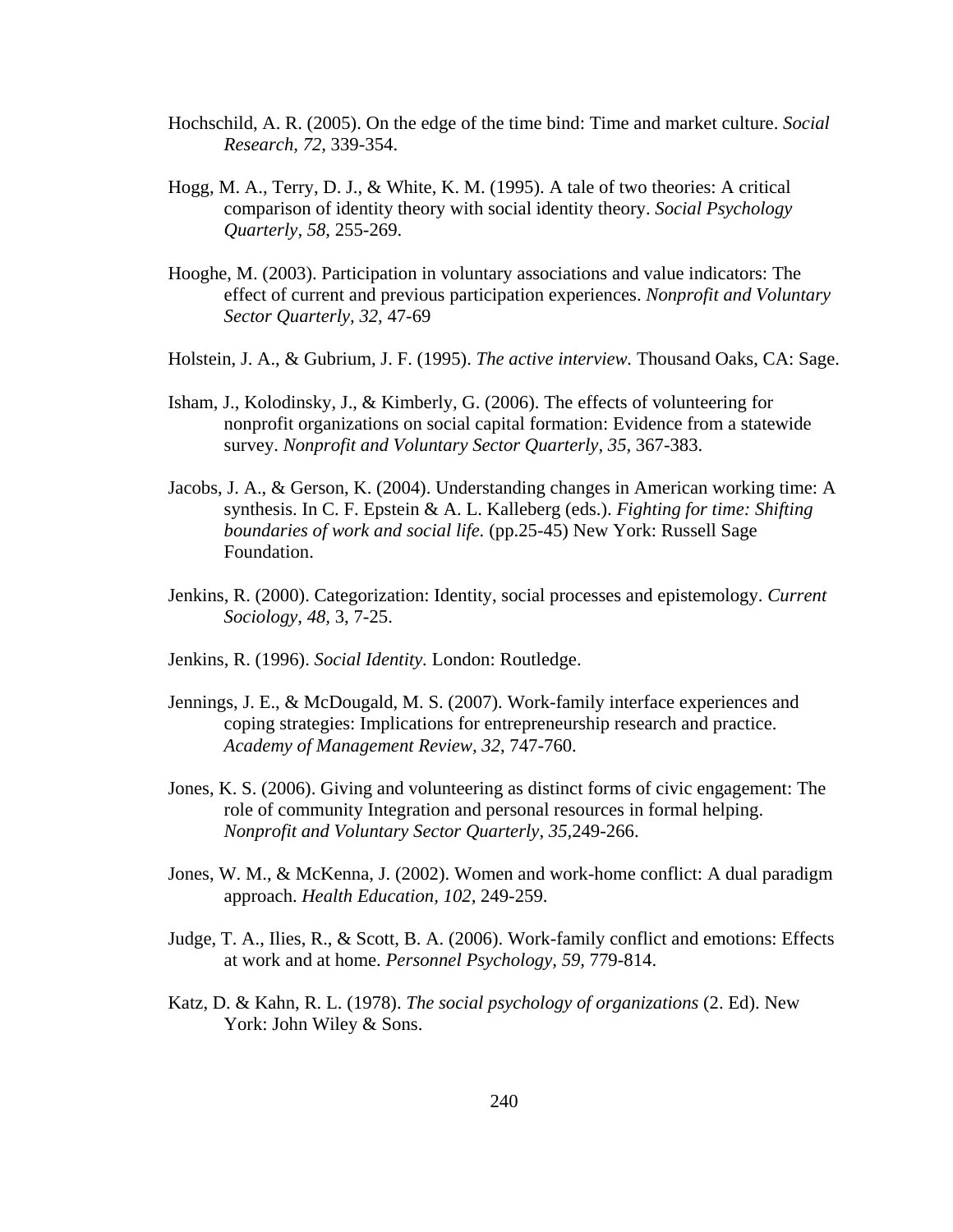- Kirby, E. L. (2006). "Helping you make room in your life for your needs": When organizations appropriate family roles. *Communication Monographs, 73,* 474- 480.
- Kirby, E., Golden, A., Medved, C., Jorgenson, J., & Buzzanell, P. M. (2003). An organizational communication challenge to the discourse of work and family research: From problematics to empowerment. In P. Kalbfleisch (Ed.), *Communication yearbook 27* (pp. 1-44). Mahwah, NJ: Lawrence Erlbaum Associates, Inc.
- Kondo, D. K. (1990). *Crafting selves: Power, gender, and discourses of identity in a Japanese workplace.* Chicago: University of Chicago Press.
- Kramer, M. W. (2002). Communication in community theater groups: Managing multiple group roles. *Communication Studies, 53,* 151-170
- Kramer, M. W. (2004). Toward a theory of dialectics in group communication: An ethnographic study of a community theater group. *Communication Monographs, 71,* 311-332.
- Kramer, M. W. (2005). Communication and social exchange processes in community theater groups. *Journal of Applied Communication Research, 33,* 159-182.
- Kreiner, G. E. (2006). Consequences of work-home segmentation or integration: A person-environment fit perspective. *Journal of Occupation Behavior, 27,* 485- 507.
- Kreiner, G. E., Hollensbe, E. C., & Sheep, M. L. (2006). On the edge of identity: Boundary dynamics at the interface of individual and organizational identities. *Human Relations, 59*, 1315-1341.
- Kreiner, G. E., Hollensbe, E. C., & Sheep, M. L. (2009). Balancing borders and bridges: Negotiating the work-home interface via boundary work tactics. *Academy of Management Journal, 52,* 704-730.
- Kruml, S. M., & Geddes, D. (2000). Exploring the dimensions of emotional labor: The heart of Hochschild's work. *Management Communication Quarterly, 14,* 8-49.
- Kuhn, T. S. (1996). *The structure of scientific revolution*. (3<sup>rd</sup> ed). Chicago: University of Chicago Press.
- Kulik, L. (2007). Explaining responses to volunteering: An ecological model. *Nonprofit and Voluntary Sector Quarterly, 36*, 239-255.
- Kunda, G. (1992). *Engineering culture.* Philadelphia, PA: Temple University Press.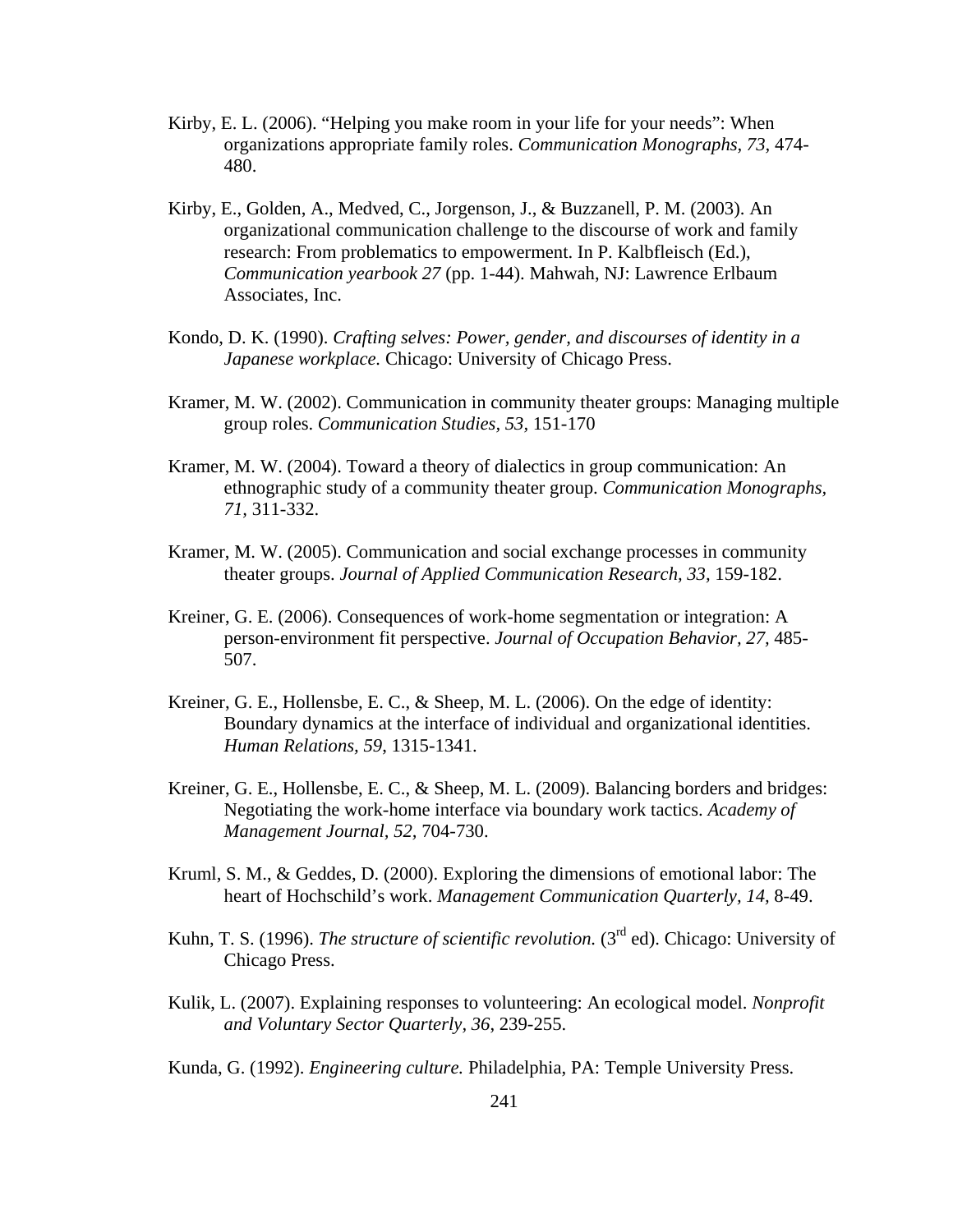- Kurland, N. B., & Bailey, D. E. (1999). Telework: The advantages and challenges of working here, there, anywhere, and anytime. *Organizational Dynamics, 28,* (2), 53-67.
- Kvale, S. (1996). *Interviews: An introduction to qualitative research interviewing.*  Thousand Oaks, CA: Sage.
- Levi-Strauss. (1966). *The savage mind* (W. a. N. Ltd., Trans.). Chicago: The University of Chicago Press.
- Lewis, L. (2005). The civil society sector: A review of critical issues and research agenda for organizational communication scholars. *Management Communication Quarterly, 19,* 238-267.
- Lewis, S. (2003). The integration of paid work and the rest of life. Is post-industrial work the new leisure? *Leisure Studies, 22*, 343-355.
- Lim, J., Walrave, M., van Wee, B., & van der Hoorn, T. (2009). Conceptualising eworking: Exploring innovative work practices for optimizing work and travel efficiency. *International Journal of Networking and Virtual Organisations, 6,* 77- 89.
- Lindlof, T. R., & Taylor, B. C. (2002). *Qualitative communication research models* (2 ed.). Thousand Oaks, CA: Sage Publications.
- Louis, M. R., & Sutton, R. I. (1991). Switching cognitive gears: From habits of mind to active thinking. *Human Relations,*
- Lynch, K. D. (2007). Modeling role enactment: Linking role theory and social cognition. *Journal for the Theory of Social Behavior, 37,* 379-399.
- Marks, S. R. (1977). Multiple roles and role strain: Some notes on human energy, time, and commitment. *American Sociological Review, 42,* 921-936.
- Maslach, C., Schaulfeli, W. B., & Leiter, M. P. (2001). Job burnout. *Annual Review of Psychology, 52*, 397-422.
- Maslow, A. (1954). *Motivation and Personality.* New York: Harper.
- Mead, G. H. (1934). *Mind, self, & society.* Chicago, IL: University of Chicago Press.
- Medved, C. E., Brogan, S. M., McClanahan, A. M., Morris, J. F., & Shepherd, G. J. (2006). Family and Work Socializing Communication: Messages, Gender, and Ideological Implications. *Journal of Family Communication, 6*(3), 161-180.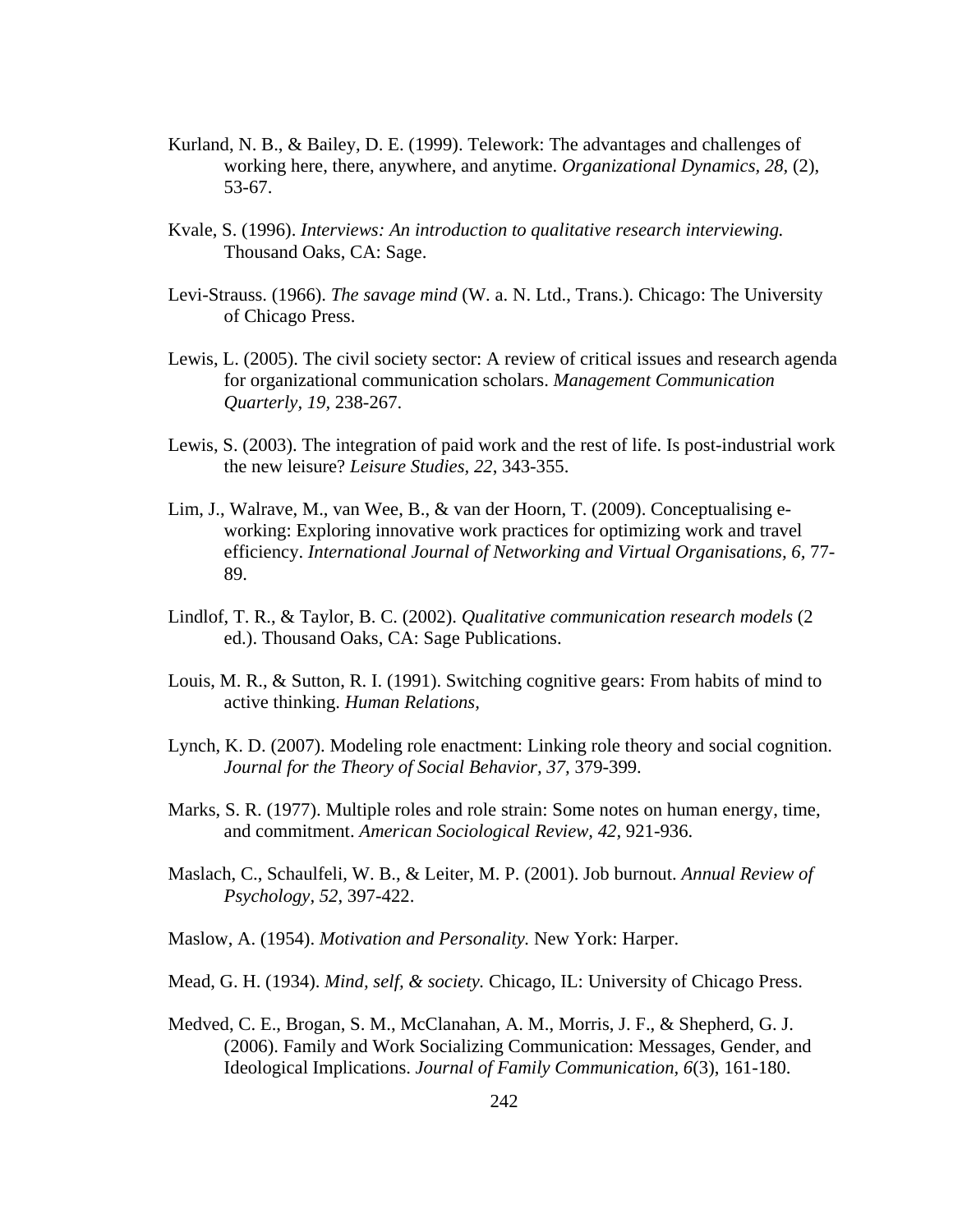- Menchik, P. L., & Weisbrod, B. A. (1987). Volunteer labor supply. *Journal of Public Economics, 32,* 159-183.
- Michel, L. M. (2007). Personal responsibility and volunteering after a natural disaster: The case of Hurricane Katrina. *Sociological Spectrum, 27*, 633-652.
- Miles, M. B., & Huberman, A. M. (1994). *Qualitative data analysis: An expanded*  sourcebook. (2<sup>nd</sup> ed.). Thousand Oaks, CA: Sage.
- Miller, K, Considine, J., & Garner, J. (2007). "Let me tell you about my job": Exploring the terrain of emotion in the workplace. *Management Communication Quarterly, 20,* 231-260.
- Mook, L., Handy, F., Ginieniewicz, J., & Quarter, J. (2007). The value of volunteering for a nonprofit membership association: The case of ARNOVA. *Nonprofit and Voluntary Sector Quarterly, 36,* 504-520.
- Mumby, D. K. (1997). Modernism, postmodernism, and organization studies. *Communication Theory, 7,* 1-28.
- Mumby, D. K. (2004). Discourse, power, and ideology: Unpacking the critical approach. In D. Grant, C. Hardy, C. Oswick, & L. Putnam. (Eds.). *The sage handbook of organizational discourse* (pp. 237-258). London: Sage.
- Mumby, D. K., & Putnam, L. L. (1992). The politics of emotion: A feminist reading of bounded rationality. *The Academy of Management Review, 17*(3), 465-486.
- Musick, M. A., & Wilson, J. W. (2008). *Volunteers: A social profile*. Bloomington, IN: Indiana University Press.
- Nippert-Eng, C. E. (1996a). Calendars and keys: The classification of "home" and "work". *Sociological Forum, 11*, 563-582.
- Nippert-Eng, C. E. (1996b). *Home and wok: Negotiating boundaries and everyday life.*  Chicago: The University of Chicago Press.
- Olson-Buchanan, J. B., & Boswell, W. R. (2006). Blurring boundaries: Correlates of integration and segmentation between work and nonwork. *Journal of Vocational Behavior, 68*, 432-445.
- Oesterle, S., Kirkpatrick, M., & Mortimer, J. T. (2004). Volunteerism during the transition to adulthood: A life course perspective. *Social Forces, 82,* 1123-1149.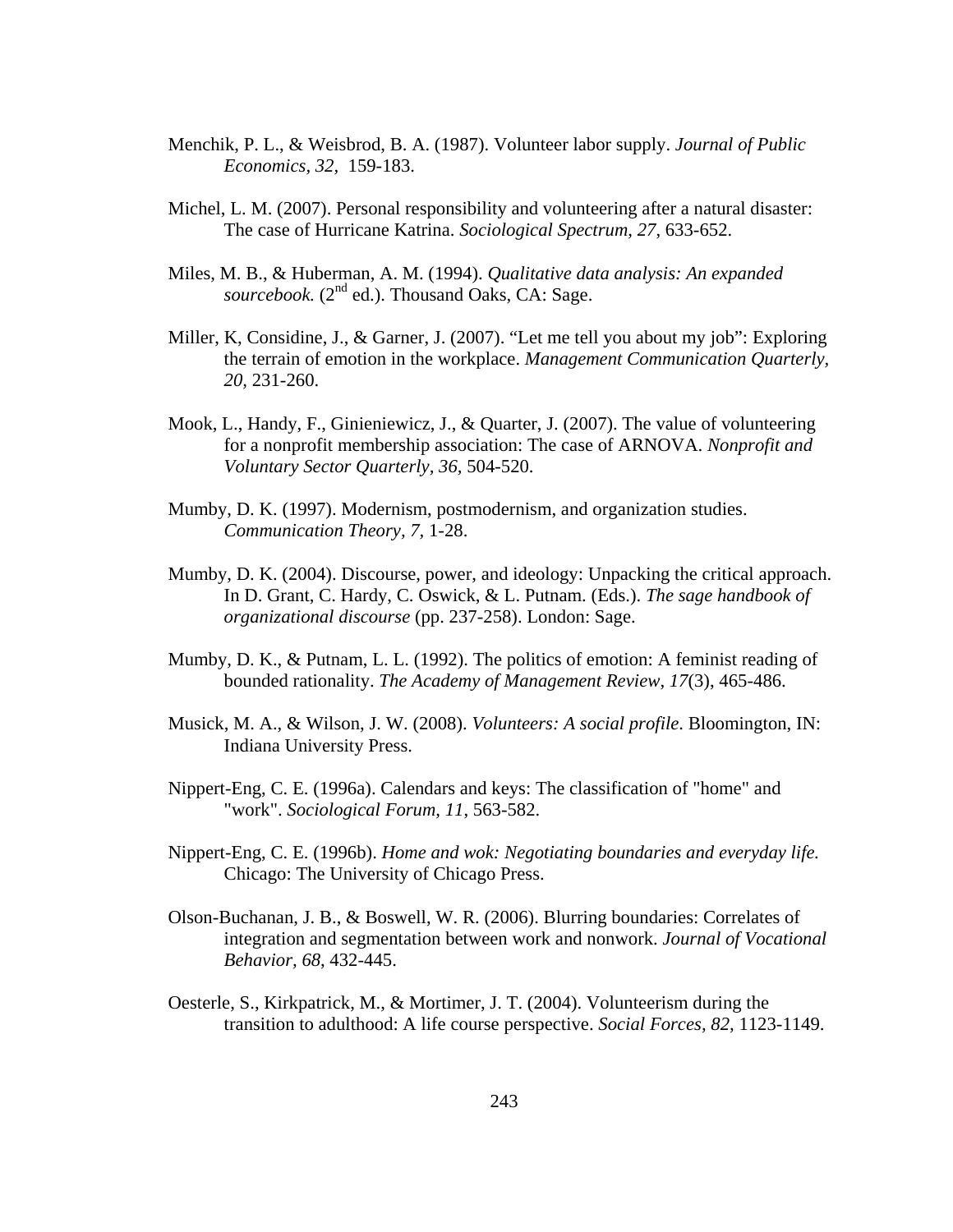- Panel on the Nonprofit Sector. (2005, June). *Strengthening transparency, governance, accountability of charitable organizations.* Washington, DC: Panel on the Nonprofit Sector.
- Parasuraman, S., & Greenhaus, J. H. (2002). Toward reducing some critical gaps in work-family research. *Human Resource Management Review, 12,* 299-312.
- Parboteeah, K. P., Cullen, J. B., & Lim, L. (2004). Formal volunteering: A cross-national test. *Journal of World Business, 39,* 431-441.
- Parker, S. (1983). *Leisure and work*. London: George Allen & Unwin Ltd.
- Patton, M. Q. (2002). *Qualitative research & evaluation methods* (3 ed.). Thousand Oaks, CA: Sage Publications.
- Petronio, S. (1991). Communication Boundary Management: A theoretical model of managing disclosure of private information between marital couples. *Communication Theory, 1,* 311-335.
- Petronio, S. (2002). *Boundaries of privacy: Dialectics of disclosure.* Albany, NY: State University of New York Press.
- Petronio, S., & Caughlin, J. P. (2006). Communication privacy management theory: Understanding families. In D. O. Braithwaite & L. A. Baxter (Eds.) *Engaging Theories in Family Communication* (pp. 35-49).
- Powell, G. N., & Greenhaus, J. H. (2006a). Is the opposite of positive negative? Untangling the complex relationship between work-family enrichment and conflict. *Career Development International, 11,* 650-659.
- Powell, G. N., & Greenhaus, J. H. (2006b). Managing incidents of work-family conflict: A decision-making perspective. *Human Relations, 59,* 1179-1212.
- Preston, C. (2008). Number of Americans who volunteer rises, survey finds. *Chronicle of Philanthropy, 11,* 16.
- Putnam, R. (2000). *Bowling alone.* New York: Simon & Schuster.
- Ransome, P. (2007). Conceptualizing boundaries between 'life' and 'work'. *International Journal of Human Resource Management, 18*, 374-386.
- Rich, P. (1999). American voluntarism, social capital, and political culture. In I. Morales, G. De Los Reyes & P. Rich (Eds.), *The Annals of the American Academy of Political and Social Science* (pp. 15-34). Thousand Oaks, CA: Sage.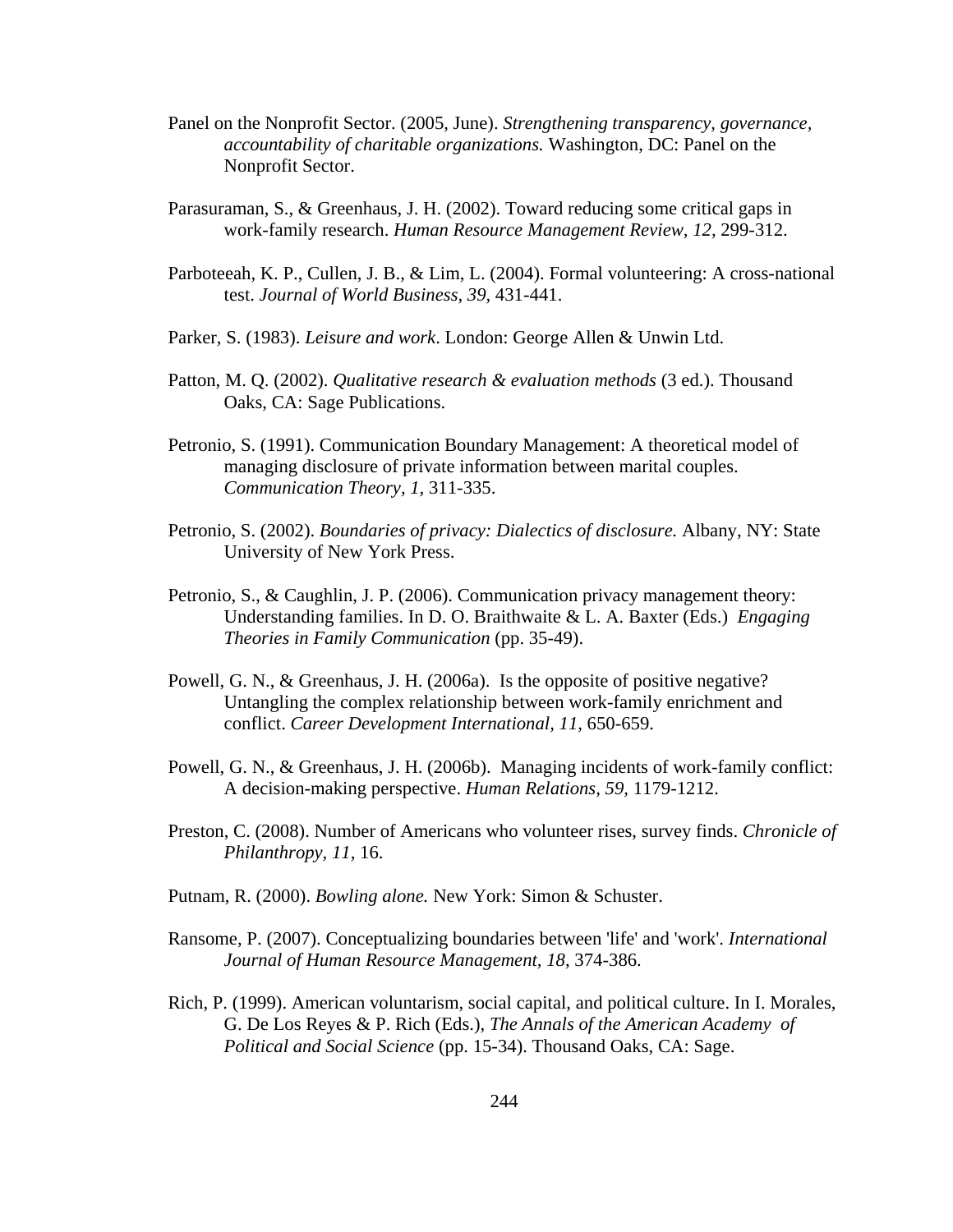- Rafaeli, Anat, and Robert I. Sutton 1987 "Expression of emotion as part of the work role." *Academy of Management Review*, 12: 23-37. 1989 "The expression of emotion in organizational life." In L. L. Cummings and Barry M. Staw (eds.), Research in Organizational Behavior, 11: 1-42. Greenwich, CT: JAI Press.
- Reiter, N. (2007). Work life balance: What *do* you mean?: The ethical ideology underpinning appropriate application. *The Journal of Applied Behavioral Science, 43,* 273-294.
- Rich, P. (1999). American voluntarism, social capital, and political culture. In I. Morales, G. De Los Reyes & P. Rich (Eds.), *The Annals of the American Academy Academy of Political and Social Science* (pp. 15-34). Thousand Oaks, CA: Sage.
- Roberts, L. M. (2006). Shifting the lens on organizational life: The added value of positive scholarship. *Academy of Management Review, 31,* 292-305.
- Rothbard, N. P., & Dumas, T. L. (2006). Research perspectives: Managing the workhome interface. In. F. Jones, R. J. Burke, & M. WEstman (eds.). *Work-life balance: A psychological perspective.* (pp. 71-89). New York: Psychology Press.
- Rothbard, N. P., Phillips, K. W., & Dumas, T. L. (2005). Managing multiple roles: Workfamily policies and individuals' desires for segmentation. *Organization Science, 16,* 243-258.
- Rotolo, T. (2000). A time to join, a time to quit: The influence of life cycle transitions on voluntary association membership. *Social Forces*, *78,* 1133-1161.
- Rotolo, T., & Wilson, J. (2004). What happened to the "long civic organization"? Explaining cohort differences in volunteerism. *Social Forces, 82,* 1091-1121.
- Rotolo, T., & Wilson, J. (2006). Employment sector and volunteering: The contribution of nonprofit and public sector workers to the volunteer labor force. *The Sociological Quarterly, 47,* 21-40.
- Rubin, H. J., & Rubin, I. S. (1995). *Qualitative interviewing: The art of hearing data.*  Thousand Oaks, CA: Sage.
- Ryan, V. D., Agnitsch, K. A., Zhao, L., & Mullick, R. (2005). Making sense of voluntary participation. *Rural Sociology, 70,* 287-313.
- Salamon, L. M., & Dewees, S. (2002). In search of the nonprofit sector. *American Behavioral Scientist, 45*, 1716-1740.
- Sandelowski, M. (1986). The problem of rigor in qualitative researcher. *Advances in Nursing Science, 8* (3)*,* 27-37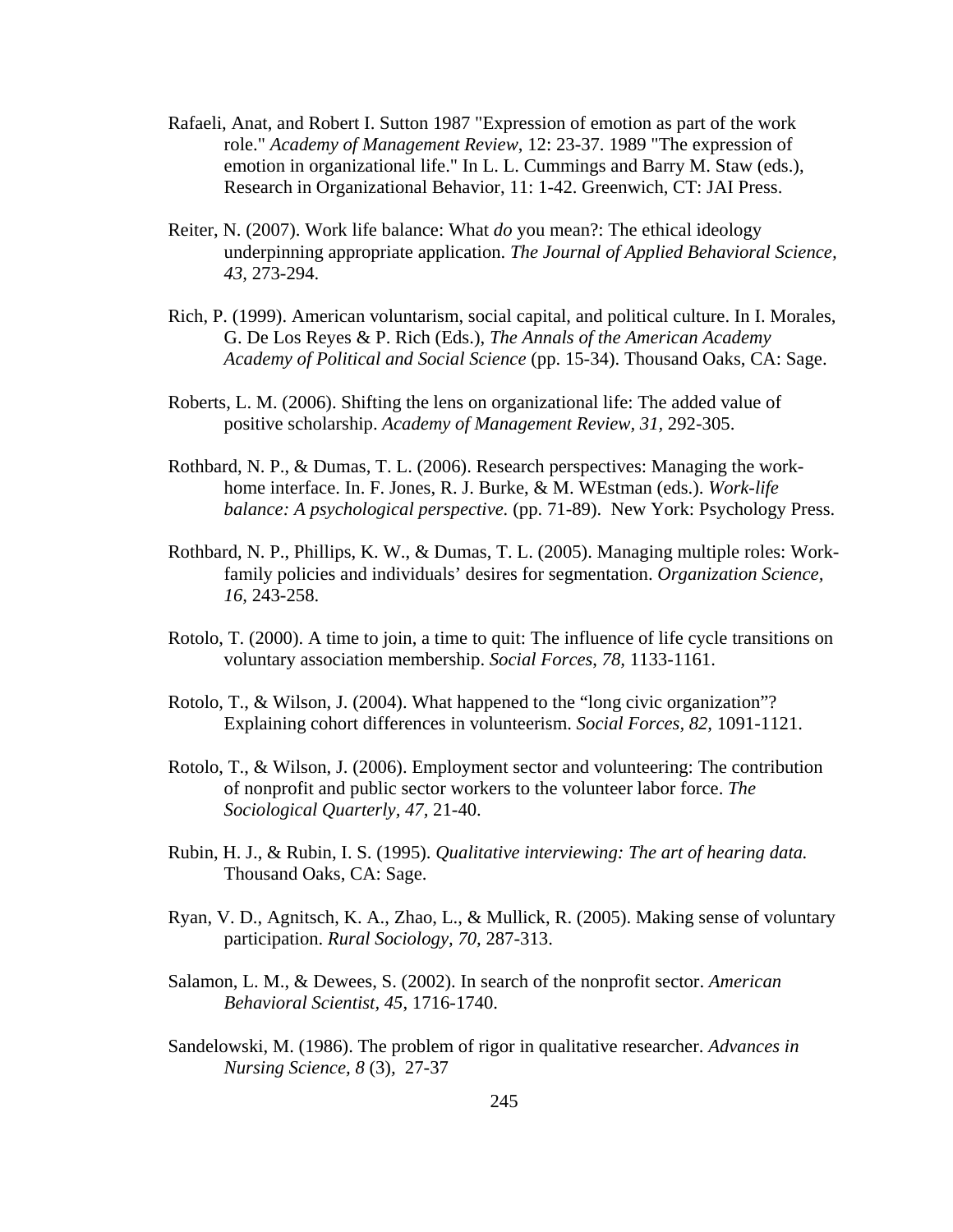- Schindler-Rainman, E., & Lippitt, R. (1975). *The volunteer community.* Fairfax, VA: NTL Learning Resources Corporation.
- Schwandt, T. A. (2003). Three epistemological stances for qualitative inquiry. In N. K. Denzin & Y. S. Lincoln (Eds.). *The landscape of qualitative Research* (2<sup>nd</sup> ed.) (pp. 295-305). Sage: Thousand Oaks, CA.
- Scott, C. (2007). Communication and social identity theory: Existing and potential connections in organizational communication research. *Communication Studies, 58*, 123-138.
- Scott, C. R., Corman, S. R., & Cheney, G. (1998) Development of a structurational model of identification in the organization, *Communication Theory, 8,* 298–336.
- Shultheiss, D. E. P. (2006). The interface of work and family life. *Professional Psychology: Research and Practice, 37,* 334-341.
- Sieber, S. D. (1974). Toward a theory of role accumulation. *American Sociological Review, 39,* 567-578.
- Simpson, B., & Carroll, B. (2008). Re-viewing 'role' in processes of identity construction. *Organization, 15,* 29-50.
- Smidt, C. (1999). Religion and civic engagement: A comparative analysis. In I. Morales, G. De Los Reyes & P. Rich (Eds.), *Civil Society and Democratization* (pp. 176- 192). Thousand Oaks: CA: Sage.
- Stephens, M. A. P., Franks, M. M., & Atienza, A. A. (1997). Where two roles intersect: Spillover between parent care and employment. *Psychology and Aging, 12,* 30-37.
- Stets, J. E., & Burke, P. E. (2000). Identity theory and social identity theory. *Social Psychology Quarterly, 63,* 224-237.
- Strauss & Corbin (1998) Basics of Qualitative Research: Techniques and Procedures for Developing Grounded Theory.  $2<sup>nd</sup>$  Edition.
- Stryker, S., & Burke, P. J. (2000). The past, present, and future of an identity theory. *Social Psychology Quarterly, 63*, 284-297.
- Sveningsson, S. & Alvesson, M. (2003). Managing manager identities: Organizational fragmentation, discourse and identity struggle. *Human Relations, 56,* 1163-1193.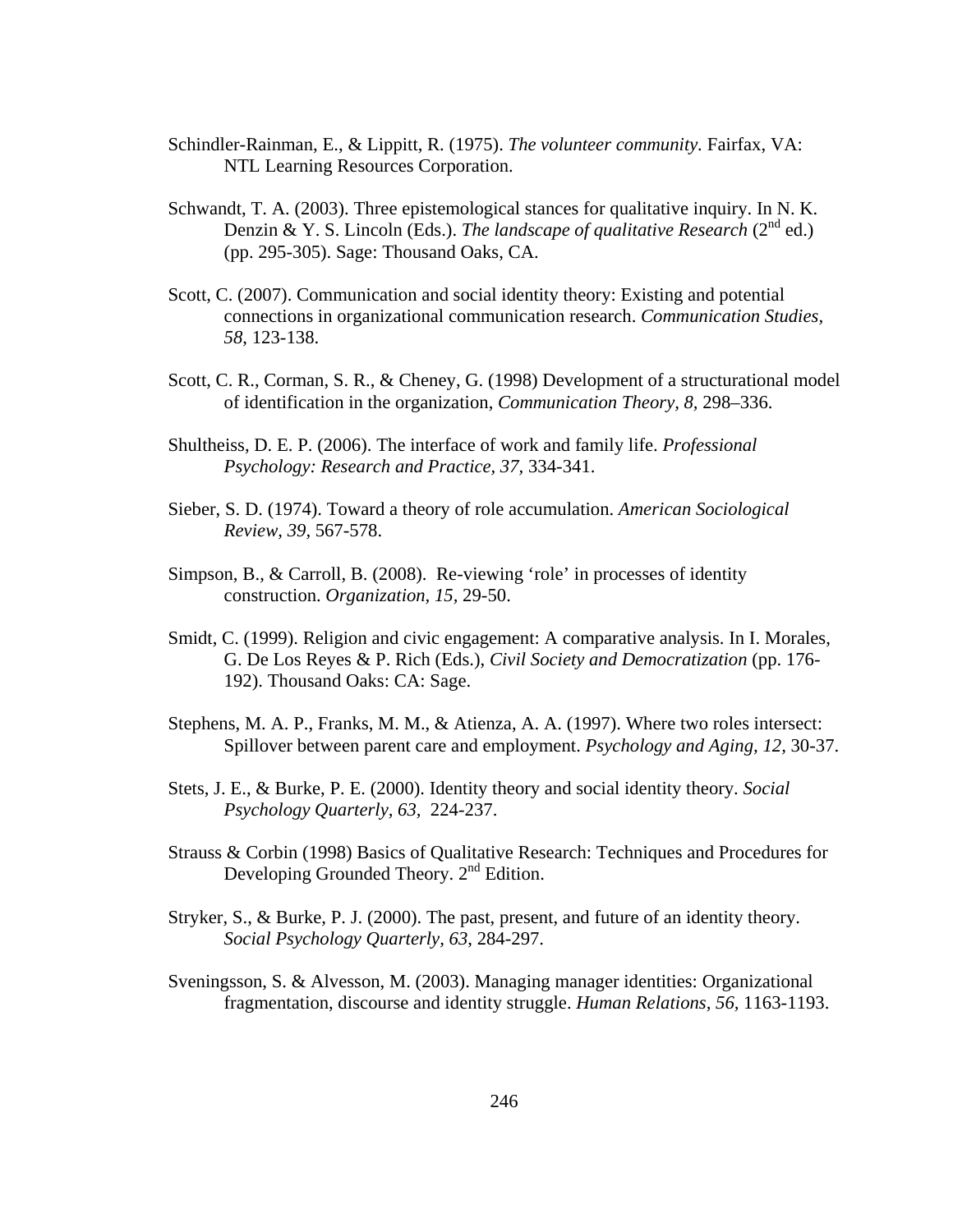- Tajfel, H., & Turner, J. C. (1986). The social identity theory of inter-group behavior. In S. Worchel and L. W. Austin (eds.). *Psychology of intergroup relations.* Chicago: Nelson-Hall.
- Taylor, R. F. (2004). Extending conceptual boundaries: Work, voluntary work and employment. *Work, Employment & Society, 18*, 29-49.
- Taylor, T. P., & Pancer, S. M. (2007). Community service experiences and commitment to volunteering. *Journal of Applied Social Psychology, 37,* 320-345.
- The Urban Institute (2007). *The nonprofit sector in brief: Facts and figures from the Nonprofit Almanac.* Retrieved April, 9, 2008, form www.urban.org
- Thomas, E. J., & Biddle, B. J. (1966). The nature and history of role theory. In. B. J. Biddle & E. J. Thomas (Eds.) *Role theory: Concepts and research.* (pp. 3-19). New York: John Wiley & Sons, Inc.
- Thompson, J. A., & Bunderson, J. S. (2001). Work-nonwork conflict and the phenomenology of time: Beyond the balance metaphor. *Work and occupations, 28,* 17-39.
- Tilly, C., & Tilly, C. (1994). Capitalist work and labor markets. In. N. Smelsner & R. Swedberg (Eds.). *Handbook of economic sociology,* (pp. 283-318). Princeton, NJ: Princeton University Press.
- Tompkins, P. K., & Cheney, G. (1985). Communication and unobtrusive control in contemporary organizations. In R. D. McPhee and P. K. Tompkins (Eds.), *Organizational communication: Traditional themes and new directions* (pp. 179- 210). Beverly Hills, CA: Sage.
- Tracy, K., & Trethewey, A. (2005). Fracturing the real-self  $\langle -\rangle$  fake-self dichotomy: Moving toward "crystallized" organizational discourses and identities. *Communication Theory, 15,* 168-195.
- Turner, J. C. (1996). Henri Tajfel: An introduction. In W. P. Robinson (Ed.), *Social groups & identities: Developing the legacy of Henri Tajfel* (pp. 1-23). Oxford: Butterworth-Heinemann.
- Turner, J. C., & Bourhis, R. Y. (1996). Social identity, interdependence and the social group: A reply to Rabbie et al.. In W. P. Robinson (Ed.), *Social groups & identities: Developing the legacy of Henri Tajfel* (pp. 25-63). Oxford: Butterworth-Heinemann.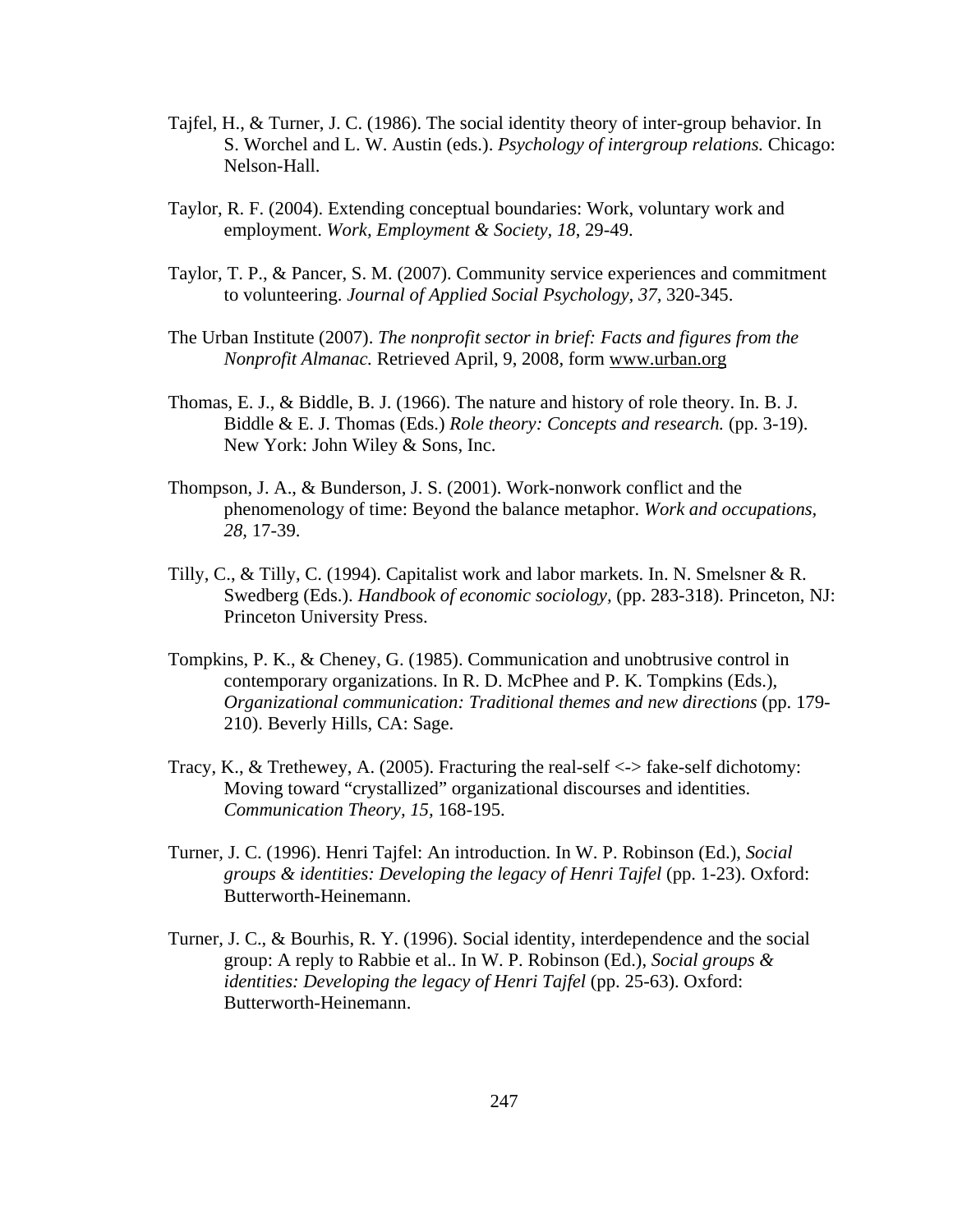- U.S. Census Bureau. (2007). *Volunteering in the United States, 2006.* Washington, D.C.: U.S. Government Printing Office. Retrieved July 31, 2007 from [http://ww.bls.gov/cps/news.htm.](http://ww.bls.gov/cps/news.htm)
- U.S. Census Bureau. (2008). *Volunteering in the United States, 2007.* Washington, D.C.: U.S. Government Printing Office. Retrieved June 1, 2008 from [http://ww.bls.gov/cps/news.htm.](http://ww.bls.gov/cps/news.htm)
- U.S. Census Bureau. (2009). *Volunteering in the United States, 2008.*Washington, D. C.: U.S. Government Printing Office. Retrieved July 20, 2009 from [http://ww.bls.gov/cps/news.htm.](http://ww.bls.gov/cps/news.htm)
- Van Manen, M. (1990). *Researching lived experience: Human science for an action sensitive pedagogy.* Albany, NY: State University of New York.
- Wayne, J. H., Randel, A. E., & Stevens, J. (2006). The role of identity and work-family support in work-family enrichment and its work-related consequences. *Journal of Vocational Behavior, 69,* 445-461.
- Weick, K. E. (1993). Sensemaking in organizations: Small structures with large consequences. *Social Psychology in Organizations: Advances in Theory and Research*. (pp. 10-37). Englewood Cliffs, NJ: Prentice Hall.
- Wilson, J. (2000). Volunteering. *Annual Review of Sociology, 26,* 215-240.
- Wilson, J., & Musick, M. (1997). Who cares? Toward an integrated theory of volunteer work. *American Sociological Review, 62,* 694-713.
- Zerubavel, E. (1979). Private time and public time: The temporal structure of social accessibility and professional commitments. *Social Forces, 58,* 38-58.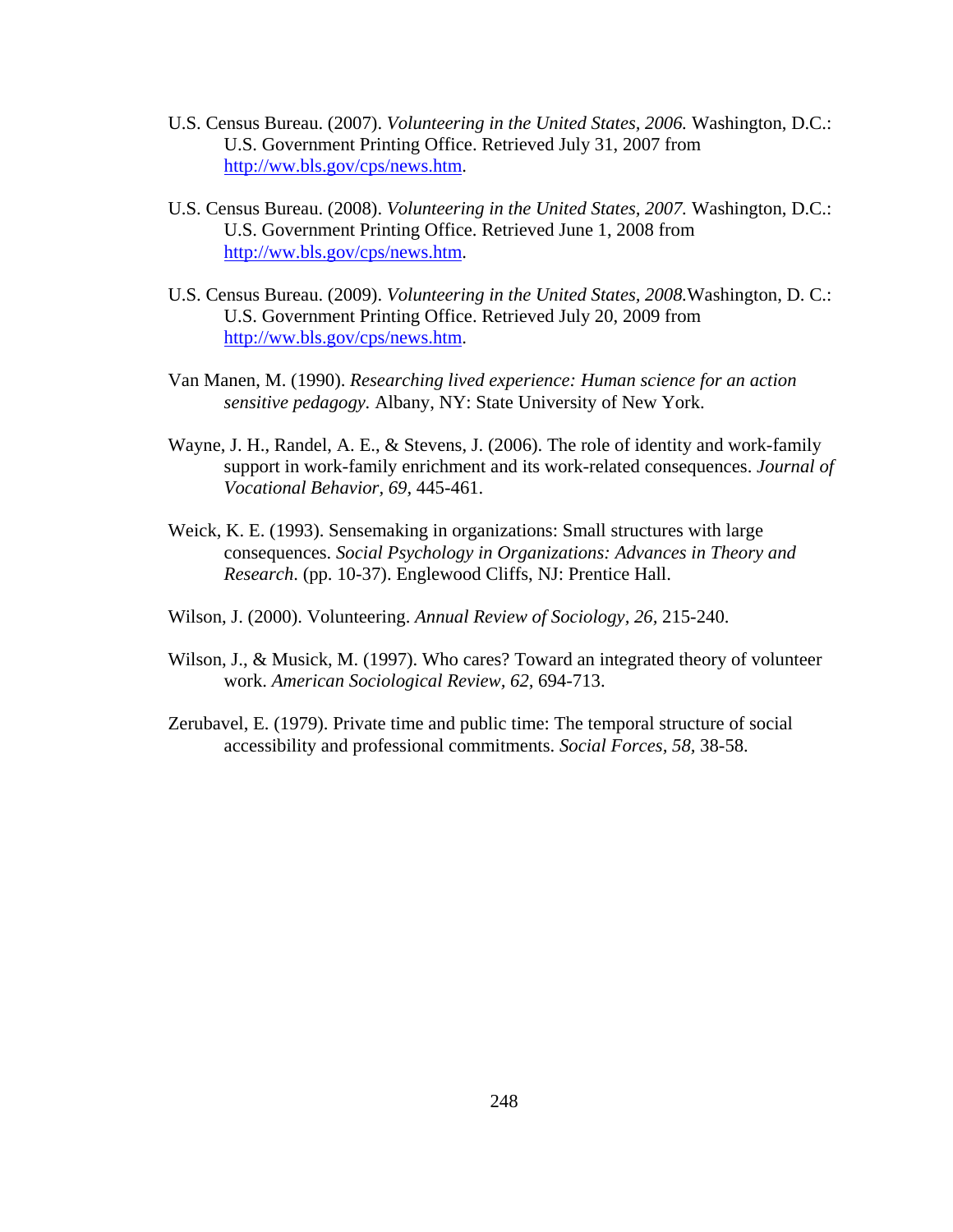#### Endnotes

<sup>1</sup>Both participants were interviewed separately. Even though Susan was interviewed first, the interviewer did not disclose any information from Susan's interview while interviewing Saul. These connections are deduced from information the interviewees provided in their own interview.

<sup>2</sup>The scholarly definition of need is intentionally left ambiguous and broad. Even though Maslow (1954) has theorized the basic need types, the current project avoids limiting the scope of need to physiological, safety, belongingness and love needs, etc. By defining needs in as Maslow did, the definition of volunteering would be constricted to only include situations where basic needs are not met.

 $3$  The other 18% gave other reasons for their volunteer behavior. The additional motives for volunteering, including feeling happy or seeing their parents volunteer, were also provided by individuals in the 88% that is currently accounted for.

<sup>4</sup> Even if participants kept a permeable volunteer boundary, some participants would have an impermeable work or relational role boundary. Thus of the 29% that reported integrating the volunteer role, some only integrated the volunteer role with the work role whereas others only integrated the volunteer role with the relational role. Additionally, there were some that integrated the volunteer role with both.

 $5$ Due to confidentiality reasons, the author has chosen not to provide an example of this surface level identifier.

 $6$  Some Quakers perceive themselves as Christian while others do not.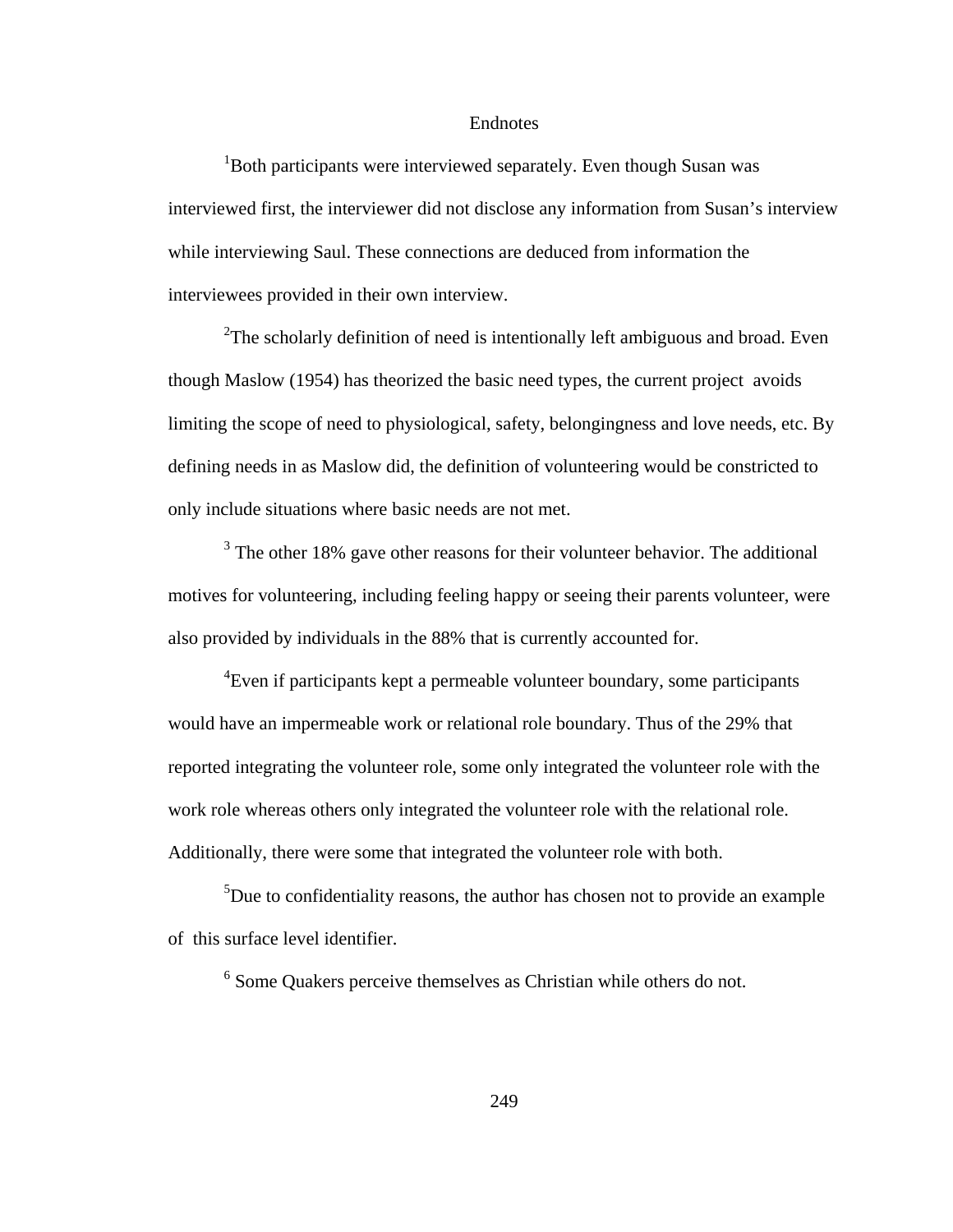# CURRICULUM VITAE

# *Disraelly Cruz*

Department of Communication Studies Telephone: 573-200-0166 University of South Dakota email: Disraelly.Cruz@usd.edu 307 Noteboom Hall

Vermillion, SD 57069

#### **EDUCATION**

#### **Ph. D. Organizational Communication** University of Missouri, Columbia, MO

Completion Date: Fall 2009

**Title of Dissertation**: The other shift: An analysis of the influence of volunteer behavior on traditional views and methods of work-family management and individual identity.

**Advisor:** Dr. Rebecca Meisenbach, Communication

**Committee:** Dr. Debbie Dougherty, Communication Dr. Michael Kramer, Communication Dr. Loreen Olson, Communication Dr. Jay Gubrium, Sociology

- **M. A. Integrated Marketing and Management Communication** Florida State University, Tallahassee, FL Graduation Date: Fall 2005 **Advisor:** Dr. Gary Heald
- **B. A. Double Major: Organizational Communication & Political Science Certificate: Leadership** University of West Florida, Pensacola, FL Graduation Date: May 2002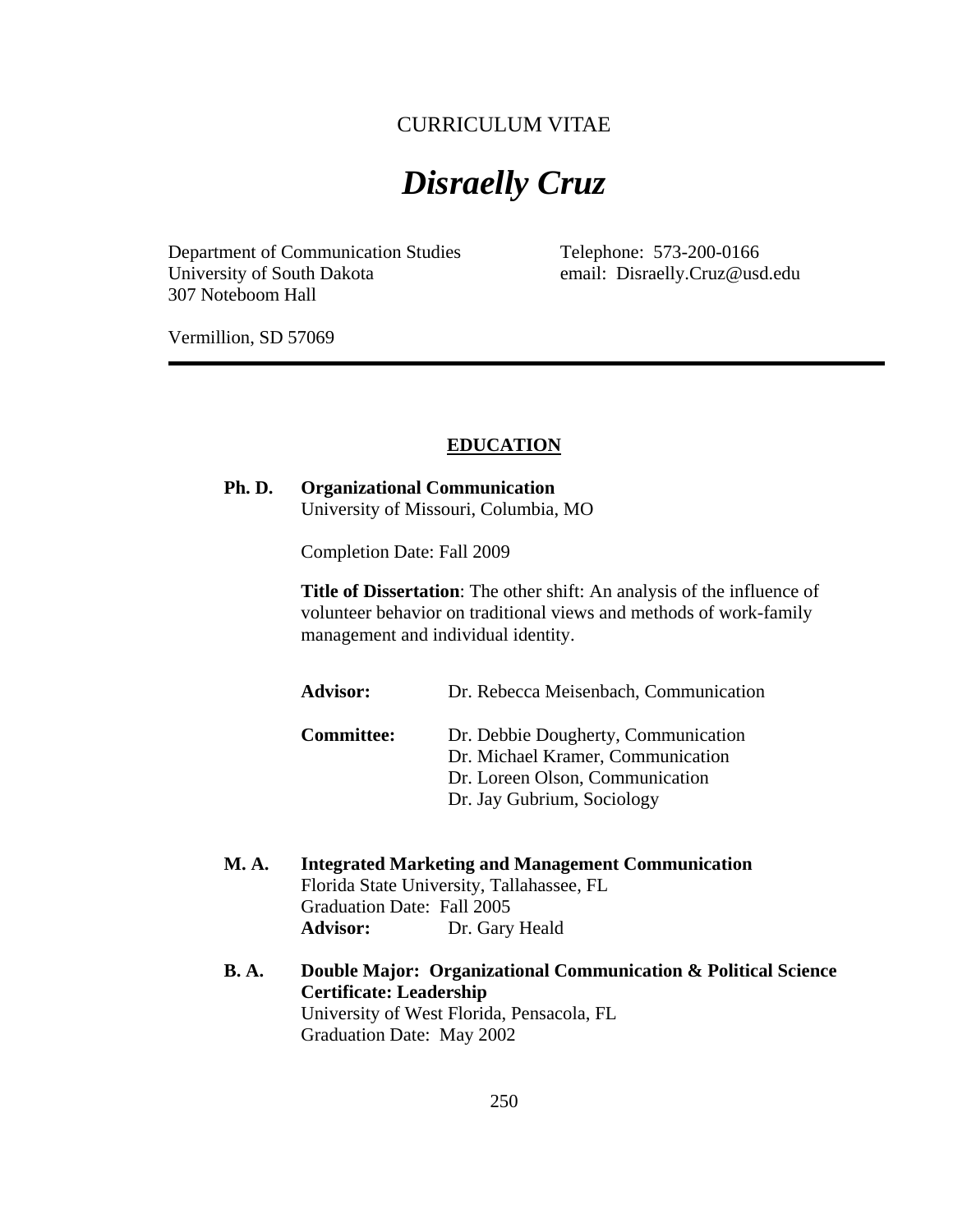#### **SCHOLARSHIP**

#### **Publications**

Kuhn, T., Golden, A. G., Jorgenson, J., Buzzanell, P. M., Berkelaar, B. L., Kisselburgh, L., Kleinman, S., & Cruz, D. (2008). Cultural discourses and discursive resources for meaningful work: Constructing and disrupting identities in contemporary capitalism. *Management Communication Quarterly, 22,* 162-171.

#### **Manuscripts Under Review**

Cruz, D. (Submitted November 2009). Collapsing the continuum: An analysis of the ways multiple role engagement challenges previous conceptions of boundary management theory. *Submitted to Management Communication Quarterly.* 

#### **Manuscripts in Preparation**

- Cruz, D. (To be submitted December, 2009). Viewing organizational spectacles as sources of meaning and identity construction. *Currently undergoing revisions to submit to*
- Cruz, D., & Dougherty, D. (To be submitted late March, 2009). Micromentary organization and institutional subversion: A case analysis of the Buck-A-Person for Relief fund. *Recently presented at the National Communication Conference and currently undergoing revisions.*

#### **Competitively Selected Conference Papers**

- Cruz, D. (November 2009). Are we back to working on the corporate chain gang? Exploring the ways societal discourses of unstable job markets shape labor and use of work life policies. Paper presented at the National Communication Association Conference, Chicago, IL.
- Cruz, D., & Dougherty, D. (November, 2009). Micromomentary organizations: An in-depth analysis of institutionalism's role in the Buck-A-Person fund. Paper presented at the National Communication Association Conference, Chicago, IL.
- Cruz, D. (November, 2008). As emotion surrounds us: A qualitative analysis of emotion management strategies used by critical care nurses. Paper presented at the National Communication Association Conference, San Diego, CA.
- Cruz, D. (November, 2008). Work-life interface and the experience and expression of emotion. Paper presented at the National Communication Association Conference, San Diego, CA.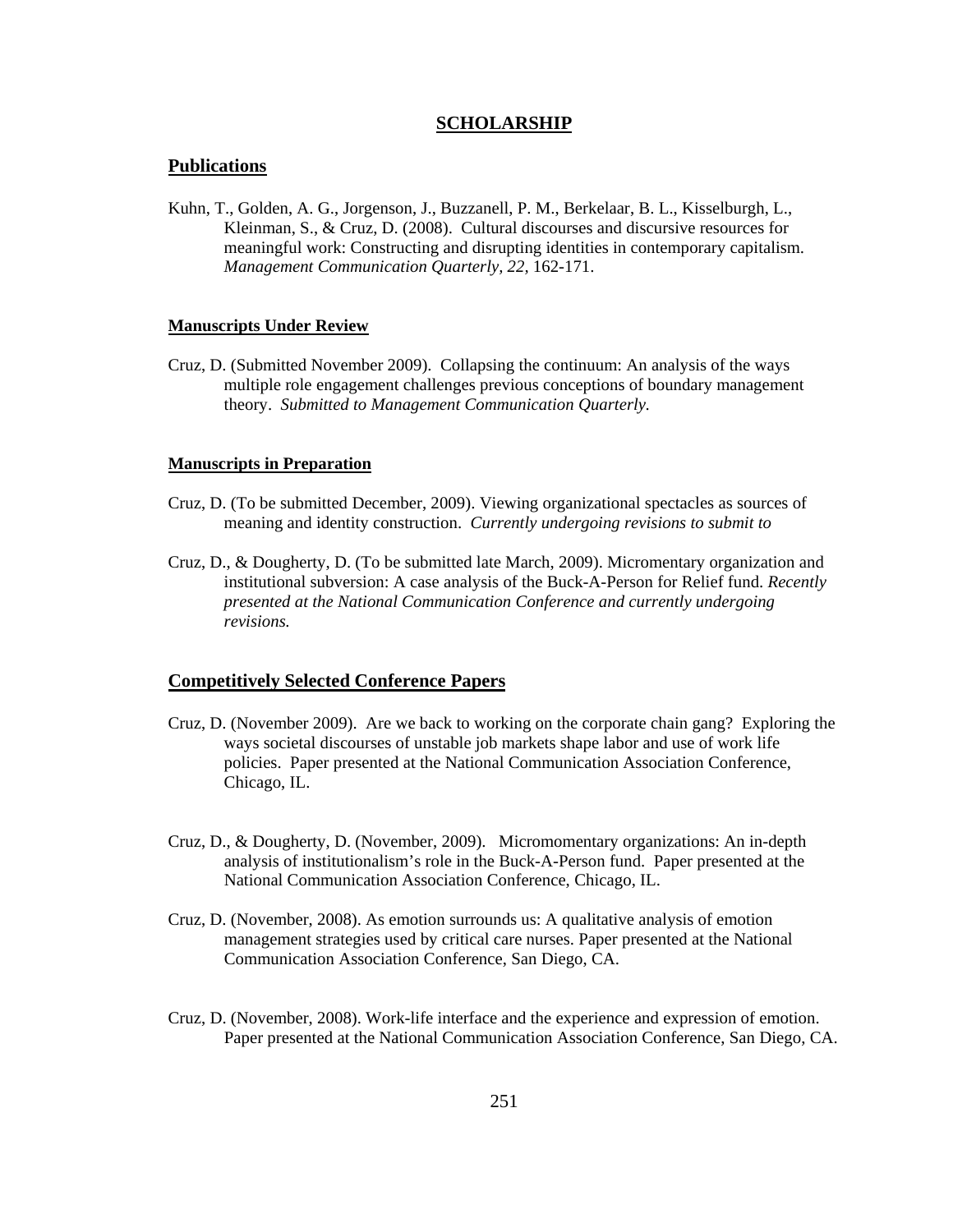- Cruz, D. (April, 2008). Volunteerism: Conceptualizing volunteer work as a life role. Paper presented at the Central States Communication Association Conference, Madison, WI.
- Cruz, D. (November, 2007). The effects of perceived formality of communication and mentoring on occupational commitment in graduate students. Paper presented at the National Communication Association Conference, Chicago, IL.
- Cruz, D. (November, 2007). Viewing organizational spectacles as sources of meaning and identity construction. Paper presented at the National Communication Association Conference, Chicago, IL.
- Cruz, D. (November, 2007). Volunteer socialization and identity: Communication research avenues to further enhance our understanding of volunteerism. Paper presented as part of the Meaningful Work Pre-Conference, Chicago, IL.
- Cruz, D. (March, 2006). Communication and related factors affecting academic success among college students. Paper presented at the Central States Communication Association Conference, Indianapolis, IN.

#### **Additional Research Presentations**

- Cruz, D. (October, 2008). The other shift: An analysis on the influence of volunteer behavior on traditional views of work-family management and individual identity. *Organizational Communication Mini-Conference.* Purdue University, West Lafayette, IN.
- Cruz, D. (July, 2008). Negotiating third role identities. *NCA Doctoral Honors Seminar.* University of Alabama, Tuscaloosa, AL.
- Cruz, D. (February, 2008). As emotion surrounds us. *Research and Creative Arts Forum.* University of Missouri. \*\*Awarded Second Place in the Social Sciences and Law Division.

#### **PROFESSIONAL EXPERIENCE**

#### **Senior Connections Coordinator 3/03-8/05**

*Responsibilities included* maintaining information regarding local resources for the elderly; assisting direct supervisor in planning special events; giving presentations about the center; coordinating computer classes; and other duties as assigned.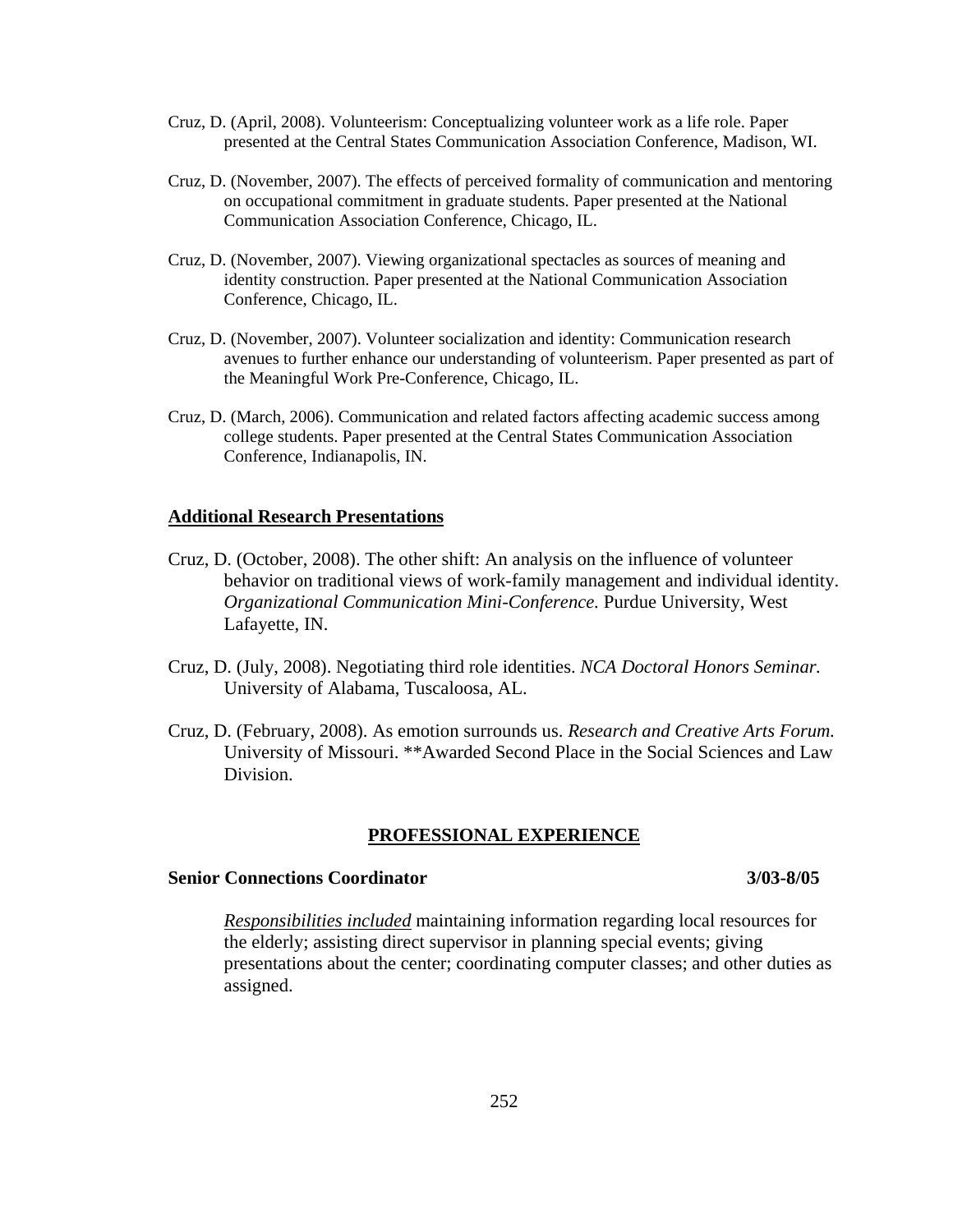# **GRANTS/FUNDING AWARDS**

#### **University of Missouri**

- Awarded a Dissertation Grant from the University of Missouri's Department of Communication's Faculty and Alumni Graduate Support Fund (\$450).
- Awarded multiple research oriented travel grants from a competitive pool of all graduate and professional students. Funding provided by the University of Missouri's divisional councils and student governments (\$1100).

### **ACADEMIC EXPERIENCE**

### **Graduate Teaching Assistant**, **University of Missouri, Columbia 8/05-Present**

*Instructor of record with full teaching responsibilities* for the following

undergraduate courses:

- Organizational Communication
- Introduction to Public Speaking
- Introduction to Public Speaking for Business Students

*Lab Instructor* for the following large-lecture undergraduate courses:

- Mass Media in Society
- Controversies in Communication (Writing Intensive Course).
	- o Guest lecturer on ethics and controversies surrounding social networking sites.
	- o Guest lecturer on ethics and controversies surrounding government surveillance of communication post 9/11.

*Course Assistant* for Dr. Debbie Dougherty's undergraduate course in

Organizational Communication.

### **Co-facilitator of the Not for Profit Careers Freshman Interest Group 8/06-Present**

*Mentor and advisor* to the undergraduate student in charge of leading the

Freshman Interest Group Seminar.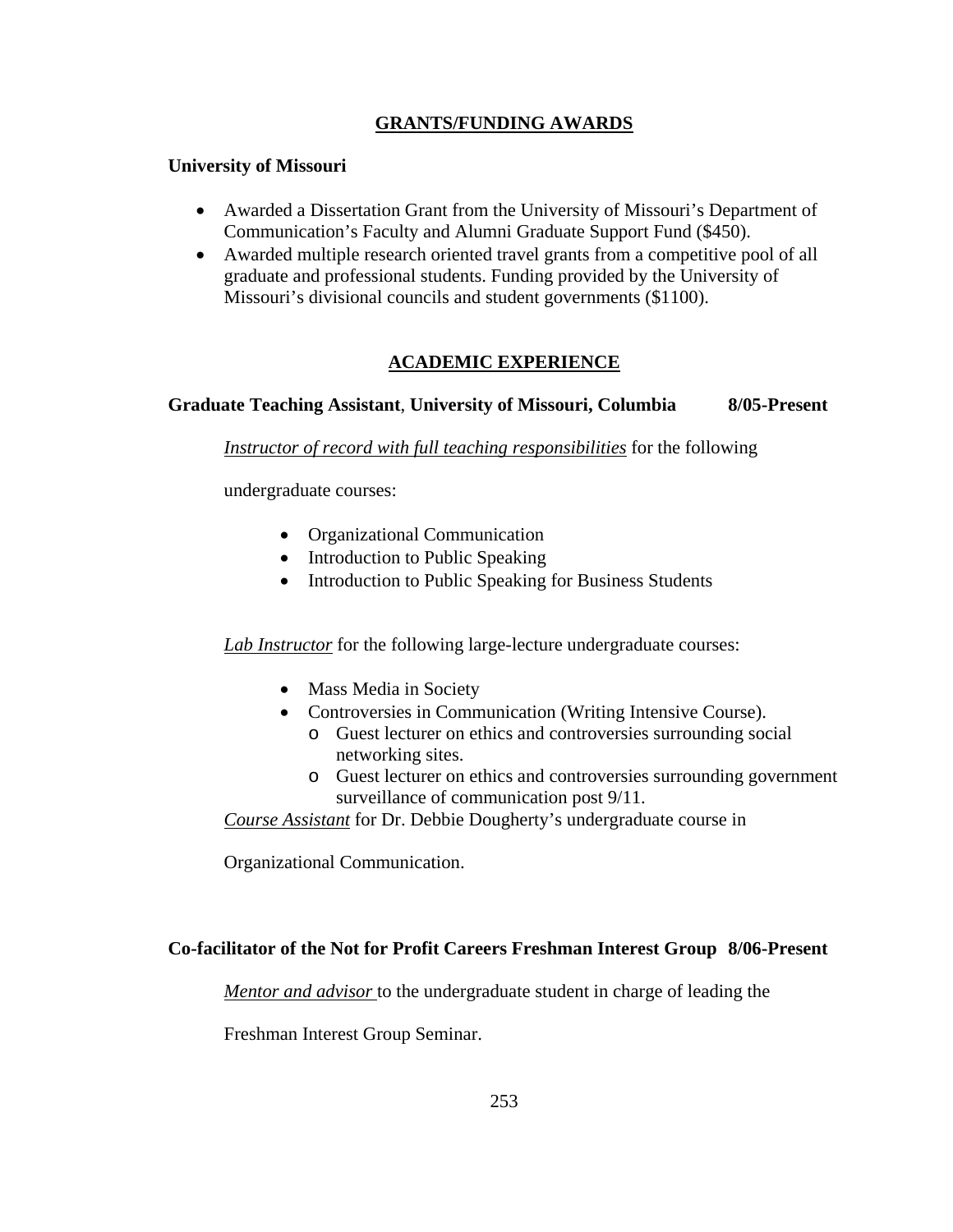- Responsibilities included assisting in constructing the course and advising the student implementing the seminar.
- The Freshman Interest Group program is designed to help socialize into the University and help build ties among incoming freshman and faculty members.

#### **Graduate Research Assistant**, **University of Missouri, Columbia 6/07-8/07**

*Research Assistant* for Dr. Rebecca Meisenbach who received a grant from the

University of Missouri to research ways in which former fundraisers negotiate

identity, manage occupational stigma, and manage the transition out of the

fundraising occupation.

• Responsibilities included transcription services, data analysis, and researching and providing technical assistance with the qualitative data management software program.

#### **Graduate Teaching Assistant**, **Florida State University 8/03-5/05**

*Lab Instructor* for the following undergraduate courses:

- Elements of Communication
- Public Speaking.

#### *HONORS/ACADEMIC AWARDS*

| <b>Rollins Society</b>                               | <b>UMC</b> | 2009      |
|------------------------------------------------------|------------|-----------|
| <b>NCA Doctoral Honors Seminar</b>                   | <b>UMC</b> | 2008      |
| Research Assistantship                               | <b>UMC</b> | 2007      |
| <b>Outstanding Graduate Teaching Assistant Award</b> | <b>FSU</b> | 2005      |
| Graduate Teaching Assistantship                      | <b>FSU</b> | 2003-2005 |
| Omicron Delta Kappa Honor Society                    | <b>UWF</b> | 2001-2002 |
| Phi Kappa Phi                                        | <b>UWF</b> | 2000-2002 |
| University Ambassador                                | <b>UWF</b> | 1999-2002 |
| John C. Pace Scholar Award                           | <b>UWF</b> | 1998-2002 |
|                                                      |            |           |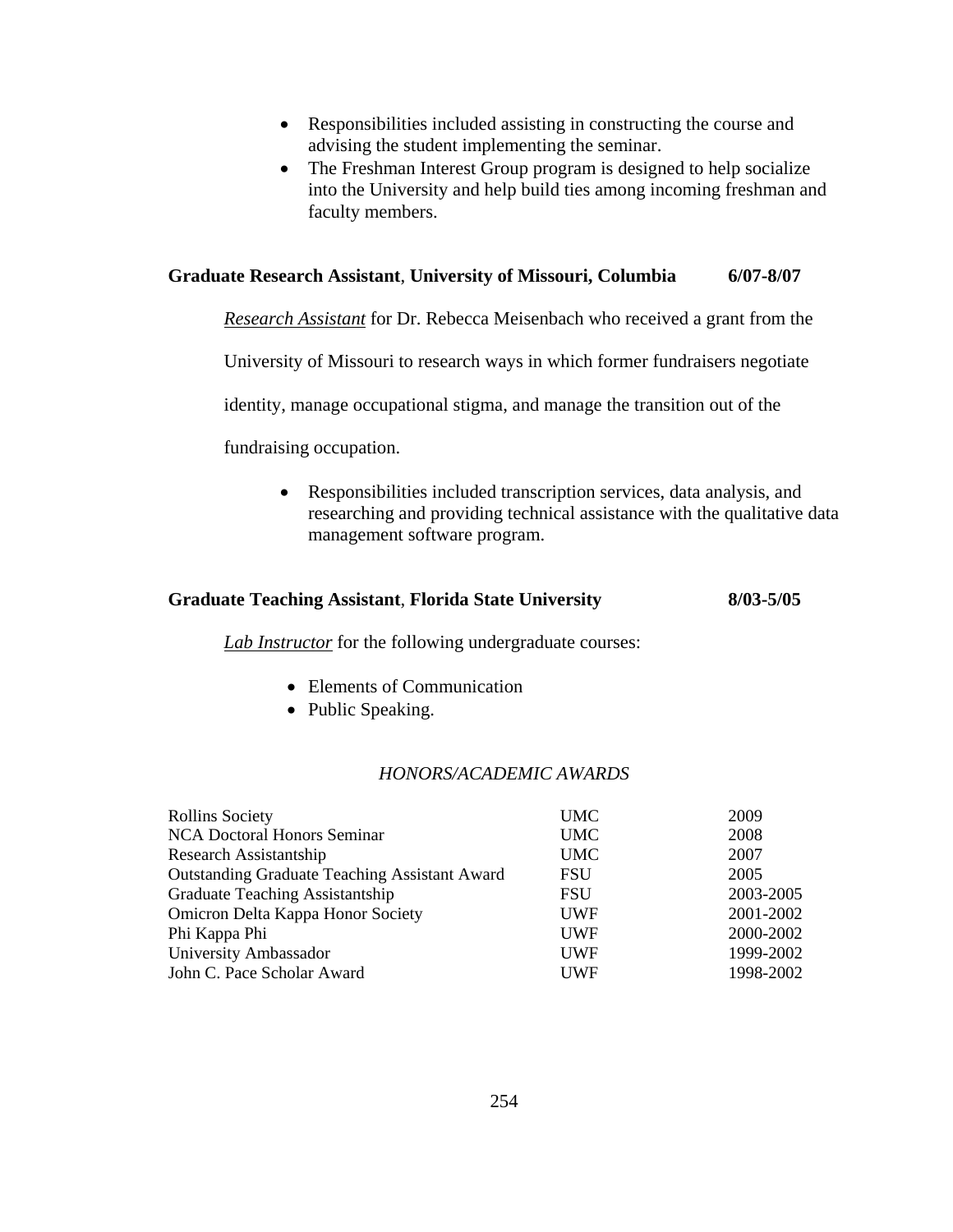# **SERVICE ACTIVITIES**

# *Professional Memberships*

# *International Communication Association*

• Member (2006-Present)

# *National Communication Association*

- Member (2007-present)
- Paper Reviewer for the Student Section (Spring, 2007)

# *Central States Communication Association*

• Paper Reviewer for the Student Section (Fall 2008)

# **Campus and University Service**

# *Service to University Organizations:*

- *Graduate Student Completion Project*
	- Student Representative
		- In Spring of 2008, I contacted the Assistant Director of Graduate Studies about forming Graduate Student Dissertation & Thesis Support Systems at the University. In Fall of 2008, I was asked to participate as a former student leader in the planning process of the Dissertation & Thesis Support Programs at the University.
- *Graduate Student Tuition Waiver Task Force (Graduate School)*
	- Student Representative, appointed by the Dean of the Graduate School (January 2008-May2008)
- *Graduate Student Association of University of Missouri (GSA):*
	- Chair of the Bylaw Revisions Committee (Spring 2008-Fall 2008)
	- President, Graduate Student Association, University of Missouri, (Fall 2007-Spring 2008)
	- Vice-President, Graduate Student Association, University of Missouri-Columbia (Fall 2006-Spring 2007)
- *Graduate and Professional Leadership Council*
	- Member, (Fall 2008-Present)